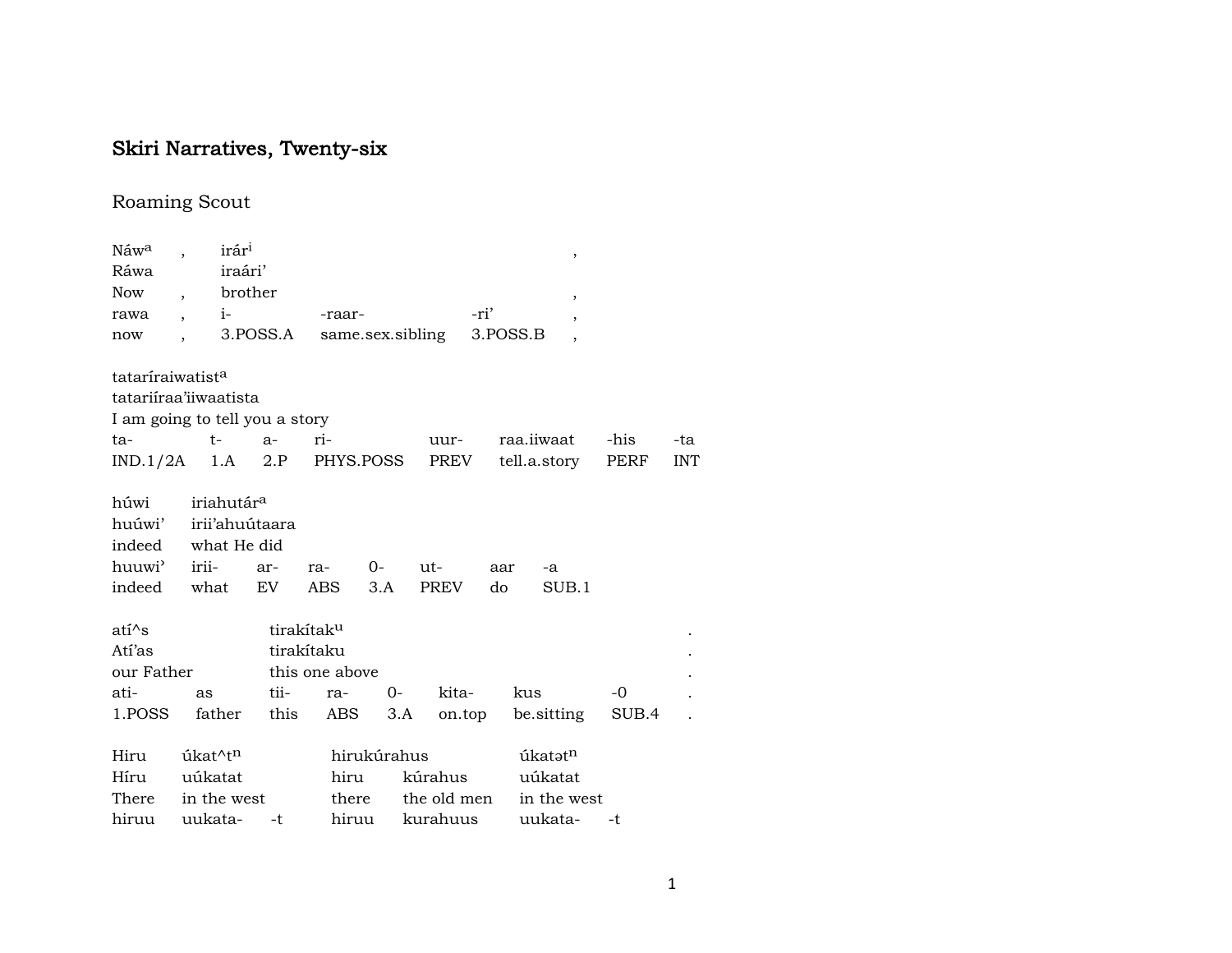| there                                                                        | west                       |        |                         | LOC there     | old.man                                                      | west  | LOC                            |
|------------------------------------------------------------------------------|----------------------------|--------|-------------------------|---------------|--------------------------------------------------------------|-------|--------------------------------|
| tiráwih^tn<br>tiráwihat<br>these                                             |                            |        |                         |               |                                                              |       |                                |
| tii-                                                                         | ra-                        | $0-$   | wi.hak                  |               | $-0$                                                         |       |                                |
|                                                                              | this ABS                   | 3.A    |                         | be.sitting.PL | SUB.4                                                        |       |                                |
| tiráwah^tn<br>Tiráwaahat<br>tii-                                             | the Heavens<br>ra-         | $O-$   | waa-                    | ahak          |                                                              | -0    | hiru<br>hiru<br>there<br>hiruu |
|                                                                              | this ABS                   | 3.A    | DIST                    |               | extend.in.a.line                                             | SUB.4 | there                          |
| tiwihatn<br>tiwihat<br>they sit<br>ti-<br>IND.3A<br>witatúhišis<br>I know it | 0-<br>3.A<br>Witatuúhiicis |        | wi.hak<br>be.sitting.PL | $-0$          | kúrahus<br>kúrahus<br>old men<br>kurahuus<br>PERF<br>old.man |       |                                |
| wii-                                                                         | ta-                        |        | $t-$                    | ut-           | riicis                                                       | -0    |                                |
| now                                                                          | IND.1/2A                   |        | 1.A                     | PREV          | learn.about                                                  | PERF  |                                |
| Irár <sup>i</sup><br>Iraári'<br><b>Brother</b><br>$i-$<br>3.POSS.A           | witatutákirit <sup>n</sup> | -raar- | same.sex.sibling        | -ri'          | ,<br>,<br>3.POSS.B                                           |       |                                |

witatuutákiirit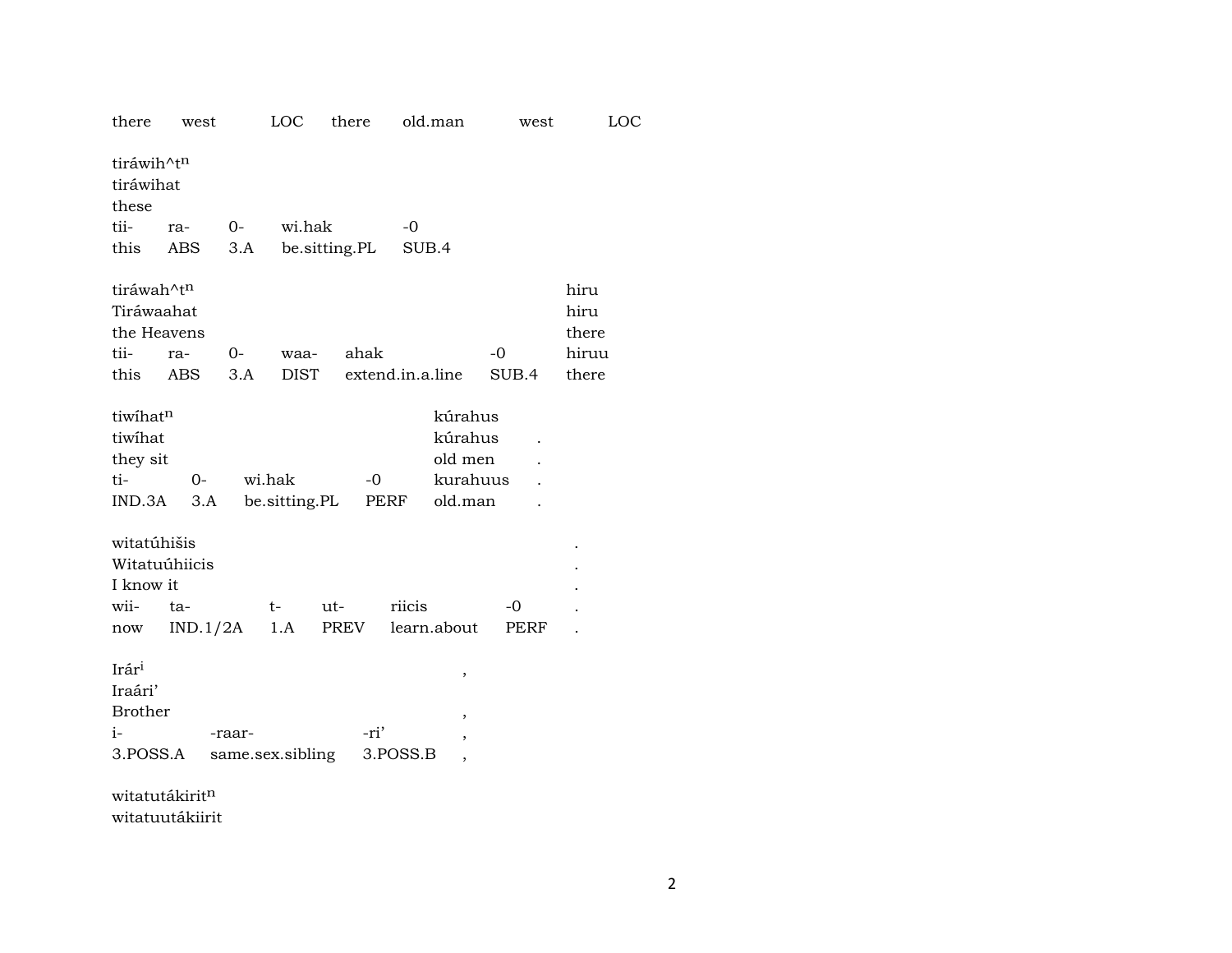|           | I have seen them            |            |             |               |             |                   |             |                          |          |             |
|-----------|-----------------------------|------------|-------------|---------------|-------------|-------------------|-------------|--------------------------|----------|-------------|
| wii-      | $ta-$                       |            | $t-$        | ut-           | ak-         | iirik             | $-0$        |                          |          |             |
| now       | IND.1/2A                    |            | 1.A         | <b>PREV</b>   | PL.AN.3P    | see               | <b>PERF</b> |                          |          |             |
|           |                             |            |             |               |             |                   |             |                          |          |             |
| iráwih^tn |                             |            |             |               |             | aki               |             |                          |          |             |
| iráwihat  |                             |            |             |               |             | aki               |             |                          |          |             |
|           | those sitting               |            |             |               | $-0$        | and               | ki          |                          |          |             |
| $ii -$    | ra-                         | $O -$      | wi.hak      |               |             | $a-$              |             |                          |          |             |
| that      | ABS                         | 3.A        |             | be.sitting.PL | SUB.4       | and               | there       |                          |          |             |
|           | rikuisarakita               |            |             |               |             |                   |             |                          |          |             |
|           | riku'isaraákita             |            |             |               |             |                   |             |                          |          |             |
|           | that is the reason          |            |             |               |             |                   |             |                          |          |             |
| riku-     | $i-$                        |            | $S-$        | ar-           | raa.kita    |                   | $-0$        |                          |          |             |
| that.is   |                             | CONT.1/2A  |             | EV<br>2.A     |             | be.the.way.on.top | PERF        |                          |          |             |
|           |                             |            |             |               |             |                   |             |                          |          |             |
| iráwih^tn |                             |            |             |               |             |                   |             |                          |          |             |
| iráwihat  |                             |            |             |               |             |                   |             |                          |          |             |
|           | those sitting               |            |             |               |             |                   |             |                          |          |             |
| $ii -$    | ra-                         | $0-$       | wi.hak      |               | $-0$        |                   |             |                          |          |             |
| that      | <b>ABS</b>                  | 3.A        |             | be.sitting.PL | SUB.4       |                   |             |                          |          |             |
|           |                             |            |             |               |             |                   |             |                          |          |             |
|           | isikuruhiritúš <sup>u</sup> |            |             |               |             |                   |             |                          |          |             |
|           | isiikuruuhirittuúcu         |            |             |               |             |                   |             |                          |          |             |
|           | He put them there plainly   |            |             |               |             |                   |             |                          |          |             |
| ii-       | $\sin$                      | kuruur-    |             | ri-           | $0-$        | ir-               | $i-$        | ak-                      | ra.uc.uh | $-0$        |
| there     | DU                          | <b>DUB</b> |             | CONT.3A       | 3.A         | OBV               | <b>SEQ</b>  | PL.AN.3P                 | put.PL.P | <b>PERF</b> |
|           |                             |            |             |               |             |                   |             |                          |          |             |
|           | káhikurakuk <sup>i</sup>    |            |             |               |             |                   |             | $\, ,$                   |          |             |
| kaáhiiku' |                             |            | rákuuki     |               |             |                   |             |                          |          |             |
| aged      |                             |            | their being |               |             |                   |             | $\, ,$                   |          |             |
| kaahik    | $-u^{\prime}$               |            | ra-         | $0-$          | 0<br>ku-    | -uk               | $-i$        | ,                        |          |             |
| aged      | <b>NOM</b>                  |            | INF.A       | 3.A           | INF.B<br>be | <b>DIST</b>       | SUB.2       | $\overline{\phantom{a}}$ |          |             |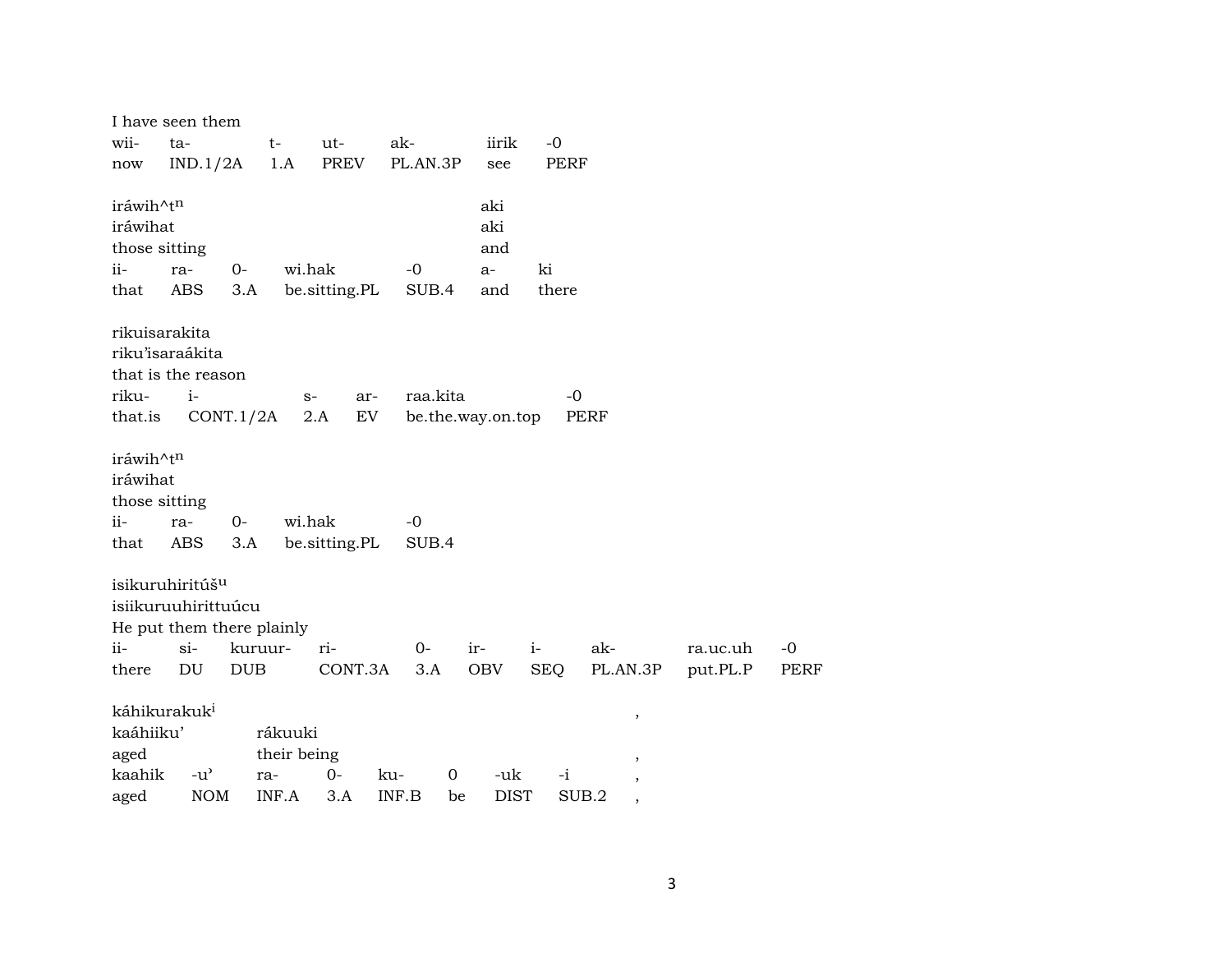| nikurakúhar <sup>u</sup> |                       |                                    |       |             |                     |                 |       |  |
|--------------------------|-----------------------|------------------------------------|-------|-------------|---------------------|-----------------|-------|--|
|                          | rikurakuúhaaru        | their being the ones who caused it |       |             |                     |                 |       |  |
| riku-                    | ra-                   | $0-$                               | ku-   | ut-         | raar                |                 | -u    |  |
| that.is                  | INF.A                 | 3.A                                | INF.B | <b>PREV</b> |                     | be.the.cause    | SUB.D |  |
|                          |                       |                                    |       |             |                     |                 |       |  |
| irár <sup>i</sup>        |                       |                                    |       |             |                     |                 |       |  |
| iraári'                  |                       |                                    |       |             | ,                   |                 |       |  |
| brother                  |                       |                                    |       |             |                     |                 |       |  |
| $i-$                     |                       | -raar-                             |       | -ri'        |                     |                 |       |  |
| 3.POSS.A                 |                       | same.sex.sibling                   |       | 3.POSS.B    |                     |                 |       |  |
|                          |                       |                                    |       |             |                     |                 |       |  |
| tirašíhwari              |                       |                                    |       |             |                     |                 |       |  |
| tiracíhwari              |                       |                                    |       |             |                     |                 |       |  |
|                          | this our going around |                                    |       |             |                     |                 |       |  |
| tii-                     | ra-                   | aciir-                             | warii |             |                     | -hus            |       |  |
| this                     | ABS                   | IN.DU.A                            |       |             | be.going.about.IMPF | <b>IMPF.SUB</b> |       |  |
|                          |                       |                                    |       |             |                     |                 |       |  |
|                          | tirašíhwawaktiku      |                                    |       |             |                     | $\overline{ }$  | hiru  |  |
|                          | tiracihwaawáktiku     |                                    |       |             |                     |                 | Hiru  |  |
|                          | this our talking      |                                    |       |             |                     |                 | There |  |
| tii-                     | ra-                   | aciir-                             |       | waa.wak.tik | -hus                |                 | hiruu |  |
| this                     | <b>ABS</b>            | IN.DU.A                            | talk  |             |                     | IMPF.SUB        | there |  |
|                          |                       |                                    |       |             |                     |                 |       |  |
| rikuisíruhá <sup>a</sup> |                       |                                    |       |             |                     |                 |       |  |
|                          | riku'isíruuhá'a       |                                    |       |             |                     |                 |       |  |
|                          |                       | those are the cause of it          |       |             |                     |                 |       |  |
| riku-                    | $ii -$                | $\sin$                             | ra-   | $O-$        | ut-                 | raar            | -,    |  |
| that.is                  | that                  | DU                                 | ABS   | 3.A         | <b>PREV</b>         | be.the.cause    | EX    |  |
|                          |                       |                                    |       |             |                     |                 |       |  |
| Irár <sup>i</sup>        |                       |                                    |       |             | ,                   |                 |       |  |
| Iraári'                  |                       |                                    |       |             |                     |                 |       |  |
| <b>Brother</b>           |                       |                                    |       |             |                     |                 |       |  |
| i-                       |                       | -raar-                             |       | -ri'        | ,                   |                 |       |  |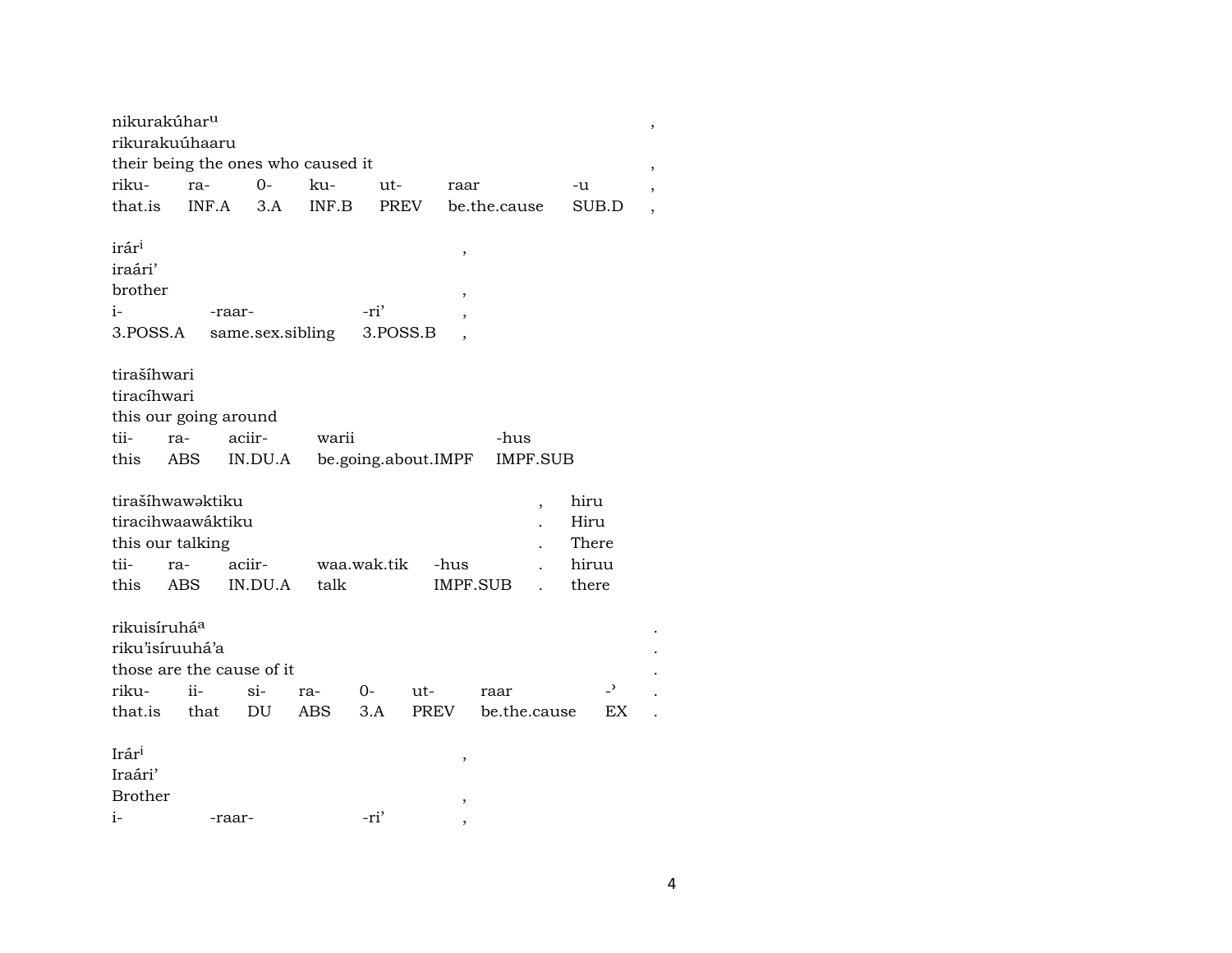3.POSS.A same.sex.sibling 3.POSS.B ,

|                                                         | hirurikuisarakíta                               |                   |                        |                                                          |                  |              |                   |                                          |                                |                                  |  |
|---------------------------------------------------------|-------------------------------------------------|-------------------|------------------------|----------------------------------------------------------|------------------|--------------|-------------------|------------------------------------------|--------------------------------|----------------------------------|--|
| hiru                                                    | riku'isaraákita                                 |                   |                        |                                                          |                  |              |                   |                                          |                                |                                  |  |
| there                                                   |                                                 |                   | that one is the reason |                                                          |                  |              |                   |                                          |                                |                                  |  |
| hiruu                                                   | riku-                                           | $i-$              |                        |                                                          | $S-$             | ar-          | raa.kita          |                                          |                                | $-0$                             |  |
| there                                                   | that.is                                         |                   | CONT.1/2A              |                                                          | 2.A              | EV           | be.the.way.on.top |                                          |                                | PERF                             |  |
| tiráwah^tn<br>Tiráwaahat<br>the Heavens<br>tii-<br>this | ra-<br>ABS                                      | 0-<br>3.A         | waa-<br><b>DIST</b>    | ahak                                                     | extend.in.a.line |              | -0<br>SUB.4       | kúrahus<br>kúrahus<br>old men<br>old.man | kurahuus                       |                                  |  |
| tirašíraraha<br>tii-<br>this                            | tiracíraraaha<br>this one we have<br>ra-<br>ABS | aciir-<br>IN.DU.A |                        | raar-<br>3PL.INAN.P                                      |                  | raah<br>have | -a<br>SUB.1       | $\overline{ }$                           | ihi<br>ihi<br>uh<br>ihii<br>uh | $\overline{ }$<br>$\overline{ }$ |  |
| átir <sup>a</sup><br>Atíra'<br>Mother                   |                                                 |                   |                        | tiráharah <sup>a</sup><br>tiráharaaha<br>this one I have |                  |              |                   |                                          |                                |                                  |  |
| ati-                                                    | raa                                             |                   | tii-                   | ra-                                                      | t-               |              | raar-             | raah                                     | -a                             |                                  |  |
| 1.POSS                                                  |                                                 | mother            | this                   | <b>ABS</b>                                               | 1.A              |              | 3PL.INAN.P        | have                                     |                                | SUB.1                            |  |
|                                                         | hiru<br>Hiru<br>There<br>hiruu<br>there         |                   |                        |                                                          |                  |              |                   |                                          |                                |                                  |  |
| rikuisarák <sup>u</sup>                                 |                                                 |                   |                        |                                                          |                  |              |                   |                                          |                                | A                                |  |
|                                                         | riku'isaaraáku                                  |                   |                        |                                                          |                  |              |                   |                                          |                                | A                                |  |
|                                                         |                                                 |                   |                        |                                                          |                  |              |                   |                                          |                                |                                  |  |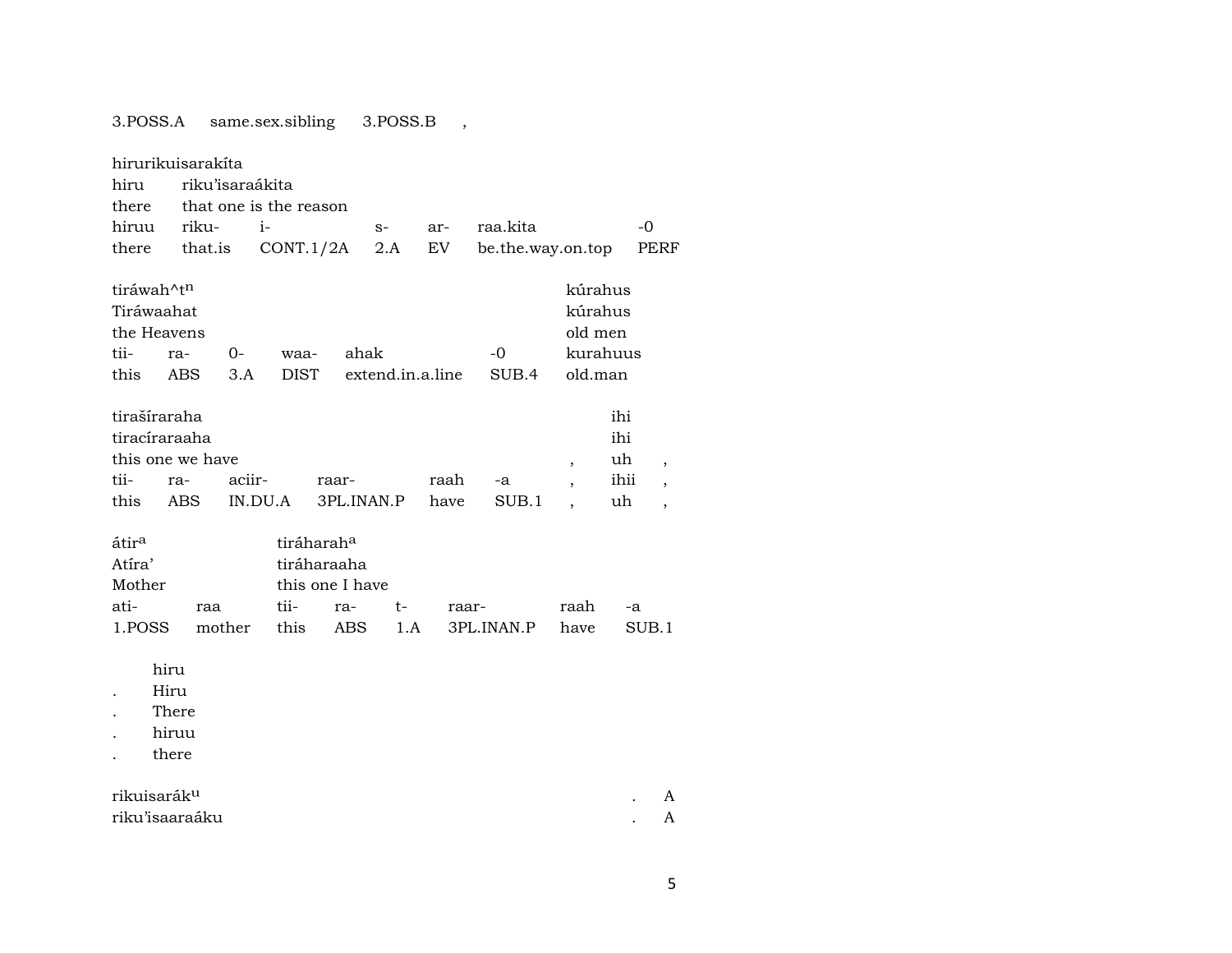| that is where the source was |                              |                             |                  |          |          |                          |            |                          |     |
|------------------------------|------------------------------|-----------------------------|------------------|----------|----------|--------------------------|------------|--------------------------|-----|
| riku-                        | $i-$                         |                             | $S-$             | ar-      | raa-     | kus                      | $-0$       |                          | a   |
| that.is                      |                              | CONT.1/2A                   | 2.A              | EV       | way      | be sitting               | PERF       |                          | and |
|                              |                              |                             |                  |          |          |                          |            |                          |     |
|                              | hirurikuisaráku              |                             |                  |          |          |                          |            |                          |     |
| hiru                         |                              | riku'isaaraáku              |                  |          |          |                          |            |                          |     |
| there                        |                              | that is where the source is |                  |          |          |                          |            |                          |     |
| hiruu                        | riku-                        | $i-$                        |                  | $S-$     | ar-      | raa-                     | kus        | -0                       |     |
| there                        | that.is                      |                             | CONT.1/2A        | 2.A      | EV       | way                      | be.sitting | PERF                     |     |
|                              | irár <sup>i</sup>            |                             |                  |          |          |                          | kúrahus    |                          |     |
|                              | iraári'                      |                             |                  |          |          | $\overline{\phantom{a}}$ | kúrahus    | $\overline{\phantom{a}}$ |     |
|                              | brother                      |                             |                  |          |          |                          | old men    |                          |     |
| $i-$                         |                              | -raar-                      |                  |          | -ri'     | $\overline{\phantom{a}}$ | kurahuus   |                          |     |
|                              | 3.POSS.A                     |                             | same.sex.sibling |          | 3.POSS.B |                          | old.man    |                          |     |
|                              |                              |                             |                  |          |          |                          |            |                          |     |
| tiráwih^t <sup>n</sup>       |                              |                             |                  |          |          |                          |            |                          |     |
| tiráwihat                    |                              |                             |                  |          |          |                          |            |                          |     |
| these                        |                              |                             |                  |          |          |                          |            |                          |     |
| tii-                         | ra-                          | $0-$                        | wi.hak           |          | -0       |                          |            |                          |     |
| this                         | ABS                          | 3.A                         | be.sitting.PL    |          | SUB.4    |                          |            |                          |     |
|                              |                              |                             |                  |          |          |                          |            |                          |     |
|                              | hirurikuisaráku              |                             |                  |          |          |                          |            |                          |     |
| hiru                         |                              | riku'isaaraáku              |                  |          |          |                          |            |                          |     |
| there                        |                              | that is where the way is    |                  |          |          |                          |            |                          |     |
| hiruu                        | riku-                        | $i-$                        |                  | $S-$     | ar-      | raa-                     | kus        | -0                       |     |
| there                        | that.is                      |                             | CONT.1/2A        | 2.A      | EV       | way                      | be sitting | PERF                     |     |
|                              |                              |                             |                  |          |          |                          |            |                          |     |
|                              | nakuratariktáar <sup>a</sup> |                             |                  |          |          |                          |            |                          |     |
|                              | rakuraatariktá'aara          |                             |                  |          |          |                          |            |                          |     |
|                              | to create growth             |                             |                  |          |          |                          |            |                          |     |
| ra-                          | 0-                           | ku-                         | raa-             | tarikta- |          | aar                      | -a         |                          |     |
| INF.A                        | 3.A                          | INF.B                       | way              | body     |          | become                   | SUB.1      |                          |     |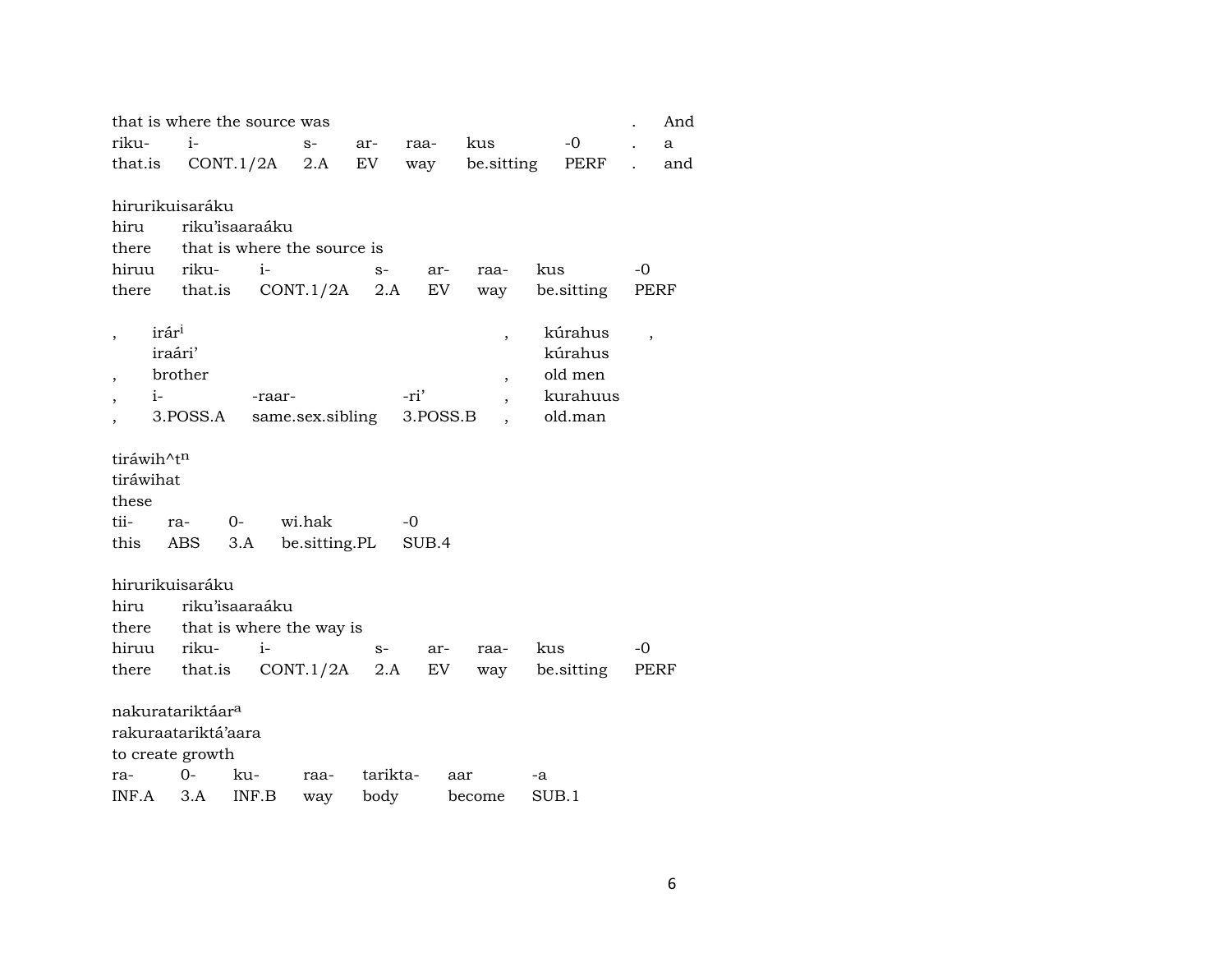| nəkirik <sup>u</sup><br>rákiriiku'<br>seeds |                             |                |                          |                  |                          |       |                          |                    |                          |
|---------------------------------------------|-----------------------------|----------------|--------------------------|------------------|--------------------------|-------|--------------------------|--------------------|--------------------------|
| rak-                                        | kirik                       | $-u^{\prime}$  |                          |                  |                          |       |                          |                    |                          |
| wood                                        | eye                         | $\rm{NOM}$     |                          |                  |                          |       |                          |                    |                          |
| tirašíraraha                                |                             |                |                          |                  |                          |       |                          | A                  | ,                        |
| tiracíraraaha                               |                             |                |                          |                  |                          |       |                          | A                  |                          |
|                                             | these that we have          |                |                          |                  |                          |       |                          | And                | $\overline{\phantom{a}}$ |
| tii-                                        | ra-                         | aciir-         |                          | raar-            | raah                     | -a    |                          | a                  | $\overline{\phantom{a}}$ |
| this                                        | <b>ABS</b>                  | IN.DU.A        |                          | 3PL.INAN.P       | have                     | SUB.1 |                          | and                | $\overline{\phantom{a}}$ |
| irár <sup>i</sup><br>iraári'                |                             |                |                          |                  | ,                        |       |                          |                    |                          |
| brother                                     |                             |                |                          |                  | ,                        |       |                          |                    |                          |
| i-                                          |                             | -raar-         |                          | -ri'             | $\overline{\phantom{a}}$ |       |                          |                    |                          |
| 3.POSS.A                                    |                             |                | same.sex.sibling         | 3.POSS.B         |                          |       |                          |                    |                          |
|                                             | hirúrikuisarak <sup>u</sup> |                |                          |                  |                          |       |                          |                    |                          |
| hiru                                        |                             | riku'isaaraáku |                          |                  |                          |       |                          |                    |                          |
| there                                       |                             |                | that is where the way is |                  |                          |       |                          |                    |                          |
| hiruu                                       | riku-                       | $i-$           |                          | $S-$             | ar-                      | raa-  | kus                      |                    | -0                       |
| there                                       | that.is                     |                | CONT.1/2A                | 2.A              | EV                       | way   | be sitting               |                    | PERF                     |
| tirawah^t <sup>n</sup>                      |                             |                |                          |                  |                          |       |                          | kúrahus            |                          |
| Tiráwaahat                                  |                             |                |                          |                  |                          |       |                          | kúrahus            |                          |
| the Heavens                                 |                             |                |                          |                  |                          |       |                          | old men            |                          |
| tii-                                        | ra-                         | 0-             | waa-                     | ahak             |                          | -0    |                          | kurahuus           |                          |
| this                                        | ABS                         | 3.A            | <b>DIST</b>              | extend.in.a.line |                          | SUB.4 |                          | old.man            |                          |
| tiiriráwih^t <sup>n</sup>                   |                             |                |                          |                  |                          |       | $\overline{\phantom{a}}$ | tárah <sup>a</sup> |                          |
| ti'iriiráwihat                              |                             |                |                          |                  |                          |       |                          | táraha'            |                          |
|                                             | there where they sit        |                |                          |                  |                          |       |                          | buffalos           |                          |
| tii-                                        | irii-                       | ra-            | $0-$                     | wi.hak           |                          | -0    |                          | tarahaa            |                          |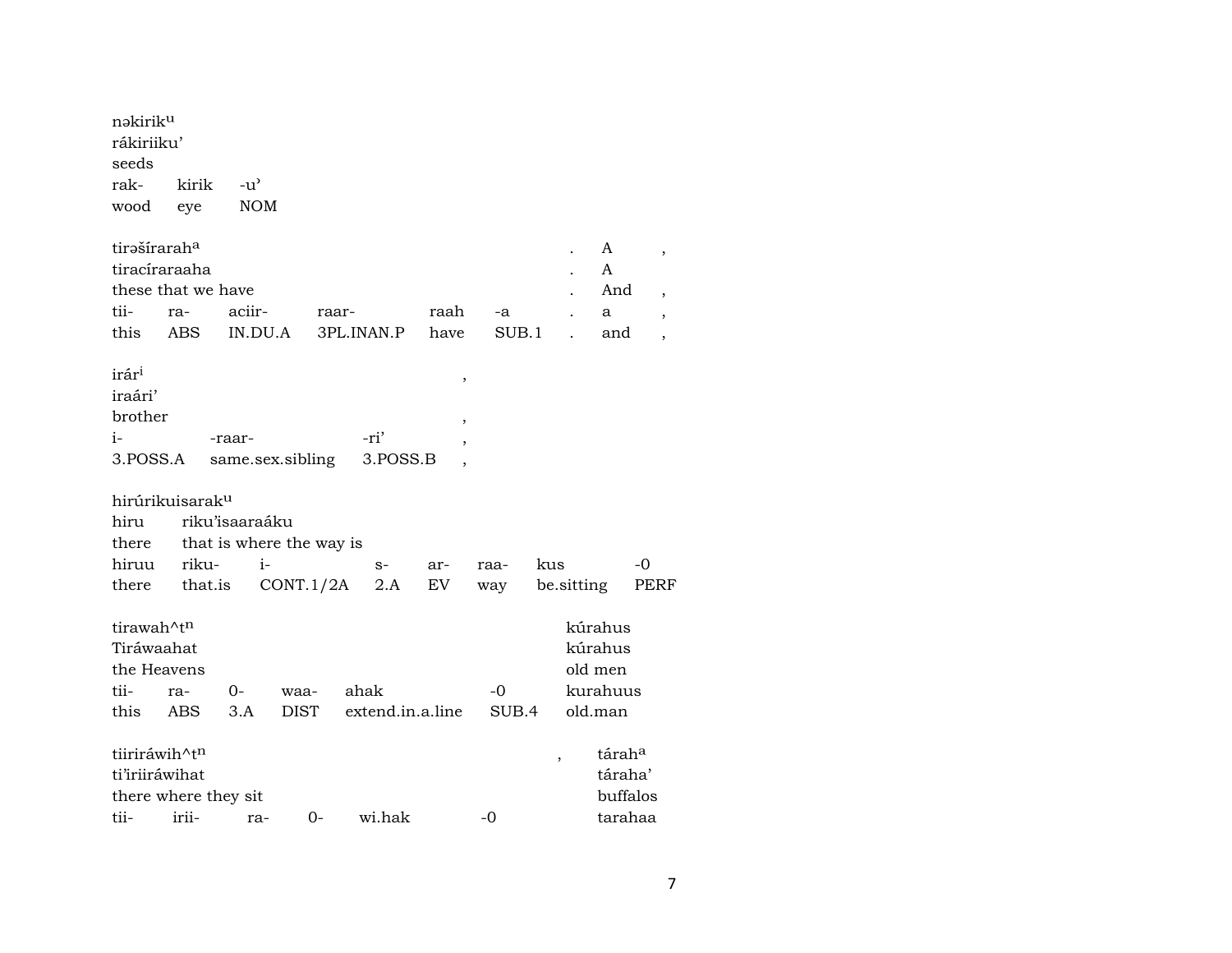| <b>ABS</b><br>3.A<br>here<br>where                                                                                                        | SUB.4<br>be.sitting.PL                                                                                      |                                                                                                                            |            | buffalo    |              |             |       |  |
|-------------------------------------------------------------------------------------------------------------------------------------------|-------------------------------------------------------------------------------------------------------------|----------------------------------------------------------------------------------------------------------------------------|------------|------------|--------------|-------------|-------|--|
| tiratiriríksuriwaw <sup>i</sup><br>tiratiriiríksuriiwaawi<br>these that I formerly had roaming<br>tii-<br>ir-<br>$t-$<br>ra-              | ri-                                                                                                         | uur-                                                                                                                       | $i-$       | uks-       | hurii        | -waa        | -wi   |  |
| <b>ABS</b><br>1.A<br>POSS.1/2A<br>this                                                                                                    | PHYS.POSS                                                                                                   | POSS.A                                                                                                                     | <b>SEQ</b> | <b>AOR</b> | go.around.PL | <b>DIST</b> | SUB.L |  |
| nahurarahkítu<br>$\overline{\phantom{a}}$<br>rahúraaraahkituu'u'<br>all animal kind<br>rahuraar-<br>kituu<br>raar-<br>PL<br>all<br>animal | $\bf{I}$<br>$\rm I$<br>$\rm i$<br>$-u$ <sup><math>\prime</math></sup><br><b>NOM</b><br>$\ddot{\phantom{0}}$ | $\overline{\phantom{a}}$<br>And<br>$\overline{\phantom{a}}$<br>$\overline{\phantom{a}}$<br>and<br>$\overline{\phantom{a}}$ |            |            |              |             |       |  |
| irári<br>iraári'<br>brother<br>$i-$<br>-ri'<br>-raar-<br>3.POSS.A<br>3.POSS.B<br>same.sex.sibling                                         |                                                                                                             |                                                                                                                            |            |            |              |             |       |  |
| iráwih^tn                                                                                                                                 |                                                                                                             | kúrahus                                                                                                                    |            |            |              |             |       |  |
| iráwihat                                                                                                                                  |                                                                                                             | kúrahus<br>old men                                                                                                         |            |            |              |             |       |  |
| those<br>$ii-$<br>wi.hak<br>$0-$<br>ra-                                                                                                   | $-0$                                                                                                        | kurahuus                                                                                                                   |            |            |              |             |       |  |
| <b>ABS</b><br>be.sitting.PL<br>3.A<br>that                                                                                                | SUB.4                                                                                                       | old.man                                                                                                                    |            |            |              |             |       |  |
| iratpákahu<br>iratpaákahu<br>that that I am saying<br>waaka<br>$ii-$<br>$t-$<br>ra-<br>ABS<br>1.A<br>say.IMPF                             | $\,$<br>-hus<br>IMPF.SUB                                                                                    | $\epsilon\epsilon$                                                                                                         |            |            |              |             |       |  |
| Sirihkusaririwisistaukátak <sup>u</sup>                                                                                                   |                                                                                                             |                                                                                                                            |            |            |              |             |       |  |

sirihkusaaririwisista'uukátaku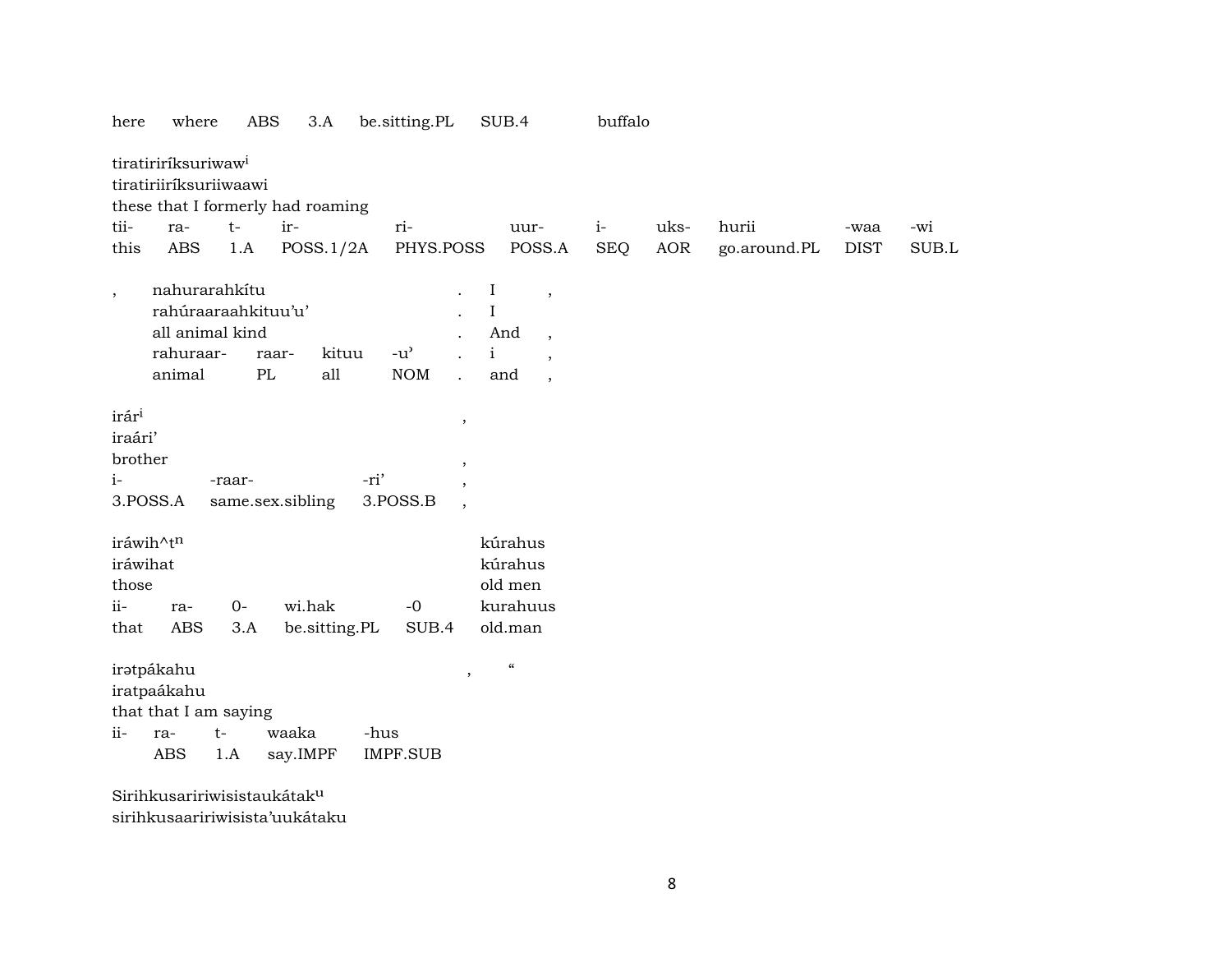|                            | their station sits diagonally in the west |                          |                  |                       |                          |                |                          |                       |            |      |
|----------------------------|-------------------------------------------|--------------------------|------------------|-----------------------|--------------------------|----------------|--------------------------|-----------------------|------------|------|
| $si-$                      | ra-                                       | $0-$                     | ir-              | kus.haar-             | iriwis                   | -his           | ra-                      | uukata-               | kus        | $-0$ |
| $\mathop{\rm DU}\nolimits$ | <b>ABS</b>                                | 3.A                      | PL.3A            | $\operatorname{seat}$ | be.across                | PERF           | PORT                     | $\operatorname{west}$ | be.sitting | PERF |
|                            |                                           |                          |                  |                       |                          |                |                          |                       |            |      |
| $\pmb{\mathsf{H}}$         |                                           |                          |                  |                       |                          |                |                          |                       |            |      |
|                            |                                           |                          |                  |                       |                          |                |                          |                       |            |      |
|                            |                                           |                          |                  |                       |                          |                |                          |                       |            |      |
|                            |                                           |                          |                  |                       |                          |                |                          |                       |            |      |
|                            |                                           |                          |                  |                       |                          |                |                          |                       |            |      |
|                            |                                           |                          |                  |                       |                          |                |                          |                       |            |      |
| Náwa                       | $\mathbf{i}$                              | $\overline{\phantom{a}}$ | irári            |                       |                          |                | $\, ,$                   |                       |            |      |
| Ráwa                       | $\mathbf{i}$                              |                          | iraári'          |                       |                          |                |                          |                       |            |      |
| Now                        | and                                       | $\overline{ }$           | brother          |                       |                          |                | $^\mathrm{^{^\circ}}$    |                       |            |      |
| rawa                       | $\mathbf{i}$                              | $\overline{\phantom{a}}$ | $i-$             | -raar-                |                          | -ri'           |                          |                       |            |      |
| now                        | and                                       | $\ddot{\phantom{0}}$     | 3.POSS.A         | same.sex.sibling      |                          | 3.POSS.B       | $\overline{\phantom{a}}$ |                       |            |      |
|                            |                                           |                          |                  |                       |                          |                |                          |                       |            |      |
| wiritúhišis                |                                           |                          |                  |                       |                          | A              | $\,$                     |                       |            |      |
|                            | wirítuuhiicis                             |                          |                  |                       |                          | $\mathbf{A}$   |                          |                       |            |      |
|                            | I understand it now                       |                          |                  |                       |                          | And            | $\overline{\phantom{a}}$ |                       |            |      |
| wii-                       | rii-                                      | $t-$                     | ut-              | riicis                | $-0$                     | $\bf a$        | $\overline{\phantom{a}}$ |                       |            |      |
| $\operatorname{now}$       | ASSR                                      | 1.A                      | <b>PREV</b>      | learn.about           | <b>PERF</b>              | and<br>$\cdot$ | $\overline{\phantom{a}}$ |                       |            |      |
|                            |                                           |                          |                  |                       |                          |                |                          |                       |            |      |
| irár <sup>i</sup>          |                                           |                          |                  |                       | $\,$                     |                |                          |                       |            |      |
| iraári'                    |                                           |                          |                  |                       |                          |                |                          |                       |            |      |
| brother                    |                                           |                          |                  |                       | $\overline{\phantom{a}}$ |                |                          |                       |            |      |
| $i-$                       |                                           | -raar-                   |                  | -ri'                  | $\cdot$                  |                |                          |                       |            |      |
| 3.POSS.A                   |                                           |                          | same.sex.sibling | 3.POSS.B              | $\cdot$                  |                |                          |                       |            |      |
|                            |                                           |                          |                  |                       |                          |                |                          |                       |            |      |
| wirituhišis                |                                           |                          |                  |                       |                          | šápatn         |                          |                       |            |      |
|                            | wirítuuhiicis                             |                          |                  |                       |                          | cápaat         |                          |                       |            |      |
|                            | I do understand it now                    |                          |                  |                       |                          | a woman        |                          |                       |            |      |
| wii-                       | rii-                                      | $t-$                     | ut-              | riicis                | $-0$                     | icapaak        |                          |                       |            |      |
| now                        | <b>ASSR</b>                               | 1.A                      | <b>PREV</b>      | learn.about           | <b>PERF</b>              | woman          |                          |                       |            |      |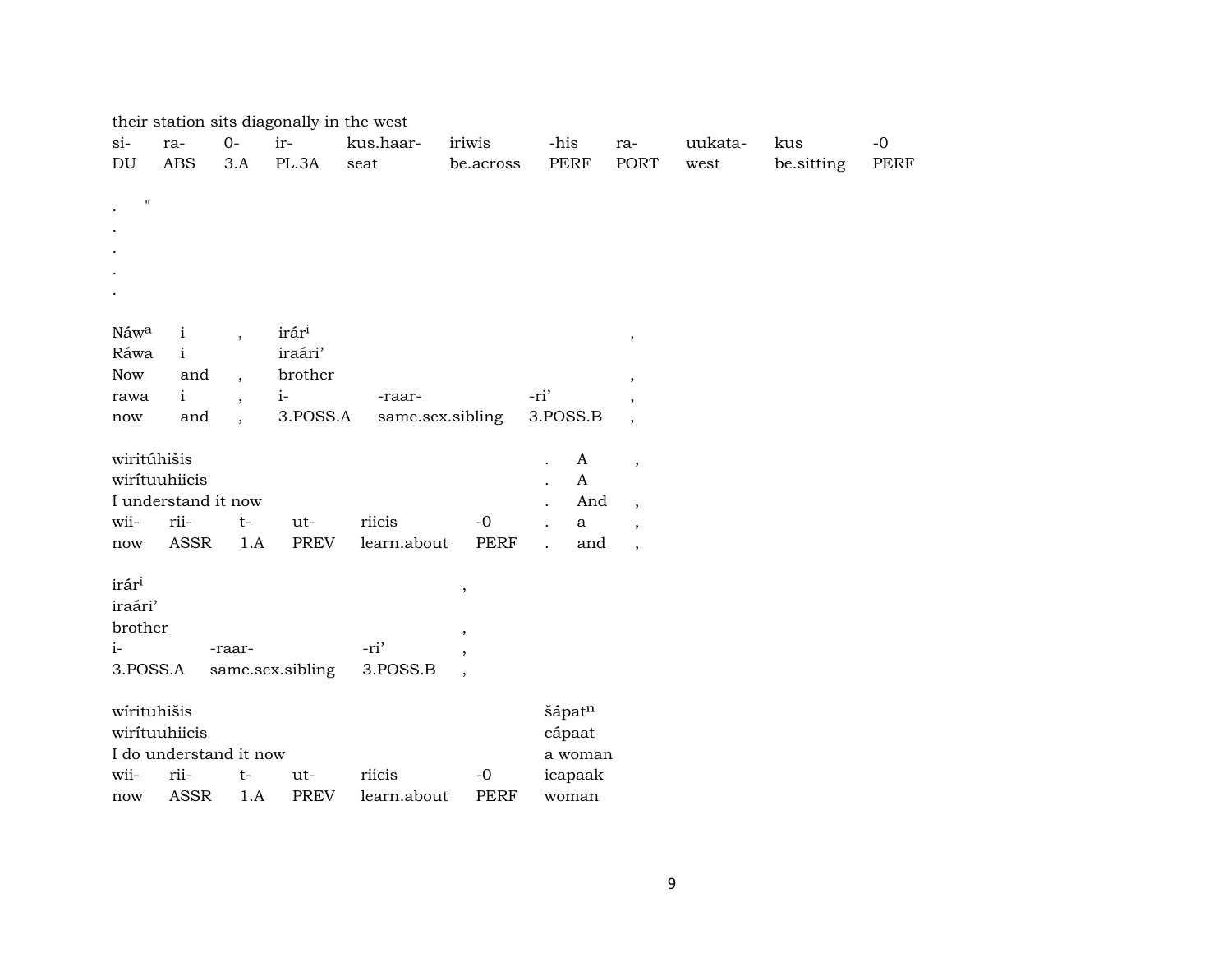| ra-  |                                                           |                                                                                                                                                                                                      | ku-                                                                                                                                              | iit-                                                                                                                                                                                | kiic-                                                                                                                                             | ka.iir                                                        |                                                               |                                        |                                                                    |                                 |
|------|-----------------------------------------------------------|------------------------------------------------------------------------------------------------------------------------------------------------------------------------------------------------------|--------------------------------------------------------------------------------------------------------------------------------------------------|-------------------------------------------------------------------------------------------------------------------------------------------------------------------------------------|---------------------------------------------------------------------------------------------------------------------------------------------------|---------------------------------------------------------------|---------------------------------------------------------------|----------------------------------------|--------------------------------------------------------------------|---------------------------------|
|      |                                                           |                                                                                                                                                                                                      | INF.B                                                                                                                                            | breast                                                                                                                                                                              | liquid                                                                                                                                            |                                                               |                                                               |                                        |                                                                    |                                 |
|      |                                                           |                                                                                                                                                                                                      |                                                                                                                                                  |                                                                                                                                                                                     |                                                                                                                                                   |                                                               |                                                               |                                        |                                                                    |                                 |
|      |                                                           |                                                                                                                                                                                                      |                                                                                                                                                  |                                                                                                                                                                                     |                                                                                                                                                   |                                                               |                                                               |                                        |                                                                    |                                 |
|      |                                                           |                                                                                                                                                                                                      |                                                                                                                                                  |                                                                                                                                                                                     |                                                                                                                                                   |                                                               |                                                               |                                        |                                                                    |                                 |
| Also |                                                           |                                                                                                                                                                                                      |                                                                                                                                                  |                                                                                                                                                                                     |                                                                                                                                                   |                                                               |                                                               |                                        |                                                                    |                                 |
|      |                                                           |                                                                                                                                                                                                      |                                                                                                                                                  |                                                                                                                                                                                     |                                                                                                                                                   |                                                               |                                                               |                                        |                                                                    |                                 |
|      |                                                           |                                                                                                                                                                                                      |                                                                                                                                                  |                                                                                                                                                                                     |                                                                                                                                                   |                                                               |                                                               |                                        |                                                                    |                                 |
|      |                                                           |                                                                                                                                                                                                      |                                                                                                                                                  |                                                                                                                                                                                     |                                                                                                                                                   |                                                               |                                                               |                                        |                                                                    |                                 |
|      |                                                           |                                                                                                                                                                                                      |                                                                                                                                                  |                                                                                                                                                                                     |                                                                                                                                                   |                                                               |                                                               | $^\mathrm{,}$                          |                                                                    |                                 |
|      |                                                           |                                                                                                                                                                                                      |                                                                                                                                                  |                                                                                                                                                                                     |                                                                                                                                                   |                                                               |                                                               |                                        |                                                                    |                                 |
|      |                                                           |                                                                                                                                                                                                      |                                                                                                                                                  |                                                                                                                                                                                     |                                                                                                                                                   |                                                               |                                                               |                                        |                                                                    |                                 |
|      |                                                           |                                                                                                                                                                                                      |                                                                                                                                                  |                                                                                                                                                                                     |                                                                                                                                                   |                                                               |                                                               |                                        |                                                                    |                                 |
|      |                                                           |                                                                                                                                                                                                      |                                                                                                                                                  |                                                                                                                                                                                     |                                                                                                                                                   |                                                               |                                                               |                                        |                                                                    |                                 |
|      |                                                           |                                                                                                                                                                                                      |                                                                                                                                                  |                                                                                                                                                                                     |                                                                                                                                                   |                                                               |                                                               |                                        |                                                                    |                                 |
|      |                                                           |                                                                                                                                                                                                      |                                                                                                                                                  |                                                                                                                                                                                     |                                                                                                                                                   |                                                               |                                                               |                                        |                                                                    |                                 |
|      |                                                           |                                                                                                                                                                                                      |                                                                                                                                                  |                                                                                                                                                                                     |                                                                                                                                                   |                                                               |                                                               |                                        |                                                                    |                                 |
|      |                                                           |                                                                                                                                                                                                      |                                                                                                                                                  |                                                                                                                                                                                     |                                                                                                                                                   |                                                               |                                                               |                                        |                                                                    |                                 |
|      |                                                           |                                                                                                                                                                                                      |                                                                                                                                                  |                                                                                                                                                                                     |                                                                                                                                                   |                                                               |                                                               |                                        |                                                                    |                                 |
|      |                                                           |                                                                                                                                                                                                      |                                                                                                                                                  |                                                                                                                                                                                     |                                                                                                                                                   |                                                               |                                                               |                                        |                                                                    |                                 |
|      |                                                           |                                                                                                                                                                                                      |                                                                                                                                                  |                                                                                                                                                                                     |                                                                                                                                                   |                                                               |                                                               |                                        |                                                                    |                                 |
|      |                                                           |                                                                                                                                                                                                      |                                                                                                                                                  |                                                                                                                                                                                     |                                                                                                                                                   |                                                               |                                                               |                                        |                                                                    |                                 |
|      |                                                           |                                                                                                                                                                                                      |                                                                                                                                                  |                                                                                                                                                                                     |                                                                                                                                                   |                                                               |                                                               |                                        |                                                                    |                                 |
|      |                                                           |                                                                                                                                                                                                      | ir-                                                                                                                                              |                                                                                                                                                                                     |                                                                                                                                                   |                                                               |                                                               | iit-                                   | sa                                                                 | -hus                            |
|      | Hawá<br>haawa<br>also<br>A<br>A<br>And<br>a<br>and<br>now | ra-<br><b>ABS</b><br>INF.A<br>wii-<br>$\overline{\phantom{a}}$<br>$\overline{ }$ ,<br>$\overline{\phantom{a}}$<br>wirítuhišis<br>wirítuuhiicis<br>rii-<br>tiratiríritšahu<br>tiratiriíriccahu<br>ra- | sirikskuskúsuku<br>sirikskuskúsuku<br>$O -$<br>3.A<br>nakuitkiškáiru<br>$O -$<br>3.A<br>hawawirikutatúhišis<br>$i-$<br>t-<br>ASSR<br>1.A<br>$t-$ | ir-<br>PL.3A<br>raku'itkická'iiru<br>wirikutatuúhiicis<br>riku-<br>now that.is<br>irár <sup>i</sup><br>iraári'<br>brother<br>I do understand now<br>ut-<br>this carcass I had lying | when they used to set her down<br>uks-<br>AOR<br>to drop her milk into it<br>I now understand that<br>ta-<br>-raar-<br>3.POSS.A<br>riicis<br>PREV | kus.k<br>put<br>t-<br>IND.1/2A<br>1.A<br>learn.about<br>$ri-$ | -hus<br>ut-<br>PREV<br>-ri'<br>same.sex.sibling<br>-0<br>PERF | IMPF.SUB<br>put.in<br>3.POSS.B<br>uur- | -uku<br>-hus<br>IMPF.SUB<br>riicis<br>learn.about<br>$^\mathrm{,}$ | HAB.SUB<br>$\, ,$<br>-0<br>PERF |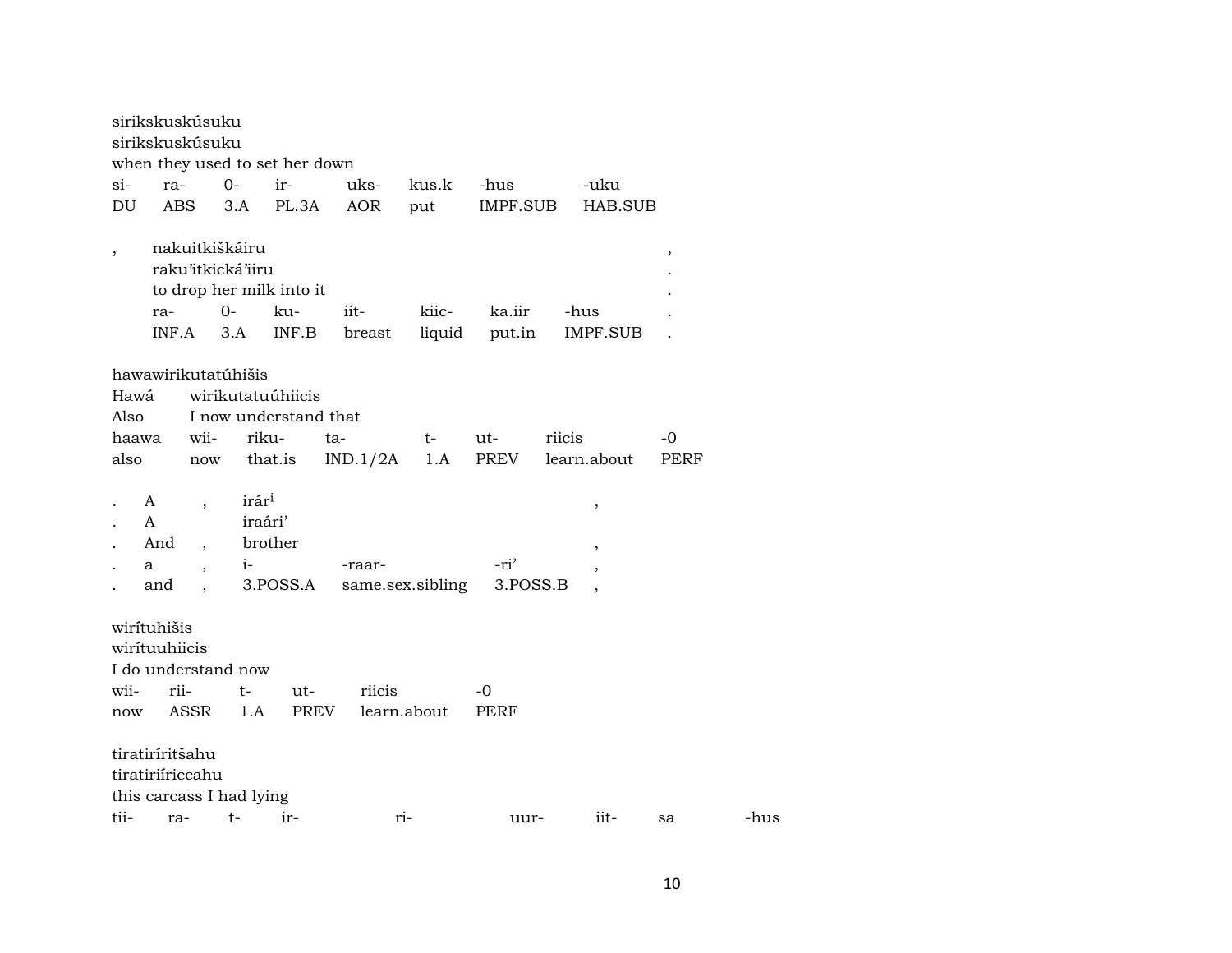1.A POSS.1/2A PHYS.POSS POSS.A body be.lying this ABS tárahihkitű tárahihkituu'u' a whole buffalo carcass  $-u^{\prime}$ tarahaa iitkituu buffalo all body **NOM** iríahuta irií'ahuuta the way it was iriiarra- $0$ ut- $\overline{0}$ -a  $3.A$ that EV **ABS PREV**  $SUB.1$ be iriahikuhára<sup>u</sup> irii'ahikuhaára'u that way which He made for me iriiri- $O -0$ arkuutra'uk raa-EV CONT.3A  $3.A$  $1.P$ **PREV** SUB.3 that make way tiráwah  $\mathbf{A}$  $\ddot{\phantom{a}}$  $\cdot$ Tiráwaahat  $\mathbf{A}$  $\ddot{\phantom{a}}$ the Heavens And  $\ddot{\phantom{a}}$  $\cdot$ tiira- $0$ waaahak  $-0$  $\mathbf{a}$  $\ddot{\phantom{a}}$  $\cdot$ this **ABS**  $3.A$ **DIST** extend.in.a.line SUB.4 and  $\mathbf{r}$  $\overline{\phantom{a}}$ irár<sup>i</sup>  $\cdot$ iraári' brother ,  $i-$ -ri' -raar- $\cdot$ 3.POSS.A same.sex.sibling 3.POSS.B  $\cdot$ hawirisúhišis

haawiirísuuhiicis

11

 $\cdot$ 

**IMPF.SUB**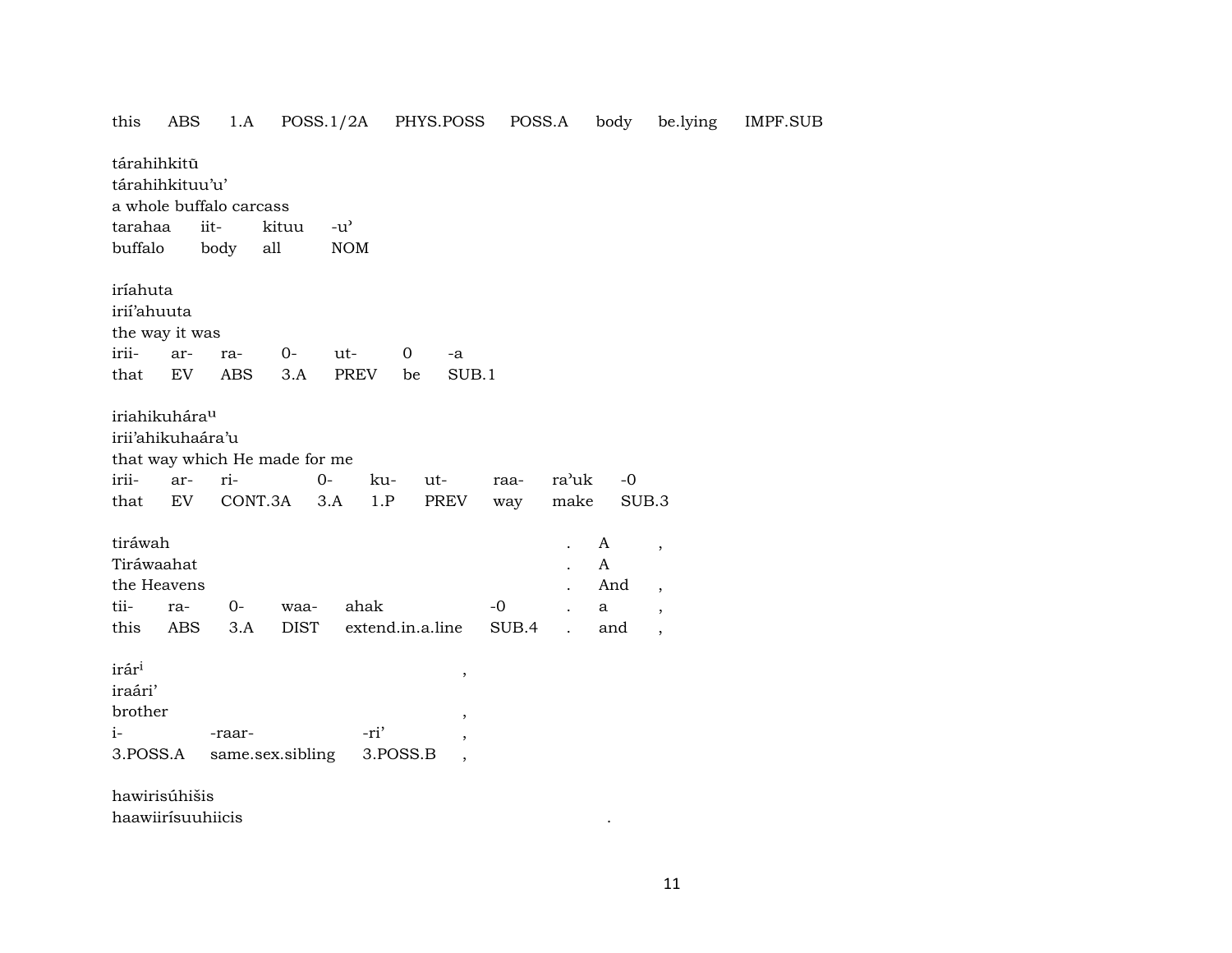|                        |                                                              | you do now understand that |                     |                     |           |                  |          |                              |                |                     |
|------------------------|--------------------------------------------------------------|----------------------------|---------------------|---------------------|-----------|------------------|----------|------------------------------|----------------|---------------------|
| haa-                   | wii-                                                         | rii-                       | $S-$                | ut-                 | riicis    |                  |          | $-0$                         |                |                     |
| here                   | now                                                          | ASSR                       | 2.A                 | <b>PREV</b>         |           | learn.about      |          | <b>PERF</b>                  |                |                     |
| ku-<br><b>INDF</b>     | kukakuátira<br>Kukaaku'aátira'<br>It is not my way<br>kaaku- | NEG.POSS                   | aa-<br>SUBJ.1/2A    |                     | t-<br>1.A | ir-<br>POSS.1/2A |          | raa-<br>way                  | 0<br>be        | $-0$<br><b>PERF</b> |
|                        | šahisíšahiksu<br>cahiksícahiksu'                             |                            |                     |                     |           |                  |          |                              |                |                     |
| icaahiks               | Indian people                                                | icaahiks                   | $-u^{\prime}$       |                     |           |                  |          |                              |                |                     |
| person                 |                                                              | person                     | <b>NOM</b>          |                     |           |                  |          |                              |                |                     |
|                        |                                                              |                            |                     |                     |           |                  |          |                              |                |                     |
| tirátpari<br>tirátpari | these of mine                                                |                            |                     |                     |           |                  |          | ákitar <sup>u</sup><br>tribe | ákitaaru'      |                     |
| tii-                   | ra-                                                          | $t-$                       | warii               |                     |           | -hus             |          |                              | akitaar-       | -u'                 |
| this                   | <b>ABS</b>                                                   | 1.A                        | be.going.about.IMPF |                     |           |                  | IMPF.SUB | tribe                        |                | <b>NOM</b>          |
|                        | tirátpari<br>Tirátpari<br>My living here<br>tii-<br>this     | ra-<br>$t-$<br>ABS         | warii<br>1.A        | be.going.about.IMPF |           |                  | -hus     | <b>IMPF.SUB</b>              |                |                     |
|                        | kakuátiruhu <sup>u</sup>                                     |                            |                     |                     |           |                  |          |                              |                |                     |
|                        | kaaku'aátiruuhu'u                                            |                            |                     |                     |           |                  |          |                              |                |                     |
|                        | it is not my way                                             |                            |                     |                     |           |                  |          |                              |                |                     |
| kaaku-                 |                                                              | aa-                        | t-                  | ir-                 |           |                  | raa.uhur |                              | $\overline{a}$ |                     |
|                        | NEG.POSS                                                     | SUBJ.1/2A                  |                     | 1.A                 | POSS.1/2A |                  |          | be.the.way                   | EX             |                     |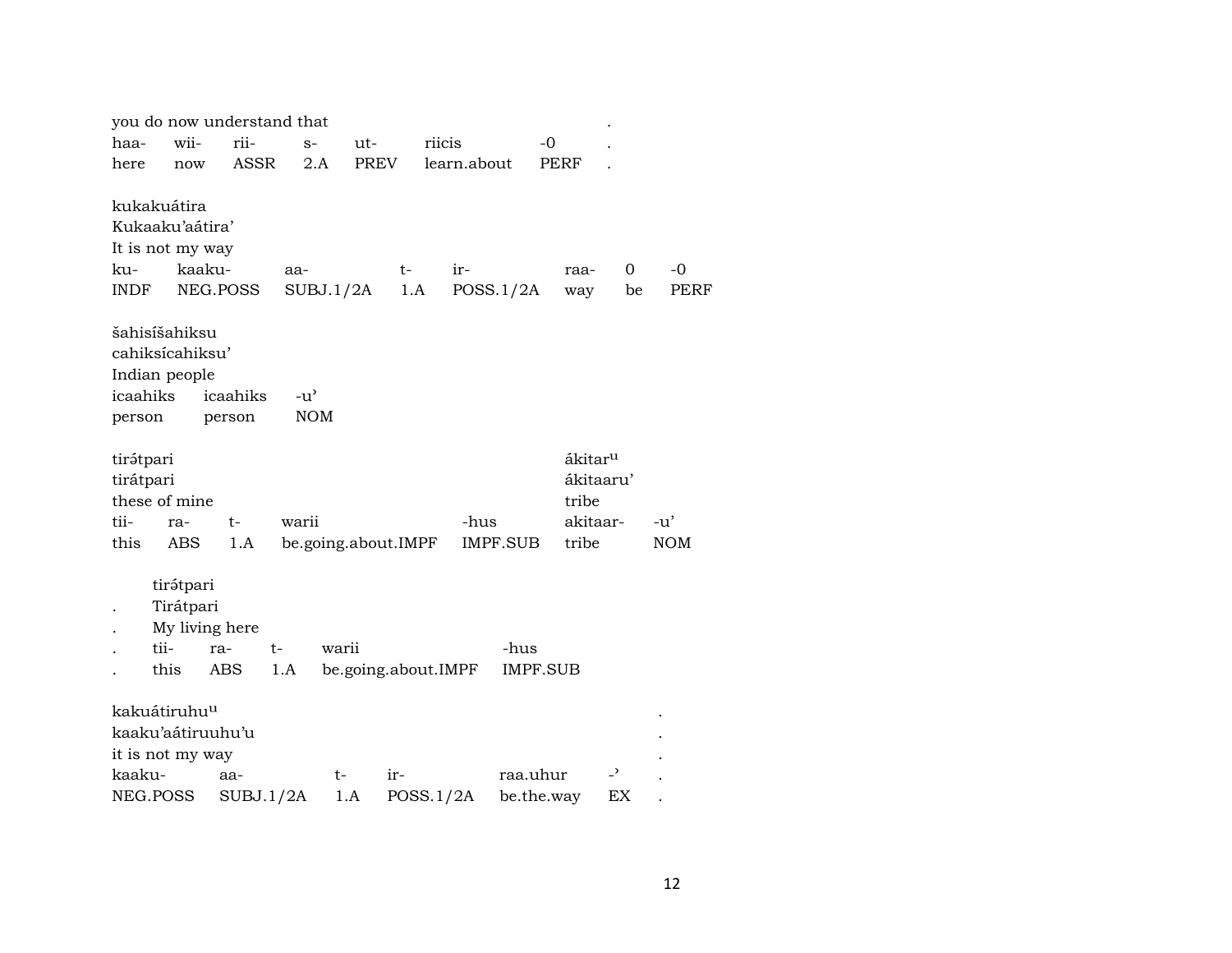| Irár <sup>i</sup>     |                |                  |             |             |                     |                                        | $\,$                     |                    |        |                    |
|-----------------------|----------------|------------------|-------------|-------------|---------------------|----------------------------------------|--------------------------|--------------------|--------|--------------------|
| Iraári'               |                |                  |             |             |                     |                                        |                          |                    |        |                    |
| <b>Brother</b>        |                |                  |             |             |                     |                                        | ,                        |                    |        |                    |
| i-                    |                | -raar-           |             |             | -ri'                |                                        | $\overline{\phantom{a}}$ |                    |        |                    |
| 3.POSS.A              |                | same.sex.sibling |             |             | 3.POSS.B            |                                        | $\overline{\phantom{a}}$ |                    |        |                    |
|                       |                |                  |             |             |                     |                                        |                          |                    |        |                    |
| hirutuhá <sup>a</sup> |                |                  |             |             |                     |                                        |                          | ati <sup>^</sup> s |        |                    |
| hiru                  |                | tuuhá'a          |             |             |                     |                                        |                          | Atí'as             |        |                    |
| then                  |                | it is the reason |             |             |                     |                                        |                          | our Father         |        |                    |
| hiruu                 | ti-            |                  | 0-          | ut-         | raar                | $\overline{z}$                         |                          | ati-               | as     |                    |
| then                  |                | IND.3A           | 3.A         | <b>PREV</b> | do                  |                                        | EX                       | 1.POSS             | father |                    |
|                       |                |                  |             |             |                     |                                        |                          |                    |        |                    |
|                       | hirutirakítaku |                  |             |             |                     |                                        |                          |                    |        |                    |
| hiru                  |                | tirakítaku       |             |             |                     |                                        |                          |                    |        |                    |
| there                 |                | this one above   |             |             |                     |                                        |                          |                    |        |                    |
| hiruu                 | tii-           | ra-              | $0-$        |             | kita-               | kus                                    |                          | -0                 |        |                    |
| there                 | this           | ABS              | 3.A         |             | on.top              |                                        | be sitting               | SUB.4              |        |                    |
|                       |                |                  |             |             |                     |                                        |                          |                    |        |                    |
| ahawiška <sup>a</sup> |                |                  |             |             |                     |                                        | títaku                   |                    |        |                    |
| ahawicka'a            |                |                  |             |             |                     | $\boldsymbol{\zeta}\boldsymbol{\zeta}$ | Tiítaku                  |                    |        |                    |
|                       | his thinking:  |                  |             |             |                     | $\boldsymbol{\zeta}\boldsymbol{\zeta}$ | Here                     |                    |        |                    |
|                       | ra-            | 0-               | wicka       | -a          |                     | $^{\prime}$                            | tii-                     | -taku              |        |                    |
| ar-                   |                |                  | think       |             |                     |                                        |                          | LOC                |        |                    |
| EV                    | <b>ABS</b>     | 3.A              |             |             | SUB.1               |                                        | this                     |                    |        |                    |
|                       |                |                  |             |             |                     |                                        |                          |                    |        |                    |
| súkspari              |                |                  |             |             |                     |                                        |                          |                    |        | $\pmb{\mathsf{H}}$ |
| súkspari'             |                |                  |             |             |                     |                                        |                          |                    |        | н                  |
| go about              |                |                  |             |             |                     |                                        |                          |                    | ı      | П                  |
| i-                    |                | $S-$             | uks-        |             | warii               |                                        |                          | -:hus              |        |                    |
|                       | CONT.1/2A      | 2.A              | <b>JUSS</b> |             | be.going.about.IMPF |                                        |                          | IMPF               |        | п                  |
|                       |                |                  |             |             |                     |                                        |                          |                    |        |                    |
| I                     |                | əskurúrit        |             |             |                     |                                        |                          |                    |        |                    |
| I                     |                | askuruúrit       |             |             |                     |                                        |                          |                    |        |                    |
| And                   |                | together         |             |             |                     |                                        |                          |                    |        |                    |
| $\mathbf{i}$          |                | asku             | ra-         | $0-$        | uur-                |                                        | ik                       | $-0$               |        |                    |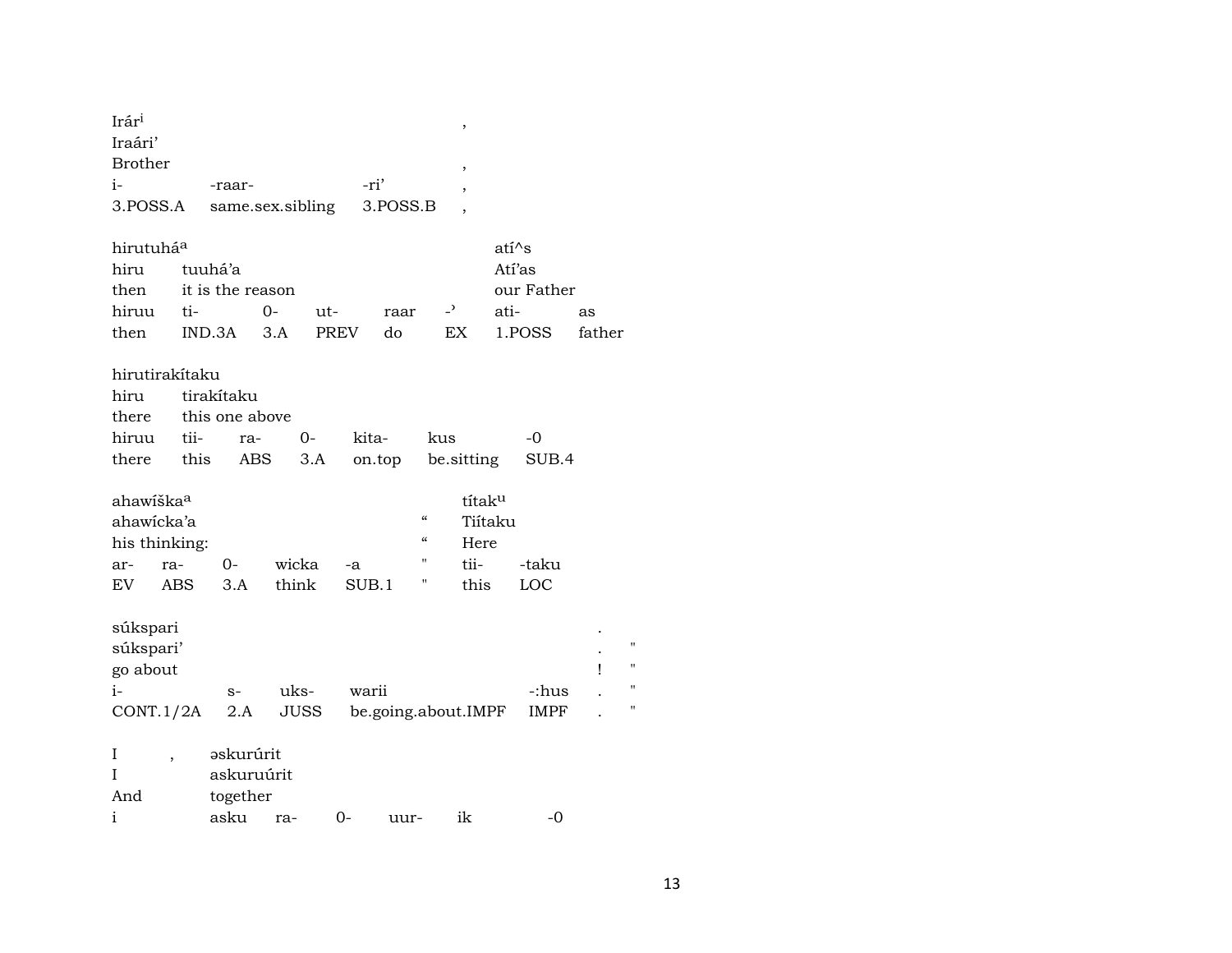| and                                                                  |                          | one                          | ABS          | 3.A              | PREV      | look.like           |          | PERF                     |
|----------------------------------------------------------------------|--------------------------|------------------------------|--------------|------------------|-----------|---------------------|----------|--------------------------|
| kuhášákuru<br>kuuhácakuru'<br>He made us                             |                          |                              |              |                  |           |                     |          |                          |
|                                                                      |                          |                              |              |                  | ku-       | ra'uk               |          |                          |
| kuur-                                                                | ra-                      | 0-                           | aca-         |                  |           |                     | -0       |                          |
| DUB                                                                  | ABS                      | 3.A                          |              | IN.DU.P          | 1.P       | make                | PERF     |                          |
| itirišíhwari                                                         |                          |                              |              |                  |           |                     |          |                          |
| i                                                                    |                          | tiiriicíhwari'               |              |                  |           |                     |          |                          |
|                                                                      |                          | and we do go about here      |              |                  |           |                     |          |                          |
| i                                                                    | tii-                     | rii-                         | aciir-       |                  | warii     |                     |          | -:hus                    |
| and                                                                  | here                     | ASSR                         |              | IN.DU.A          |           | be.going.about.IMPF |          | <b>IMPF</b>              |
|                                                                      |                          |                              |              |                  |           |                     |          |                          |
| əskurúrit <sup>n</sup><br>askuruúrit<br>together<br>asku<br>one<br>A | ra-                      | $0 -$<br>ABS<br>3.A<br>irári | uur-<br>PREV | ik               | look.like | -0<br>PERF          |          |                          |
| A                                                                    | $\overline{\phantom{a}}$ | iraári'                      |              |                  |           |                     |          | ,                        |
| And                                                                  |                          | brother                      |              |                  |           |                     |          |                          |
|                                                                      | $\overline{\phantom{a}}$ |                              |              |                  |           | -ri'                |          | $\, ,$                   |
| a                                                                    | $\overline{\phantom{a}}$ | $i-$                         |              | -raar-           |           |                     |          | $\overline{\phantom{a}}$ |
| and                                                                  |                          | 3.POSS.A                     |              | same.sex.sibling |           |                     | 3.POSS.B | $\overline{\phantom{a}}$ |
| sikakiráit <sup>a</sup><br>sikaakiraá'iita<br>they did not know      |                          |                              |              |                  |           |                     |          |                          |
| si-                                                                  | kaaki-                   |                              | $0-$         | $a-$             |           | ir-                 | raa.iita | -0                       |
| DU                                                                   |                          | NEG.IND.3A                   | 3.A          | PREV.3A          |           | PL.3A               | know     | <b>PERF</b>              |
| kúrahus<br>kúrahus                                                   |                          | $\overline{\phantom{a}}$     |              |                  |           |                     |          |                          |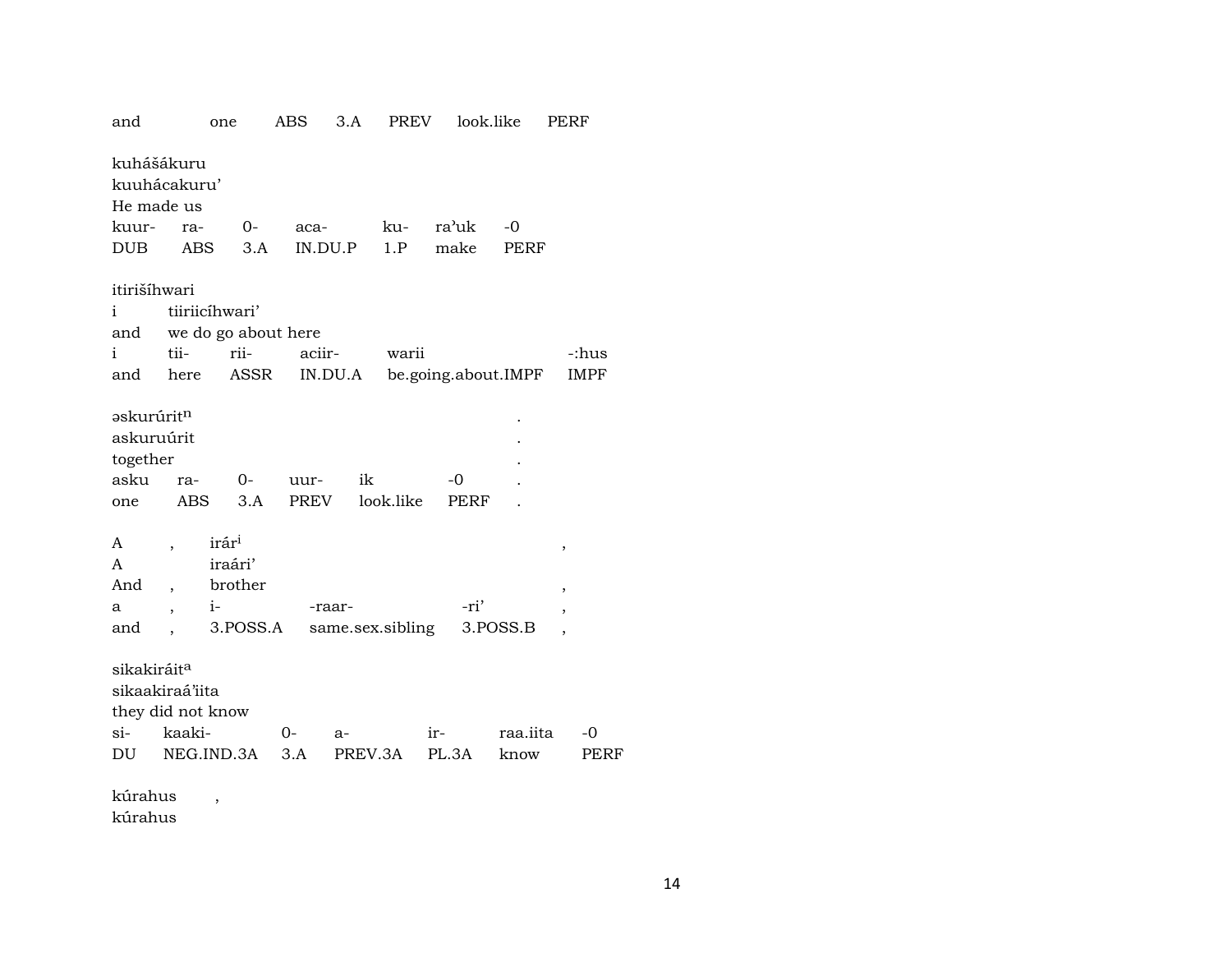| old men<br>kurahuus<br>old.man                                           |                                                                    |                                                       |                |                              |                                                     |            |                      |                                 |               |
|--------------------------------------------------------------------------|--------------------------------------------------------------------|-------------------------------------------------------|----------------|------------------------------|-----------------------------------------------------|------------|----------------------|---------------------------------|---------------|
| hiruiriruahirírau<br>hiru<br>then<br>hiruu<br>then                       | irii-<br>when                                                      | iriruu'ahiriíra'u<br>when He was made<br>ruu-<br>then | ar-<br>EV      | ra-<br><b>ABS</b>            | $0-$<br>3.A                                         | ir-<br>OBV | $i-$<br><b>SEQ</b>   | ra'uk<br>make                   | $-0$<br>SUB.3 |
| ,<br>irii-<br>when                                                       | iriruahiríra <sup>u</sup><br>iriruu'ahiriíra'u                     | when He was made<br>ruu-<br>ar-<br>EV<br>then         | ra-<br>ABS     | $O-$<br>3.A                  | $ir -$<br><b>OBV</b>                                | $i-$       | <b>SEQ</b>           | ra'uk<br>$-0$<br>make           | SUB.3         |
| ,<br>ar-<br>EV                                                           | áhawiška <sup>a</sup><br>áhawicka'a<br>his thinking:<br>ra-<br>ABS | $0-$<br>3.A                                           | wicka<br>think | -a<br>SUB.1                  | $\mathcal{C}\mathcal{C}$<br>$\mathcal{C}$<br>п<br>п |            |                      |                                 |               |
| súksparitítak <sup>u</sup><br>Súkspari'<br>Go about<br>$i-$<br>CONT.1/2A |                                                                    | uks-<br>$S-$<br>2.A                                   | <b>JUSS</b>    | warii<br>be.going.about.IMPF |                                                     |            | -:hus<br><b>IMPF</b> | tiítaku<br>here<br>tii-<br>here | -taku<br>LOC  |
| ákitar <sup>u</sup><br>ákitaaru'<br>tribe<br>akitaar-                    | $-u'$                                                              | Ţ                                                     |                |                              |                                                     |            |                      |                                 |               |

tribe NOM .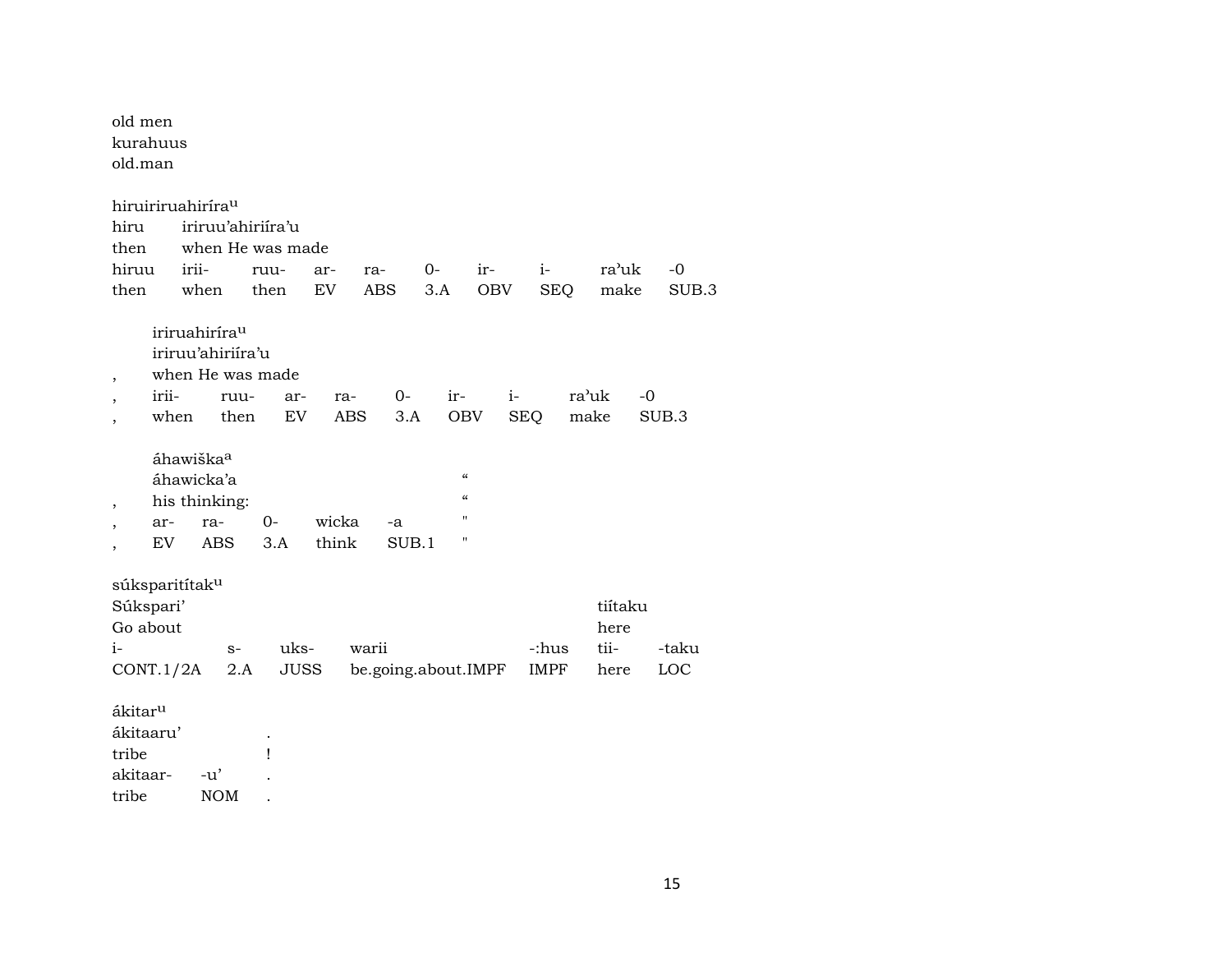|                          | witatáhuraru     |                           |         |       |                           |                  |                 |         |             |
|--------------------------|------------------|---------------------------|---------|-------|---------------------------|------------------|-----------------|---------|-------------|
|                          | Witatáhuraaru    |                           |         |       |                           |                  |                 |         |             |
|                          |                  | Now I give you the earth  |         |       |                           |                  |                 |         |             |
| wii-                     | ta-              |                           | t-      | a- 11 | huraar-                   | uh               | $-0$            |         |             |
| now                      |                  | IND.1/2A                  | 1.A     | 2.P   | earth                     | give             | PERF            |         |             |
|                          | witatarakawákaru |                           |         |       |                           |                  |                 |         |             |
|                          |                  | Witataraakawaákaru'       |         |       |                           |                  |                 |         |             |
|                          |                  | I have now made you       |         |       |                           |                  |                 |         |             |
| wii-                     | ta-              |                           | $t-$    | a-    | rak-                      | kawaaka.ra'uk    |                 | -0      |             |
| now                      |                  | $IND.1/2A$ 1.A            |         | 2.P   |                           | 1/2.PL make.DIST |                 | PERF    |             |
|                          | tirašíhwari      |                           |         |       |                           |                  |                 |         |             |
|                          | tiracíhwari      |                           |         |       |                           |                  |                 |         |             |
|                          | this our living  |                           |         |       |                           |                  |                 |         |             |
| tii-                     | ra-              | aciir-                    |         | warii |                           |                  | -hus            |         |             |
| this                     | ABS              |                           | IN.DU.A |       | be.going.about.IMPF       |                  | <b>IMPF.SUB</b> |         |             |
| títak <sup>u</sup>       |                  |                           |         |       | Ikuharasáhat <sup>u</sup> |                  |                 |         |             |
| tiítaku                  |                  |                           | н.      | L     |                           | kuuharasáhaatu'  |                 |         |             |
| here                     |                  |                           | н.      | And   | he was growing            |                  |                 |         |             |
| tii-                     | -taku            |                           | н.      | i.    | kuur-                     | ra-              | $0-$            | rasahat | -:hus       |
| here                     | LOC              |                           | Ħ       | and   | <b>DUB</b>                | ABS              | 3.A             | grow.up | <b>IMPF</b> |
| $\overline{\phantom{a}}$ |                  | ikuharasáhat <sup>u</sup> |         |       |                           |                  | $\,$            |         |             |
|                          | i                | kuuharasáhaatu'           |         |       |                           |                  |                 |         |             |
|                          | and              | he was growing            |         |       |                           |                  |                 |         |             |
|                          | i.               | kuur-                     | ra-     | $O -$ | rasahat                   |                  | -:hus           |         |             |
|                          | and              | <b>DUB</b>                | ABS     |       | 3.A<br>grow.up            |                  | IMPF            |         |             |
|                          |                  |                           |         |       |                           |                  |                 |         |             |
|                          | wiwikuharáritis  |                           |         |       |                           |                  |                 | $\, ,$  |             |
|                          |                  | Wiwikuuharaárittis        |         |       |                           |                  |                 |         |             |
|                          | Now he was older |                           |         |       |                           |                  |                 | ,       |             |
| wii-                     | wii-             | kuur-                     |         | ra-   | $0-$                      | raariktis        | $-0$            |         |             |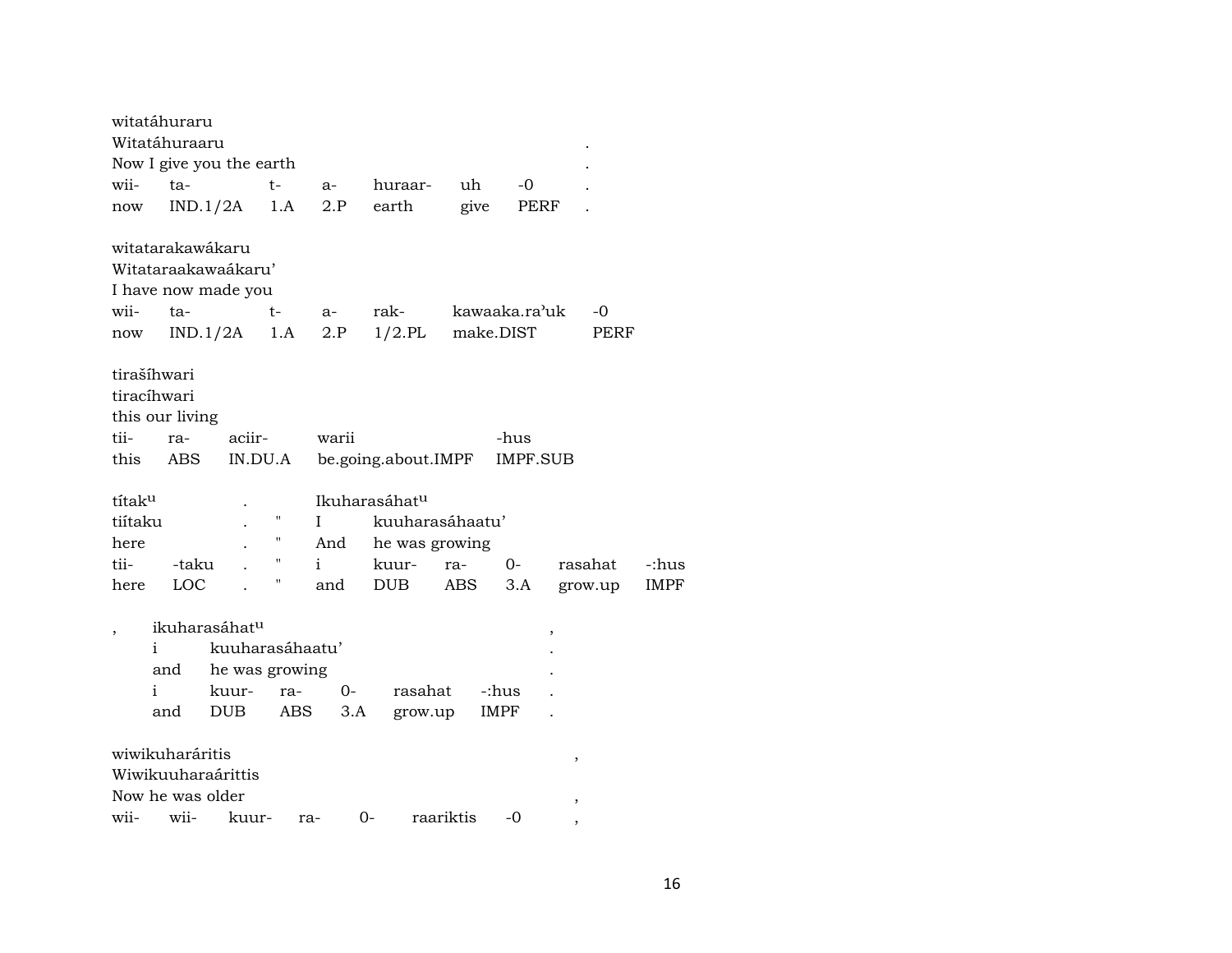| now                                                            | now                                                                                      | <b>DUB</b>  | ABS                                               | 3.A               | be.older                          |           | PERF                 | $\overline{\phantom{a}}$ |               |               |               |
|----------------------------------------------------------------|------------------------------------------------------------------------------------------|-------------|---------------------------------------------------|-------------------|-----------------------------------|-----------|----------------------|--------------------------|---------------|---------------|---------------|
| irár <sup>i</sup><br>iraári'<br>brother<br>$i-$<br>3.POSS.A    |                                                                                          | -raar-      | same.sex.sibling                                  | -ri'              | $\pmb{\cdot}$<br>$\,$<br>3.POSS.B |           |                      |                          |               |               |               |
| wii-                                                           | wikuruhirakítaw <sup>i</sup><br>wikuruuhiraakitawi'<br>then it was the reason<br>kuruur- |             | ri-                                               | $O -$             | raa.kita.wi                       |           |                      | -0                       |               |               |               |
| now                                                            | <b>DUB</b>                                                                               |             | CONT.3A                                           | 3.A               | be.the.primary.way                |           |                      | <b>PERF</b>              |               |               |               |
| ar-<br>EV.                                                     | ahitakarušíra <sup>u</sup><br>ahitaakaruucíra'u<br>ra-<br><b>ABS</b>                     | $0-$<br>3.A | his making the bundle sticks<br>ir-<br><b>OBV</b> | ut-<br><b>BEN</b> | haak-<br>wood                     | ka-<br>in | ra.uc<br>be.lying.PL |                          | $-i$<br>SUB.2 | ra'uk<br>make | $-0$<br>SUB.3 |
| tárah <sup>a</sup><br>táraha'<br>buffalo<br>tarahaa<br>buffalo |                                                                                          |             |                                                   |                   |                                   |           |                      |                          |               |               |               |
|                                                                | ahihašakárah^t <sup>n</sup><br>ahiihacakaárahat<br>when they were dropped                |             |                                                   |                   |                                   |           |                      |                          |               |               |               |
| ar-                                                            | ra-                                                                                      | 0-          | ir-                                               | ut-               | raar-                             |           |                      | takaa.ra.hak             | $-0$          |               |               |
| EV                                                             | <b>ABS</b>                                                                               | 3.A         | 3.INDF                                            | <b>BEN</b>        | 3PL.INAN.P                        |           | drop                 |                          | SUB.4         |               |               |
|                                                                | taraháwiahitkára <sup>u</sup>                                                            |             |                                                   |                   |                                   |           |                      |                          |               |               |               |
| táraha'                                                        |                                                                                          |             | wi'ahitkára'u                                     |                   |                                   |           |                      |                          |               |               |               |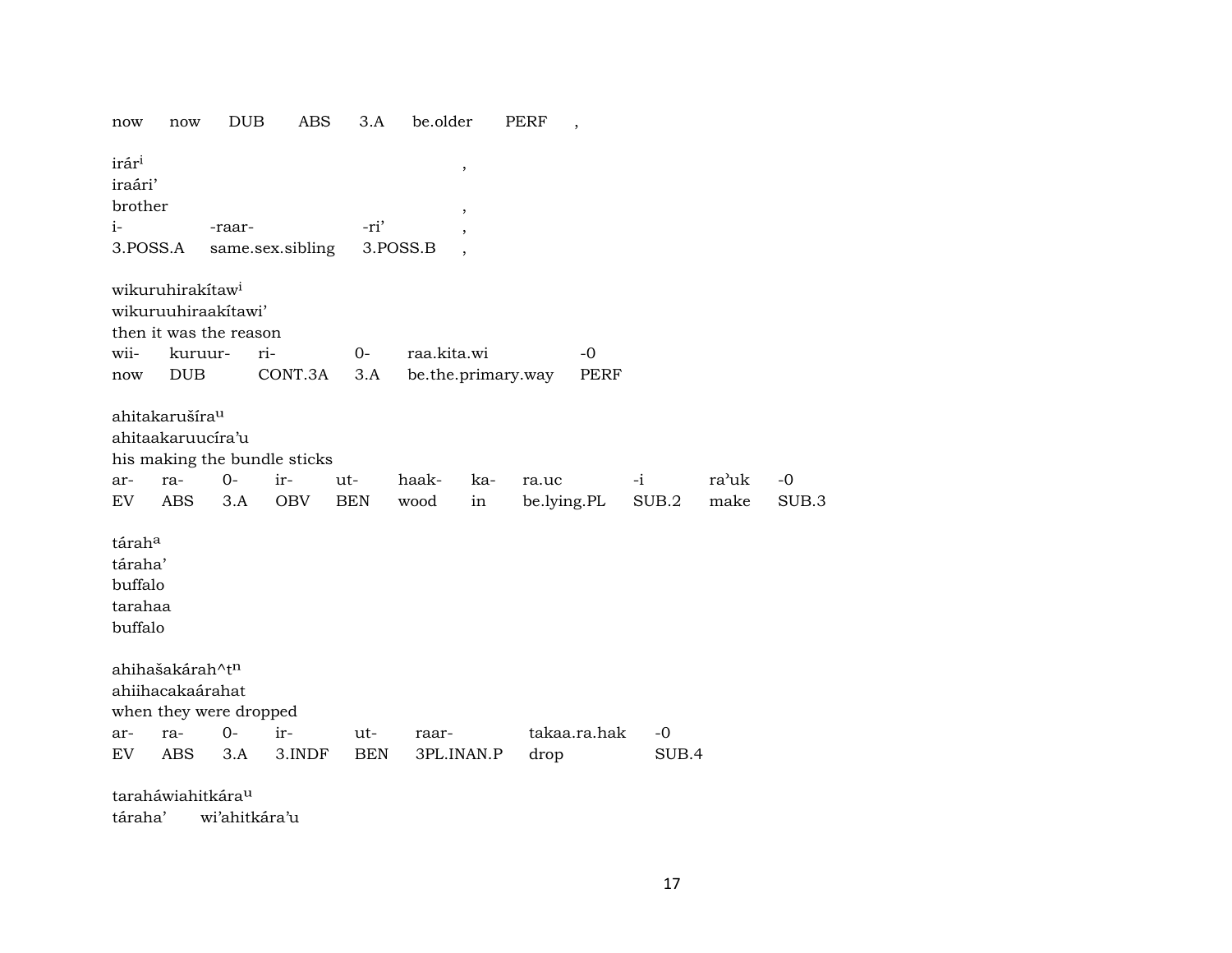| buffalos                                                                   |                                     | after He made them for them  |             |            |                          |            |                          |       |      |
|----------------------------------------------------------------------------|-------------------------------------|------------------------------|-------------|------------|--------------------------|------------|--------------------------|-------|------|
| tarahaa                                                                    | wii-                                | ar-<br>ra-                   | $O -$       | ir-        | ut-                      | ka.ra'uk   |                          | -0    |      |
| buffalo                                                                    | when                                | EV<br><b>ABS</b>             | 3.A         | <b>OBV</b> | <b>BEN</b>               | make.PL.P  |                          | SUB.3 |      |
|                                                                            |                                     |                              |             |            |                          |            |                          |       |      |
| hikuruhiwáku                                                               |                                     |                              |             |            |                          | $\, ,$     | $\mathcal{C}$            |       |      |
| hi                                                                         | kuruuhiwáku'                        |                              |             |            |                          |            |                          |       |      |
| and                                                                        | then He said                        |                              |             |            |                          |            | $\mathcal{C}\mathcal{C}$ |       |      |
| hi                                                                         | kuruur-                             | ri-                          | 0-          | waka'u     | -0                       |            | П                        |       |      |
| <b>DUB</b><br>and                                                          |                                     | CONT.3A                      | 3.A         | say        | PERF                     |            | п                        |       |      |
|                                                                            |                                     |                              |             |            |                          |            |                          |       |      |
| Tihakasisuhúra                                                             |                                     |                              |             |            |                          |            |                          |       |      |
| Tihaakasiicuhúra                                                           |                                     |                              |             |            |                          |            |                          |       |      |
| You must do it this way                                                    |                                     |                              |             |            |                          |            |                          |       |      |
| tii-<br>haa-                                                               | kaas-                               | $S-$                         | ir-         |            | ut-                      | uhur-      |                          | aar   | $-0$ |
| this<br>here                                                               |                                     | POT.2A<br>2.A                |             | POSS.1/2A  | PREV                     |            | way.of.doing             | do    | PERF |
| təstaráhist <sup>a</sup><br>$\cdot$                                        | Tastaraáhista<br>You are to have it |                              |             |            |                          |            |                          |       |      |
| ta-                                                                        | $S-$                                | raar-                        |             | raah       | -his                     | -ta        |                          |       |      |
| IND.1/2A                                                                   |                                     | 2.A<br>3PL.INAN.P            |             | have       | PERF                     | <b>INT</b> |                          |       |      |
| tiráspari<br>tiráspari<br>while you go about<br>tii-<br>ra-<br>this<br>ABS | $S-$<br>2.A                         | warii<br>be.going.about.IMPF |             |            | -hus<br><b>IMPF.SUB</b>  |            |                          |       |      |
| taspakáhust <sup>a</sup>                                                   |                                     |                              |             |            | $\mathcal{C}\mathcal{C}$ | atíra      |                          | ,     |      |
| Taspaakáhusta                                                              |                                     |                              |             |            |                          | Atíra'     |                          |       |      |
| You are going to say                                                       |                                     |                              |             |            |                          | Mother     |                          |       |      |
| ta-                                                                        | $S-$                                | waaka                        | -:hus       | -ta        |                          | ati-       | raa                      |       |      |
| IND.1/2A                                                                   | 2.A                                 | say.IMPF                     | <b>IMPF</b> | <b>INT</b> |                          | 1.POSS     | mother                   |       |      |
|                                                                            |                                     |                              |             |            |                          |            |                          |       |      |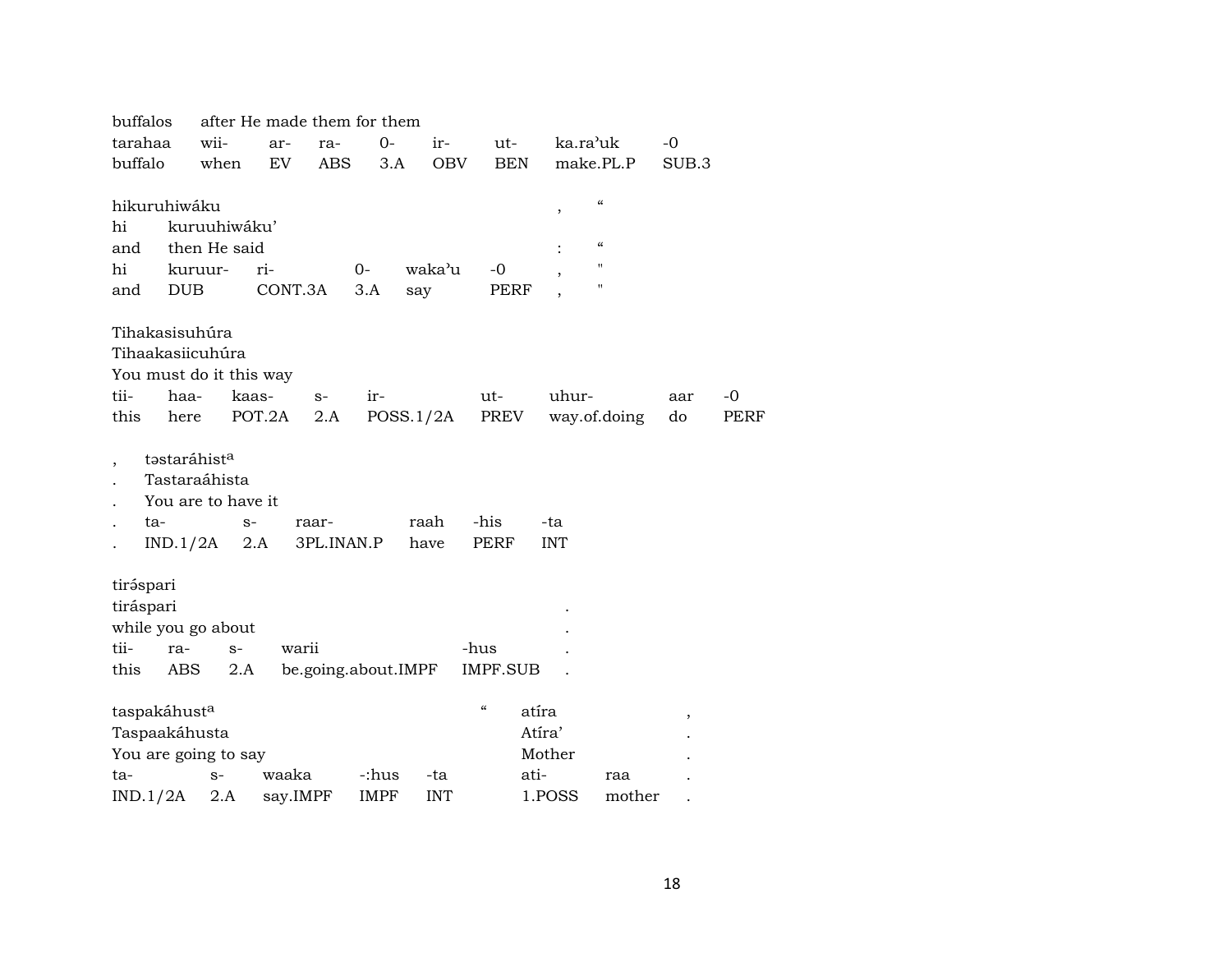| $\mathbf{H}$         |                                 | nikutustaráhist <sup>a</sup>     |                                    |                     |                    |             |                          |    |
|----------------------|---------------------------------|----------------------------------|------------------------------------|---------------------|--------------------|-------------|--------------------------|----|
|                      |                                 | Rikutastaraáhista                |                                    |                     |                    |             |                          |    |
|                      |                                 |                                  | That is the one you are to have    |                     |                    |             |                          |    |
|                      | riku-                           | ta-                              | $S-$                               | raar-               | raah               | -his        | -ta                      |    |
|                      | that.is                         | IND.1/2A                         | 2.A                                | 3PL.INAN.P          | have               | <b>PERF</b> | <b>INT</b>               |    |
|                      | hirikurirakitáwist <sup>a</sup> |                                  |                                    |                     |                    |             |                          |    |
| hi                   |                                 | rikuriiraakitáwista              |                                    |                     |                    |             |                          |    |
| and                  |                                 |                                  | that is going to be the reason     |                     |                    |             |                          |    |
| hi                   | riku-                           | rii-                             | $O -$                              | raa.kita.wi         |                    | -his        | -ta                      |    |
| and                  | that.is                         | ASSR                             | 3.A                                |                     | be.the.primary.way | PERF        | <b>INT</b>               |    |
|                      |                                 |                                  |                                    |                     |                    |             |                          |    |
| íspari               | ísparíakitar <sup>u</sup>       |                                  |                                    |                     |                    | ákitaaru'   |                          |    |
|                      | your going around               |                                  |                                    |                     |                    | tribe       |                          |    |
| $i-$                 |                                 | $S-$                             | warii                              |                     | -hus               | akitaar-    | $-u'$                    |    |
|                      | CONT.1/2A                       | 2.A                              |                                    | be.going.about.IMPF | IMPF.SUB           | tribe       | <b>NOM</b>               |    |
|                      |                                 |                                  |                                    |                     |                    |             |                          |    |
| šíkstit <sup>n</sup> |                                 |                                  |                                    |                     |                    |             |                          |    |
| cíkstit              |                                 | $\blacksquare$                   |                                    |                     |                    |             |                          |    |
| well                 |                                 | $^{\prime}$                      |                                    |                     |                    |             |                          |    |
| cikstik              |                                 | "                                |                                    |                     |                    |             |                          |    |
| well                 |                                 | $\blacksquare$                   |                                    |                     |                    |             |                          |    |
|                      |                                 |                                  |                                    |                     |                    |             |                          |    |
| Náw <sup>a</sup>     | $\mathbf{i}$                    | $\overline{\phantom{a}}$         | irár <sup>i</sup>                  |                     |                    |             | ,                        |    |
| Ráwa                 | $\mathbf{i}$                    |                                  | iraári'                            |                     |                    |             |                          |    |
| Now                  | and                             |                                  | brother                            |                     |                    |             | $\overline{\phantom{a}}$ |    |
| rawa                 | $\mathbf{i}$                    | $i-$<br>$\overline{\phantom{a}}$ |                                    | -raar-              |                    | -ri'        |                          |    |
| now                  | and                             | $\ddot{\phantom{a}}$             | 3.POSS.A                           |                     | same.sex.sibling   | 3.POSS.B    |                          |    |
|                      | iwiahihuhukawakára <sup>u</sup> |                                  |                                    |                     |                    |             |                          |    |
|                      |                                 |                                  |                                    |                     |                    |             |                          |    |
|                      |                                 | iwi'ahihuuhuhkawaakára'u         |                                    |                     |                    |             |                          |    |
|                      |                                 |                                  | when He made various plans for him |                     |                    |             |                          |    |
| ii-                  | wii-                            | ar-                              | ra-                                | $0-$<br>ir-         | ut-                | raa.uhur-   | kawaaka.ra'uk            | -0 |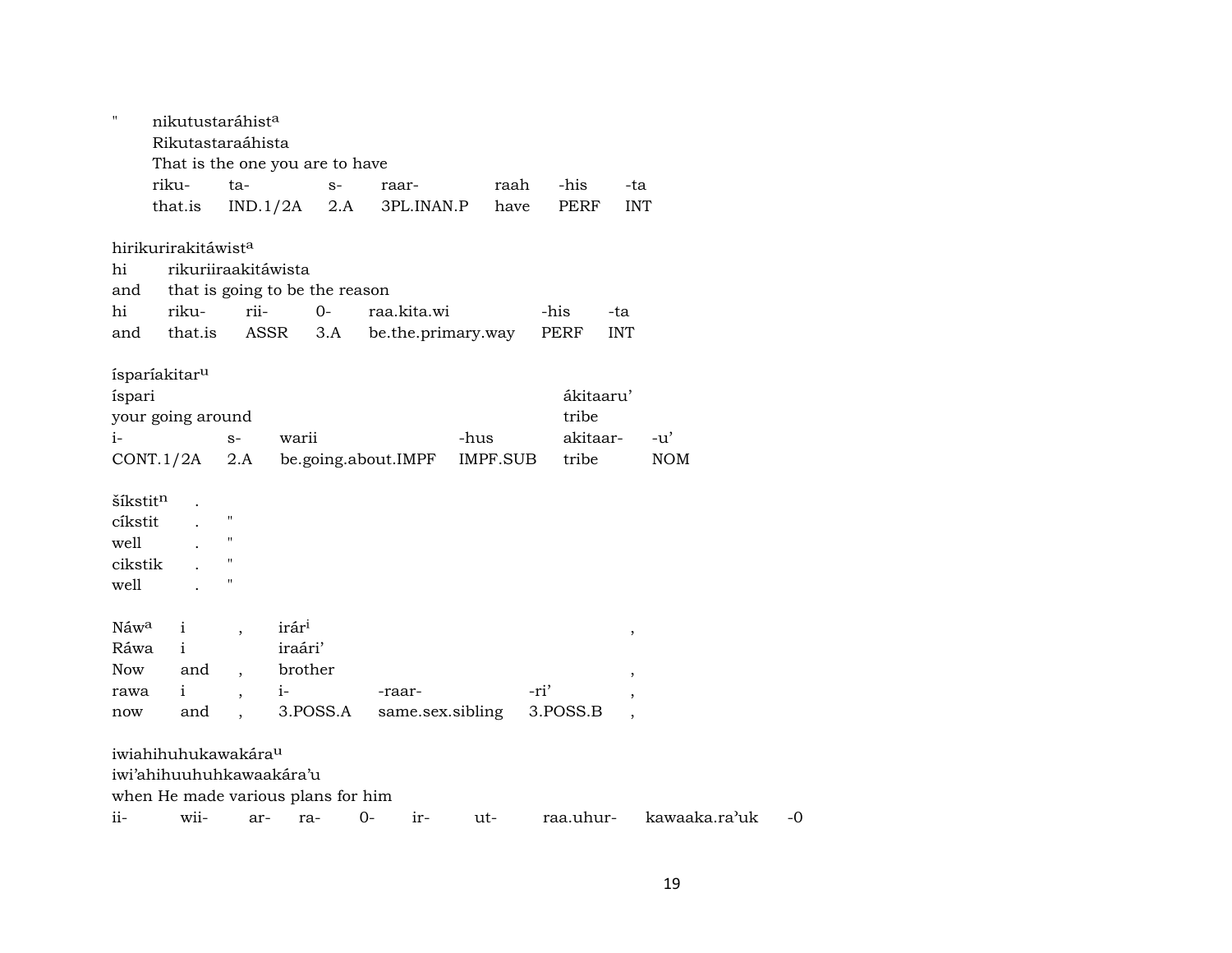| when<br>when                                                                                        |                          | EV<br>ABS              | 3.A                 | <b>OBV</b>                | PREV          | way                 |                                                                                                                 | make.DIST | SUB.3 |
|-----------------------------------------------------------------------------------------------------|--------------------------|------------------------|---------------------|---------------------------|---------------|---------------------|-----------------------------------------------------------------------------------------------------------------|-----------|-------|
| kúrahus<br>kúrahus<br>the old man                                                                   | $\overline{\phantom{a}}$ | hiahawáku<br>hi<br>and | ahawáku'<br>He said |                           |               |                     |                                                                                                                 |           |       |
| kurahuus                                                                                            | $\ddot{\phantom{0}}$     | hi                     | ar-<br>ra-          | 0-                        | waka'u        | $-0$                |                                                                                                                 |           |       |
| old.man                                                                                             |                          | and                    | ABS<br>EV           | 3.A                       | say           | <b>PERF</b>         |                                                                                                                 |           |       |
| tiráwah<br>Tiráwaahat<br>the Heavens<br>tii-<br>ra-<br><b>ABS</b><br>this                           | 0-<br>3.A                | waa-<br><b>DIST</b>    | ahak                | extend.in.a.line          | $-0$<br>SUB.4 | $\overline{ }$      | $\boldsymbol{\zeta}\boldsymbol{\zeta}$<br>$\boldsymbol{\zeta}\boldsymbol{\zeta}$<br>$\mathbf{H}$<br>$\mathbf H$ |           |       |
| tiharárah^t <sup>n</sup><br>Tihaaraárawaahat<br>This Heavens yonder<br>tii-<br>haa-<br>this<br>here | raa-<br>just             | ra-<br>ABS             | $0-$<br>3.A         | a.hak<br>extend.in.a.line |               | -waa<br><b>DIST</b> | -0<br>SUB.4                                                                                                     |           |       |
| tasutárist <sup>a</sup>                                                                             |                          |                        |                     |                           |               |                     |                                                                                                                 |           |       |
| tasuutárista                                                                                        |                          |                        |                     |                           |               |                     |                                                                                                                 |           |       |
| you are going to do it                                                                              |                          |                        |                     |                           |               |                     |                                                                                                                 |           |       |
| ta-                                                                                                 | $S-$                     | ut-                    | aar                 | -his<br>-ta               |               |                     |                                                                                                                 |           |       |
| IND.1/2A                                                                                            | 2.A                      | PREV                   | do                  | <b>PERF</b><br><b>INT</b> |               |                     |                                                                                                                 |           |       |
| isurawiraríhkara <sup>u</sup><br>isuraawiraríhkara'u<br>when you make a drawing                     |                          |                        |                     |                           |               |                     |                                                                                                                 |           |       |
| $i-$                                                                                                | $S-$                     | uur-                   | ra-                 | awi-                      | rariir-       |                     | ka.ra'uk                                                                                                        | $-0$      |       |
| CONT.1/2A                                                                                           | 2.A                      | <b>PREV</b>            | PORT                | image                     | marking       |                     | make.PL.P                                                                                                       | SUB.3     |       |

. . "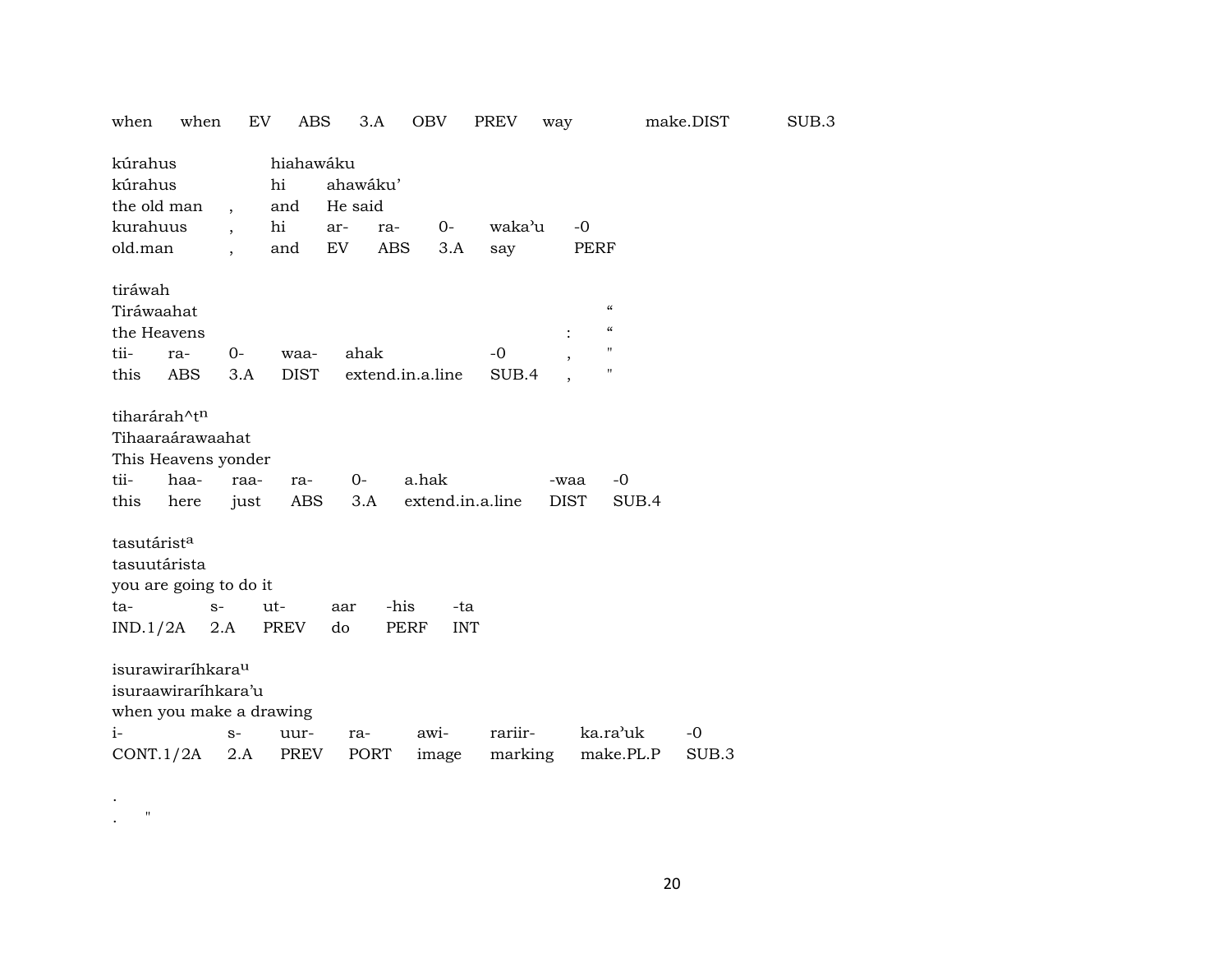| $^{\prime}$<br>$^{\prime}$<br>$^{\prime\prime}$                      |                |                          |                           |          |             |                  |                    |           |                                                      |   |
|----------------------------------------------------------------------|----------------|--------------------------|---------------------------|----------|-------------|------------------|--------------------|-----------|------------------------------------------------------|---|
| Náwa                                                                 | i              | $\overline{\phantom{a}}$ | irár <sup>i</sup>         |          |             |                  |                    |           |                                                      | , |
| Ráwa                                                                 | i              |                          | iraári'                   |          |             |                  |                    |           |                                                      |   |
| <b>Now</b>                                                           | and            |                          |                           | brother  |             |                  |                    |           |                                                      | , |
| rawa                                                                 | $\mathbf{i}$   |                          | $i-$                      |          |             | -raar-           |                    | -ri'      |                                                      |   |
| now                                                                  | and            |                          |                           | 3.POSS.A |             | same.sex.sibling |                    | 3.POSS.B  |                                                      |   |
| nukuruhúšia<br>ruukuruuhúci'a<br>thereupon he did it<br>ruu-<br>then | <b>DUB</b>     | kuruur-                  | ri-<br>CONT.3A            |          | $0-$<br>3.A | ut-<br>PREV      | $i-$<br><b>SEQ</b> | aar<br>do | -0<br>PERF                                           |   |
| kúrahus<br>kúrahus<br>the old man<br>kurahuus<br>old.man             |                |                          |                           |          |             |                  |                    |           |                                                      |   |
| wiahitkára <sup>u</sup>                                              |                |                          |                           |          |             |                  |                    |           |                                                      |   |
| wi'ahitkara'u                                                        |                |                          |                           |          |             |                  |                    |           |                                                      |   |
|                                                                      |                |                          | when he made them for Him |          |             |                  |                    |           |                                                      |   |
| wii-                                                                 | ar-            | ra-                      | $0-$                      |          | ir-         | ut-              | ka.ra'uk           |           | -0                                                   |   |
| when                                                                 | EV.            | <b>ABS</b>               |                           | 3.A      | <b>OBV</b>  | <b>BEN</b>       | make.PL.P          |           | SUB.3                                                |   |
| ihi<br>ihi<br>uh                                                     |                | ahawáka<br>ahawaáka      | after he said             |          |             |                  |                    |           | $\pmb{\zeta}\pmb{\zeta}$<br>$\pmb{\zeta}\pmb{\zeta}$ |   |
| ihii                                                                 | $\overline{ }$ | ar-                      | ra-                       | 0-       | waak        |                  | -a                 |           | 11                                                   |   |
| uh                                                                   |                | EV                       | ABS                       | 3.A      |             | say.SUB          | SUB.1              |           | н                                                    |   |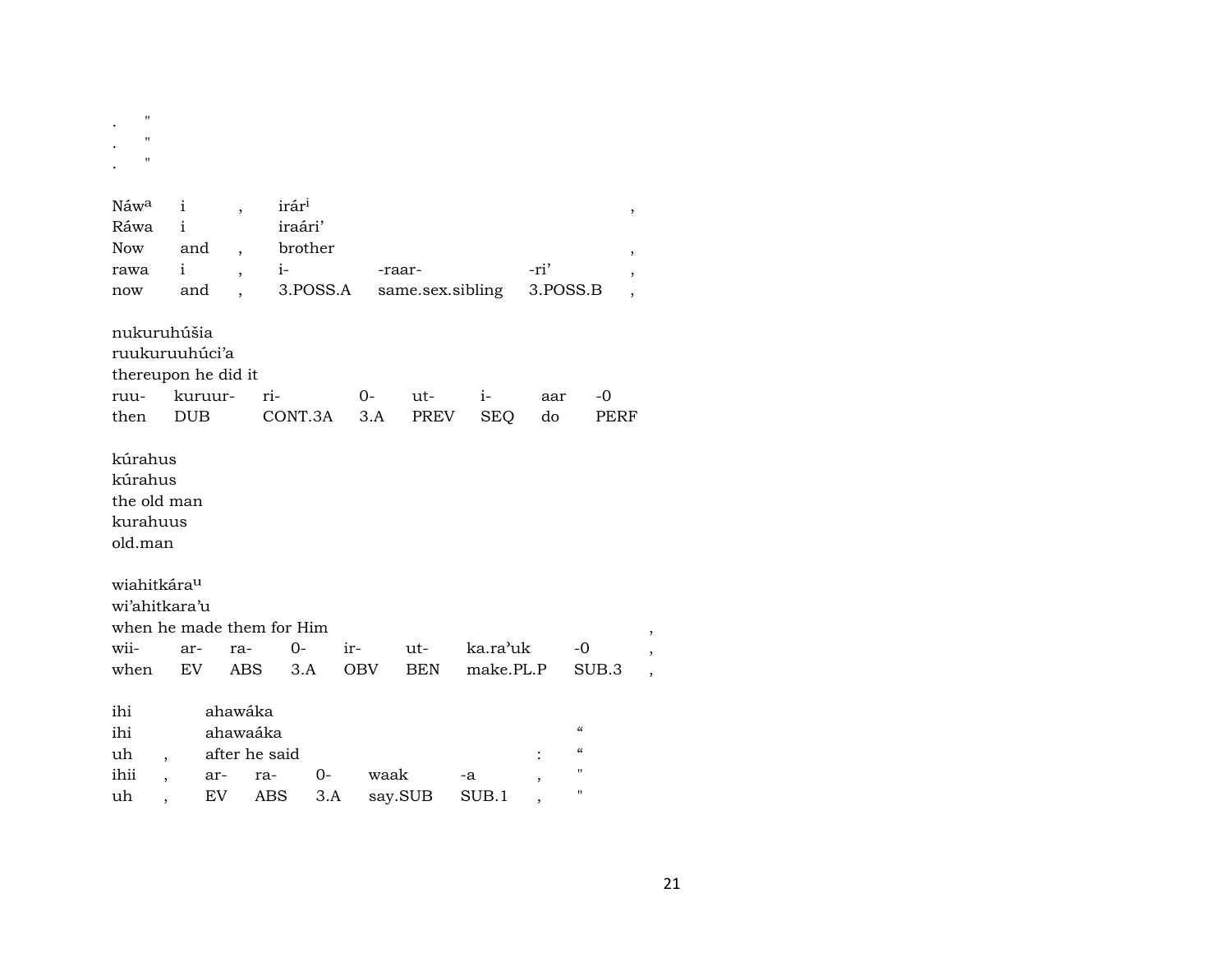| atíra                                               |                            |                               |   | witaskarúkst <sup>a</sup>         |      |                         |      |            |                          |                |            |  |  |  |
|-----------------------------------------------------|----------------------------|-------------------------------|---|-----------------------------------|------|-------------------------|------|------------|--------------------------|----------------|------------|--|--|--|
| Atira'                                              |                            |                               |   | witaskarúksta                     |      |                         |      |            |                          |                |            |  |  |  |
| Mother                                              |                            |                               |   |                                   |      | now you are to make her |      |            |                          |                |            |  |  |  |
| ati-                                                |                            | raa                           |   | wii-                              | ta-  |                         | $S-$ | ka.ra'uk   |                          | -his           | -ta        |  |  |  |
| 1.POSS                                              |                            | mother                        |   | now                               |      | IND.1/2A                | 2.A  | make.PL.P  |                          | <b>PERF</b>    | <b>INT</b> |  |  |  |
|                                                     |                            |                               |   |                                   |      |                         |      |            |                          |                |            |  |  |  |
| $\overline{\phantom{a}}$                            |                            | hitiharisutárist <sup>a</sup> |   |                                   |      |                         |      |            |                          |                |            |  |  |  |
|                                                     | hi                         |                               |   | tihaarísuutárista                 |      |                         |      |            |                          |                |            |  |  |  |
|                                                     | and                        |                               |   | this is what you are going to do: |      |                         |      |            |                          |                |            |  |  |  |
|                                                     | hi                         | tii-                          |   | haa-                              | rii- | $S-$                    | ut-  | aar        |                          | -his           | -ta        |  |  |  |
|                                                     | and                        | this                          |   | here                              | ASSR | 2.A                     | PREV | do         |                          | PERF           | <b>INT</b> |  |  |  |
|                                                     |                            | tasparúkstiruksta             |   |                                   |      |                         |      |            |                          |                |            |  |  |  |
|                                                     |                            | taspaarúkstiiruksta           |   |                                   |      |                         |      |            |                          |                |            |  |  |  |
|                                                     |                            |                               |   | you are going to consecrate it    |      |                         |      |            | $\overline{ }$           |                |            |  |  |  |
| ta-                                                 |                            | $S-$                          |   | waarukstii                        |      | -ra'uk                  | -his | -ta        |                          |                |            |  |  |  |
|                                                     | IND.1/2A                   | 2.A                           |   | be.holy                           |      | CAUS                    | PERF | <b>INT</b> | $\overline{\phantom{a}}$ |                |            |  |  |  |
|                                                     |                            | hikaririštatáraha             |   |                                   |      |                         |      |            |                          |                |            |  |  |  |
| hi                                                  |                            | kariirícta                    |   |                                   |      |                         |      |            |                          | táraha'        |            |  |  |  |
| and                                                 |                            | it shall not be               |   |                                   |      |                         |      |            |                          | a buffalo cow  |            |  |  |  |
| hi                                                  | karii-                     |                               |   | rii-                              | 0-   | 0                       | -his | -ta        |                          | tarahaa        |            |  |  |  |
| and                                                 |                            | EMPH.NEG                      |   | ASSR                              | 3.A  | be                      | PERF | <b>INT</b> |                          | buffalo        |            |  |  |  |
|                                                     |                            |                               |   |                                   |      |                         |      |            |                          |                |            |  |  |  |
|                                                     |                            |                               |   |                                   |      |                         |      |            |                          |                |            |  |  |  |
|                                                     |                            |                               |   |                                   |      |                         |      |            |                          |                |            |  |  |  |
|                                                     |                            |                               |   |                                   |      |                         |      |            |                          |                |            |  |  |  |
|                                                     |                            |                               |   |                                   |      |                         |      |            |                          |                |            |  |  |  |
|                                                     |                            |                               |   |                                   |      |                         |      |            |                          |                |            |  |  |  |
|                                                     | tištáihikúwik <sup>u</sup> |                               |   |                                   |      |                         |      |            |                          |                |            |  |  |  |
| Tícta                                               |                            |                               |   |                                   |      |                         | ihi  |            |                          | kíwiiku'       |            |  |  |  |
| uh<br>It is going to be<br>$\overline{\phantom{a}}$ |                            |                               |   |                                   |      |                         |      |            |                          | a buffalo bull |            |  |  |  |
| ti-                                                 |                            | 0-                            | 0 | -his                              |      | -ta                     | ihii |            | kiwiik                   |                | $-u'$      |  |  |  |
|                                                     |                            |                               |   |                                   |      |                         |      |            |                          |                |            |  |  |  |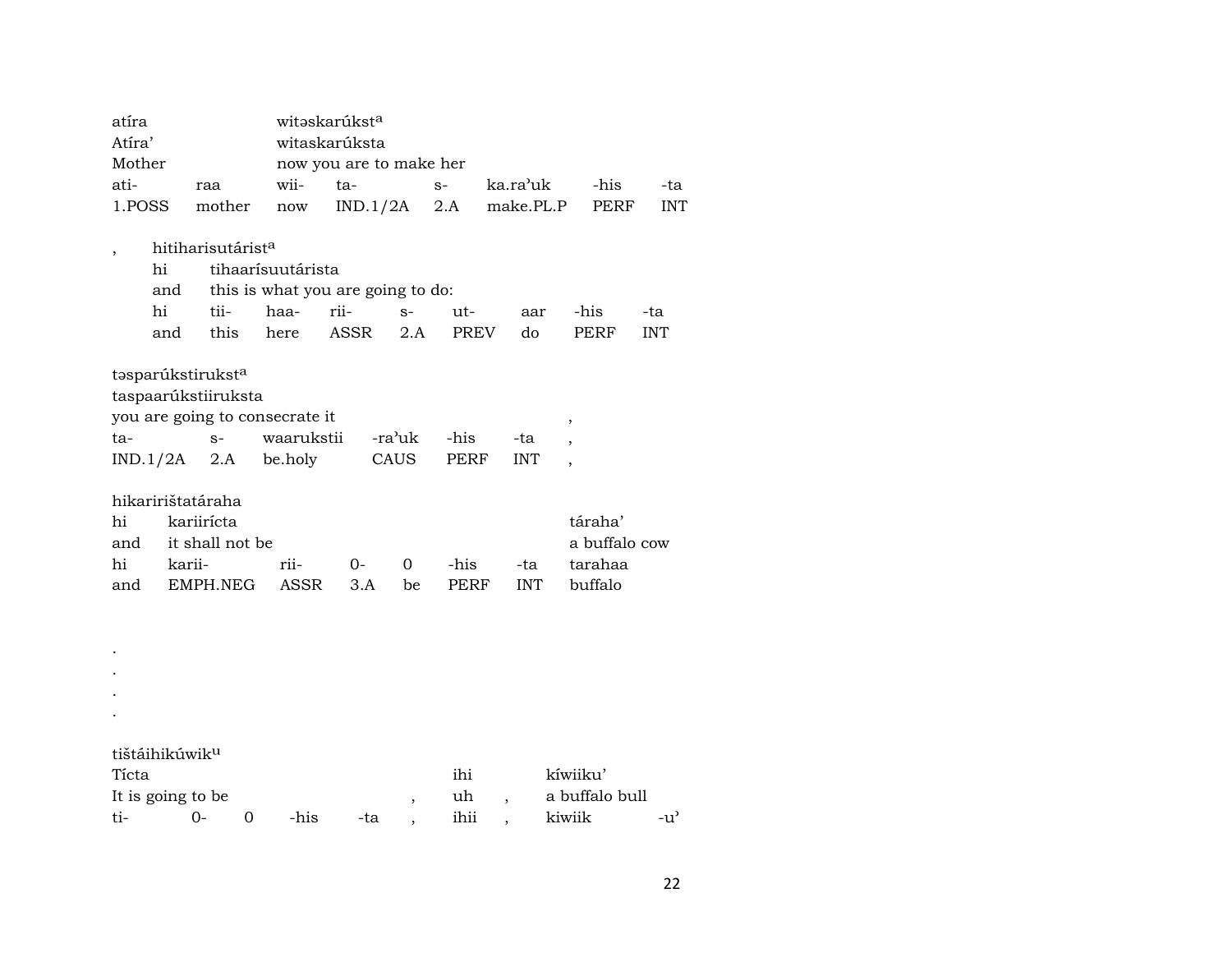## IND.3A 3.A be PERF INT , uh , buffalo.bull NOM

| $i-$                                                                                             | isparukstíra <sup>u</sup><br>ispaarukstiira'u<br>when you consecrate it<br>waarukstii<br>-ra'uk<br>$-0$<br>$S-$ |                                 |             |                                                            |                             |              |              |  |  |  |  |  |  |
|--------------------------------------------------------------------------------------------------|-----------------------------------------------------------------------------------------------------------------|---------------------------------|-------------|------------------------------------------------------------|-----------------------------|--------------|--------------|--|--|--|--|--|--|
| CONT.1/2A                                                                                        |                                                                                                                 | 2.A                             | be.holy     |                                                            | CAUS                        | SUB.3        |              |  |  |  |  |  |  |
| Hirúisuši <sup>a</sup><br>Hiru<br>Then<br>hiruu<br>then                                          | isúci'a<br>$i-$                                                                                                 | you'll do it<br>CONT.1/2A       | $S-$<br>2.A | $ut-$<br>PREV                                              | $i-$<br>SEQ                 | aar<br>do    | $-0$<br>PERF |  |  |  |  |  |  |
| hiruisirúwa<br>Hiru<br>Then<br>hiruu<br>then                                                     | isirúwa<br>$i-$                                                                                                 | you'll take it off<br>CONT.1/2A | $S-$<br>2.A | $i-$<br>SEO                                                | ruwaah<br>remove            | $-0$<br>PERF |              |  |  |  |  |  |  |
| kišákus <sup>u</sup><br>kicákusu'<br>a buffalo scalp<br>kiic.ca.kus<br>buffalo.mane              |                                                                                                                 | $-u^{\prime}$<br><b>NOM</b>     |             | níhuks <sup>u</sup><br>Ríhuksu'<br>Only<br>rihuks<br>alone | $-u^{\flat}$<br><b>NOM</b>  |              |              |  |  |  |  |  |  |
| stiháhirikišákus <sup>u</sup><br>ctihaáhiri'<br>top of the head<br>astiihaar-<br>top.of.the.head |                                                                                                                 | LOC                             | -hiri'      | kicákusu'<br>buffalo scalp<br>kijc.ca.kus<br>buffalo.mane  | $-u^{\prime}$<br><b>NOM</b> | ,            |              |  |  |  |  |  |  |

## hiiriruisurúwa

hi iriruu'isurúwa  $\begin{array}{c} \bullet \\ \bullet \\ \bullet \end{array}$ 

 $\sim 10$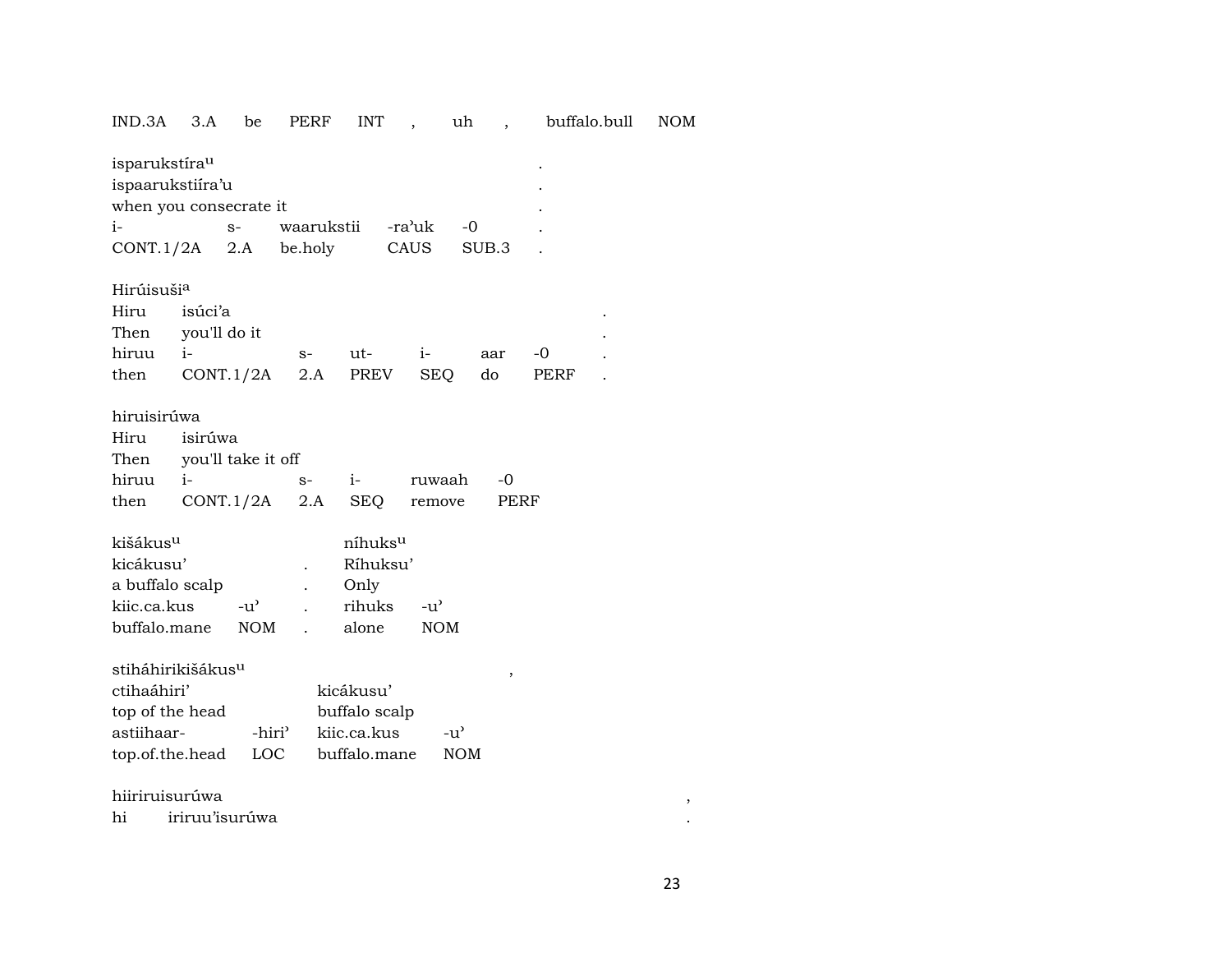| and                      |                                   |               | then you'll take it off |           |     |           |      |        |        |          |                                                   |            |      |            |
|--------------------------|-----------------------------------|---------------|-------------------------|-----------|-----|-----------|------|--------|--------|----------|---------------------------------------------------|------------|------|------------|
| hi                       | irii-                             | ruu-          | $i-$                    |           |     | $S-$      | uur- |        | ruwaah |          | $-0$                                              |            |      |            |
| and                      | then                              | then          |                         | CONT.1/2A |     | 2.A       |      | PREV   | remove |          | <b>PERF</b>                                       |            |      |            |
| $\mathcal{C}\mathcal{C}$ |                                   |               |                         |           |     |           |      |        |        |          |                                                   |            |      |            |
|                          | Hãa                               | Ţ             |                         |           |     |           |      |        |        |          |                                                   |            |      |            |
|                          | Haá'a                             |               |                         |           |     |           |      |        |        |          |                                                   |            |      |            |
|                          | Ha                                | 1             |                         |           |     |           |      |        |        |          |                                                   |            |      |            |
|                          | haa'a                             |               |                         |           |     |           |      |        |        |          |                                                   |            |      |            |
|                          | ha                                |               |                         |           |     |           |      |        |        |          |                                                   |            |      |            |
|                          |                                   |               |                         |           |     |           |      |        |        |          |                                                   |            |      |            |
|                          | tasirihukitákust <sup>a</sup>     |               |                         |           |     |           |      |        |        |          |                                                   |            |      |            |
|                          | Tasiriihuukitákusta               |               |                         |           |     |           |      |        |        |          |                                                   |            |      |            |
|                          | You are to have it placed on top  |               |                         |           |     |           |      |        |        |          |                                                   |            |      |            |
| ta-                      |                                   | $S-$          | ir-                     |           | ri- |           |      | uur-   |        | huukita- |                                                   | kus        | -his | -ta        |
|                          | $IND.1/2A$ 2.A                    |               | POSS.1/2A               |           |     | PHYS.POSS |      | POSS.A |        | on.top   |                                                   | be sitting | PERF | <b>INT</b> |
|                          |                                   |               |                         |           |     |           |      |        |        |          |                                                   |            |      |            |
| $^\mathrm{,}$            | н.                                | nikuwitiwáku  |                         |           |     |           |      |        |        |          | $\boldsymbol{\zeta}\boldsymbol{\zeta}$<br>$\cdot$ |            |      |            |
|                          | $\mathbf{H}$                      | Rikuwitiwáku' |                         |           |     |           |      |        |        |          | $\boldsymbol{\mathcal{C}}$                        |            |      |            |
|                          | п.                                |               | That is what He said    |           |     |           |      |        |        |          | $\epsilon$                                        |            |      |            |
|                          | н.<br>riku-                       |               | wi-                     | ti-       |     | $O -$     |      | waka'u | $-0$   |          | 11                                                |            |      |            |
|                          | $\mathbf H$<br>that.is            |               | QUOT                    | IND.3A    |     | 3.A       | say  |        | PERF   |          | 11                                                |            |      |            |
|                          |                                   |               |                         |           |     |           |      |        |        |          |                                                   |            |      |            |
|                          | Tasirihukitákust <sup>a</sup>     |               |                         |           |     |           |      |        |        |          |                                                   |            |      |            |
|                          | Tasiriihuukitákusta               |               |                         |           |     |           |      |        |        |          |                                                   |            |      |            |
|                          | You are to have it sitting on top |               |                         |           |     |           |      |        |        |          |                                                   |            |      |            |
| ta-                      |                                   | $S-$          | ir-                     |           | ri- |           |      | uur-   |        | huukita- |                                                   | kus        | -his | -ta        |
|                          | IND.1/2A                          | 2.A           | POSS.1/2A               |           |     | PHYS.POSS |      | POSS.A |        | on.top   |                                                   | be.sitting | PERF | <b>INT</b> |
|                          |                                   |               |                         |           |     |           |      |        |        |          |                                                   |            |      |            |

 $,$  "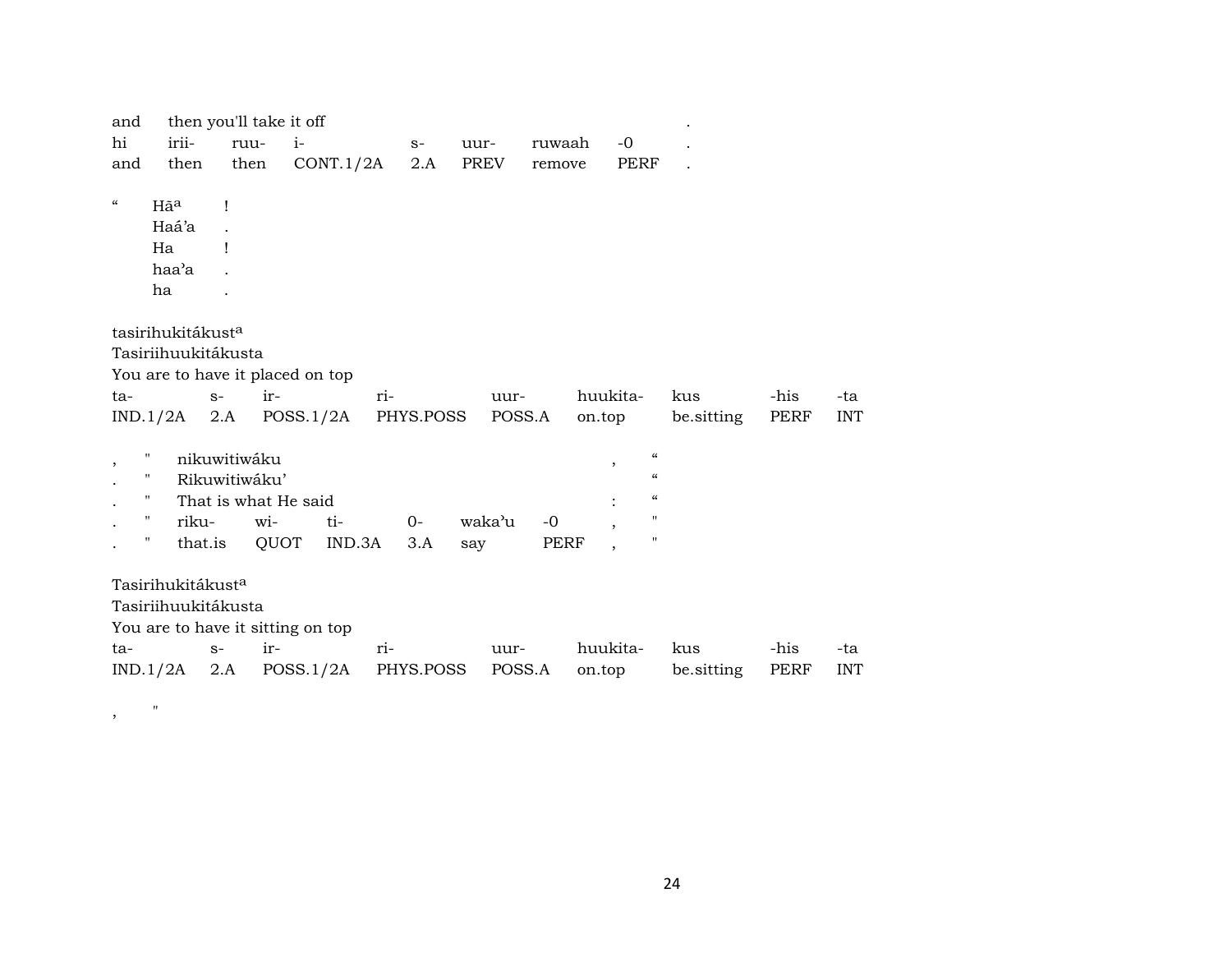|                                 | atirairasirirašawistaritn         |       |                      |          |      |        |                                           |      |       |      |      |                  |      |            |         |
|---------------------------------|-----------------------------------|-------|----------------------|----------|------|--------|-------------------------------------------|------|-------|------|------|------------------|------|------------|---------|
| Atíra'                          |                                   |       | irasiriiracawistarit |          |      |        |                                           |      |       |      |      |                  |      |            |         |
| Mother                          |                                   |       |                      |          |      |        | this one you are going to have hanging up |      |       |      |      |                  |      |            |         |
| ati-                            | raa                               | $ii-$ | ra-                  | $S-$     | ir-  | ri-    |                                           | uur- | raar- |      | ta   | -wi              | -his | -ta -rit   |         |
| 1.POSS                          | mother                            |       | that ABS             |          |      |        | 2.A POSS.1/2A PHYS.POSS POSS.A 3PL.INAN.P |      |       |      |      | be.hanging SUB.L | PERF | <b>INT</b> | INT.SUB |
|                                 |                                   |       |                      |          |      |        |                                           |      |       |      |      |                  |      |            |         |
| $\,$                            |                                   |       |                      |          |      |        |                                           |      |       |      |      |                  |      |            |         |
|                                 |                                   |       |                      |          |      |        |                                           |      |       |      |      |                  |      |            |         |
|                                 |                                   |       |                      |          |      |        |                                           |      |       |      |      |                  |      |            |         |
|                                 |                                   |       |                      |          |      |        |                                           |      |       |      |      |                  |      |            |         |
|                                 |                                   |       |                      |          |      |        |                                           |      |       |      |      |                  |      |            |         |
| witatahakarúši <sup>u</sup>     |                                   |       |                      |          |      |        |                                           |      |       |      |      |                  |      |            |         |
|                                 | Witatahaakaaruúci'u               |       |                      |          |      |        |                                           |      |       |      |      |                  |      |            |         |
|                                 | I am giving you the bundle sticks |       |                      |          |      |        |                                           |      |       |      |      |                  |      |            |         |
| wii-                            | ta-                               | $t-$  | $a-$                 | haak-    |      | kaa-   | ra.uc                                     | $-i$ |       | uh   | $-0$ |                  |      |            |         |
| now                             | IND.1/2A                          | 1.A   | 2.P                  | wood     |      | inside | be.lying.PL                               |      | SUB.2 | give | PERF |                  |      |            |         |
|                                 |                                   |       |                      |          |      |        |                                           |      |       |      |      |                  |      |            |         |
|                                 | Witataráu                         |       |                      |          |      |        |                                           |      |       |      |      |                  |      |            |         |
|                                 | Witataraá'u                       |       |                      |          |      |        |                                           |      |       |      |      |                  |      |            |         |
| $\bullet$                       | I am giving you the way           |       |                      |          |      |        |                                           |      |       |      |      |                  |      |            |         |
| wii-                            | ta-                               |       | $t-$                 | a-       | raa- | uh     | $-0$                                      |      |       |      |      |                  |      |            |         |
| $\operatorname{now}$<br>$\cdot$ | IND.1/2A                          |       | 1.A                  | 2.P      | way  | give   | PERF                                      |      |       |      |      |                  |      |            |         |
|                                 |                                   |       |                      |          |      |        |                                           |      |       |      |      |                  |      |            |         |
| naskuraráha                     |                                   |       |                      |          |      |        |                                           |      |       |      |      |                  |      |            |         |
| raskuraraáha                    |                                   |       |                      |          |      |        |                                           |      |       |      |      |                  |      |            |         |
|                                 | for you to have them              |       |                      |          |      |        |                                           |      |       |      |      |                  |      |            |         |
| ra-                             | ku-<br>$S-$                       |       | raar-                |          | raah | -a     |                                           |      |       |      |      |                  |      |            |         |
| INF.A                           | 2.A                               | INF.B | 3PL.INAN.P           |          | have | SUB.1  |                                           |      |       |      |      |                  |      |            |         |
|                                 |                                   |       |                      |          |      |        |                                           |      |       |      |      |                  |      |            |         |
|                                 | nakurakárahar <sup>u</sup>        |       |                      |          |      |        |                                           |      |       |      |      |                  |      |            |         |
|                                 | rakuraakárahaaru                  |       |                      |          |      |        |                                           |      |       |      |      |                  |      |            |         |
| to be fastidious                |                                   |       |                      |          |      |        |                                           |      |       |      |      |                  |      |            |         |
| ra-                             | $0 -$<br>ku-                      |       | raa-                 | karahaar |      | -u     |                                           |      |       |      |      |                  |      |            |         |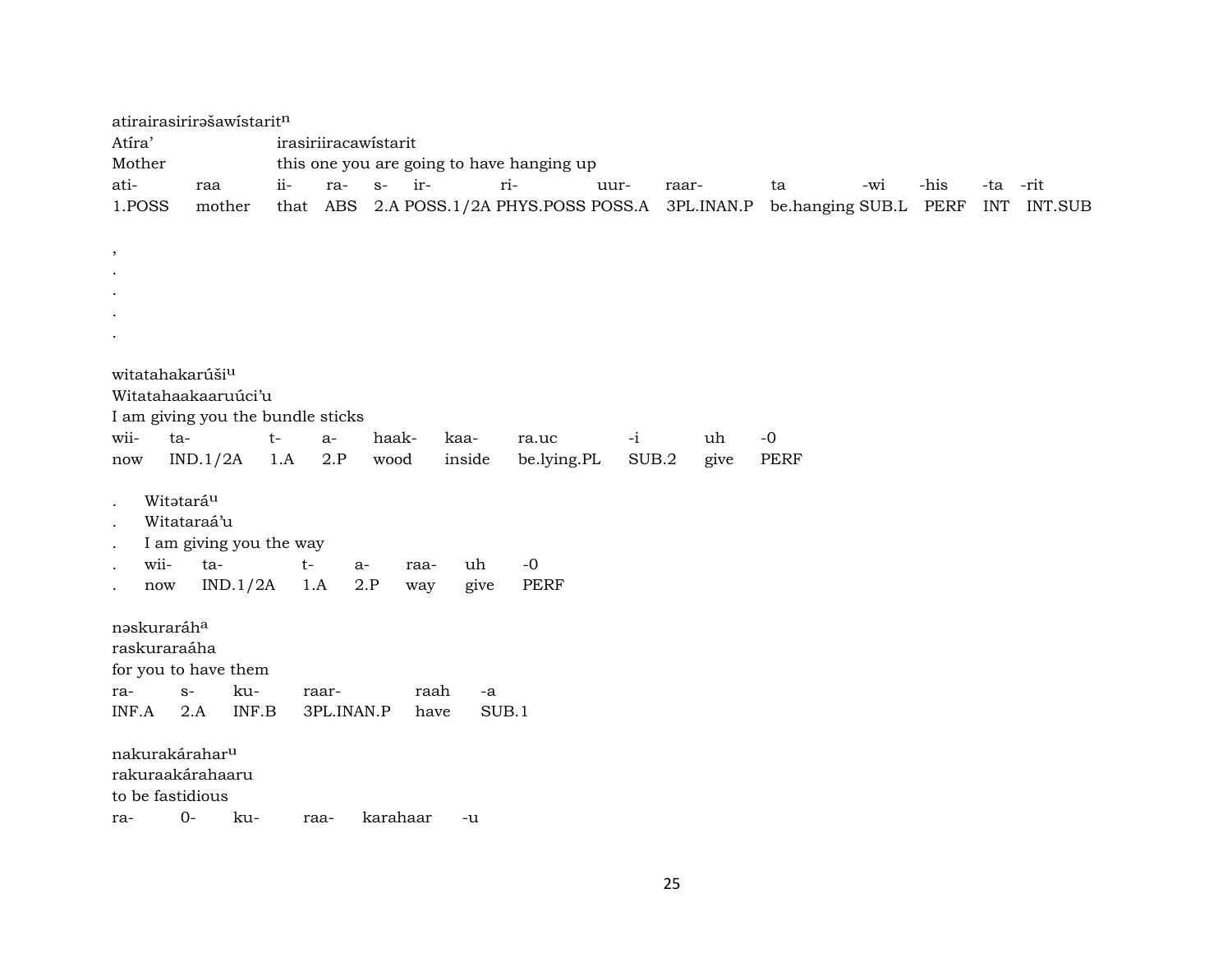| INF.A                                                           | 3.A               | INF.B                                | way                                           | be.neat                                             |              | SUB.D                                                                                                   |              |      |                       |       |
|-----------------------------------------------------------------|-------------------|--------------------------------------|-----------------------------------------------|-----------------------------------------------------|--------------|---------------------------------------------------------------------------------------------------------|--------------|------|-----------------------|-------|
| nakurarašíhtis <sup>u</sup><br>rakuraaracíhtisu<br>to revere it |                   |                                      |                                               |                                                     |              |                                                                                                         |              |      |                       |       |
| ra-                                                             | $0-$              | ku-                                  | uur-                                          |                                                     | raa.racihtis | $-u$                                                                                                    |              |      |                       |       |
| INF.A                                                           | 3.A               | INF.B                                | <b>PREV</b>                                   |                                                     | be.reverent  | SUB.D                                                                                                   |              |      |                       |       |
| nasikururaukátaw <sup>i</sup><br>rasihkuruuraa'uukátawi<br>ra-  | $S-$              | ir-                                  | for you to have them hanging on the west wall | ku-                                                 | ri-          |                                                                                                         | uur-         | raa- | uukata                | -wi   |
| INF.A                                                           | 2.A               |                                      | POSS.1/2A                                     | $\ensuremath{\mathsf{INF}}.\ensuremath{\mathsf{B}}$ |              | PHYS.POSS                                                                                               | POSS.A       | way  | hang.on.the.west.wall | SUB.L |
| Ħ<br>н<br>$\mathbf{H}$<br>$\mathbf{H}$<br>п                     | riku-<br>that.is  | Nikuwitiwáku<br>Rikuwitiwáku'<br>wi- | That is what He said<br>ti-<br>QUOT           | IND.3A                                              | $0 -$<br>3.A | waka'u<br>say                                                                                           | $-0$<br>PERF |      |                       |       |
| tiráwah                                                         |                   |                                      |                                               |                                                     |              |                                                                                                         |              |      |                       |       |
| Tiráwaahat                                                      |                   |                                      |                                               |                                                     |              |                                                                                                         |              |      |                       |       |
| the Heavens                                                     |                   |                                      |                                               |                                                     |              |                                                                                                         |              |      |                       |       |
| tii-                                                            | ra-               | $0-$                                 | waa-                                          | ahak                                                |              | $-0$                                                                                                    |              |      |                       |       |
| this                                                            | ABS               | 3.A                                  | <b>DIST</b>                                   | extend.in.a.line                                    |              | SUB.4                                                                                                   |              |      |                       |       |
| Ahawáku<br>Ahawáku'<br>He said<br>ar-<br>EV                     | ra-<br><b>ABS</b> | $0-$<br>3.A                          | waka'u<br>say                                 | $-0$<br><b>PERF</b>                                 | ,            | $\mathcal{C}$<br>$\boldsymbol{\mathcal{C}}$<br>$\mathcal{C}\mathcal{C}$<br>$\mathbf{H}$<br>$\mathbf{H}$ |              |      |                       |       |
| Tihakasúši <sup>a</sup>                                         |                   |                                      |                                               |                                                     |              |                                                                                                         |              |      |                       |       |

Tihaakaasúci'a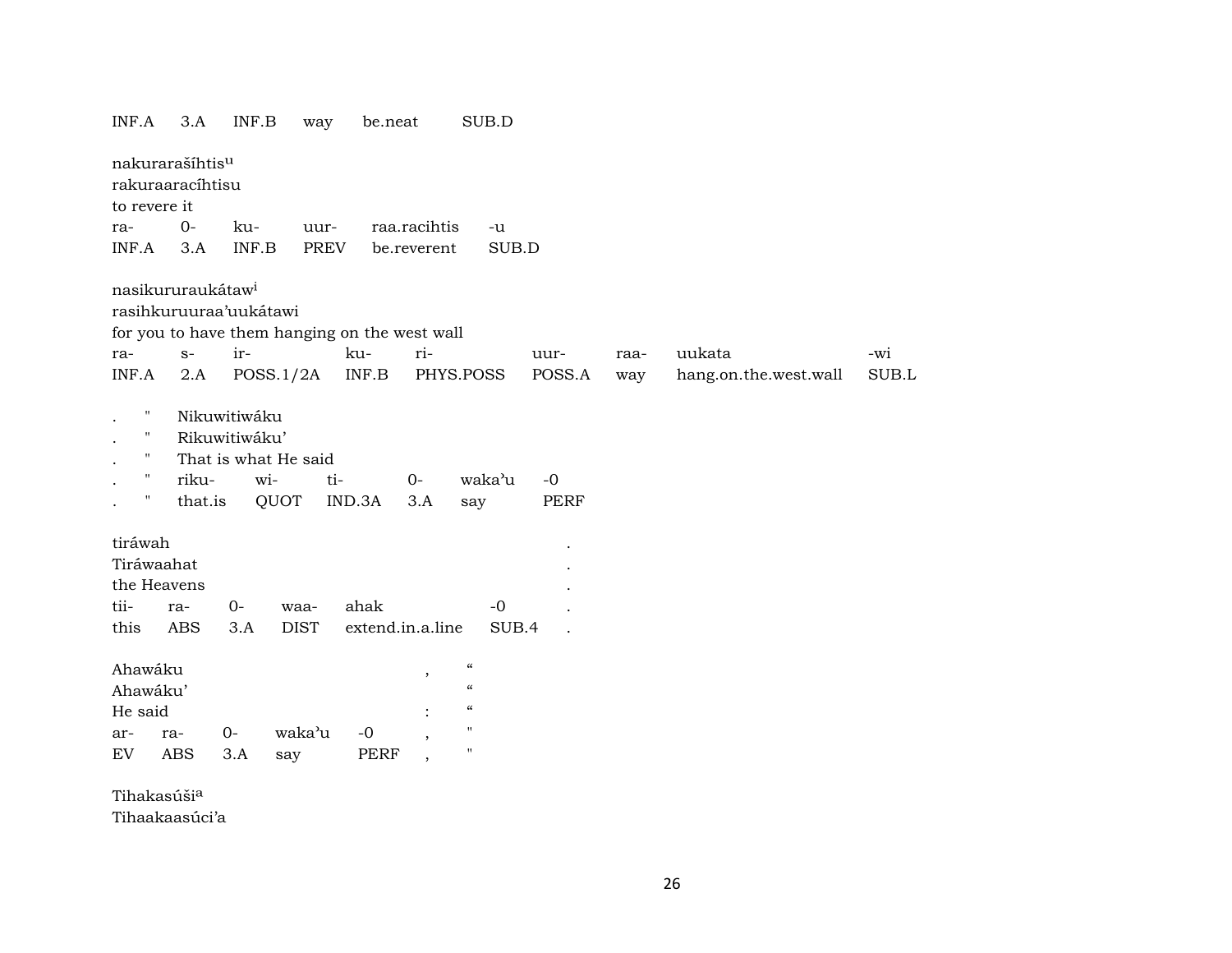| This you will do           |      |                                  |                                    |        |                      |        |       |       |            |  |
|----------------------------|------|----------------------------------|------------------------------------|--------|----------------------|--------|-------|-------|------------|--|
| tii-                       | haa- | kaas-                            |                                    | $S-$   | ut-                  | $i-$   | aar   | -0    | $\cdot$    |  |
| this                       | here |                                  | POT.2A                             | 2.A    | PREV                 | SEQ    | do    | PERF  |            |  |
|                            |      |                                  |                                    |        |                      |        |       |       |            |  |
| tiharáwahatn               |      |                                  |                                    |        |                      |        |       |       |            |  |
| Tihaaráwaahat              |      |                                  |                                    |        |                      |        |       |       |            |  |
| these Heavens              |      |                                  |                                    |        |                      |        |       |       |            |  |
| tii-                       | haa- | ra-                              | $O-$                               |        | a.hak                |        | -waa  | -0    |            |  |
| this                       | here |                                  | ABS                                |        | 3.A extend.in.a.line |        | DIST  | SUB.4 |            |  |
|                            |      | tasawahukskakúskist <sup>a</sup> |                                    |        |                      |        |       |       |            |  |
|                            |      | taasawaahakskakuskista           |                                    |        |                      |        |       |       |            |  |
|                            |      |                                  | you are to place the Heavens in it |        |                      |        |       |       |            |  |
| ta-                        |      | $S-$                             | a.waa.hak.his-                     |        | ka-                  | kus.k  | -his  |       | -ta        |  |
| $IND.1/2A$ 2.A             |      |                                  | heavens                            |        | in                   | put    |       | PERF  | <b>INT</b> |  |
|                            |      |                                  |                                    |        |                      |        |       |       |            |  |
| tasurárirukst <sup>a</sup> |      |                                  |                                    |        |                      |        |       |       |            |  |
| Tasuráriiruksta            |      |                                  |                                    |        |                      |        |       |       |            |  |
|                            |      | You are going to mark it         |                                    |        |                      |        |       |       |            |  |
| ta-                        |      | $S-$                             | uur-                               | rariir |                      | -ra'uk | -his  |       | -ta        |  |
| $IND.1/2A$ 2.A             |      |                                  | PREV                               |        | be.marked            | CAUS   | PERF  |       | <b>INT</b> |  |
|                            |      |                                  |                                    |        |                      |        |       |       |            |  |
| tiráwah^t <sup>n</sup>     |      |                                  |                                    |        |                      |        |       |       |            |  |
| Tiráwaahat                 |      |                                  |                                    |        |                      |        |       |       |            |  |
| the Heavens                |      |                                  |                                    |        |                      |        |       |       |            |  |
| tii-                       | ra-  | 0-                               | waa-                               |        | ahak                 |        | -0    |       |            |  |
| this                       | ABS. | 3.A                              | <b>DIST</b>                        |        | extend.in.a.line     |        | SUB.4 |       |            |  |
| tirawawárik <sup>i</sup>   |      |                                  |                                    |        |                      |        |       |       |            |  |
| tirawaawaáriki             |      |                                  |                                    |        |                      |        |       | ,     |            |  |
| these various ones         |      |                                  |                                    |        |                      |        |       |       |            |  |
| tii-                       | ra-  | 0-                               | waawa-                             |        | arik                 |        | -i    |       |            |  |
| this                       | ABS  | 3.A                              | <b>DIST</b>                        |        | be.standing          |        | SUB.2 |       |            |  |
|                            |      |                                  |                                    |        |                      |        |       |       |            |  |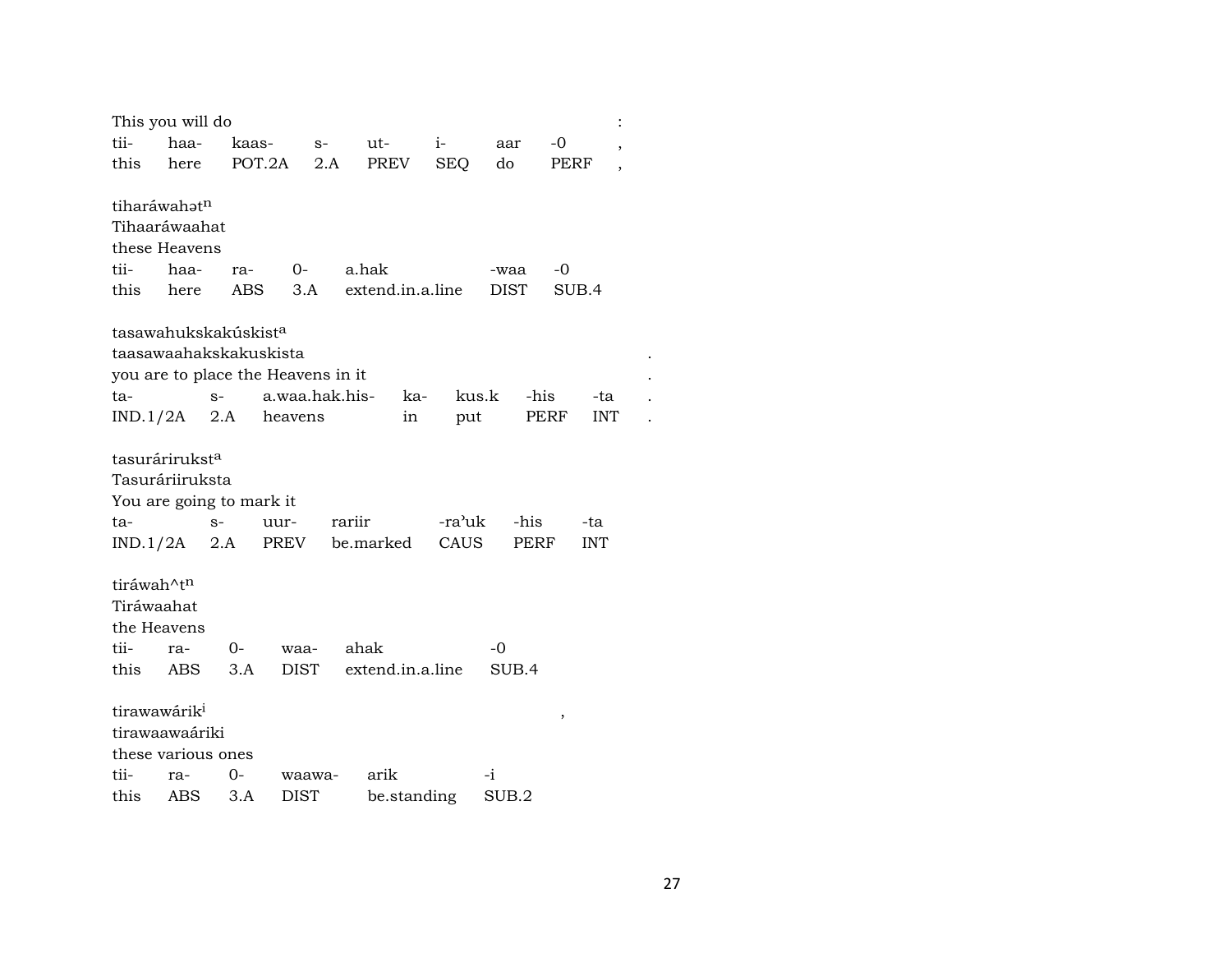|       | híhiruiriráku                   |                                     |             |                  |     |                 |                          |     |                    |      |          |    |
|-------|---------------------------------|-------------------------------------|-------------|------------------|-----|-----------------|--------------------------|-----|--------------------|------|----------|----|
| hi    | hiru                            | iriraáku                            |             |                  |     |                 |                          |     |                    |      |          |    |
| and   | then                            | that one                            |             |                  |     |                 |                          |     |                    |      |          |    |
| hi    | hiruu                           | irii-                               | ra-         | $0-$             | kus |                 | $-0$                     |     |                    |      |          |    |
| and   | then                            | that                                | <b>ABS</b>  | 3.A              |     | be.sitting      | SUB.4                    |     |                    |      |          |    |
|       | kišákus <sup>u</sup>            |                                     |             |                  |     |                 |                          |     |                    |      |          |    |
|       | kicákusu'                       |                                     |             |                  |     |                 |                          |     |                    |      |          |    |
|       | buffalo scalp                   |                                     |             |                  |     |                 |                          |     |                    |      |          |    |
|       | kiic.ca.kus                     | $-u$ <sup><math>\prime</math></sup> |             |                  |     |                 |                          |     |                    |      |          |    |
|       | buffalo.mane                    | <b>NOM</b>                          |             |                  |     |                 |                          |     |                    |      |          |    |
|       | hiruisikákus                    |                                     |             |                  |     |                 |                          |     | $\pmb{\mathsf{H}}$ |      |          |    |
| hiru  |                                 | isikákus                            |             |                  |     |                 |                          |     | $\pmb{\mathsf{H}}$ |      |          |    |
| there |                                 | you'll place it inside              |             |                  |     |                 |                          |     | $\pmb{\mathsf{H}}$ |      |          |    |
| hiruu | $i-$                            |                                     | $S-$        | $i-$             | ka- | kus.k           | $-0$                     |     | $\mathbf{H}$       |      |          |    |
| there |                                 | CONT.1/2A                           | 2.A         | <b>SEQ</b>       | in  | put             | <b>PERF</b>              |     | $\blacksquare$     |      |          |    |
| Náwa  | $\overline{\phantom{a}}$        | irár <sup>i</sup>                   |             |                  |     |                 | $\,$                     |     | hi                 |      |          |    |
| Ráwa  |                                 | iraári'                             |             |                  |     |                 |                          |     | hi                 |      |          |    |
| Now   |                                 | brother                             |             |                  |     |                 | $\overline{\phantom{a}}$ |     | and                |      |          |    |
| rawa  | $\overline{\phantom{a}}$        | $i-$                                |             | -raar-           |     | -ri'            | $\overline{\phantom{a}}$ |     | hi                 |      |          |    |
| now   | $\ddot{\phantom{0}}$            | 3.POSS.A                            |             | same.sex.sibling |     | 3.POSS.B        | $\ddot{\phantom{0}}$     |     | and                |      |          |    |
|       | tiratpawákahu                   |                                     |             |                  |     |                 |                          |     |                    |      |          |    |
|       | tiratpaawaákahu                 |                                     |             |                  |     |                 |                          |     |                    |      |          |    |
|       | these things I am saying        |                                     |             |                  |     |                 |                          |     |                    |      |          |    |
| tii-  | ra-                             | $t-$                                | waa-        | waaka            |     | -hus            |                          |     |                    |      |          |    |
| this  | <b>ABS</b>                      | 1.A                                 | <b>DIST</b> | say.IMPF         |     | <b>IMPF.SUB</b> |                          |     |                    |      |          |    |
|       | hikukariritíriruhú <sup>u</sup> |                                     |             |                  |     |                 |                          |     |                    |      |          |    |
| hi    |                                 | kukariiriitíriiruuhú'u              |             |                  |     |                 |                          |     |                    |      |          |    |
| and   |                                 | it is not my plan                   |             |                  |     |                 |                          |     |                    |      |          |    |
| hi    | ku-                             | karii-                              |             | rii-             | t-  | ir-             |                          | ri- |                    | uur- | raa.uhur | د_ |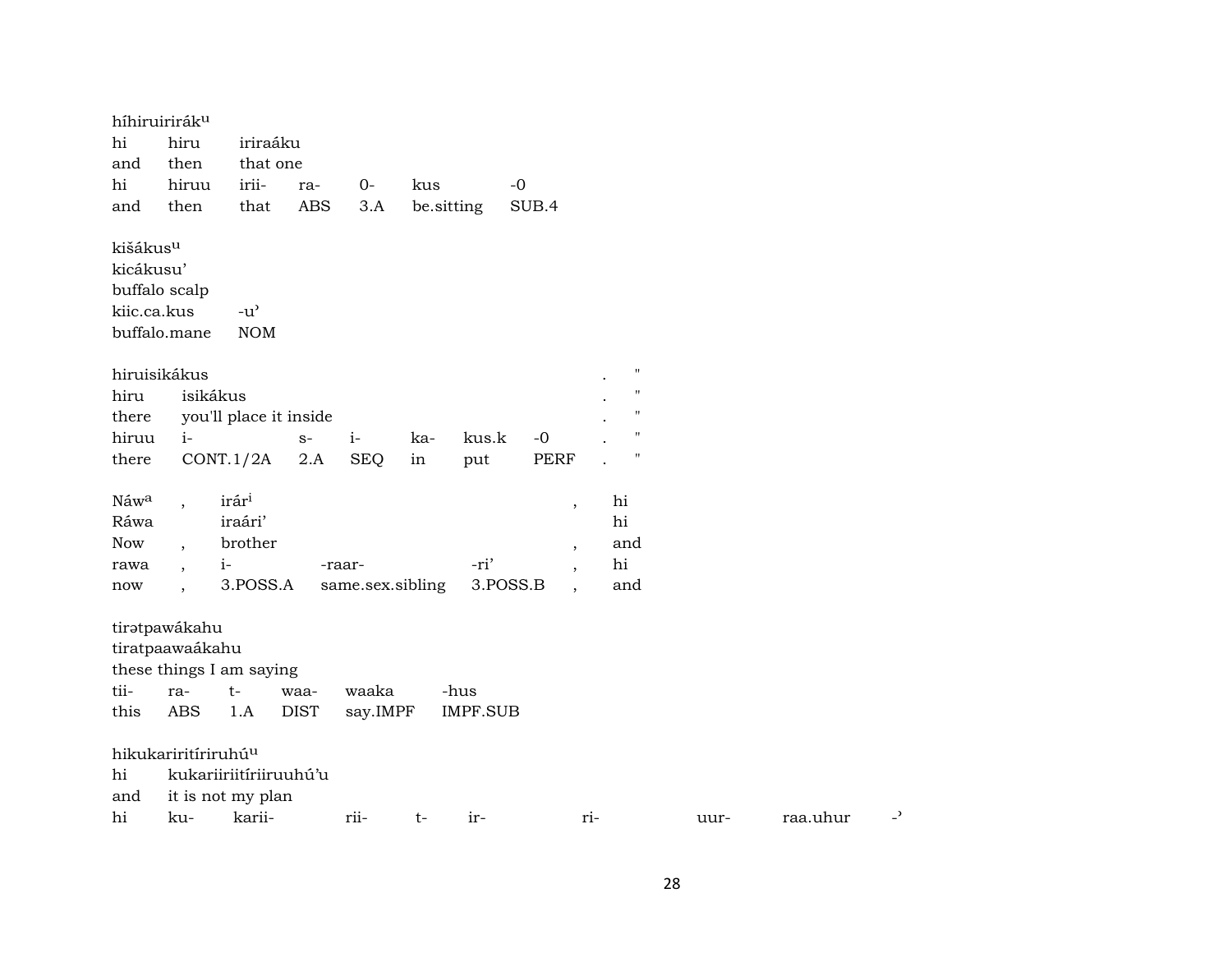| and                                                                                  | <b>INDF</b>                       | EMPH.NEG                         | ASSR               | 1.A                |           | POSS.1/2A                | PHYS.POSS                                                | POSS.A | be.the.way | EX |
|--------------------------------------------------------------------------------------|-----------------------------------|----------------------------------|--------------------|--------------------|-----------|--------------------------|----------------------------------------------------------|--------|------------|----|
| šahiksíšahiks <sup>u</sup><br>cahiksícahiksu'<br>Indian people<br>icaahiks<br>person | icaahiks<br>person                | $-u^{\prime}$<br><b>NOM</b>      |                    |                    |           |                          |                                                          |        |            |    |
|                                                                                      | hiruati^stirakítak <sup>u</sup>   |                                  |                    |                    |           |                          |                                                          |        |            |    |
| Hiru<br>There                                                                        | Atí'as<br>our Father              |                                  | tirakítaku         | this one above     |           |                          |                                                          |        |            |    |
| hiruu                                                                                | ati-                              | as                               | tii-               | ra-                | $0-$      | kita-                    | kus                                                      | $-0$   |            |    |
| there                                                                                | 1.POSS                            | father                           | this               | <b>ABS</b>         | 3.A       | on.top                   | be.sitting                                               | SUB.4  |            |    |
| nikuwitaruhú <sup>u</sup><br>that is his way<br>riku-<br>that.is                     | rikuwitaruuhú'u<br>wi-<br>QUOT    | ti-<br>IND.3A                    | $0-$<br>3.A        | $a-$<br>PREV.3A    |           | raa.uhur<br>be.the.cause | $\overline{\phantom{a}}$<br>EX                           |        |            |    |
| nikuwitiwáku                                                                         |                                   |                                  |                    |                    |           |                          |                                                          |        |            |    |
| Rikuwitiwáku'                                                                        |                                   |                                  |                    |                    |           |                          |                                                          |        |            |    |
|                                                                                      | That is what He said              |                                  |                    |                    |           |                          |                                                          |        |            |    |
| riku-                                                                                | wi-                               | ti-                              | $0-$               | waka'u             | $-0$      |                          |                                                          |        |            |    |
| that.is                                                                              | QUOT                              | IND.3A                           | 3.A                | say                | PERF      |                          |                                                          |        |            |    |
| Hiruahúšia<br>Hiru<br>Then<br>hiruu<br>then                                          | ahúci'a<br>he did it<br>ar-<br>EV | $0-$<br>ra-<br><b>ABS</b><br>3.A | ut-<br><b>PREV</b> | $i-$<br><b>SEQ</b> | aar<br>do | $-0$<br><b>PERF</b>      | kúrahus<br>kúrahus<br>the old man<br>kurahuus<br>old.man |        |            |    |
|                                                                                      |                                   |                                  |                    |                    |           |                          |                                                          |        |            |    |

wiahiraítustaruh° wi'ahiraa'iítustaaruha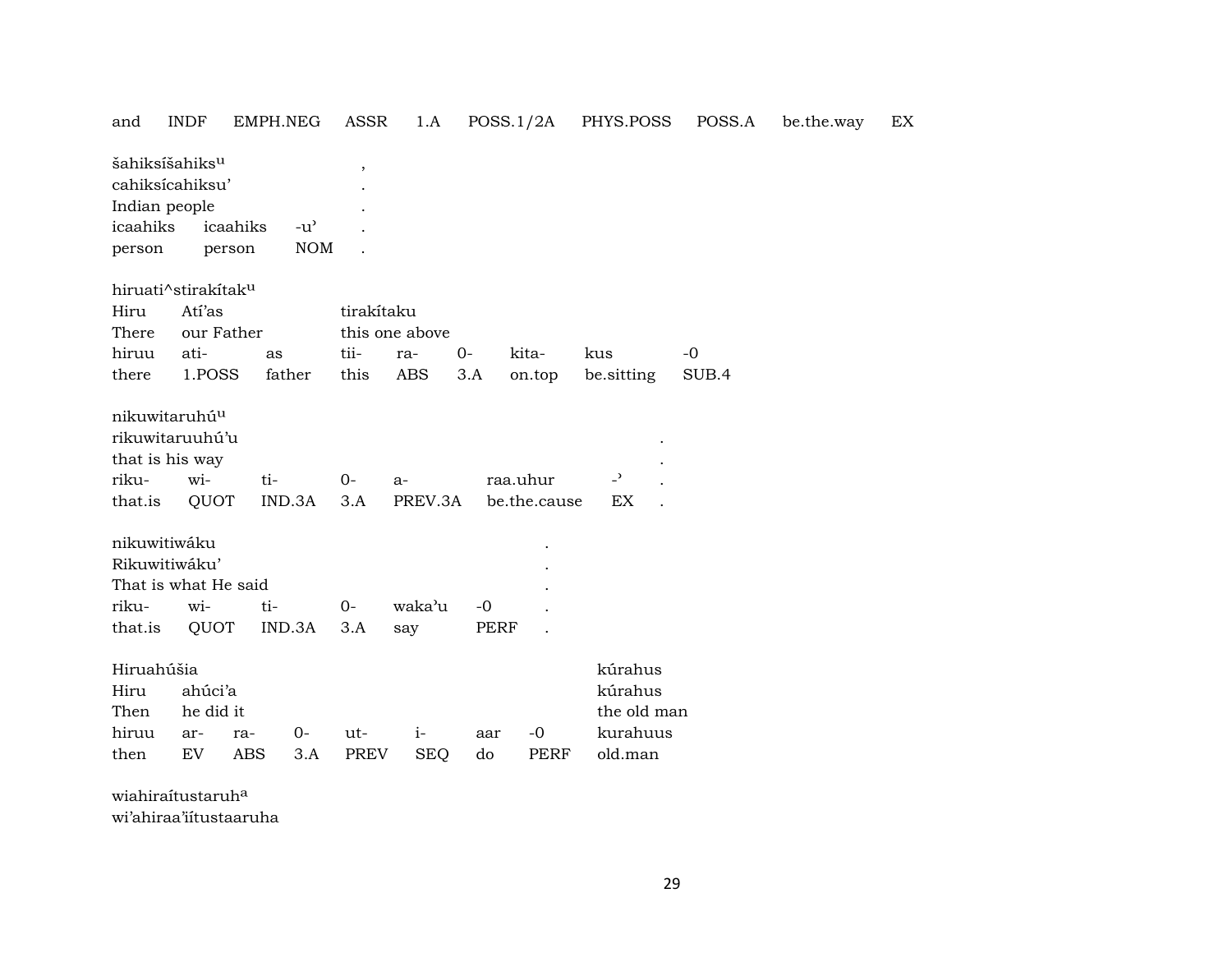|                                                      | when He gave him stories                                                                  |                              |                               |              |                      |                                                     |                |                     |                   |               |
|------------------------------------------------------|-------------------------------------------------------------------------------------------|------------------------------|-------------------------------|--------------|----------------------|-----------------------------------------------------|----------------|---------------------|-------------------|---------------|
| wii-<br>when                                         | ar-<br>EV                                                                                 | ra-<br><b>ABS</b>            | $O -$<br>3.A                  | ir-<br>OBV   | raa.iit.us-<br>story | raar-<br>$\rm PL$                                   | uh<br>give     | $-a$<br>SUB.1       |                   |               |
| hi<br>and<br>hi<br>and                               | hikuruhuraríru<br>kuruur-<br>DUB                                                          | kuruuhurariiru'<br>ri-       | then he made marks<br>CONT.3A | $O -$<br>3.A | uur-<br><b>PREV</b>  | rariir<br>be.marked                                 | -ra'uk<br>CAUS | $-0$<br><b>PERF</b> |                   |               |
| $\overline{\phantom{a}}$<br>$\overline{\phantom{a}}$ | irár <sup>i</sup><br>iraári'<br>brother<br>$i-$<br>3.POSS.A                               |                              | -raar-<br>same.sex.sibling    |              | -ri'<br>3.POSS.B     | $\, ,$<br>$^\mathrm{,}$<br>$\overline{\phantom{a}}$ |                |                     |                   |               |
| tii-<br>this                                         | tihawirasírihk <sup>u</sup><br>tihaawirasírihku<br>this that you now have<br>haa-<br>here | wii-<br>$\operatorname{now}$ | ra-<br>ABS                    | $S-$<br>2.A  | ir-<br>POSS.1/2A     | ri-                                                 | PHYS.POSS      | uur-<br>POSS.A      | kus<br>be.sitting | $-0$<br>SUB.4 |
|                                                      | níkuti<br>Ríkuti'<br>It is the one<br>riku-<br>that.is                                    | ti-<br>IND.3A                | $O -$<br>3.A                  | 0<br>be      | $-0$<br><b>PERF</b>  |                                                     |                |                     |                   |               |
| tii-                                                 | tiráwah^tn<br>Tiráwaahat<br>the Heavens                                                   | $0-$                         |                               | ahak         |                      | $-0$                                                |                |                     |                   |               |
| this                                                 | ra-<br><b>ABS</b>                                                                         | 3.A                          | waa-<br><b>DIST</b>           |              | extend.in.a.line     | SUB.4                                               |                |                     |                   |               |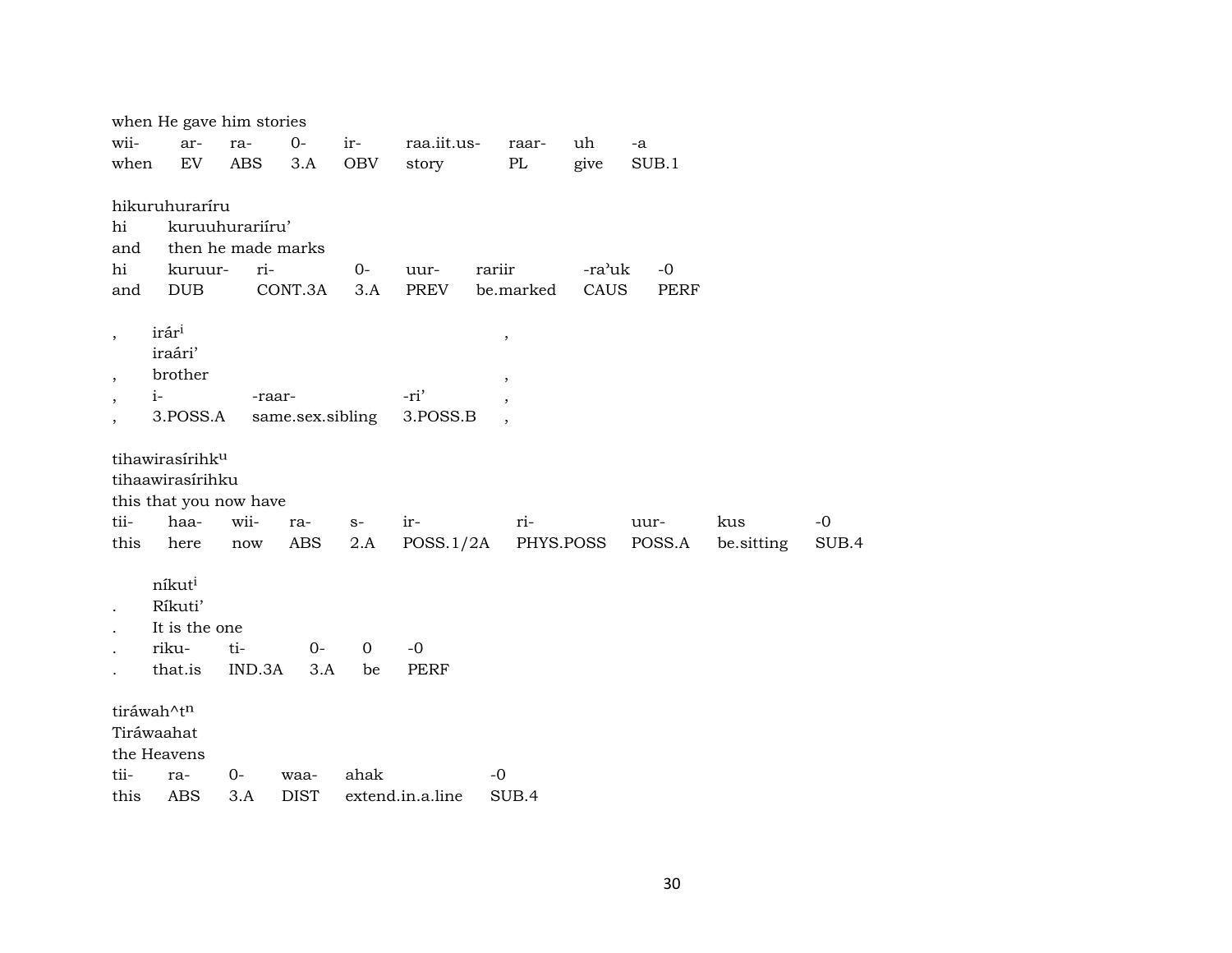| tirakatítu<br>tirakatiítu<br>tii-<br>this                                                    | this black one<br>ra-<br><b>ABS</b>                      | $0-$<br>3.A      | katiit<br>be.black                                                        | -u<br>SUB.D                                                                 |                                     |                                                                                 |                                                                                                           |              |                                              |             |                    |                                                                           |       |
|----------------------------------------------------------------------------------------------|----------------------------------------------------------|------------------|---------------------------------------------------------------------------|-----------------------------------------------------------------------------|-------------------------------------|---------------------------------------------------------------------------------|-----------------------------------------------------------------------------------------------------------|--------------|----------------------------------------------|-------------|--------------------|---------------------------------------------------------------------------|-------|
| ii-<br>that                                                                                  | irutkatištákaku<br>irutkatictaákaku<br>ra-<br><b>ABS</b> | $0-$<br>3.A      | that one with the black ring around it<br>ut-<br><b>PREV</b>              | katiit-<br>black                                                            | taaka.kus<br>sit.in.a.circle        |                                                                                 | $\,$<br>$\overline{\phantom{a}}$<br>$-0$<br>$\overline{\phantom{a}}$<br>SUB.4<br>$\overline{\phantom{a}}$ |              |                                              |             |                    |                                                                           |       |
| irár <sup>i</sup><br>iraári'<br>brother<br>$i-$<br>3.POSS.A<br>Rikuwíti'<br>riku-<br>that.is | That is the one<br>wi-<br>QUOT                           | -raar-<br>ti-    | same.sex.sibling<br>nikuwitiihitirutawahaksurahwaw <sup>i</sup><br>IND.3A | -ri'<br>3.POSS.B<br>$O -$<br>0<br>3.A<br>be<br>hang.down.touching.the.earth | $\,$<br>$-0$<br>PERF<br><b>DIST</b> | $\overline{\phantom{a}}$<br>$\overline{ }$<br>$\overline{\phantom{a}}$<br>SUB.L | ihi<br>uh<br>$\overline{\phantom{a}}$<br>ihii<br>$\overline{ }$ ,<br>uh<br>$\overline{\phantom{a}}$       | tii-<br>this | tiruutawaahaksúrahwaawi<br>ra-<br><b>ABS</b> | $0-$<br>3.A | ut-<br><b>PREV</b> | this one with the Heavens touching the earth<br>a.waa.hak.his-<br>heavens | hurah |
| $\cdot$<br>$\bullet$<br>$\bullet$<br>$\bullet$                                               | hirunikuwitiwáku<br>Hiru<br>Then<br>hiruu<br>then        | riku-<br>that.is | rikuwitiwáku'<br>that is what He said<br>wi-<br>QUOT                      | ti-<br>IND.3A                                                               | $0-$<br>3.A                         | waka'u<br>say                                                                   | $-0$<br><b>PERF</b>                                                                                       |              |                                              |             |                    |                                                                           |       |
| $ati^s$<br>Atí'as<br>our Father                                                              |                                                          |                  |                                                                           |                                                                             |                                     |                                                                                 |                                                                                                           |              |                                              |             |                    |                                                                           |       |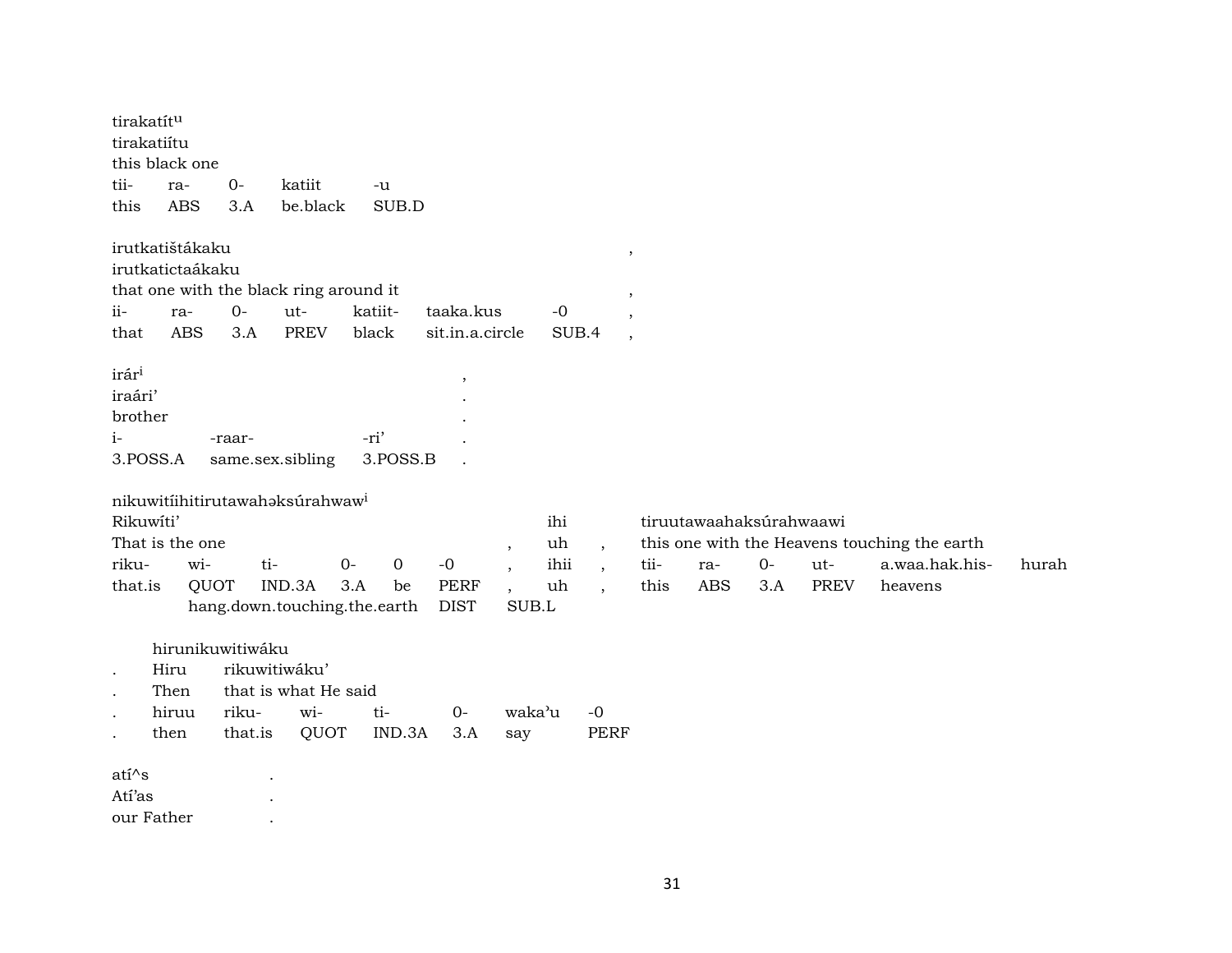| ati-<br>1.POSS                                             | as<br>father                                                      |                |                  |               |            |                                                   |                  |
|------------------------------------------------------------|-------------------------------------------------------------------|----------------|------------------|---------------|------------|---------------------------------------------------|------------------|
| Irári<br>Iraári'<br><b>Brother</b><br>$i-$<br>3.POSS.A     | -raar-<br>same.sex.sibling                                        | -ri'           | 3.POSS.B         | ,<br>,        |            |                                                   |                  |
| kuhawáku                                                   |                                                                   |                |                  | atías         |            |                                                   |                  |
| kuuhawáku'                                                 |                                                                   |                |                  | Atí'as        |            |                                                   | $\epsilon$       |
| He must have said                                          |                                                                   |                |                  | our Father    |            |                                                   | $\epsilon$<br>11 |
| kuur-                                                      | $0 -$<br>ra-                                                      | waka'u<br>$-0$ |                  | ati-          | as         |                                                   | $\mathbf{u}$     |
| DUB.                                                       | <b>ABS</b><br>3.A                                                 | say            | PERF             | 1.POSS        | father     |                                                   |                  |
| tiráwah^tn<br>Tiráwaahat<br>The Heavens<br>tii-<br>ra-     | $0-$                                                              | ahak<br>waa-   |                  | -0            |            | ikárikatn<br>ikárikat<br>in the center<br>iika.ri | -ka              |
| this<br><b>ABS</b>                                         | 3.A                                                               | <b>DIST</b>    | extend.in.a.line | SUB.4         |            | center                                            | LO <sub>(</sub>  |
| tasuhtariwiskista<br>tasuhtariwiskista<br>ta-              | you are to mark a line<br>uur-<br>$S-$                            | ta.riwis.k     |                  | -his          | -ta        |                                                   |                  |
| $IND.1/2A$ 2.A                                             | PREV                                                              | put.a.mark.on  |                  | PERF          | <b>INT</b> |                                                   |                  |
| hirukahuraririwísis <sup>u</sup><br>hiru<br>there<br>hiruu | kaahuraaririwisisu'<br>diagonally across the world<br>kaa.huraar- | iriwis         | -his             | $-u^{\prime}$ |            |                                                   |                  |
| there                                                      | earth                                                             | be.across      | PERF             | <b>NOM</b>    |            |                                                   |                  |
|                                                            |                                                                   |                |                  |               |            |                                                   |                  |

kususíwi<sup>u</sup>

-kat LOC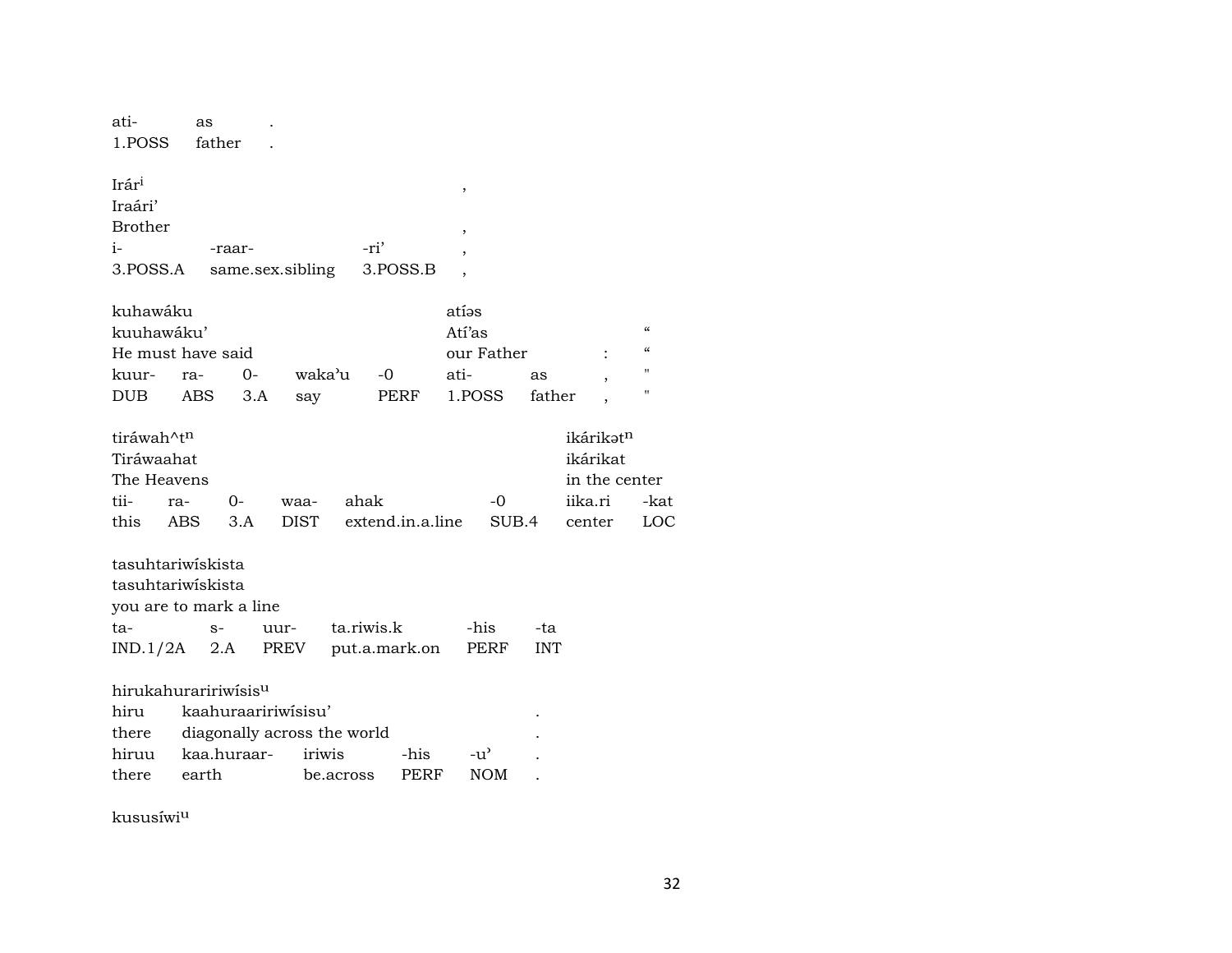| It will face it    | Kuusucíwi'u'                   |            |                           |                                   |                           |               |       |                                     |             |          |      |
|--------------------|--------------------------------|------------|---------------------------|-----------------------------------|---------------------------|---------------|-------|-------------------------------------|-------------|----------|------|
| kuus-              |                                | $0-$       | ut-                       | $i-$                              | wi.uu                     | $-0$          |       |                                     |             |          |      |
| POT.1/3A           |                                | 3.A        | PREV                      | <b>SEQ</b>                        | be.facing                 | PERF          |       |                                     |             |          |      |
|                    | hirispakáhusta                 |            |                           |                                   |                           |               |       |                                     |             |          |      |
| hi                 | rispákaahusta                  |            |                           |                                   |                           |               |       |                                     |             |          |      |
| and                | you are to say                 |            |                           |                                   |                           |               |       |                                     |             |          |      |
| hi                 | rii-                           | $S-$       | waka                      |                                   | -:hus<br>-ta              |               |       |                                     |             |          |      |
| and                | <b>ASSR</b>                    | 2.A        |                           | say.IMPF                          | <b>IMPF</b><br><b>INT</b> |               |       |                                     |             |          |      |
|                    | tiisutaríwisk <sup>a</sup>     |            |                           |                                   |                           |               |       | $\mathcal{C}\mathcal{C}$<br>$\cdot$ |             |          |      |
|                    | ti'isuhtaríwiska               |            |                           |                                   |                           |               |       |                                     |             |          |      |
|                    | this line you mark             |            |                           |                                   |                           |               |       |                                     |             |          |      |
| tii-               | $i-$                           |            | $S-$                      | uur-                              | ta.riwis.k                |               | -a    |                                     |             |          |      |
| this               | CONT.1/2A                      |            | 2.A                       | PREV                              | put.a.mark.on             |               | SUB.1 |                                     |             |          |      |
|                    | Hawiruharutúruh^tn             |            |                           |                                   |                           |               |       |                                     |             |          |      |
|                    |                                |            | Haawiruuhaaruutúruuhat    |                                   |                           |               |       |                                     |             |          |      |
|                    |                                |            |                           |                                   |                           |               |       |                                     |             |          |      |
|                    | Here the Trail Of Dust extends |            |                           |                                   |                           |               |       |                                     |             |          |      |
| haa-               | wii-                           | ra-        | $0-$                      | ut-                               |                           | raar.huutuur- | u.hak |                                     | -0          |          |      |
| here               | now                            | <b>ABS</b> | 3.A                       | PREV                              | trail.of.dust             |               |       | extend.in.a.line                    | <b>PERF</b> |          |      |
| $\pmb{\mathsf{H}}$ |                                |            |                           |                                   |                           |               |       |                                     |             |          |      |
|                    | $\pmb{\mathsf{H}}$             |            |                           |                                   |                           |               |       |                                     |             |          |      |
|                    | $\mathbf H$                    |            |                           |                                   |                           |               |       |                                     |             |          |      |
|                    | $\pmb{\mathsf{H}}$             |            |                           |                                   |                           |               |       |                                     |             |          |      |
|                    | $\blacksquare$                 |            |                           |                                   |                           |               |       |                                     |             |          |      |
|                    |                                |            |                           |                                   |                           |               |       |                                     |             |          |      |
|                    |                                |            | Hirurikuwitíhahurasáhkaru |                                   |                           |               |       |                                     |             |          |      |
| Hiru               |                                |            |                           | rikuwitiihaahuurasaáhkaru'        |                           |               |       |                                     |             |          |      |
| There<br>hiruu     | riku-                          |            | wi-                       | that is when He named them<br>ti- | $0-$                      | ir-           | ut-   | raar-                               | huur.asar-  | ka.ra'uk | $-0$ |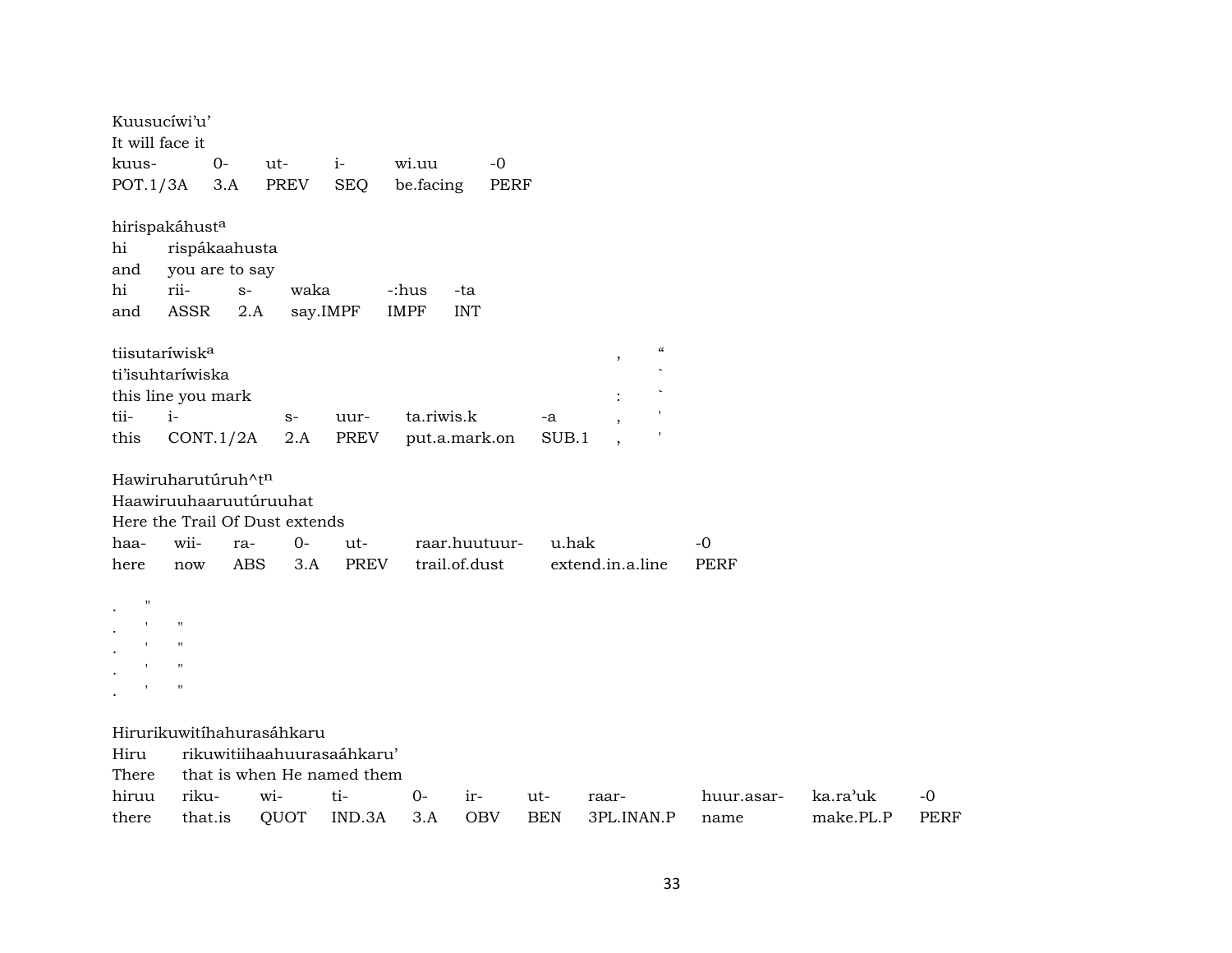| ati^s<br>Atí'as                                                      |               |                                               |                     |                        |      |            |                    |                          |                            |
|----------------------------------------------------------------------|---------------|-----------------------------------------------|---------------------|------------------------|------|------------|--------------------|--------------------------|----------------------------|
| our Father                                                           |               |                                               |                     |                        |      |            |                    |                          |                            |
| ati-                                                                 | as            |                                               |                     |                        |      |            |                    |                          |                            |
| 1.POSS                                                               |               | father                                        |                     |                        |      |            |                    |                          |                            |
|                                                                      |               |                                               |                     |                        |      |            |                    |                          |                            |
| Aahawáku                                                             |               |                                               |                     |                        |      | $ati^s$    |                    | $\overline{\phantom{a}}$ | $\boldsymbol{\mathcal{C}}$ |
| A                                                                    | ahawáku'      |                                               |                     |                        |      | Atí'as     |                    |                          | $\boldsymbol{\mathcal{C}}$ |
| And                                                                  | He said       |                                               |                     |                        |      | our Father |                    |                          | $\epsilon\epsilon$         |
| a                                                                    | ar-           | ra-                                           | $0-$                | waka'u                 | $-0$ | ati-       | as                 |                          | $\pmb{\mathsf{H}}$         |
| and                                                                  | EV            | <b>ABS</b>                                    | 3.A                 | say                    | PERF | 1.POSS     | father             |                          | $\pmb{\mathsf{H}}$         |
|                                                                      |               |                                               |                     |                        |      |            |                    |                          |                            |
| Atihawiriráhka                                                       |               |                                               |                     |                        |      |            |                    |                          |                            |
| A                                                                    |               | tihaawiriiráhka                               |                     |                        |      |            |                    |                          |                            |
| And                                                                  |               |                                               | here they are on it |                        |      |            |                    |                          |                            |
| а                                                                    | tii-          | haa-                                          | wii-                | rii-                   | $0-$ | raar-      | ka                 | $-0$                     |                            |
| and                                                                  | here          | here                                          | now                 | ASSR                   | 3.A  | PL.INDV.A  |                    | be.in<br>PERF            |                            |
| nísar <sup>u</sup><br>Riísaaru'<br>the Chiefs<br>riisaar<br>be.chief | $-u^{\prime}$ | <b>NOM</b>                                    |                     |                        |      |            |                    |                          |                            |
| hirutitawišt <sup>a</sup>                                            |               |                                               |                     |                        |      |            | nísar <sup>u</sup> |                          |                            |
| Hiru                                                                 |               | titáwicta                                     |                     |                        |      |            | riísaaru'          |                          |                            |
| There                                                                |               |                                               |                     | he is to be among them |      |            | the chief          |                          |                            |
| hiruu                                                                | ti-           |                                               | 0-                  | tawi                   | -his | -ta        | riisaar            | $-u^{\prime}$            |                            |
| there                                                                | IND.3A        |                                               | 3.A                 | be.among               | PERF | <b>INT</b> | be.chief           | <b>NOM</b>               |                            |
| П<br>н                                                               |               | tirəsihwari<br>tiracíhwari<br>our living here |                     |                        |      |            |                    |                          | ,                          |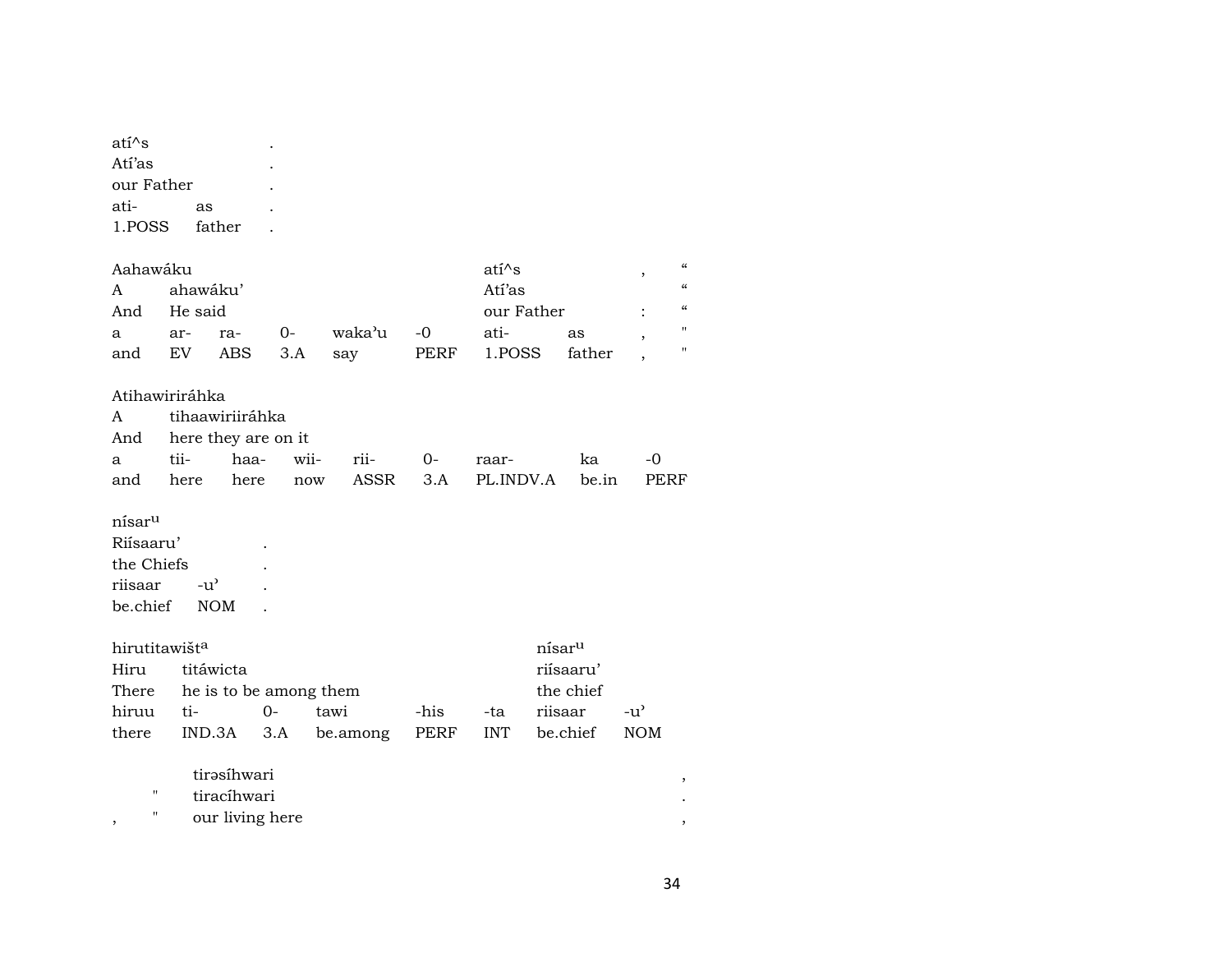| ,                                                            | $\pmb{\mathsf{H}}$ | tii-        | ra-              | aciir-      | warii                                                                                               |                             | -hus                       | $\, ,$         |
|--------------------------------------------------------------|--------------------|-------------|------------------|-------------|-----------------------------------------------------------------------------------------------------|-----------------------------|----------------------------|----------------|
|                                                              | Η                  | this        | ABS              | IN.DU.A     | be.going.about.IMPF                                                                                 |                             | <b>IMPF.SUB</b>            | $\overline{ }$ |
| irár <sup>i</sup><br>iraári'<br>brother<br>$i-$<br>3.POSS.A  |                    | -raar-      | same.sex.sibling | -ri'        | $^\mathrm{^{^\circ}}$<br>$\,$<br>,<br>3.POSS.B<br>$\overline{\phantom{a}}$                          |                             |                            |                |
| tirašíhwari<br>tiracíhwari                                   |                    |             |                  |             |                                                                                                     |                             | $\boldsymbol{\mathcal{C}}$ |                |
| our living here,                                             |                    |             |                  |             |                                                                                                     |                             | $\epsilon$                 |                |
| tii-                                                         | ra-                |             | aciir-           | warii       |                                                                                                     | -hus                        | "                          |                |
| this                                                         | ABS                |             | IN.DU.A          |             | be.going.about.IMPF                                                                                 | IMPF.SUB                    | $\blacksquare$             |                |
| tīras <sup>u</sup><br>tiíraasu<br>your being<br>tii-<br>this | ra-<br><b>ABS</b>  | $S-$<br>2.A | 0<br>be          | -u<br>SUB.D | nísar <sup>u</sup><br>riísaaru'<br>a chief<br>riisaar<br>be.chief                                   | $-u^{\prime}$<br><b>NOM</b> | 11<br>н<br>"<br>11         |                |
| Ahawáku<br>Ahawáku'                                          |                    |             |                  |             | $\boldsymbol{\zeta}\boldsymbol{\zeta}$<br>,<br>$\mathcal{C}\mathcal{C}$<br>$\mathcal{C}\mathcal{C}$ |                             |                            |                |
| He said                                                      |                    |             | waka'u           |             | $\pmb{\mathsf{H}}$                                                                                  |                             |                            |                |
| ar-                                                          | ra-                | $0-$        |                  | $-0$        | н                                                                                                   |                             |                            |                |
| EV                                                           | ABS                | 3.A         | say              | PERF        | $\overline{\phantom{a}}$                                                                            |                             |                            |                |
| Tiráwah^tn<br>Tiráwaahat<br>The Heavens                      |                    |             |                  |             |                                                                                                     |                             |                            |                |
| tii-                                                         | ra-                | $0-$        | waa-             | ahak        |                                                                                                     | $-0$                        |                            |                |
| this                                                         | ABS                | 3.A         | <b>DIST</b>      |             | extend.in.a.line                                                                                    | SUB.4                       |                            |                |

hirutihariráhka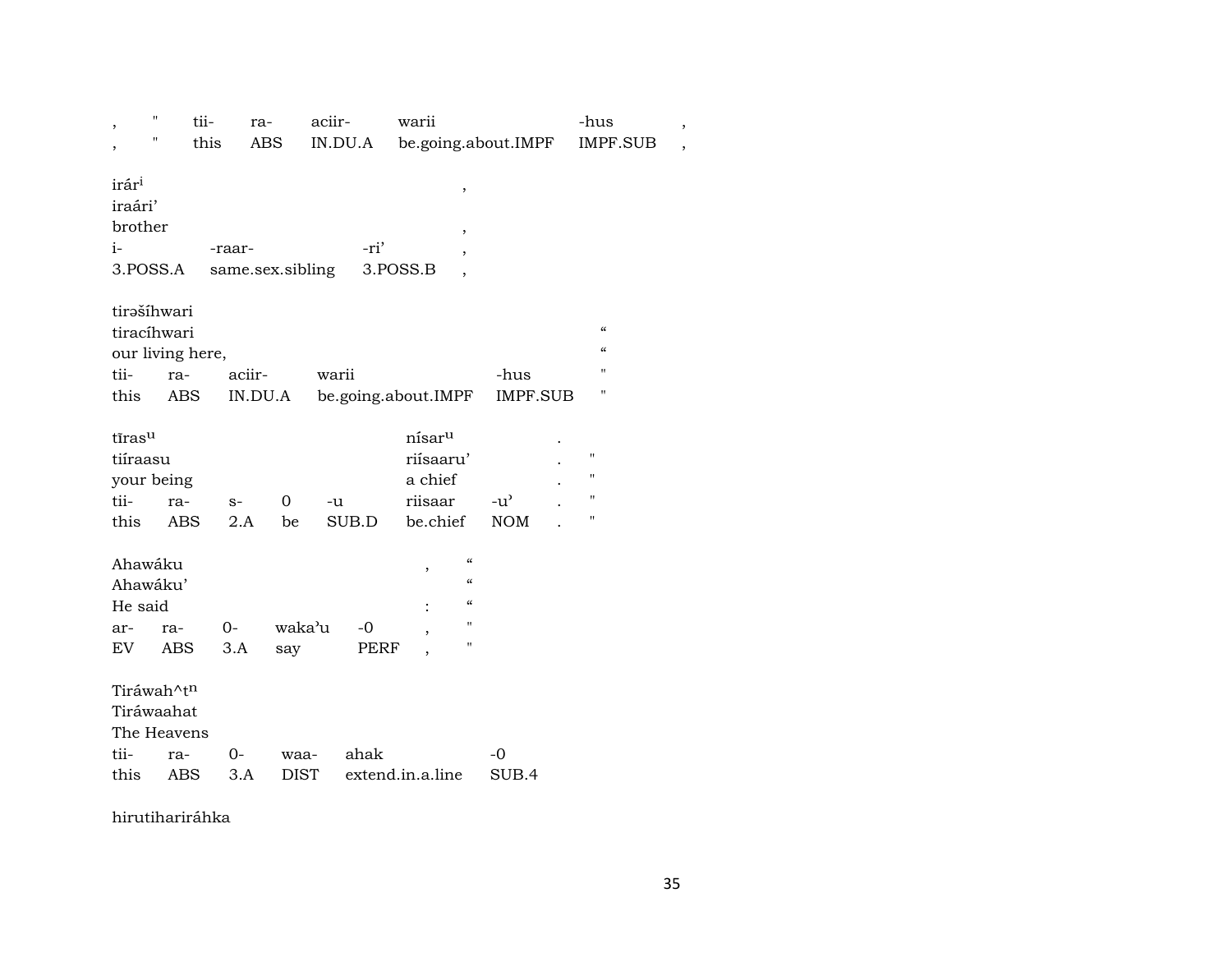| hiru                   | tihaariirahka                      |                     |                  |                              |               |      |                |          |
|------------------------|------------------------------------|---------------------|------------------|------------------------------|---------------|------|----------------|----------|
| there                  |                                    | here they are on it |                  |                              |               |      |                |          |
| hiruu                  | tii-                               | haa-                | rii-             | 0-                           | raar-         |      | ka             | -0       |
| there                  | here                               | here                | ASSR             | 3.A                          | PL.INDV.A     |      | be.in          | PERF     |
| nísar <sup>u</sup>     |                                    |                     |                  |                              |               |      |                |          |
| Riísaaru'              |                                    |                     |                  |                              |               |      |                |          |
| the Chiefs             |                                    |                     |                  |                              |               |      |                |          |
| riisaar                | $-u^{\prime}$                      |                     |                  |                              |               |      |                |          |
| be chief               | <b>NOM</b>                         |                     |                  |                              |               |      |                |          |
| irikasúši <sup>a</sup> |                                    |                     |                  |                              |               |      |                |          |
| Irikaasúci'a           |                                    |                     |                  |                              |               |      |                |          |
| You will do that       |                                    |                     |                  |                              |               |      | $\ddot{\cdot}$ |          |
| irii-                  | kaas-                              | $S-$                | ut-              | $i-$                         | aar           | -0   |                |          |
| that                   | POT.2A                             | 2.A                 | PREV             | <b>SEQ</b>                   | do            | PERF |                |          |
|                        | tiwirasuráriruku                   |                     |                  |                              |               |      |                |          |
|                        | tiwirasuráriiruku                  |                     |                  |                              |               |      |                |          |
|                        | when you are marking them          |                     |                  |                              |               |      |                |          |
| tii-                   | wii-                               | ra-                 | $S-$             | uur-                         | rariir        |      | -ra'uk         | -hus     |
| when                   | when                               | ABS                 | 2.A              | PREV                         | be.marked     |      | CAUS           | IMPF.SUB |
| ikárikət <sup>n</sup>  |                                    |                     | awahaksikárikatn |                              |               |      |                |          |
| ikárikat               |                                    |                     | Awaahaksikárikat |                              |               |      |                |          |
| in the center          |                                    |                     |                  | in the center of the Heavens |               |      |                |          |
| iika.ri                | -kat                               |                     | a.waa.hak.his-   | iika.ri                      | -kat          |      |                |          |
| center                 | LOC                                | heavens             |                  | center                       | LOC           |      |                |          |
|                        | kasiwawauririkitn                  |                     |                  |                              |               |      |                |          |
|                        | kaasiwaawaa'uuriirikit             |                     |                  |                              |               |      |                |          |
|                        | you will stand them here and there |                     |                  |                              |               |      |                |          |
| kaas-                  | $S-$                               | i-                  | waawaa-          |                              | uuri.arik     |      | -ihk           | -0       |
| POT.2A                 | 2.A                                | <b>SEQ</b>          | <b>DIST</b>      |                              | stand.upright |      | CAUS           | PERF     |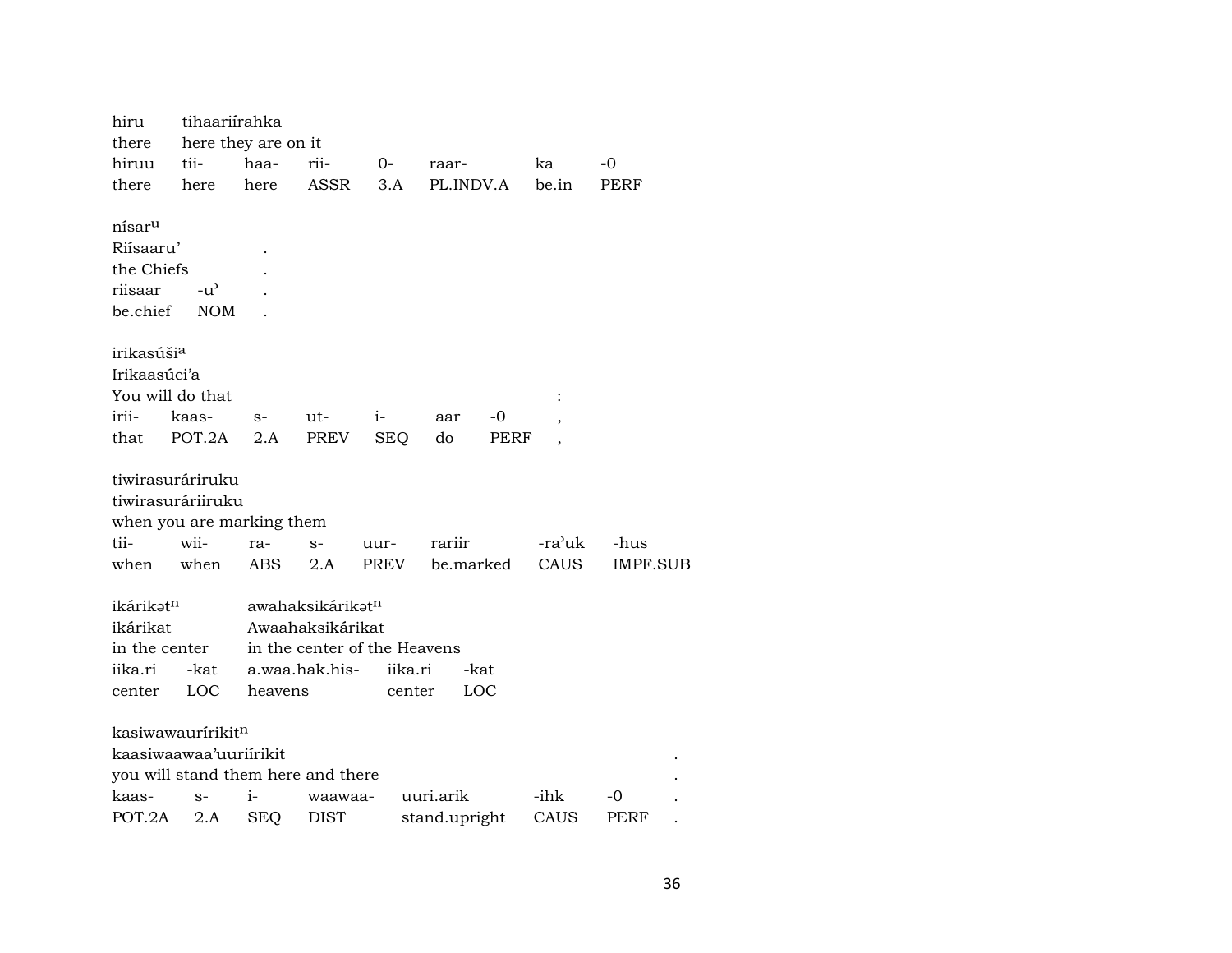| hupirítiitn<br>Huupírit<br><b>Stars</b><br>huupirik<br>star       |                      | tí'it<br>they are<br>ti-<br>IND.3A              | 0-<br>3.A            | 0<br>be | -ik<br><b>DIST</b> | $-0$<br><b>PERF</b> | $\blacksquare$<br>$\blacksquare$<br>$^{\dagger}$<br>$\blacksquare$<br>11                                               |              |                                                      |
|-------------------------------------------------------------------|----------------------|-------------------------------------------------|----------------------|---------|--------------------|---------------------|------------------------------------------------------------------------------------------------------------------------|--------------|------------------------------------------------------|
| Akúhawaku<br>A<br>And<br>a<br>and                                 | <b>DUB</b>           | kuuhawáku'<br>He must have said<br>kuur-<br>ra- | $0-$<br>ABS<br>3.A   | say     | waka'u             | $-0$<br>PERF        | $ati^s$<br>Atí'as<br>our Father<br>ati-<br>1.POSS                                                                      | as<br>father | ,<br>,<br>$\overline{ }$<br>$\overline{\phantom{a}}$ |
| irár <sup>i</sup><br>iraári'<br>brother<br>$i-$<br>3.POSS.A       |                      | -raar-                                          | same.sex.sibling     |         | -ri'<br>3.POSS.B   | $\, ,$<br>,         | $\pmb{\zeta}\pmb{\zeta}$<br>$\mathcal{C}\mathcal{C}$<br>$\boldsymbol{\zeta}\boldsymbol{\zeta}$<br>$\blacksquare$<br>11 |              |                                                      |
| Atihátaku<br>A<br>And<br>a<br>and                                 | here<br>tii-<br>here | tihaátaku<br>haa-<br>here                       | -taku<br>LOC         |         |                    |                     |                                                                                                                        |              |                                                      |
| tirakahuráhkatit <sup>u</sup><br>this black earth<br>tii-<br>this | ra-<br>ABS           | tirakaahuraáhkatiitu<br>$O-$<br>3.A             | kaa.huraar-<br>earth |         | katiit             | be.black            | -u<br>SUB.D                                                                                                            |              |                                                      |

nikurisuririkíkist<sup>a</sup> rikuriisuuriirikíhkista that is where you are to stand it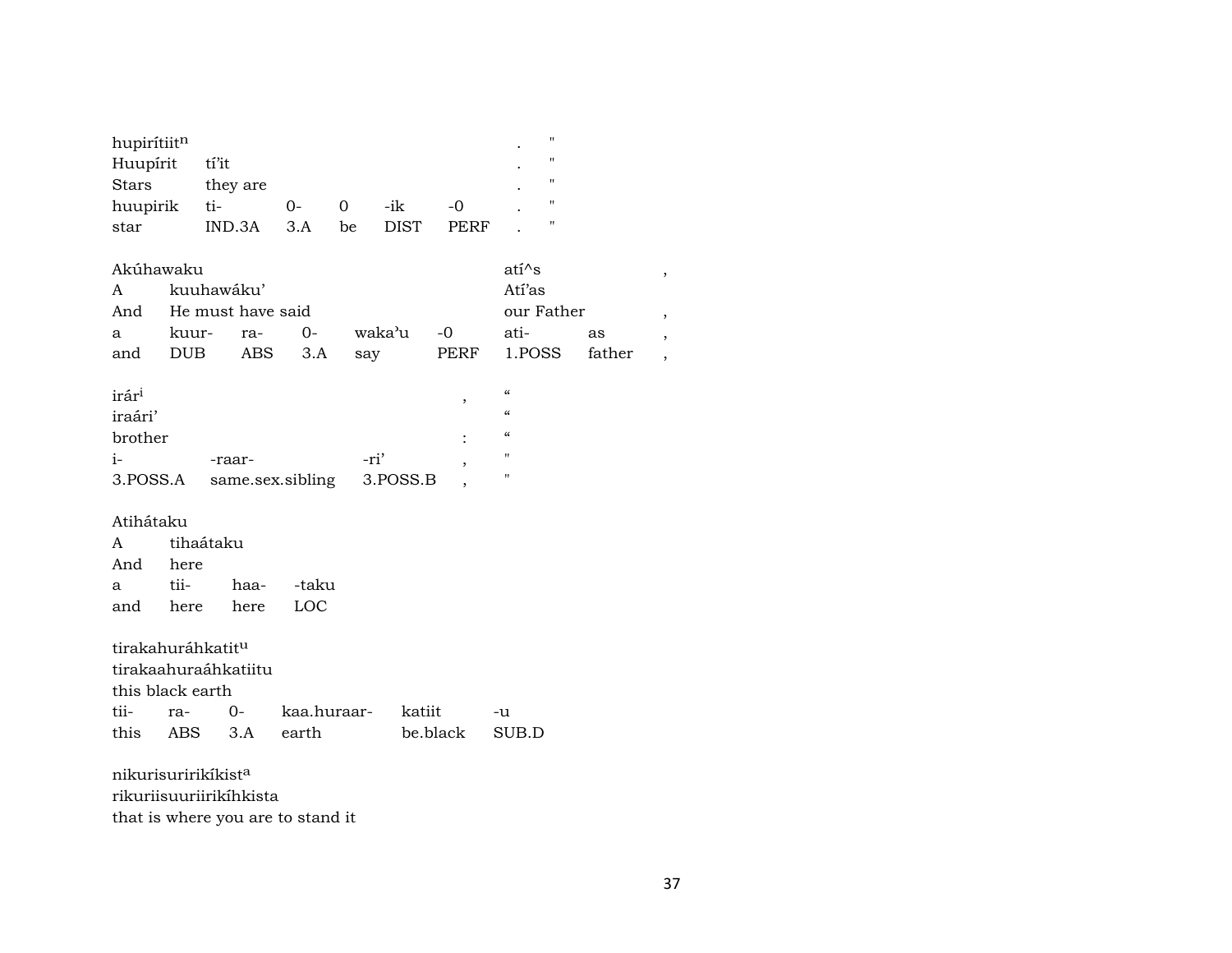| riku-<br>that.is                                             | rii-<br>ASSR                                                                                  | $S-$<br>2.A                                     | uuri.arik<br>stand.upright |                      | -ihk<br>CAUS        | -his<br>PERF            | -ta<br><b>INT</b> |                                        |            |
|--------------------------------------------------------------|-----------------------------------------------------------------------------------------------|-------------------------------------------------|----------------------------|----------------------|---------------------|-------------------------|-------------------|----------------------------------------|------------|
| húpiritn<br>huúpirit<br>a star<br>huupirik                   | $\ddot{\phantom{a}}$<br>$\ddot{\phantom{a}}$                                                  | kãsiru<br>Kaásiru'<br>You will make it<br>kaas- | $S-$                       | $i-$                 | ra'uk               | $-0$                    |                   |                                        |            |
| star                                                         |                                                                                               | POT.2A                                          | 2.A                        | <b>SEQ</b>           | make                | <b>PERF</b>             |                   |                                        |            |
| tasisáskust <sup>a</sup><br>Tasisaáskusta<br>ta-<br>IND.1/2A | You are going to name it<br>$S-$<br>2.A                                                       | hisaask<br>call.by.name                         |                            | -:hus<br><b>IMPF</b> | -ta<br><b>INT</b>   |                         |                   |                                        |            |
| kararíwari<br>Karariíwari<br>Does Not Move<br>kara-<br>NEG   | ri-<br>CONT.3A                                                                                | $0-$<br>3.A                                     | warii                      |                      | be.going.about.IMPF | -hus<br><b>IMPF.SUB</b> |                   | 11<br>11<br>$\blacksquare$<br>11<br>11 |            |
| Hiruatí^s<br>Hiru<br>Then<br>hiruu<br>then                   | Atí'as<br>our Father<br>ati-<br>1.POSS                                                        | as<br>father                                    |                            |                      |                     |                         |                   |                                        |            |
| riku-<br>that.is                                             | nikuwitihaitúskaru<br>rikuwitihaa'iituskaru'<br>He is the one who made stories<br>wi-<br>QUOT | ti-<br>IND.3A                                   | $0-$<br>3.A                | ir-<br>OBV           | ut-<br><b>BEN</b>   | raa.iit.us-<br>story    |                   | ka.ra'uk<br>make.PL.P                  | -0<br>PERF |

kúrahus nahkútk° .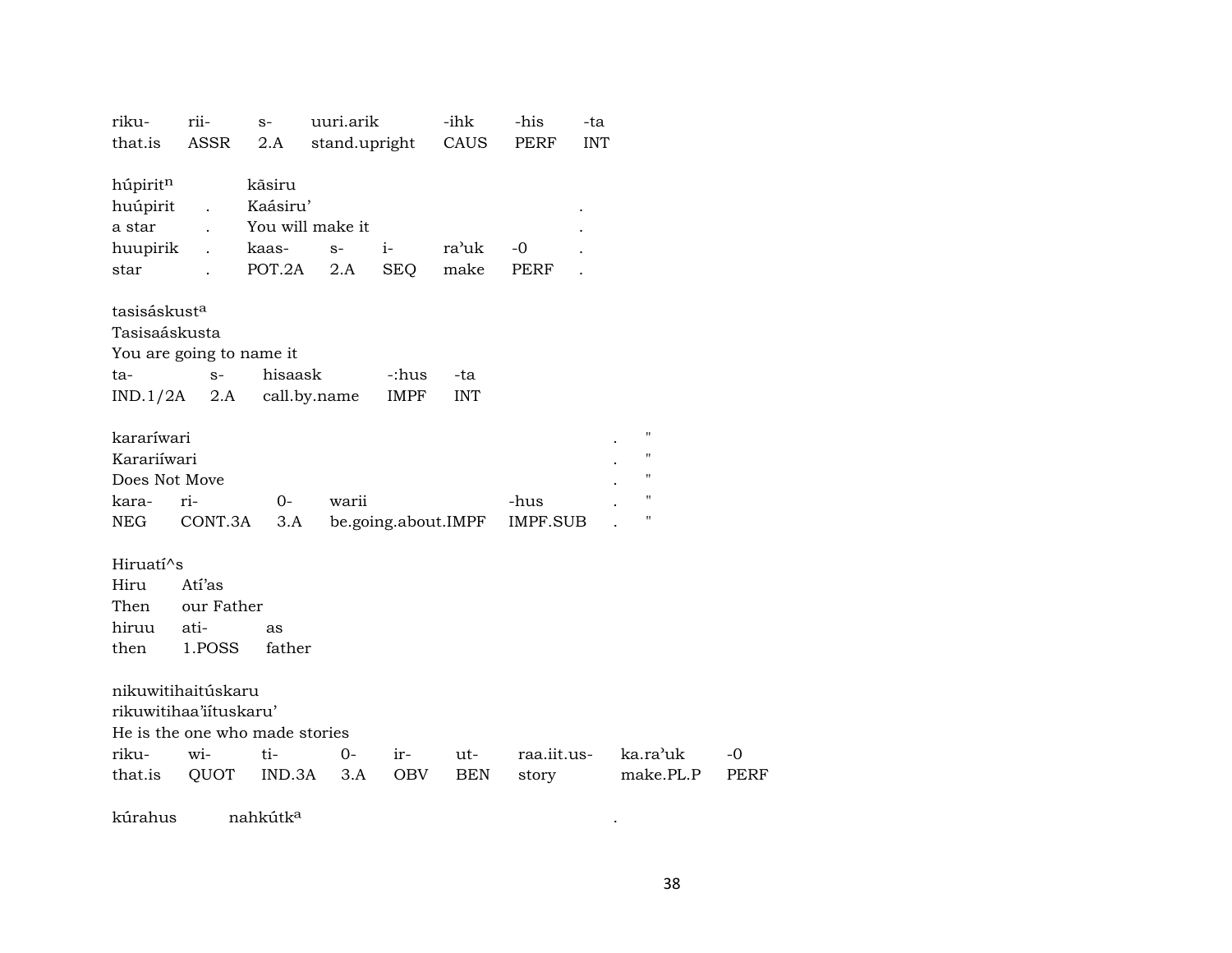| kúrahus       |                          | raahkútka            |        |            |               |                          |        |  |
|---------------|--------------------------|----------------------|--------|------------|---------------|--------------------------|--------|--|
| the old man   |                          | when he slept        |        |            |               |                          |        |  |
| kurahuus      |                          | ra-                  | $0-$   | ar-        | ku-           | itka                     | $-0$   |  |
| old.man       |                          | INF.A                | 3.A    | EV         | INF.B         | sleep                    | SUB.4  |  |
|               |                          |                      |        |            |               |                          |        |  |
| Ahawáku       |                          |                      |        |            | ,             | $\pmb{\zeta}\pmb{\zeta}$ |        |  |
| Ahawáku'      |                          |                      |        |            |               | $\pmb{\zeta}\pmb{\zeta}$ |        |  |
| He said       |                          |                      |        |            |               | $\epsilon$               |        |  |
| ar-           | ra-                      | 0-                   | waka'u | -0         |               | Ħ                        |        |  |
| EV            | <b>ABS</b>               | 3.A                  | say    |            | <b>PERF</b>   | $\pmb{\mathsf{H}}$       |        |  |
|               |                          |                      |        |            |               |                          |        |  |
| Hitíiriráriki |                          |                      |        |            |               |                          |        |  |
| Hi            | ti'iriiraáriki           |                      |        |            |               |                          |        |  |
| And           |                          | here where it stands |        |            |               |                          |        |  |
| hi            | tii-                     | irii-                |        | 0-<br>ra-  | arik          |                          | -i     |  |
| and           | here                     | where                |        | ABS<br>3.A |               | be.standing              | SUB.2  |  |
| híaškətn      |                          |                      |        |            |               |                          |        |  |
| hi            | áckat                    |                      |        |            |               |                          |        |  |
| and           | above                    |                      |        |            |               |                          |        |  |
| hi            | ac                       | -kat                 |        |            |               |                          |        |  |
| and           | above                    | LOC                  |        |            |               |                          |        |  |
|               |                          |                      |        |            |               |                          |        |  |
| hiisurírikitn |                          |                      |        |            |               |                          |        |  |
| hi            | isuuriírikit             |                      |        |            |               |                          |        |  |
| and           |                          | you'll stand it      |        |            |               |                          |        |  |
| hi            | $i-$                     |                      | $S-$   | uuri.arik  |               | -ihk                     | -0     |  |
| and           |                          | CONT.1/2A            | 2.A    |            | stand.upright | CAUS                     | PERF   |  |
|               |                          |                      |        |            |               |                          |        |  |
| Náwa          | $\overline{\phantom{a}}$ | irár <sup>i</sup>    |        |            |               |                          | $\, ,$ |  |
| Ráwa          |                          | iraári'              |        |            |               |                          |        |  |
|               |                          |                      |        |            |               |                          |        |  |
| Now           | $\overline{ }$           | brother              |        |            |               |                          | ,      |  |
| rawa          |                          | $i-$                 |        | -raar-     |               | -ri'                     |        |  |

 $\mathbf{u}$  $\boldsymbol{\mathsf{H}}$  $\mathbf{u}$  $\bar{u}$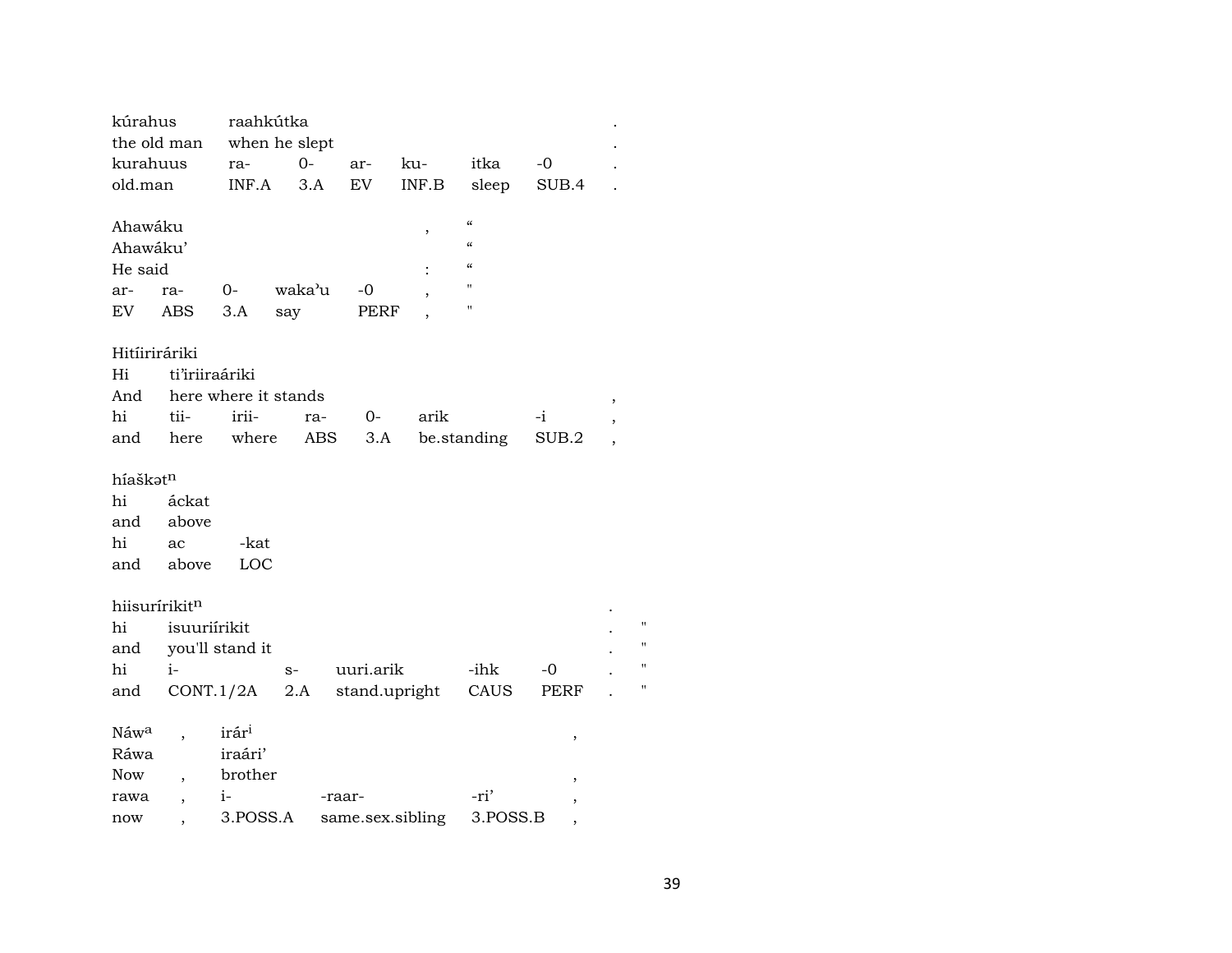|                          | hirikuahawáku              |                |            |         |                          |        |                          | $\overline{\phantom{a}}$ | $\pmb{\zeta}\pmb{\zeta}$ |
|--------------------------|----------------------------|----------------|------------|---------|--------------------------|--------|--------------------------|--------------------------|--------------------------|
| hi                       | riku'ahawáku'              |                |            |         |                          |        |                          |                          | $\alpha$                 |
| and                      | that is what He said       |                |            |         |                          |        |                          |                          | $\alpha$                 |
| hi                       | riku-                      | ar-            | ra-        | $O-$    |                          | waka'u | $-0$                     | $\overline{\phantom{a}}$ | $^{\prime}$              |
| and                      | that.is                    | EV             | ABS        | $3.A$   | say                      |        | PERF                     | ,                        | $\pmb{\mathsf{H}}$       |
|                          |                            |                |            |         |                          |        |                          |                          |                          |
| Atiihiihtut <sup>n</sup> |                            |                |            |         |                          |        |                          |                          |                          |
| A                        | t1                         |                |            |         |                          | ihi    |                          | íhtat                    |                          |
| And                      | it is                      |                |            |         | ,                        | uh     | $\overline{\phantom{a}}$ | more                     |                          |
| a                        | ti-                        | $0 -$          | $\Omega$   | $-0$    | $\overline{\phantom{a}}$ | ihii   | $\overline{\phantom{a}}$ | ihtat                    |                          |
| and                      | IND.3A                     | 3.A            | be         | PERF    | ,                        | uh     | $\overline{\phantom{a}}$ |                          | some.more                |
|                          | hawákiripəšk <sup>i</sup>  |                |            |         |                          |        |                          |                          |                          |
| hawá                     | kíripacki                  |                |            |         |                          |        |                          |                          |                          |
| also                     |                            | small ones     |            |         |                          |        |                          |                          |                          |
| haawa                    | kiripac                    | -kis           |            |         |                          |        |                          |                          |                          |
| also                     | small                      |                | <b>DIM</b> |         |                          |        |                          |                          |                          |
|                          |                            |                |            |         |                          |        |                          |                          |                          |
| hawakasúši <sup>a</sup>  |                            |                |            |         |                          |        |                          |                          |                          |
| Hawá                     | kaasúci'a                  |                |            |         |                          |        |                          |                          |                          |
| Also                     |                            | you must do it |            |         |                          |        |                          |                          |                          |
| haawa                    | kaas-                      | $S-$           | ut-        |         | $i-$                     | aar    | $-0$                     |                          |                          |
| also                     | POT.2A                     |                | 2.A        | PREV    | <b>SEQ</b>               | do     | PERF                     |                          |                          |
|                          |                            |                |            |         |                          |        |                          | п                        |                          |
| ísuráwuh <sup>a</sup>    |                            |                |            |         |                          |        | ,                        |                          |                          |
| isuuráwuha               |                            |                |            |         |                          |        |                          |                          |                          |
|                          | when you draw an image     |                |            |         |                          |        | ,                        |                          |                          |
| i-                       |                            | $S-$           | uur-       | awi.wuh |                          | -a     | ,                        |                          |                          |
|                          | CONT.1/2A                  | 2.A            | PREV       | draw    |                          | SUB.1  | $\overline{\phantom{a}}$ |                          |                          |
|                          | hirispakáhust <sup>a</sup> |                |            |         |                          |        |                          | $\pmb{\zeta}\pmb{\zeta}$ |                          |
| hi                       | rispaakáhusta              |                |            |         |                          |        | ,                        |                          |                          |
| and                      | you are going to say       |                |            |         |                          |        |                          |                          |                          |
|                          |                            |                |            |         |                          |        |                          |                          |                          |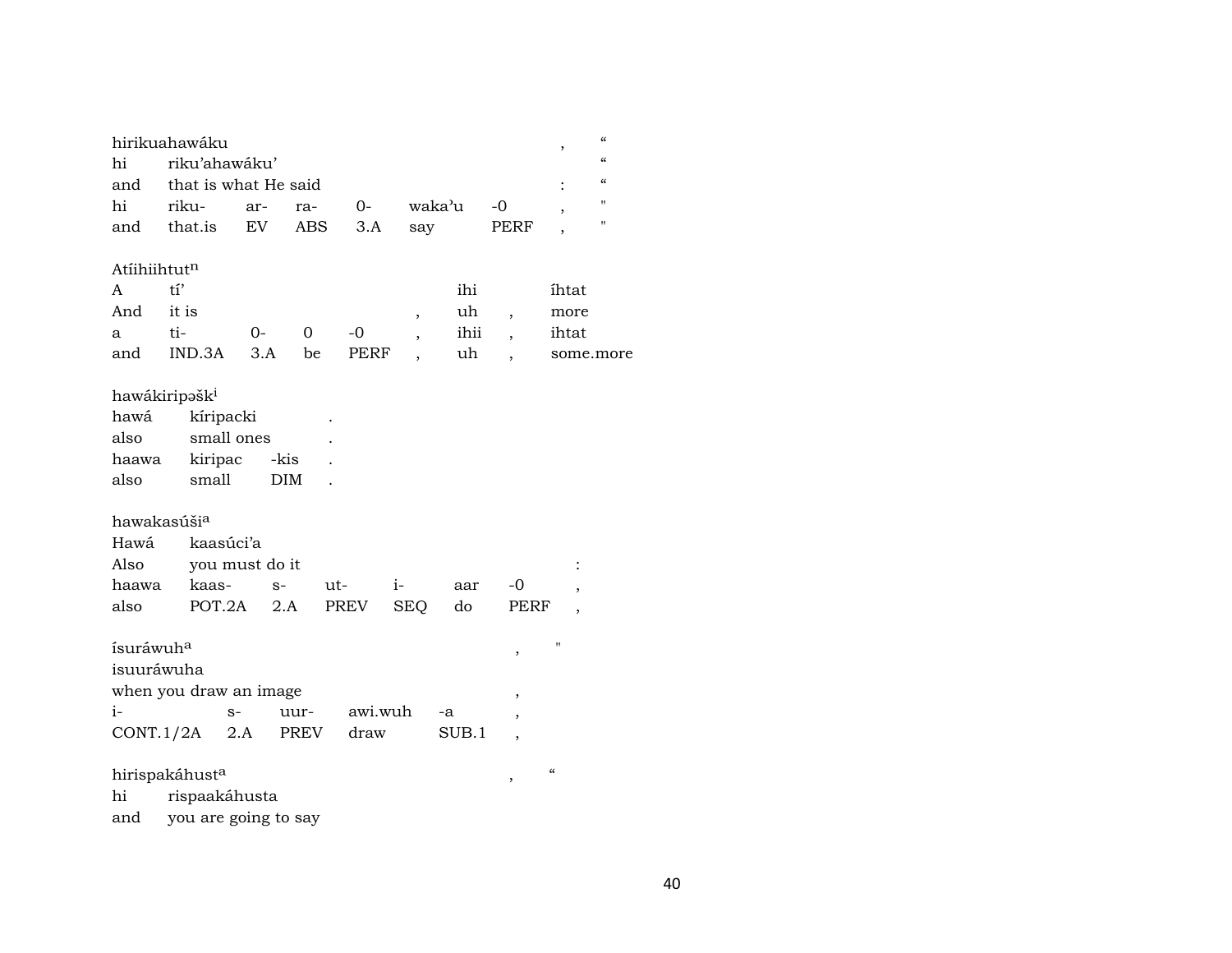| hi                  | rii-                                  | $S-$       | waaka            |        | -:hus       | -ta                 |                          |                          |             |            |
|---------------------|---------------------------------------|------------|------------------|--------|-------------|---------------------|--------------------------|--------------------------|-------------|------------|
| and                 | ASSR                                  | 2.A        | say.IMPF         |        | <b>IMPF</b> | <b>INT</b>          |                          |                          |             |            |
|                     |                                       |            |                  |        |             |                     |                          |                          |             |            |
|                     | Narukitkiripəšk <sup>i</sup>          |            |                  |        | "           | A                   | $\overline{\phantom{a}}$ |                          |             |            |
|                     | Raarukitkíripacki                     |            |                  |        | Ħ           | A                   |                          |                          |             |            |
|                     | Small Stretcher                       |            |                  |        | П           | And                 | $\overline{\phantom{a}}$ |                          |             |            |
|                     | raar.huka.iit                         | kiripac    | -kis             |        | П           | a                   | $\cdot$                  |                          |             |            |
| stretcher           |                                       | small      | <b>DIM</b>       |        | Η           | and                 | $\overline{\phantom{a}}$ |                          |             |            |
|                     |                                       |            |                  |        |             |                     |                          |                          |             |            |
| irár <sup>i</sup>   |                                       |            |                  |        |             | $\pmb{\mathcal{I}}$ |                          |                          |             |            |
| iraári'             |                                       |            |                  |        |             |                     |                          |                          |             |            |
| brother             |                                       |            |                  |        |             | ,                   |                          |                          |             |            |
| $i-$                |                                       | -raar-     |                  | -ri'   |             |                     |                          |                          |             |            |
|                     | 3.POSS.A                              |            | same.sex.sibling |        | 3.POSS.B    |                     |                          |                          |             |            |
|                     |                                       |            |                  |        |             |                     |                          |                          |             |            |
|                     | nikuahawáku                           |            |                  |        |             |                     | ,                        | $\pmb{\zeta}\pmb{\zeta}$ |             |            |
|                     | riku'ahawáku'                         |            |                  |        |             |                     |                          | $\epsilon\epsilon$       |             |            |
|                     | that is what He said                  |            |                  |        |             |                     |                          | $\alpha$                 |             |            |
| riku-               | ar-                                   | ra-        | $0-$             | waka'u |             | $-0$                |                          | "                        |             |            |
| that.is             | EV                                    | <b>ABS</b> | 3.A              | say    |             | <b>PERF</b>         |                          | 11                       |             |            |
|                     |                                       |            |                  |        |             |                     |                          |                          |             |            |
|                     | Sitištakarahákust <sup>a</sup>        |            |                  |        |             |                     |                          |                          |             |            |
|                     | Sitictaakarahaákusta                  |            |                  |        |             |                     |                          |                          |             |            |
|                     | They (du) are going to move around it |            |                  |        |             |                     |                          |                          |             |            |
| $si-$               | ti-                                   | $0 -$      | ir-              | ut-    |             | taaka.ra.hak        |                          |                          | -:hus       | -ta        |
| DU                  | IND.3A                                | 3.A        | PL.3A            |        | PREV        | circle.around       |                          |                          | <b>IMPF</b> | <b>INT</b> |
|                     |                                       |            |                  |        |             |                     |                          |                          |             |            |
| irárik <sup>i</sup> |                                       |            |                  |        |             | ,                   |                          |                          |             |            |
| iraáriki            |                                       |            |                  |        |             |                     |                          |                          |             |            |
| that one            |                                       |            |                  |        |             |                     |                          |                          |             |            |
| ii-                 | ra-                                   | 0-         | arik             |        | $-i$        |                     |                          |                          |             |            |
| that                | ABS                                   | 3.A        | be.standing      |        | SUB.2       |                     |                          |                          |             |            |
|                     |                                       |            |                  |        |             |                     |                          |                          |             |            |

sitištakarahákust<sup>a</sup>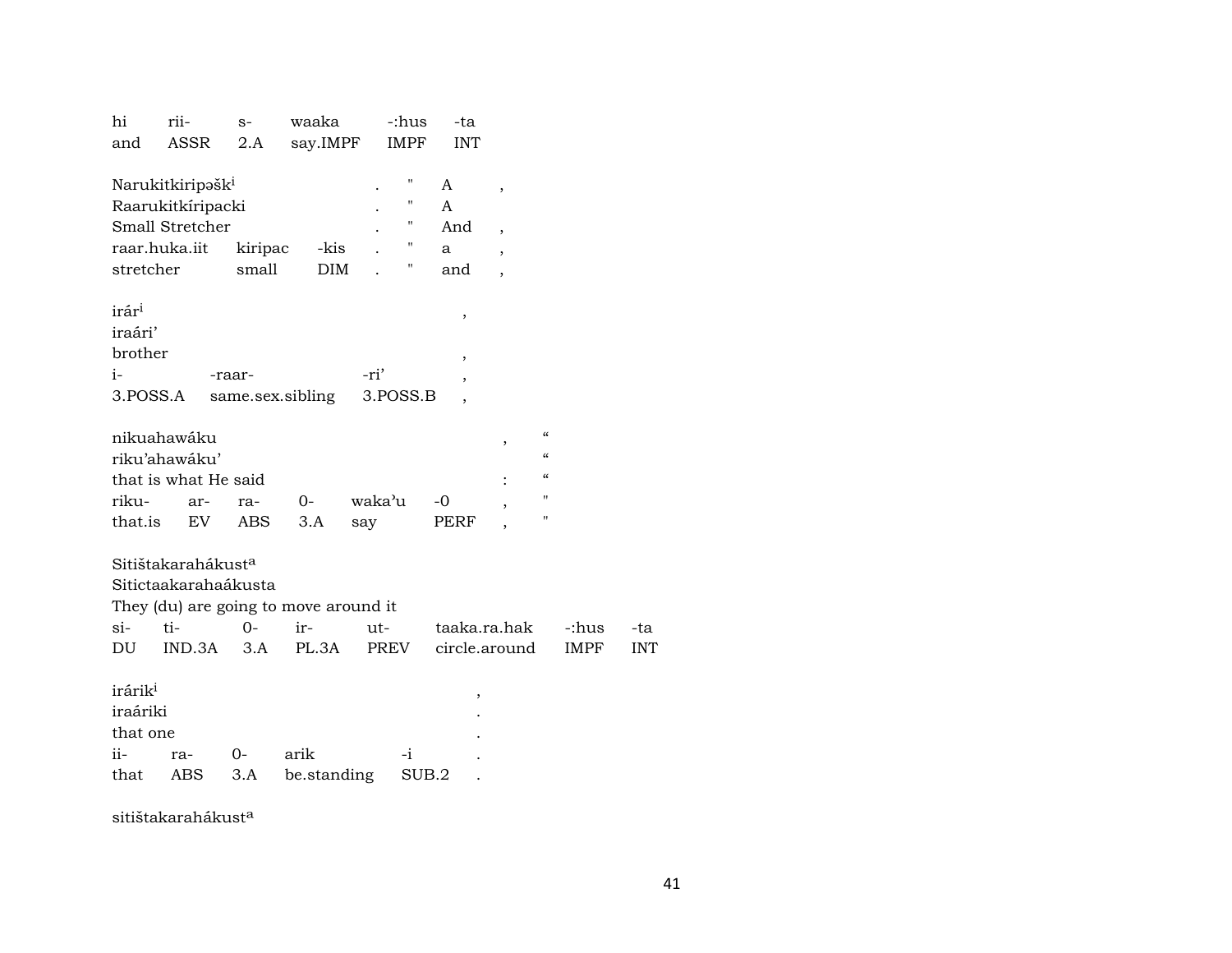| They are going to move around it<br>$\sin$<br>ti-<br>$O -$<br>ir-<br>taaka.ra.hak<br>ut-<br>-:hus<br>circle.around<br><b>IMPF</b><br>DU<br>IND.3A<br>3.A<br>PL.3A<br>PREV<br>kararíwari<br>$\, ,$<br>Karariíwari<br>Does Not Move<br>kara-<br>ri-<br>0-<br>warii<br>-hus<br>NEG.<br>CONT.3A<br>3.A<br>be.going.about.IMPF<br>IMPF.SUB<br>sitištakarahákust <sup>a</sup><br>Sitictaakarahaákusta<br>They (du) are going to move around it<br>$O -$<br>$\sin$<br>ti-<br>ir-<br>taaka.ra.hak<br>ut-<br>-:hus<br>-ta<br>PL.3A<br>DU<br>IND.3A<br>3.A<br><b>PREV</b><br>circle.around<br><b>IMPF</b><br><b>INT</b><br>narúkait <sup>u</sup><br>Raarúka'iitu'<br>Stretcher<br>raar.huka.iit<br>$-u^{\prime}$<br>stretcher<br><b>NOM</b><br>$\blacksquare$<br>tisírirarik <sup>i</sup><br>"<br>tisíriraariki<br>$^{\prime}$<br>these (du) standing holding it<br>$^{\prime}$<br>tii-<br>$si-$<br>$0-$<br>arik<br>ra-<br>-i<br>ra-<br>п<br>3.A<br>be.standing<br>SUB.2<br>this<br>DU<br>ABS<br>PORT |  | Sitictaakarahaákusta |  |  |  |            |
|---------------------------------------------------------------------------------------------------------------------------------------------------------------------------------------------------------------------------------------------------------------------------------------------------------------------------------------------------------------------------------------------------------------------------------------------------------------------------------------------------------------------------------------------------------------------------------------------------------------------------------------------------------------------------------------------------------------------------------------------------------------------------------------------------------------------------------------------------------------------------------------------------------------------------------------------------------------------------------------------|--|----------------------|--|--|--|------------|
|                                                                                                                                                                                                                                                                                                                                                                                                                                                                                                                                                                                                                                                                                                                                                                                                                                                                                                                                                                                             |  |                      |  |  |  |            |
|                                                                                                                                                                                                                                                                                                                                                                                                                                                                                                                                                                                                                                                                                                                                                                                                                                                                                                                                                                                             |  |                      |  |  |  | -ta        |
|                                                                                                                                                                                                                                                                                                                                                                                                                                                                                                                                                                                                                                                                                                                                                                                                                                                                                                                                                                                             |  |                      |  |  |  | <b>INT</b> |
|                                                                                                                                                                                                                                                                                                                                                                                                                                                                                                                                                                                                                                                                                                                                                                                                                                                                                                                                                                                             |  |                      |  |  |  |            |
|                                                                                                                                                                                                                                                                                                                                                                                                                                                                                                                                                                                                                                                                                                                                                                                                                                                                                                                                                                                             |  |                      |  |  |  |            |
|                                                                                                                                                                                                                                                                                                                                                                                                                                                                                                                                                                                                                                                                                                                                                                                                                                                                                                                                                                                             |  |                      |  |  |  |            |
|                                                                                                                                                                                                                                                                                                                                                                                                                                                                                                                                                                                                                                                                                                                                                                                                                                                                                                                                                                                             |  |                      |  |  |  |            |
|                                                                                                                                                                                                                                                                                                                                                                                                                                                                                                                                                                                                                                                                                                                                                                                                                                                                                                                                                                                             |  |                      |  |  |  |            |
|                                                                                                                                                                                                                                                                                                                                                                                                                                                                                                                                                                                                                                                                                                                                                                                                                                                                                                                                                                                             |  |                      |  |  |  |            |
|                                                                                                                                                                                                                                                                                                                                                                                                                                                                                                                                                                                                                                                                                                                                                                                                                                                                                                                                                                                             |  |                      |  |  |  |            |
|                                                                                                                                                                                                                                                                                                                                                                                                                                                                                                                                                                                                                                                                                                                                                                                                                                                                                                                                                                                             |  |                      |  |  |  |            |
|                                                                                                                                                                                                                                                                                                                                                                                                                                                                                                                                                                                                                                                                                                                                                                                                                                                                                                                                                                                             |  |                      |  |  |  |            |
|                                                                                                                                                                                                                                                                                                                                                                                                                                                                                                                                                                                                                                                                                                                                                                                                                                                                                                                                                                                             |  |                      |  |  |  |            |
|                                                                                                                                                                                                                                                                                                                                                                                                                                                                                                                                                                                                                                                                                                                                                                                                                                                                                                                                                                                             |  |                      |  |  |  |            |
|                                                                                                                                                                                                                                                                                                                                                                                                                                                                                                                                                                                                                                                                                                                                                                                                                                                                                                                                                                                             |  |                      |  |  |  |            |
|                                                                                                                                                                                                                                                                                                                                                                                                                                                                                                                                                                                                                                                                                                                                                                                                                                                                                                                                                                                             |  |                      |  |  |  |            |
|                                                                                                                                                                                                                                                                                                                                                                                                                                                                                                                                                                                                                                                                                                                                                                                                                                                                                                                                                                                             |  |                      |  |  |  |            |
|                                                                                                                                                                                                                                                                                                                                                                                                                                                                                                                                                                                                                                                                                                                                                                                                                                                                                                                                                                                             |  |                      |  |  |  |            |
|                                                                                                                                                                                                                                                                                                                                                                                                                                                                                                                                                                                                                                                                                                                                                                                                                                                                                                                                                                                             |  |                      |  |  |  |            |
|                                                                                                                                                                                                                                                                                                                                                                                                                                                                                                                                                                                                                                                                                                                                                                                                                                                                                                                                                                                             |  |                      |  |  |  |            |
|                                                                                                                                                                                                                                                                                                                                                                                                                                                                                                                                                                                                                                                                                                                                                                                                                                                                                                                                                                                             |  |                      |  |  |  |            |
|                                                                                                                                                                                                                                                                                                                                                                                                                                                                                                                                                                                                                                                                                                                                                                                                                                                                                                                                                                                             |  |                      |  |  |  |            |
|                                                                                                                                                                                                                                                                                                                                                                                                                                                                                                                                                                                                                                                                                                                                                                                                                                                                                                                                                                                             |  |                      |  |  |  |            |
|                                                                                                                                                                                                                                                                                                                                                                                                                                                                                                                                                                                                                                                                                                                                                                                                                                                                                                                                                                                             |  |                      |  |  |  |            |
|                                                                                                                                                                                                                                                                                                                                                                                                                                                                                                                                                                                                                                                                                                                                                                                                                                                                                                                                                                                             |  |                      |  |  |  |            |
|                                                                                                                                                                                                                                                                                                                                                                                                                                                                                                                                                                                                                                                                                                                                                                                                                                                                                                                                                                                             |  |                      |  |  |  |            |
|                                                                                                                                                                                                                                                                                                                                                                                                                                                                                                                                                                                                                                                                                                                                                                                                                                                                                                                                                                                             |  |                      |  |  |  |            |
| irár <sup>i</sup><br>Náw <sup>a</sup><br>,                                                                                                                                                                                                                                                                                                                                                                                                                                                                                                                                                                                                                                                                                                                                                                                                                                                                                                                                                  |  |                      |  |  |  |            |
| iraári'<br>Ráwa                                                                                                                                                                                                                                                                                                                                                                                                                                                                                                                                                                                                                                                                                                                                                                                                                                                                                                                                                                             |  |                      |  |  |  |            |
| brother<br>Now                                                                                                                                                                                                                                                                                                                                                                                                                                                                                                                                                                                                                                                                                                                                                                                                                                                                                                                                                                              |  |                      |  |  |  |            |
| -ri'<br>$i-$<br>rawa<br>-raar-<br>$\overline{\phantom{a}}$                                                                                                                                                                                                                                                                                                                                                                                                                                                                                                                                                                                                                                                                                                                                                                                                                                                                                                                                  |  |                      |  |  |  |            |
| ,<br>3.POSS.A<br>same.sex.sibling<br>3.POSS.B<br>now                                                                                                                                                                                                                                                                                                                                                                                                                                                                                                                                                                                                                                                                                                                                                                                                                                                                                                                                        |  |                      |  |  |  |            |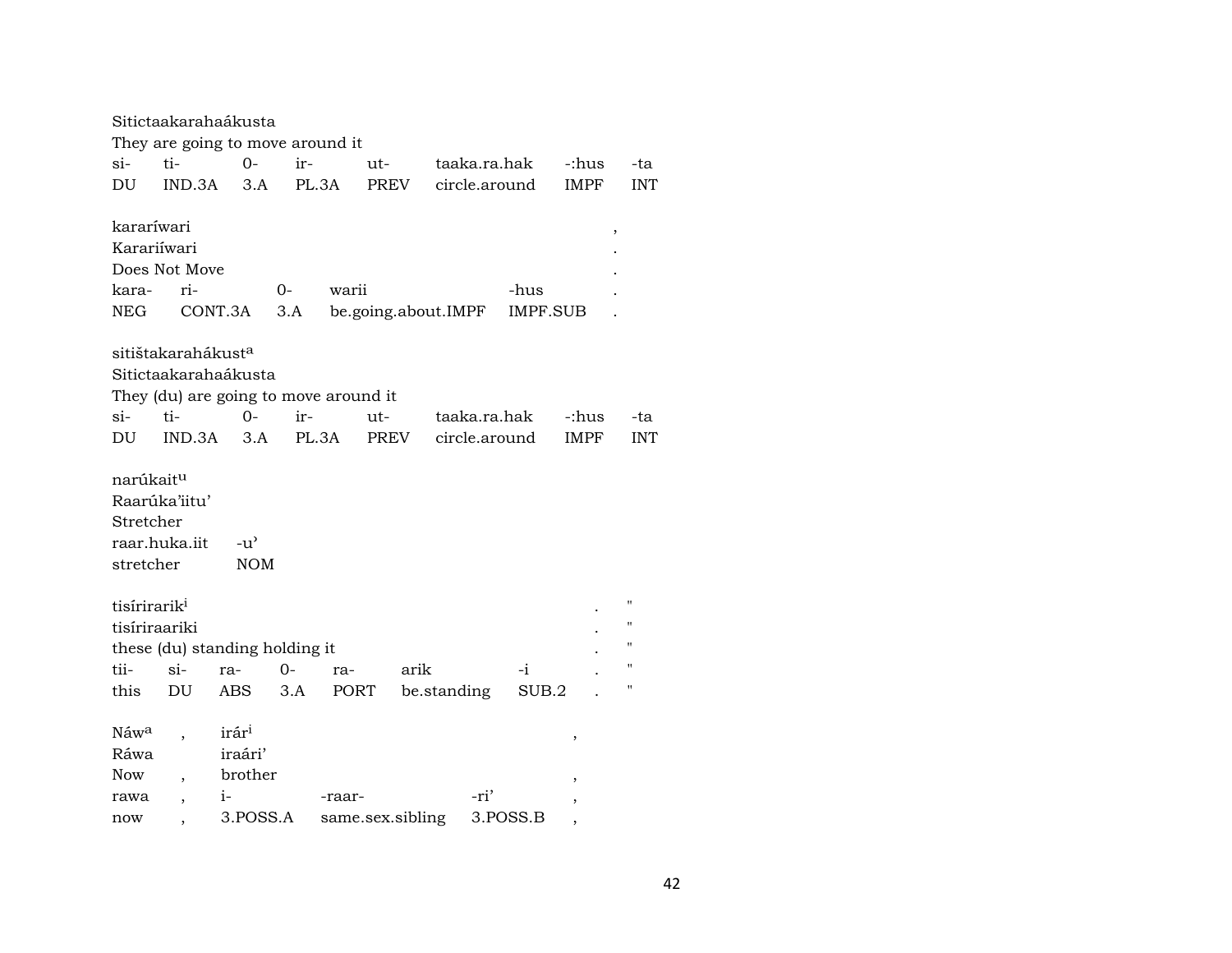|                                                                                                                                                                                           | nikuwitiwáku<br>rikuwitiwáku'                                       |             |                    |      |             |                               | $ati^s$<br>Atí'as |            |        |                          |
|-------------------------------------------------------------------------------------------------------------------------------------------------------------------------------------------|---------------------------------------------------------------------|-------------|--------------------|------|-------------|-------------------------------|-------------------|------------|--------|--------------------------|
|                                                                                                                                                                                           | that is what He said                                                |             |                    |      |             |                               |                   | our Father |        |                          |
| riku-                                                                                                                                                                                     | wi-                                                                 | ti-         |                    | $0-$ | waka'u      | $-0$                          | ati-              |            | as     |                          |
| that.is                                                                                                                                                                                   | QUOT                                                                |             | IND.3A             | 3.A  | say         | PERF                          |                   | 1.POSS     | father |                          |
| $\boldsymbol{\zeta}\boldsymbol{\zeta}$<br>,<br>$\boldsymbol{\zeta}\boldsymbol{\zeta}$<br>$\pmb{\zeta}\pmb{\zeta}$<br>$\pmb{\mathsf{H}}$<br>$\pmb{\mathsf{H}}$<br>$\overline{\phantom{a}}$ |                                                                     |             |                    |      |             |                               |                   |            |        |                          |
|                                                                                                                                                                                           | Atiharawárik <sup>i</sup>                                           |             |                    |      |             |                               |                   |            |        |                          |
| A                                                                                                                                                                                         | tihaarawaáriki                                                      |             |                    |      |             |                               |                   |            |        |                          |
| And                                                                                                                                                                                       | these standing here                                                 |             |                    |      |             |                               |                   |            |        | ,                        |
| a                                                                                                                                                                                         | tii-                                                                | haa-        | ra-                | $O-$ | wa-         | arik                          |                   | $-i$       |        | $^\mathrm{^\mathrm{o}}$  |
| and                                                                                                                                                                                       | this                                                                | here        | ABS                | 3.A  | DIST        |                               | be.standing       | SUB.2      |        | $\overline{\phantom{a}}$ |
| tirawárik <sup>i</sup><br>tirawaáriki<br>tii-<br>this                                                                                                                                     | these standing here<br>ra-<br><b>ABS</b>                            | $0-$<br>3.A | wa-<br><b>DIST</b> | arik | be.standing | $-i$<br>SUB.2                 |                   |            |        |                          |
|                                                                                                                                                                                           | tirarahkírus <sup>u</sup><br>tirarahkíruusu<br>these close together |             |                    |      |             |                               |                   |            |        |                          |
| tii-                                                                                                                                                                                      | ra-                                                                 | $0-$        | raar-              |      | kiruus-     | $\overline{0}$                | -u                |            |        |                          |
| this                                                                                                                                                                                      | ABS                                                                 | 3.A         | PL.INDV.A          |      | group       | be                            | SUB.D             |            |        |                          |
| kasiwákahu                                                                                                                                                                                | kaasiwákaahu'<br>you must say                                       | $-\, -$     |                    |      |             | húpiritn<br>huúpirit<br>stars |                   |            |        |                          |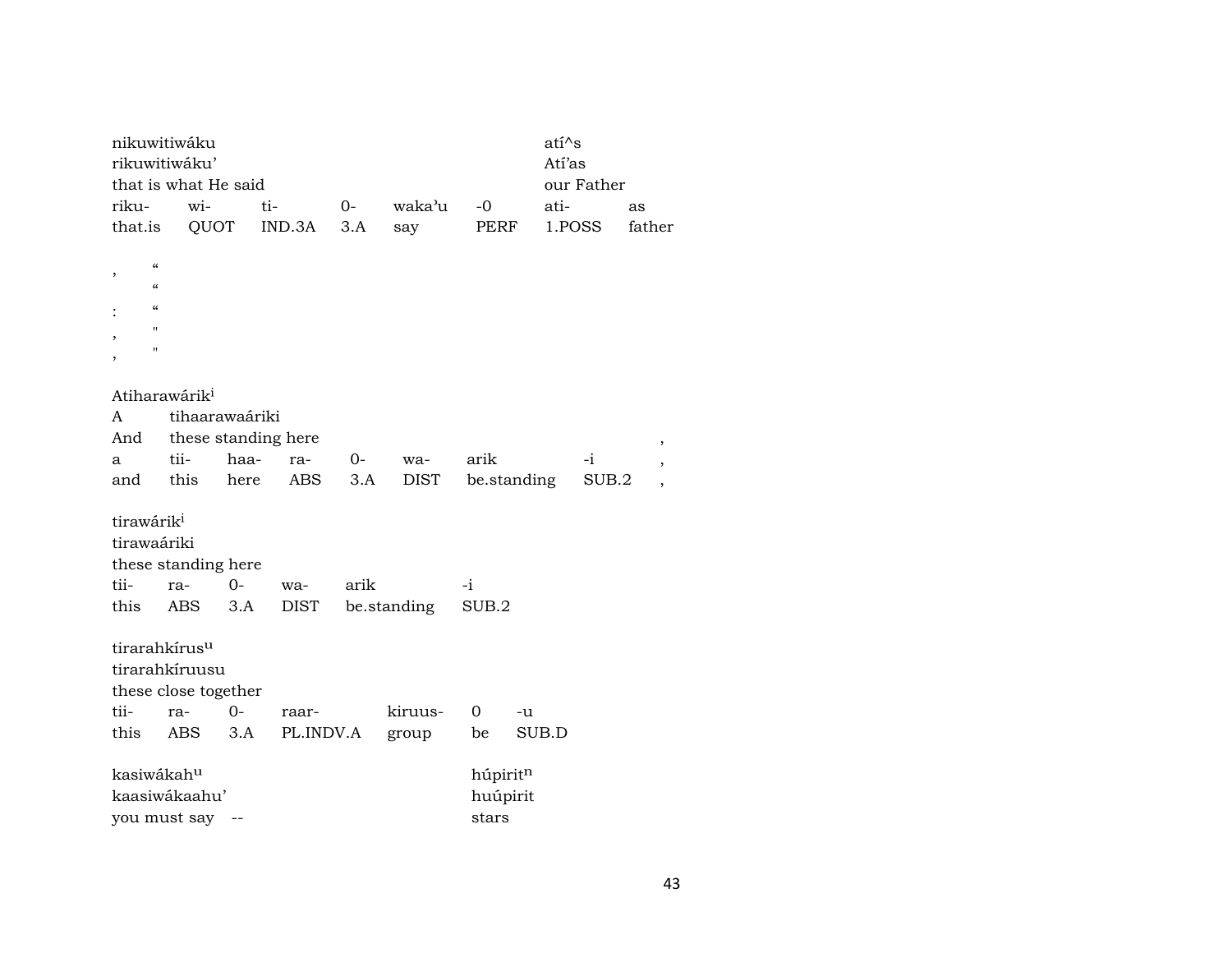| kaas-                         |      | $S-$                 | $i-$             | waka                              | -:hus                     | huupirik    |             |            |
|-------------------------------|------|----------------------|------------------|-----------------------------------|---------------------------|-------------|-------------|------------|
| POT.2A                        |      | 2.A                  | SEQ              | say.IMPF                          | <b>IMPF</b>               | star        |             |            |
| táskarukst <sup>a</sup>       |      |                      |                  |                                   |                           |             |             |            |
| táskaruksta                   |      |                      |                  |                                   |                           |             |             |            |
| you are going to make them    |      |                      |                  |                                   |                           |             |             |            |
| ta-                           |      | $S-$                 |                  | ka.ra <sup>,</sup> uk             | -his<br>-ta               |             |             |            |
| $IND.1/2A$ 2.A                |      |                      |                  | make.PL.P                         | <b>PERF</b><br><b>INT</b> |             |             |            |
|                               |      |                      |                  |                                   |                           |             |             |            |
| hirisakisáskust <sup>a</sup>  |      |                      |                  |                                   |                           |             |             |            |
| hi                            |      |                      | riisakisaáskusta |                                   |                           |             |             |            |
| and                           |      |                      |                  | you are going to name them        |                           |             |             |            |
| hi                            | rii- |                      | $S-$             | ak-                               | hisaask                   | -:hus       | -ta         |            |
| and                           | ASSR |                      | 2.A              | PL.AN.3P                          | call.by.name              | <b>IMPF</b> | <b>INT</b>  |            |
|                               |      |                      |                  |                                   |                           |             |             |            |
| šakáª                         |      | L                    |                  | nikutaspakáhusta                  |                           |             |             |            |
| Cakaá'a                       |      | $\ddot{\phantom{a}}$ |                  | Rikutaspákaahusta                 |                           |             |             |            |
| Pleiades                      |      |                      |                  | That is what you are going to say |                           |             |             |            |
| cakaa'a                       |      | $\ddot{\phantom{a}}$ | riku-            | ta-                               | $S-$                      | waka        | -:hus       | -ta        |
| Pleiades                      |      | $\ddot{\phantom{a}}$ | that.is          | IND.1/2A                          | 2.A                       | say.IMPF    | <b>IMPF</b> | <b>INT</b> |
|                               |      |                      |                  |                                   |                           |             |             |            |
| šaká <sup>a</sup>             |      |                      |                  |                                   |                           |             |             |            |
| Cakaá'a                       |      |                      |                  |                                   |                           |             |             |            |
| Pleiades                      |      |                      |                  |                                   |                           |             |             |            |
| cakaa'a                       |      |                      |                  |                                   |                           |             |             |            |
| Pleiades                      |      |                      |                  |                                   |                           |             |             |            |
|                               |      |                      |                  |                                   |                           |             |             |            |
| tirarahkirusárik <sup>i</sup> |      |                      |                  |                                   |                           |             |             |            |
| tirarahkiruusáriki            |      |                      |                  |                                   |                           |             |             |            |
|                               |      |                      |                  | these standing close together     |                           |             |             |            |
| tii-                          | ra-  | $0-$                 |                  | raar-                             | kiruus-                   | arik        | -i          |            |
| this                          | ABS  |                      | 3.A              | PL.INDV.A                         | group                     | be.standing | SUB.2       |            |
|                               |      |                      |                  |                                   |                           |             |             |            |

 $\mathbf{u}$ 

 $\ddot{\phantom{a}}$ 

 $\cdot$ 

 $\sim$   $\sim$ 

 $\mathcal{L}$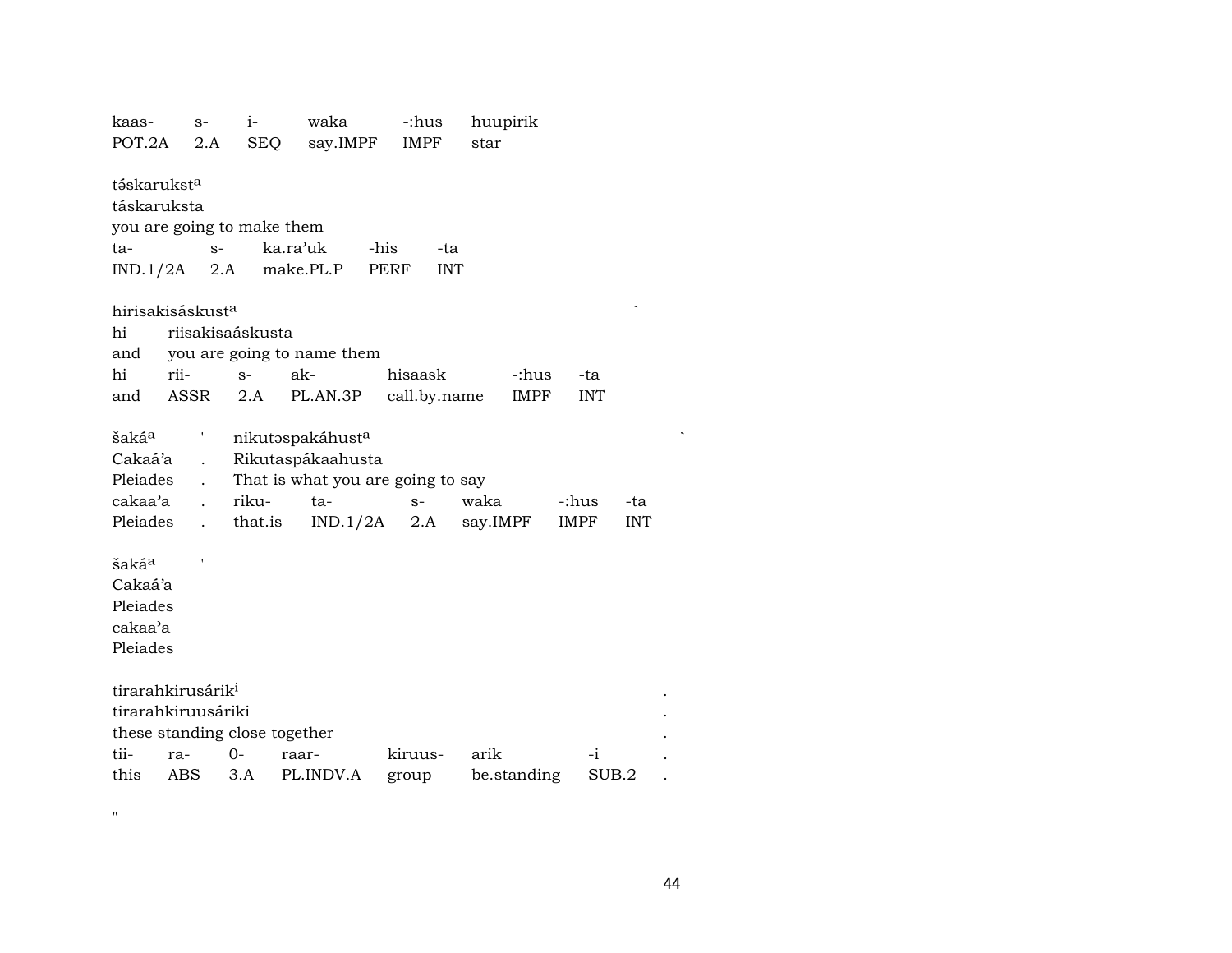- $\bar{\mathbf{u}}$
- $\bar{\mathbf{u}}$
- 
- $\bar{a}$
- $\bar{\mathbf{u}}$

| Aahawáku |                           |                          |       |          |             |            | atí^s                  |      |          |                          | $\epsilon$ |
|----------|---------------------------|--------------------------|-------|----------|-------------|------------|------------------------|------|----------|--------------------------|------------|
| A        | ahawáku'                  |                          |       |          |             |            | Atí'as                 |      |          | $\overline{\phantom{a}}$ | $\epsilon$ |
| And      | He said                   |                          |       |          |             |            | our Father             |      |          |                          | $\epsilon$ |
|          |                           |                          |       |          |             |            |                        |      |          |                          |            |
| a        | ar-                       | ra-                      | $O -$ | waka'u   | -0          |            | ati-                   | as   |          | $\cdot$                  | П          |
| and      | EV                        | ABS                      | 3.A   | say      | PERF        |            | 1.POSS                 |      | father   | $\overline{\phantom{a}}$ | п          |
|          |                           |                          |       |          |             |            |                        |      |          |                          |            |
|          | Arispakáhust <sup>a</sup> |                          |       |          |             |            | hirúhawit <sup>n</sup> |      |          |                          |            |
| A        |                           | rispaakáhusta            |       |          |             |            | hiru                   |      | haáwit   |                          |            |
| And      |                           | you are going to say     |       |          |             |            | there                  |      | east     |                          |            |
| a        | rii-                      | $S-$                     | waaka |          | -:hus       | -ta        | hiruu                  |      | haawit   |                          |            |
| and      | ASSR                      | 2.A                      |       | say.IMPF | <b>IMPF</b> | <b>INT</b> | there                  |      | east     |                          |            |
|          |                           |                          |       |          |             |            |                        |      |          |                          |            |
|          | tiirirəsakúrahu           |                          |       |          |             |            |                        |      |          |                          |            |
|          | ti'iriirasakuúrahu        |                          |       |          |             |            |                        |      |          |                          |            |
|          |                           | here where the sun comes |       |          |             |            |                        |      |          |                          |            |
| tii-     | irii-                     | ra-                      | 0-    | $a-$     |             | sakur-     | a                      |      | -hus     |                          |            |
| here     | where                     | ABS                      | 3.A   |          | PREV.3A     | sun        |                        | come | IMPF.SUB |                          |            |

 $irah$ úhupirit $^n$ 

| íraahu |                 |          |              |   |          | huúpirit |
|--------|-----------------|----------|--------------|---|----------|----------|
|        | that one coming |          |              |   |          | star     |
| $ii -$ | ra-             | $\Omega$ | $A -$        | a | -hus     | huupirik |
| that   | ABS             | 3.A      | PREV.3A come |   | IMPF.SUB | star     |

## nisarúrikut $^i$

| riisaaru'   | ríkuti'         |                                    |    |          |               |  |  |  |  |  |
|-------------|-----------------|------------------------------------|----|----------|---------------|--|--|--|--|--|
| a chief     | that is the one |                                    |    |          |               |  |  |  |  |  |
| riisaar -u' | riku-           | $t_{i}$                            | ∩– | $\Omega$ | $\sim$ $\sim$ |  |  |  |  |  |
|             |                 | be.chief NOM that.is IND.3A 3.A be |    |          | PERF          |  |  |  |  |  |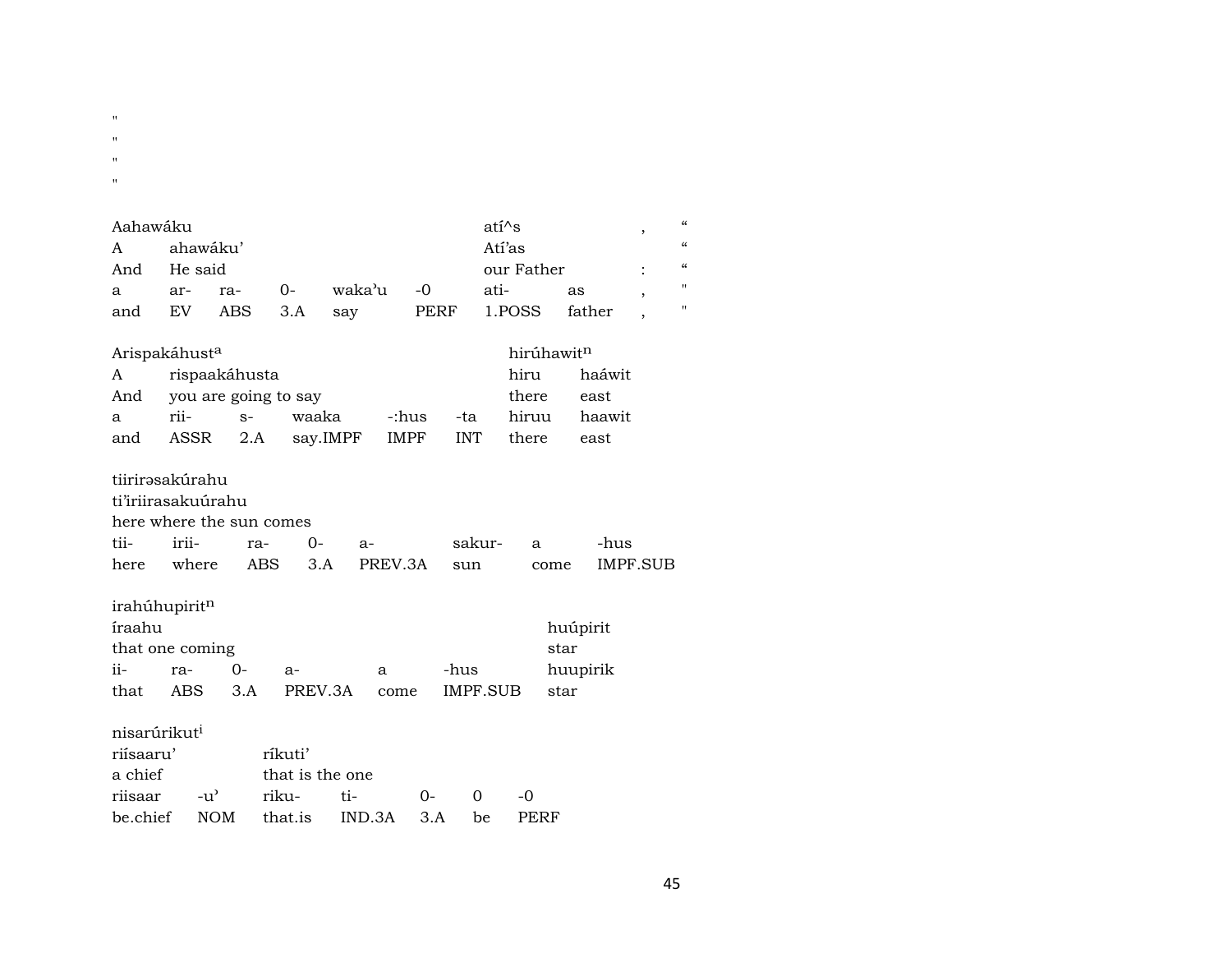|                  | hirispakáhusta                                                                    |                                    |             |          |             |                      | hupírikutš <sup>u</sup>                        |                    |
|------------------|-----------------------------------------------------------------------------------|------------------------------------|-------------|----------|-------------|----------------------|------------------------------------------------|--------------------|
| hi               | rispaakáhusta                                                                     |                                    |             |          |             |                      | Huupiríkucu'                                   |                    |
| and              | you are going to say                                                              |                                    |             |          |             |                      | Great Star                                     |                    |
| hi               | rii-                                                                              | $S-$                               | waaka       |          | -:hus       | -ta                  | huupirik                                       | -kucuu             |
| and              | ASSR                                                                              | 2.A                                |             | say.IMPF | <b>IMPF</b> | <b>INT</b>           | star                                           | <b>AUG</b>         |
|                  | hupírikutsu<br>Huupiríkucu'<br>Great Star<br>huupirik                             | -kucuu                             |             |          |             |                      |                                                |                    |
|                  | star                                                                              | <b>AUG</b>                         |             |          |             |                      |                                                |                    |
| riku-<br>that.is | nikutaspakáhusta<br>rikutaspaakáhusta<br>that is what you are going to say<br>ta- | IND.1/2A                           | $S-$<br>2.A | waaka    | say.IMPF    | -:hus<br><b>IMPF</b> | -ta<br><b>INT</b>                              |                    |
| Hiru<br>There    | hiruirikásuraw <sup>u</sup>                                                       | irikásuurawu<br>you will draw that |             |          |             |                      |                                                | $\pmb{\mathsf{H}}$ |
| hiruu            | irii-                                                                             | kaas-                              |             | $S-$     | uur-        | awi.wuh              | $-0$                                           |                    |
| there            | that                                                                              | POT.2A                             |             | 2.A      | PREV        | draw                 | <b>PERF</b>                                    |                    |
| A<br>And         | Arispakáhusta<br>rispaakáhusta<br>you are going to say                            |                                    |             |          |             |                      |                                                |                    |
| a                | rii-                                                                              | $S-$                               |             | waaka    | -:hus       | -ta                  |                                                |                    |
| and              | ASSR                                                                              | 2.A                                |             | say.IMPF | <b>IMPF</b> | <b>INT</b>           |                                                |                    |
| iraa<br>íraa'a   | that one coming                                                                   |                                    |             |          |             |                      | $\boldsymbol{\zeta}\boldsymbol{\zeta}$<br>$\,$ |                    |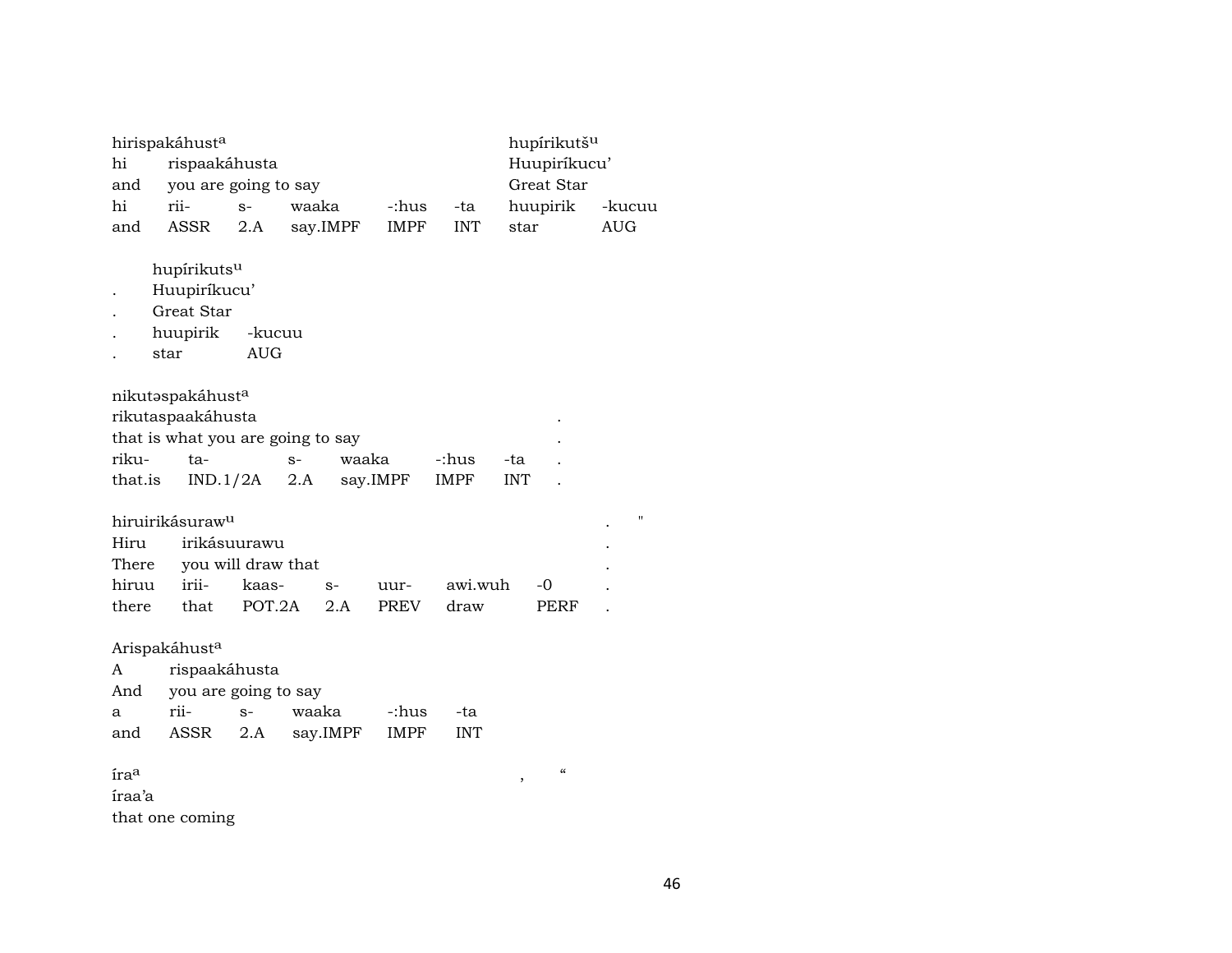| ii-                | ra-           | $O -$                    | $a-$                              | a        | $-0$            |                    |                          |                          |
|--------------------|---------------|--------------------------|-----------------------------------|----------|-----------------|--------------------|--------------------------|--------------------------|
| that               | ABS           | 3.A                      | PREV.3A                           | come     | SUB.4           |                    |                          |                          |
| Sakūr <sup>u</sup> |               | $\overline{\phantom{a}}$ | $\blacksquare$                    |          |                 |                    |                          |                          |
| Sakuúru'           |               |                          |                                   |          |                 |                    |                          |                          |
| Sun                |               |                          |                                   |          |                 |                    |                          |                          |
| sakur              | $-u^{\prime}$ |                          |                                   |          |                 |                    |                          |                          |
| sun                | <b>NOM</b>    |                          |                                   |          |                 |                    |                          |                          |
| nikutaspakáhusta   |               |                          |                                   |          |                 |                    | $\pmb{\zeta}\pmb{\zeta}$ |                          |
| Rikutaspaakáhusta  |               |                          |                                   |          |                 |                    |                          |                          |
|                    |               |                          | That is what you are going to say |          |                 |                    |                          |                          |
| riku-              | ta-           |                          | $S-$                              | waaka    | -:hus           | -ta                |                          |                          |
|                    |               |                          | that.is $IND.1/2A$ 2.A            | say.IMPF | IMPF            | <b>INT</b>         |                          |                          |
| sakúr <sup>u</sup> |               |                          | "                                 |          |                 |                    |                          |                          |
| Sakuúru'           |               |                          | н                                 |          |                 |                    |                          |                          |
| Sun                |               |                          | $\pmb{\mathsf{H}}$                |          |                 |                    |                          |                          |
| sakur              | $-u^{\prime}$ |                          | $\pmb{\mathsf{H}}$                |          |                 |                    |                          |                          |
| sun                | <b>NOM</b>    |                          | Н                                 |          |                 |                    |                          |                          |
| Aahawáku           |               |                          |                                   |          |                 | $ati^s$            |                          | ,                        |
| A                  | ahawáku'      |                          |                                   |          |                 | Atí'as             |                          |                          |
| And                | He said       |                          |                                   |          |                 | our Father         |                          |                          |
| a                  | ar-           | ra-                      | $O-$                              | waka'u   | $-0$            | ati-               | as                       | $\overline{\phantom{a}}$ |
| and                | EV            | ABS                      | 3.A                               | say      | PERF            | 1.POSS             | father                   |                          |
| Arisurawista       |               |                          |                                   |          |                 |                    |                          |                          |
| A                  |               | risuurawista             |                                   |          |                 |                    |                          |                          |
| And                |               |                          | you are going to draw it          |          |                 |                    |                          |                          |
| a                  | rii-          | $S-$                     | uur-                              |          | awi.wuh<br>-his | -ta                |                          |                          |
| and                | ASSR          | $2.A$                    | PREV                              | draw     |                 | PERF<br><b>INT</b> |                          |                          |

hiruiwirahísahu

 $\boldsymbol{\mathcal{C}}$ 

 $\alpha$  $\epsilon\epsilon$ 

 $\boldsymbol{\mathsf{H}}$ 

 $\boldsymbol{u}$ 

 $\overline{\phantom{a}}$ 

 $\ddot{\cdot}$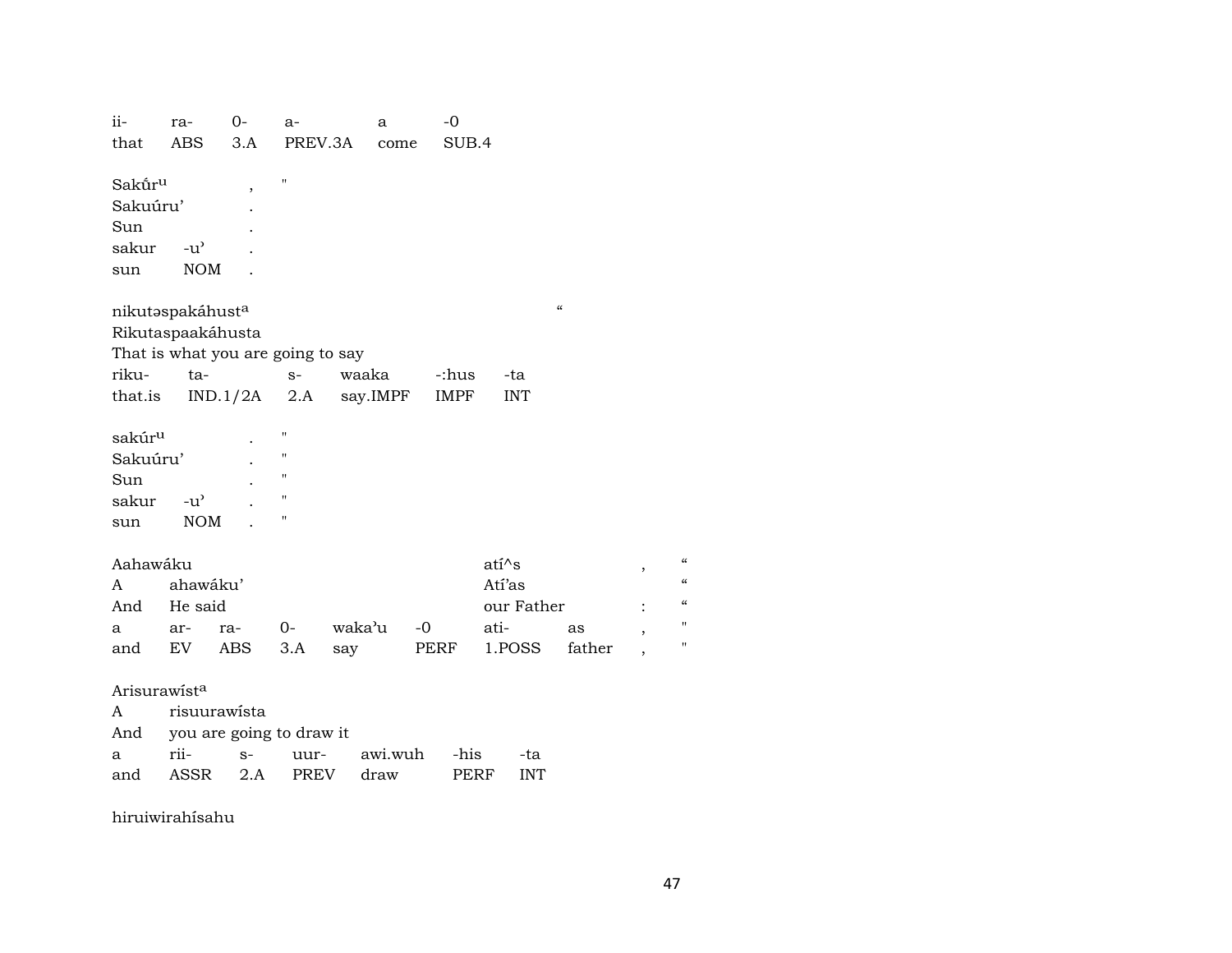| hiru       |                           | iwirahiisahu     |                                  |      |                        |            |                          |            |          |
|------------|---------------------------|------------------|----------------------------------|------|------------------------|------------|--------------------------|------------|----------|
| there      |                           |                  | when the dawn comes              |      |                        |            |                          |            |          |
| hiruu      | ii-                       | wii-             | ra-                              | $0-$ | a-                     |            | hiis-                    | a          | -hus     |
| there      | when                      | when             | <b>ABS</b>                       | 3.A  | PREV.3A                |            | morning                  | come       | IMPF.SUB |
|            | hirikuisuhtáriwis         |                  |                                  |      |                        |            |                          |            |          |
| hi         |                           | riku'isuhtáriwis |                                  |      |                        |            |                          |            |          |
| and        |                           |                  | that is where you'll draw a line |      |                        |            |                          |            |          |
| hi         | riku-                     | $i-$             |                                  | $S-$ | uur-                   | ta.riwis.k |                          | -0         |          |
| and        | that.is                   |                  | CONT.1/2A                        | 2.A  | PREV                   |            | put.a.mark.on            | PERF       |          |
|            | wirikutiruhú <sup>u</sup> |                  |                                  |      |                        |            |                          |            |          |
|            | Wirikutiruuhú'u           |                  |                                  |      |                        |            |                          |            |          |
|            | Now that is the way       |                  |                                  |      |                        |            |                          |            |          |
|            | wii-                      | riku-            | ti-                              | 0-   | raa.uhur               |            | $\overline{\phantom{a}}$ |            |          |
|            |                           | that.is          |                                  |      |                        |            | EX                       |            |          |
|            | now                       |                  | IND.3A                           | 3.A  | be.the.way             |            |                          |            |          |
| nakúhisa   |                           |                  |                                  |      |                        |            |                          | а          |          |
| raakúhiisa |                           |                  |                                  |      |                        |            |                          | a          |          |
|            | when dawn comes           |                  |                                  |      |                        |            |                          | and        |          |
| ra-        | $0-$                      | $a-$             | ku-                              |      | hiis-                  | a          | -0                       | a          |          |
| INF.A      | 3.A                       | PREV.3A          | INF.B                            |      | morning                | come       | SUB.4                    | and        |          |
| írahu      |                           |                  |                                  |      |                        |            | sakúr <sup>u</sup>       |            |          |
| íraahu     |                           |                  |                                  |      |                        |            | Sakuúru'                 |            |          |
|            | that one coming           |                  |                                  |      |                        |            | Sun                      |            |          |
| ii-        | ra-                       | 0-               | a-                               | a    | -hus                   |            | sakur                    | $-u'$      |          |
| that       | <b>ABS</b>                | 3.A              | PREV.3A                          | come |                        | IMPF.SUB   | sun                      | <b>NOM</b> |          |
|            |                           |                  |                                  |      |                        |            |                          |            |          |
|            | hiruwiratáhkawitikúsuku   |                  |                                  |      |                        |            |                          |            |          |
| hiru       |                           |                  | wiratáhkawiitikusuku             |      |                        |            |                          |            |          |
| there      |                           |                  | when it begins to appear         |      |                        |            |                          |            |          |
| hiruu      | wii-                      | ra-              | $0-$                             |      | taahka.wi.itik         |            | -hus                     |            | -uku     |
| there      | when                      | ABS              | 3.A                              |      | appear.in.the.distance |            | IMPF.SUB                 |            | HAB.SUB  |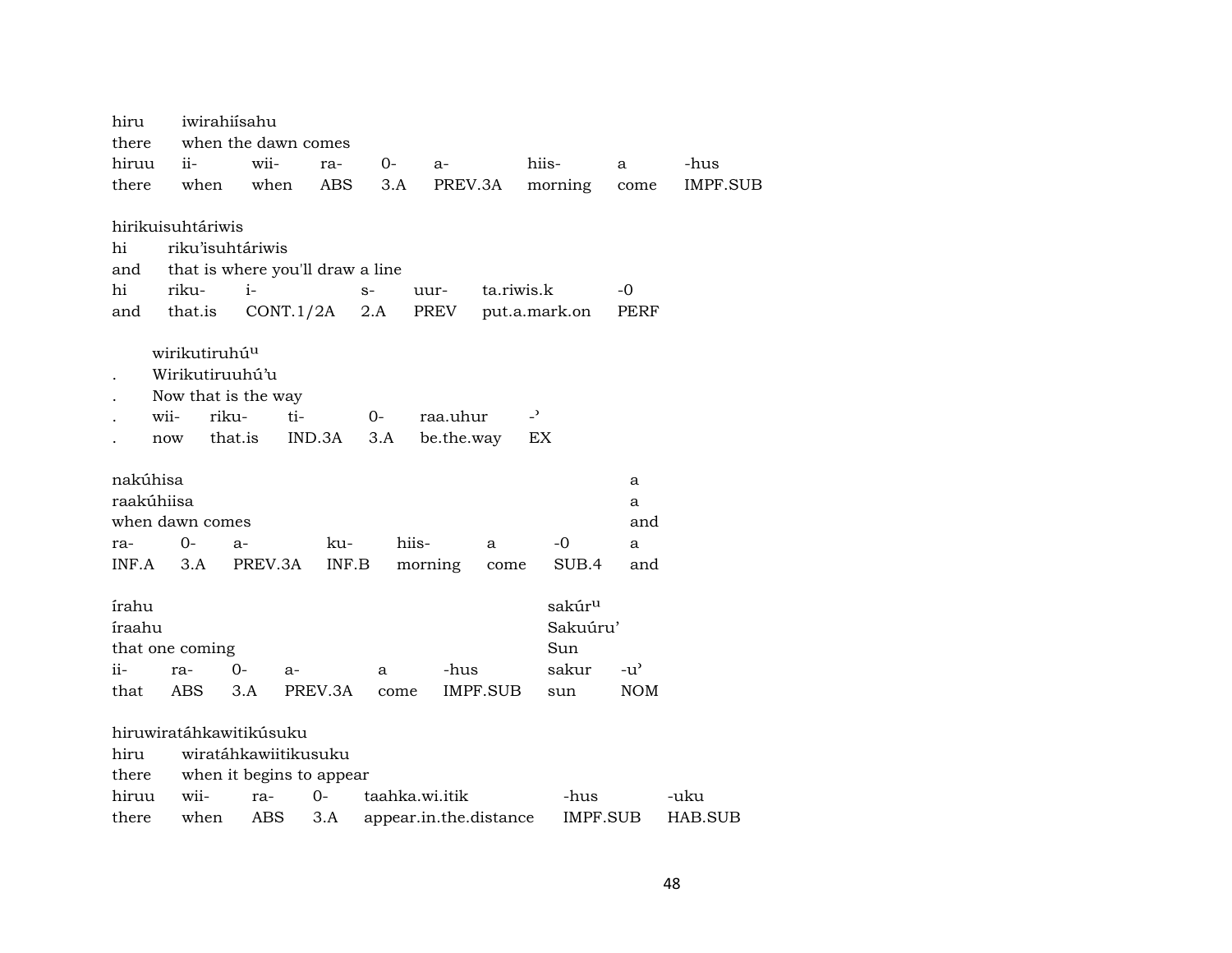| híawitn                            |            |                         |                            |         |             |                |              |      |      |       |
|------------------------------------|------------|-------------------------|----------------------------|---------|-------------|----------------|--------------|------|------|-------|
| hi                                 | áwit       |                         |                            |         |             |                |              |      |      |       |
| and                                | first      |                         |                            |         |             |                |              |      |      |       |
| hi                                 | awit       |                         |                            |         |             |                |              |      |      |       |
| and                                | first      |                         |                            |         |             |                |              |      |      |       |
| hiruštakunaruhkawítit <sup>n</sup> |            |                         |                            |         |             |                |              |      |      |       |
| hi                                 |            |                         | ructakuraruhkawiítit       |         |             |                |              |      |      |       |
| and                                |            |                         | when the sun fully appears |         |             |                |              |      |      |       |
| hi                                 | ra-        | $0-$                    | $ut-$                      | sakur-  | raar-       |                | uhka.wi.itik |      | $-0$ |       |
| and                                | <b>ABS</b> | 3.A                     | <b>PREV</b>                | sun     | <b>ITER</b> |                | fully.appear |      |      | SUB.4 |
| híawitn                            |            |                         | nasákurar <sup>a</sup>     |         |             |                |              |      |      |       |
| hi                                 | áwit       |                         | rasákuraara                |         |             |                |              |      |      |       |
| and                                | first      |                         | when the suns come         |         |             |                |              |      |      |       |
| hi                                 | awit       | ra-                     | $0-$                       | a-      | sakur-      |                | raar-        | a    |      | -0    |
| and                                | first      |                         | ABS<br>3.A                 | PREV.3A | sun         |                | PL           | come |      | SUB.4 |
| tuspakáhust <sup>a</sup>           |            |                         |                            |         |             |                |              |      |      |       |
| taspaakáhusta                      |            |                         |                            |         |             |                |              |      |      |       |
| you are to say                     |            |                         |                            |         |             |                |              |      |      |       |
| ta-                                |            | $S-$                    | waaka                      | -:hus   | -ta         |                |              |      |      |       |
| $IND.1/2A$ 2.A                     |            |                         | say.IMPF                   | IMPF    | INT         |                |              |      |      |       |
| tuspákahusta                       |            |                         |                            |         |             |                |              |      |      |       |
| taspaakáhusta                      |            |                         |                            |         |             |                |              |      |      |       |
| you are to say                     |            |                         |                            |         |             | $\ddot{\cdot}$ |              |      |      |       |
| ta-                                |            | $S-$                    | waaka                      | -:hus   | -ta         |                |              |      |      |       |
| $IND.1/2A$ 2.A                     |            |                         | say.IMPF                   | IMPF    | <b>INT</b>  |                |              |      |      |       |
| witasakuráru <sup>a</sup>          |            |                         |                            |         |             |                |              |      |      |       |
| Witasakuraáru'a'                   |            |                         |                            |         |             |                |              |      |      |       |
|                                    |            | Now suns come in a line |                            |         |             |                |              |      |      |       |

49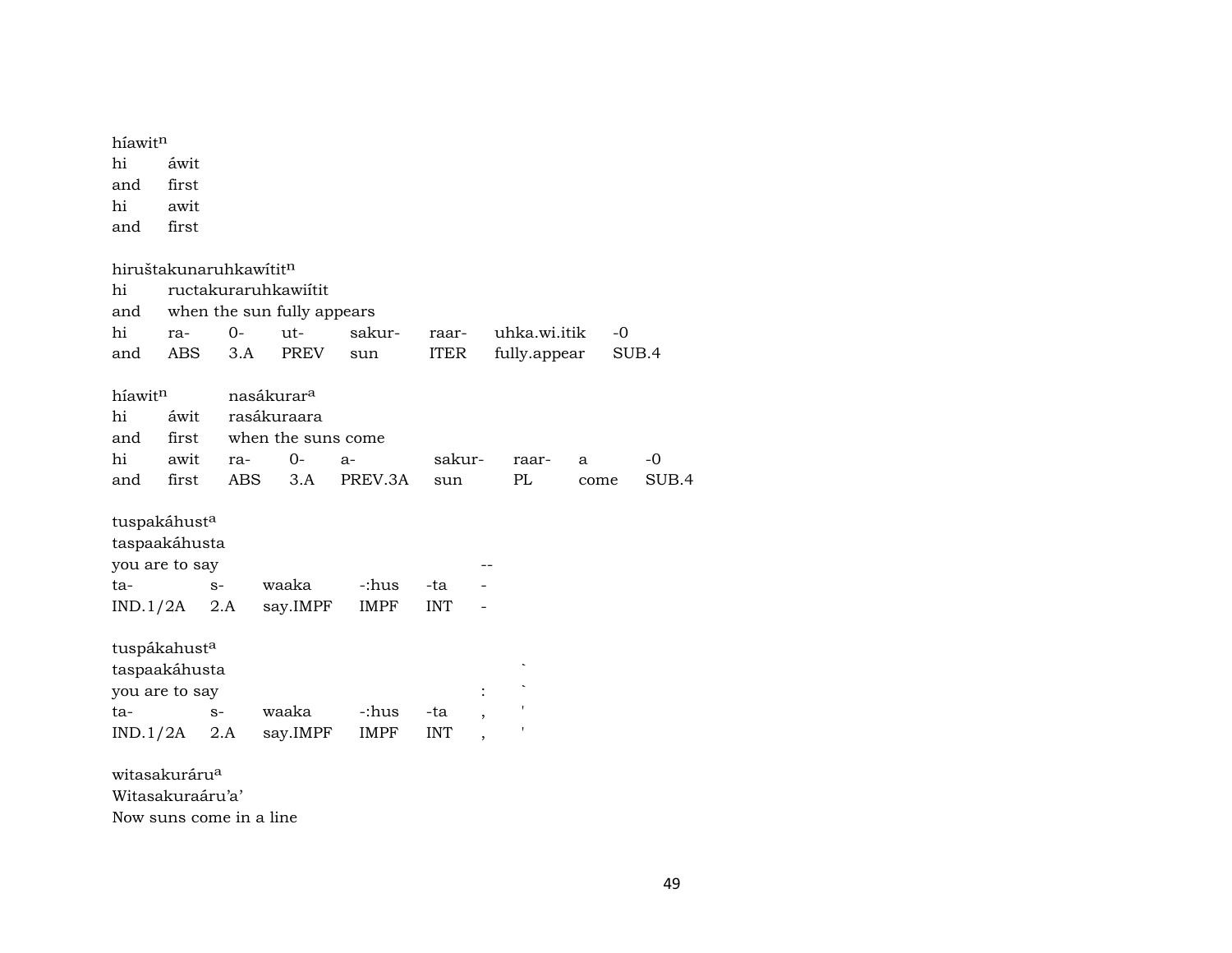| wii-<br>now                                                   | ti-<br>IND.3A                                                 | $O -$<br>3.A         | $a-$        | PREV.3A                                            | sakur-<br>sun | raar-<br>$\rm PL$ |                                                      | u.a<br>extend.this.way |               | $-0$<br>PERF |                   |
|---------------------------------------------------------------|---------------------------------------------------------------|----------------------|-------------|----------------------------------------------------|---------------|-------------------|------------------------------------------------------|------------------------|---------------|--------------|-------------------|
| $^\mathrm{,}$<br>$\mathbf{r}$<br>1<br>$\mathsf{I}$            |                                                               |                      |             |                                                    |               |                   |                                                      |                        |               |              |                   |
|                                                               |                                                               | sakururikutuháruksta |             |                                                    |               |                   |                                                      |                        |               |              |                   |
| Sakuúru'                                                      |                                                               |                      |             | rikutuuhaáruksta                                   |               |                   |                                                      |                        |               |              |                   |
| Sun<br>sakur<br>sun                                           | $-u^{\prime}$<br><b>NOM</b>                                   | riku-<br>that.is     |             | that one is going to be the cause<br>ti-<br>IND.3A | $0-$<br>3.A   | $a-$<br>2.P       | ut-<br><b>BEN</b>                                    | raa-<br>way            | ra'uk<br>make | -his<br>PERF | -ta<br><b>INT</b> |
|                                                               |                                                               |                      |             |                                                    |               |                   |                                                      |                        |               |              |                   |
| A<br>A<br>And<br>a<br>and                                     | tirárik <sup>i</sup><br>tiraáriki<br>this one<br>tii-<br>this | ra-<br>ABS           | $0-$<br>3.A | arik                                               | be.standing   | $-i$<br>SUB.2     | $\pmb{\mathcal{I}}$<br>,<br>$\overline{\phantom{a}}$ |                        |               |              |                   |
| tirárik <sup>i</sup><br>tiraáriki<br>this one<br>tii-<br>this | ra-<br>ABS                                                    | 0-<br>3.A            | arik        | be.standing                                        | $-i$<br>SUB.2 |                   |                                                      |                        |               |              |                   |

nakahurahkatítuh $\wedge$ t $^n$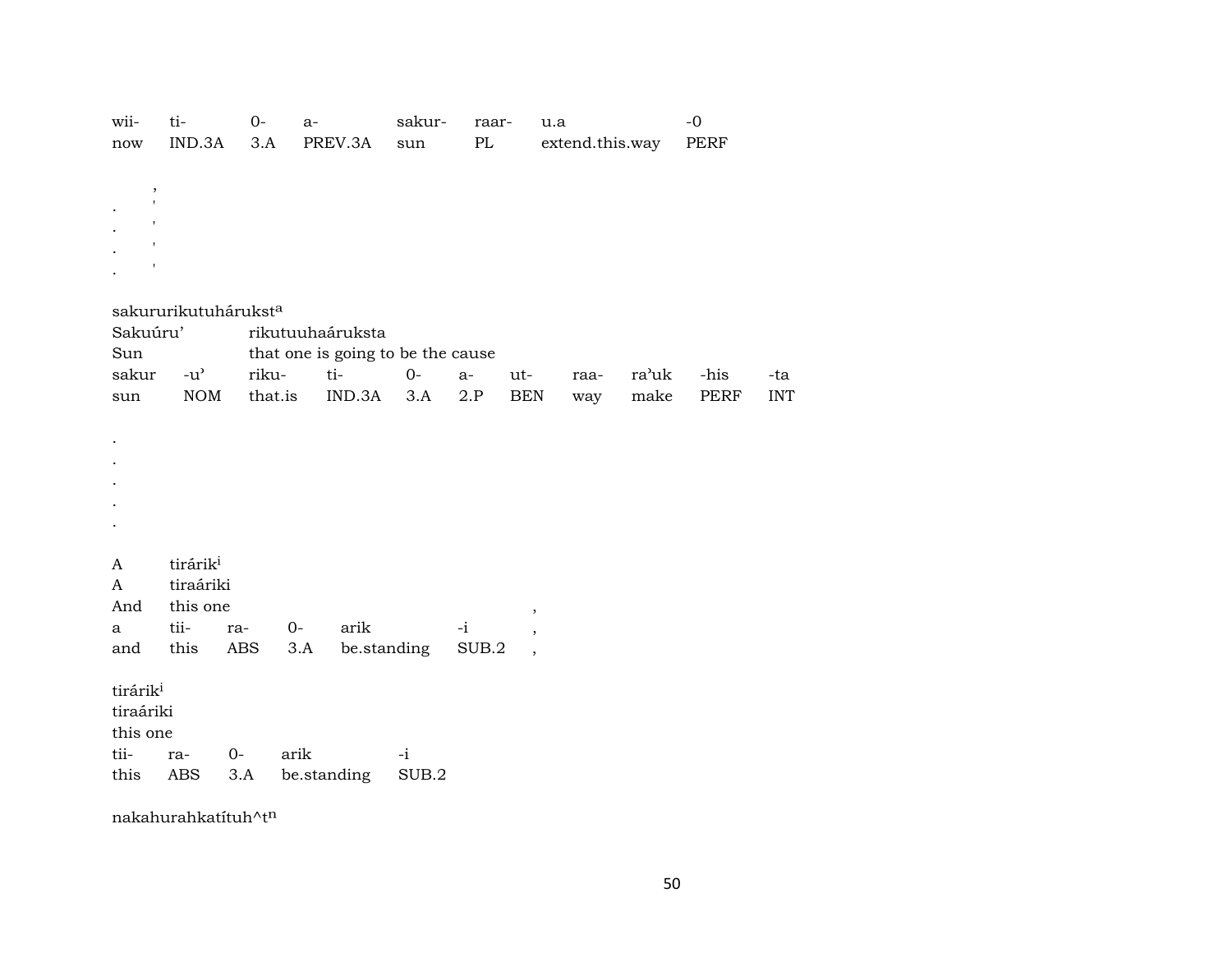|                                                                      | rakaahuraahkatiituhat                 |                             |                              |                             |            |                   |               |          |                          |                      |
|----------------------------------------------------------------------|---------------------------------------|-----------------------------|------------------------------|-----------------------------|------------|-------------------|---------------|----------|--------------------------|----------------------|
|                                                                      | its being black earth                 |                             |                              |                             |            |                   |               |          |                          |                      |
| ra-                                                                  | 0-                                    |                             | kaa.huraar-                  | katiit-                     |            | u.hak             |               | $-0$     |                          |                      |
| ABS                                                                  | 3.A                                   | earth                       |                              | black                       |            | extend.in.a.line  |               |          | SUB.4                    |                      |
|                                                                      | nispakáhusta                          |                             |                              |                             |            |                   | hupírikatitn  |          |                          |                      |
|                                                                      | rispaakáhusta                         |                             |                              |                             |            |                   | Huupiríkaatit |          |                          |                      |
|                                                                      |                                       |                             |                              |                             |            | <b>Black Star</b> |               |          |                          |                      |
| rii-                                                                 | you are to say<br>$S-$                | waaka                       |                              | -:hus                       | -ta        |                   |               | kaatiit  |                          |                      |
|                                                                      |                                       |                             |                              |                             |            | huupirik          |               |          |                          |                      |
| ASSR                                                                 | 2.A                                   |                             | say.IMPF                     | <b>IMPF</b>                 | <b>INT</b> | star              |               | be.black |                          |                      |
| A                                                                    |                                       | naruhukatítkuš <sup>u</sup> |                              |                             |            |                   |               | ,        |                          |                      |
| A                                                                    |                                       |                             |                              | Huupírit Raruuhuhkatítkucu' |            |                   |               |          |                          |                      |
| And                                                                  |                                       |                             | <b>Big Black Meteor Star</b> |                             |            |                   |               |          |                          |                      |
| a                                                                    | huupirik                              |                             | raruuhuur-                   |                             | katiit     |                   | -kucuu        |          |                          |                      |
| and                                                                  | star                                  |                             | meteor                       |                             | be.black   | <b>AUG</b>        |               |          |                          |                      |
|                                                                      | nikutaspakáhusta<br>Rikutaspaakáhusta |                             | That is what you are to say  |                             |            |                   |               | $\,$     |                          |                      |
| riku-                                                                | ta-                                   |                             | $S-$                         | waaka                       |            | -:hus             | -ta           |          |                          |                      |
| that.is                                                              |                                       | IND.1/2A                    | 2.A                          |                             | say.IMPF   | <b>IMPF</b>       | <b>INT</b>    |          |                          |                      |
| isírawarik <sup>i</sup><br>isírawaariki<br>those (du)<br>ii-<br>that | $\sin$ -<br>DU                        | ra-<br><b>ABS</b>           | 0-<br>3.A                    | wa-<br>DIST                 | arik       | be.standing       | $-i$          | SUB.2    | hupírit<br>stars<br>star | huupírit<br>huupirik |
|                                                                      |                                       |                             |                              |                             |            |                   |               |          |                          |                      |
| sítəstukst <sup>a</sup>                                              |                                       |                             |                              |                             |            |                   |               |          |                          |                      |
| sítastuksta                                                          |                                       |                             |                              |                             |            |                   |               |          |                          |                      |
|                                                                      |                                       |                             | you are to make them (du)    |                             |            |                   |               |          |                          |                      |
| si-                                                                  | ta-                                   |                             | $S-$                         | ra'uk                       | -his       | -ta               |               |          |                          |                      |
| DU                                                                   | IND.1/2A                              |                             | 2.A                          | make                        | PERF       | <b>INT</b>        |               |          |                          |                      |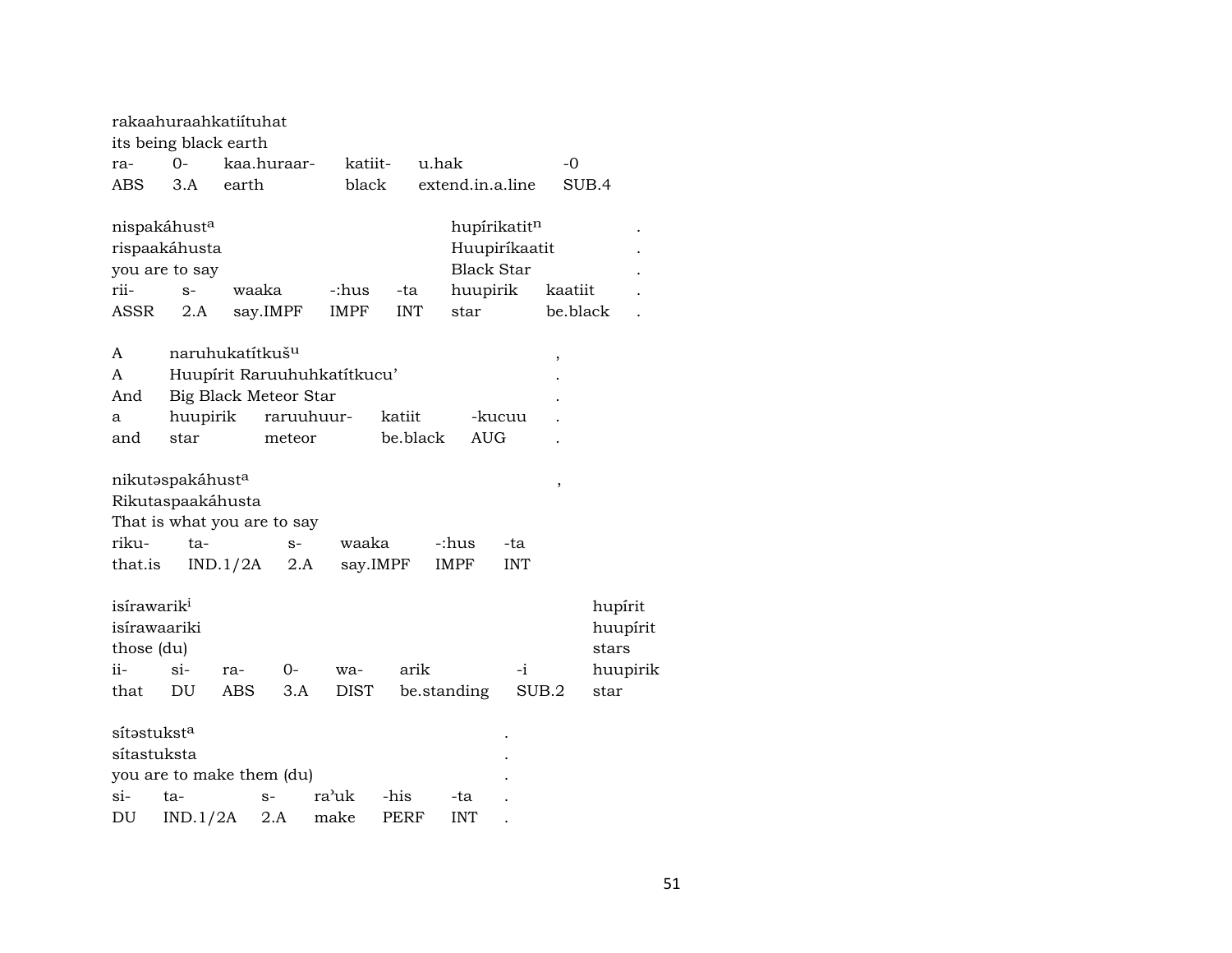| A                                                         | tirəsákaku                  |        |                  |       |            |                                    |               |   |
|-----------------------------------------------------------|-----------------------------|--------|------------------|-------|------------|------------------------------------|---------------|---|
| A                                                         | tirasaákaku                 |        |                  |       |            |                                    |               |   |
| And                                                       | where the sun passes        |        |                  |       |            |                                    |               |   |
| a                                                         | tii-                        | ra-    | $O -$            | saak- | ka-        | kus                                | -0            |   |
| and                                                       | here                        | ABS    | 3.A              | sun   | in         | be.sitting                         | SUB.4         |   |
|                                                           |                             |        |                  |       |            |                                    |               |   |
| tirəsákaku                                                |                             |        |                  |       |            |                                    |               |   |
| tirasaákaku                                               |                             |        |                  |       |            |                                    |               |   |
|                                                           | where the sun passes        |        |                  |       |            |                                    | ,             |   |
| tii-                                                      | ra-                         | $O -$  | saak-            | ka-   | kus        | -0                                 | ,             |   |
| here                                                      | ABS                         | 3.A    | sun              | in    | be.sitting | SUB.4                              |               |   |
| irár <sup>i</sup><br>iraári'<br>brother<br>i-<br>3.POSS.A |                             | -raar- | same.sex.sibling | -ri'  | 3.POSS.B   | ,<br>$\overline{\phantom{a}}$<br>, |               |   |
|                                                           | irirahakúsakur <sup>u</sup> |        |                  |       |            |                                    |               | , |
| iriiraáhaku                                               |                             |        |                  |       |            | Sakuúru'                           |               |   |
|                                                           | where it passes             |        |                  |       |            | Sun                                |               |   |
| irii-                                                     | ra-                         | $O -$  | hak              |       | -hus       | sakur                              | $-u^{\prime}$ |   |
| where                                                     | ABS                         | 3.A    | pass.by          |       | IMPF.SUB   | sun                                | <b>NOM</b>    |   |
| irárik <sup>i</sup><br>iraáriki<br>that one               |                             |        |                  |       |            |                                    |               |   |
| ii-                                                       | ra-                         | $0-$   | arik             |       | -i         |                                    |               |   |
| that                                                      | ABS                         | 3.A    | be.standing      |       | SUB.2      |                                    |               |   |
|                                                           |                             |        |                  |       |            |                                    |               |   |
| nikutísa <sup>a</sup>                                     |                             |        |                  |       |            |                                    |               |   |
| rikutiisá'a                                               |                             |        |                  |       |            |                                    |               |   |

that one is named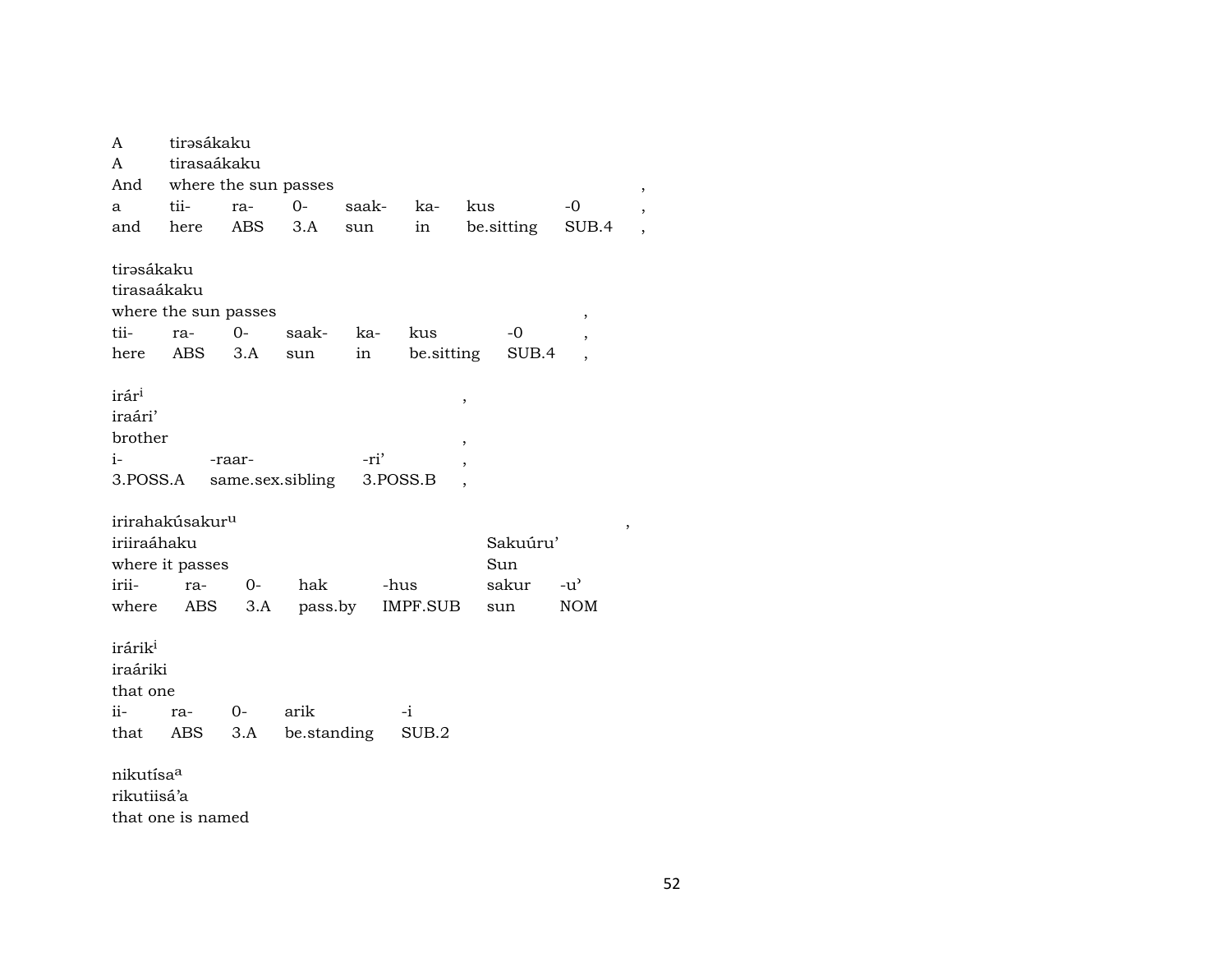| IND.3A<br>3.A<br>EX<br>that.is<br>be.named<br>hupíritn<br>təspakáhusta<br>taspaakáhusta<br>huupírit<br>you are going to say<br>star<br>waaka<br>-:hus<br>huupirik<br>ta-<br>-ta<br>$S-$<br>say.IMPF<br>IMPF<br><b>INT</b><br>star<br>IND.1/2A<br>2.A<br>kásir <sup>u</sup><br>kaásiru'<br>you will make it<br>kaas-<br>$i-$<br>ra'uk<br>$-0$<br>$S-$<br>make<br>POT.2A<br><b>SEQ</b><br><b>PERF</b><br>2.A<br>hiispakahu<br>hi<br>ispákaahu'<br>you'll say<br>and<br>hi<br>$i-$<br>waka<br>-:hus<br>$S-$<br>say.IMPF<br>CONT.1/2A<br>2.A<br><b>IMPF</b><br>and<br>Škirítiuhəš<br>,<br>Ckirí Ti'uuhac<br>,<br>Wolf Was Fooled<br>,<br>ickirir<br>ti-<br>uuhac<br>$O-$<br>$-0$<br>,<br>be.fooled<br>wolf<br>IND.3A<br>3.A<br>PERF<br>,<br>škiríhtiuhuš<br>Ckirí Ti'uuhac | riku- | ti- | 0- | asar | -, |  |
|------------------------------------------------------------------------------------------------------------------------------------------------------------------------------------------------------------------------------------------------------------------------------------------------------------------------------------------------------------------------------------------------------------------------------------------------------------------------------------------------------------------------------------------------------------------------------------------------------------------------------------------------------------------------------------------------------------------------------------------------------------------------|-------|-----|----|------|----|--|
|                                                                                                                                                                                                                                                                                                                                                                                                                                                                                                                                                                                                                                                                                                                                                                        |       |     |    |      |    |  |
|                                                                                                                                                                                                                                                                                                                                                                                                                                                                                                                                                                                                                                                                                                                                                                        |       |     |    |      |    |  |
|                                                                                                                                                                                                                                                                                                                                                                                                                                                                                                                                                                                                                                                                                                                                                                        |       |     |    |      |    |  |
|                                                                                                                                                                                                                                                                                                                                                                                                                                                                                                                                                                                                                                                                                                                                                                        |       |     |    |      |    |  |
|                                                                                                                                                                                                                                                                                                                                                                                                                                                                                                                                                                                                                                                                                                                                                                        |       |     |    |      |    |  |
|                                                                                                                                                                                                                                                                                                                                                                                                                                                                                                                                                                                                                                                                                                                                                                        |       |     |    |      |    |  |
|                                                                                                                                                                                                                                                                                                                                                                                                                                                                                                                                                                                                                                                                                                                                                                        |       |     |    |      |    |  |
|                                                                                                                                                                                                                                                                                                                                                                                                                                                                                                                                                                                                                                                                                                                                                                        |       |     |    |      |    |  |
|                                                                                                                                                                                                                                                                                                                                                                                                                                                                                                                                                                                                                                                                                                                                                                        |       |     |    |      |    |  |
|                                                                                                                                                                                                                                                                                                                                                                                                                                                                                                                                                                                                                                                                                                                                                                        |       |     |    |      |    |  |
|                                                                                                                                                                                                                                                                                                                                                                                                                                                                                                                                                                                                                                                                                                                                                                        |       |     |    |      |    |  |
|                                                                                                                                                                                                                                                                                                                                                                                                                                                                                                                                                                                                                                                                                                                                                                        |       |     |    |      |    |  |
|                                                                                                                                                                                                                                                                                                                                                                                                                                                                                                                                                                                                                                                                                                                                                                        |       |     |    |      |    |  |
|                                                                                                                                                                                                                                                                                                                                                                                                                                                                                                                                                                                                                                                                                                                                                                        |       |     |    |      |    |  |
|                                                                                                                                                                                                                                                                                                                                                                                                                                                                                                                                                                                                                                                                                                                                                                        |       |     |    |      |    |  |
|                                                                                                                                                                                                                                                                                                                                                                                                                                                                                                                                                                                                                                                                                                                                                                        |       |     |    |      |    |  |
|                                                                                                                                                                                                                                                                                                                                                                                                                                                                                                                                                                                                                                                                                                                                                                        |       |     |    |      |    |  |
|                                                                                                                                                                                                                                                                                                                                                                                                                                                                                                                                                                                                                                                                                                                                                                        |       |     |    |      |    |  |
|                                                                                                                                                                                                                                                                                                                                                                                                                                                                                                                                                                                                                                                                                                                                                                        |       |     |    |      |    |  |
|                                                                                                                                                                                                                                                                                                                                                                                                                                                                                                                                                                                                                                                                                                                                                                        |       |     |    |      |    |  |
|                                                                                                                                                                                                                                                                                                                                                                                                                                                                                                                                                                                                                                                                                                                                                                        |       |     |    |      |    |  |
|                                                                                                                                                                                                                                                                                                                                                                                                                                                                                                                                                                                                                                                                                                                                                                        |       |     |    |      |    |  |
|                                                                                                                                                                                                                                                                                                                                                                                                                                                                                                                                                                                                                                                                                                                                                                        |       |     |    |      |    |  |
|                                                                                                                                                                                                                                                                                                                                                                                                                                                                                                                                                                                                                                                                                                                                                                        |       |     |    |      |    |  |
| Wolf Was Fooled                                                                                                                                                                                                                                                                                                                                                                                                                                                                                                                                                                                                                                                                                                                                                        |       |     |    |      |    |  |
| ickirir<br>ti-<br>uuhac<br>$0-$<br>$-0$                                                                                                                                                                                                                                                                                                                                                                                                                                                                                                                                                                                                                                                                                                                                |       |     |    |      |    |  |
| be.fooled<br>wolf<br>3.A<br>IND.3A<br>PERF                                                                                                                                                                                                                                                                                                                                                                                                                                                                                                                                                                                                                                                                                                                             |       |     |    |      |    |  |

Tirəsákaku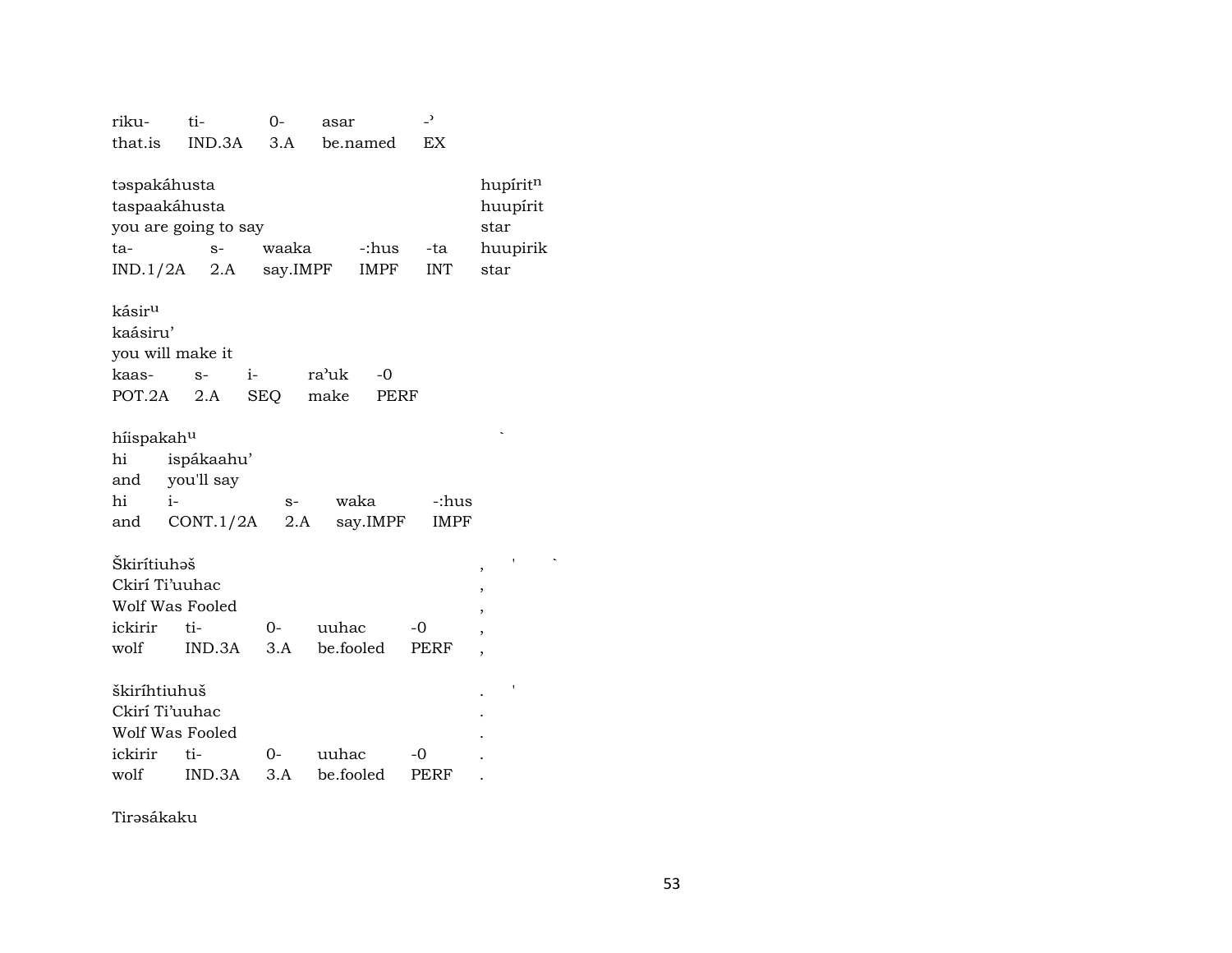Tirasaákaku Where the sun passes tii- ra- 0- saak- ka- kus -0 here ABS 3.A sun in be.sitting SUB.4 hiírararu° hi iraraáru'a and those extending hi ii- ra- 0- a- raar- u.a -0 and that ABS 3.A PREV.3A PL.INDV.A extend.this.way SUB.4 wirikúriit<sup>n</sup> wirikúrii'it they are the ones wii- riku- ri- 0- 0 -ik -0 now that.is CONT.3A 3.A be DIST PERF tiwirətararuh<sup>a</sup> tiwirataraáruha these I have given you tii- wii- ra- t- a- raar- uh -a this when ABS 1.A 2.P 3PL.INAN.P give SUB.1 ¿tira Átira' . Mother . ati- raa . 1.POSS mother . wírikutiit<sup>n</sup> Wírikutii'it They are the ones wii- riku- ti- 0- 0 -ik -0 now that.is IND.3A 3.A be DIST PERF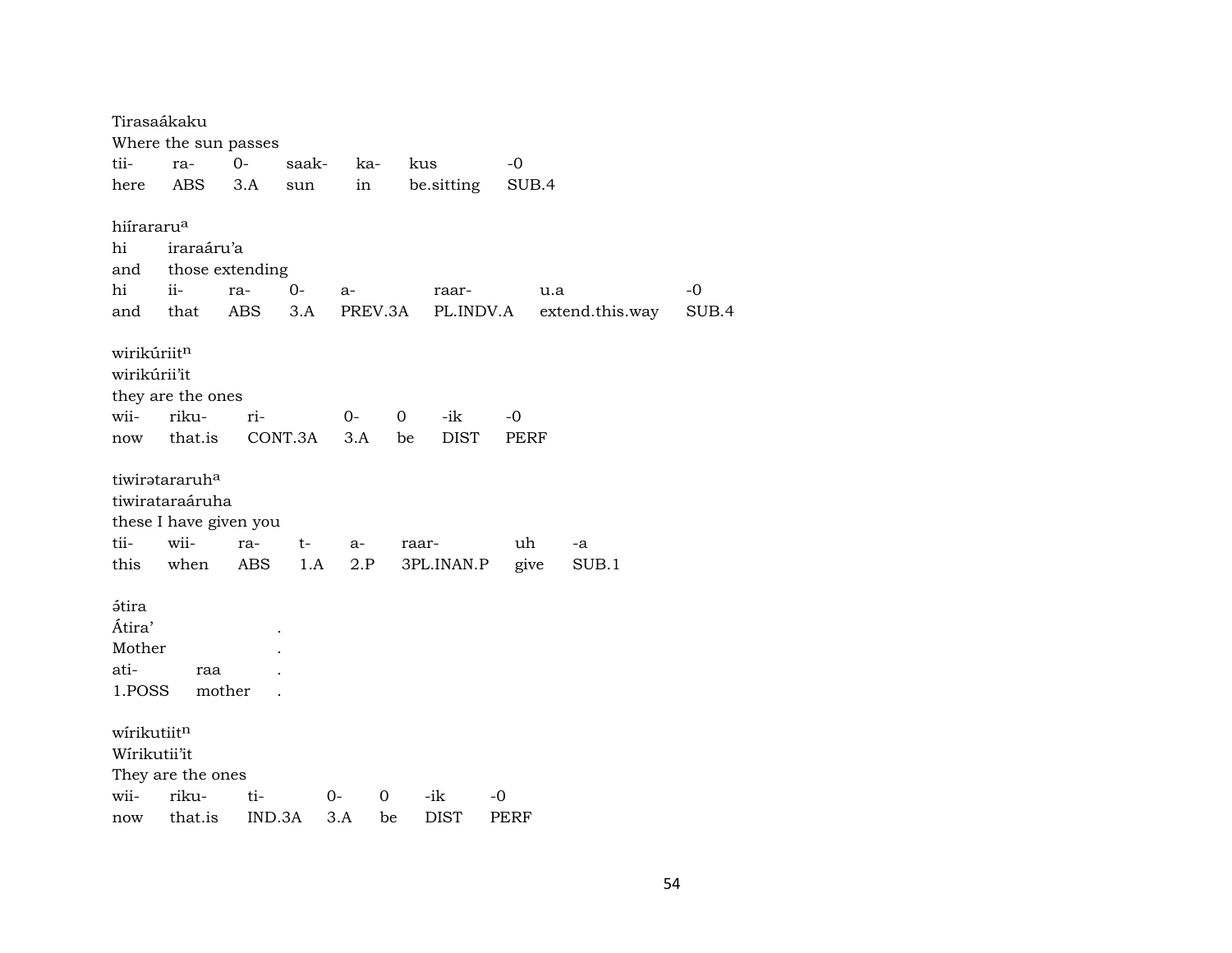| wirátararuh <sup>a</sup> | wirátaraaruha                |               |                      |                                |      |          |             |       |      |
|--------------------------|------------------------------|---------------|----------------------|--------------------------------|------|----------|-------------|-------|------|
|                          | the ones I have given you    |               |                      |                                |      |          |             |       |      |
| wii-                     | ra-                          | t-            | a-                   | raar-                          |      | uh       | -a          |       |      |
| now                      | ABS                          | 1.A           | 2.P                  | 3PL.INAN.P                     |      | give     | SUB.1       |       |      |
| átira                    |                              |               | škirítiuhəš          |                                |      |          |             |       |      |
| Atíra'                   |                              |               | Ckirí Ti'uuhac       |                                |      |          |             |       |      |
| Mother                   |                              |               |                      | Wolf Was Fooled                |      |          |             |       |      |
| ati-                     | raa                          |               | ickirir              | ti-                            | $O-$ |          | uuhac       | $-0$  |      |
| 1.POSS                   |                              | mother        | wolf                 | IND.3A                         | 3.A  |          | be.fooled   | PERF  |      |
|                          | hiruirirutúšira              |               |                      |                                |      |          |             |       |      |
| Hiru                     |                              | iriruutúcira' |                      |                                |      |          |             |       |      |
| Then                     |                              |               |                      | he is the one whose way it was |      |          |             |       |      |
| hiruu                    | irii-                        | ruu-          | ti-                  | $0-$                           | ut-  |          | $i-$        | raar  | -0   |
| then                     | that                         | then          |                      | IND.3A<br>3.A                  |      | PREV     | SEQ         | do    | PERF |
| hirukúrahus              |                              |               | tirárik <sup>i</sup> |                                |      |          |             |       |      |
| hiru                     | kúrahus                      |               | tiraáriki            |                                |      |          |             |       |      |
| then                     |                              | an old man    | this                 |                                |      |          |             |       |      |
| hiruu                    | kurahuus                     |               | tii-                 | ra-                            | $0-$ | arik     |             | $-i$  |      |
| then                     | old.man                      |               | this                 | ABS                            | 3.A  |          | be.standing | SUB.2 |      |
|                          | tiwirasutákirit <sup>n</sup> |               |                      |                                |      |          |             |       |      |
|                          | tiwirasuutákiirit            |               |                      |                                |      |          |             |       |      |
|                          | when you see them            |               |                      |                                |      |          |             |       |      |
| tii-                     | wii-                         | ra-           | $S-$                 | ut-                            | ak-  |          | iirik       | -0    |      |
| when                     | when                         | <b>ABS</b>    | 2.A                  | PREV                           |      | PL.AN.3P | see         | SUB.4 |      |
| <i>stira</i>             |                              |               |                      |                                |      |          |             |       |      |
| Átira'                   |                              |               |                      |                                |      |          |             |       |      |
| Mother                   |                              |               |                      |                                |      |          |             |       |      |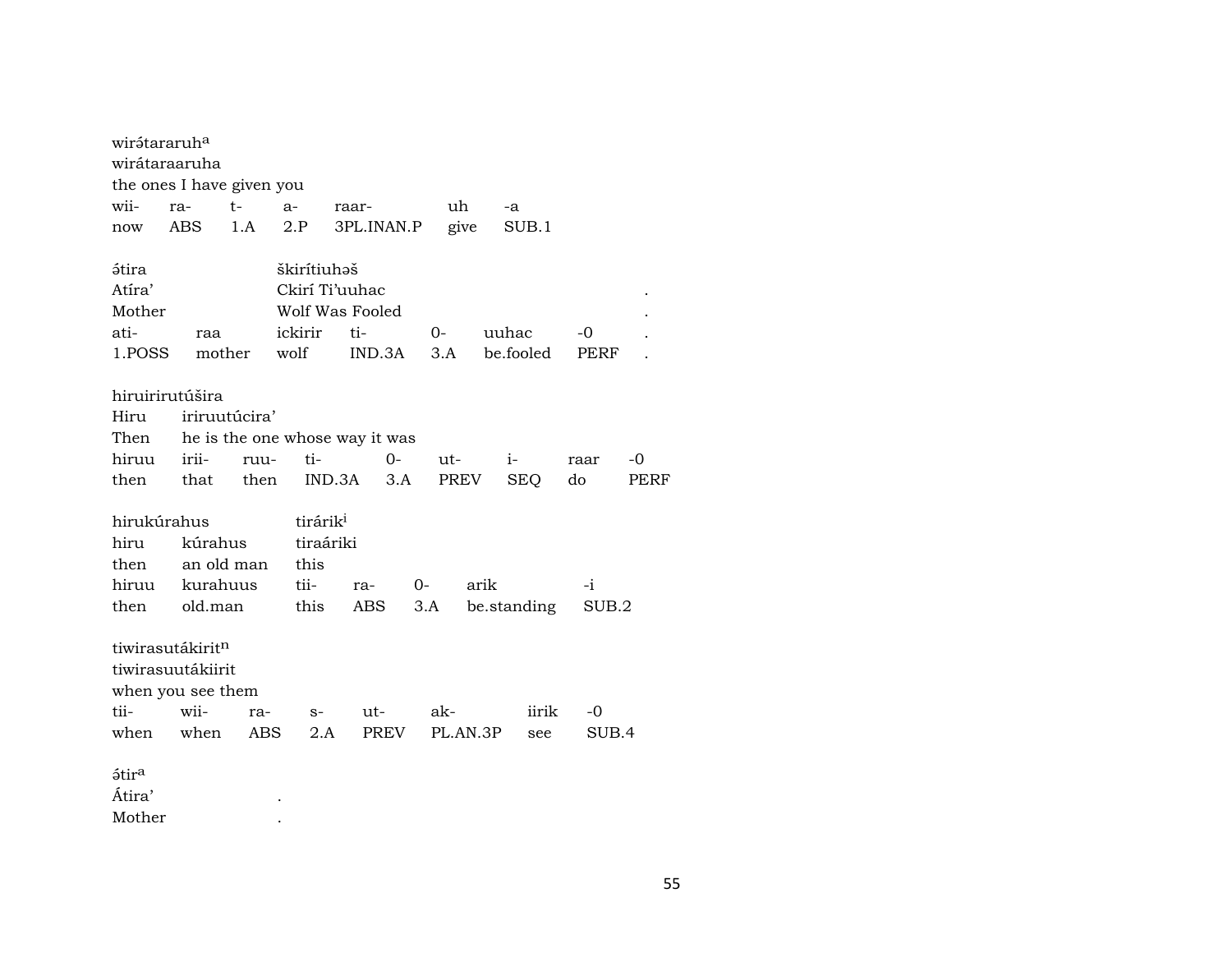atiraa  $\sim 10$   $\mu$ 1.POSS mother .

| hirurikutuháhura    |  |  |                                   |                         |           |                                                            |  |  |  |  |  |  |
|---------------------|--|--|-----------------------------------|-------------------------|-----------|------------------------------------------------------------|--|--|--|--|--|--|
| Hiru rikutuhaáhura' |  |  |                                   |                         |           |                                                            |  |  |  |  |  |  |
|                     |  |  |                                   |                         |           |                                                            |  |  |  |  |  |  |
|                     |  |  |                                   |                         |           |                                                            |  |  |  |  |  |  |
|                     |  |  |                                   |                         |           |                                                            |  |  |  |  |  |  |
|                     |  |  | There that is where it originated | hiruu riku- ti-  0- ut- | raa.hurar | $-0$<br>there that.is IND.3A 3.A PREV be.the.origin PERF . |  |  |  |  |  |  |

|              | A   | irawárik <sup>i</sup> |                |    |     |                          |       |  |  |  |  |
|--------------|-----|-----------------------|----------------|----|-----|--------------------------|-------|--|--|--|--|
| $\epsilon$   |     | irawaáriki            |                |    |     |                          |       |  |  |  |  |
| "            | And |                       | those standing |    |     |                          |       |  |  |  |  |
| $\mathbf{H}$ | a   | $i -$                 | ra-            | 0- | wa- | arik                     |       |  |  |  |  |
| $\mathbf{H}$ | and | that                  |                |    |     | ABS 3.A DIST be standing | SUB.2 |  |  |  |  |

|                                     | nikurísutarist <sup>a</sup> |      |             |     |      |            |  |          |  |  |  |  |  |
|-------------------------------------|-----------------------------|------|-------------|-----|------|------------|--|----------|--|--|--|--|--|
| huúpirit<br>rikurísuutárista        |                             |      |             |     |      |            |  |          |  |  |  |  |  |
| that is what you are to do<br>stars |                             |      |             |     |      |            |  |          |  |  |  |  |  |
| riku-                               | rii-                        | $S-$ | $u$ t-      | aar | -his | -ta        |  | huupirik |  |  |  |  |  |
| that.is                             | ASSR                        | 2.A  | <b>PREV</b> | do. | PERF | <b>INT</b> |  | star     |  |  |  |  |  |

kasíkaru kaasíkaru' you will make them kaas $s$  $i$ ka.ra<sup>,</sup>uk  $-0$ POT.2A 2.A SEQ make.PL.P PERF

hiisuráraw<sup>u</sup> isuuraárawu hi and you'll draw them hi  $i$ awi.wuh  $-0$  $\mathbf{s}$  uurraarand CONT.1/2A 2.A PREV 3PL.INAN.P draw PERF

ikaríkət<sup>n</sup> . Ikaríkət<sup>n</sup>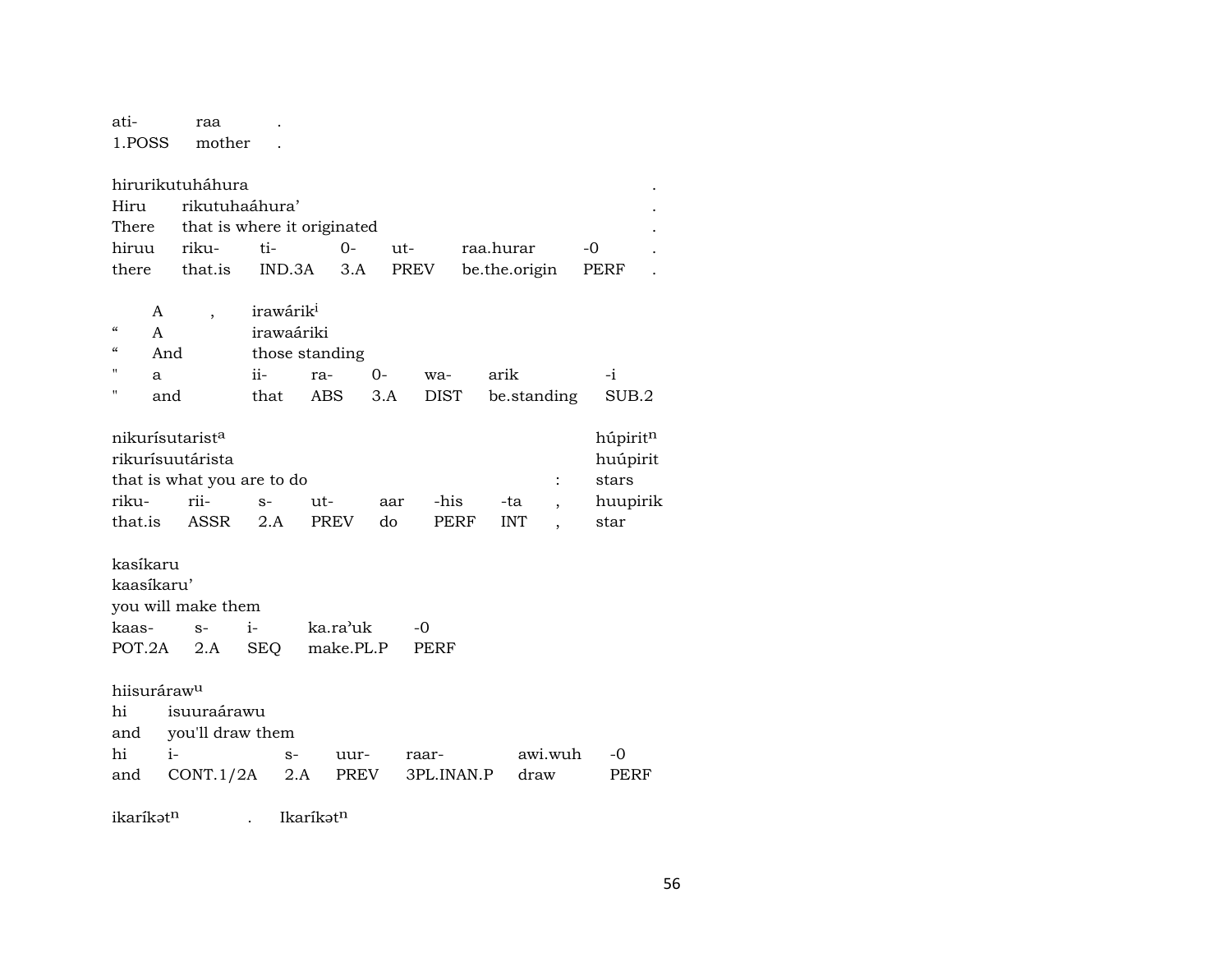| ikaríkat                            |     |        |       | Ikaríkat      |          |           |            |            |                |               |
|-------------------------------------|-----|--------|-------|---------------|----------|-----------|------------|------------|----------------|---------------|
| in the center                       |     |        |       | In the center |          |           |            |            |                |               |
| iika.ri                             |     | -kat   |       | iika.ri       |          | -kat      |            |            |                |               |
| center                              |     | LOC    |       | center        |          | LOC       |            |            |                |               |
| irárik <sup>i</sup>                 |     |        |       |               |          |           |            |            |                |               |
| iraáriki                            |     |        |       |               |          |           |            |            |                |               |
| that one                            |     |        |       |               |          |           |            |            |                |               |
| ii-                                 | ra- |        | 0-    | arik          |          |           | $-i$       |            |                |               |
| that                                | ABS |        | 3.A   | be.standing   |          |           | SUB.2      |            |                |               |
| nikutiškúkahar <sup>u</sup>         |     |        |       |               |          |           |            |            |                |               |
| rikutí'                             |     |        |       |               |          |           |            |            | ckúkahaaru'    |               |
| it is the one                       |     |        |       |               |          |           |            |            | the fireplace. |               |
| riku-                               | ti- |        | $O-$  |               | $\Omega$ | $-0$      |            |            | ckuka.haar     | $-u^{\prime}$ |
| that.is                             |     | IND.3A | 3.A   |               | be       | PERF      |            |            | fireplace      | <b>NOM</b>    |
|                                     |     |        |       |               |          |           |            |            |                |               |
| tasutárist <sup>a</sup>             |     |        |       |               |          |           |            |            |                |               |
| Tasuutárista                        |     |        |       |               |          |           |            |            |                |               |
| You are going to perform it         |     |        |       |               |          |           |            |            |                |               |
| ta-                                 |     | $S-$   | ut-   |               | aar      |           | -his       | -ta        |                |               |
| $IND.1/2A$ 2.A                      |     |        |       | PREV          | do       |           | PERF       | <b>INT</b> |                |               |
| nakúrawaruksti <sup>u</sup>         |     |        |       |               |          |           |            |            |                |               |
| rakuraawaárukstii'u                 |     |        |       |               |          |           |            |            |                |               |
| to be a holy way                    |     |        |       |               |          |           |            |            |                |               |
| ra-                                 | 0-  |        | ku-   | raa-          |          |           | waarukstii |            | -u             |               |
| INF.A                               | 3.A |        | INF.B | way           |          | be.holy   |            |            | SUB.D          |               |
| Təskahutákipist <sup>a</sup>        |     |        |       |               |          |           |            |            |                |               |
| Taskaahuhtákipista*                 |     |        |       |               |          |           |            |            |                |               |
| You are to gather the world into it |     |        |       |               |          |           |            |            |                |               |
| ta-                                 |     | $S-$   |       | kaa.huur-     |          | takik.wuh |            |            | -his           | -ta           |
| IND.1/2A                            |     | 2.A    | world |               |          | gather    |            |            | PERF           | <b>INT</b>    |
|                                     |     |        |       |               |          |           |            |            |                |               |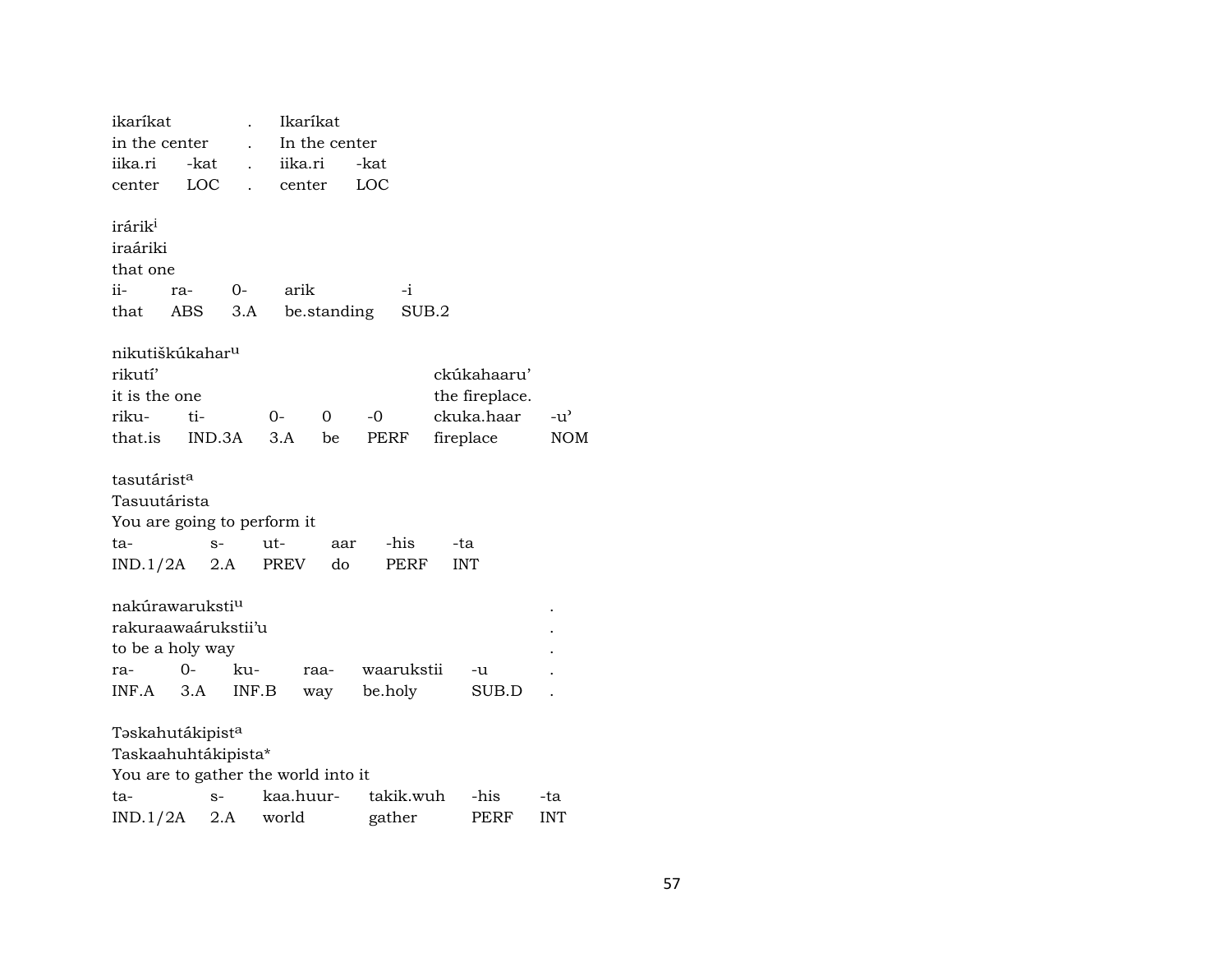| ətíra                    |                                 |                       |             |                  |                  |             |       |             |         |             |
|--------------------------|---------------------------------|-----------------------|-------------|------------------|------------------|-------------|-------|-------------|---------|-------------|
| Atíra'                   |                                 |                       |             |                  |                  |             |       |             |         |             |
| Mother                   |                                 |                       |             |                  |                  |             |       |             |         |             |
| ati-                     | raa                             |                       |             |                  |                  |             |       |             |         |             |
| 1.POSS                   | mother                          |                       |             |                  |                  |             |       |             |         |             |
|                          | Hiruisiriháktarikata            |                       |             |                  |                  |             |       |             |         |             |
| Hiru                     |                                 | isiriihaáktarikataa'  |             |                  |                  |             |       |             |         |             |
| Then                     |                                 | you'll bring up poles |             |                  |                  |             |       |             |         |             |
| hiruu                    | $i-$                            |                       | $S-$<br>ir- |                  | $i-$             | haak-       | raar- | ri-         | kata.a  | $-0$        |
| then                     | CONT.1/2A                       |                       | $2.A$       | PREV.1/2A        | <b>SEQ</b>       | wood        | PL    | <b>PORT</b> | come.up | <b>PERF</b> |
| $\overline{\phantom{a}}$ | škítiiks                        | $\ddot{\cdot}$        |             |                  |                  |             |       |             |         |             |
|                          | ckiíti'iks                      |                       |             |                  |                  |             |       |             |         |             |
| four                     |                                 |                       |             |                  |                  |             |       |             |         |             |
|                          | iks.kiiti'iks                   |                       |             |                  |                  |             |       |             |         |             |
| four                     |                                 |                       |             |                  |                  |             |       |             |         |             |
|                          | nakahuráhkatituhat <sup>n</sup> |                       |             |                  |                  |             |       |             |         |             |
|                          | Rakaahuraáhkatiituhat           |                       |             |                  |                  |             |       |             |         |             |
|                          | The black earth (ie north side) |                       |             |                  |                  |             |       |             |         |             |
| ra-                      | $O -$                           | kaa.huraar-           |             | katiit-<br>u.hak |                  | $-0$        |       |             |         |             |
| <b>ABS</b>               | 3.A                             | earth                 |             | black            | extend.in.a.line |             | SUB.4 |             |         |             |
| kasihakátihu             |                                 |                       |             |                  |                  |             |       |             |         |             |
|                          | kaasihaakátiihu'                |                       |             |                  |                  |             |       |             |         |             |
|                          | you will blacken the pole       |                       |             |                  |                  |             |       |             |         |             |
| kaas-                    | $S-$                            | $i-$                  | haak-       | katiit           | -ra'uk           | $-0$        |       |             |         |             |
| POT.2A                   | 2.A                             | <b>SEQ</b>            | wood        | be.black         | CAUS             | <b>PERF</b> |       |             |         |             |
|                          | airakahuráhkatituh^tn           |                       |             |                  |                  |             |       |             |         |             |
| A                        | irakaahuraáhkatiituhat          |                       |             |                  |                  |             |       |             |         |             |
| And                      | that black earth                |                       |             |                  |                  |             |       |             |         |             |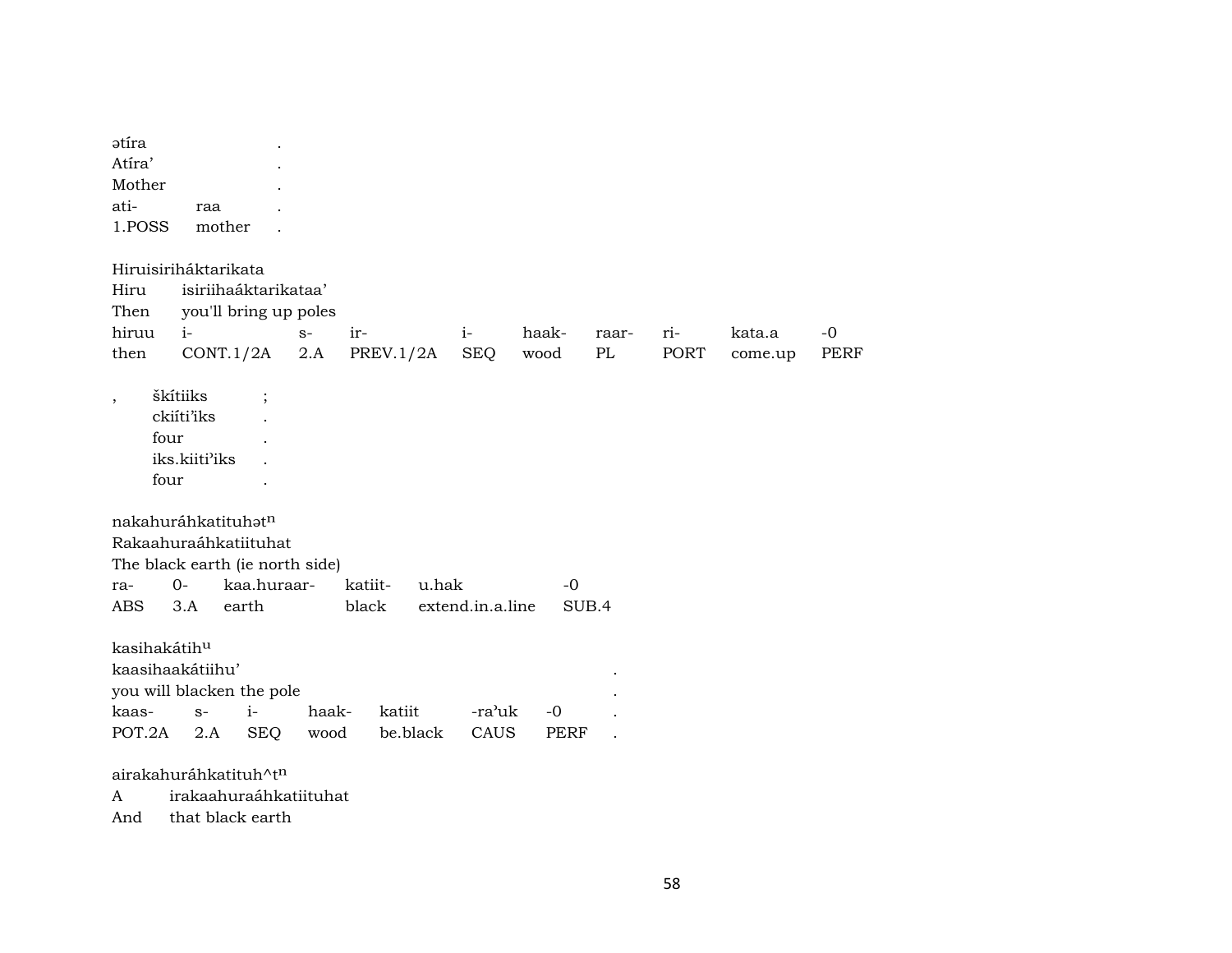| a            | ii-                          | ra-              | $O -$                       | kaa.huraar- | katiit-              | u.hak           |                  | $-0$  |
|--------------|------------------------------|------------------|-----------------------------|-------------|----------------------|-----------------|------------------|-------|
| and          | that                         | <b>ABS</b>       | 3.A                         | earth       | black                |                 | extend.in.a.line | SUB.4 |
| irəsakuríspu |                              |                  |                             |             |                      |                 |                  |       |
| irasakuríspu |                              |                  |                             |             |                      |                 |                  |       |
|              | where the sun sets           |                  |                             |             |                      |                 |                  |       |
|              |                              |                  |                             |             |                      |                 |                  |       |
| $ii-$        | ra-                          | $0-$             | sakur-                      |             | iis.wuu              | -hus            |                  |       |
| where        | ABS                          | 3.A              | sun                         |             | go.out.of.sight.IMPF |                 | <b>IMPF.SUB</b>  |       |
|              | hiisaktahkátar <sup>u</sup>  |                  |                             |             |                      |                 | $\vdots$         |       |
| hi           |                              | isáaktahkátaaru' |                             |             |                      |                 |                  |       |
| and          |                              |                  | you'll make the pole yellow |             |                      |                 |                  |       |
| hi           | $i-$                         |                  | $S-$                        | haak-       | rahkataar            | -ra'uk          | $-0$             |       |
|              |                              |                  | 2.A                         | wood        | be.yellow            | CAUS            | PERF             |       |
| and          | CONT.1/2A                    |                  |                             |             |                      |                 |                  |       |
| a            | irasákaku                    |                  |                             |             |                      |                 |                  |       |
| A            | irasaákaku                   |                  |                             |             |                      |                 |                  |       |
| And          |                              |                  | where the sun passes        |             |                      |                 |                  |       |
| a            | $ii-$                        | ra-              | $0-$                        | saak-       | hak                  | -hus            |                  |       |
| and          | where                        | <b>ABS</b>       | 3.A                         | sun         | pass.by              | <b>IMPF.SUB</b> |                  |       |
|              |                              |                  |                             |             |                      |                 |                  |       |
|              | irirásakurispu               |                  |                             |             |                      |                 |                  |       |
|              | iriirásakurispu              |                  |                             |             |                      |                 |                  |       |
|              | where the sun sets           |                  |                             |             |                      |                 |                  |       |
| irii-        |                              | $0-$             | sakur-                      |             | iis.wuu              | -hus            |                  |       |
|              | ra-                          |                  |                             |             |                      |                 |                  |       |
| where        | ABS                          | 3.A              | sun                         |             | go.out.of.sight.IMPF |                 | <b>IMPF.SUB</b>  |       |
|              | kasihakisawátar <sup>u</sup> |                  |                             |             |                      |                 | ,                |       |
|              | kaasihaakiisawátaaru'        |                  |                             |             |                      |                 |                  |       |
|              | you will make the pole white |                  |                             |             |                      |                 |                  |       |
| kaas-        | $S-$                         | $\mathbf{i}$     | haak-                       |             | kiis.awataar         | -ra'uk          | -0               |       |
| POT.2A       |                              |                  |                             |             |                      |                 |                  |       |
|              | 2.A                          | <b>SEQ</b>       | wood                        |             | be.pure.white        | CAUS            | PERF             |       |

airəsákaku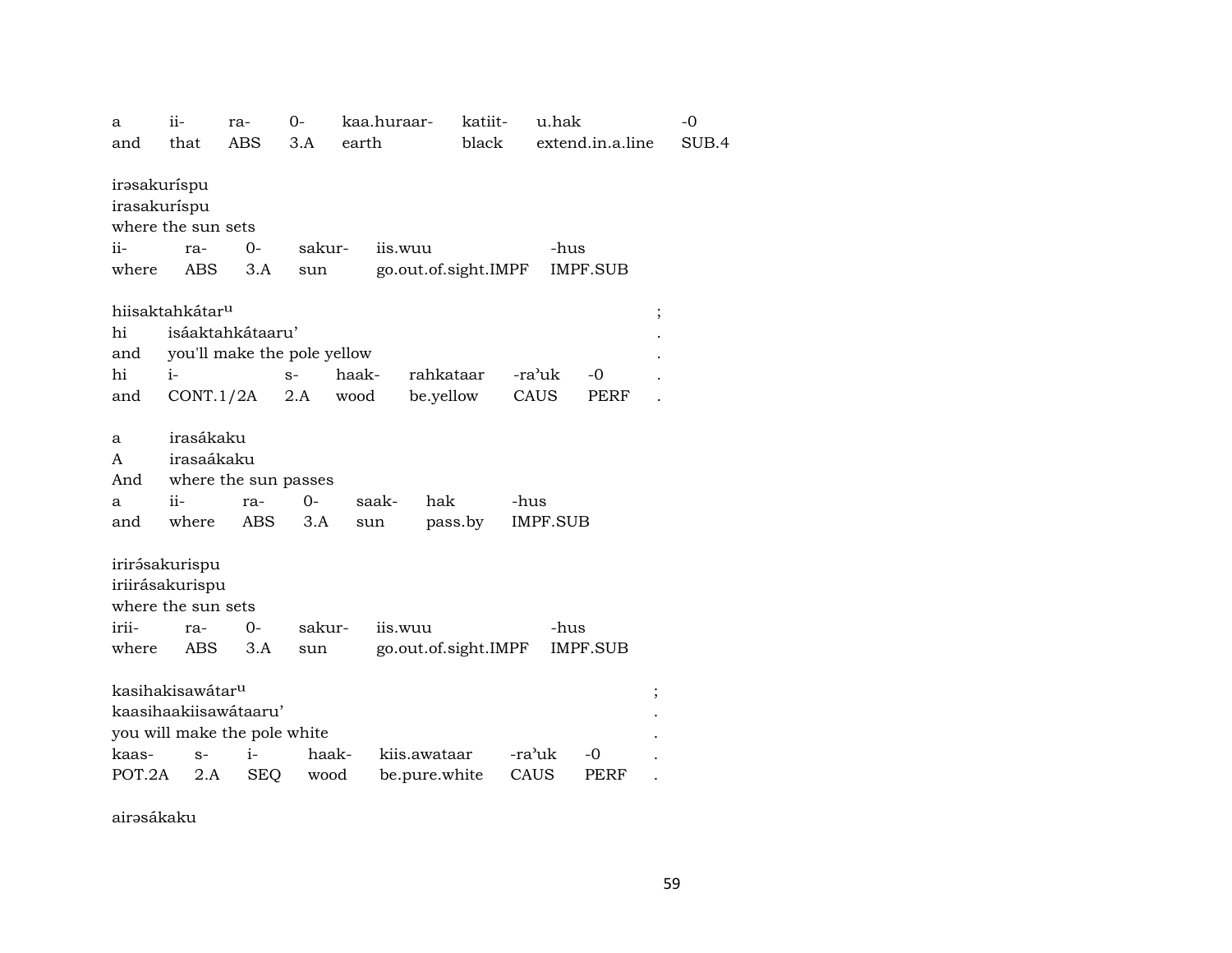| A                              | irasaákaku               |                      |                                   |            |          |        |                 |
|--------------------------------|--------------------------|----------------------|-----------------------------------|------------|----------|--------|-----------------|
| And                            |                          | where the sun passes |                                   |            |          |        |                 |
| a                              | ii-                      | ra-                  | $0-$                              | saak-      | hak      |        | -hus            |
| and                            | where                    | <b>ABS</b>           | 3.A                               | sun        | pass.by  |        | <b>IMPF.SUB</b> |
|                                |                          |                      |                                   |            |          |        |                 |
| nuharírahar <sup>u</sup>       |                          |                      |                                   |            |          |        |                 |
| ruuhaarírahaaru                |                          |                      |                                   |            |          |        |                 |
| on the other side              |                          |                      |                                   |            |          |        |                 |
| ra-                            | 0-                       | ut-                  | raarira.haar                      |            | -u       |        |                 |
| ABS                            | 3.A                      | PREV                 | be.the.side                       |            | SUB.D    |        |                 |
|                                |                          |                      |                                   |            |          |        |                 |
| irahap <sup>i</sup>            |                          |                      |                                   |            |          |        |                 |
| irahaápi                       |                          |                      |                                   |            |          |        |                 |
| that tree                      |                          |                      |                                   |            |          |        |                 |
| ii-                            | ra-                      | $0-$                 | haak-                             | wi         | -0       |        |                 |
| that                           | ABS                      | 3.A                  | wood                              | be.upright |          | SUB.4  |                 |
| kásihapahah <sup>u</sup>       |                          |                      |                                   |            |          |        |                 |
|                                |                          |                      |                                   |            |          |        |                 |
| kaásihaapáhaahu'               |                          |                      |                                   |            |          |        |                 |
| you will make it red           |                          |                      |                                   |            |          |        |                 |
| kaas-                          | $S-$                     | $i-$                 | haak-                             | pahaat     |          | -ra'uk | $-0$            |
| POT.2A                         | 2.A                      | <b>SEQ</b>           | wood                              | be.red     |          | CAUS   | PERF            |
| Náwa                           |                          |                      |                                   |            |          |        |                 |
| Ráwa                           |                          |                      |                                   |            |          |        |                 |
| <b>Now</b>                     |                          |                      |                                   |            |          |        |                 |
| rawa                           | $\overline{\phantom{a}}$ |                      |                                   |            |          |        |                 |
|                                |                          |                      |                                   |            |          |        |                 |
| now                            | ,                        |                      |                                   |            |          |        |                 |
| wirikutaspakáhust <sup>a</sup> |                          |                      |                                   |            |          |        |                 |
|                                |                          | wirikutaspaakáhusta  |                                   |            |          |        |                 |
|                                |                          |                      | this is what you are going to say |            |          |        |                 |
| wii-                           | riku-                    | ta-                  |                                   | $S-$       | waaka    | -:hus  | -ta             |
| now                            | that.is                  |                      | IND.1/2A                          | 2.A        | say.IMPF | IMPF   | <b>INT</b>      |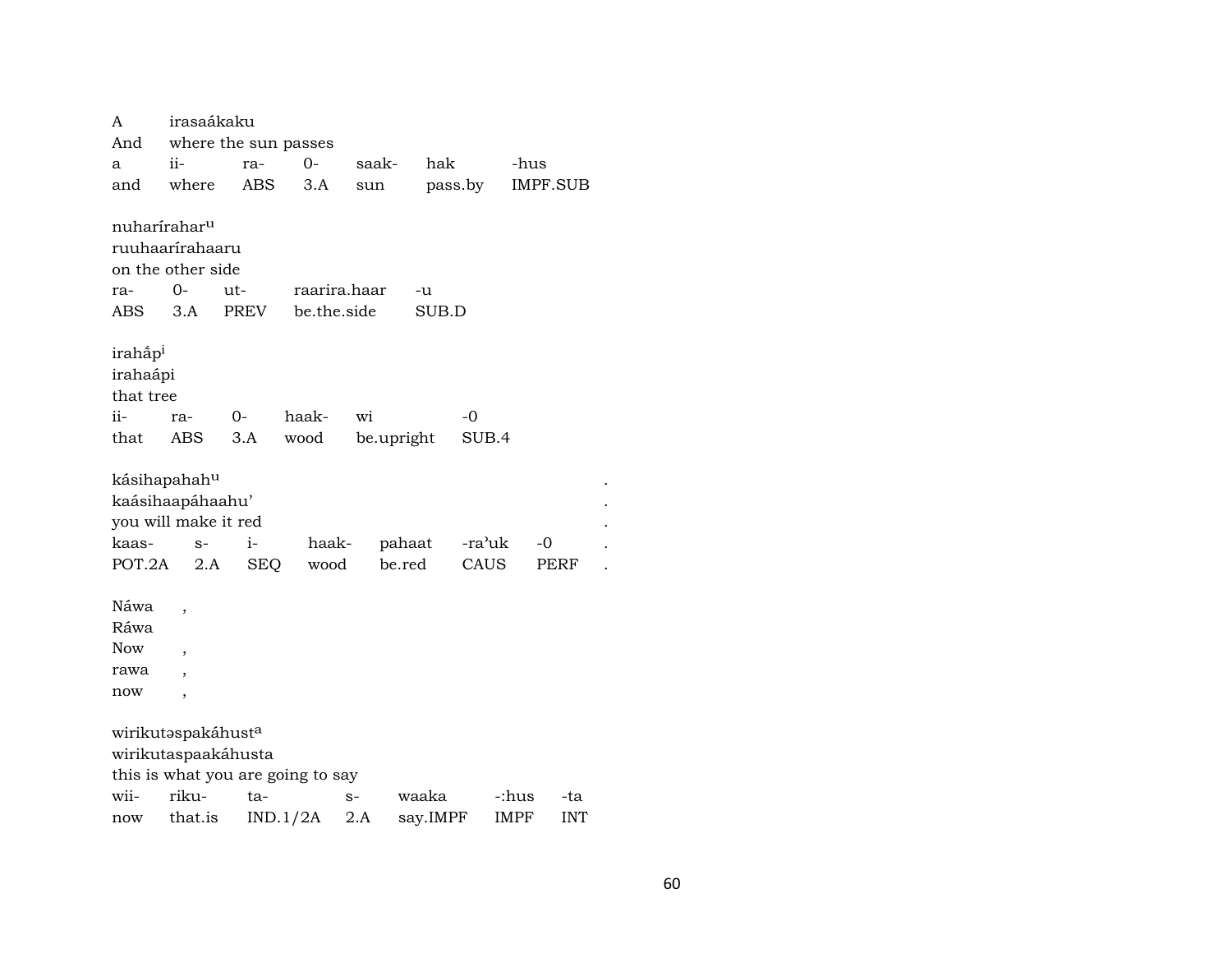| tiwirətuharika <sup>a</sup> |                             |                            |          |                  |                          |       |
|-----------------------------|-----------------------------|----------------------------|----------|------------------|--------------------------|-------|
| tiwiratuuhaaríkaa'a         |                             |                            |          |                  |                          |       |
| this that I have told you   |                             |                            |          |                  |                          |       |
| wii-<br>tii-                | $t-$<br>ra-                 | ir-                        | a-       | ut-              | raa.ri.kaa.a             | $-0$  |
| this<br>now                 | ABS<br>1.A                  | PREV.1/2A                  | 2.P      | PREV             | tell.to                  | SUB.4 |
|                             |                             |                            |          |                  |                          |       |
| húpiritn                    | táskarukst <sup>a</sup>     |                            |          |                  |                          |       |
| Huúpirit                    | táskaruksta                 |                            |          |                  |                          |       |
| <b>Stars</b>                |                             | you are going to make them |          |                  |                          |       |
| huupirik                    | ta-                         | ka.ra'uk<br>$S-$           |          | -his             | -ta                      |       |
| star                        | IND.1/2A                    | 2.A<br>make.PL.P           |          | <b>PERF</b>      | <b>INT</b>               |       |
|                             |                             |                            |          |                  |                          |       |
| ti̇̃tak <sup>u</sup>        | tiráwah^t <sup>n</sup>      |                            |          |                  |                          |       |
| tiítaku                     | Tiráwaahat                  |                            |          |                  |                          |       |
| here                        | the Heavens                 |                            |          |                  |                          |       |
| tii-<br>-taku               | tii-<br>ra-                 | $0-$<br>waa-               |          | ahak             | $-0$                     |       |
| LOC<br>here                 | this<br><b>ABS</b>          | 3.A<br><b>DIST</b>         |          | extend.in.a.line | SUB.4                    |       |
| hiwirikurispakáhusta        |                             |                            |          |                  |                          |       |
| hi                          | wirikurispaakáhusta         |                            |          |                  | ,                        |       |
| and                         | this is what you are to say |                            |          |                  |                          |       |
| hi<br>wii-                  | riku-<br>rii-               | $S-$                       | waaka    | -:hus            | -ta                      |       |
| and<br>now                  | ASSR<br>that.is             | 2.A                        | say.IMPF | IMPF             | <b>INT</b>               |       |
|                             |                             |                            |          |                  | $\overline{\phantom{a}}$ |       |
| kárikis <sup>u</sup>        |                             |                            |          |                  |                          |       |
| Kaárikiisu'                 |                             | ,                          |          |                  |                          |       |
| Karikisu                    |                             |                            |          |                  |                          |       |
| ka.arik.his                 |                             | $-u^{\prime}$              |          |                  |                          |       |
|                             | Four.Pole.Ceremony          | <b>NOM</b>                 |          |                  |                          |       |
|                             |                             |                            |          |                  |                          |       |
| karikisuraruháktawi         |                             |                            |          |                  |                          |       |
| Kaárikisu'                  |                             | Raruuhaáktawi              |          |                  |                          |       |
|                             |                             |                            |          |                  |                          |       |

| Karikisu | Its Upright Pole |
|----------|------------------|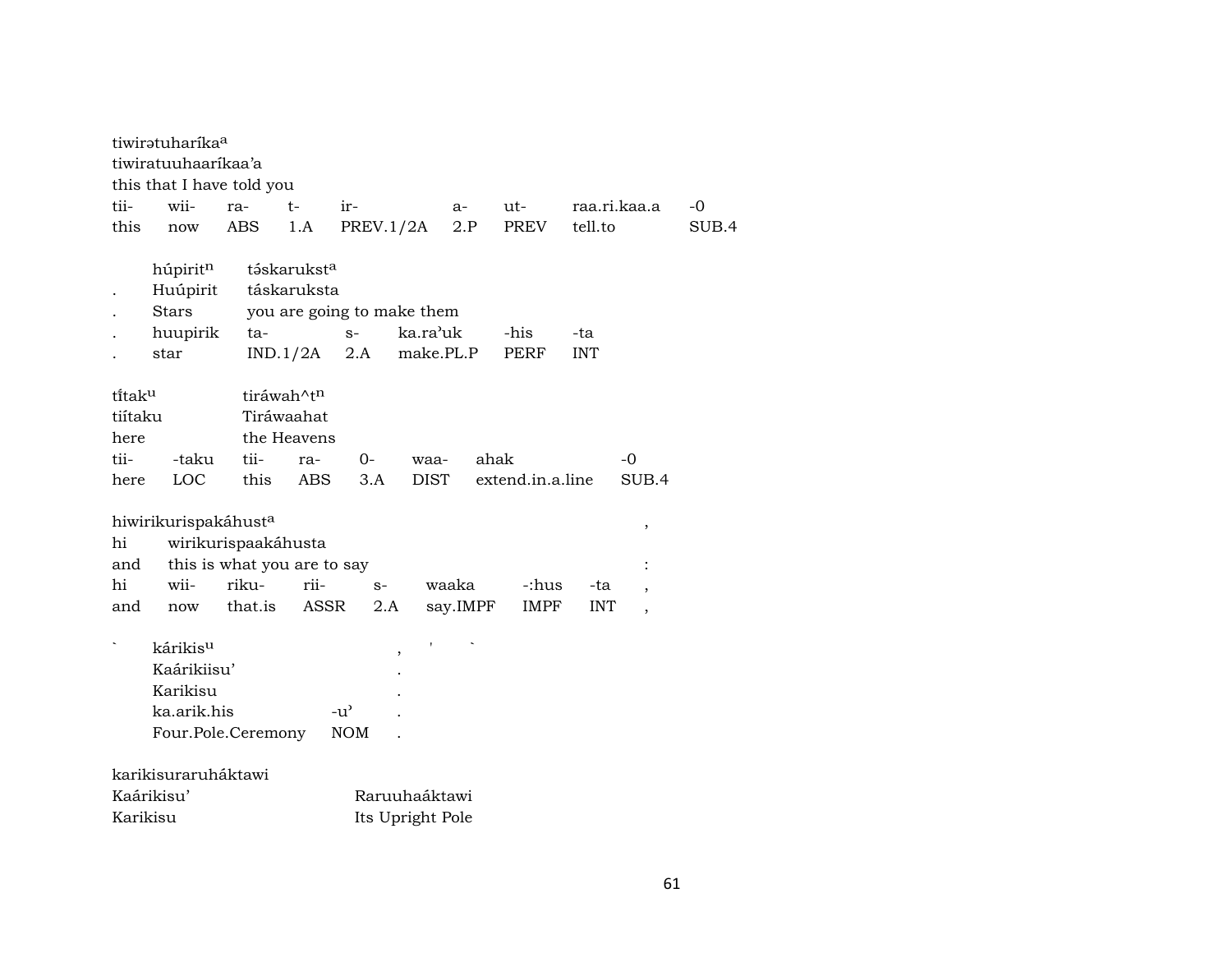| ka.arik.his                                                                                                        | $-u^{\prime}$ | ra-                      | $0-$              | $a-$                                                                                  | ri-                                                                                                   | uur-        | haak- | ca         | -wi         |
|--------------------------------------------------------------------------------------------------------------------|---------------|--------------------------|-------------------|---------------------------------------------------------------------------------------|-------------------------------------------------------------------------------------------------------|-------------|-------|------------|-------------|
| Four.Pole.Ceremony                                                                                                 | <b>NOM</b>    | <b>ABS</b>               | 3.A               | POSS.3A                                                                               | PHYS.POSS                                                                                             | <b>PREV</b> | wood  | be.upright | $\rm SUB.L$ |
| $\,$<br>nikutaspakáhusta<br>*<br>Rikutaspaakáhusta<br>That is what you are going to say<br>riku-<br>ta-<br>that.is | IND.1/2A      | $S-$<br>2.A              | waaka<br>say.IMPF | -:hus<br><b>IMPF</b>                                                                  | -ta<br><b>INT</b>                                                                                     |             |       |            |             |
| Witatarau<br>Witatáraa'u<br>I have given it to you<br>wi-<br>ta-<br>QUOT<br>IND.1/2A                               | $t-$<br>1.A   | a-<br>raa-<br>2.P<br>way | uh                | $-0$<br>give<br>PERF                                                                  | nákuš <sup>u</sup><br>raákucu'<br>a great way<br>-kucuu<br>raa-<br>$\mathop{\rm AUG}\nolimits$<br>way |             |       |            |             |
| н<br>н<br>$\mathbf H$<br>н.<br>н                                                                                   |               |                          |                   |                                                                                       |                                                                                                       |             |       |            |             |
| Nikuwitiwáku<br>Rikuwitiwáku'<br>That is what he said<br>wi-<br>riku-<br>ti-<br>that.is<br>QUOT                    | IND.3A        | $O -$<br>3.A             | waka'u<br>say     | $\, ,$<br>$\overline{\phantom{a}}$<br>$-0$<br>$\overline{ }$<br>PERF<br>$^\mathrm{,}$ |                                                                                                       |             |       |            |             |
| irár <sup>i</sup><br>iraári'<br>brother<br>$i-$<br>-raar-<br>3.POSS.A<br>same.sex.sibling                          |               | -ri'<br>3.POSS.B         |                   | $\, ,$<br>$\overline{\phantom{a}}$<br>$\, ,$<br>$\overline{\phantom{a}}$              |                                                                                                       |             |       |            |             |

tiráwahət $^{\rm n}$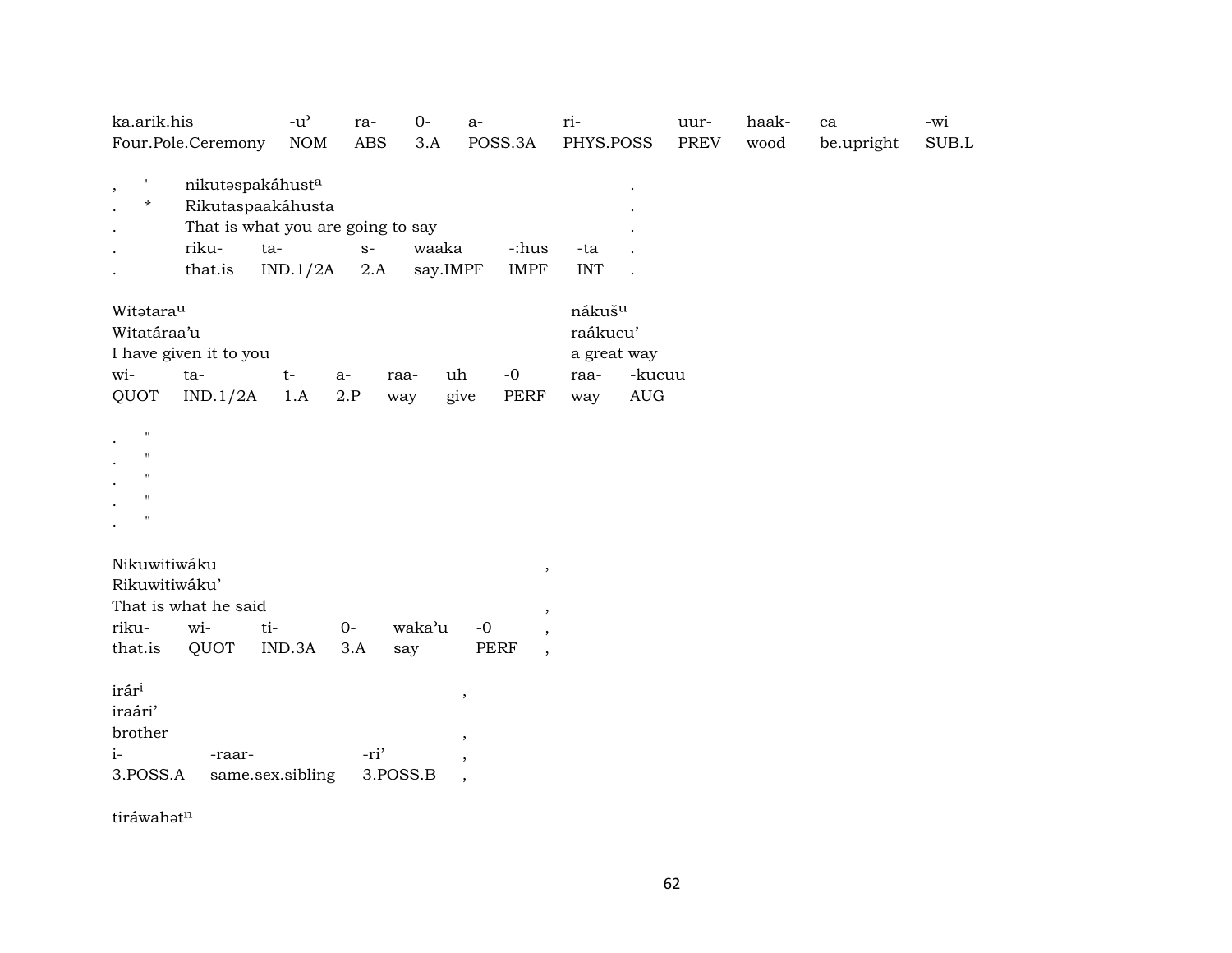| Tiráwaahat                                      |                                                                             |            |                        |             |                     |         |                  |          |                                        |                                              |                     |
|-------------------------------------------------|-----------------------------------------------------------------------------|------------|------------------------|-------------|---------------------|---------|------------------|----------|----------------------------------------|----------------------------------------------|---------------------|
|                                                 | the Heavens                                                                 |            |                        |             |                     |         |                  |          |                                        |                                              |                     |
| tii-                                            | ra-                                                                         | 0-         |                        | waa-        | ahak                |         |                  | -0       |                                        |                                              |                     |
| this                                            | ABS                                                                         | 3.A        |                        | <b>DIST</b> | extend.in.a.line    |         |                  | SUB.4    |                                        |                                              |                     |
| tirátpari<br>tirátpari<br>tii-<br>this          | this of mine<br>ra-<br>ABS                                                  | t-<br>1.A  |                        | warii       | be.going.about.IMPF |         | -hus             | IMPF.SUB | tribe<br>tribe                         | ákitar <sup>u</sup><br>ákitaaru'<br>akitaar- | $-u'$<br><b>NOM</b> |
|                                                 | Aahawáku                                                                    |            |                        |             |                     |         |                  |          | $\boldsymbol{\zeta}\boldsymbol{\zeta}$ |                                              |                     |
| A                                               |                                                                             | ahawáku'   |                        |             |                     |         |                  | $\,$     | $\epsilon$                             |                                              |                     |
|                                                 | And                                                                         | He said    |                        |             |                     |         |                  |          | $\mathcal{C}$                          |                                              |                     |
| a                                               |                                                                             | ar-        | ra-                    | $0-$        | waka'u              |         | -0               |          | 11                                     |                                              |                     |
|                                                 | and                                                                         | EV         | ABS                    | 3.A         | say                 |         | PERF             |          | 11                                     |                                              |                     |
|                                                 |                                                                             |            |                        |             |                     |         |                  |          |                                        |                                              |                     |
| Tírak <sup>u</sup>                              |                                                                             |            | tiratíraš <sup>a</sup> |             |                     |         |                  |          |                                        |                                              |                     |
| Tíraaku'                                        |                                                                             |            | tiratíracca            |             |                     |         |                  |          |                                        |                                              |                     |
| Bow                                             |                                                                             |            | this bow               |             |                     |         |                  |          |                                        |                                              |                     |
| tiraak                                          | $-u^{\prime}$                                                               |            | tii-                   | ra-         | $0-$                | tiraak- |                  | sa       |                                        | -0                                           |                     |
| gun                                             |                                                                             | <b>NOM</b> | this                   | <b>ABS</b>  | 3.A                 | bow     |                  | be.lying |                                        | SUB.3                                        |                     |
|                                                 | nakahuráhkatituhət <sup>n</sup><br>rakaahuraáhkatiituhat<br>the black earth |            |                        |             |                     |         |                  |          |                                        |                                              |                     |
| ra-                                             | 0-                                                                          |            | kaa.huraar-            |             | katiit-             | u.hak   |                  |          | -0                                     |                                              |                     |
| ABS                                             | 3.A                                                                         | earth      |                        |             | black               |         | extend.in.a.line |          |                                        | SUB.4                                        |                     |
| irátiraš <sup>a</sup><br>irátiracca<br>that bow |                                                                             |            |                        |             |                     |         |                  |          |                                        |                                              |                     |
| ii-                                             | ra-                                                                         | 0-         |                        | tiraak-     | sa                  |         | -0               |          |                                        |                                              |                     |
| that                                            | ABS                                                                         | 3.A        |                        | bow         | be.lying            |         | SUB.3            |          |                                        |                                              |                     |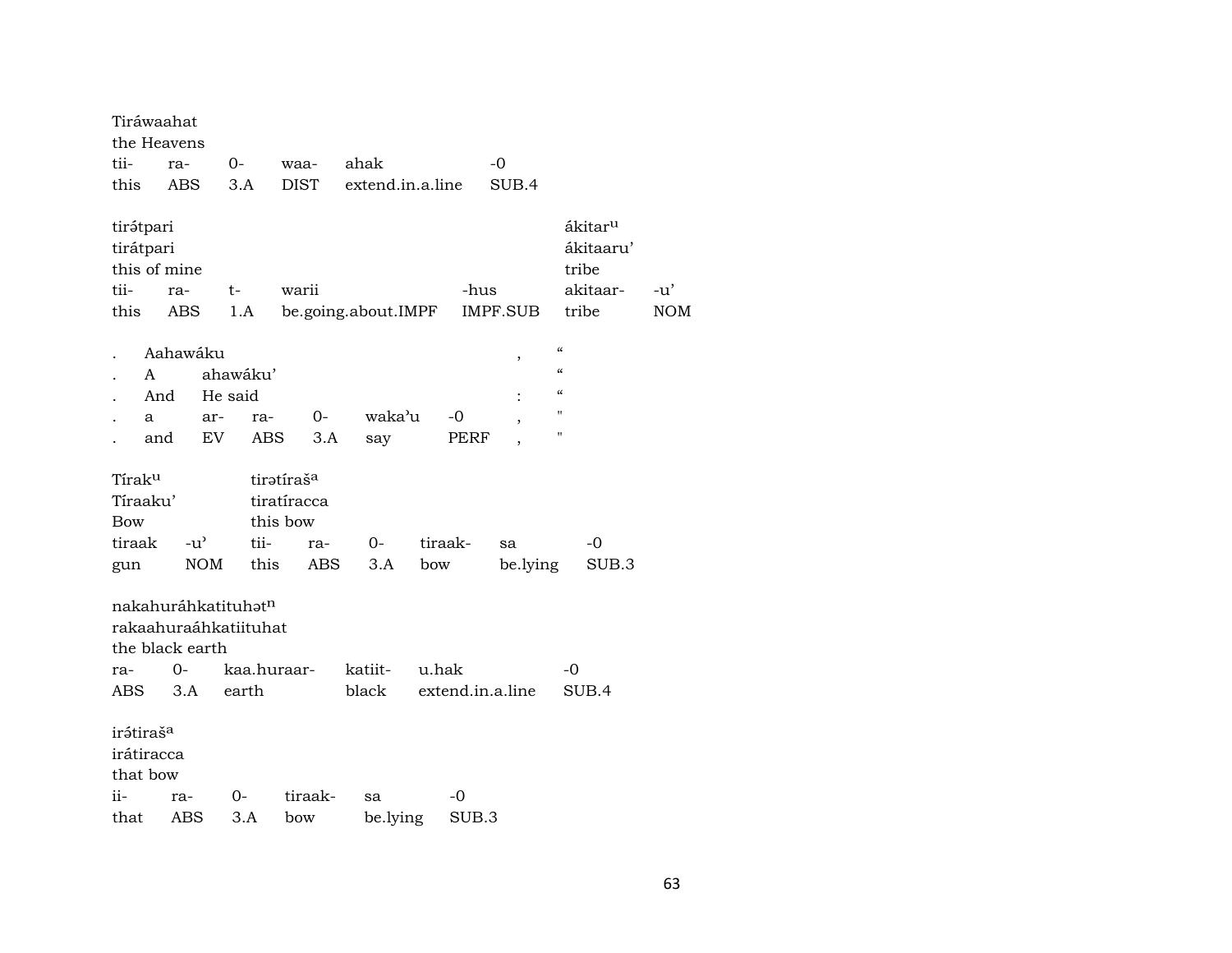| tiiriráspari             |                      |              |                                          |                         |                      |                     |                  |                     |                 |                                       |         |          |      |       |
|--------------------------|----------------------|--------------|------------------------------------------|-------------------------|----------------------|---------------------|------------------|---------------------|-----------------|---------------------------------------|---------|----------|------|-------|
| ti'iriiráspari           |                      |              |                                          |                         |                      |                     |                  |                     |                 |                                       |         |          |      |       |
| here where you live      |                      |              |                                          |                         |                      |                     |                  |                     |                 |                                       |         |          |      |       |
| tii-                     | irii-                |              | ra-                                      | $S-$                    | warii                |                     |                  | -hus                |                 |                                       |         |          |      |       |
| here                     | where                |              | <b>ABS</b>                               | 2.A                     |                      | be.going.about.IMPF |                  | <b>IMPF.SUB</b>     |                 |                                       |         |          |      |       |
|                          |                      |              |                                          |                         |                      |                     |                  |                     |                 |                                       |         |          |      |       |
|                          |                      |              | nikutatiškaratakutiraktáruh <sup>a</sup> |                         |                      |                     |                  |                     |                 |                                       |         |          |      |       |
| rikutáticka'             |                      |              |                                          |                         |                      |                     |                  | rataakutiraktaáruha |                 |                                       |         |          |      |       |
| I want that              |                      |              |                                          |                         |                      |                     |                  |                     |                 | for me to give you the bow and arrows |         |          |      |       |
| riku-                    | ta-                  |              | $t-$                                     |                         | wicka                | $-0$                | ra-              | $t-$                | $a-$            | ku-                                   | tiraak- | raar-    | uh   | -a    |
| that.is                  |                      | IND.1/2A     | 1.A                                      |                         | want                 | <b>PERF</b>         | INF.A            | 1.A                 | 2.P             | INF.B                                 | bow     | $\rm PL$ | give | SUB.1 |
|                          |                      | hitiráwah^tn |                                          |                         |                      |                     |                  |                     |                 |                                       |         |          |      |       |
|                          | hi                   |              | Tiráwaahat                               |                         |                      |                     |                  |                     |                 |                                       |         |          |      |       |
|                          | and                  |              | the Heavens                              |                         |                      |                     |                  |                     |                 |                                       |         |          |      |       |
| $\overline{\phantom{a}}$ | hi                   | tii-         | ra-                                      | $0-$                    | waa-                 | ahak                |                  |                     | $-0$            |                                       |         |          |      |       |
| $\cdot$                  | and                  | this         | <b>ABS</b>                               | 3.A                     | <b>DIST</b>          |                     | extend.in.a.line |                     | SUB.4           |                                       |         |          |      |       |
|                          |                      |              |                                          |                         |                      |                     |                  |                     |                 |                                       |         |          |      |       |
| hihúpiritn               |                      |              |                                          | nískarukst <sup>a</sup> |                      |                     |                  |                     |                 |                                       |         |          |      |       |
| hi                       | huúpirit             |              |                                          | rískaruksta             |                      |                     |                  |                     |                 |                                       |         |          |      |       |
| and                      | stars                |              |                                          |                         | you are to make them |                     |                  |                     |                 |                                       |         |          |      |       |
| hi                       | huupirik             |              | rii-                                     | $S-$                    |                      | ka.ra'uk            | -his             | -ta                 |                 |                                       |         |          |      |       |
| and                      | star                 |              | ASSR                                     | 2.A                     |                      | make.PL.P           | <b>PERF</b>      | <b>INT</b>          |                 |                                       |         |          |      |       |
|                          |                      |              |                                          |                         |                      |                     |                  |                     |                 |                                       |         |          |      |       |
| hãa                      | Ţ                    |              | tirəsuhairiku                            |                         |                      |                     |                  |                     |                 |                                       |         |          |      |       |
| Haá'a                    | Ţ                    |              | tirasuuhaa'iiriku                        |                         |                      |                     |                  |                     |                 |                                       |         |          |      |       |
| Ha                       | Ţ                    |              | these things you see                     |                         |                      |                     |                  |                     |                 |                                       |         |          |      |       |
| haa'a                    | $\ddot{\phantom{0}}$ | tii-         | ra-                                      | $S-$                    | ut-                  |                     | iirik<br>raa-    |                     | -hus            |                                       |         |          |      |       |
| ha                       |                      | this         | <b>ABS</b>                               | 2.A                     | <b>PREV</b>          |                     | way<br>see       |                     | <b>IMPF.SUB</b> |                                       |         |          |      |       |
|                          |                      |              |                                          |                         |                      |                     |                  |                     |                 |                                       |         |          |      |       |
| tiráwah^tn               |                      |              |                                          |                         |                      |                     |                  |                     |                 |                                       |         |          |      |       |
| Tiráwaahat               |                      |              |                                          |                         |                      |                     |                  |                     |                 |                                       |         |          |      |       |

the Heavens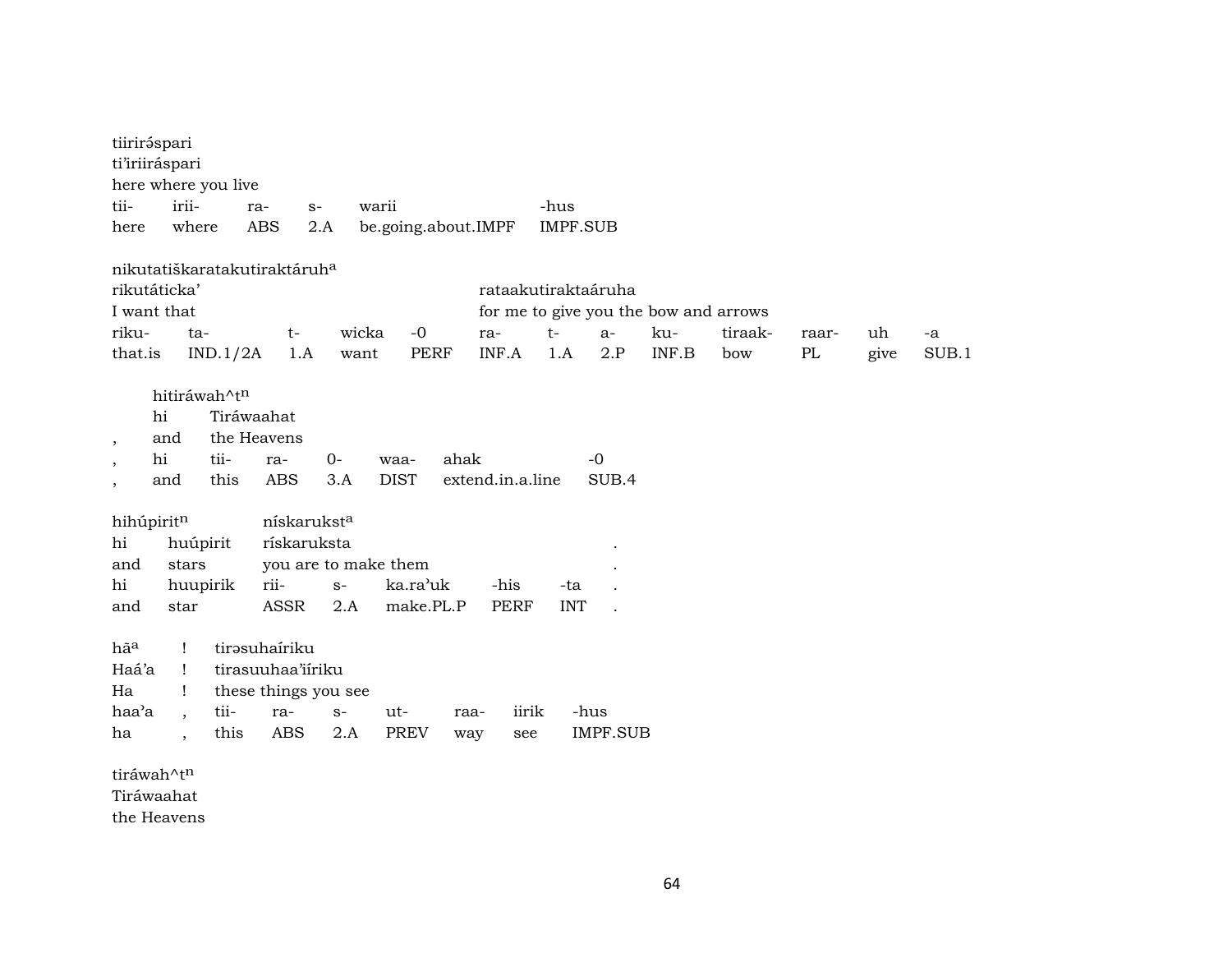tii- ra- 0- waa- ahak -0 this ABS 3.A DIST extend.in.a.line SUB.4 tirátirakš<sup>a</sup> tiratírakca this bow tii- ra- 0- tiraak- sa -0 this ABS 3.A bow be.lying SUB.3 wirikutatatiráku wirikutatatíraaku this is the bow I am giving you wii- riku- ta- t- a- tiraak- uh -0 now that.is IND.1/2A 1.A 2.P bow give PERF šahiksíšahiks cahiksícahiks Indians icaahiks icaahiks person person rəskuktáhuriwaw<sup>i</sup> raskuktáhuriiwaawi for you to run them in droves ra- s- ku- ak- ra- hurii -waa -wi INF.A 2.A INF.B PL.AN.3P PORT go.around.PL DIST SUB.L witirəskuhakútik<sup>a</sup> witiraskuuhaakuútika . for you to kill them for yourself witi- ra- s- ku- ut- raa- kuut.ik -a . REFL INF.A 2.A INF.B BEN way kill SUB.1 .

Náw<sup>a</sup>, wírikutira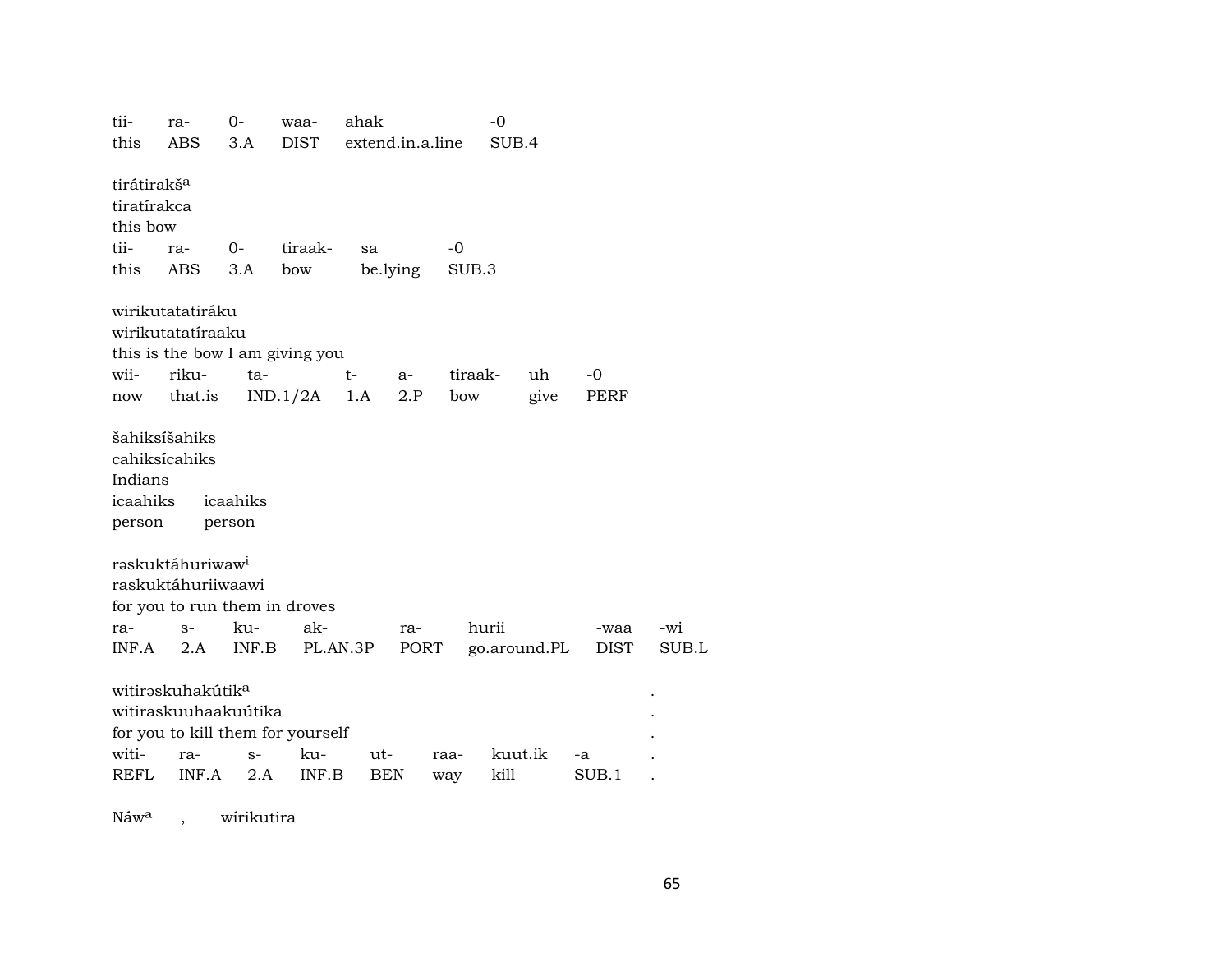| Ráwa                                                           |                    | wirikutira'    |                 |                  |             |          |        |           |      |
|----------------------------------------------------------------|--------------------|----------------|-----------------|------------------|-------------|----------|--------|-----------|------|
| Now                                                            |                    |                | that is the way |                  |             |          |        |           |      |
| rawa                                                           |                    | wii-           | riku-           | ti-              | $0-$        | raa-     | 0      | $-0$      |      |
| now                                                            |                    | now            | that.is         | IND.3A           | 3.A         | way      | be     | PERF      |      |
| nəskukawútiku                                                  |                    |                |                 |                  |             |          |        |           |      |
| raskukawuútika                                                 |                    |                |                 |                  |             | $\, ,$   |        |           |      |
| for you to kill them                                           |                    |                |                 |                  |             |          |        |           |      |
| ra-                                                            | $S-$               | ku-            |                 | ka.wa.ut.ik      | -a          |          |        |           |      |
| INF.A                                                          | 2.A                | INF.B          | kill.DIST       |                  | SUB.1       |          |        |           |      |
|                                                                |                    |                |                 |                  |             |          |        |           |      |
| iriruraskuwíška <sup>a</sup>                                   |                    |                |                 |                  |             |          |        |           |      |
| iriruuraskuwicka'a                                             |                    |                |                 |                  |             |          |        |           |      |
| whatever you desire                                            |                    |                |                 |                  |             |          |        |           |      |
| irii-                                                          | ruu-               | ra-            | $S-$            | ku-              | wicka       | -a       |        |           |      |
| what                                                           | then               | INF.A          | 2.A             | INF.B            | want        | SUB.1    |        |           |      |
| kirətihaitutašíksa<br>Kíra tihaa'ituútaciksa<br>Let me do this |                    |                |                 |                  |             |          |        |           |      |
| kira                                                           | tii-               |                | haa-<br>$i-$    |                  | $t-$        | ut-      |        | aciks.aar | $-0$ |
| perhaps                                                        |                    | this           | here            | CONT.1/2A        | 1.A         | PREV     |        | consider  | PERF |
|                                                                |                    | Irári          |                 |                  |             |          | $\, ,$ |           |      |
|                                                                |                    | Iraári'        |                 |                  |             |          |        |           |      |
|                                                                |                    | <b>Brother</b> |                 |                  |             |          | ,      |           |      |
|                                                                | $\pmb{\mathsf{H}}$ | $i-$           |                 | -raar-           |             | -ri'     | ,      |           |      |
|                                                                | 11                 | 3.POSS.A       |                 | same.sex.sibling |             | 3.POSS.B |        |           |      |
| tuharáīhku                                                     |                    |                |                 |                  |             |          |        |           |      |
| tuuhaará'ihku'                                                 |                    |                |                 |                  |             |          |        |           |      |
| He means it                                                    |                    |                |                 |                  |             |          |        |           |      |
| ti-                                                            | 0-                 | ut-            |                 | raa.ra'ihk       | -:hus       |          |        |           |      |
| IND.3A                                                         | 3.A                | PREV           | mean            |                  | <b>IMPF</b> |          |        |           |      |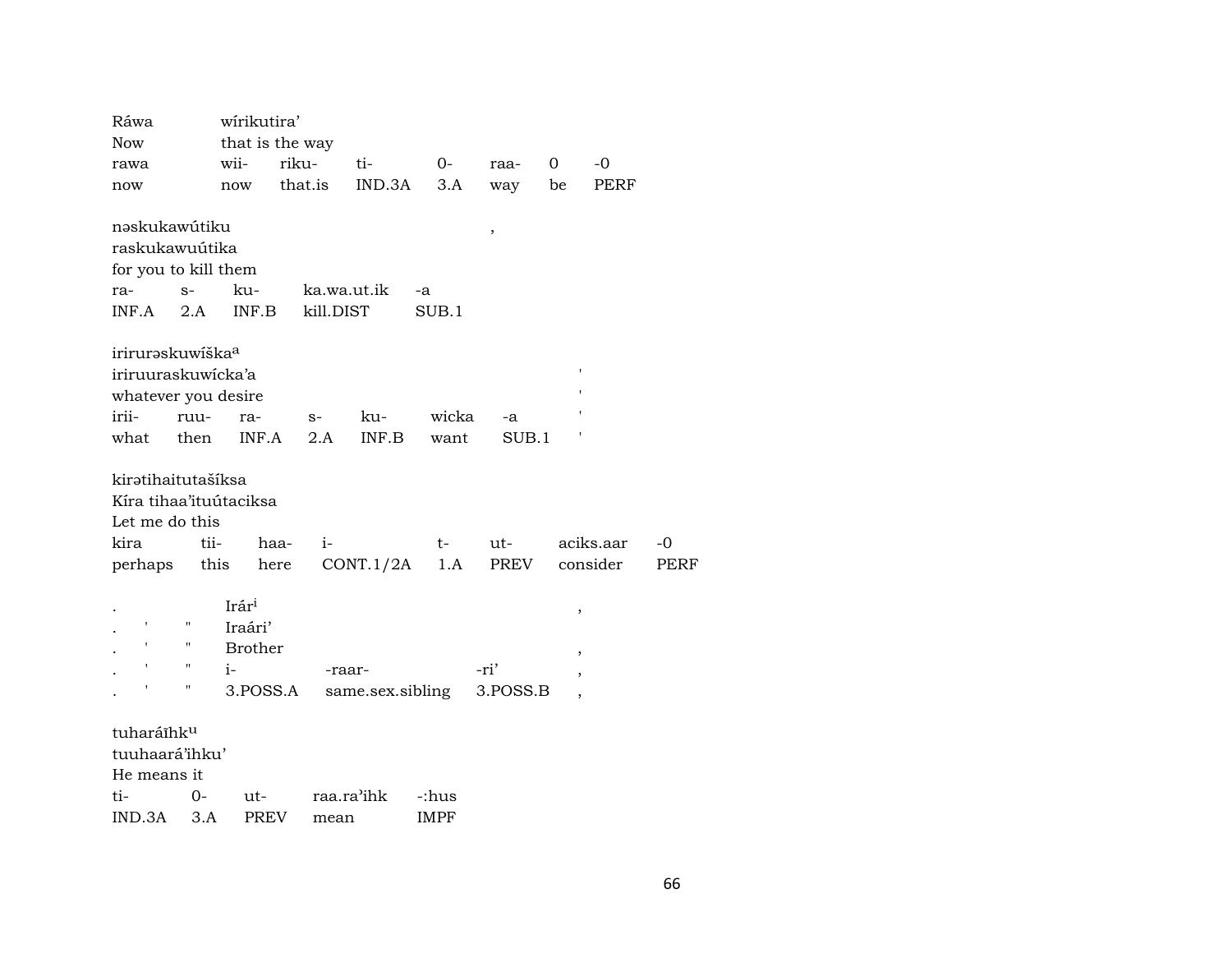| witirakətkútik <sup>a</sup> |                          |       |                              |      |     |        |                            |             |                     |       |            |         |         |            |        |
|-----------------------------|--------------------------|-------|------------------------------|------|-----|--------|----------------------------|-------------|---------------------|-------|------------|---------|---------|------------|--------|
| witirakutkuútika            |                          |       |                              |      |     |        |                            |             |                     |       |            |         |         |            |        |
|                             |                          |       | when he kills it for himself |      |     |        |                            |             |                     |       |            |         |         |            |        |
| witi-                       |                          | ra-   |                              | $0-$ |     | ku-    |                            | ut-         |                     |       | kuut.ik    | $-a$    |         |            |        |
| REFL                        |                          | INF.A |                              | 3.A  |     | INF.B  |                            | <b>BEN</b>  |                     | kill  |            | SUB.1   |         |            |        |
|                             |                          |       |                              |      |     |        |                            |             |                     |       |            |         |         |            |        |
| nahúrahk <sup>1</sup>       |                          |       |                              |      |     |        | hítiwarukstir <sup>u</sup> |             |                     |       |            |         |         |            |        |
| rahúrahki                   |                          |       |                              |      | hi  |        |                            |             | tiwaarúkstiiru'     |       |            |         |         |            |        |
| an animal                   |                          |       |                              |      | and |        |                            |             | he'll consecrate it |       |            |         |         |            |        |
| rahuraar                    |                          |       | -kis                         |      | hi  | ti-    |                            |             | $0-$                |       | waarukstii |         |         | -ra'uk     | -0     |
| animal                      |                          |       | DIM                          |      | and |        |                            | IND.3A      | 3.A                 |       | be.holy    |         |         | CAUS       | PERF   |
|                             |                          |       |                              |      |     |        |                            |             |                     |       |            |         |         |            |        |
|                             | a                        |       | táraha                       |      |     |        | nakukútik <sup>a</sup>     |             |                     |       |            |         |         |            |        |
|                             | A                        |       | táraha'                      |      |     |        |                            | rakukuútika |                     |       |            |         |         |            |        |
|                             | And                      |       | a buffalo when he kills it   |      |     |        |                            |             |                     |       |            |         |         |            |        |
|                             | a                        |       | tarahaa                      |      |     | ra-    |                            | $O -$       |                     |       | ku-        | kuut.ik |         | -a         |        |
|                             | and                      |       | buffalo                      |      |     |        |                            | $INF.A$ 3.A |                     | INF.B |            | kill    |         | SUB.1      |        |
|                             |                          |       |                              |      |     |        |                            |             |                     |       |            |         |         |            |        |
| hítiwarukstir <sup>u</sup>  |                          |       |                              |      |     |        |                            |             |                     |       |            |         |         |            |        |
| hi                          |                          |       | tiwaarúkstiiru'              |      |     |        |                            |             |                     |       |            |         |         |            |        |
| and                         |                          |       | he'll consecrate it          |      |     |        |                            |             |                     |       |            |         |         |            |        |
| hi                          |                          | ti-   |                              | $0-$ |     |        |                            | waarukstii  | -ra'uk              |       | -0         |         |         |            |        |
| and                         |                          |       | IND.3A                       | 3.A  |     |        | be.holy                    |             | CAUS                |       |            | PERF    |         |            |        |
| Nikuwitiwáku                |                          |       |                              |      |     |        |                            |             |                     |       |            |         | $ati^s$ |            |        |
| Rikuwitiwáku'               |                          |       |                              |      |     |        |                            |             |                     |       |            |         | Atí'as  |            |        |
|                             |                          |       | That is what He said         |      |     |        |                            |             |                     |       |            |         |         | our Father |        |
| riku-                       |                          | wi-   |                              | ti-  |     |        | $0-$                       |             | waka'u              |       | $-0$       |         | ati-    |            | as     |
| that.is                     |                          |       | QUOT                         |      |     | IND.3A | 3.A                        |             | say                 |       |            | PERF    |         | 1.POSS     | father |
|                             |                          |       |                              |      |     |        |                            |             |                     |       |            |         |         |            |        |
|                             | $\overline{\phantom{a}}$ |       |                              |      |     |        |                            |             |                     |       |            |         |         |            |        |

, "<br>"<br>"

:  $\alpha$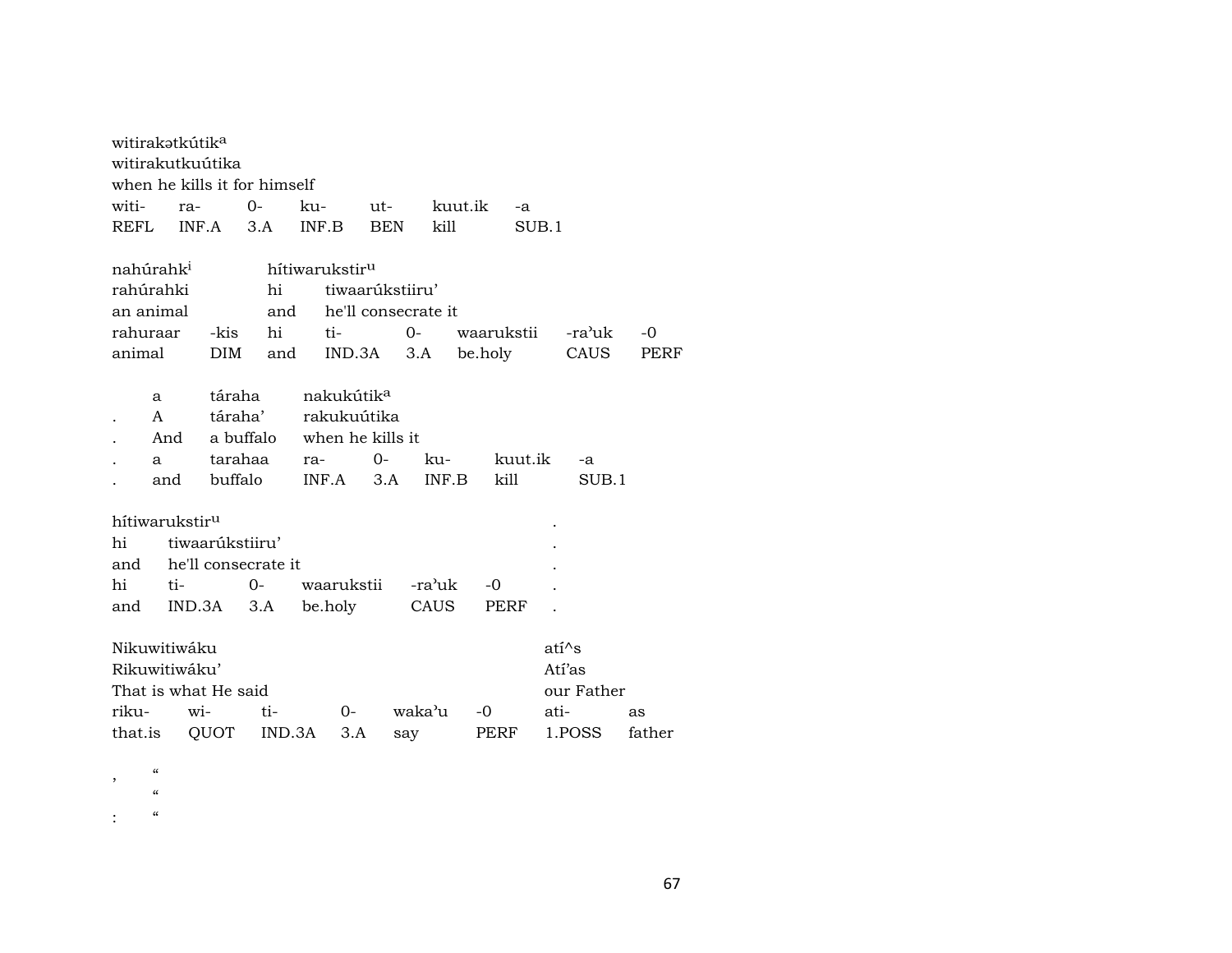, "  $,$ 

Tihátasutawarihust<sup>a</sup>

Tihaátasuutawaahiíhusta

This is what you are going to do

|  | tii- haa- ta-   s- ut-  aar -waa -i  -:hus -ta    |  |  |  |  |
|--|---------------------------------------------------|--|--|--|--|
|  | this here IND.1/2A 2.A PREV do DIST IMPF IMPF INT |  |  |  |  |

- . " Iharisuhaíriku
- . " Ihaarisuuhaa'iíriku'
- . " There you do see them

|  |  | . " ii-      haa-    rii-        s-       ut-        raa-     iirik    -:hus |  |  |  |
|--|--|------------------------------------------------------------------------------|--|--|--|
|  |  | " that here ASSR 2.A PREV way see IMPF                                       |  |  |  |

## tiráwah^t<sup>n</sup>

| ulawan t |                  |      |                                          |      |  |
|----------|------------------|------|------------------------------------------|------|--|
|          | Tiráwaahat       |      |                                          |      |  |
|          | (in) the Heavens |      |                                          |      |  |
|          | tii- ra- 0-      | waa- | ahak                                     | $-0$ |  |
|          |                  |      | this ABS 3.A DIST extend.in.a.line SUB.4 |      |  |
|          | haritírakša      |      |                                          |      |  |

| haariitírakca               |     |                                        |         |          |                |                   |                                  |  |  |  |
|-----------------------------|-----|----------------------------------------|---------|----------|----------------|-------------------|----------------------------------|--|--|--|
|                             |     |                                        |         |          |                |                   |                                  |  |  |  |
| $ri-$                       |     | 0-                                     | tiraak- | sa       | -0             |                   |                                  |  |  |  |
|                             |     |                                        | bow     | be.lying |                |                   |                                  |  |  |  |
|                             |     |                                        |         |          |                |                   |                                  |  |  |  |
| $\epsilon$<br>Aahawáku<br>, |     |                                        |         |          |                |                   |                                  |  |  |  |
| ahawáku'<br>A               |     |                                        |         |          |                |                   |                                  |  |  |  |
|                             |     | $\pmb{\zeta}\pmb{\zeta}$               |         |          |                |                   |                                  |  |  |  |
| ar-                         | ra- | $O -$                                  | waka'u  | -0       | $\overline{ }$ | $^{\prime\prime}$ |                                  |  |  |  |
| EV                          | ABS | 3.A                                    | say     | PERF     |                | $^{\prime\prime}$ |                                  |  |  |  |
|                             |     | there is the bow<br>CONT.3A<br>He said | 3.A     |          |                |                   | PERF<br>$\pmb{\zeta}\pmb{\zeta}$ |  |  |  |

Tiirirátirukš<sup>a</sup>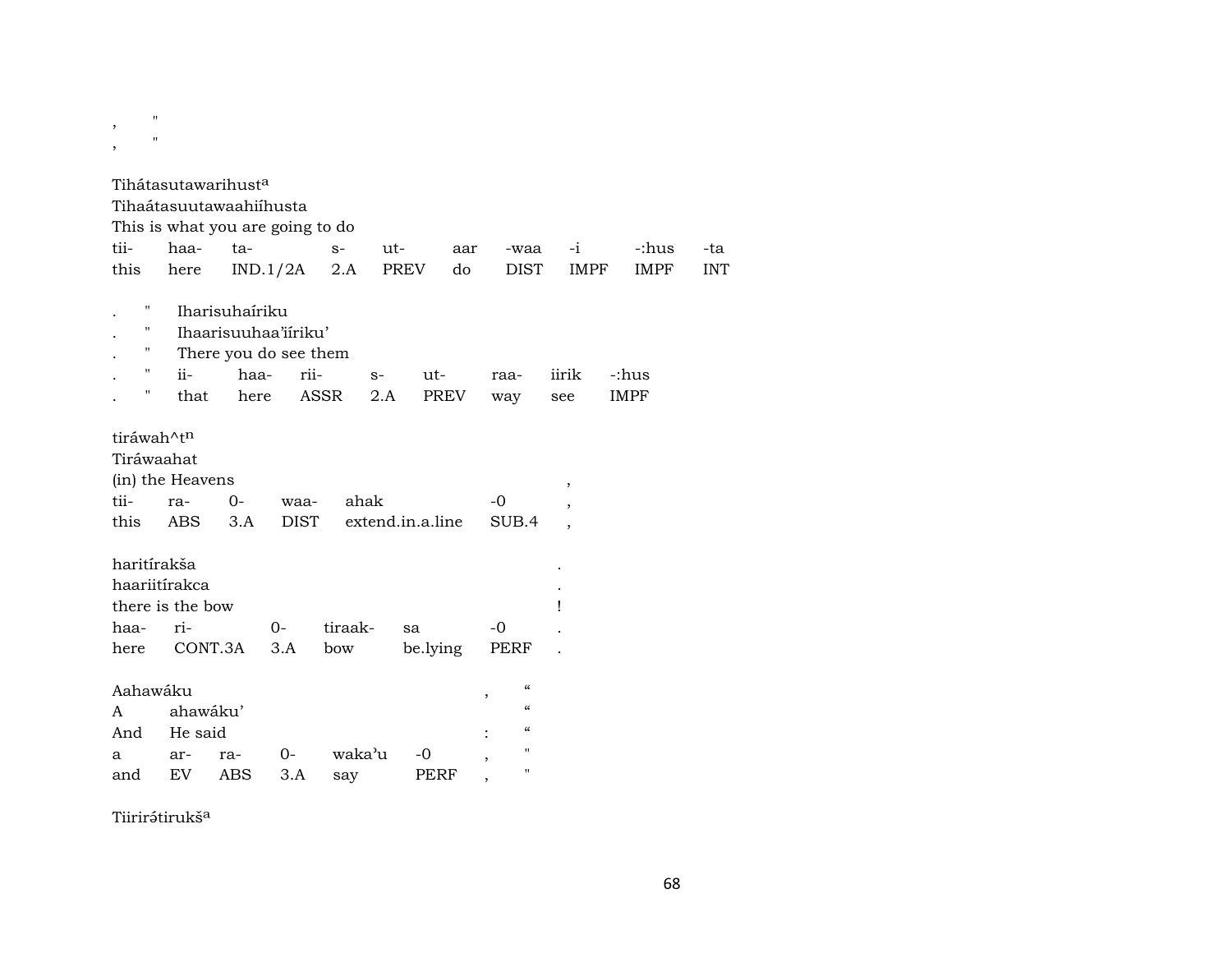|          | Ti'iriiratírakca              |      |            |                             |         |          |            |       |            |            |      |                  |       |
|----------|-------------------------------|------|------------|-----------------------------|---------|----------|------------|-------|------------|------------|------|------------------|-------|
|          | Here where the bow is         |      |            |                             |         |          |            |       |            |            |      |                  |       |
| tii-     | irii-                         |      | ra-        | tiraak-                     |         | sa       |            | $-0$  |            |            |      |                  |       |
| here     | where                         |      | <b>ABS</b> | bow                         |         | be.lying |            | SUB.3 |            |            |      |                  |       |
|          | hitiharakahuráhkatituhatn     |      |            |                             |         |          |            |       |            |            |      |                  |       |
| hi       |                               |      |            | tihaarakaahuraáhkatiituhat  |         |          |            |       |            |            |      |                  |       |
| and      | this black earth              |      |            |                             |         |          |            |       |            |            |      |                  |       |
| hi       | tii-                          | haa- |            | ra-                         | $0-$    |          | kaahuraar- |       | katiit     |            | uhak |                  | -0    |
| and      | this                          | here |            | <b>ABS</b>                  | 3.A     | earth    |            |       |            | be.black   |      | extend.in.a.line | SUB.4 |
|          |                               |      |            |                             |         |          |            |       |            |            |      |                  |       |
| tihấtaku |                               |      |            | $\, ,$                      |         |          |            |       |            |            |      |                  |       |
|          | tihaátaku                     |      |            |                             |         |          |            |       |            |            |      |                  |       |
|          | right here                    |      |            |                             |         |          |            |       |            |            |      |                  |       |
| tii-     | haa-                          |      | -taku      |                             |         |          |            |       |            |            |      |                  |       |
| here     | here                          |      | LOC        |                             |         |          |            |       |            |            |      |                  |       |
|          |                               |      |            |                             |         |          |            |       |            |            |      |                  |       |
|          | isiritrarutíkust <sup>a</sup> |      |            |                             |         |          |            |       |            |            |      |                  |       |
| isiírit  |                               |      |            | raaruutiíkusta              |         |          |            |       |            |            |      |                  |       |
| plainly  |                               |      |            | it'll just be sitting there |         |          |            |       |            |            |      |                  |       |
| isii.rik |                               |      | raa-       | ruu-                        | ti-     |          | $0-$       | kus   |            |            | -his | -ta              |       |
|          | in.plain.sight                |      | just       | then                        |         | IND.3A   | 3.A        |       | be.sitting |            | PERF | <b>INT</b>       |       |
|          | húpiritn                      |      |            |                             |         |          |            |       |            |            |      |                  |       |
|          | Huúpirit                      |      |            |                             |         |          |            |       |            |            |      |                  |       |
|          | <b>Stars</b>                  |      |            |                             |         |          |            |       |            |            |      |                  |       |
|          | huupirik                      |      |            |                             |         |          |            |       |            |            |      |                  |       |
|          | star                          |      |            |                             |         |          |            |       |            |            |      |                  |       |
|          |                               |      |            |                             |         |          |            |       |            |            |      |                  |       |
|          | tasurawawist <sup>a</sup>     |      |            |                             |         |          |            |       |            |            |      |                  |       |
|          | tasuurawaáwista               |      |            |                             |         |          |            |       |            |            |      |                  |       |
|          | you are going to draw them    |      |            |                             |         |          |            |       |            |            |      |                  |       |
| ta-      |                               | $S-$ | uur-       |                             | awi.wuh |          | -waa       | -his  |            | -ta        |      |                  |       |
|          | IND.1/2A                      | 2.A  | PREV       |                             | draw    |          | DIST       | PERF  |            | <b>INT</b> |      |                  |       |
|          |                               |      |            |                             |         |          |            |       |            |            |      |                  |       |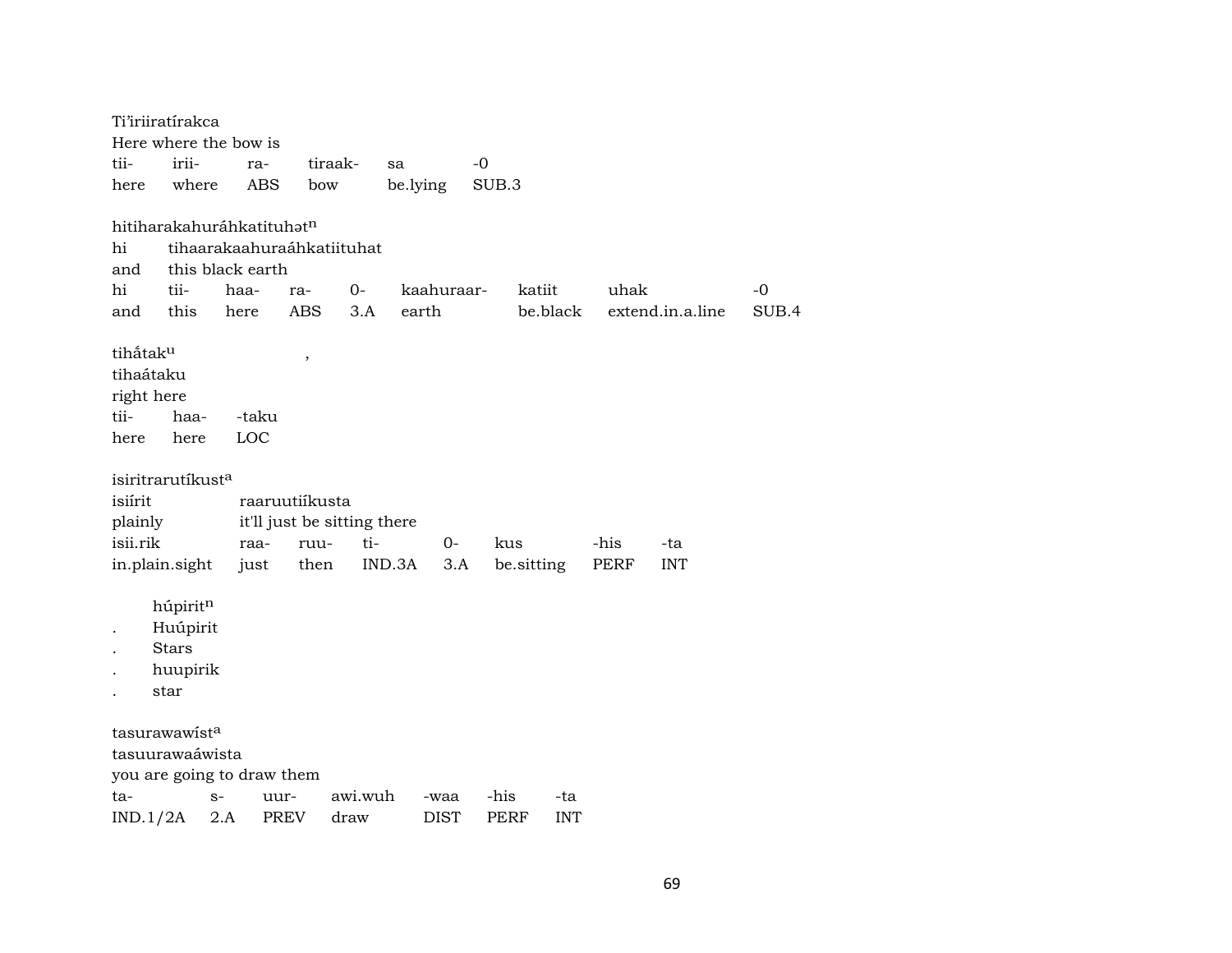| hirispakáhust <sup>a</sup>                                         |                                                                        |                                      |                                                  |             |                            |             |             |            |      |                          |  |                                                                |
|--------------------------------------------------------------------|------------------------------------------------------------------------|--------------------------------------|--------------------------------------------------|-------------|----------------------------|-------------|-------------|------------|------|--------------------------|--|----------------------------------------------------------------|
| ,<br>hi<br>rispakaáhusta                                           |                                                                        |                                      |                                                  |             |                            |             |             |            |      |                          |  |                                                                |
| and                                                                | you are going to say                                                   |                                      |                                                  |             |                            |             |             |            |      |                          |  |                                                                |
| hi                                                                 | rii-                                                                   |                                      | $S-$                                             | waka        |                            | -:hus       |             | -ta        |      | $\overline{\phantom{a}}$ |  |                                                                |
| and                                                                | ASSR                                                                   |                                      | 2.A                                              |             | say.IMPF                   | <b>IMPF</b> |             | <b>INT</b> |      |                          |  |                                                                |
| Parusháwirik <sup>u</sup><br>Párus<br>A rabbit<br>warus<br>rabbit  |                                                                        | haa-<br>here                         | háwiiriiku<br>there it is sitting<br>wii-<br>now |             | ri-<br>CONT.3A             |             | $0-$<br>3.A |            | kus  | be.sitting               |  | $-0$<br>PERF                                                   |
| tiráwah^t <sup>n</sup>                                             |                                                                        |                                      |                                                  |             |                            |             |             |            |      |                          |  |                                                                |
| Tiráwaahat<br>1                                                    |                                                                        |                                      |                                                  |             |                            |             |             |            |      |                          |  |                                                                |
| (in) the Heavens                                                   |                                                                        |                                      |                                                  |             |                            |             |             |            |      |                          |  |                                                                |
| tii-                                                               | ra-                                                                    |                                      | $O -$                                            | waa-        | ahak                       |             |             |            | $-0$ |                          |  |                                                                |
| this                                                               | <b>ABS</b>                                                             |                                      | 3.A                                              | <b>DIST</b> | extend.in.a.line           |             |             |            |      | SUB.4                    |  |                                                                |
| I<br>$\mathbf I$<br>And<br>i<br>and                                | $\overline{\phantom{a}}$<br>$\overline{\phantom{a}}$<br>$\overline{ }$ | irár <sup>i</sup><br>iraári'<br>$i-$ | brother<br>3.POSS.A                              |             | -raar-<br>same.sex.sibling |             |             | -ri'       |      | 3.POSS.B                 |  | ,<br>$\overline{\phantom{a}}$<br>,<br>$\overline{\phantom{a}}$ |
| isirítn<br>isiírit<br>plainly<br>isii.rik<br>in.plain.sight        |                                                                        |                                      |                                                  |             |                            |             |             |            |      |                          |  |                                                                |
| narururawikatáku<br>raaruuruurawikatáku<br>the image is just on it |                                                                        |                                      |                                                  |             |                            |             |             |            |      |                          |  |                                                                |

 $\mathbf{u}$ 

 $\mathbf{u}$ 

 $\mathbf{u}$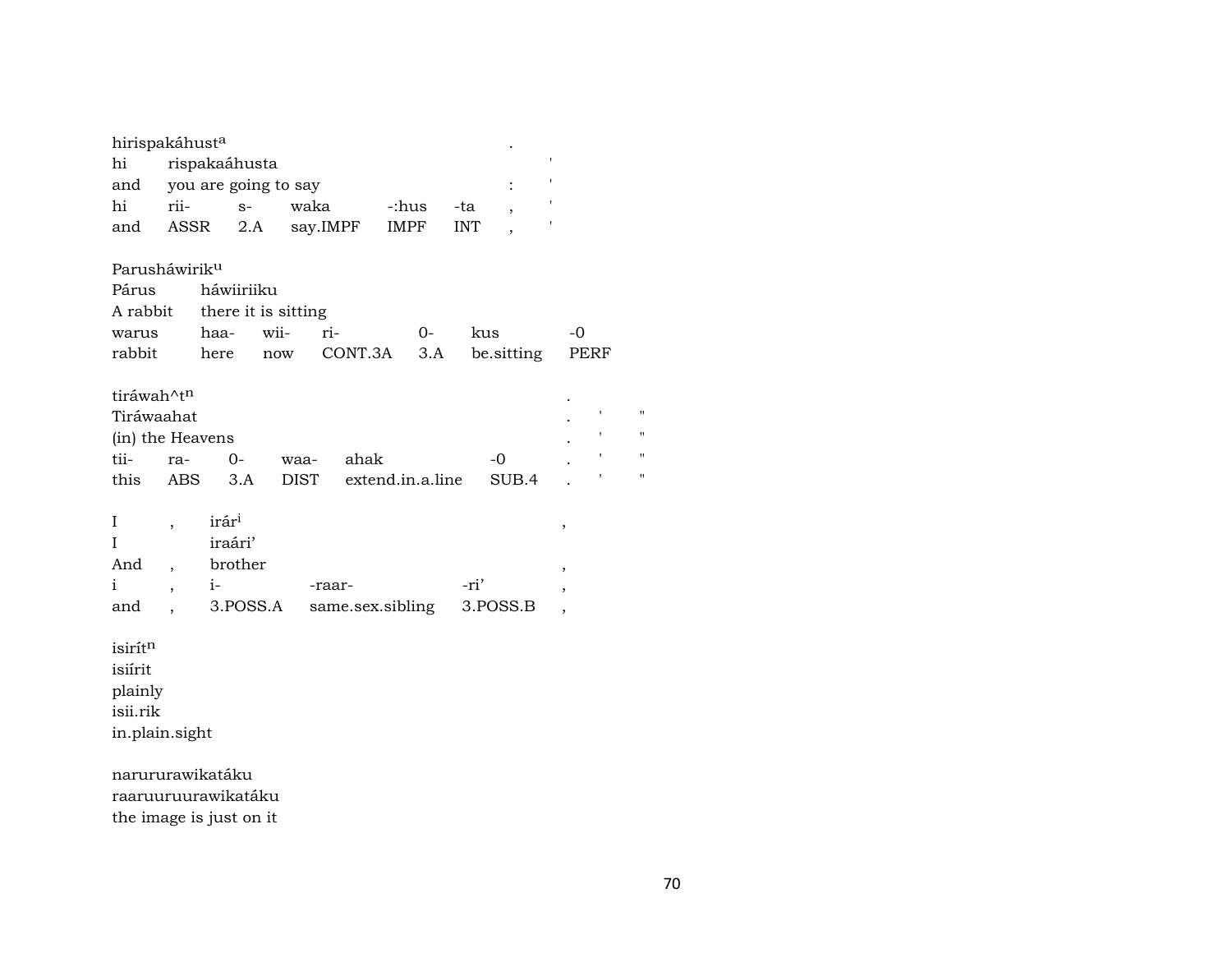| raa-                     | ruu-                      | ra-        | $0-$                          | uur-       |             | awi-             | kata-                    |  |                            | kus          | $-0$        |
|--------------------------|---------------------------|------------|-------------------------------|------------|-------------|------------------|--------------------------|--|----------------------------|--------------|-------------|
| just                     | then                      | <b>ABS</b> | 3.A                           | PREV       |             | image            |                          |  | against.a.vertical.surface | be.sitting   | PERF        |
|                          | tiráwah^tn                |            |                               |            |             |                  |                          |  | Párus                      |              |             |
|                          | Tiráwaahat                |            |                               |            |             |                  |                          |  | párus                      |              |             |
|                          | the Heavens               |            |                               |            |             |                  |                          |  | a rabbit                   |              |             |
| tii-                     | ra-                       | $0-$       | waa-                          | ahak       |             |                  | $-0$                     |  | warus                      |              |             |
| this                     | <b>ABS</b>                | 3.A        | <b>DIST</b>                   |            |             | extend.in.a.line | SUB.4                    |  | rabbit                     |              |             |
|                          | hihupiritníitn            |            |                               |            |             |                  |                          |  | Kúrahus                    |              |             |
| hi                       | huúpirit                  |            | rií'it                        |            |             |                  |                          |  | Kúrahus                    |              |             |
| and                      | stars                     |            | they are                      |            |             |                  |                          |  | The old man                |              |             |
| hi                       | huupirik                  |            | rii-                          | $0-$       | $\mathbf 0$ | -ik              | $-0$                     |  | kurahuus                   |              |             |
| and                      | star                      |            | <b>ASSR</b>                   | 3.A        | be          | <b>DIST</b>      | <b>PERF</b>              |  | old.man                    |              |             |
|                          |                           |            |                               |            |             |                  |                          |  |                            |              |             |
|                          | ahihuhuhkawakárau         |            |                               |            |             |                  |                          |  |                            |              |             |
|                          | ahihuuhuhkawaakára'u      |            |                               |            |             |                  |                          |  |                            |              |             |
|                          |                           |            | when He made the ways for him |            |             |                  |                          |  |                            |              |             |
| ar-                      | ra-                       | $0-$       | ir-                           | ut-        |             | raa.uhur-        | kawaaka.ra'uk            |  | $-0$                       |              |             |
| EV                       | ABS                       | 3.A        | <b>OBV</b>                    | <b>BEN</b> | way         |                  | make.DIST                |  | SUB.3                      |              |             |
|                          | witatariraíwatn           |            |                               |            |             |                  |                          |  |                            |              |             |
|                          | witatariiraa'iiwat        |            |                               |            |             |                  |                          |  |                            |              |             |
|                          | I have told you his story |            |                               |            |             |                  |                          |  |                            |              |             |
| wi-                      |                           |            |                               |            |             |                  |                          |  |                            |              |             |
|                          | ta-                       |            | $t-$                          | ir-        |             | $a-$             | ri-                      |  | uur-                       | raa.iiwaat   | $-0$        |
| QUOT                     |                           | IND.1/2A   | 1.A                           | PREV.1/2A  |             | 2.P              | PHYS.POSS                |  | PREV                       | tell.a.story | <b>PERF</b> |
| $\cdot$                  | irár <sup>i</sup>         |            |                               |            |             |                  |                          |  |                            |              |             |
|                          | iraári'                   |            |                               |            |             |                  | $\pmb{\mathcal{I}}$      |  |                            |              |             |
| $\overline{\phantom{a}}$ | brother                   |            |                               |            |             |                  | $\, ,$                   |  |                            |              |             |
| $\overline{\phantom{a}}$ | $i-$                      |            | -raar-                        |            | -ri'        |                  | ,                        |  |                            |              |             |
| $\overline{ }$           | 3.POSS.A                  |            | same.sex.sibling              |            |             | 3.POSS.B         | $\overline{\phantom{a}}$ |  |                            |              |             |
|                          |                           |            |                               |            |             |                  |                          |  |                            |              |             |

tiráwah .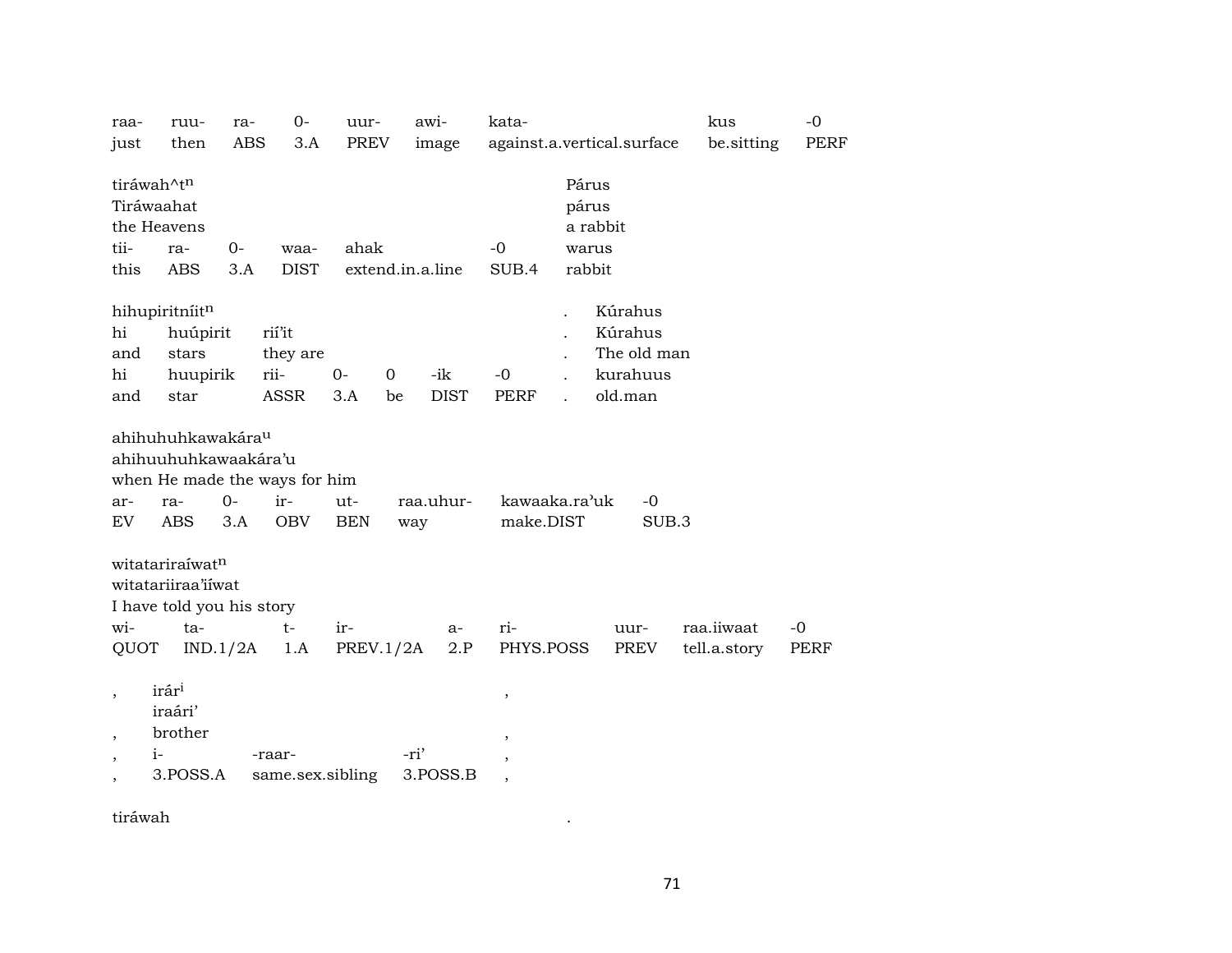| the Heavens<br>tii-<br>this | ra-<br>ABS.              | $0-$<br>3.A            | waa-                                 | ahak   |                  |          |             |                          |           |      |
|-----------------------------|--------------------------|------------------------|--------------------------------------|--------|------------------|----------|-------------|--------------------------|-----------|------|
|                             |                          |                        |                                      |        |                  |          |             |                          |           |      |
|                             |                          |                        |                                      |        |                  |          | -0          |                          |           |      |
|                             |                          |                        | <b>DIST</b>                          |        | extend.in.a.line |          | SUB.4       |                          |           |      |
|                             |                          |                        |                                      |        |                  |          |             |                          |           |      |
| Náw <sup>a</sup>            |                          | irár <sup>i</sup>      |                                      |        |                  |          |             | $\, ,$                   |           |      |
| Ráwa                        |                          | iraári'                |                                      |        |                  |          |             |                          |           |      |
| <b>Now</b>                  |                          | brother                |                                      |        |                  |          |             | $\, ,$                   |           |      |
| rawa                        | $\overline{\phantom{a}}$ | $i-$                   |                                      | -raar- |                  | -ri'     |             | $\overline{\phantom{a}}$ |           |      |
| now                         |                          | 3.POSS.A               |                                      |        | same.sex.sibling |          | 3.POSS.B    |                          |           |      |
|                             |                          |                        |                                      |        |                  |          |             |                          |           |      |
| kakiráitawa                 |                          |                        |                                      |        |                  |          |             |                          |           |      |
|                             | kaakiraa'iítawa          |                        |                                      |        |                  |          |             |                          |           |      |
|                             | they do not know         |                        |                                      |        |                  |          |             |                          |           |      |
| kaaki-                      |                          | $0-$                   | $a-$                                 |        | ir-              | raa.iita |             | -waa                     | -0        |      |
| NEG.IND.3A                  |                          | 3.A                    | PREV.3A                              |        | PL.3A            | know     |             | <b>DIST</b>              | PERF      |      |
| kúrahus                     |                          |                        | tirawawárik <sup>i</sup>             |        |                  |          |             |                          |           |      |
| kúrahus                     |                          |                        | tirawaawaáriki                       |        |                  |          |             |                          |           |      |
| the old men                 |                          |                        | these various ones                   |        |                  |          |             |                          |           |      |
| kurahuus                    |                          | tii-                   | ra-                                  | $0-$   | waawa-           |          | arik        |                          | $-i$      | ,    |
| old.man                     |                          | this                   | ABS                                  | 3.A    | <b>DIST</b>      |          | be.standing |                          | SUB.2     |      |
|                             |                          |                        |                                      |        |                  |          |             |                          |           |      |
| níhuks <sup>u</sup>         |                          |                        |                                      |        |                  |          |             |                          |           |      |
| ríhuksu'                    |                          |                        |                                      |        |                  |          |             |                          |           |      |
| only                        |                          |                        |                                      |        |                  |          |             |                          |           |      |
| rihuks                      | $-u^{\prime}$            |                        |                                      |        |                  |          |             |                          |           |      |
| alone                       | <b>NOM</b>               |                        |                                      |        |                  |          |             |                          |           |      |
|                             |                          |                        |                                      |        |                  |          |             |                          |           |      |
|                             | tihikuhaitúskaru         |                        |                                      |        |                  |          |             |                          |           |      |
|                             |                          | tiihikuuhaa'iitúskaru' |                                      |        |                  |          |             |                          |           |      |
|                             |                          |                        | He must have made the stories for me |        |                  |          |             |                          |           |      |
| tiir-                       | ri-                      |                        | 0-                                   | ku-    | ut-              |          | raa.iit.us- | ka.ra'uk                 |           | -0   |
| <b>INFR</b>                 |                          | CONT.3A                | 3.A                                  | 1.P    | <b>PREV</b>      | story    |             |                          | make.PL.P | PERF |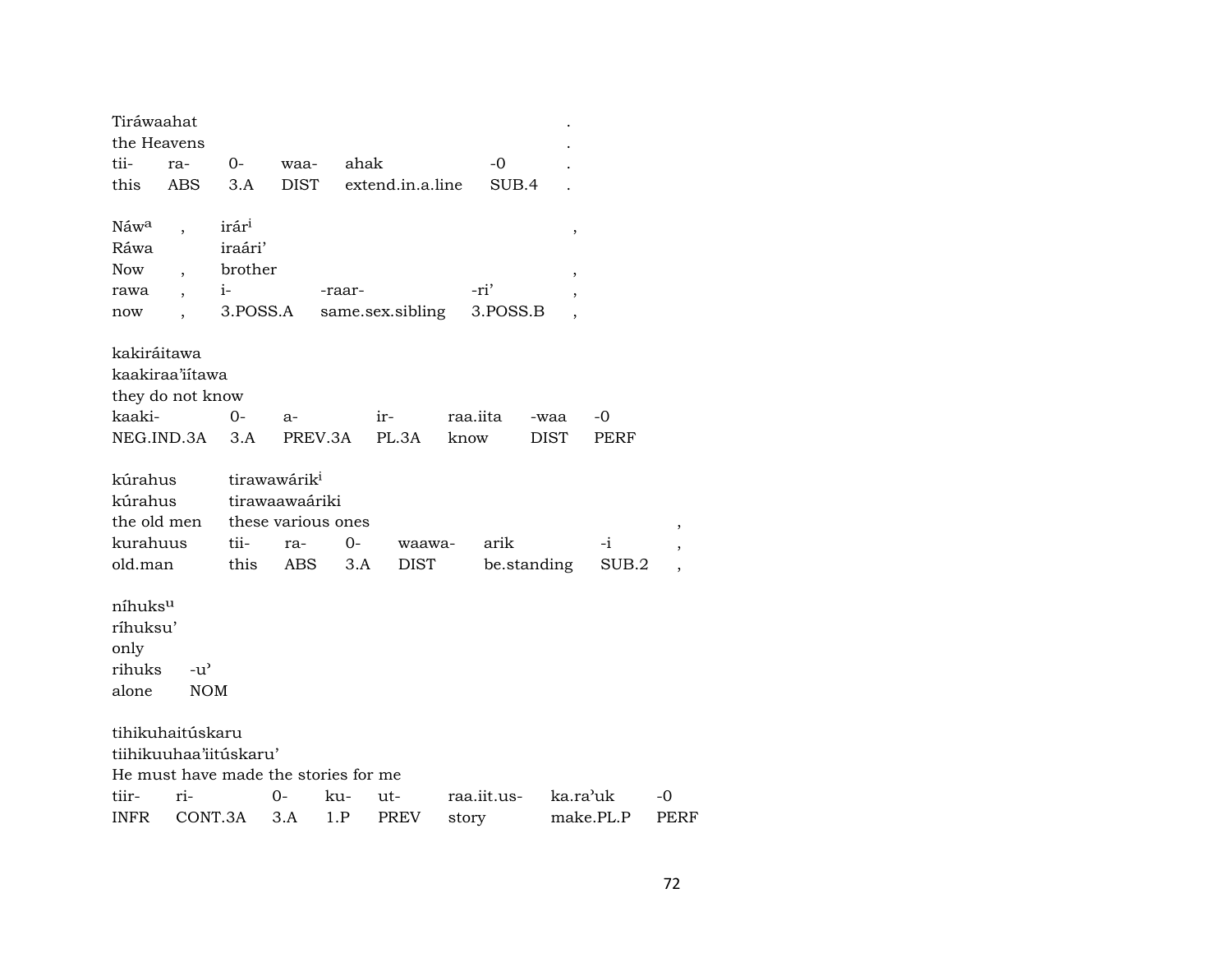|                                 |                                                             | atirakahuráruhat <sup>n</sup>        |                            |                     |               |               |                                        |                                                 |                           |
|---------------------------------|-------------------------------------------------------------|--------------------------------------|----------------------------|---------------------|---------------|---------------|----------------------------------------|-------------------------------------------------|---------------------------|
|                                 | A                                                           |                                      | tirakaahuraáruhat          |                     |               |               |                                        |                                                 |                           |
|                                 | And                                                         |                                      | this earth extending       |                     |               |               |                                        |                                                 |                           |
|                                 | a                                                           | tii-                                 | ra-                        | $0 -$               |               |               | kaahuraar- uhak                        |                                                 | $-0$                      |
|                                 | and                                                         | this                                 | ABS                        | 3.A                 | earth         |               |                                        | extend.in.a.line                                | SUB.4                     |
| ra-<br>ABS                      | nəsákaku<br>rasaákaku<br>$O -$<br>3.A                       | where the sun passes<br>saak-<br>sun | ka-<br>in                  | kus                 | be sitting    | $-0$<br>SUB.4 |                                        |                                                 |                           |
| hiru<br>there<br>hiruu<br>there | hirutírit <sup>n</sup><br>tiírit<br>ti-                     | it stands<br>IND.3A                  | $O -$<br>3.A               | arik<br>be.standing |               | $-0$<br>PERF  | šáhiks<br>cáhiks<br>icaahiks<br>person | a person                                        | A<br>A<br>And<br>a<br>and |
| $\cdot$                         | irár <sup>i</sup><br>iraári'<br>brother<br>$i-$<br>3.POSS.A |                                      | -raar-<br>same.sex.sibling |                     | -ri'          | 3.POSS.B      | $\, ,$<br>$\, ,$<br>$\overline{ }$     |                                                 |                           |
| riku-<br>that.is                | nikuwitiwáku<br>rikuwitiwáku'<br>wi-                        | this is what He said<br>QUOT         | ti-<br>IND.3A              | $0-$<br>3.A         | waka'u<br>say |               | $-0$<br>PERF                           | atíes<br>Ati'as<br>our Father<br>ati-<br>1.POSS | as<br>father              |

- $\,$   $\,$   $\,$   $\,$  Hirur<br/>ə́taku
- $\epsilon\epsilon$ Hiru rátaku
- $\therefore$   $\alpha$ Then there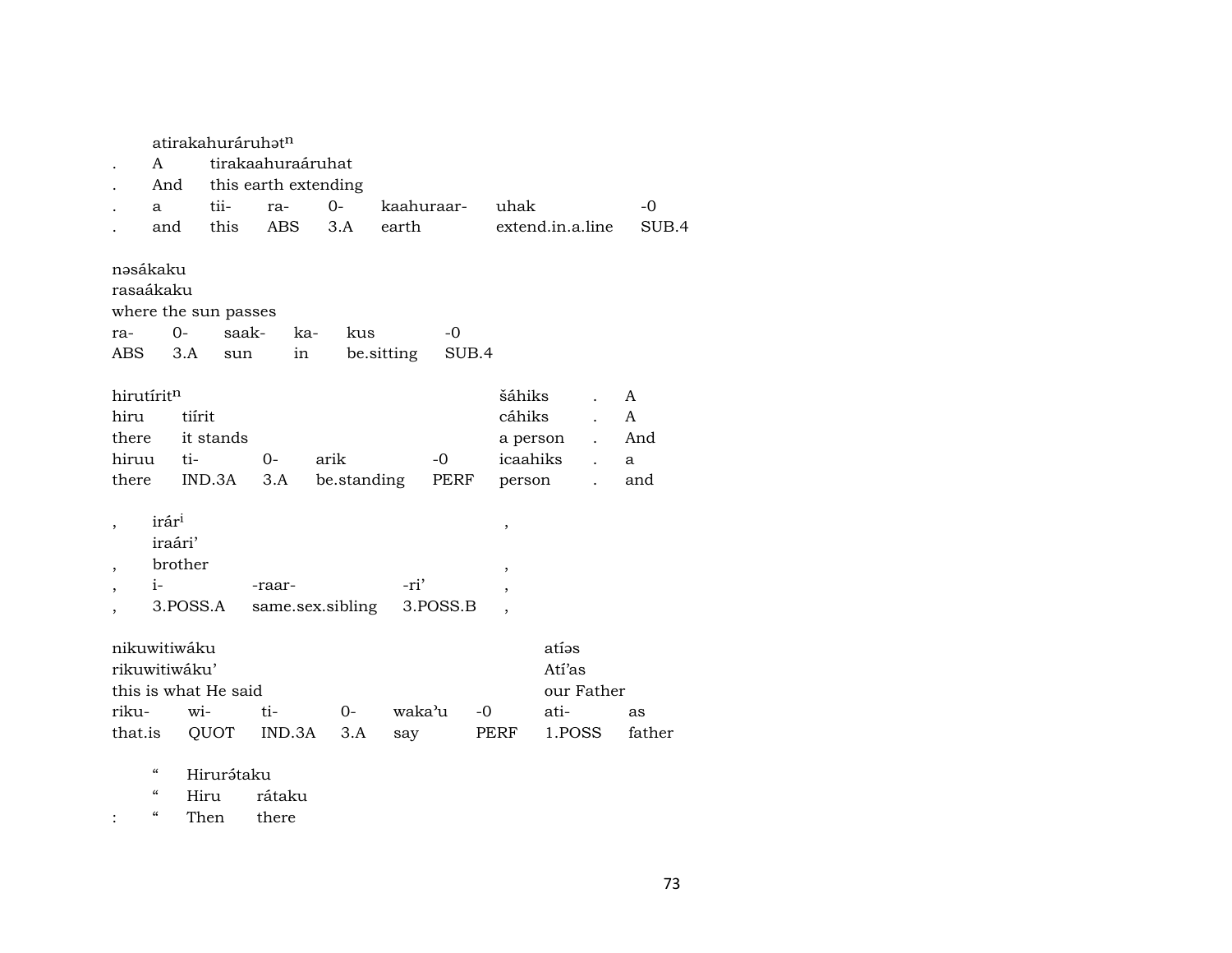| $\mathbf{H}$<br>$\overline{\phantom{a}}$<br>П<br>$\overline{\phantom{a}}$ | hiruu<br>then                                       | ra-<br>ABS                                                | $O -$<br>3.A                                    | ta           | be.hanging           | kus               | be.sitting              | $-0$<br>SUB.4                |       |
|---------------------------------------------------------------------------|-----------------------------------------------------|-----------------------------------------------------------|-------------------------------------------------|--------------|----------------------|-------------------|-------------------------|------------------------------|-------|
| nárik <sup>i</sup><br>raáriki<br>ra-<br>ABS                               | the one standing<br>$O-$<br>3.A                     | arik<br>be.standing                                       | $-i$                                            | SUB.2        |                      |                   |                         |                              |       |
| tii-<br>here                                                              | tiirirasákaku<br>ti'iriirasaákaku<br>irii-<br>where | here where the sun passes<br>ra-<br>ABS                   | $0-$<br>3.A                                     | saak-<br>sun | hak<br>pass.by       |                   | -hus<br><b>IMPF.SUB</b> |                              |       |
| ruu-                                                                      | rurušiwahuksúrahwi<br>ra-                           | ruuruciwaahaksúrahwi<br>$O -$                             | there where the Heavens touch the ground<br>ut- | $i-$         |                      | a.waa.hak.his-    |                         | hurah                        | -wi   |
| there<br>táhusta<br>taáhusta                                              | ABS                                                 | 3.A                                                       | PREV                                            | <b>SEQ</b>   | heavens              |                   | $\,$                    | hang.down.touching.the.earth | SUB.L |
| ti-<br>IND.3A                                                             | $0-$<br>3.A                                         | it is going to be coming<br>$a-$<br>PREV.3A               | a                                               | come         | -:hus<br><b>IMPF</b> | -ta<br><b>INT</b> |                         |                              |       |
| Hi<br>And<br>hi<br>and                                                    | hirisisáskust <sup>a</sup><br>rii-<br>ASSR          | riisisaáskusta<br>you are going to call it<br>$S-$<br>2.A | hisaask<br>call.by.name                         |              | -:hus<br><b>IMPF</b> | -ta<br><b>INT</b> |                         |                              |       |
|                                                                           | Hupurikahuriríwis'                                  |                                                           |                                                 |              | $\mathbf{H}$         |                   |                         |                              |       |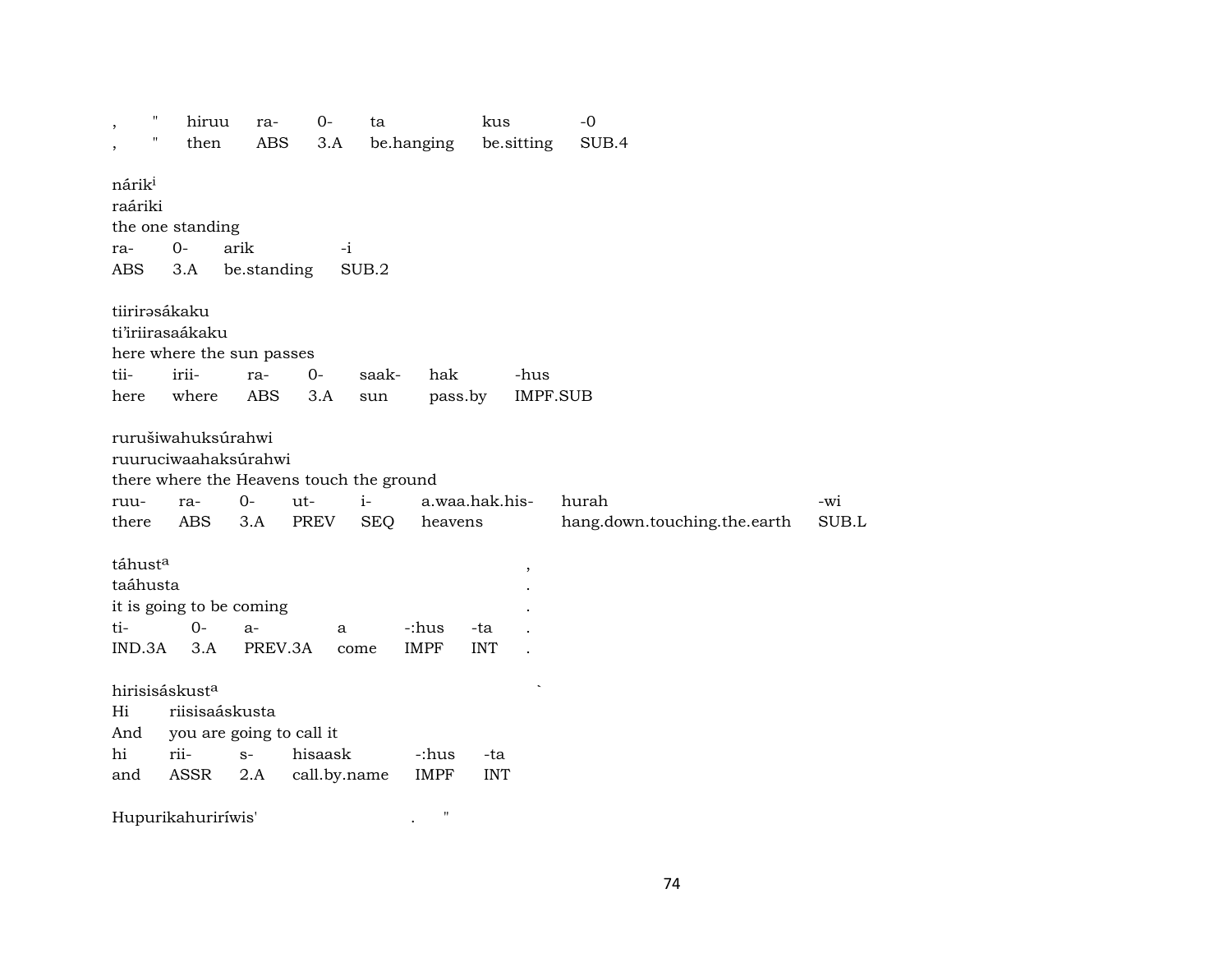| Huupirikaahuriríwis           |                      |        |                   |             |              |                  | $\pmb{\mathsf{H}}$ |              |                          |       |
|-------------------------------|----------------------|--------|-------------------|-------------|--------------|------------------|--------------------|--------------|--------------------------|-------|
| Star Across The World         |                      |        |                   |             |              |                  | $\mathbf{H}$       |              |                          |       |
| huupirik                      |                      |        | kaa.huur-         |             | iriwis       |                  | $\pmb{\mathsf{H}}$ |              |                          |       |
| star                          |                      | world  |                   |             | be.across    |                  | 11                 |              |                          |       |
|                               |                      |        |                   |             |              |                  |                    |              |                          |       |
| Náw <sup>a</sup>              |                      |        | irár <sup>i</sup> |             |              |                  |                    |              | ,                        |       |
| Ráwa                          |                      |        | iraári'           |             |              |                  |                    |              |                          |       |
| Now                           |                      |        | brother           |             |              |                  |                    |              | ,                        |       |
| rawa                          | $\ddot{\phantom{0}}$ | $i-$   |                   |             | -raar-       |                  |                    | -ri'         | $\overline{\phantom{a}}$ |       |
| now                           |                      |        | 3.POSS.A          |             |              | same.sex.sibling |                    | 3.POSS.B     |                          |       |
| nikusitihisásku               |                      |        |                   |             |              |                  |                    |              |                          |       |
| rikusitiihisaásku'            |                      |        |                   |             |              |                  |                    |              |                          |       |
| that is what they call it     |                      |        |                   |             |              |                  |                    |              |                          |       |
| riku-                         |                      | $\sin$ | $t_i$ -           |             | $O-$         | ir-              |                    | hisaask      | -:hus                    |       |
| that.is                       |                      | DU     | IND.3A            |             | 3.A          | PL.3A            |                    | call.by.name | <b>IMPF</b>              |       |
|                               |                      |        |                   |             |              |                  |                    |              |                          |       |
| šahiksíšahiks                 |                      |        |                   |             | A            | $\, ,$           |                    |              |                          |       |
| cahiksícahiks                 |                      |        |                   |             | $\mathsf{A}$ |                  |                    |              |                          |       |
| Indians                       |                      |        |                   |             | And          |                  |                    |              |                          |       |
| icaahiks                      |                      |        | icaahiks          |             | a            |                  |                    |              |                          |       |
| person                        |                      |        | person            |             | and          |                  |                    |              |                          |       |
|                               |                      |        |                   |             |              |                  |                    |              |                          |       |
| irár <sup>i</sup>             |                      |        |                   |             |              |                  | $\, ,$             |              |                          |       |
| iraári'                       |                      |        |                   |             |              |                  |                    |              |                          |       |
| brother                       |                      |        |                   |             |              |                  | $\, ,$             |              |                          |       |
| i-                            |                      |        | -raar-            |             |              | -ri'             |                    |              |                          |       |
| 3.POSS.A                      |                      |        | same.sex.sibling  |             |              | 3.POSS.B         |                    |              |                          |       |
| iruharuturíškat <sup>a</sup>  |                      |        |                   |             |              |                  |                    |              |                          |       |
| iruuhaarutuuríckaata          |                      |        |                   |             |              |                  |                    |              |                          |       |
| that end of the Trail Of Dust |                      |        |                   |             |              |                  |                    |              |                          |       |
| ii-                           | ra-                  |        | 0-                | ut-         |              | raar.huutuur-    |                    | icka.at      |                          | -a    |
| that                          | ABS                  |        | 3.A               | <b>PREV</b> |              | trail.of.dust    |                    | be.the.end   |                          | SUB.1 |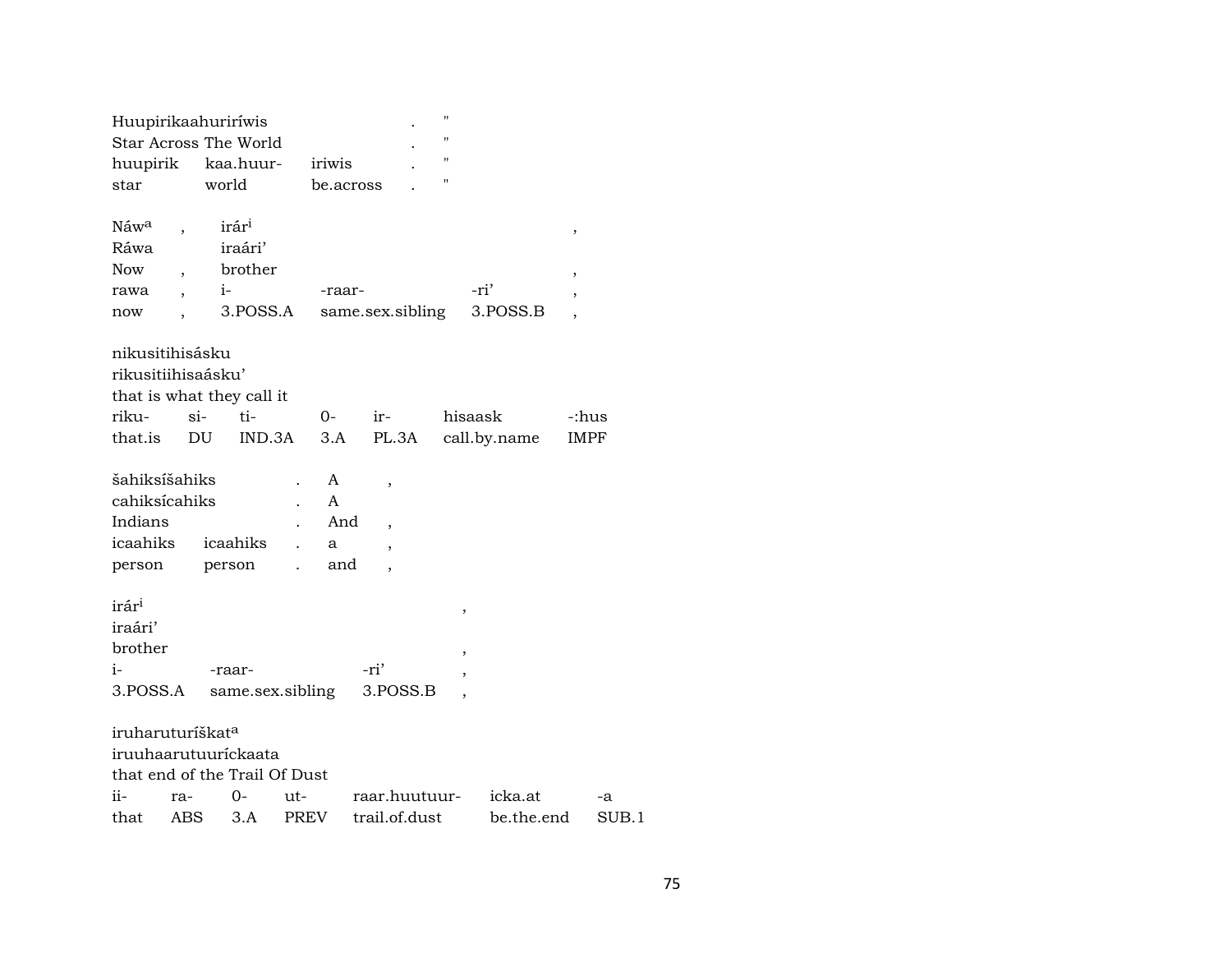| tirəsákaku<br>tirasaákaku | this passing sun                  |                          |                                        |           |          |                 |            |        |      |
|---------------------------|-----------------------------------|--------------------------|----------------------------------------|-----------|----------|-----------------|------------|--------|------|
| tii-                      | ra-                               | $O -$                    | saak-                                  | ka-       | kus      |                 | $-0$       |        |      |
| here                      | <b>ABS</b>                        | 3.A                      | sun                                    | in        |          | be.sitting      | SUB.4      |        |      |
|                           | tirašihwákahu                     |                          |                                        |           |          |                 |            |        |      |
|                           | tiracihwaákahu                    |                          |                                        |           |          |                 |            |        |      |
|                           | this one we say                   |                          |                                        |           |          |                 |            |        |      |
| tii-                      | ra-                               | aciir-                   |                                        | waaka     |          | -hus            |            |        |      |
| this                      | ABS                               | IN.DU.A                  |                                        | say.IMPF  |          | <b>IMPF.SUB</b> |            |        |      |
|                           |                                   |                          |                                        |           |          |                 |            |        |      |
| tiwisiráhak <sup>u</sup>  |                                   |                          |                                        |           |          |                 |            |        |      |
| tiwisiráhaku              |                                   |                          |                                        |           |          |                 |            |        |      |
|                           | these (du) sitting on water       |                          |                                        |           |          |                 |            |        |      |
| tii-                      | wii-                              | si-                      | ra-                                    | 0-        | ha-      |                 | kus        | -0     |      |
| this                      | now                               | DU                       | ABS                                    | 3.A       | in.water |                 | be sitting | SUB.4  |      |
|                           |                                   |                          |                                        |           |          |                 |            |        |      |
| níkušk <sup>i</sup>       |                                   | kíwaks                   |                                        | hiahawáku |          |                 |            |        |      |
| ríkucki                   |                                   | kiíwaaks                 |                                        | hi        | ahawáku' |                 |            |        |      |
| birds                     |                                   | ducks*                   |                                        | and       | He said  |                 |            |        |      |
| rikuc                     | -kis                              | kiiwaaks                 |                                        | hi        | ar-      | ra-             | $0-$       | waka'u | $-0$ |
| bird                      | <b>DIM</b>                        | duck                     |                                        | and       | EV       | ABS             | 3.A        | say    | PERF |
| $ati^s$                   |                                   |                          | $\boldsymbol{\zeta}\boldsymbol{\zeta}$ |           |          |                 |            |        |      |
| Atí'as                    |                                   | ,                        | $\pmb{\zeta}\pmb{\zeta}$               |           |          |                 |            |        |      |
| our Father                |                                   |                          | $\pmb{\zeta}\pmb{\zeta}$               |           |          |                 |            |        |      |
| ati-                      | as                                |                          | $\pmb{\mathsf{H}}$                     |           |          |                 |            |        |      |
| 1.POSS                    | father                            | $\overline{\phantom{a}}$ | $\pmb{\mathsf{H}}$                     |           |          |                 |            |        |      |
|                           |                                   |                          |                                        |           |          |                 |            |        |      |
|                           | Nikutastapakíhusta                |                          |                                        |           |          |                 |            |        |      |
|                           | Rikutastapakiíhusta               |                          |                                        |           |          |                 |            |        |      |
|                           | This is what you are going to say |                          |                                        |           |          |                 |            |        |      |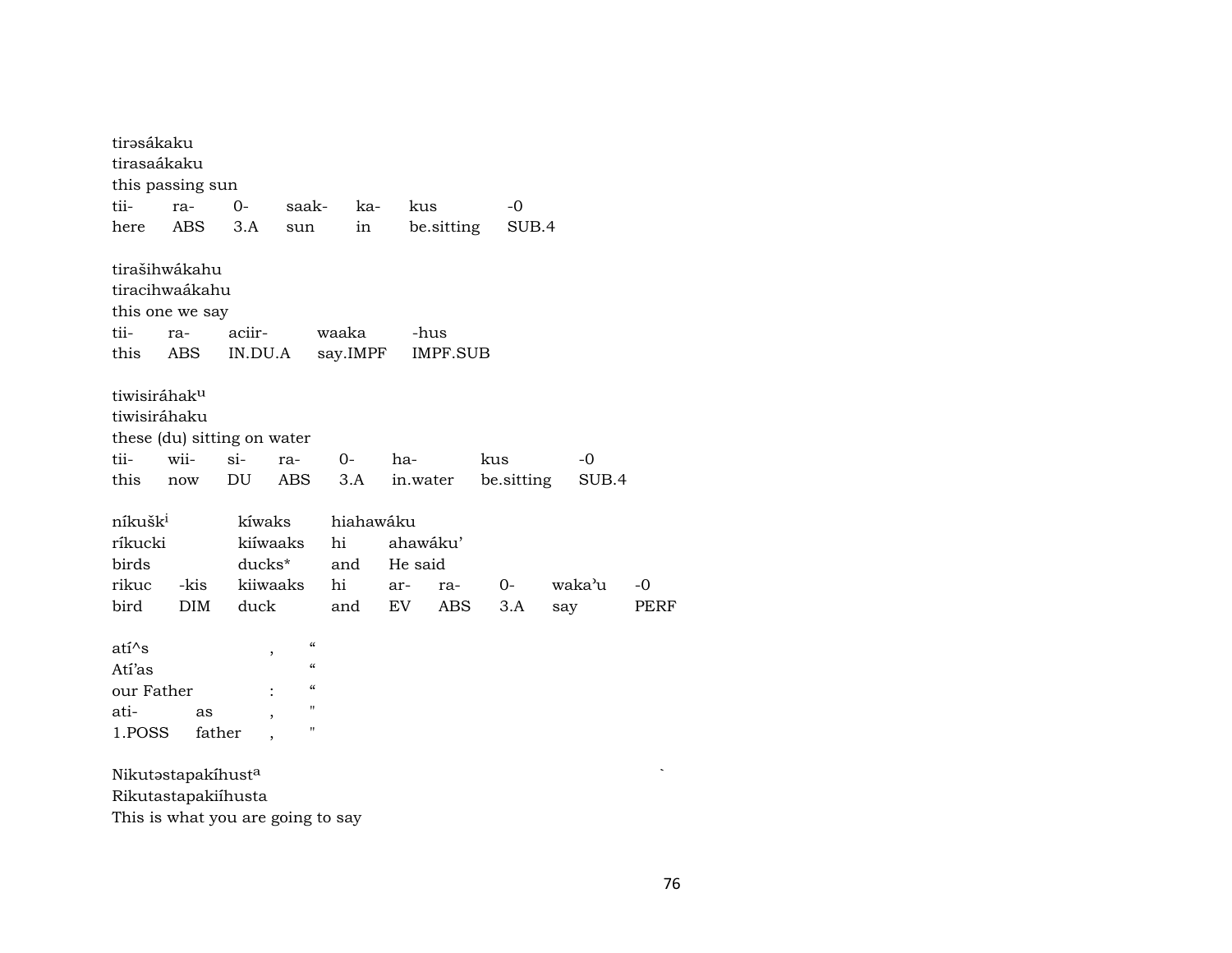| riku-                           | ta-               |                    | $S-$   | rak- | waki.a           |                    | -:hus          | -ta        |
|---------------------------------|-------------------|--------------------|--------|------|------------------|--------------------|----------------|------------|
| that.is                         |                   | IND.1/2A           | 2.A    |      |                  | 1/2.PL say.PL.IMPF | IMPF           | <b>INT</b> |
|                                 |                   |                    |        |      |                  |                    |                |            |
| kiwuks                          |                   |                    |        |      |                  |                    |                |            |
| Kiíwaaks                        |                   |                    |        |      |                  |                    |                |            |
| Duck                            |                   |                    |        |      |                  |                    |                |            |
| kiiwaaks                        |                   |                    |        |      |                  |                    |                |            |
| duck                            |                   |                    |        |      |                  |                    |                |            |
|                                 |                   |                    |        |      |                  |                    |                |            |
| hawisiraháku                    |                   |                    |        |      |                  |                    |                |            |
| Haawisiraháku                   |                   |                    |        |      |                  |                    |                |            |
| There they (du) sit on water    |                   |                    |        |      |                  |                    |                |            |
| haa-                            | wii-              | $\sin$             | ra-    | $0-$ | ha-              | kus                |                | -0         |
| here                            | now               | DU                 | ABS    | 3.A  | in.water         | be sitting         |                | PERF       |
|                                 |                   |                    |        |      |                  |                    |                |            |
| kiwuks'                         |                   | н                  |        |      |                  |                    |                |            |
| kiíwaaks                        |                   | П                  |        |      |                  |                    |                |            |
| the Ducks                       |                   | $\pmb{\mathsf{H}}$ |        |      |                  |                    |                |            |
| kiiwaaks                        |                   | "                  |        |      |                  |                    |                |            |
| duck                            |                   | П                  |        |      |                  |                    |                |            |
|                                 |                   |                    |        |      |                  |                    |                |            |
| A                               | irár <sup>i</sup> |                    |        |      |                  |                    | ,              |            |
| A                               |                   | iraári'            |        |      |                  |                    |                |            |
| And<br>$\overline{\phantom{a}}$ |                   | brother            |        |      |                  |                    | ,              |            |
| a<br>$\ddot{\phantom{0}}$       |                   | $i$ - $\sim$       | -raar- |      |                  | -ri'               | ,              |            |
| and                             |                   | 3.POSS.A           |        |      | same.sex.sibling | 3.POSS.B           | $\overline{ }$ |            |
|                                 |                   |                    |        |      |                  |                    |                |            |
| tirəsákaku                      |                   |                    |        |      |                  |                    |                |            |
| tirasaákaku                     |                   |                    |        |      |                  |                    |                |            |
| this sun passing                |                   |                    |        |      |                  |                    |                |            |
| tii-                            | ra-               | $O-$               | saak-  | ka-  | kus              | $-0$               |                |            |
| here                            | ABS               | 3.A                | sun    | in   | be sitting       |                    | SUB.4          |            |
|                                 |                   |                    |        |      |                  |                    |                |            |

irasiraítawi , "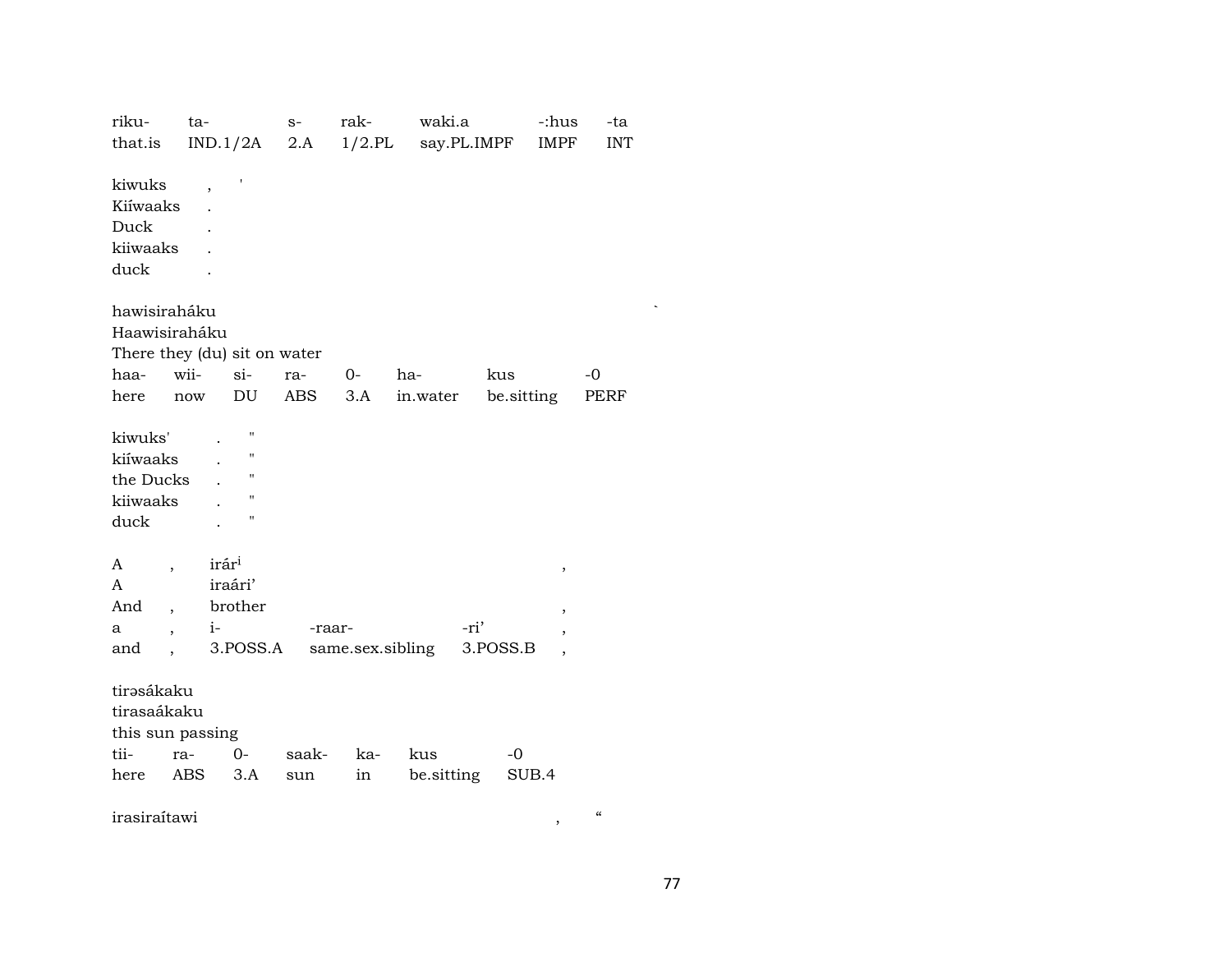| irasiraa'iitawi | that one you know            |         |                  |             |      |             |            |          | $\ddot{\cdot}$ | $\epsilon$<br>$\epsilon$ |
|-----------------|------------------------------|---------|------------------|-------------|------|-------------|------------|----------|----------------|--------------------------|
| ii-             | ra-                          | $S-$    | ir-              |             |      | raa.iita    |            | -wi      | ,              | $^{\prime}$              |
| that            | ABS                          | 2.A     | <b>PREV.1/2A</b> |             |      | know        |            | SUB.L    |                | "                        |
| Irahúhupiritn   |                              |         |                  |             |      |             |            |          |                |                          |
| Íraahu          |                              |         |                  |             |      |             |            |          | huupírit       |                          |
|                 | That one coming              |         |                  |             |      |             |            |          | star           |                          |
| ii-             | ra-                          | 0-      | $a-$             |             | a    |             | -hus       |          |                | huupirik                 |
| that            | ABS                          | 3.A     | PREV.3A          |             | come |             |            | IMPF.SUB | star           |                          |
| kasíkaru        |                              |         |                  |             |      |             |            |          |                |                          |
| kaasíkaru'      |                              |         |                  |             |      |             |            |          |                |                          |
|                 | you are to make them         |         |                  |             |      |             |            |          |                |                          |
| kaas-           | $S-$                         | $i-$    |                  | ka.ra'uk    |      | $-0$        |            |          |                |                          |
| POT.2A          | 2.A                          | SEQ     |                  | make.PL.P   |      | PERF        |            |          |                |                          |
|                 |                              |         |                  |             |      |             |            |          |                |                          |
|                 | hírispakáhust <sup>a</sup>   |         |                  |             |      |             |            |          |                |                          |
| hi              | rispaakáhusta                |         |                  |             |      |             |            |          |                |                          |
| and             | you are to say               |         |                  |             |      |             |            |          |                |                          |
| hi              | rii-                         | $S-$    | waaka            |             |      | -:hus       | -ta        |          |                |                          |
| and             | ASSR                         | 2.A     | say.IMPF         |             |      | <b>IMPF</b> | <b>INT</b> |          |                |                          |
|                 |                              |         |                  |             |      |             |            |          |                |                          |
|                 | Nutpakstaríksis <sup>u</sup> |         |                  |             |      |             | ,          |          |                |                          |
|                 | Rutpakstaaríksisu'           |         |                  |             |      |             |            |          |                |                          |
|                 | Real Headed Snake            |         |                  |             |      |             |            |          |                |                          |
| rut             | paks-                        |         | raariks          | -his        |      | -u'         |            |          |                |                          |
| snake           | head                         | be.true |                  | <b>PERF</b> |      | <b>NOM</b>  |            |          |                |                          |
|                 |                              |         |                  |             |      |             |            |          |                |                          |
|                 | nutpakstaríksis <sup>u</sup> |         |                  |             |      |             | ,          |          |                |                          |
|                 | Rutpakstaaríksisu'           |         |                  |             |      |             |            |          |                |                          |
|                 | Real Headed Snake            |         |                  |             |      |             |            |          |                |                          |
| rut             | paks-                        |         | raariks          | -his        |      | -u'         |            |          |                |                          |
| snake           | head                         |         | be.true          | PERF        |      | <b>NOM</b>  |            |          |                |                          |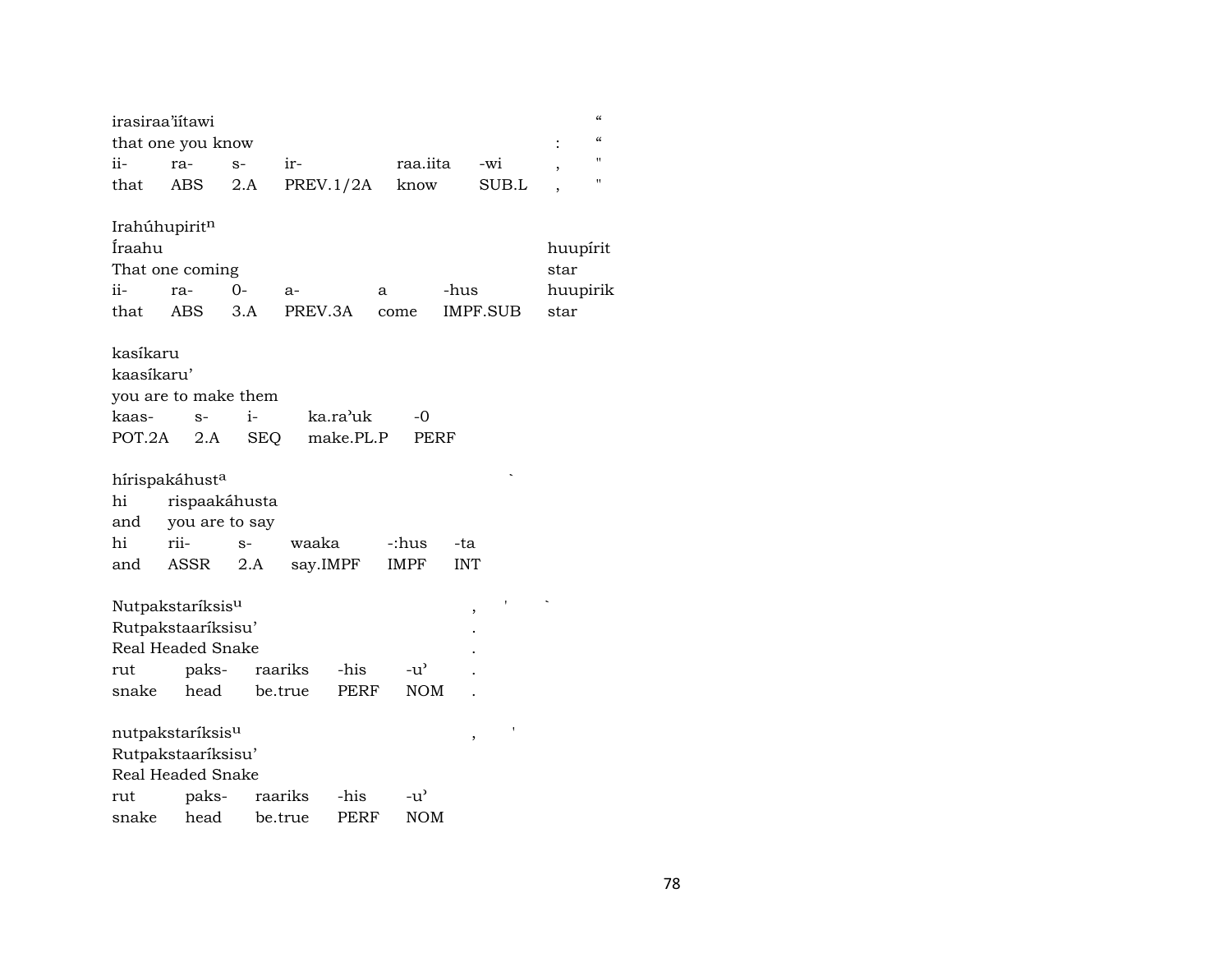| nikutaspakáhusta                   |      |                |        |             |           |               |                          |            |  |
|------------------------------------|------|----------------|--------|-------------|-----------|---------------|--------------------------|------------|--|
| rikutaspaakáhusta                  |      |                |        |             |           |               |                          |            |  |
| that is what you are to say        |      |                |        |             |           |               |                          |            |  |
| riku-                              | ta-  |                | $S-$   | waaka       |           | -:hus         | -ta                      |            |  |
| that.is                            |      | IND.1/2A       | 2.A    |             | say.IMPF  | IMPF          | <b>INT</b>               |            |  |
|                                    |      |                |        |             |           |               |                          |            |  |
| Suhuriwáriki                       |      |                |        |             |           |               |                          |            |  |
| Suúhuri'                           |      | rawaáriki      |        |             |           |               |                          |            |  |
| Over here                          |      | the ones       |        |             |           |               |                          |            |  |
| suuhuri <sup>)</sup>               |      | ra-            | $0-$   | wa-         | arik      |               | $-i$                     |            |  |
| over.here                          |      | ABS            | 3.A    | <b>DIST</b> |           | be.standing   | SUB.2                    |            |  |
|                                    |      |                |        |             |           |               |                          |            |  |
| kasúši <sup>u</sup>                |      |                |        |             |           |               | hupíritn                 |            |  |
| kaasúci'a                          |      |                |        |             |           |               | huupírit                 |            |  |
| you will do it                     |      |                |        |             |           |               | stars                    |            |  |
| kaas-                              | $S-$ | $ut -$         |        | $i-$        | aar       | $-0$          | huupirik                 |            |  |
| POT.2A                             | 2.A  |                | PREV   | <b>SEQ</b>  | do        | PERF          | star                     |            |  |
|                                    |      |                |        |             |           |               |                          |            |  |
| ispawauriríkihk <sup>a</sup>       |      |                |        |             |           |               |                          |            |  |
| ispaawa'uuriiríkihka               |      |                |        |             |           |               |                          |            |  |
| when you stand them here and there |      |                |        |             |           |               |                          |            |  |
| $i-$                               |      | $S-$           | waawa- |             | uuri.arik |               | -ihk                     | -a         |  |
| CONT.1/2A                          |      | 2.A            | DIST   |             |           | stand.upright | CAUS                     | SUB.1      |  |
|                                    |      |                |        |             |           |               |                          | $\epsilon$ |  |
| hírispakáhust <sup>a</sup>         |      |                |        |             |           |               | ,                        |            |  |
| Hi                                 |      | rispaakáhusta  |        |             |           |               |                          |            |  |
| And                                |      | you are to say |        |             |           |               |                          |            |  |
| hi                                 | rii- | $S-$           | waaka  |             | -:hus     | -ta           | $\overline{\phantom{a}}$ |            |  |
| and                                | ASSR | 2.A            |        | say.IMPF    | IMPF      | <b>INT</b>    |                          |            |  |
| Witapáksta                         |      |                |        |             |           |               |                          |            |  |

Witapákstaa'

The head comes up

when  $y \in \mathbb{R}^d$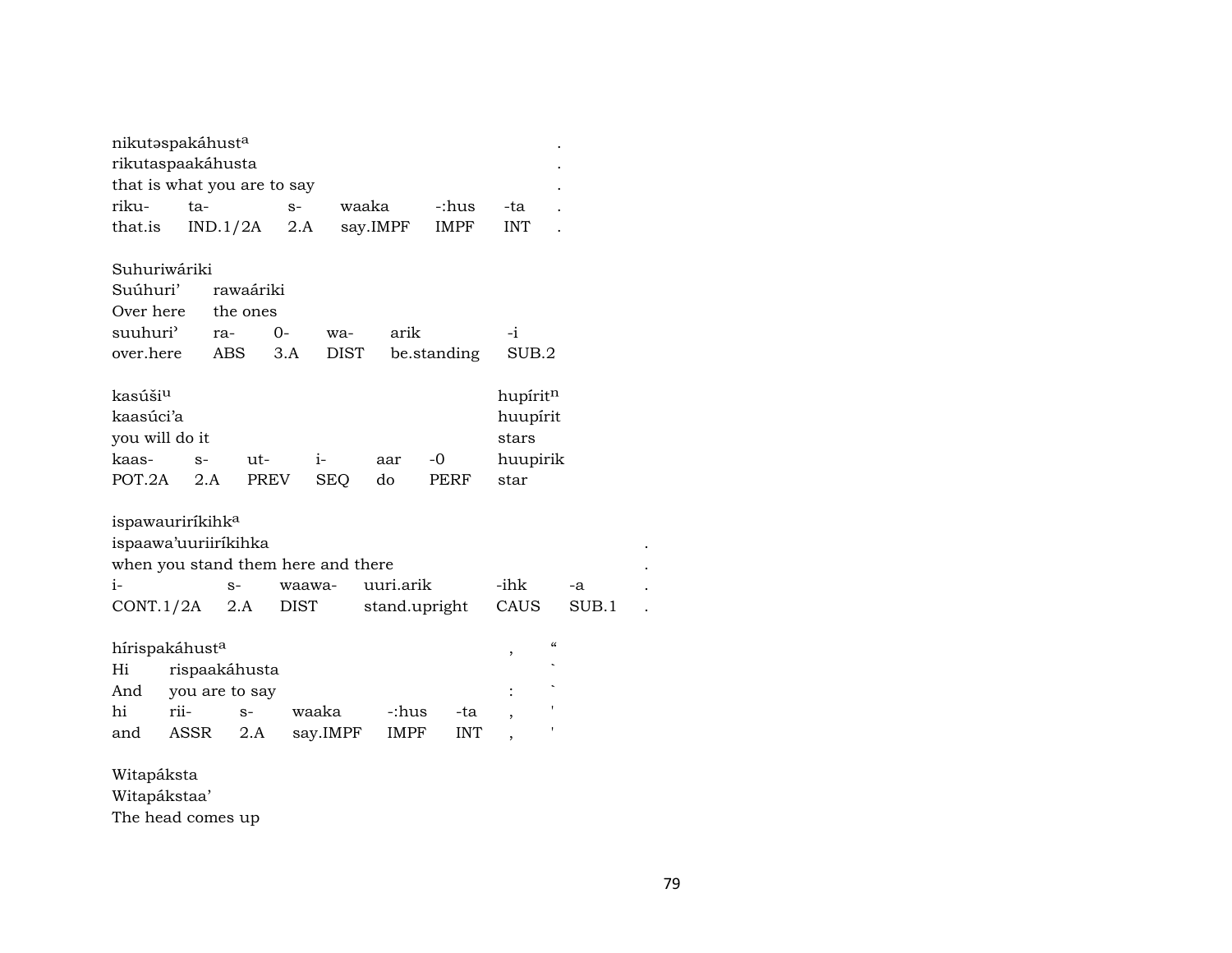| QUOT<br>IND.3A<br>PREV.3A<br>3.A<br>head<br>PERF<br>come.up<br>$\pmb{\mathsf{H}}$<br>awitihi<br>nutpákskaris<br>$\pmb{\mathsf{H}}$<br>Rutpákskaris<br>áwit<br>ihi<br>Weak Headed Snake<br>$\mathbf{I}$<br>$^{\prime\prime}$<br>uh<br>first<br>$\overline{ }$ ,<br>$^{\prime\prime}$<br>$\mathsf{I}$<br>ihii<br>paks-<br>awit<br>rut<br>kariis<br>$\pmb{\mathsf{H}}$<br>snake<br>head<br>be.awkward<br>first<br>uh<br>Irár <sup>i</sup><br>$^\mathrm{,}$<br>Iraári'<br><b>Brother</b><br>$\cdot$<br>$i-$<br>-ri'<br>-raar-<br>$\cdot$<br>3.POSS.A<br>same.sex.sibling<br>3.POSS.B<br>hirutiráwah^tn<br>Tiráwaahat<br>hiru<br>the Heavens<br>there<br>tii-<br>$0-$<br>ahak<br>hiruu<br>$-0$<br>waa-<br>ra-<br>this<br><b>ABS</b><br><b>DIST</b><br>3.A<br>extend.in.a.line<br>SUB.4<br>there |  | $0-$ | $a-$ | paks- | ta.a | $-0$ |  |    |
|--------------------------------------------------------------------------------------------------------------------------------------------------------------------------------------------------------------------------------------------------------------------------------------------------------------------------------------------------------------------------------------------------------------------------------------------------------------------------------------------------------------------------------------------------------------------------------------------------------------------------------------------------------------------------------------------------------------------------------------------------------------------------------------------|--|------|------|-------|------|------|--|----|
|                                                                                                                                                                                                                                                                                                                                                                                                                                                                                                                                                                                                                                                                                                                                                                                            |  |      |      |       |      |      |  |    |
|                                                                                                                                                                                                                                                                                                                                                                                                                                                                                                                                                                                                                                                                                                                                                                                            |  |      |      |       |      |      |  |    |
|                                                                                                                                                                                                                                                                                                                                                                                                                                                                                                                                                                                                                                                                                                                                                                                            |  |      |      |       |      |      |  |    |
|                                                                                                                                                                                                                                                                                                                                                                                                                                                                                                                                                                                                                                                                                                                                                                                            |  |      |      |       |      |      |  |    |
|                                                                                                                                                                                                                                                                                                                                                                                                                                                                                                                                                                                                                                                                                                                                                                                            |  |      |      |       |      |      |  |    |
|                                                                                                                                                                                                                                                                                                                                                                                                                                                                                                                                                                                                                                                                                                                                                                                            |  |      |      |       |      |      |  |    |
|                                                                                                                                                                                                                                                                                                                                                                                                                                                                                                                                                                                                                                                                                                                                                                                            |  |      |      |       |      |      |  |    |
|                                                                                                                                                                                                                                                                                                                                                                                                                                                                                                                                                                                                                                                                                                                                                                                            |  |      |      |       |      |      |  |    |
|                                                                                                                                                                                                                                                                                                                                                                                                                                                                                                                                                                                                                                                                                                                                                                                            |  |      |      |       |      |      |  |    |
|                                                                                                                                                                                                                                                                                                                                                                                                                                                                                                                                                                                                                                                                                                                                                                                            |  |      |      |       |      |      |  |    |
|                                                                                                                                                                                                                                                                                                                                                                                                                                                                                                                                                                                                                                                                                                                                                                                            |  |      |      |       |      |      |  |    |
|                                                                                                                                                                                                                                                                                                                                                                                                                                                                                                                                                                                                                                                                                                                                                                                            |  |      |      |       |      |      |  |    |
|                                                                                                                                                                                                                                                                                                                                                                                                                                                                                                                                                                                                                                                                                                                                                                                            |  |      |      |       |      |      |  |    |
|                                                                                                                                                                                                                                                                                                                                                                                                                                                                                                                                                                                                                                                                                                                                                                                            |  |      |      |       |      |      |  |    |
|                                                                                                                                                                                                                                                                                                                                                                                                                                                                                                                                                                                                                                                                                                                                                                                            |  |      |      |       |      |      |  |    |
|                                                                                                                                                                                                                                                                                                                                                                                                                                                                                                                                                                                                                                                                                                                                                                                            |  |      |      |       |      |      |  |    |
|                                                                                                                                                                                                                                                                                                                                                                                                                                                                                                                                                                                                                                                                                                                                                                                            |  |      |      |       |      |      |  |    |
| nikuwitihaitústaruhurá <sup>a</sup>                                                                                                                                                                                                                                                                                                                                                                                                                                                                                                                                                                                                                                                                                                                                                        |  |      |      |       |      |      |  |    |
| rikuwitiihaa'iitustaaruhurá'a                                                                                                                                                                                                                                                                                                                                                                                                                                                                                                                                                                                                                                                                                                                                                              |  |      |      |       |      |      |  |    |
| that is where the stories originated                                                                                                                                                                                                                                                                                                                                                                                                                                                                                                                                                                                                                                                                                                                                                       |  |      |      |       |      |      |  |    |
| $\overline{\phantom{0}}$<br>wi-<br>ti-<br>$0 -$<br>raa.iit.us-<br>riku-<br>ir-<br>ut-<br>hurar<br>raar-<br>ruu-                                                                                                                                                                                                                                                                                                                                                                                                                                                                                                                                                                                                                                                                            |  |      |      |       |      |      |  |    |
| QUOT<br>that.is<br>IND.3A<br>3.INDF<br><b>PREV</b><br>PL<br>PORT<br>be.where.one.comes.from<br>3.A<br>story                                                                                                                                                                                                                                                                                                                                                                                                                                                                                                                                                                                                                                                                                |  |      |      |       |      |      |  | EX |
|                                                                                                                                                                                                                                                                                                                                                                                                                                                                                                                                                                                                                                                                                                                                                                                            |  |      |      |       |      |      |  |    |
| kúrahus<br>tiratpawakahu                                                                                                                                                                                                                                                                                                                                                                                                                                                                                                                                                                                                                                                                                                                                                                   |  |      |      |       |      |      |  |    |
| kúrahus<br>tíratpaawaakahu                                                                                                                                                                                                                                                                                                                                                                                                                                                                                                                                                                                                                                                                                                                                                                 |  |      |      |       |      |      |  |    |
| these things I am saying<br>an old man                                                                                                                                                                                                                                                                                                                                                                                                                                                                                                                                                                                                                                                                                                                                                     |  |      |      |       |      |      |  |    |
| tii-<br>waaka<br>kurahuus<br>$t-$<br>-hus<br>ra-<br>waa-                                                                                                                                                                                                                                                                                                                                                                                                                                                                                                                                                                                                                                                                                                                                   |  |      |      |       |      |      |  |    |
| <b>ABS</b><br><b>DIST</b><br><b>IMPF.SUB</b><br>say.IMPF<br>old.man<br>this<br>1.A                                                                                                                                                                                                                                                                                                                                                                                                                                                                                                                                                                                                                                                                                                         |  |      |      |       |      |      |  |    |

iriahiruharíka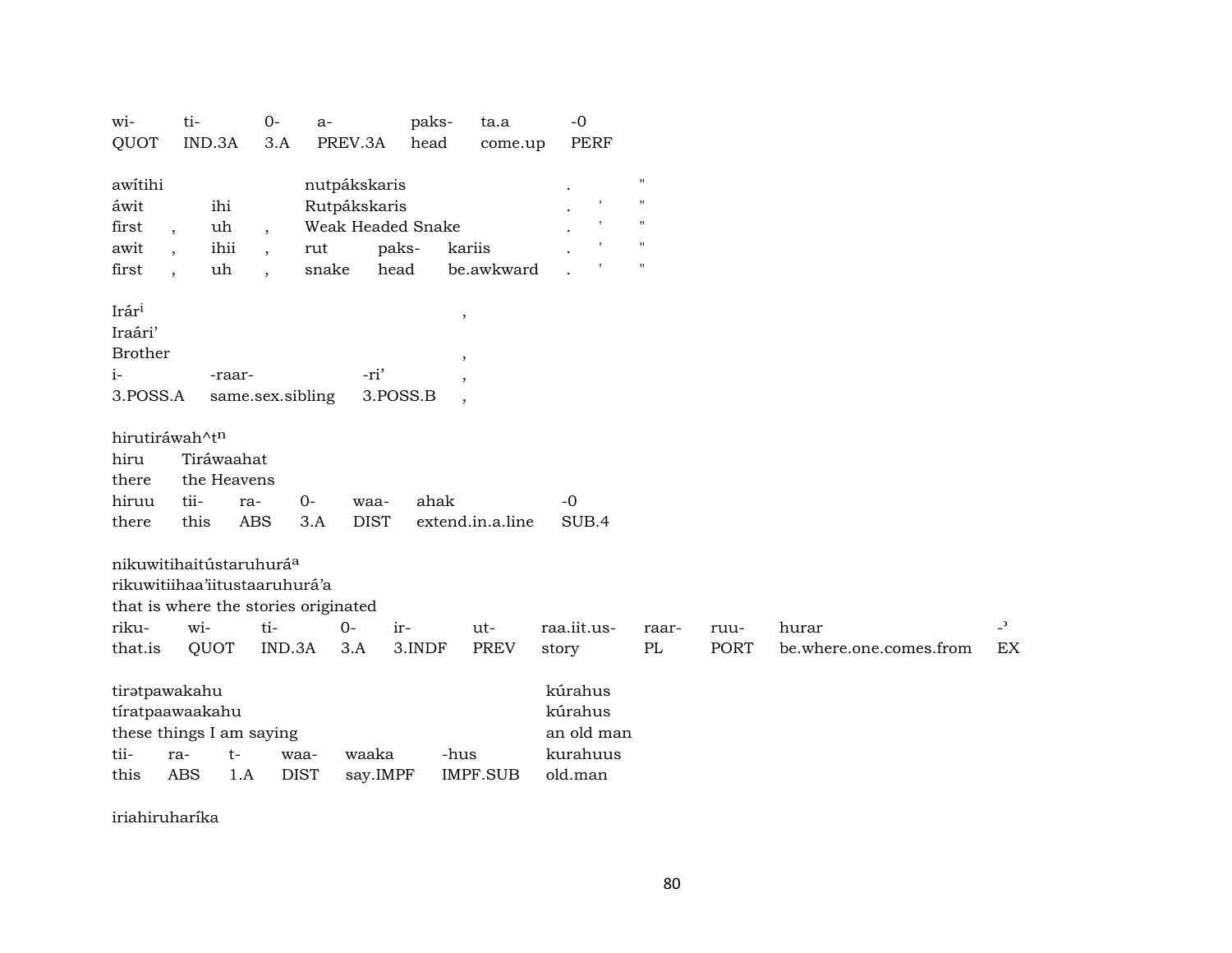|                      |            | irii'ahiruuhaaríkaa'a |                               |                  |      |         |             |         |                          |      |             |
|----------------------|------------|-----------------------|-------------------------------|------------------|------|---------|-------------|---------|--------------------------|------|-------------|
|                      |            |                       | those he had been told by Him |                  |      |         |             |         |                          |      |             |
| irii-                | ar-        | ra-                   | $0-$                          | $a-$             |      | ir-     | ut-         |         | raa.ri.kaa.a             | $-0$ |             |
| who                  | EV         | <b>ABS</b>            | 3.A                           | PREV.3A          |      | OBV     | PREV        | tell.to |                          |      | SUB.4       |
|                      |            |                       |                               |                  |      |         |             |         |                          |      |             |
| $\, ,$               |            |                       |                               |                  |      |         |             |         |                          |      |             |
|                      |            |                       |                               |                  |      |         |             |         |                          |      |             |
|                      |            |                       |                               |                  |      |         |             |         |                          |      |             |
|                      |            |                       |                               |                  |      |         |             |         |                          |      |             |
|                      |            |                       |                               |                  |      |         |             |         |                          |      |             |
|                      |            |                       |                               |                  |      |         |             |         |                          |      |             |
| nikuwitaraítusta     |            |                       |                               |                  |      |         |             |         |                          |      |             |
|                      |            | Rikuwitaraa'iitusta'  |                               |                  |      |         |             |         |                          |      |             |
|                      |            | These are his stories |                               |                  |      |         |             |         |                          |      |             |
| riku-                | wi-        |                       | ti-                           | $O-$             | a-   |         | raa.iit.us- |         | raar-                    | 0    | $-0$        |
| that.is              |            | QUOT                  | IND.3A                        | 3.A              |      | POSS.3A | story       |         | PL                       | be   | <b>PERF</b> |
|                      |            |                       |                               |                  |      |         |             |         |                          |      |             |
|                      |            |                       |                               |                  |      |         |             |         |                          |      |             |
|                      |            |                       |                               |                  |      |         |             |         |                          |      |             |
|                      |            |                       |                               |                  |      |         |             |         |                          |      |             |
|                      |            |                       |                               |                  |      |         |             |         |                          |      |             |
|                      |            |                       |                               |                  |      |         |             |         |                          |      |             |
|                      |            |                       |                               |                  |      |         |             |         |                          |      |             |
| Náw <sup>a</sup>     |            | irár <sup>i</sup>     |                               |                  |      |         |             |         |                          |      |             |
| Ráwa                 |            | iraári'               |                               |                  |      |         |             | $\,$    |                          |      |             |
| <b>Now</b>           |            | brother               |                               |                  |      |         |             |         |                          |      |             |
| rawa                 |            | $i-$                  |                               | -raar-           |      |         | -ri'        | $\,$    |                          |      |             |
| $\operatorname{now}$ |            |                       | 3.POSS.A                      | same.sex.sibling |      |         | 3.POSS.B    |         |                          |      |             |
|                      |            |                       |                               |                  |      |         |             |         |                          |      |             |
| tirárik <sup>i</sup> |            |                       |                               |                  |      |         | úkatatn     |         |                          |      |             |
| tiraáriki            |            |                       |                               |                  |      |         | uúkatat     |         |                          |      |             |
| this one             |            |                       |                               |                  |      |         | in the west |         |                          |      |             |
| tii-                 | ra-        | 0-                    | arik                          |                  | $-i$ |         | uukata-     | -t      | $\overline{\phantom{a}}$ |      |             |
| this                 | <b>ABS</b> | 3.A                   |                               | be.standing      |      | SUB.2   | west        | LOC     |                          |      |             |
|                      |            |                       |                               |                  |      |         |             |         | $\overline{\phantom{a}}$ |      |             |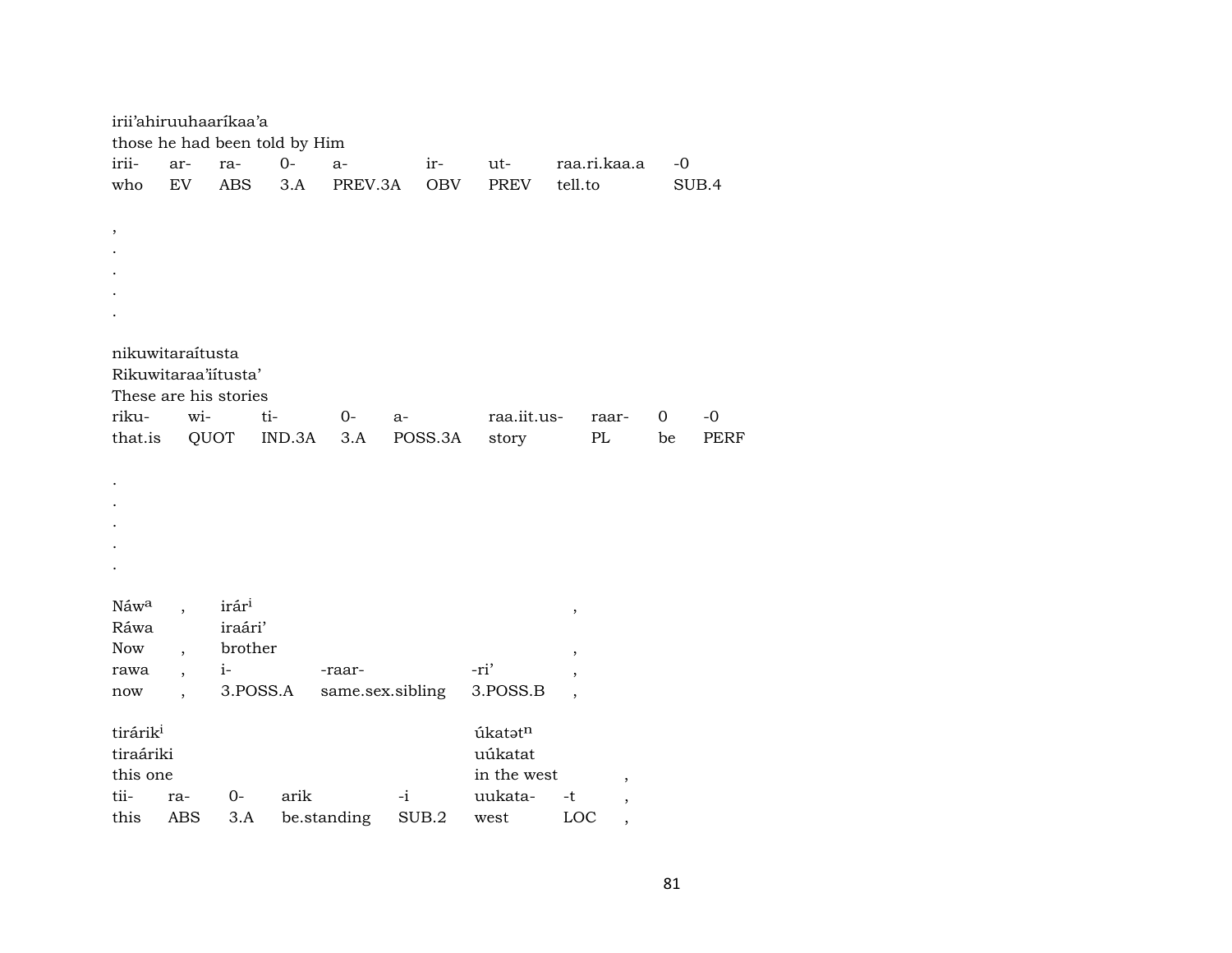| tirárik <sup>i</sup><br>tiraáriki<br>this one                    |                                                      |             |             |               |               |                            | hupíritn<br>huupírit<br>star |           |                                                                                                              |
|------------------------------------------------------------------|------------------------------------------------------|-------------|-------------|---------------|---------------|----------------------------|------------------------------|-----------|--------------------------------------------------------------------------------------------------------------|
| tii-                                                             | ra-                                                  | $O -$       | arik        |               | $-i$          |                            | huupirik                     |           |                                                                                                              |
| this                                                             | ABS                                                  | 3.A         |             | be.standing   | SUB.2         |                            | star                         |           |                                                                                                              |
| the big bright one                                               | nakiširikistihúr <sup>u</sup><br>rakiciirikistihuúru |             |             |               |               | $\, ,$                     |                              |           |                                                                                                              |
| ra-                                                              | $O -$                                                |             | kica.irikis | rihur         | -u            |                            |                              |           |                                                                                                              |
| ABS                                                              | 3.A                                                  |             | be.shiny    | be.big        | SUB.D         |                            |                              |           |                                                                                                              |
| nikuwitiwáku<br>rikuwitiwáku'<br>this is what He said            |                                                      |             |             |               |               |                            |                              | ,         | $\boldsymbol{\zeta}\boldsymbol{\zeta}$<br>$\pmb{\zeta}\pmb{\zeta}$<br>$\boldsymbol{\zeta}\boldsymbol{\zeta}$ |
| riku-                                                            | $\overline{\text{wi}}$ -                             |             | ti-         | $O -$         | waka'u        |                            | $-0$                         | ,         | 11                                                                                                           |
| that.is                                                          |                                                      | QUOT        | IND.3A      | 3.A           | say           |                            | PERF                         |           | $\blacksquare$                                                                                               |
| Tiráriki<br>Tiraáriki<br>This one<br>tii-<br>this                | ra-<br>ABS                                           | $0-$<br>3.A | arik        | be.standing   | $-i$<br>SUB.2 |                            |                              |           |                                                                                                              |
| kasiruúkatatn<br>kaásiru'<br>you will make it<br>kaas-<br>POT.2A | $S-$<br>2.A                                          | $i-$        | <b>SEQ</b>  | ra'uk<br>make | $-0$<br>PERF  | uúkatat<br>uukata-<br>west | in the west                  | -t<br>LOC | hupíritn<br>huupírit<br>a star<br>huupirik<br>star                                                           |

təstúkst<sup>a</sup>

. Tastúksta

. You are to make it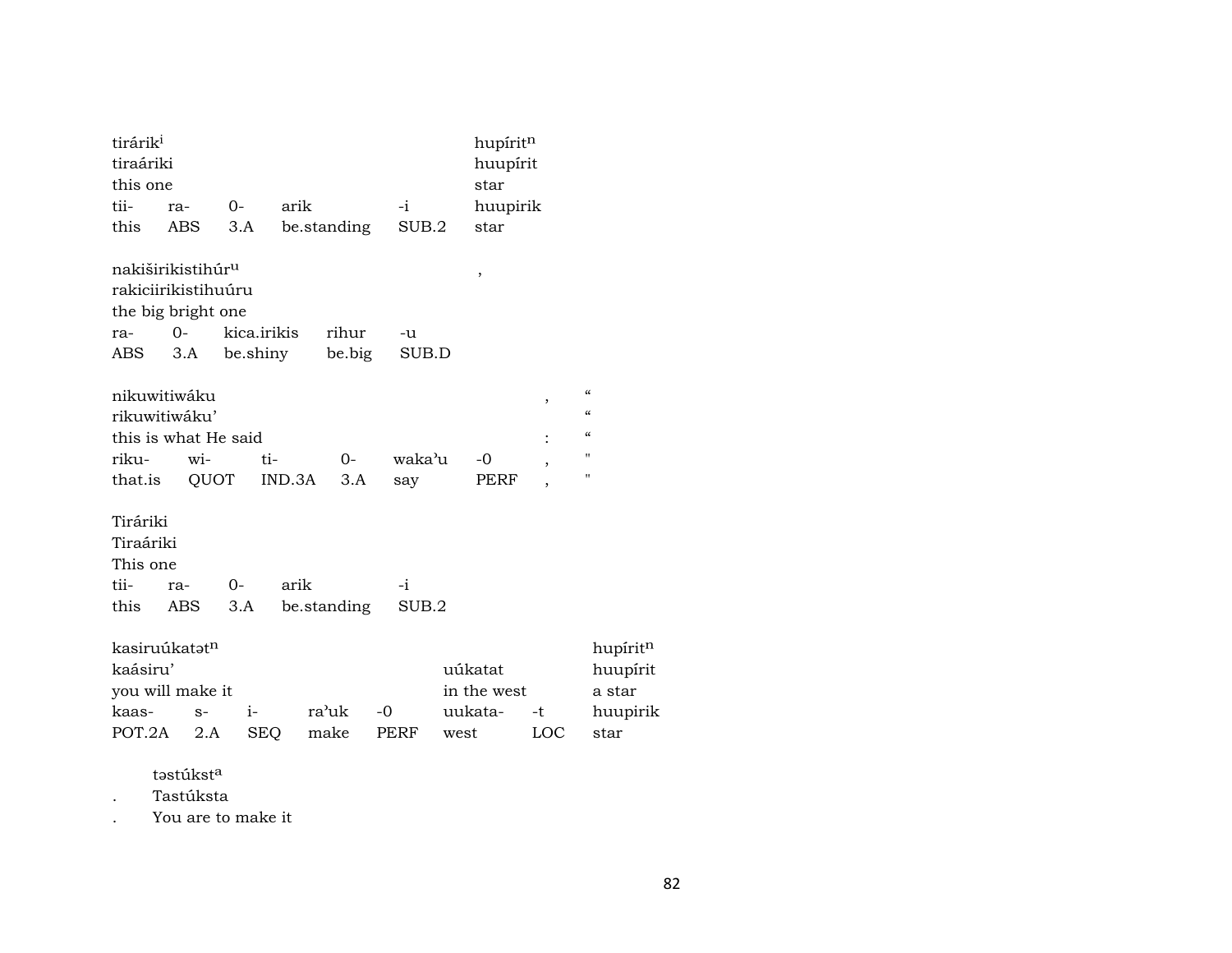|                     | ta-<br>IND.1/2A            | $S-$<br>2.A                                     |            | ra'uk<br>make | -his<br><b>PERF</b> |         | -ta<br><b>INT</b> |                          |                          |                                                                                   |                                                    |
|---------------------|----------------------------|-------------------------------------------------|------------|---------------|---------------------|---------|-------------------|--------------------------|--------------------------|-----------------------------------------------------------------------------------|----------------------------------------------------|
| hi<br>and           | hírispakáhust <sup>a</sup> | rispaakáhusta<br>you are to say                 |            |               |                     |         |                   | $\overline{\phantom{a}}$ |                          |                                                                                   | Páruksti<br>Paáruksti'<br>Holy Being               |
| hi                  | rii-                       | $S-$                                            | waaka      |               | -:hus               |         | -ta               |                          |                          |                                                                                   | waarukstii                                         |
| and                 | ASSR                       | 2.A                                             |            | say.IMPF      | IMPF                |         | <b>INT</b>        |                          |                          |                                                                                   | be.holy                                            |
|                     | ta-                        | taspakáhusta<br>Taspaakáhusta<br>You are to say | $S-$       | waaka         |                     |         | -:hus             | -ta                      |                          |                                                                                   | Páruksti<br>Paáruksti'<br>Holy Being<br>waarukstii |
|                     |                            | IND.1/2A                                        | 2.A        |               | say.IMPF            |         | IMPF              | <b>INT</b>               |                          |                                                                                   | be.holy                                            |
|                     | П<br>н<br>"<br>"<br>"      | Ahawáku<br>Ahawáku'<br>He said<br>ar-<br>EV     | ra-<br>ABS | $O -$<br>3.A  | waka'u<br>say       |         | -0<br>PERF        |                          | ,                        | $\pmb{\zeta}\pmb{\zeta}$<br>$\pmb{\mathcal{C}}$<br>$\epsilon\epsilon$<br>11<br>11 |                                                    |
|                     | Hiwirikuri                 |                                                 |            |               |                     |         |                   |                          |                          |                                                                                   |                                                    |
| Hi                  | wirikurií'                 |                                                 |            |               |                     |         |                   |                          |                          |                                                                                   |                                                    |
| And<br>hi           |                            | now this is the one<br>riku-                    |            |               |                     |         | -0                |                          |                          |                                                                                   |                                                    |
| and                 | wii-<br>now                | that.is                                         | rii-       | ASSR          | $0-$<br>3.A         | 0<br>be |                   | PERF                     |                          |                                                                                   |                                                    |
| tirašú <sup>a</sup> | tiraacuú'a<br>this rain    |                                                 |            |               |                     |         |                   |                          | ,<br>,                   |                                                                                   |                                                    |
| tii-                | ra-                        | 0-                                              | $a-$       |               | acuu.a              |         | $-0$              |                          |                          |                                                                                   |                                                    |
| this                | <b>ABS</b>                 | 3.A                                             |            | PREV.3A       | rain                |         | SUB.4             |                          | $\overline{\phantom{a}}$ |                                                                                   |                                                    |
| tirašú <sup>a</sup> |                            |                                                 |            |               |                     |         |                   |                          |                          | $\mathbf{H}$                                                                      |                                                    |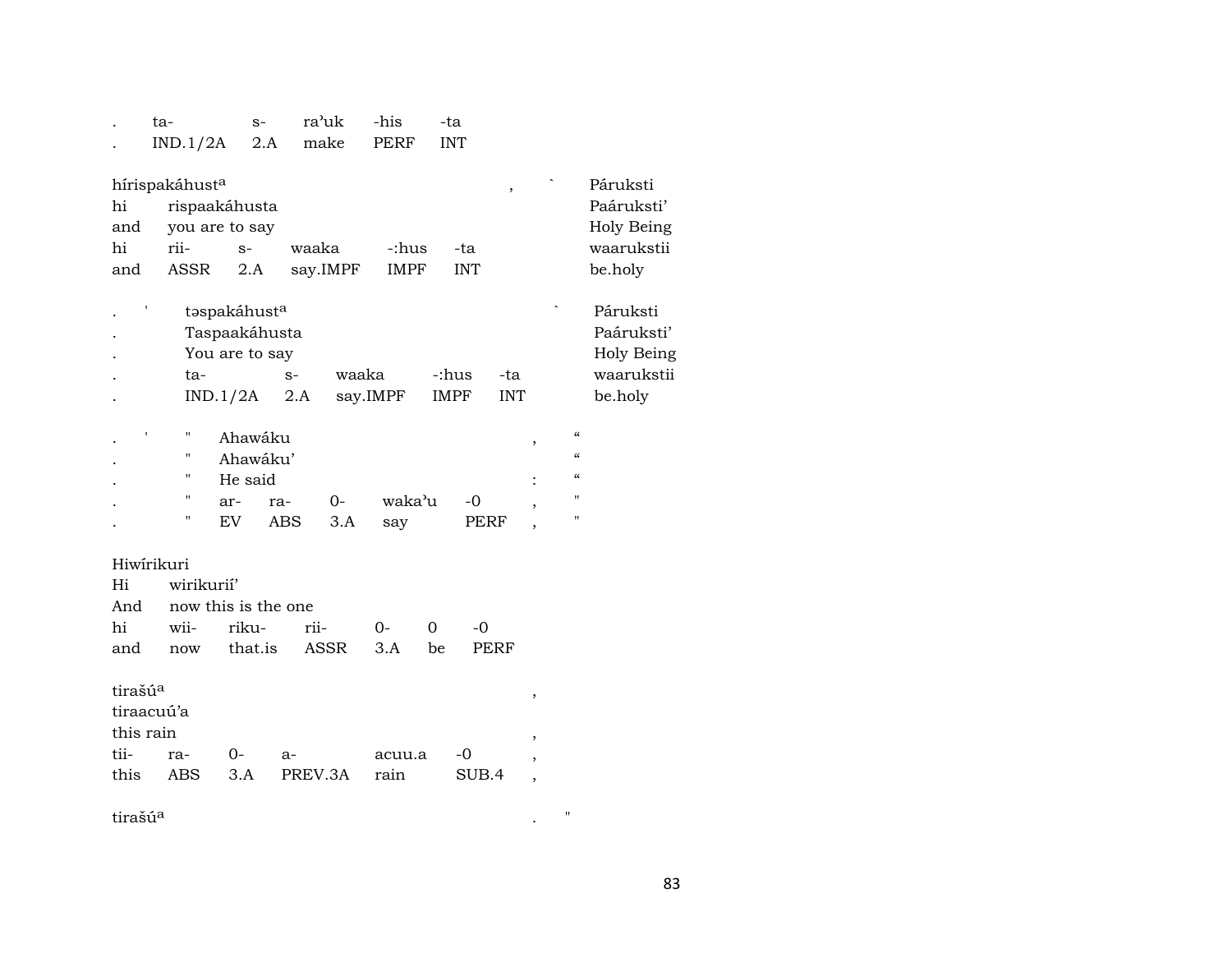| tiraacuú'a           |            |        |                  |             |          |                          |                            | $\pmb{\mathsf{H}}$ |          |
|----------------------|------------|--------|------------------|-------------|----------|--------------------------|----------------------------|--------------------|----------|
| this rain            |            |        |                  |             |          |                          |                            | п                  |          |
| tii-                 | ra-        | $O -$  | $a-$             |             | acuu.a   | $-0$                     |                            | $\pmb{\mathsf{H}}$ |          |
| this                 | <b>ABS</b> | 3.A    | PREV.3A          |             | rain     | SUB.4                    |                            | П                  |          |
| Irár <sup>i</sup>    |            |        |                  |             |          | $\, ,$                   |                            |                    |          |
| Iraári'              |            |        |                  |             |          |                          |                            |                    |          |
| <b>Brother</b>       |            |        |                  |             |          | $\, ,$                   |                            |                    |          |
| $i-$                 |            | -raar- |                  | -ri'        |          | $\overline{\phantom{a}}$ |                            |                    |          |
| 3.POSS.A             |            |        | same.sex.sibling |             | 3.POSS.B |                          |                            |                    |          |
| tiraškararušáhu      |            |        |                  |             |          |                          |                            |                    |          |
| tiraackaraaruúcahu   |            |        |                  |             |          |                          |                            |                    |          |
| these rising clouds  |            |        |                  |             |          |                          |                            |                    |          |
| tii-                 | ra-        | $0-$   | $a-$             |             | icka-    | raar-                    | uca.a                      | -hus               |          |
| this                 | <b>ABS</b> | 3.A    | PREV.3A          |             | cloud    | PL                       | rise                       |                    | IMPF.SUB |
| níkuwit <sup>i</sup> |            |        |                  |             |          |                          |                            |                    |          |
| ríkuwiti'            |            |        |                  |             |          |                          |                            |                    |          |
| this is the one      |            |        |                  |             |          |                          |                            |                    |          |
| riku-                | wi-        |        | ti-              | $O-$        | 0        | $-0$                     |                            |                    |          |
| that.is QUOT         |            |        | $IND.3A$ 3.A     |             | be       | PERF                     |                            |                    |          |
| Aahawáku             |            |        |                  |             |          |                          | $\mathcal{C}$              | Títaku             |          |
| A                    | ahawáku'   |        |                  |             |          |                          | $\epsilon\epsilon$         | Tiítaku            |          |
| And                  | He said    |        |                  |             |          |                          | $\boldsymbol{\mathcal{C}}$ | Here               |          |
| a                    | ar-        | ra-    | $O-$             | waka'u      | -0       | $\overline{\phantom{a}}$ | Ħ                          | tii-               | -taku    |
| and                  | EV         | ABS    | 3.A              | say         |          | PERF                     | Ħ                          | here               | LOC      |
| tirárik <sup>i</sup> |            |        |                  |             |          |                          |                            |                    |          |
| tiraáriki            |            |        |                  |             |          |                          |                            |                    |          |
| this one             |            |        |                  |             |          |                          |                            |                    |          |
| tii-                 | ra-        | 0-     | arik             |             | $-i$     |                          |                            |                    |          |
| this                 | ABS        | 3.A    |                  | be.standing | SUB.2    |                          |                            |                    |          |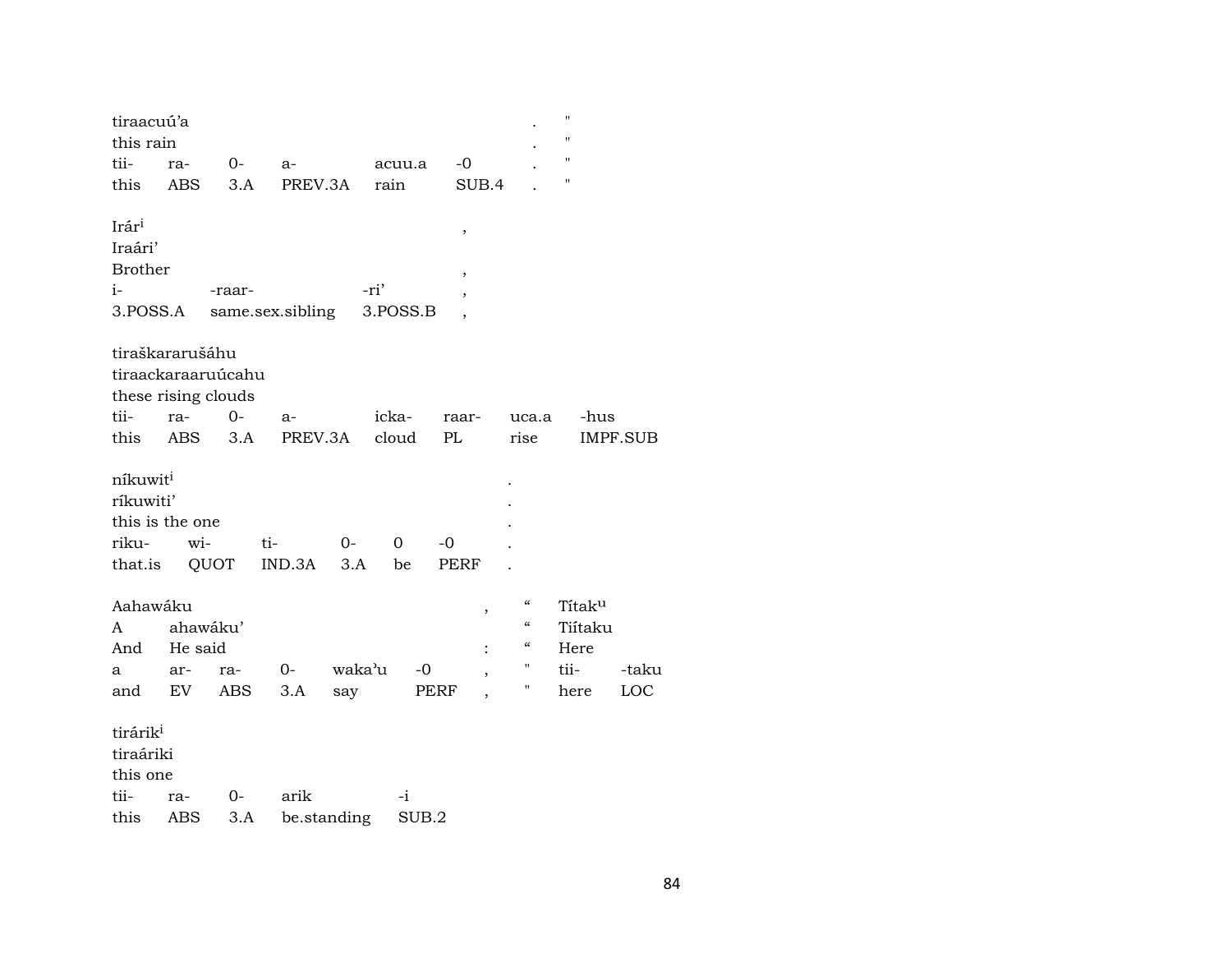|                          | nikutiraitustuwaríhust <sup>a</sup> |                                   |                                           |             |                  |                     |             |            |                |  |  |
|--------------------------|-------------------------------------|-----------------------------------|-------------------------------------------|-------------|------------------|---------------------|-------------|------------|----------------|--|--|
|                          | rikutiraa'iitustuuwariihusta        |                                   |                                           |             |                  |                     |             |            |                |  |  |
|                          |                                     |                                   | it is the one who is to carry news around |             |                  |                     |             |            |                |  |  |
| riku-                    | ti-                                 | $0-$                              | raa.iit.us-                               | ruu-        | warii            |                     | -:hus       | -ta        |                |  |  |
| that.is                  | IND.3A                              | 3.A                               | story                                     | PORT        |                  | be.going.about.IMPF | <b>IMPF</b> | <b>INT</b> |                |  |  |
|                          |                                     |                                   |                                           |             |                  |                     |             |            |                |  |  |
|                          |                                     | hirutiiriwirəsparihustaritn       |                                           |             |                  |                     |             |            |                |  |  |
| hiru                     |                                     | ti'iriiwiraspariihústarit         |                                           |             |                  |                     |             |            |                |  |  |
| then                     |                                     |                                   | here where you are going to go around     |             |                  |                     |             |            |                |  |  |
| hiruu                    | tii-                                | irii-                             | wii-                                      | ra-<br>$S-$ | warii            |                     | -:hus       | -ta        | -rit           |  |  |
| then                     | here                                | where                             | now                                       | ABS         | 2.A              | be.going.about.IMPF | <b>IMPF</b> | <b>INT</b> | <b>INT.SUB</b> |  |  |
|                          |                                     |                                   |                                           |             |                  |                     |             |            |                |  |  |
| hitiráwah^t <sup>n</sup> |                                     |                                   |                                           |             |                  |                     |             |            |                |  |  |
| hi                       | Tiráwaahat                          |                                   |                                           |             |                  |                     |             |            |                |  |  |
| and                      | the Heavens                         |                                   |                                           |             |                  |                     |             |            |                |  |  |
| hi                       | tii-                                | $0-$<br>ra-                       | waa-                                      | ahak        |                  | $-0$                |             |            |                |  |  |
| and                      | this                                | ABS<br>3.A                        | <b>DIST</b>                               |             | extend.in.a.line | SUB.4               |             |            |                |  |  |
|                          |                                     |                                   |                                           |             |                  |                     |             |            |                |  |  |
|                          |                                     | nikuriraitustuwaríhusta           |                                           |             |                  |                     |             |            |                |  |  |
|                          |                                     | rikuriiraa'iitustuuwariihusta     |                                           |             |                  |                     |             |            |                |  |  |
|                          |                                     |                                   | it is the one who is to carry news about  |             |                  |                     |             |            |                |  |  |
| riku-                    | rii-                                | $0 -$                             | raa.iit.us-                               | ruu-        | warii            |                     | -:hus       | -ta        |                |  |  |
| that.is                  | ASSR                                | 3.A                               | story                                     | PORT        |                  | be.going.about.IMPF | <b>IMPF</b> | <b>INT</b> |                |  |  |
|                          | tirawawárik <sup>i</sup>            |                                   |                                           |             |                  |                     |             |            |                |  |  |
|                          | Tirawaawaáriki                      |                                   |                                           |             |                  |                     |             |            |                |  |  |
|                          |                                     | These various ones                |                                           |             |                  |                     |             |            |                |  |  |
|                          |                                     |                                   |                                           |             |                  |                     |             |            |                |  |  |
| tii-                     | ra-                                 | $0-$                              | waawa-                                    | arik        |                  | $-i$                |             |            |                |  |  |
|                          | this<br><b>ABS</b>                  | 3.A                               | <b>DIST</b>                               |             | be.standing      | SUB.2               |             |            |                |  |  |
|                          | nikutikitawíšt <sup>a</sup>         |                                   |                                           |             |                  | kītu                |             |            |                |  |  |
|                          | rikutikitawicta                     |                                   |                                           |             |                  | kítuu'u'            |             |            |                |  |  |
|                          |                                     |                                   |                                           |             |                  | all                 |             |            |                |  |  |
|                          |                                     | it is going to be the leading one |                                           |             |                  |                     |             |            |                |  |  |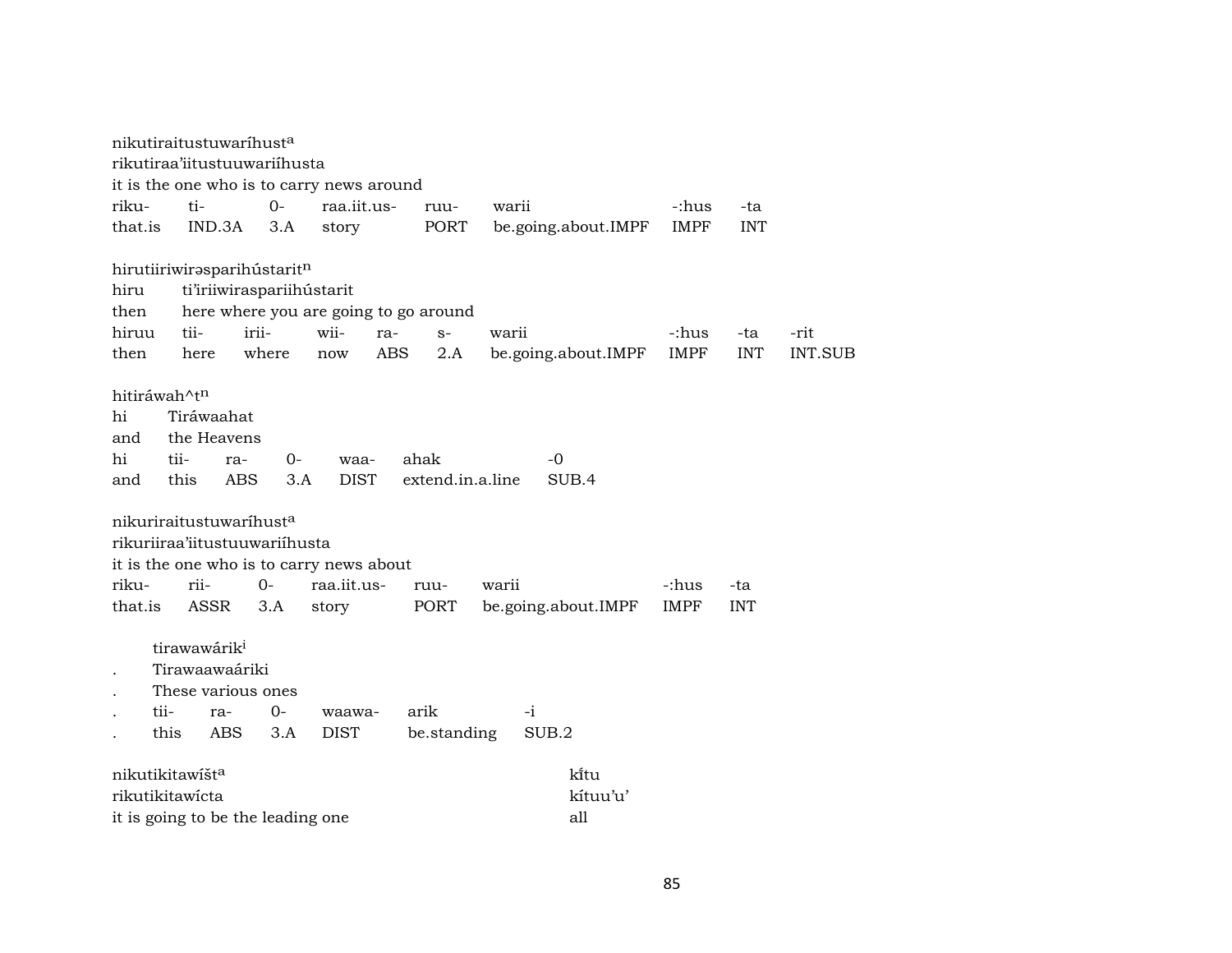| riku-                        | ti-        | $0-$                            | kita.wi          |           | -his        | -ta           | kituu | -u'                                                    |
|------------------------------|------------|---------------------------------|------------------|-----------|-------------|---------------|-------|--------------------------------------------------------|
| that.is                      | IND.3A     | 3.A                             | be.the.leader    |           | <b>PERF</b> | <b>INT</b>    | all   | <b>NOM</b>                                             |
|                              |            |                                 |                  |           |             |               |       |                                                        |
|                              |            |                                 |                  |           |             |               |       |                                                        |
| $\pmb{\mathsf{H}}$           |            |                                 |                  |           |             |               |       |                                                        |
| $\pmb{\mathsf{H}}$           |            |                                 |                  |           |             |               |       |                                                        |
| $\pmb{\mathsf{H}}$           |            |                                 |                  |           |             |               |       |                                                        |
| $\pmb{\mathsf{H}}$           |            |                                 |                  |           |             |               |       |                                                        |
|                              |            |                                 |                  |           |             |               |       |                                                        |
| Náw <sup>a</sup>             |            | irár <sup>i</sup>               |                  |           |             |               | $\,$  |                                                        |
| Ráwa                         |            | iraári'                         |                  |           |             |               |       |                                                        |
| <b>Now</b>                   |            | brother                         |                  |           |             |               | ,     |                                                        |
| rawa                         | $i-$       |                                 | -raar-           |           | -ri'        |               |       |                                                        |
| now                          |            | 3.POSS.A                        | same.sex.sibling |           |             | 3.POSS.B      |       |                                                        |
|                              |            |                                 |                  |           |             |               |       |                                                        |
| nikuwitíharu                 |            |                                 |                  |           |             |               |       |                                                        |
| rikuwitíhaaru'               |            |                                 |                  |           |             |               |       |                                                        |
|                              |            | that is how it was made for him |                  |           |             |               |       |                                                        |
| riku-                        | wi-        | ti-                             | $O -$            | ir-       | ut-         | raa-          | ra'uk | -0                                                     |
| that.is                      | QUOT       | IND.3A                          | 3.A              | OBV       | <b>BEN</b>  | way           | make  | <b>PERF</b>                                            |
|                              |            |                                 |                  |           |             |               |       |                                                        |
| iriahawawák <sup>a</sup>     |            |                                 |                  |           |             |               |       |                                                        |
| irii'ahawaawaáka             |            |                                 |                  |           |             |               |       |                                                        |
| the things He said           |            |                                 |                  |           |             |               |       |                                                        |
| irii-                        | ar-        | $O-$<br>ra-                     | waa-             | waak      |             | -a            |       |                                                        |
| that                         | EV         | ABS<br>3.A                      | <b>DIST</b>      | say.SUB   |             | SUB.1         |       |                                                        |
|                              |            |                                 |                  |           |             |               |       |                                                        |
| ahihuhukawakára <sup>u</sup> |            |                                 |                  |           |             |               |       |                                                        |
|                              |            | ahihuuhuhkawaakára'u            |                  |           |             |               |       |                                                        |
|                              |            | the ways that were made for him |                  |           |             |               |       |                                                        |
| ra-<br>ar-                   |            | $O -$<br>ir-                    | ut-              | raa.uhur- |             | kawaaka.ra'uk |       | $-0$                                                   |
| EV                           | <b>ABS</b> | OBV<br>3.A                      | <b>BEN</b>       | way       |             | make.DIST     |       | SUB.3                                                  |
|                              |            |                                 |                  |           |             |               |       |                                                        |
| Náw <sup>a</sup>             |            | nikuwitiwáku                    |                  |           |             |               |       | $\boldsymbol{\mathcal{C}}$<br>$\overline{\phantom{a}}$ |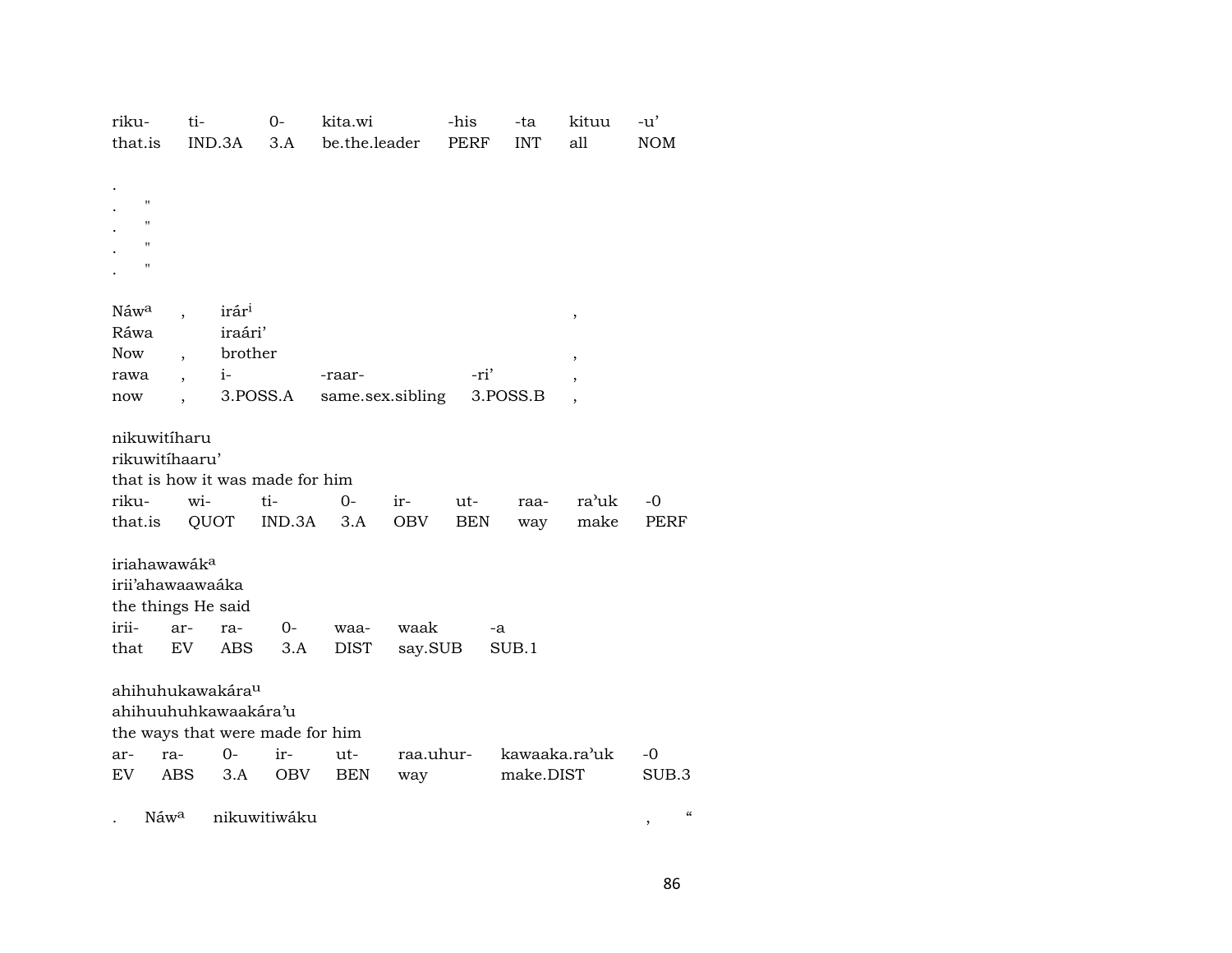|                       | Ráwa        |                             | rikuwitiwáku'<br>that is what He said |             |      |               |             |             |             |            |               |                          | $\epsilon$ |
|-----------------------|-------------|-----------------------------|---------------------------------------|-------------|------|---------------|-------------|-------------|-------------|------------|---------------|--------------------------|------------|
|                       | <b>Now</b>  |                             |                                       | wi-         |      |               |             |             | waka'u      | $-0$       |               | $\vdots$                 |            |
|                       | rawa<br>now |                             | riku-<br>that.is                      | QUOT        |      | ti-<br>IND.3A |             | 0-<br>3.A   | say         |            | PERF          | $\overline{\phantom{a}}$ | Η          |
|                       |             |                             |                                       |             |      |               |             |             |             |            |               |                          |            |
|                       |             | Hitihairirárik <sup>i</sup> |                                       |             |      |               |             |             |             |            |               |                          |            |
| Hi                    |             |                             | tihaa'iriiraáriki                     |             |      |               |             |             |             |            |               |                          |            |
| And                   |             |                             | the one that stands here              |             |      |               |             |             |             |            |               | ,                        |            |
| hi                    |             | tii-                        | haa-                                  | irii-       | ra-  |               | 0-          | arik        |             |            | $-i$          |                          |            |
| and                   |             | here                        | here                                  | that        |      | ABS           | 3.A         |             | be.standing |            | SUB.2         |                          |            |
|                       |             | tihairirárik <sup>i</sup>   |                                       |             |      |               |             |             |             |            |               |                          |            |
|                       |             | tihaa'iriiraáriki           |                                       |             |      |               |             |             |             |            |               |                          |            |
|                       |             |                             | the one that stands here              |             |      |               |             |             |             |            |               |                          |            |
| tii-                  |             | haa-                        | irii-                                 | ra-         | 0-   |               | arik        |             | $-i$        |            |               |                          |            |
| here                  |             | here                        | that                                  | ABS         |      | 3.A           |             | be.standing |             | SUB.2      |               |                          |            |
|                       |             | niskarúkst <sup>a</sup>     |                                       |             |      |               |             |             | hupírit     | škítiiks   |               |                          |            |
|                       |             | riskarúksta                 |                                       |             |      |               |             |             | huupírit    | ckiíti'iks |               |                          |            |
|                       |             |                             | you are going to make them            |             |      |               |             | stars       |             | four       |               |                          |            |
| rii-                  |             | $S-$                        | ka.ra'uk                              |             | -his |               | -ta         |             | huupirik    |            | iks.kiiti'iks |                          |            |
| ASSR                  |             | 2.A                         | make.PL.P                             |             | PERF |               | <b>INT</b>  | star        |             | four       |               |                          |            |
| nakuháru <sup>a</sup> |             |                             |                                       |             |      |               |             |             |             |            |               |                          |            |
|                       |             | rakuháruu'a                 |                                       |             |      |               |             |             |             |            |               |                          |            |
|                       |             | their numbering             |                                       |             |      |               |             |             |             |            |               |                          |            |
| ra-                   |             | $O -$                       | ku-                                   | ut-         |      | raar.uu       |             |             | -a          |            |               |                          |            |
| INF.A                 |             | 3.A                         | INF.B                                 | <b>PREV</b> |      | be.a.number   |             |             | SUB.1       |            |               |                          |            |
|                       |             |                             |                                       |             |      |               |             |             |             |            |               |                          |            |
|                       |             | wirikutíkist <sup>a</sup>   |                                       |             |      |               |             |             |             |            |               | kúrahus                  |            |
|                       |             | Wirikutiíkista              |                                       |             |      |               |             |             |             |            |               | kúrahus                  |            |
|                       |             |                             | They are to be the ones               |             |      |               |             |             |             |            |               | old men                  |            |
| wii-                  |             | riku-                       | ti-                                   |             | 0-   | 0             | -ik         |             | -his        | -ta        |               | kurahuus                 |            |
| now                   |             | that.is                     | IND.3A                                |             | 3.A  | be            | <b>DIST</b> |             | PERF        | <b>INT</b> |               | old.man                  |            |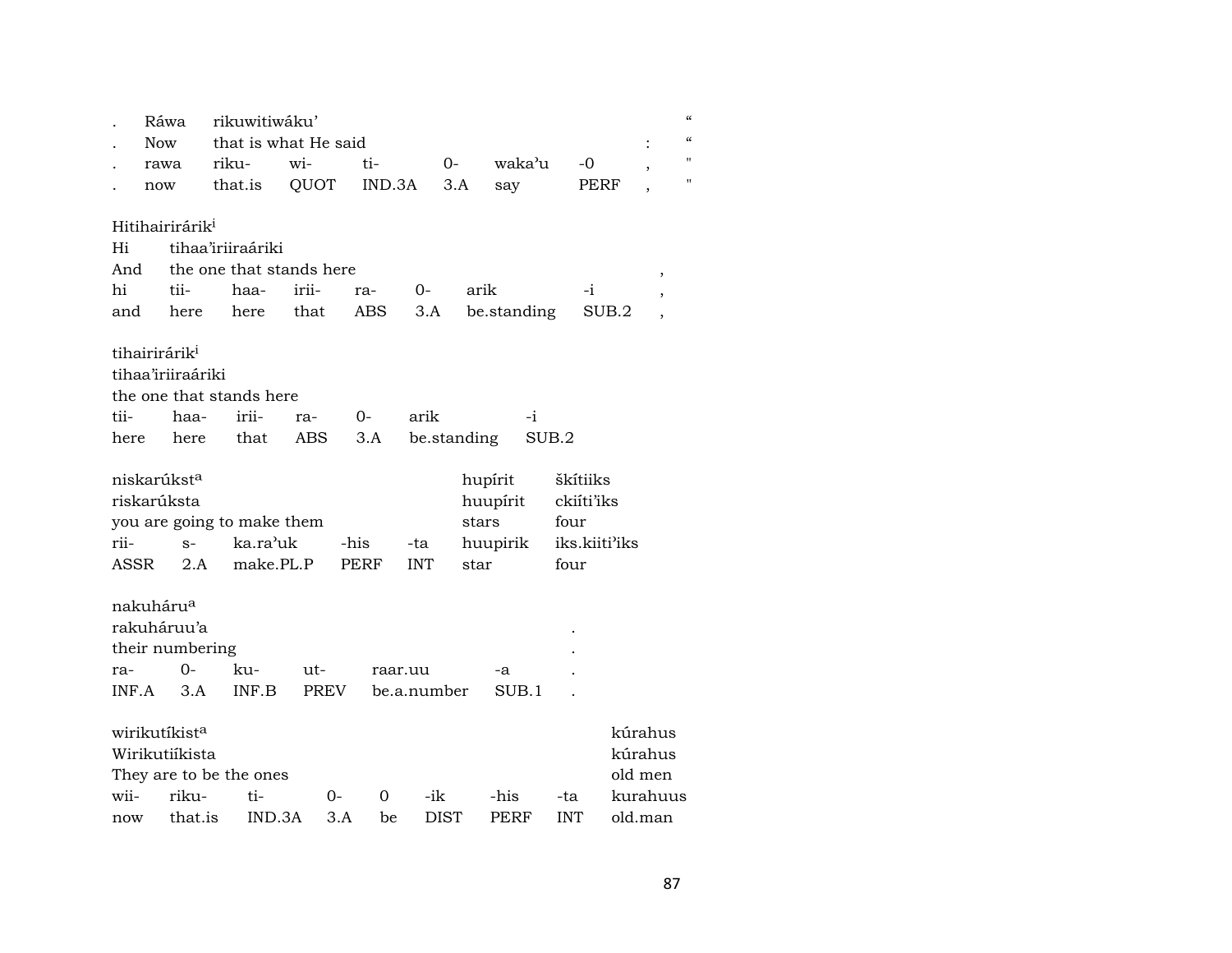| iririraituskarukústarit <sup>n</sup><br>iriiriraa'iituskaruukústarit                                  |                                               |                            |                         |                            |                               |                        |
|-------------------------------------------------------------------------------------------------------|-----------------------------------------------|----------------------------|-------------------------|----------------------------|-------------------------------|------------------------|
| the ones who are to be making stories                                                                 |                                               |                            |                         |                            |                               |                        |
| $O-$<br>irii-<br>ra-                                                                                  | ir-                                           | raa.iit.us-<br>ka.ra'uk    | -hus                    | -ta                        | -rit                          |                        |
| <b>ABS</b><br>3.A<br>that                                                                             | PL.3A                                         | story                      | make.PL.P<br>IMPF.SUB   | <b>INT</b>                 | INT.SUB                       |                        |
| hirutiiriráspari<br>hiru<br>ti'iriiráspari<br>then<br>irii-<br>tii-<br>hiruu<br>where<br>then<br>here | here where you go around<br>ra-<br><b>ABS</b> | warii<br>$S-$<br>2.A       | be.going.about.IMPF     | -hus<br><b>IMPF.SUB</b>    |                               |                        |
| iriruharikawahústaritn<br>iriruuhaarikaawaahústarit<br>what they are going to be telling you          |                                               |                            |                         |                            |                               |                        |
| irii-<br>$0 -$<br>ra-<br>what<br>ABS<br>3.A                                                           | $a-$<br>PREV.3A                               | ut-<br>$a-$<br>PREV<br>2.P | raa.ri.kaa.a<br>tell.to | -hus<br>-wa<br><b>DIST</b> | -ta<br>IMPF.SUB<br><b>INT</b> | -rit<br><b>INT.SUB</b> |
| Irári<br>$\pmb{\mathsf{H}}$<br>Iraári'<br>н<br><b>Brother</b><br>$i-$<br>Н<br>3.POSS.A                | -raar-<br>same.sex.sibling                    | -ri'<br>3.POSS.B           | $^\mathrm{,}$<br>,<br>, |                            |                               |                        |
| wituharáihku<br>wituuhaará'ihku'<br>He was meaning<br>ti-<br>wi-<br>IND.3A<br>QUOT                    | $0-$<br>ut-<br>PREV<br>3.A                    | raa.ra'ihk<br>mean         | -:hus<br><b>IMPF</b>    |                            |                               |                        |
| tirəšíhwawaktiku<br>tiracíhwaawaktiku                                                                 |                                               |                            |                         |                            |                               |                        |

this that we were speaking about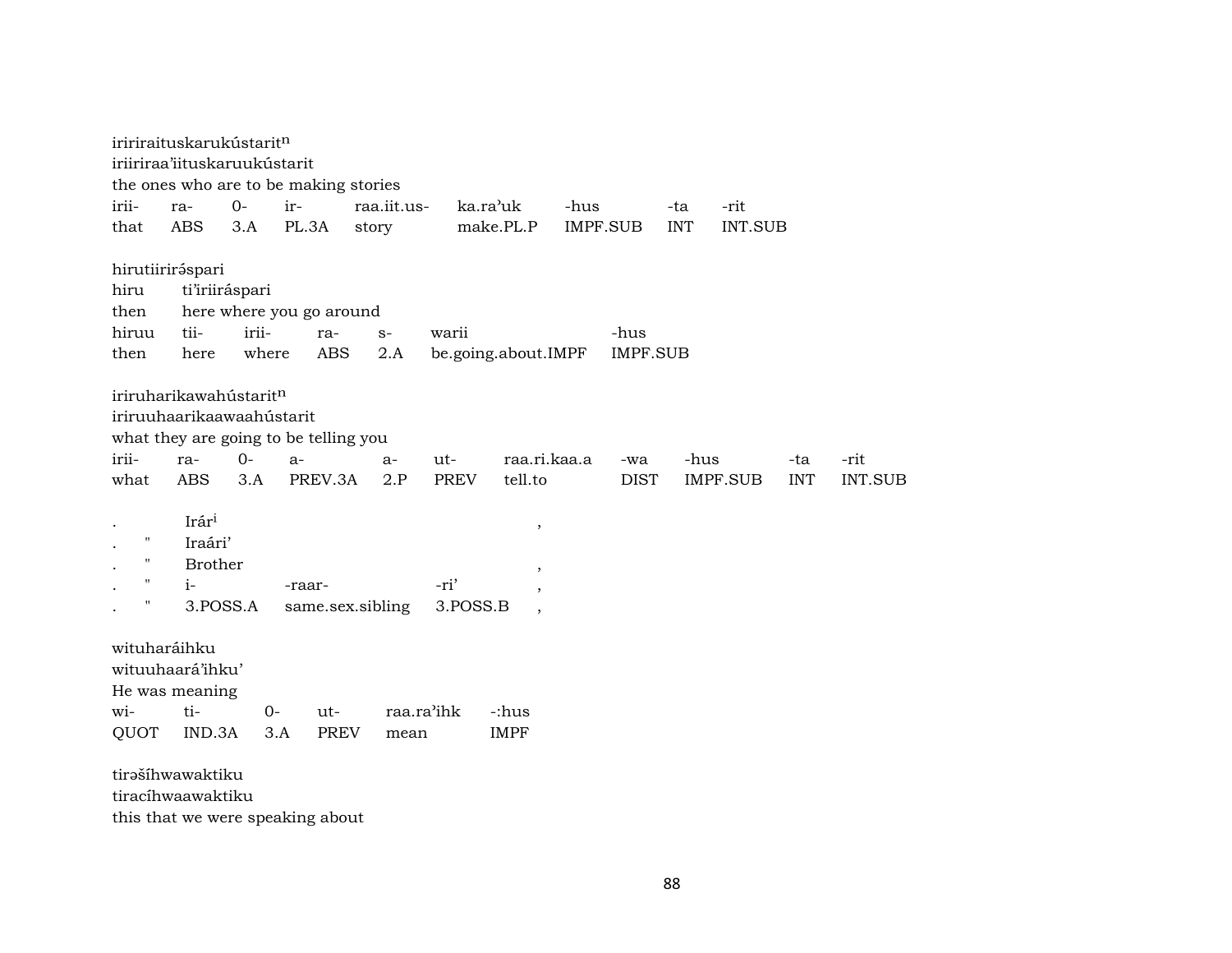| tii-                    | ra-                    | aciir- |                        |            | waa.wak.tik |                          | -hus |                                        |               |      |
|-------------------------|------------------------|--------|------------------------|------------|-------------|--------------------------|------|----------------------------------------|---------------|------|
| this                    | <b>ABS</b>             |        | IN.DU.A                | talk       |             |                          |      | <b>IMPF.SUB</b>                        |               |      |
|                         |                        |        |                        |            |             |                          |      |                                        |               |      |
| irirakúra <sup>u</sup>  |                        |        |                        |            |             |                          |      |                                        |               |      |
|                         | iriirakúraa'u          |        |                        |            |             |                          |      |                                        |               |      |
|                         | what the way is        |        |                        |            |             |                          |      |                                        |               |      |
| irii-                   | ra-                    | $0-$   |                        | ku-        | raa-        |                          | 0    | -u                                     |               |      |
| what                    | INF.A                  |        | 3.A                    | INF.B      |             | way                      | be   |                                        | SUB.D         |      |
|                         |                        |        |                        |            |             |                          |      |                                        |               |      |
| hitiratára <sup>u</sup> |                        |        |                        |            |             |                          |      |                                        |               |      |
| hi                      | tiratáraa'u            |        |                        |            |             |                          |      |                                        |               |      |
| and                     | this way I gave to you |        |                        |            |             |                          |      |                                        |               |      |
| hi                      | tii-                   | ra-    | t-                     | a-         |             | raa-                     |      | uh                                     | -0            |      |
| and                     | this                   | ABS    | 1.A                    |            | 2.P         | way                      |      | give                                   | PERF          |      |
|                         |                        |        |                        |            |             |                          |      |                                        |               |      |
| Ahawáku                 |                        |        |                        |            |             | $\, ,$                   |      | $\boldsymbol{\mathcal{C}}$             | Ikárikatn     |      |
| Ahawáku'                |                        |        |                        |            |             |                          |      | $\boldsymbol{\zeta}\boldsymbol{\zeta}$ | Ikárikat      |      |
| He said                 |                        |        |                        |            |             |                          |      | "                                      | In the center |      |
| ar-                     | ra-                    | 0-     | waka'u                 |            | -0          | $\overline{\phantom{a}}$ |      | н                                      | iika.ri       | -kat |
| EV                      | ABS                    | 3.A    | say                    |            | PERF        |                          |      | 11                                     | center        | LOC  |
|                         |                        |        |                        |            |             |                          |      |                                        |               |      |
| ti̇̃taku                |                        |        |                        |            |             |                          |      |                                        |               |      |
| tiítaku                 |                        |        |                        |            |             |                          |      |                                        |               |      |
| here                    |                        |        |                        |            |             |                          |      |                                        |               |      |
| tii-                    | -taku                  |        |                        |            |             |                          |      |                                        |               |      |
| here                    | LOC                    |        |                        |            |             |                          |      |                                        |               |      |
|                         |                        |        |                        |            |             |                          |      |                                        |               |      |
|                         | kasisurírikitn         |        |                        |            |             |                          |      |                                        |               |      |
|                         | kaasuci'uuriirikit     |        |                        |            |             |                          |      |                                        |               |      |
|                         | you will stand it      |        |                        |            |             |                          |      |                                        |               |      |
| kaas-                   | $S-$                   |        | ut-                    | $i-$       |             | uuri.arik                |      |                                        | -ihk          | $-0$ |
| POT.2A                  | 2.A                    |        | BEN                    | <b>SEQ</b> |             | stand.upright            |      |                                        | CAUS          | PERF |
|                         |                        |        |                        |            |             |                          |      |                                        |               |      |
| hupíritn                |                        |        | kasiwákah <sup>u</sup> |            |             |                          |      |                                        |               |      |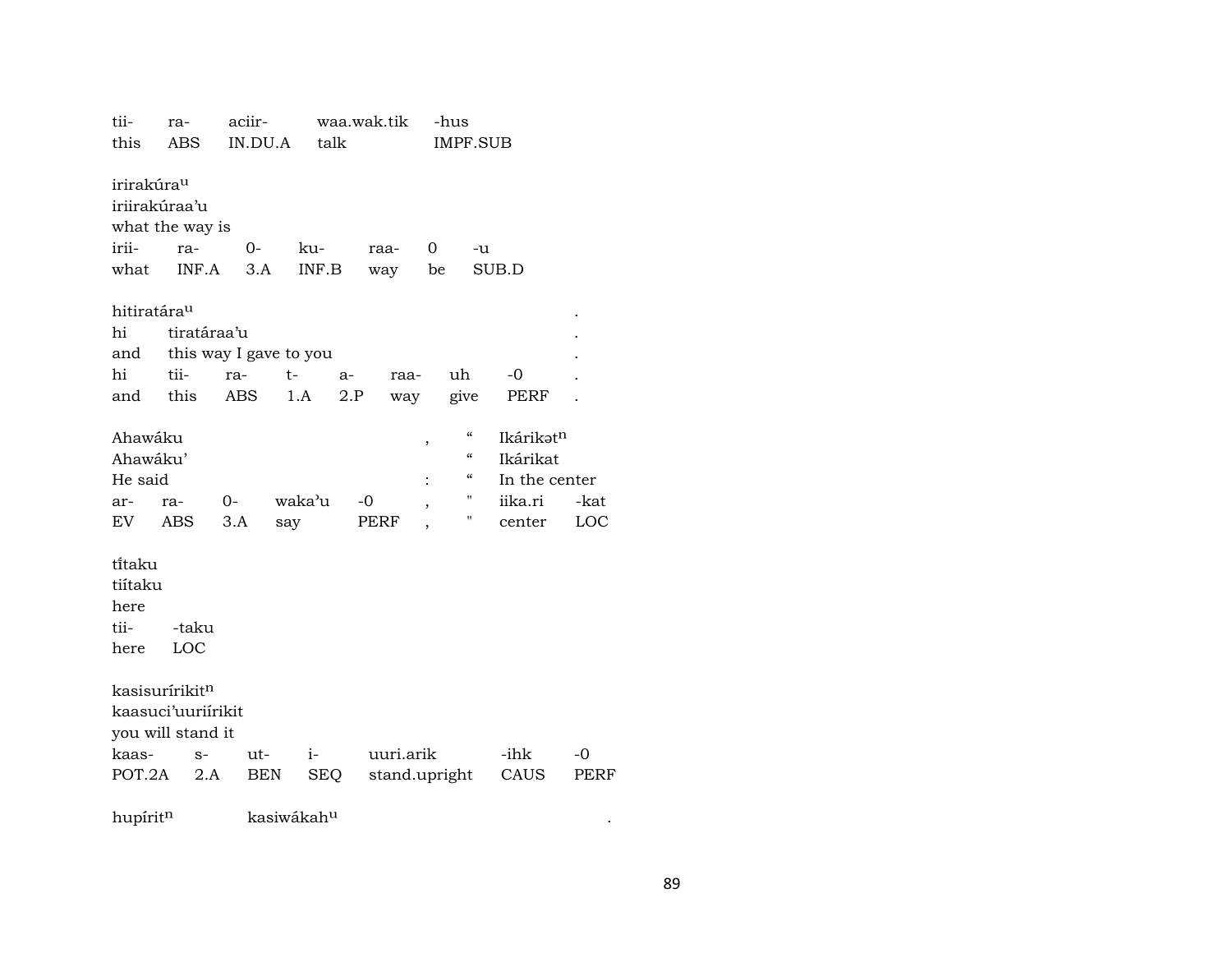| huupírit               |                          |            |          | Kaasiwákaahu'                     |      |    |               |                          |      |                          |         |               |      | $\pmb{\mathsf{H}}$ |                          |
|------------------------|--------------------------|------------|----------|-----------------------------------|------|----|---------------|--------------------------|------|--------------------------|---------|---------------|------|--------------------|--------------------------|
| a star                 |                          |            |          | You will be saying                |      |    |               |                          |      |                          |         |               |      | $\pmb{\mathsf{H}}$ |                          |
| huupirik               |                          |            | kaas-    |                                   | $S-$ |    | i-            |                          | waka |                          |         | -:hus         |      | $\pmb{\mathsf{H}}$ |                          |
| star                   |                          |            |          | POT.2A                            | 2.A  |    | <b>SEQ</b>    |                          |      | say.IMPF                 |         | <b>IMPF</b>   |      | п                  |                          |
|                        |                          |            |          |                                   |      |    |               |                          |      |                          |         |               |      |                    |                          |
| Ahawáku                |                          |            |          |                                   |      |    |               |                          |      |                          |         | ikárikatn     |      |                    |                          |
| Ahawáku'               |                          |            |          |                                   |      |    |               |                          |      | $\mathcal{C}$            |         | Ikárikat      |      |                    |                          |
| He said                |                          |            |          |                                   |      |    |               | $\ddot{\cdot}$           |      | $\mathcal{C}\mathcal{C}$ |         | In the center |      |                    |                          |
| ar-                    | ra-                      |            | 0-       | waka'u                            |      | -0 |               | $\overline{\phantom{a}}$ |      | 11                       | iika.ri |               | -kat |                    |                          |
| EV                     | <b>ABS</b>               |            | 3.A      | say                               |      |    | PERF          |                          |      | н                        |         | center        | LOC  |                    |                          |
|                        |                          |            |          |                                   |      |    |               |                          |      |                          |         |               |      |                    |                          |
| tiiriráwihatn          |                          |            |          |                                   |      |    |               |                          |      |                          |         |               |      |                    |                          |
| ti'iriiráwihat         |                          |            |          |                                   |      |    |               |                          |      |                          |         |               |      |                    |                          |
| here where they sit    |                          |            |          |                                   |      |    |               |                          |      |                          |         |               |      |                    |                          |
| tii-                   |                          | irii-      | ra-      | $0-$                              |      |    | wi.hak        |                          |      | -0                       |         |               |      |                    |                          |
| here                   |                          | where      | ABS      |                                   | 3.A  |    | be.sitting.PL |                          |      |                          | SUB.4   |               |      |                    |                          |
|                        |                          |            |          |                                   |      |    |               |                          |      |                          |         |               |      |                    |                          |
| irahkataháhiri         |                          |            |          |                                   |      |    |               |                          |      |                          |         |               |      |                    |                          |
| irahkatahaáhiri'       |                          |            |          |                                   |      |    |               |                          |      |                          |         |               |      |                    |                          |
| in front               |                          |            |          |                                   |      |    |               |                          |      |                          |         |               |      |                    |                          |
| irahkata-              |                          |            | -haar    | -hiri <sup>3</sup>                |      |    |               |                          |      |                          |         |               |      |                    |                          |
| in.front               |                          | <b>LOC</b> |          | LOC                               |      |    |               |                          |      |                          |         |               |      |                    |                          |
|                        |                          |            |          |                                   |      |    |               |                          |      |                          |         |               |      |                    |                          |
| nikutasuririkihkista   |                          |            |          |                                   |      |    |               |                          |      |                          |         |               |      |                    |                          |
| rikutasuuriirikíhkista |                          |            |          |                                   |      |    |               |                          |      |                          |         |               |      |                    |                          |
|                        |                          |            |          | that is where you are to stand it |      |    |               |                          |      |                          |         |               |      |                    |                          |
| riku-                  |                          | ta-        |          | $S-$                              |      |    | uuri.arik     |                          |      | -ihk                     |         | -his          |      | -ta                |                          |
| that.is                |                          | IND.1/2A   |          | 2.A                               |      |    | stand.upright |                          |      | CAUS                     |         | PERF          |      | <b>INT</b>         |                          |
|                        |                          |            |          |                                   |      |    |               |                          |      |                          |         |               |      |                    | $\overline{\phantom{a}}$ |
| ihi                    |                          |            | hupíritn |                                   |      |    |               |                          |      |                          |         |               |      |                    |                          |
| ihi                    |                          |            | huupírit |                                   |      |    |               |                          |      |                          |         |               |      |                    |                          |
| uh                     | $\overline{\phantom{a}}$ |            | the star |                                   |      |    |               |                          |      |                          |         |               |      |                    |                          |
| ihii                   |                          |            | huupirik |                                   |      |    |               |                          |      |                          |         |               |      |                    |                          |
| uh                     |                          | star       |          |                                   |      |    |               |                          |      |                          |         |               |      |                    |                          |
|                        |                          |            |          |                                   |      |    |               |                          |      |                          |         |               |      |                    |                          |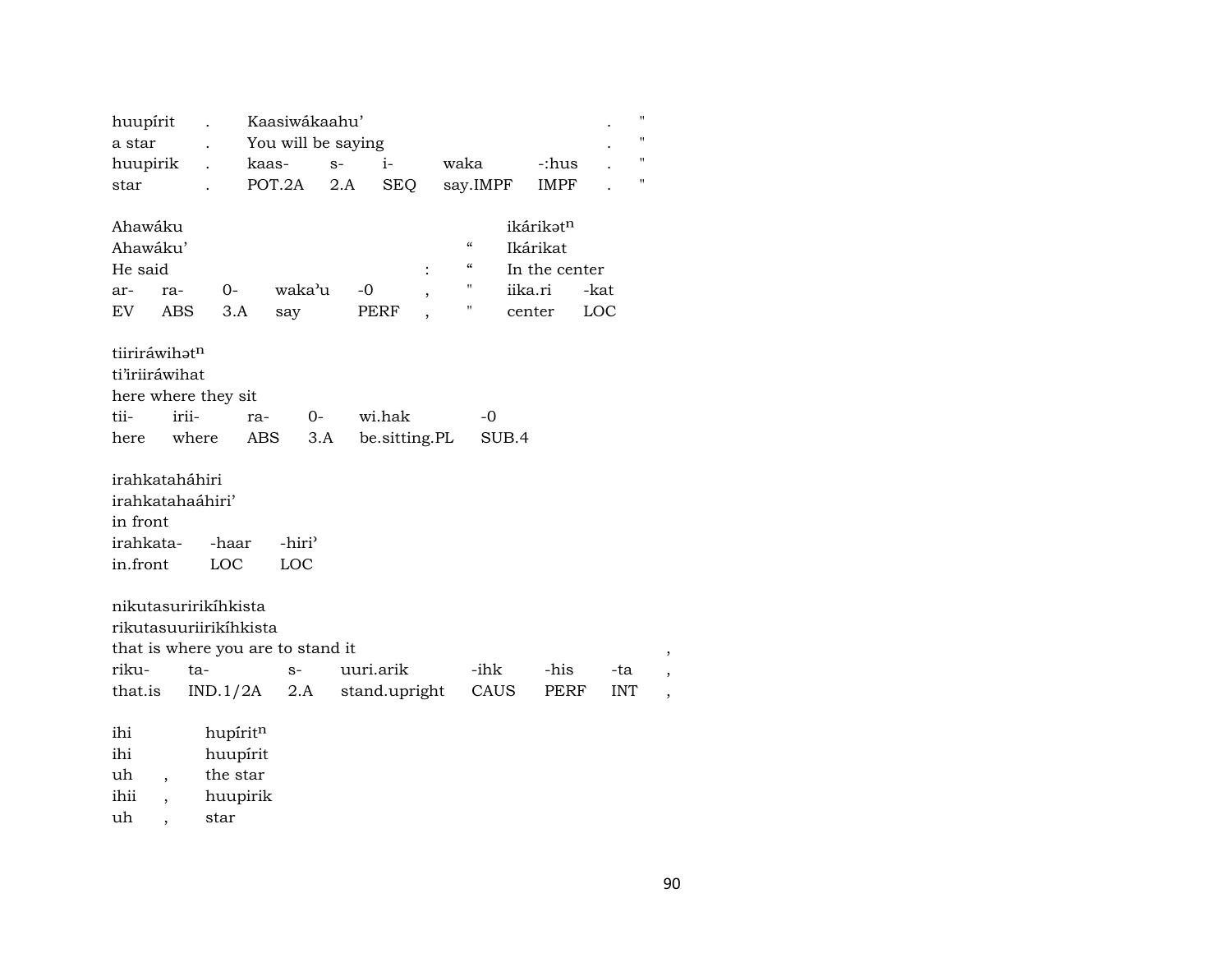|                         | hirihwakáhusta                 |                       |            |      |                                              |                    |                         | $\, ,$      | $\boldsymbol{\mathcal{C}}$ |         |            |             |
|-------------------------|--------------------------------|-----------------------|------------|------|----------------------------------------------|--------------------|-------------------------|-------------|----------------------------|---------|------------|-------------|
| hi                      |                                | rihwaakáhusta         |            |      |                                              |                    |                         |             |                            |         |            |             |
| and                     |                                | they are going to say |            |      |                                              |                    |                         |             |                            |         |            |             |
| hi                      | ra-                            | $O -$                 | ir-        |      | waaka                                        | -:hus              | -ta                     |             |                            |         |            |             |
| and                     | <b>ABS</b>                     | 3.A                   | PL.3A      |      | say.IMPF                                     | <b>IMPF</b>        | <b>INT</b>              |             |                            |         |            |             |
| Kûsaru                  |                                |                       |            |      |                                              |                    |                         |             |                            |         |            |             |
| Kúsaaru'                |                                |                       |            |      |                                              |                    |                         |             |                            |         |            |             |
| Station                 |                                |                       |            |      |                                              |                    |                         |             |                            |         |            |             |
| kus.haar-               |                                | $-u^{\prime}$         |            |      |                                              |                    |                         |             |                            |         |            |             |
| seat                    |                                | <b>NOM</b>            |            |      |                                              |                    |                         |             |                            |         |            |             |
|                         | siríhkusaririwisistaukátaku    |                       |            |      |                                              |                    |                         |             |                            |         |            |             |
|                         | siríhkusaaririwisista'uukátaku |                       |            |      |                                              |                    |                         |             |                            |         |            |             |
|                         |                                |                       |            |      | Their Station Sitting Diagonally in the West |                    |                         |             |                            |         |            |             |
| $\sin$                  | ra-                            | $0-$                  | ir-        |      | kus.haar-                                    | iriwis             |                         | -his        | ra-                        | uukata- | kus        | $-0$        |
| DU                      | <b>ABS</b>                     | 3.A                   | PL.3A      |      | seat                                         | be.across          |                         | <b>PERF</b> | PORT                       | west    | be.sitting | <b>PERF</b> |
| $\pmb{\mathsf{H}}$<br>, | hiraku                         |                       |            |      |                                              |                    |                         | ihi         |                            |         |            |             |
|                         |                                | Hiíraaku              |            |      |                                              |                    |                         | ihi         |                            |         |            |             |
|                         |                                | Another one           |            |      |                                              |                    | $^\mathrm{^\mathrm{o}}$ | uh          | $\overline{\phantom{a}}$   |         |            |             |
|                         | hii-                           |                       | ra-        | $0-$ | kus                                          | $-0$               |                         | ihii        | $\overline{\phantom{a}}$   |         |            |             |
|                         | other                          |                       | <b>ABS</b> | 3.A  | be.sitting                                   | SUB.4              |                         | uh          | $\overline{\phantom{a}}$   |         |            |             |
|                         | hurahwihiri                    |                       |            |      |                                              |                    |                         |             |                            |         |            |             |
|                         | hurahwihiri'                   |                       |            |      |                                              |                    |                         |             |                            |         |            |             |
| below                   |                                |                       |            |      |                                              |                    |                         |             |                            |         |            |             |
| hurah                   |                                |                       |            |      | -wi                                          | -hiri <sup>3</sup> |                         |             |                            |         |            |             |
|                         | hang.down.touching.the.earth   |                       |            |      | SUB.L                                        | LOC                |                         |             |                            |         |            |             |
|                         | kasiurírikitn                  |                       |            |      |                                              |                    |                         |             | hupíritn                   |         |            |             |
|                         | kaasi'uúriirikit               |                       |            |      |                                              |                    |                         |             | huupírit                   |         |            |             |
|                         | you will stand it              |                       |            |      |                                              |                    |                         |             | the star                   |         |            |             |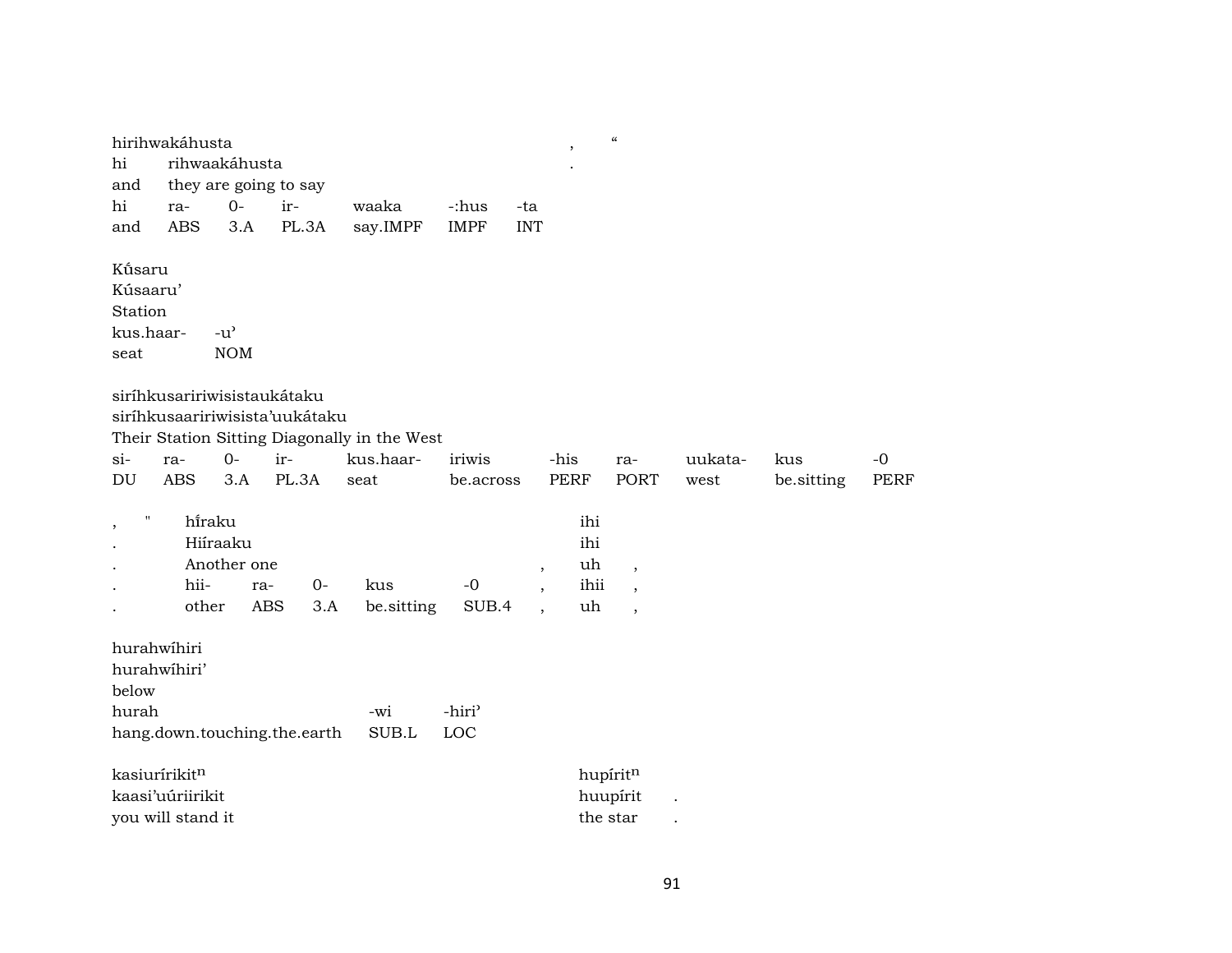| kaas-                              | $S-$     | $i-$       |            | uuri.arik     |            | -ihk        | $-0$            | huupirik |            |                |
|------------------------------------|----------|------------|------------|---------------|------------|-------------|-----------------|----------|------------|----------------|
| POT.2A                             | 2.A      |            | <b>SEQ</b> | stand.upright |            | CAUS        | PERF            | star     |            |                |
|                                    |          |            |            |               |            |             |                 |          |            |                |
| wírikutišápatn                     |          |            |            |               |            |             |                 |          |            |                |
| Wírikuti'                          |          |            |            |               |            |             | cápaat          |          |            |                |
| It is now the one                  |          |            |            |               |            |             | a woman         |          |            |                |
| wii-                               | riku-    | ti-        |            | $0-$          | 0          | $-0$        | icapaak         |          |            |                |
| now                                | that.is  |            | IND.3A     | 3.A           | be         | <b>PERF</b> | woman           |          |            |                |
|                                    |          |            |            |               |            |             |                 |          |            |                |
| irirutarihústaritn                 |          |            |            |               |            |             |                 |          |            |                |
| iriruutariihústarit                |          |            |            |               |            |             |                 |          |            |                |
| the one who is to do it            |          |            |            |               |            |             |                 |          |            |                |
| irii-                              | ra-      | $0-$       | ut-        | aar           |            | -i          | -hus            |          | -ta        | -rit           |
| that                               | ABS      | 3.A        | PREV       | do            |            | IMPF.SUB    | IMPF.SUB        |          | <b>INT</b> | <b>INT.SUB</b> |
|                                    |          |            |            |               |            |             |                 |          |            |                |
| Н                                  | Ahawáku  |            |            |               |            |             | $\mathcal{C}$   |          |            |                |
|                                    | Ahawáku' |            |            |               |            |             | ,<br>$\epsilon$ |          |            |                |
| н                                  | He said  |            |            |               |            |             | $\epsilon$      |          |            |                |
| н                                  | ar-      | ra-        | $0-$       | waka'u        |            | -0          | п               |          |            |                |
| П                                  | EV       | <b>ABS</b> | 3.A        | say           |            | PERF        | Н               |          |            |                |
|                                    |          |            |            |               |            |             |                 |          |            |                |
| Tirárik <sup>i</sup>               |          |            |            |               |            |             |                 |          |            |                |
| Tiraáriki                          |          |            |            |               |            |             |                 |          |            |                |
| This one                           |          |            |            |               |            |             |                 |          |            |                |
|                                    |          |            |            |               |            |             |                 |          |            |                |
| tii-                               | ra-      | $0-$       | arik       |               | $-i$       |             |                 |          |            |                |
| this                               | ABS      | 3.A        |            | be.standing   |            | SUB.2       |                 |          |            |                |
|                                    |          |            |            |               |            |             |                 |          |            |                |
| nikutuhárukst <sup>a</sup>         |          |            |            |               |            |             |                 |          |            |                |
| rikutuuhaáruksta                   |          |            |            |               |            |             |                 |          |            |                |
| she is going to be the cause of it |          |            |            |               |            |             |                 |          |            |                |
| riku-                              | ti-      |            | $0-$       | $a-$          | ut-        | raa-        | ra'uk           | -his     | -ta        |                |
| that.is                            | IND.3A   |            | 3.A        | 2.P           | <b>BEN</b> | way         | make            | PERF     | <b>INT</b> |                |
|                                    |          |            |            |               |            |             |                 |          |            |                |

hupírit<sup>n</sup> kásiru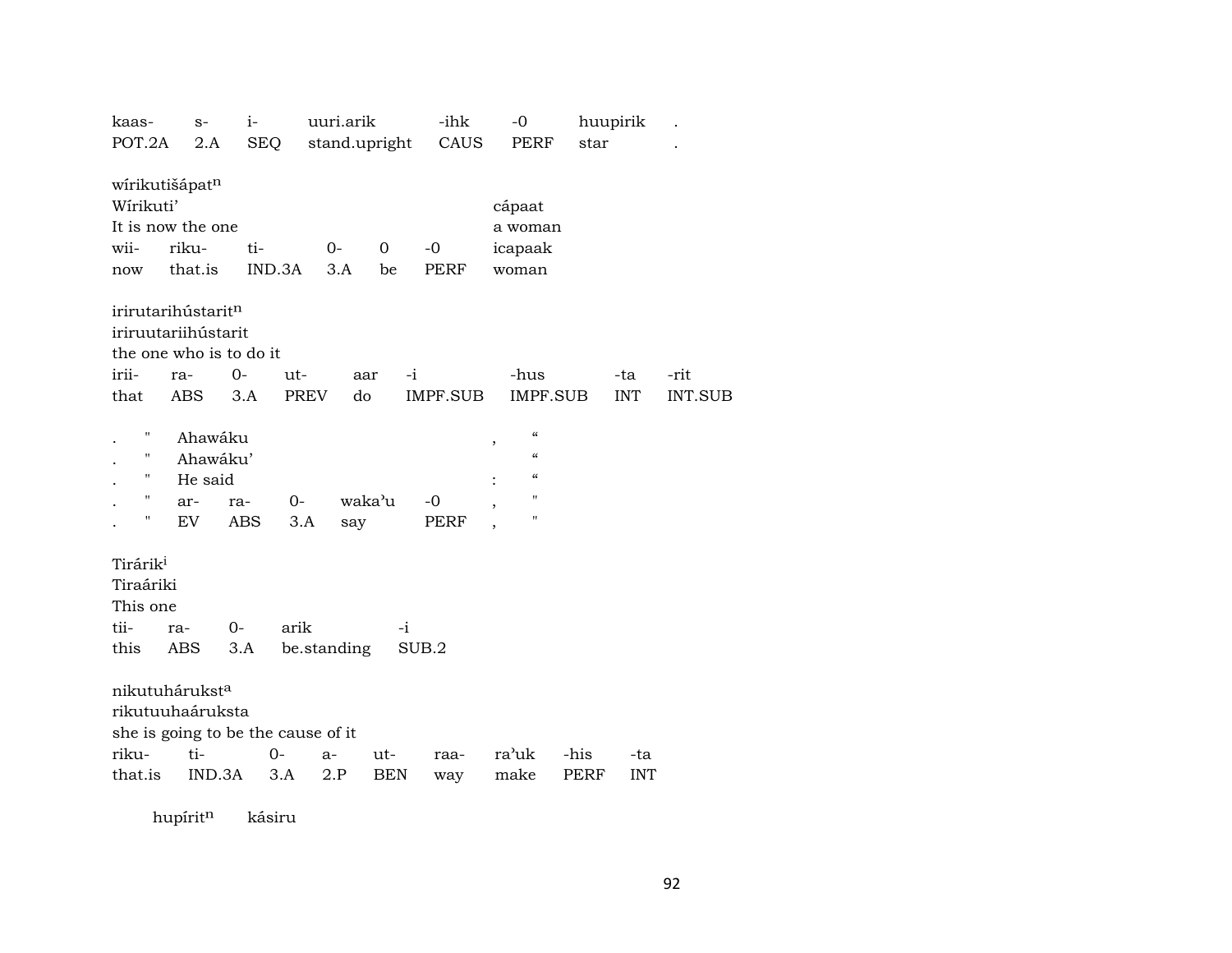. Huupírit kaásiru' . A star you will make it . huupirik kaas- s- i- ra"uk -0 . star POT.2A 2.A SEQ make PERF nakúrihurµ rakúrihuuru to be big ra- 0- ku- rihur -u INF.A 3.A INF.B be.big SUB.D hiwiríkuri hi wiríkuri' and it is the one hi wii- riku- ri- 0- 0 -0 and now that.is CONT.3A 3.A be PERF iwirəsiríhuriwaw<sup>i</sup> iwirasiriíhuriiwaawi those you now have roaming ii- wii- ra- s- ir- ri- uur- hurii -waa -wi that now ABS 2.A POSS.1/2A PHYS.POSS POSS.A go.around.PL DIST SUB.L tárah° . NikutŸspakáhust° , táraha' . Rikutaspaakáhusta buffalos . That is what you are to say : tarahaa . riku- ta- s- waaka -:hus -ta , buffalo . that.is IND.1/2A 2.A say.IMPF IMPF INT , " Narahúhkitawiµ rarahúhkitawi'u' the leading bundle rarahuur- kita.wi -u' bundle be.the.leader NOM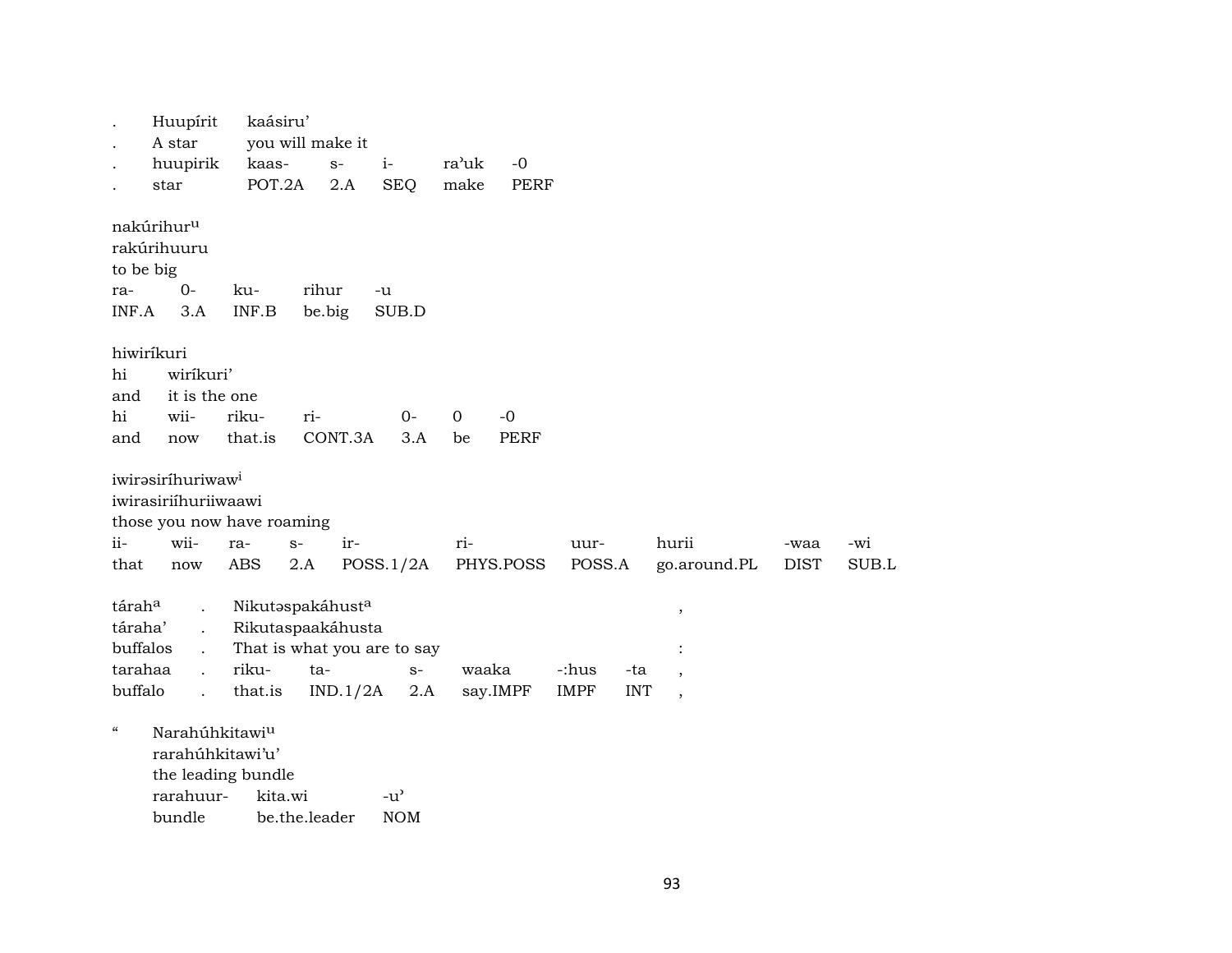| sirirarahuraukátak <sup>u</sup>  |                      |                  |                                        |             |
|----------------------------------|----------------------|------------------|----------------------------------------|-------------|
| siriirarahura'uukátaku           |                      |                  |                                        |             |
| they have the bundle in the west |                      |                  |                                        |             |
| $si$ -<br>$0-$<br>ir-<br>ra-     | rarahuur-            | uukata-<br>ra-   | kus                                    | $-0$        |
| <b>ABS</b><br>PL.3A<br>DU<br>3.A | bundle               | PORT<br>west     | be.sitting                             | <b>PERF</b> |
|                                  |                      |                  |                                        |             |
| Ħ<br>Nikutaspakáhusta            |                      |                  | $\, ,$                                 |             |
| Rikutaspaakáhusta                |                      |                  |                                        |             |
| That is what you are to say      |                      |                  |                                        |             |
| riku-<br>ta-                     | $S-$                 | waaka<br>-:hus   | -ta<br>$\overline{\phantom{a}}$        |             |
| that.is<br>IND.1/2A              | 2.A                  | say.IMPF<br>IMPF | <b>INT</b><br>$\overline{\phantom{a}}$ |             |
|                                  |                      |                  |                                        |             |
| tirárik <sup>i</sup>             |                      |                  |                                        |             |
| tiraáriki                        |                      |                  |                                        |             |
| this one                         |                      |                  |                                        |             |
| tii-<br>arik<br>$0-$<br>ra-      | $-i$                 |                  |                                        |             |
| <b>ABS</b><br>this<br>3.A        | be.standing<br>SUB.2 |                  |                                        |             |
|                                  |                      |                  |                                        |             |
| nikúwiti                         |                      | hupíritn         |                                        |             |
| rikúwiti'                        |                      | huupírit         |                                        |             |
| it is the one                    |                      | star             |                                        |             |
| ti-<br>riku-<br>wi-              | $-0$<br>$0-$         | huupirik         |                                        |             |
| IND.3A<br>QUOT<br>the.one        | 3.A<br>PERF          | star             |                                        |             |
|                                  |                      |                  |                                        |             |
| nárihur <sup>u</sup>             |                      |                  |                                        |             |
| rárihuuru                        | $\pmb{\mathsf{H}}$   |                  |                                        |             |
| the large one                    | $^{\prime\prime}$    |                  |                                        |             |
| rihur<br>$0 -$<br>ra-<br>-u      | $\mathbf{H}$         |                  |                                        |             |
| 3.A<br>be.big<br>SUB.D<br>ABS    | $\pmb{\mathsf{H}}$   |                  |                                        |             |
|                                  |                      |                  |                                        |             |
|                                  |                      |                  |                                        |             |
| A                                |                      |                  |                                        |             |
| irakúšapatn<br>íraaku<br>A       |                      | cápaat           |                                        |             |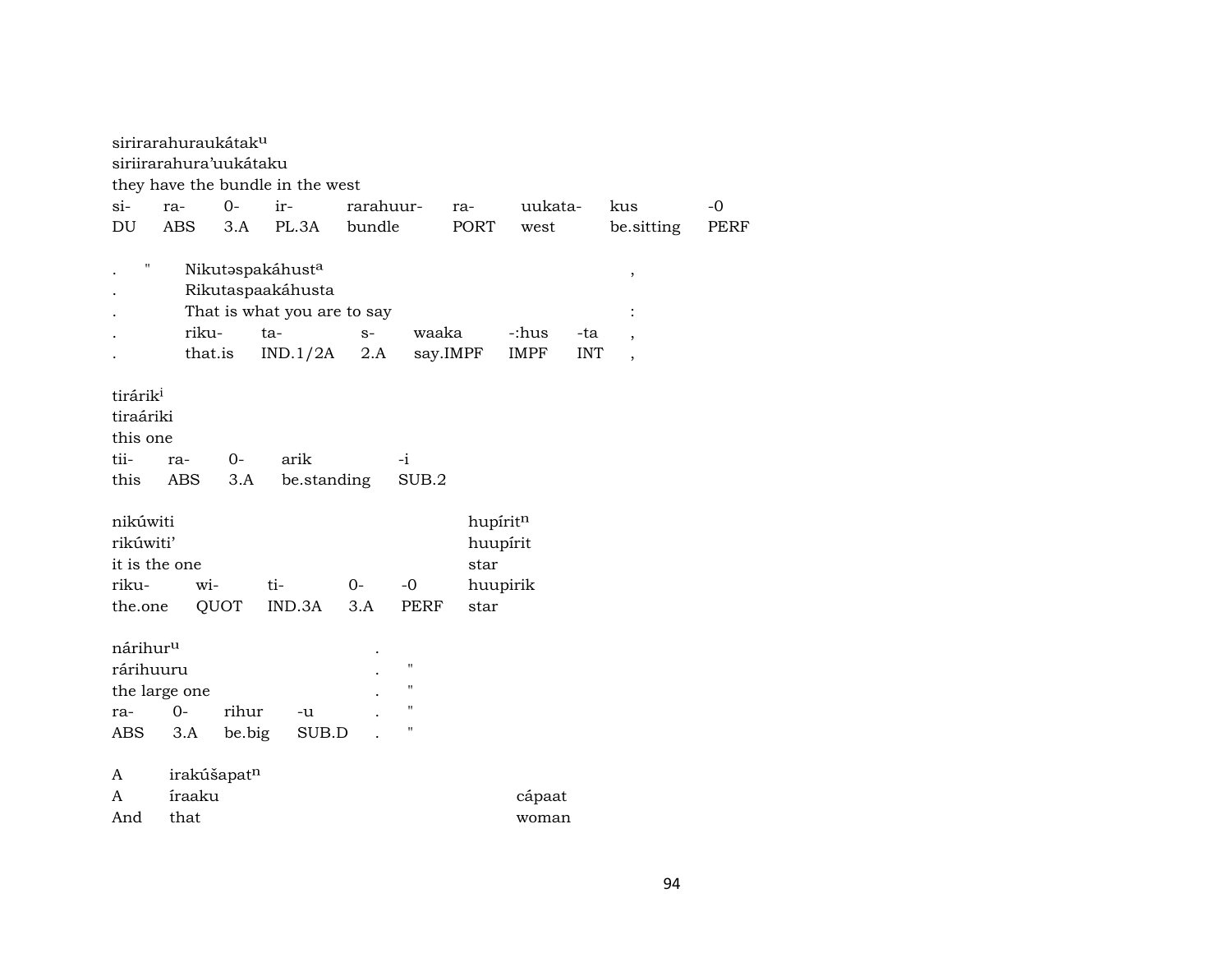| a                                                    | ii-                                                         | ra-                                         | $0-$          | kus                         |       | $-0$           |                                                                         |                                    | icapaak        |       |
|------------------------------------------------------|-------------------------------------------------------------|---------------------------------------------|---------------|-----------------------------|-------|----------------|-------------------------------------------------------------------------|------------------------------------|----------------|-------|
| and                                                  | that                                                        | ABS                                         | 3.A           | be sitting                  |       |                | SUB.4                                                                   |                                    | woman          |       |
|                                                      | nikuaharáitus<br>riku'aharaa'iitus<br>that one is her story |                                             |               |                             |       |                |                                                                         |                                    |                |       |
| riku-                                                | ar-                                                         | ra-                                         | 0-            | $a-$                        |       |                | raa.iit.us                                                              |                                    | $-0$           |       |
| that.is                                              | EV.                                                         | <b>ABS</b>                                  | 3.A           | POSS.3A                     |       |                | be.a.story                                                              |                                    | PERF           |       |
| áhawak <sup>a</sup><br>áhawaaka<br>His saying<br>ar- | ra-                                                         | 0-                                          | waak          | -a                          |       | $\ddot{\cdot}$ | $\pmb{\zeta}\pmb{\zeta}$<br>$\boldsymbol{\zeta}\boldsymbol{\zeta}$<br>н |                                    |                |       |
| EV.                                                  | ABS                                                         | 3.A                                         | say.SUB       |                             | SUB.1 |                | $\pmb{\mathsf{H}}$                                                      |                                    |                |       |
|                                                      |                                                             |                                             |               |                             |       |                |                                                                         |                                    |                |       |
|                                                      | taspakáhusta<br>Taspaakáhusta                               | You are going to say of it                  |               |                             |       |                |                                                                         | $N$ áw <sup>a</sup><br>ráwa<br>now | $\overline{ }$ |       |
| ta-                                                  | $S-$                                                        |                                             | waaka         | -:hus                       |       | -ta            |                                                                         | rawa                               |                |       |
|                                                      | $IND.1/2A$ 2.A                                              |                                             | say.IMPF      | IMPF                        |       | <b>INT</b>     |                                                                         | now                                |                |       |
| tarahkitáwiu<br>raa-<br>way                          | raaraahkitáwi'u'<br>the leading one<br>raar-<br>PL          | kita.wi                                     | be.the.leader | $-u^{\prime}$<br><b>NOM</b> |       |                |                                                                         |                                    |                |       |
|                                                      |                                                             |                                             |               |                             |       |                |                                                                         |                                    |                |       |
|                                                      | nihtararaukátak <sup>u</sup><br>rihtaarara'uukátaku         | their having the bundle hanging in the west |               |                             |       |                |                                                                         |                                    |                |       |
| ra-                                                  | $0 -$                                                       | ir-                                         | taa.raar-     |                             | ra-   |                | uukata-                                                                 |                                    | kus            | $-0$  |
| ABS                                                  | 3.A                                                         | PL.3A                                       | bundle        |                             | PORT  |                | west                                                                    |                                    | be sitting     | SUB.4 |

" Tirakúšapat<sup>n</sup>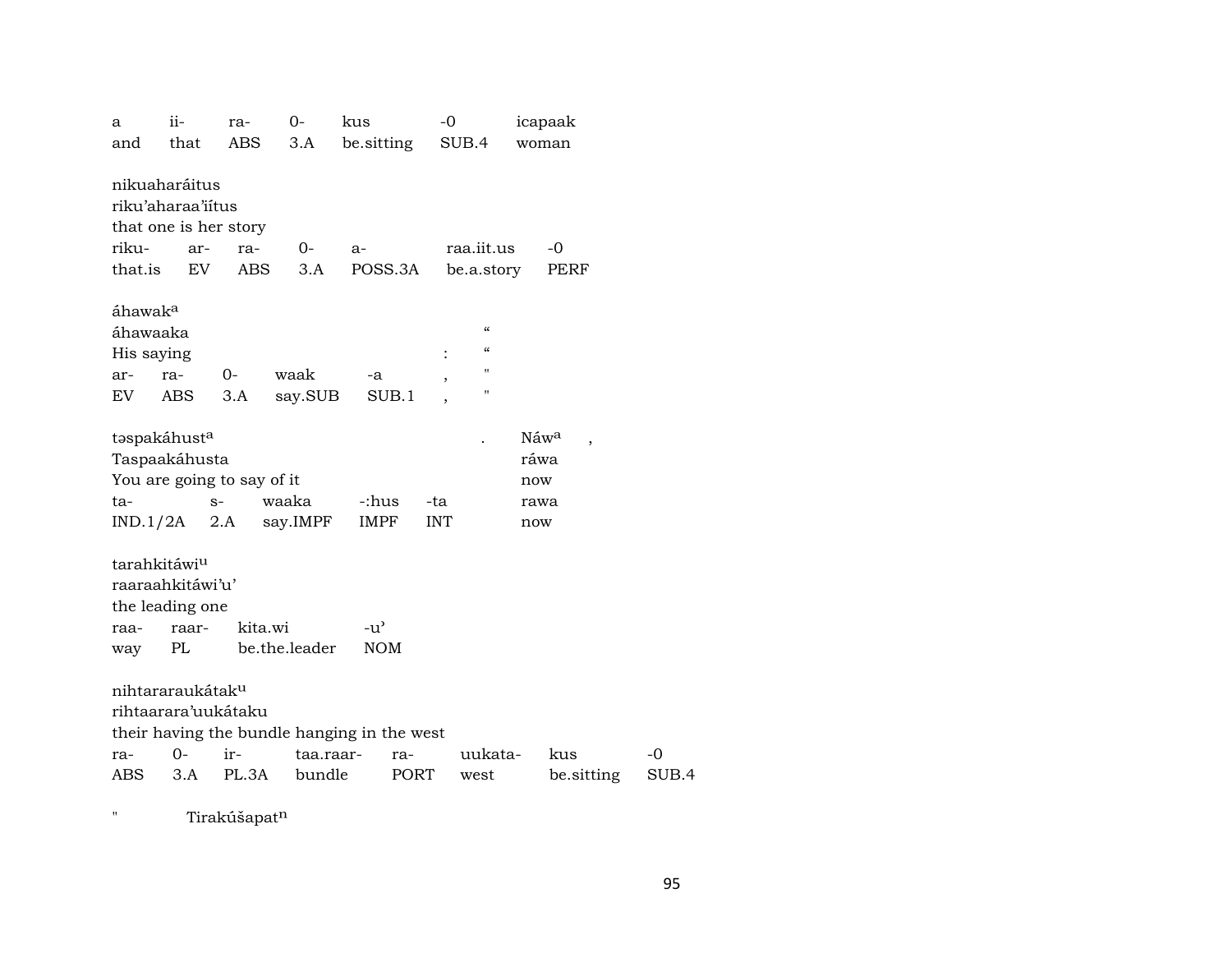|                         |                    | Tíraaku                 |                  |                                       |            |                          | cápaat      |            |      |                    |
|-------------------------|--------------------|-------------------------|------------------|---------------------------------------|------------|--------------------------|-------------|------------|------|--------------------|
|                         | This               |                         |                  |                                       |            |                          |             | woman      |      |                    |
|                         | tii-               | ra-                     | $0-$             | kus                                   |            | $-0$                     |             | icapaak    |      |                    |
|                         | this               | <b>ABS</b>              | 3.A              | be.sitting                            |            | SUB.4                    |             | woman      |      |                    |
|                         | wirikutaspakáhusta |                         |                  |                                       |            |                          |             |            |      |                    |
|                         |                    | wirikutaspaakáhusta     |                  |                                       |            |                          |             |            |      | $\pmb{\mathsf{H}}$ |
|                         |                    |                         |                  | now this is what you are going to say |            |                          |             |            |      | $^{\prime\prime}$  |
| wii-                    | riku-              | ta-                     |                  | $S-$                                  | waaka      |                          | -:hus       | -ta        |      | п                  |
| now                     | that.is            |                         | IND.1/2A         | 2.A                                   | say.IMPF   |                          | <b>IMPF</b> | <b>INT</b> |      | п                  |
| Náw <sup>a</sup>        |                    | tihátira                |                  |                                       |            |                          |             |            |      |                    |
| Ráwa                    |                    | tihaátira'              |                  |                                       |            |                          |             |            |      |                    |
| Now                     |                    |                         | this was the way |                                       |            |                          |             |            |      |                    |
| rawa                    |                    | tii-                    | haa-             | ti-                                   | $0-$       | raa-                     | 0           | -0         |      |                    |
| now                     |                    | this                    | here             | IND.3A                                | 3.A        | way                      | be          | PERF       |      |                    |
| tihatiruhú <sup>u</sup> |                    |                         |                  |                                       |            |                          |             |            |      |                    |
|                         | Tihaátiruuhú'u     |                         |                  |                                       |            |                          |             |            |      |                    |
|                         | This was the plan  |                         |                  |                                       |            |                          |             |            |      |                    |
| tii-                    | haa-               | ti-                     | 0-               | raa.uhur                              |            | $\overline{\phantom{a}}$ |             |            |      |                    |
| this                    | here               | IND.3A                  | 3.A              |                                       | be.the.way | EX                       |             |            |      |                    |
|                         | tiirirəsakúrispu   |                         |                  |                                       |            |                          |             |            |      |                    |
|                         | ti'iriirasakúrispu |                         |                  |                                       |            |                          |             |            |      |                    |
|                         |                    | here where the sun sets |                  |                                       |            |                          |             |            |      |                    |
| tii-                    | irii-              | ra-                     | $0-$             | sakur-                                |            | iis.wuu                  |             |            | -hus |                    |
| here                    | where              | ABS                     | 3.A              | sun                                   |            | go.out.of.sight.IMPF     |             |            |      | <b>IMPF.SUB</b>    |
|                         | tirauririkúšapatn  |                         |                  |                                       |            |                          |             |            |      |                    |
|                         | tira'uuriíriku     |                         |                  |                                       |            |                          | cápaat      |            |      |                    |
|                         | this one standing  |                         |                  |                                       |            |                          | woman       |            |      |                    |
| tii-                    | ra-                | $O -$                   | uuri.arik        |                                       | -hus       |                          | icapaak     |            |      |                    |
| this                    | ABS                | 3.A                     |                  | stand.upright                         |            | IMPF.SUB                 | woman       |            |      |                    |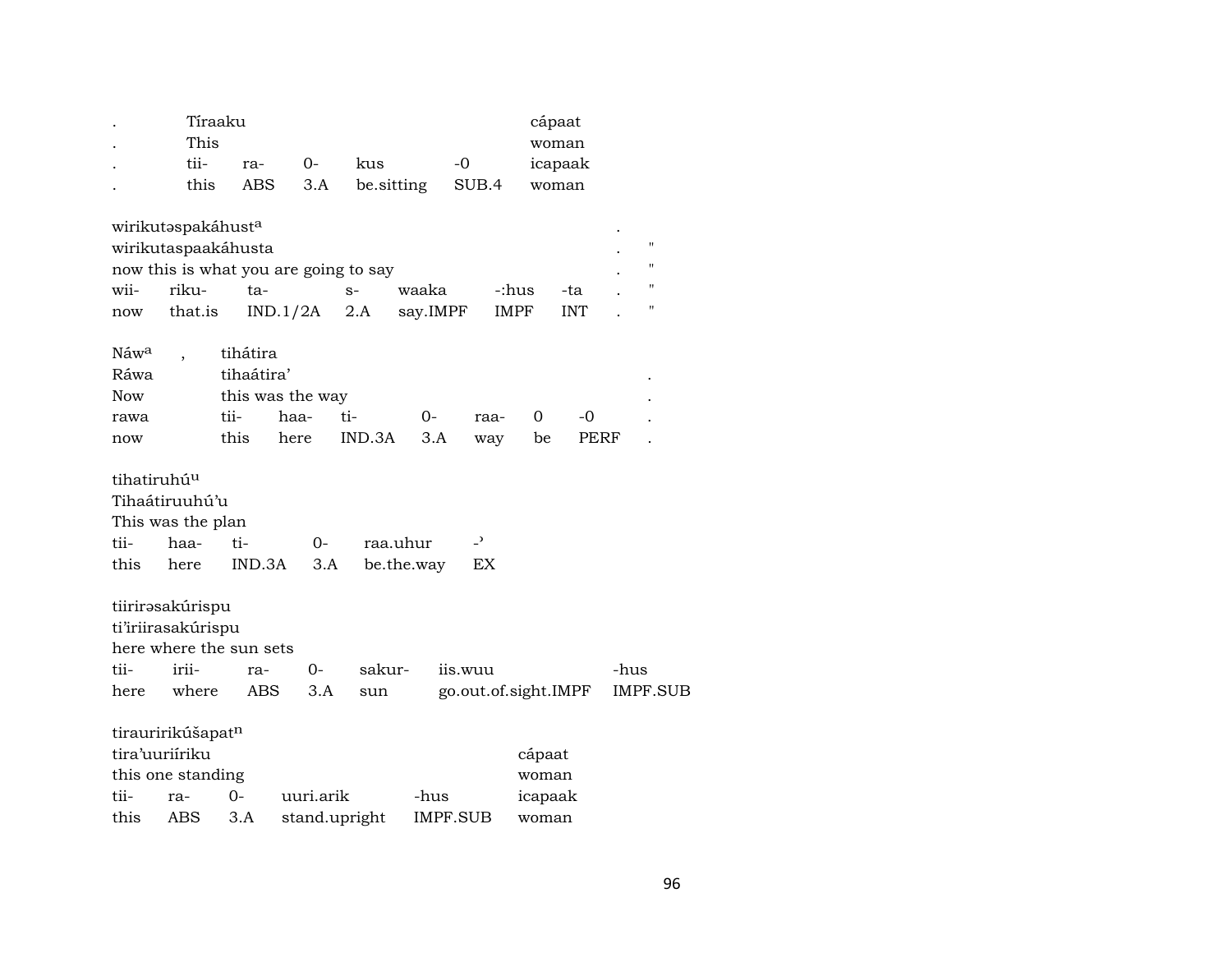| tiráwah^t                                   |                                                        |      |                                        |       |                     |              |                 |    |                                        |            |
|---------------------------------------------|--------------------------------------------------------|------|----------------------------------------|-------|---------------------|--------------|-----------------|----|----------------------------------------|------------|
| Tiráwaahat                                  |                                                        |      |                                        |       |                     |              |                 |    |                                        |            |
| the Heavens                                 |                                                        |      |                                        |       |                     |              |                 |    |                                        |            |
| tii-                                        | ra-                                                    | $0-$ | waa-                                   | ahak  |                     | $-0$         |                 |    |                                        |            |
| this                                        | ABS                                                    | 3.A  | <b>DIST</b>                            |       | extend.in.a.line    | SUB.4        |                 |    |                                        |            |
| tirárik <sup>i</sup>                        |                                                        |      |                                        |       |                     | titaku       |                 |    |                                        |            |
| tiraáriki                                   |                                                        |      |                                        |       |                     | tiítaku      |                 |    | $\boldsymbol{\zeta}\boldsymbol{\zeta}$ |            |
| this one                                    |                                                        |      |                                        |       |                     | here         |                 |    | $\boldsymbol{\zeta}\boldsymbol{\zeta}$ |            |
| tii-                                        | ra-                                                    | $0-$ | arik                                   |       | -i                  | tii-         | -taku           |    | $\mathbf{H}$                           |            |
| this                                        | ABS                                                    | 3.A  | be.standing                            |       | SUB.2               | here         | LOC             |    | $\pmb{\mathsf{H}}$                     |            |
| tiwiráspari<br>Tiwiráspari                  | Where you live                                         |      |                                        |       |                     |              |                 |    |                                        |            |
| tii-                                        | wii-                                                   | ra-  | $S-$                                   | warii |                     |              | -hus            |    |                                        |            |
| here                                        | now                                                    | ABS  | 2.A                                    |       | be.going.about.IMPF |              | <b>IMPF.SUB</b> |    |                                        |            |
| ti̇̃taku<br>tiítaku<br>here<br>tii-<br>here | -taku<br>LOC                                           |      |                                        |       |                     |              |                 |    |                                        |            |
|                                             | wirikutasuhárukst <sup>a</sup><br>wirikutasuuhaáruksta |      |                                        |       |                     |              |                 |    |                                        |            |
|                                             |                                                        |      | you are to be the one who is the cause |       |                     |              |                 |    |                                        |            |
| wii-                                        | riku-                                                  | ta-  |                                        | $S-$  | ut-                 | raar         |                 | uk | -his                                   | -ta        |
| now                                         | that.is                                                |      | IND.1/2A                               | 2.A   | PREV                | be.the.cause |                 | be | PERF                                   | <b>INT</b> |
|                                             | hisirahisáskust <sup>a</sup>                           |      |                                        |       |                     |              |                 |    |                                        |            |
| hi                                          | sirahisaáskusta                                        |      |                                        |       |                     |              |                 |    |                                        |            |
| and                                         | they are to call her                                   |      |                                        |       |                     |              |                 |    |                                        |            |
|                                             |                                                        |      |                                        |       |                     |              |                 |    |                                        |            |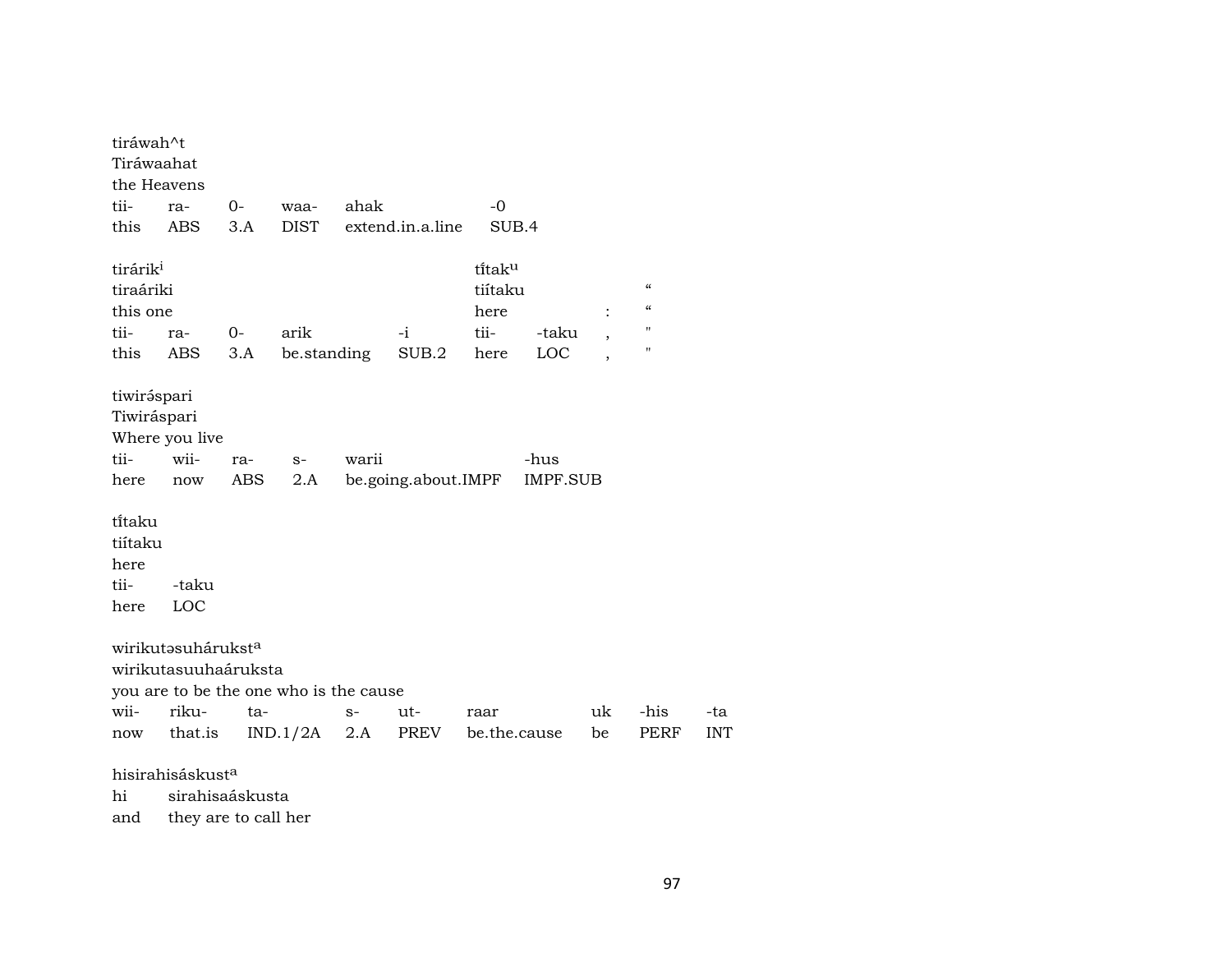| hi<br>and                     | si-<br>DU                                                               | ra-<br><b>ABS</b>                                                      | $O -$<br>3.A  | hisaask<br>call.by.name                     |                     | -:hus<br><b>IMPF</b> | -ta<br><b>INT</b>                |                                  |  |
|-------------------------------|-------------------------------------------------------------------------|------------------------------------------------------------------------|---------------|---------------------------------------------|---------------------|----------------------|----------------------------------|----------------------------------|--|
| tii-<br>this                  | tiwirahuriwáwi<br>tiwirahuriiwaawi<br>these going around<br>wii-<br>now | ra-<br>ABS                                                             | $0-$<br>3.A   | hurii                                       | go.around.PL        | -waa<br><b>DIST</b>  | -wi<br>SUB.L                     |                                  |  |
| Indians<br>icaahiks<br>person | šahiksíšahiks<br>cahiksícahiks                                          | icaahiks<br>person                                                     |               | Atíra<br>Atíra'<br>Mother<br>ati-<br>1.POSS | raa<br>mother       |                      |                                  |                                  |  |
| Pity me<br>$i-$<br>CONT.1/2A  |                                                                         | kušuksasikskápak <sup>i</sup> s<br>Kucuksacikskaápaakis<br>$S-$<br>2.A | ku-<br>1.P    | ut-<br><b>PREV</b>                          | uks-<br><b>JUSS</b> |                      | aciks.kaapaakis<br>feel.pity.for | -0<br>PERF                       |  |
| ,<br>$\overline{ }$           | ati-                                                                    | Atíra<br>Atíra'<br>Mother!<br>1.POSS                                   | raa<br>mother | Ţ                                           |                     |                      |                                  |                                  |  |
| hi<br>and<br>hi<br>and        | hisirahisáskust <sup>a</sup><br>$\sin$<br>DU                            | sirahisaáskusta<br>they are to call her<br>ra-<br>ABS                  | $0-$<br>3.A   | hisaask<br>call.by.name                     |                     | -:hus<br><b>IMPF</b> | -ta<br><b>INT</b>                | Pa<br>Pah<br>Moon<br>paa<br>moon |  |

 $\bar{t}$ nikutiwakíhust $^{\rm a}$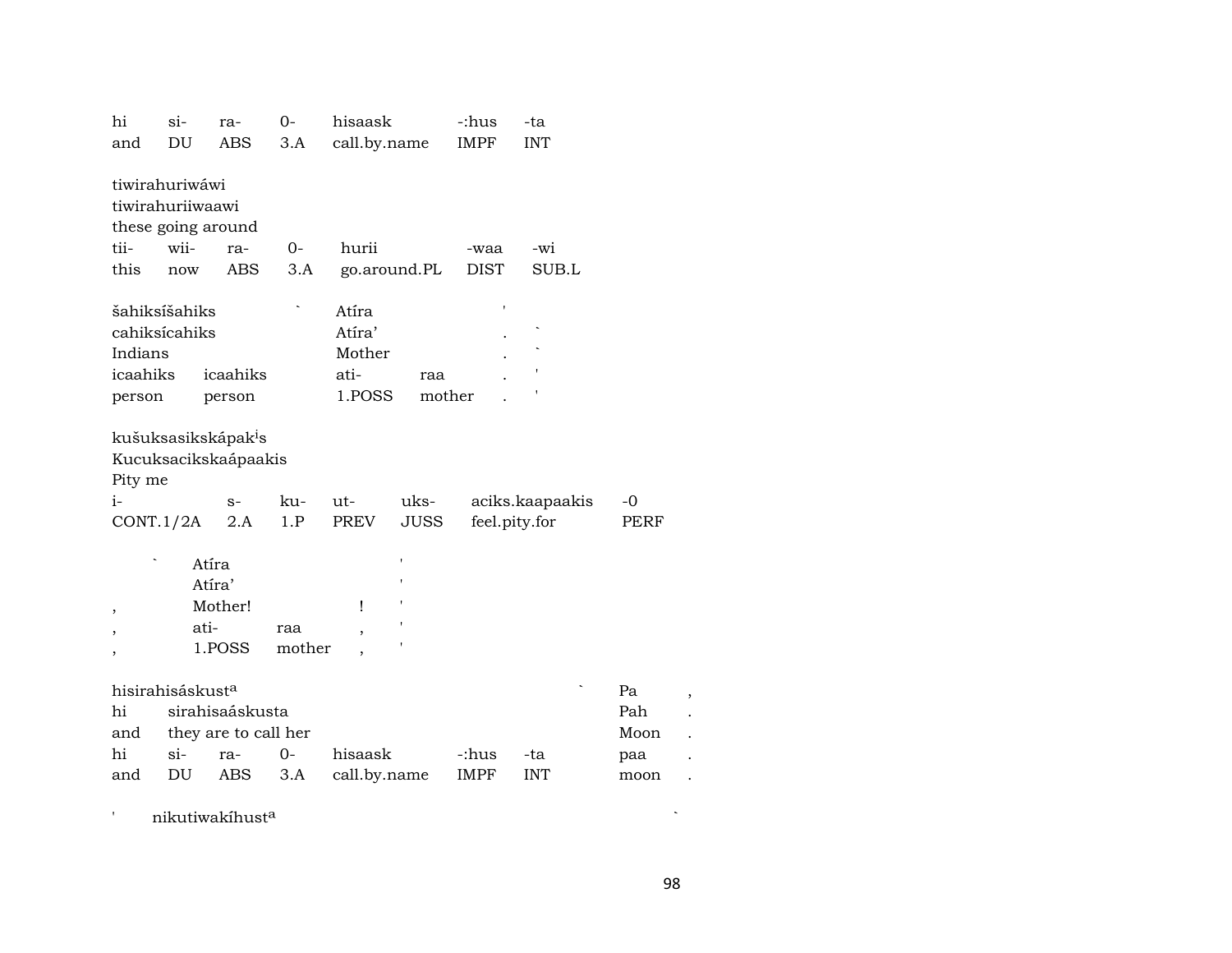|                   | Rikutihwakiíhusta         |      |                    |                              |            |             |                          |                          |         |                      |            |                 |
|-------------------|---------------------------|------|--------------------|------------------------------|------------|-------------|--------------------------|--------------------------|---------|----------------------|------------|-----------------|
|                   |                           |      |                    | That is what they are to say |            |             |                          |                          |         |                      |            |                 |
|                   | riku-                     |      | ti-                | $O -$                        |            | ir-         |                          | waki.a                   |         | -:hus                | -ta        |                 |
|                   | that.is                   |      | IND.3A             | 3.A                          |            | PL.3A       |                          | say.PL.IMPF              |         | <b>IMPF</b>          | <b>INT</b> |                 |
| Pa                |                           |      |                    |                              |            |             |                          |                          |         |                      |            |                 |
| Pah               |                           |      |                    |                              |            |             |                          |                          |         |                      |            |                 |
| Moon              |                           |      |                    |                              |            |             |                          |                          |         |                      |            |                 |
| paa               |                           |      |                    |                              |            |             |                          |                          |         |                      |            |                 |
| moon              |                           |      |                    |                              |            |             |                          |                          |         |                      |            |                 |
|                   |                           |      |                    |                              |            |             |                          |                          |         |                      |            |                 |
|                   | Hirutiirirasakuríspu      |      |                    |                              |            |             |                          |                          |         |                      |            |                 |
| Hiru              |                           |      | ti'iriirasákurispu |                              |            |             |                          |                          |         |                      |            |                 |
| There             |                           |      |                    | here where the sun sets      |            |             |                          |                          |         |                      |            |                 |
| hiruu             | tii-                      |      | irii-              | ra-                          |            | 0-          |                          | sakur-                   | iis.wuu |                      |            | -hus            |
| there             |                           | here | where              |                              | <b>ABS</b> | 3.A         | sun                      |                          |         | go.out.of.sight.IMPF |            | <b>IMPF.SUB</b> |
|                   |                           |      |                    |                              |            |             |                          |                          |         |                      |            |                 |
|                   | tirauríriku               |      |                    |                              |            |             |                          |                          | ,       |                      |            |                 |
|                   | tira'uuriíriku            |      |                    |                              |            |             |                          |                          |         |                      |            |                 |
|                   | this one standing upright |      |                    |                              |            |             |                          |                          | ,       |                      |            |                 |
| tii-              | ra-                       |      | $O -$              | uuri.arik                    |            |             | -hus                     |                          | ,       |                      |            |                 |
| this              | ABS                       |      | 3.A                | stand.upright                |            |             |                          | <b>IMPF.SUB</b>          |         |                      |            |                 |
|                   |                           |      |                    |                              |            |             |                          |                          |         |                      |            |                 |
| irár <sup>i</sup> |                           |      |                    |                              |            |             |                          |                          |         |                      |            |                 |
| iraári'           |                           |      |                    |                              |            |             |                          |                          |         |                      |            |                 |
| brother           |                           |      |                    |                              |            |             |                          |                          |         |                      |            |                 |
| i-                |                           |      | -raar-             |                              |            | -ri'        |                          |                          |         |                      |            |                 |
|                   | 3.POSS.A                  |      |                    | same.sex.sibling             |            | 3.POSS.B    |                          |                          |         |                      |            |                 |
|                   |                           |      |                    |                              |            |             |                          |                          |         |                      |            |                 |
|                   | Ahawáku                   |      |                    |                              |            |             | $\,$                     | $\mathcal{C}\mathcal{C}$ | Titaku  |                      |            |                 |
|                   | Ahawáku'                  |      |                    |                              |            |             |                          | $\mathcal{C}\mathcal{C}$ | Tiítaku |                      |            |                 |
| He said           |                           |      |                    |                              |            |             |                          | $\mathcal{C}\mathcal{C}$ | Here    |                      |            |                 |
| ar-               | ra-                       |      | 0-                 | waka'u                       | -0         |             | $\overline{\phantom{a}}$ | $\pmb{\mathsf{H}}$       | tii-    | -taku                |            |                 |
| EV <sub></sub>    | ABS                       |      | 3.A                | say                          |            | <b>PERF</b> | $\overline{\phantom{a}}$ | п                        | here    | LOC                  |            |                 |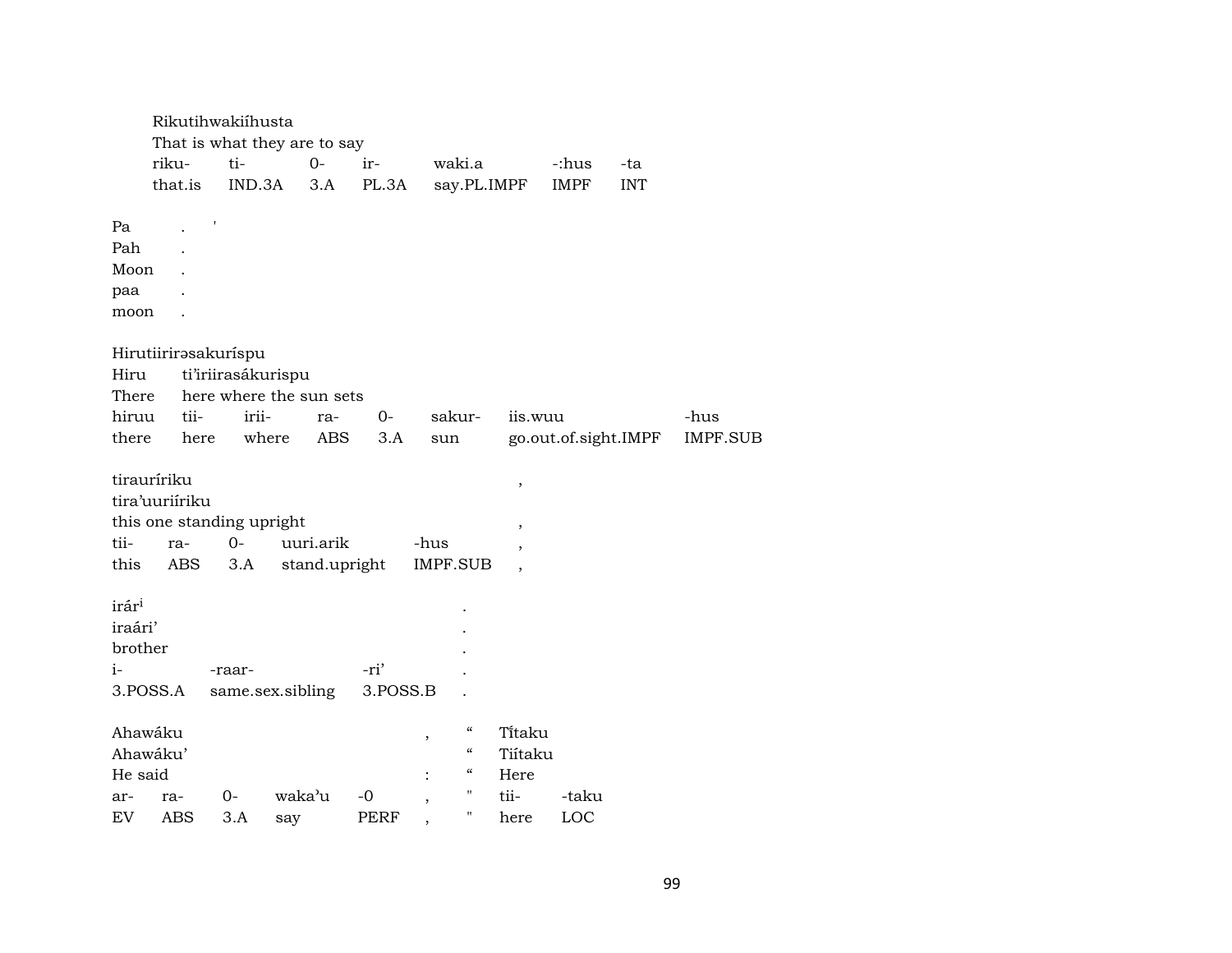|                          | wirikutuháhuratirawahakstáhkatarári |                   |                   |                |               |                 |             |       |                         |      |                              |           |             |       |
|--------------------------|-------------------------------------|-------------------|-------------------|----------------|---------------|-----------------|-------------|-------|-------------------------|------|------------------------------|-----------|-------------|-------|
|                          | wirikutuuhaáhura'                   |                   |                   |                |               |                 |             |       | tirawaahakstáhkataarári |      |                              |           |             |       |
|                          | this is where it originated         |                   |                   |                |               |                 |             |       |                         |      | this Heavens becoming yellow |           |             |       |
| wii-                     | riku-                               | ti-               | $O -$             | ut-            | raa.hurar     |                 | $-0$        | tii-  | ra-                     | $0-$ | a.waa.hak.his-               | rahkataar | -aar        | $-i$  |
| now                      | that.is                             | IND.3A            | 3.A               | <b>PREV</b>    | be.the.origin |                 | PERF        | this  | <b>ABS</b>              | 3.A  | heavens                      | be.yellow | <b>INCH</b> | SUB.2 |
| $\overline{\phantom{a}}$ | tirawahakstáhkatarári               |                   |                   |                |               |                 |             |       |                         |      |                              |           |             |       |
|                          | tirawaahakstáhkataarári             |                   |                   |                |               |                 |             |       |                         |      |                              |           |             |       |
| $^\mathrm{,}$            | this Heavens becoming yellow        |                   |                   |                |               |                 |             |       |                         |      |                              |           |             |       |
| $\overline{\phantom{a}}$ | tii-<br>ra-                         | $0-$              |                   | a.waa.hak.his- | rahkataar     |                 | -aar        | $-i$  |                         |      |                              |           |             |       |
| $\overline{\phantom{a}}$ | this                                | <b>ABS</b><br>3.A | heavens           |                | be.yellow     |                 | <b>INCH</b> | SUB.2 |                         |      |                              |           |             |       |
| $\ddot{\phantom{0}}$     | Wírikutira                          |                   |                   |                |               |                 |             |       |                         |      |                              |           |             |       |
| $\ddot{\phantom{0}}$     | Wírikutira'                         |                   |                   |                |               |                 |             |       |                         |      |                              |           |             |       |
| $\ddot{\phantom{a}}$     | That is where the way is            |                   |                   |                |               |                 |             |       |                         |      |                              |           |             |       |
| $\ddot{\phantom{0}}$     | wii-<br>riku-                       | ti-               |                   | $O -$<br>raa-  | $\mathbf 0$   | $-0$            |             |       |                         |      |                              |           |             |       |
| $\ddot{\phantom{0}}$     | now                                 | that.is           | IND.3A            | 3.A<br>way     | be            | <b>PERF</b>     |             |       |                         |      |                              |           |             |       |
|                          | tirarataríktawahi                   |                   |                   |                |               |                 | $\,$        |       |                         |      |                              |           |             |       |
|                          | tiraraataríktawaahi                 |                   |                   |                |               |                 |             |       |                         |      |                              |           |             |       |
|                          | when they give birth to them        |                   |                   |                |               |                 |             |       |                         |      |                              |           |             |       |
| tii-                     | ra-                                 | $O -$             | raa.tarikta.aar   |                | -wa           | $-i$            |             |       |                         |      |                              |           |             |       |
| when                     | <b>ABS</b>                          | 3.A               | body.to.take.form |                | <b>DIST</b>   | <b>IMPF.SUB</b> |             |       |                         |      |                              |           |             |       |
| pirau                    |                                     |                   |                   |                |               |                 |             |       |                         |      |                              |           |             |       |
| piíra'u'                 |                                     |                   |                   |                |               |                 |             |       |                         |      |                              |           |             |       |
| babies                   |                                     |                   |                   |                |               |                 |             |       |                         |      |                              |           |             |       |
| piira                    | $-u^{\prime}$                       |                   |                   |                |               |                 |             |       |                         |      |                              |           |             |       |
| baby                     | <b>NOM</b>                          |                   |                   |                |               |                 |             |       |                         |      |                              |           |             |       |
|                          | witirítkarúku                       |                   |                   |                |               |                 |             |       |                         |      |                              |           |             |       |
|                          | witirítkaruku                       |                   |                   |                |               |                 |             |       |                         |      |                              |           |             |       |
|                          | when they are bearing their own     |                   |                   |                |               |                 |             | $\,$  |                         |      |                              |           |             |       |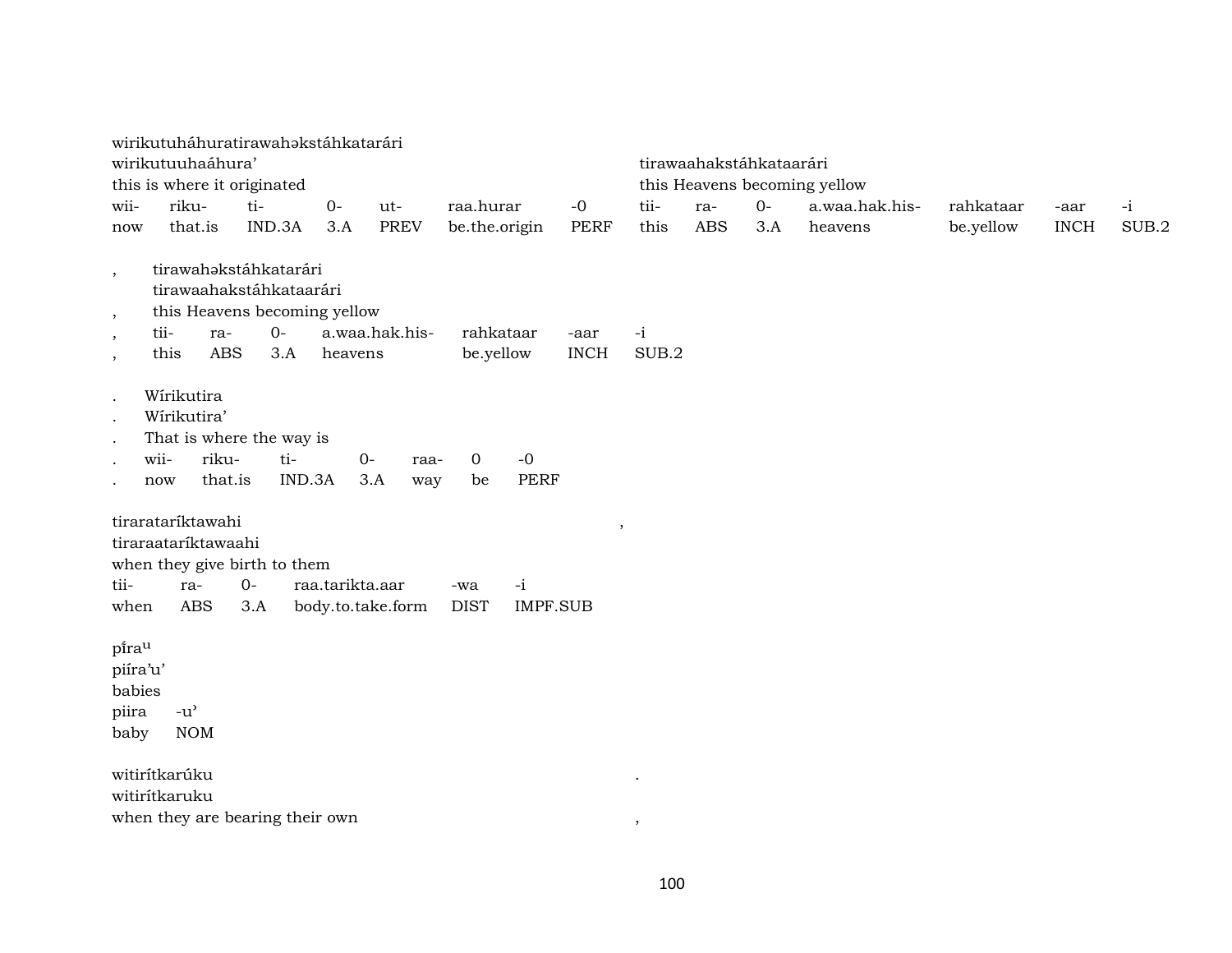| witi-<br><b>REFL</b>                                    | ra-<br><b>ABS</b>                                                                                                           | $0-$<br>3.A                             | ir-<br>PL.3A                                                  | ut-<br><b>BEN</b>           | ka.ra'uk                                                  | make.PL.P                                       | -hus                     | IMPF.SUB                                                                         | $\overline{\phantom{a}}$      |              |
|---------------------------------------------------------|-----------------------------------------------------------------------------------------------------------------------------|-----------------------------------------|---------------------------------------------------------------|-----------------------------|-----------------------------------------------------------|-------------------------------------------------|--------------------------|----------------------------------------------------------------------------------|-------------------------------|--------------|
| Nahurarahkítu<br>all animal kind<br>rahuraar-<br>animal | rahuraaraahkituu'u'<br>PL                                                                                                   | raar-                                   | kituu<br>all                                                  | $-u^{\prime}$<br>$\rm{NOM}$ | pirau<br>piíra'u'<br>babies<br>piira<br>baby              | $-u$ <sup><math>\sim</math></sup><br><b>NOM</b> |                          |                                                                                  |                               |              |
| witirítkaruku<br>witirítkaruku<br>witi-                 | ra-                                                                                                                         | $0-$                                    | when they are bearing their own<br>ir-                        | ut-                         | ka.ra'uk                                                  |                                                 | -hus                     |                                                                                  |                               |              |
| <b>REFL</b><br>irii-<br>that                            | <b>ABS</b><br>Irikuruhuširahuraráru<br>Iriíkuruuhucirahuraaráru'<br>All different kinds of animals<br>kuruur-<br><b>DUB</b> | 3.A<br>ri-                              | PL.3A<br>CONT.3A                                              | <b>BEN</b><br>$0-$<br>3.A   | ut-<br>PREV                                               | make.PL.P<br>$i-$<br><b>SEQ</b>                 |                          | <b>IMPF.SUB</b><br>rahuraar-<br>animal                                           | raar.uu<br>be.a.number        | $-0$<br>PERF |
| ki̇̃tu<br>kítuu'u'<br>all<br>kituu<br>all               | $-u'$<br><b>NOM</b>                                                                                                         | táraha<br>táraha'<br>buffalo<br>buffalo | tarahaa                                                       | animal                      | nahúrahk <sup>i</sup><br>rahúrahki<br>animals<br>rahuraar | -kis<br><b>DIM</b>                              | $\overline{\phantom{a}}$ | pa<br>páh<br>elk<br>pah<br>elk                                                   | $\overline{\phantom{a}}$<br>, |              |
| tapáh^tn<br>taapáhat<br>whitetail deer<br>taa-<br>deer  | pahaat<br>red                                                                                                               |                                         | tákatit <sup>n</sup><br>taakátit<br>mule deer<br>taa-<br>deer | katiit<br>be.black          | $\overline{\phantom{a}}$<br>$\overline{\phantom{a}}$      | Askáa<br>askaá'a<br>askaa'a<br>antelope         | antelopes                | $\overline{\phantom{a}}$<br>$\overline{\phantom{a}}$<br>$\overline{\phantom{a}}$ |                               |              |
| ki̇̃tu                                                  |                                                                                                                             |                                         | nahúrahk <sup>i</sup>                                         |                             |                                                           |                                                 |                          |                                                                                  |                               |              |

101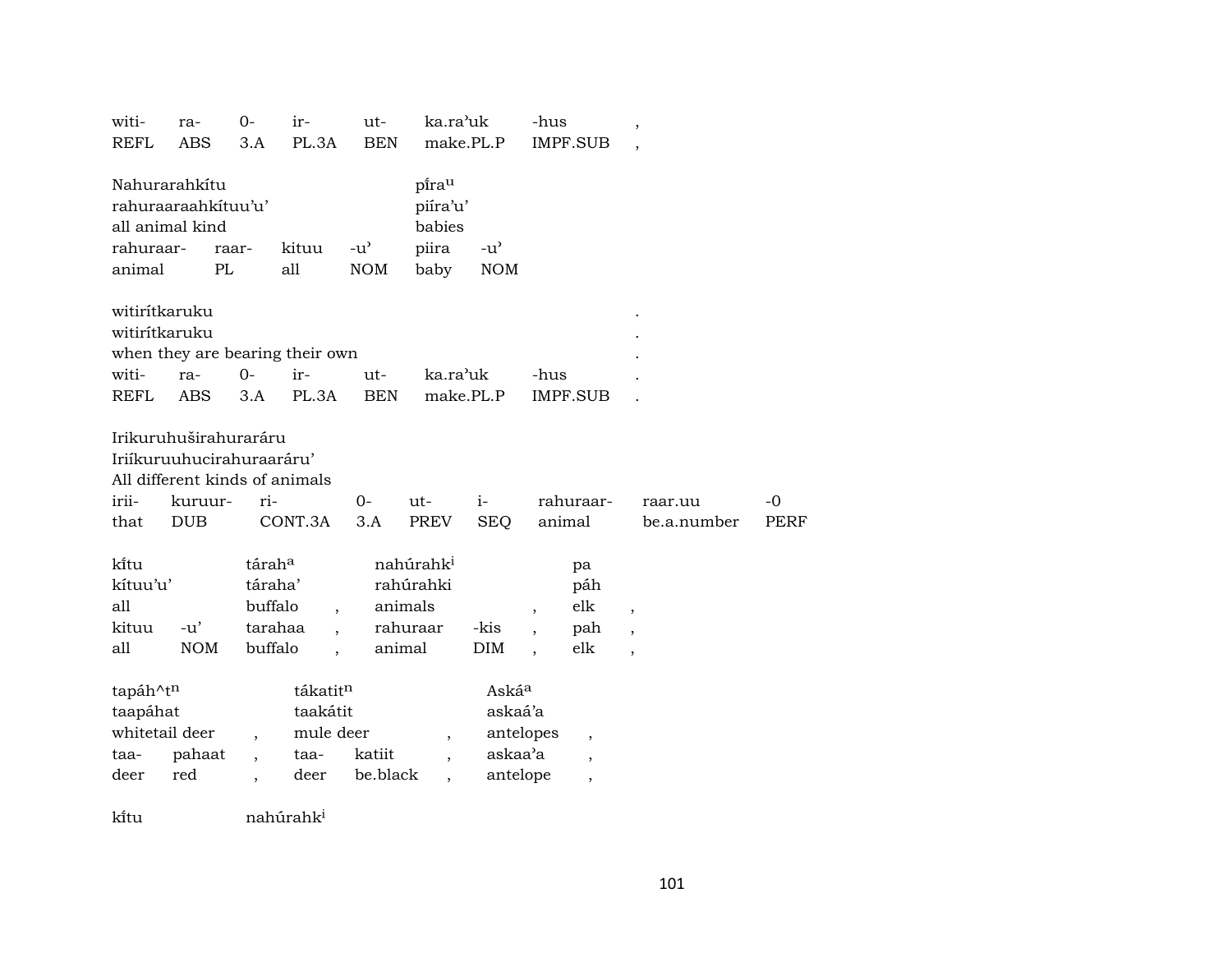| kítuu'u'                              |                                |         | rahúrahki                     |            |                 |          |                  |             |                          |
|---------------------------------------|--------------------------------|---------|-------------------------------|------------|-----------------|----------|------------------|-------------|--------------------------|
| all                                   |                                | animals |                               |            |                 |          |                  |             |                          |
| kituu                                 | $-u'$                          |         | rahuraar                      | -kis       |                 |          |                  |             |                          |
| all                                   | <b>NOM</b>                     | animal  |                               | <b>DIM</b> |                 |          |                  |             |                          |
| tiraráhkas <sup>a</sup>               |                                |         |                               |            |                 |          |                  |             |                          |
| tiraráhkasa                           |                                |         |                               |            |                 |          |                  |             |                          |
|                                       | these in the woods             |         |                               |            |                 |          |                  |             | ,                        |
| tii-                                  | ra-                            | 0-      | raar-                         |            | ka-             |          | sa               | -0          | $\overline{\phantom{a}}$ |
| this                                  | ABS                            | 3.A     | PL.INDV.A                     |            | in.the.brush    |          | be.lying         | SUB.3       | $\overline{\phantom{a}}$ |
| ki̇̃tu                                |                                |         | tírakísuh^t <sup>n</sup>      |            |                 |          |                  |             |                          |
| kítuu'u'                              |                                |         | tirakiícuhat                  |            |                 |          |                  |             |                          |
| all                                   |                                |         | this running water            |            |                 |          |                  |             |                          |
| kituu                                 | $-u'$                          | tii-    | ra-                           | $O -$      | kiic-           | uhak     |                  | -0          |                          |
| all                                   | <b>NOM</b>                     | this    | ABS                           | 3.A        | water           |          | extend.in.a.line |             | SUB.4                    |
| tiraráras <sup>a</sup><br>tiraraárasa |                                |         |                               |            |                 |          |                  |             |                          |
|                                       | these in the water             |         |                               |            |                 |          |                  |             |                          |
| tii-                                  | ra-                            | $0-$    | raar-                         |            | ha-             | sa       | -0               |             |                          |
| this                                  | ABS                            | 3.A     | PL.INDV.A                     |            | in.water        | be.lying |                  | SUB.3       |                          |
|                                       |                                |         |                               |            |                 |          |                  |             |                          |
| nahúrahk <sup>i</sup>                 |                                |         |                               |            |                 |          |                  |             |                          |
| rahúrahki                             |                                |         |                               |            |                 |          |                  |             |                          |
| animals                               |                                | ,       |                               |            |                 |          |                  |             |                          |
| rahuraar                              |                                | -kis    |                               |            |                 |          |                  |             |                          |
| animal                                |                                | DIM     |                               |            |                 |          |                  |             |                          |
|                                       | kitúpirustirakári <sup>u</sup> |         |                               |            |                 |          |                  |             |                          |
| kítuu'u'                              |                                | piírus  |                               |            | tirakári'u      |          |                  |             |                          |
| all                                   |                                | bugs    |                               |            | these many ones |          |                  |             |                          |
| kituu                                 | $-u'$                          | piirus  | $\overline{\phantom{a}}$      | tii-       | ra-             | $0-$     | kari             |             | -u                       |
| all                                   | <b>NOM</b>                     | worm    | ,<br>$\overline{\phantom{a}}$ | this       | ABS             | 3.A      |                  | be.numerous | SUB.D                    |
|                                       |                                |         |                               |            |                 |          |                  |             |                          |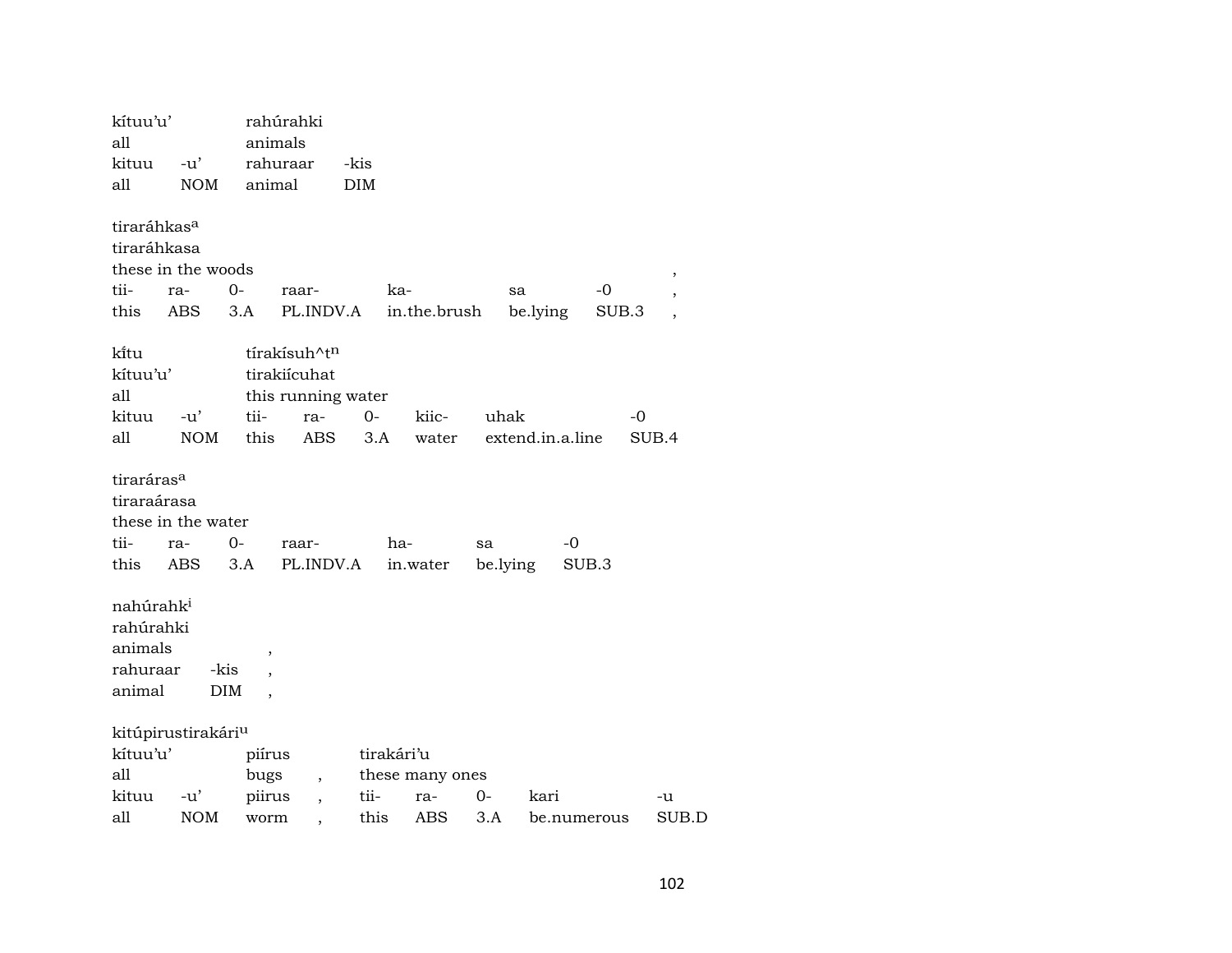| $\cdot$ | "            | Nikuwitiwáku  |                      |                         |      |        |      |  |                   |  |  |  |  |
|---------|--------------|---------------|----------------------|-------------------------|------|--------|------|--|-------------------|--|--|--|--|
|         | "            | Rikuwitiwáku' |                      |                         |      |        |      |  | $\epsilon$        |  |  |  |  |
|         | $\mathbf{u}$ |               | That is what He said |                         |      |        |      |  |                   |  |  |  |  |
|         | "            | riku-         | wi-                  | ti-                     | $0-$ | waka'u | -0   |  | $^{\prime\prime}$ |  |  |  |  |
|         | $\mathbf{u}$ |               |                      | that.is QUOT IND.3A 3.A |      | say    | PERF |  | "                 |  |  |  |  |
|         | Titaku       |               |                      |                         |      |        |      |  |                   |  |  |  |  |

Tiítaku

Here<br>tii--taku

here LOC

wírikutiratariktaanihust $^a$ 

wirikutiraatarikta'ariíhusta

this is where life is now going to begin

| wii- riku- ti- |  | 0- raa.tarikta.aar -i                                  | -:hus -ta |  |
|----------------|--|--------------------------------------------------------|-----------|--|
|                |  | now that.is IND.3A 3.A body.to.take.form IMPF IMPF INT |           |  |

|           | nikuturáhi   |            |        |      |      |         |       | $\bullet$ | " |
|-----------|--------------|------------|--------|------|------|---------|-------|-----------|---|
|           | Rikutúraahi  |            |        |      |      |         |       |           | " |
| $\bullet$ | That is good |            |        |      |      |         |       | $\bullet$ | " |
|           | riku-        | $t_1-$     | $()$ - | uur- | raa- | hiir    | $-()$ | $\bullet$ | " |
|           | that.is      | IND.3A 3.A |        | PREV | way  | be.good | PERF  |           | " |

| Náw <sup>a</sup> i |       | irár <sup>i</sup> |                                      |      |  |
|--------------------|-------|-------------------|--------------------------------------|------|--|
| Ráwa               |       | iraári'           |                                      |      |  |
| Now                | and . | brother           |                                      |      |  |
| rawa i             |       | $1 -$             | -raar-                               | -ri' |  |
| now                | and   |                   | 3. POSS.A same.sex.sibling 3. POSS.B |      |  |

tirəšíhwari

tiracíhwari

 $% \mathcal{M}$  we who are living here  $% \mathcal{M}$  ,  $% \mathcal{M}$  ,  $% \mathcal{M}$  ,  $% \mathcal{M}$  ,  $% \mathcal{M}$  ,  $% \mathcal{M}$  ,  $% \mathcal{M}$  ,  $% \mathcal{M}$  ,  $% \mathcal{M}$  ,  $% \mathcal{M}$  ,  $% \mathcal{M}$  ,  $% \mathcal{M}$  ,  $% \mathcal{M}$  ,  $% \mathcal{M}$  ,  $% \mathcal{M}$  ,  $% \mathcal{M}$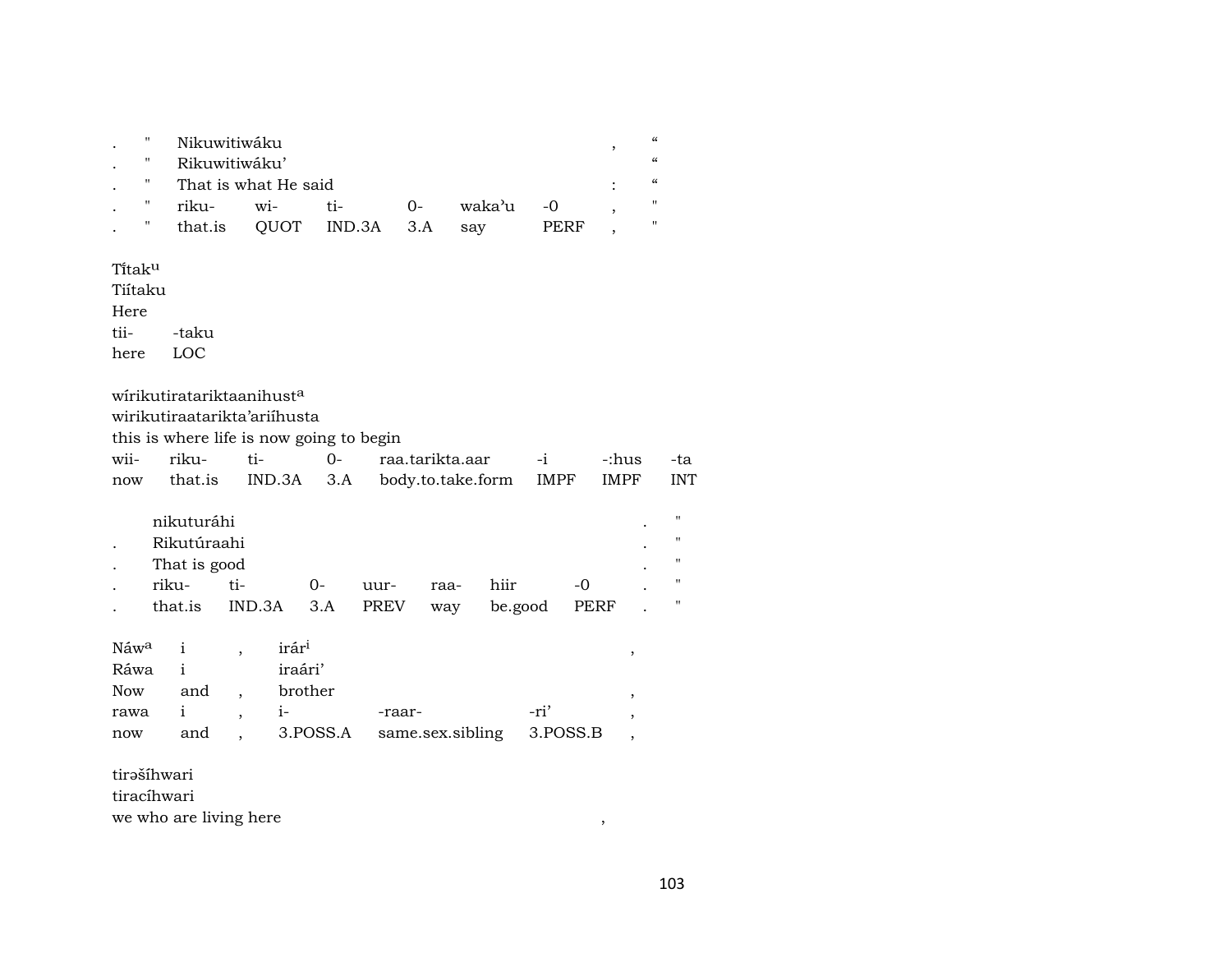| tii-                     | ra-                          | aciir-                     | warii                          |                          | -hus                     | $\, ,$          |                 |
|--------------------------|------------------------------|----------------------------|--------------------------------|--------------------------|--------------------------|-----------------|-----------------|
| this                     | ABS                          | IN.DU.A                    | be.going.about.IMPF            |                          | <b>IMPF.SUB</b>          |                 |                 |
|                          |                              |                            |                                |                          |                          |                 |                 |
| irár <sup>i</sup>        |                              |                            |                                | ,                        |                          |                 |                 |
| iraári'                  |                              |                            |                                |                          |                          |                 |                 |
| brother                  |                              |                            |                                |                          |                          |                 |                 |
| $i-$                     |                              | -raar-                     | -ri'                           | $\overline{\phantom{a}}$ |                          |                 |                 |
| 3.POSS.A                 |                              | same.sex.sibling           | 3.POSS.B                       |                          |                          |                 |                 |
|                          |                              |                            |                                |                          |                          |                 |                 |
|                          |                              |                            |                                |                          |                          |                 |                 |
|                          | tiwirəsihwari                |                            |                                |                          |                          |                 |                 |
|                          | tiwiracíhwari                |                            |                                |                          |                          |                 |                 |
|                          |                              | we who are living here     |                                |                          |                          |                 |                 |
| tii-                     | wii-                         | ra-                        | aciir-<br>warii                |                          |                          | -hus            |                 |
| here                     | now                          | ABS                        | be.going.about.IMPF<br>IN.DU.A |                          |                          | <b>IMPF.SUB</b> |                 |
|                          |                              |                            |                                |                          |                          |                 |                 |
|                          | tiwiratuhárikah <sup>u</sup> |                            |                                |                          |                          |                 |                 |
|                          |                              | tiwiratuuhaárikaahu        |                                |                          |                          |                 |                 |
|                          |                              | this that I am telling you |                                |                          |                          |                 |                 |
| tii-                     | wii-                         | $t-$<br>ra-                | ir-                            | a-                       | ut-                      | raa.ri.kaa.a    | -hus            |
| this                     | now                          | ABS                        | PREV.1/2A<br>1.A               | 2.P                      | PREV                     | tell.to         | <b>IMPF.SUB</b> |
|                          |                              |                            |                                |                          |                          |                 |                 |
|                          | Irári                        |                            |                                |                          |                          |                 |                 |
|                          |                              |                            |                                |                          | ,                        |                 |                 |
|                          | iraári'                      |                            |                                |                          |                          |                 |                 |
| $\overline{\phantom{a}}$ | brother                      |                            |                                |                          | $\overline{\phantom{a}}$ |                 |                 |
|                          | $i-$                         | -raar-                     | -ri'                           |                          |                          |                 |                 |
|                          | 3.POSS.A                     |                            | same.sex.sibling               | 3.POSS.B                 |                          |                 |                 |
|                          |                              |                            |                                |                          |                          |                 |                 |
|                          | kakašihkítaw <sup>i</sup>    |                            |                                |                          |                          |                 |                 |
|                          | kaakacihkitawi'              |                            |                                |                          |                          |                 |                 |
|                          |                              | we are not the leaders     |                                |                          |                          |                 |                 |
| kaaka-                   |                              | aciir-                     | kita.wi                        | -0                       |                          |                 |                 |
|                          | NEG.IND.1/2A                 | IN.DU.A                    | be.the.leader                  | PERF                     |                          |                 |                 |
|                          |                              |                            |                                |                          |                          |                 |                 |

hirúatí^s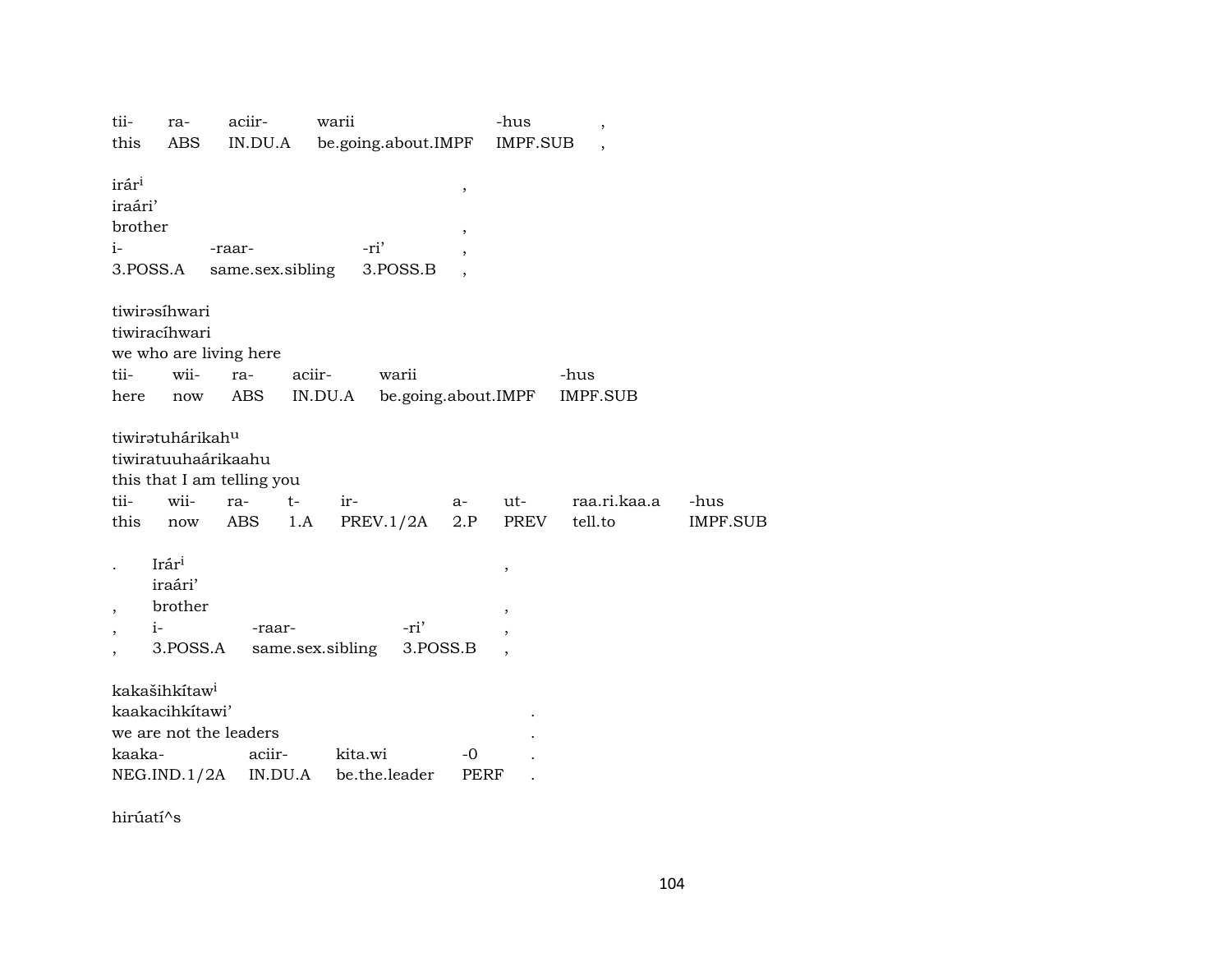| Hiru                   | Atí'as                          |                 |                        |                     |                 |          |  |
|------------------------|---------------------------------|-----------------|------------------------|---------------------|-----------------|----------|--|
| There                  |                                 | our Father      |                        |                     |                 |          |  |
| hiruu                  | ati-                            |                 | as                     |                     |                 |          |  |
| there                  | 1.POSS                          |                 | father                 |                     |                 |          |  |
|                        |                                 |                 |                        |                     |                 |          |  |
| tirakítak <sup>u</sup> |                                 |                 |                        |                     |                 |          |  |
| tirakítaku             |                                 |                 |                        |                     |                 |          |  |
|                        | this one above                  |                 |                        |                     |                 |          |  |
| tii-                   | ra-                             | $0 -$           | kita-                  | kus                 | -0              |          |  |
| this                   | ABS                             | 3.A             | on.top                 | be sitting          | SUB.4           |          |  |
|                        |                                 |                 |                        |                     |                 |          |  |
|                        | hiruirihitikítaw <sup>i</sup>   |                 |                        |                     |                 |          |  |
| hiru                   |                                 | irihiitikítawi' |                        |                     |                 |          |  |
| there                  |                                 |                 | that one is the leader |                     |                 |          |  |
| hiruu                  | irii-                           | hii-            | ti-                    | $0-$                | kita.wi         | $-0$     |  |
| there                  | that                            | other           | IND.3A                 | 3.A                 | be.the.leader   | PERF     |  |
|                        |                                 |                 |                        |                     |                 |          |  |
| tirašíhwari            |                                 |                 |                        |                     |                 |          |  |
| tiracíhwari            |                                 |                 |                        |                     |                 |          |  |
|                        | we who live here                |                 |                        |                     |                 |          |  |
| tii-                   | ra-                             | aciir-          | warii                  |                     |                 | -hus     |  |
| this                   | ABS                             | IN.DU.A         |                        | be.going.about.IMPF |                 | IMPF.SUB |  |
|                        |                                 |                 |                        |                     |                 |          |  |
|                        | Nahkutasikskapákis <sup>u</sup> |                 |                        |                     |                 |          |  |
|                        | Raahkuutacikskápaakisu          |                 |                        |                     |                 |          |  |
|                        | He might pity one               |                 |                        |                     |                 |          |  |
| ra-                    | 0-                              | ar-             | ku-                    | ut-                 | aciks.kaapaakis | -u       |  |
| INF.A                  | 3.A                             | EV              | INF.B                  | PREV                | feel.pity.for   | SUB.D    |  |
|                        |                                 |                 |                        |                     |                 |          |  |
| irár <sup>i</sup>      |                                 |                 |                        |                     | ,               |          |  |
| iraári'                |                                 |                 |                        |                     |                 |          |  |
| brother                |                                 |                 |                        |                     | ,               |          |  |
| $i-$                   |                                 | -raar-          |                        | -ri'                | ,               |          |  |
| 3.POSS.A               |                                 |                 | same.sex.sibling       | 3.POSS.B            | ,               |          |  |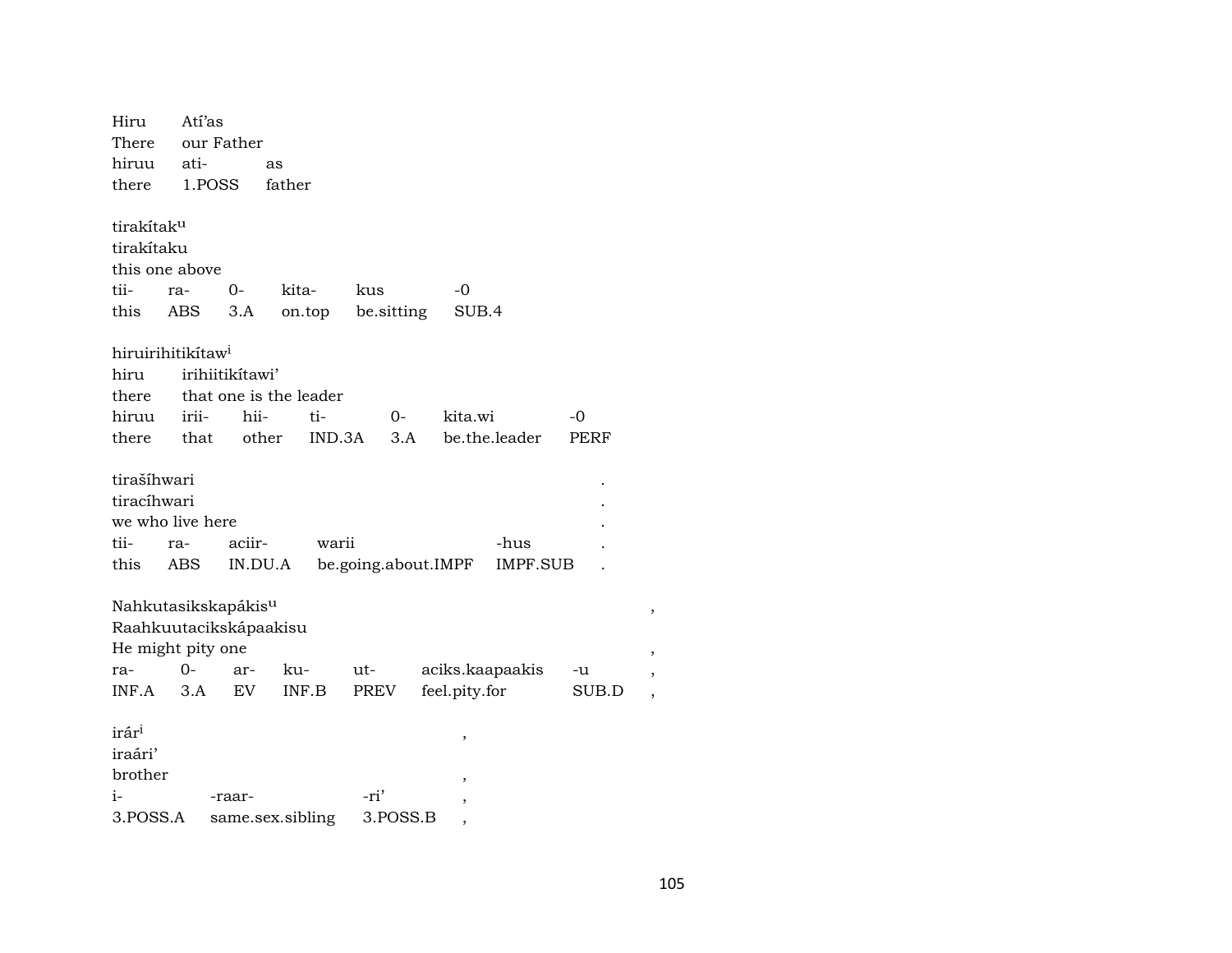| aišakušiksisawišparit <sup>n</sup> |                                     |                         |                    |                                             |      |                  |           |                          |             |      |      |       |          |
|------------------------------------|-------------------------------------|-------------------------|--------------------|---------------------------------------------|------|------------------|-----------|--------------------------|-------------|------|------|-------|----------|
| a                                  |                                     | icakuuciksicawicparit   |                    |                                             |      |                  |           |                          |             |      |      |       |          |
| and                                |                                     |                         |                    | then he will cause us to live to an old age |      |                  |           |                          |             |      |      |       |          |
| а                                  | $ii-$                               |                         | $0-$               | aca-                                        |      | ku-              |           | aciks.icawic.warik       | $-0$        |      |      |       |          |
| and                                | SUBJ.3A                             |                         | 3.A                | IN.DU.P                                     |      | 1.P              |           | reach.an.old.age         |             | PERF |      |       |          |
|                                    |                                     |                         |                    |                                             |      |                  |           |                          |             |      |      |       |          |
| Kúrahus                            |                                     | a                       | ísaku <sup>a</sup> |                                             |      |                  |           |                          |             |      |      |       |          |
| Kúrahus                            |                                     | $\mathbf{a}$            |                    | ísaku'a                                     |      |                  |           |                          |             |      |      |       |          |
| Old men                            |                                     | and                     |                    | we'll become                                |      |                  |           |                          |             |      |      |       |          |
| kurahuus                           |                                     | $\mathbf{a}$            | $i-$               |                                             |      | aca-             | ku-       | aar                      | $-0$        |      |      |       |          |
| old.man                            |                                     | and                     |                    | CONT.1/2A                                   |      | IN.DU.P          | 1.P       | become                   | <b>PERF</b> |      |      |       |          |
|                                    |                                     |                         |                    |                                             |      |                  |           |                          |             |      |      |       |          |
| atiwitirəsirihairiku               |                                     |                         |                    |                                             |      |                  |           |                          |             |      |      |       |          |
| a                                  |                                     | tiwitirasiriihaa'iiriku |                    |                                             |      |                  |           |                          |             |      |      |       |          |
| and                                |                                     |                         |                    | when you will be seeing yours               |      |                  |           |                          |             |      |      |       |          |
| a                                  | tii-                                |                         | witi-              | ra-                                         | $S-$ | ir-              |           | ri-                      |             | ut-  | raa- | iirik | -hus     |
| and                                | when                                |                         | <b>REFL</b>        | ABS                                         | 2.A  |                  | POSS.1/2A | PHYS.POSS                |             | PREV | way  | see   | IMPF.SUB |
|                                    |                                     |                         |                    |                                             |      |                  |           |                          |             |      |      |       |          |
| pirau                              |                                     | a                       |                    | šápatn                                      |      |                  |           |                          |             |      |      |       |          |
| piíra'u'                           |                                     | a                       |                    | cápaat                                      |      |                  |           |                          |             |      |      |       |          |
| children                           |                                     |                         | and                | woman                                       |      |                  |           |                          |             |      |      |       |          |
| piira                              | $-u$ <sup><math>\prime</math></sup> | a                       |                    | icapaak                                     |      |                  |           |                          |             |      |      |       |          |
| child                              | <b>NOM</b>                          |                         | and                | woman                                       |      |                  |           |                          |             |      |      |       |          |
|                                    |                                     |                         |                    |                                             |      |                  |           |                          |             |      |      |       |          |
| Náwa                               |                                     | irár <sup>i</sup>       |                    |                                             |      |                  |           | $\, ,$                   |             |      |      |       |          |
| Ráwa                               |                                     | iraári'                 |                    |                                             |      |                  |           |                          |             |      |      |       |          |
| <b>Now</b>                         | $\ddot{\phantom{0}}$                | brother                 |                    |                                             |      |                  |           | $^\mathrm{^{^\circ}}$    |             |      |      |       |          |
| rawa                               | $\ddot{\phantom{0}}$                | $i-$                    |                    | -raar-                                      |      |                  | -ri'      | $^\mathrm{,}$            |             |      |      |       |          |
| now                                |                                     |                         | 3.POSS.A           |                                             |      | same.sex.sibling | 3.POSS.B  | $\overline{\phantom{a}}$ |             |      |      |       |          |
| nakururaktapírihuru                |                                     |                         |                    |                                             |      |                  |           |                          |             |      |      |       |          |

raakuruuraktaapirihuuru

you must love them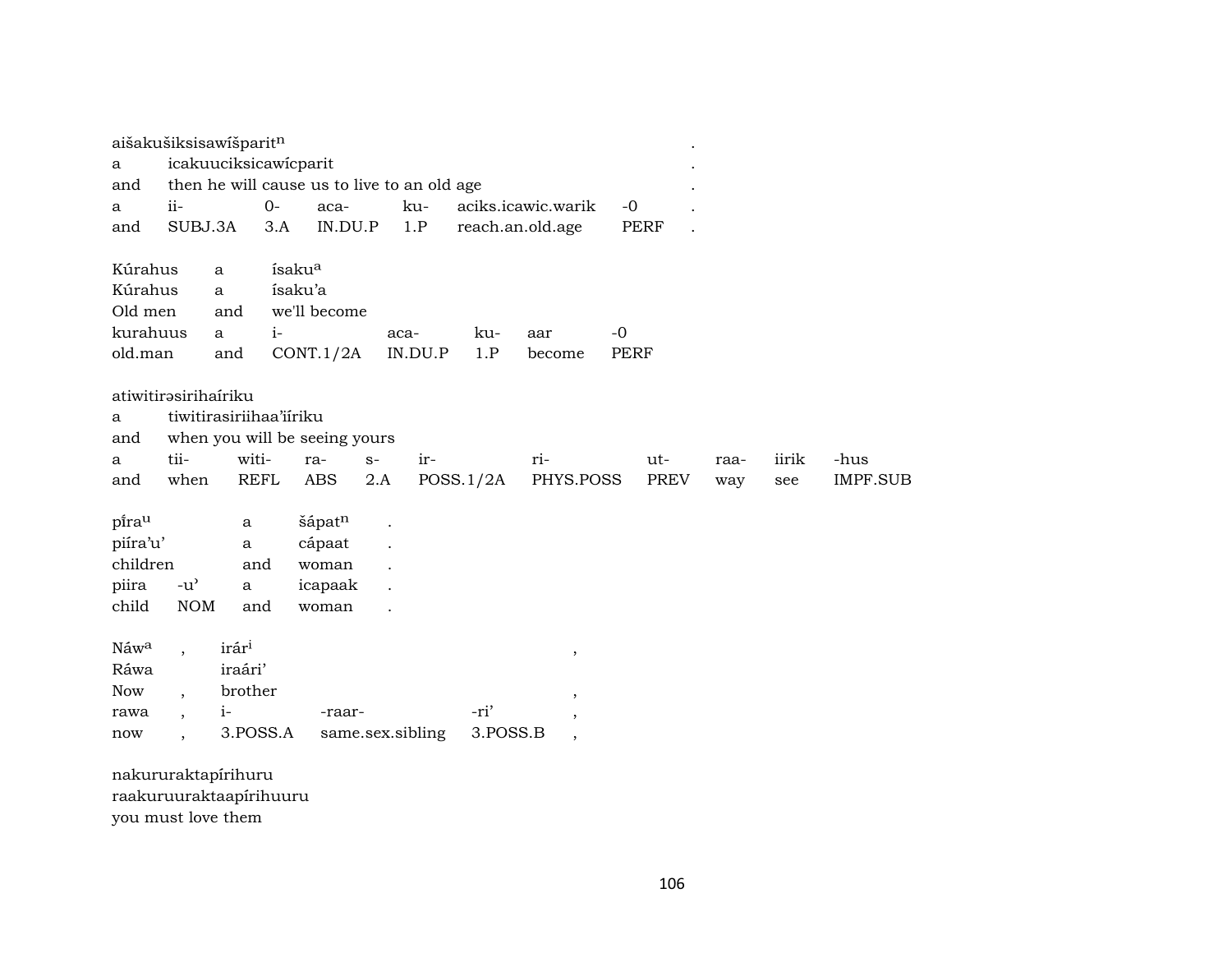| ra-<br>INF.A                                                                                     | $0 -$<br>3.A                 | $a-$<br>PREV.3A                                                       | ku-<br>INF.B                                      | ri-<br>PHYS.POSS                         | uur-<br><b>PREV</b>     | ak-<br>PL.AN.3P                     | raapi.rihur<br>value | $-u$<br>SUB.D |
|--------------------------------------------------------------------------------------------------|------------------------------|-----------------------------------------------------------------------|---------------------------------------------------|------------------------------------------|-------------------------|-------------------------------------|----------------------|---------------|
| atír <sup>a</sup><br>Atíra'<br>Mother<br>ati-<br>1.POSS                                          | raa<br>mother                |                                                                       |                                                   |                                          |                         |                                     |                      |               |
| tiharastárik <sup>u</sup><br>tihaárastáriku<br>this one you have<br>tii-<br>this                 | haa-<br>here                 | ra-<br>$S-$<br><b>ABS</b><br>2.A                                      | raar-                                             | ri-<br><b>PORT</b><br>3PL.INAN.P         | kus<br>be.sitting       | $-0$<br>SUB.4                       |                      |               |
| tii-<br>this                                                                                     | Tirahukitákusu<br>ra-<br>ABS | Tirahuukitákusu<br>This one that always sits on top it<br>$0-$<br>3.A | huukita-<br>on.top                                | kus<br>be.sitting                        | -hus<br><b>IMPF.SUB</b> | $\overline{\phantom{a}}$<br>$\cdot$ |                      |               |
| ihikišakusutáraha<br>ihi<br>uh<br>$\overline{\phantom{a}}$<br>ihii<br>$\ddot{\phantom{0}}$<br>uh |                              | kicákusu'<br>scalp<br>kiic.ca.kus<br>buffalo.mane                     | $-u$ <sup><math>\prime</math></sup><br><b>NOM</b> | táraha'<br>buffalo<br>tarahaa<br>buffalo |                         |                                     |                      |               |
| nakururaktapírihur <sup>u</sup><br>you must love them<br>ra-<br>INF.A                            | $O -$<br>3.A                 | raakuruuraktaapirihuuru<br>$a-$<br>PREV.3A                            | ku-<br>INF.B                                      | ri-<br>PHYS.POSS                         | uur-<br>PREV            | ak-<br>PL.AN.3P                     | raapi.rihur<br>value | -u<br>SUB.D   |

. Irár<sup>i</sup> , hirúihi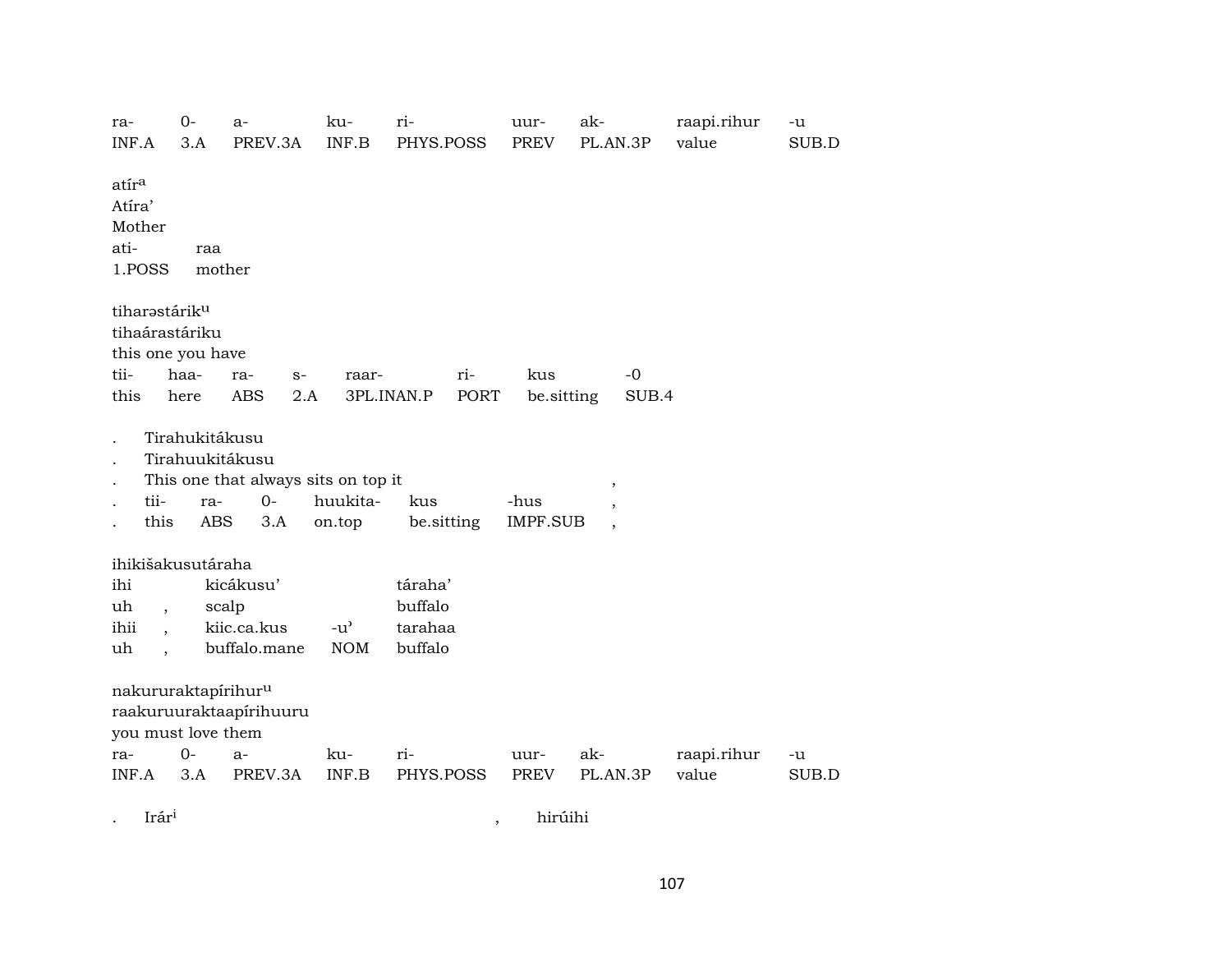|         | Iraári'                   |                                     |             |        |                  |            |            |                          |     | hiru                     |     |                          | ihi  |      |
|---------|---------------------------|-------------------------------------|-------------|--------|------------------|------------|------------|--------------------------|-----|--------------------------|-----|--------------------------|------|------|
|         |                           | <b>Brother</b>                      |             |        |                  |            |            | ,                        |     | there                    |     | $\overline{\phantom{a}}$ | uh   |      |
|         | $i-$                      |                                     |             | -raar- |                  |            | -ri'       |                          |     | hiruu                    |     | $\overline{\phantom{a}}$ | ihii |      |
|         |                           | 3.POSS.A                            |             |        | same.sex.sibling |            | 3.POSS.B   | $\overline{\phantom{a}}$ |     | there                    |     | $\overline{\phantom{a}}$ | uh   |      |
|         | $\mathsf{ati}^{\wedge}$ s |                                     |             |        |                  |            |            |                          |     |                          |     |                          |      |      |
|         |                           | Atí'as                              |             |        |                  |            |            |                          |     |                          |     |                          |      |      |
| $\, ,$  |                           | our Father                          |             |        |                  |            |            |                          |     |                          |     |                          |      |      |
|         | ati-                      |                                     | as          |        |                  |            |            |                          |     |                          |     |                          |      |      |
|         |                           | 1.POSS                              | father      |        |                  |            |            |                          |     |                          |     |                          |      |      |
|         | tirakítak <sup>u</sup>    |                                     |             |        |                  |            |            |                          |     |                          |     |                          |      |      |
|         | tirakítaku                |                                     |             |        |                  |            |            |                          |     |                          |     |                          |      |      |
|         |                           | this one above                      |             |        |                  |            |            |                          |     |                          |     |                          |      |      |
| tii-    |                           | ra-                                 | $0-$        | kita-  |                  | kus        |            | -0                       |     |                          |     |                          |      |      |
| this    |                           | ABS                                 | 3.A         |        | on.top           | be.sitting |            | SUB.4                    |     |                          |     |                          |      |      |
|         | kutará <sup>a</sup>       |                                     |             |        |                  |            |            |                          |     |                          |     |                          |      |      |
|         | kutará'a                  |                                     |             |        |                  |            |            |                          |     |                          |     |                          |      |      |
|         | they are his              |                                     |             |        |                  |            |            |                          |     |                          |     |                          |      |      |
| ku-     |                           | ti-                                 |             | 0-     | $a-$             |            | raar-      |                          | 0   | $\overline{\phantom{0}}$ |     |                          |      |      |
| INDF    |                           | IND.3A                              |             | 3.A    |                  | POSS.3A    | 3PL.INAN.P |                          | be  |                          | EX  |                          |      |      |
|         |                           | Hawirisúhišis                       |             |        |                  |            |            |                          |     |                          |     |                          |      |      |
|         |                           | Haawiirísuuhiicis                   |             |        |                  |            |            |                          |     |                          |     |                          |      |      |
|         |                           | Now you do know                     |             |        |                  |            |            |                          |     |                          |     |                          |      |      |
| haa-    |                           | wii-                                | rii-        |        | $S-$             | ut-        | riicis     |                          |     | -0                       |     |                          |      |      |
| here    |                           | now                                 | <b>ASSR</b> |        | 2.A              | PREV       |            | learn.about              |     | <b>PERF</b>              |     |                          |      |      |
|         |                           | nikutiwáhakskak <sup>u</sup>        |             |        |                  |            |            |                          |     |                          |     |                          |      |      |
|         |                           | rikutiiwaáhakskaku                  |             |        |                  |            |            |                          |     |                          |     |                          |      |      |
|         |                           | that is where the Heavens are in it |             |        |                  |            |            |                          |     |                          |     |                          |      |      |
| riku-   |                           | ti-                                 |             | $0-$   | $i-$             |            |            | a.waa.hak.his-           | ka- |                          | kus |                          | $-0$ |      |
| that.is |                           | IND.3A                              |             | 3.A    | <b>SEQ</b>       |            | heavens    |                          | in  |                          |     | be.sitting               |      | PERF |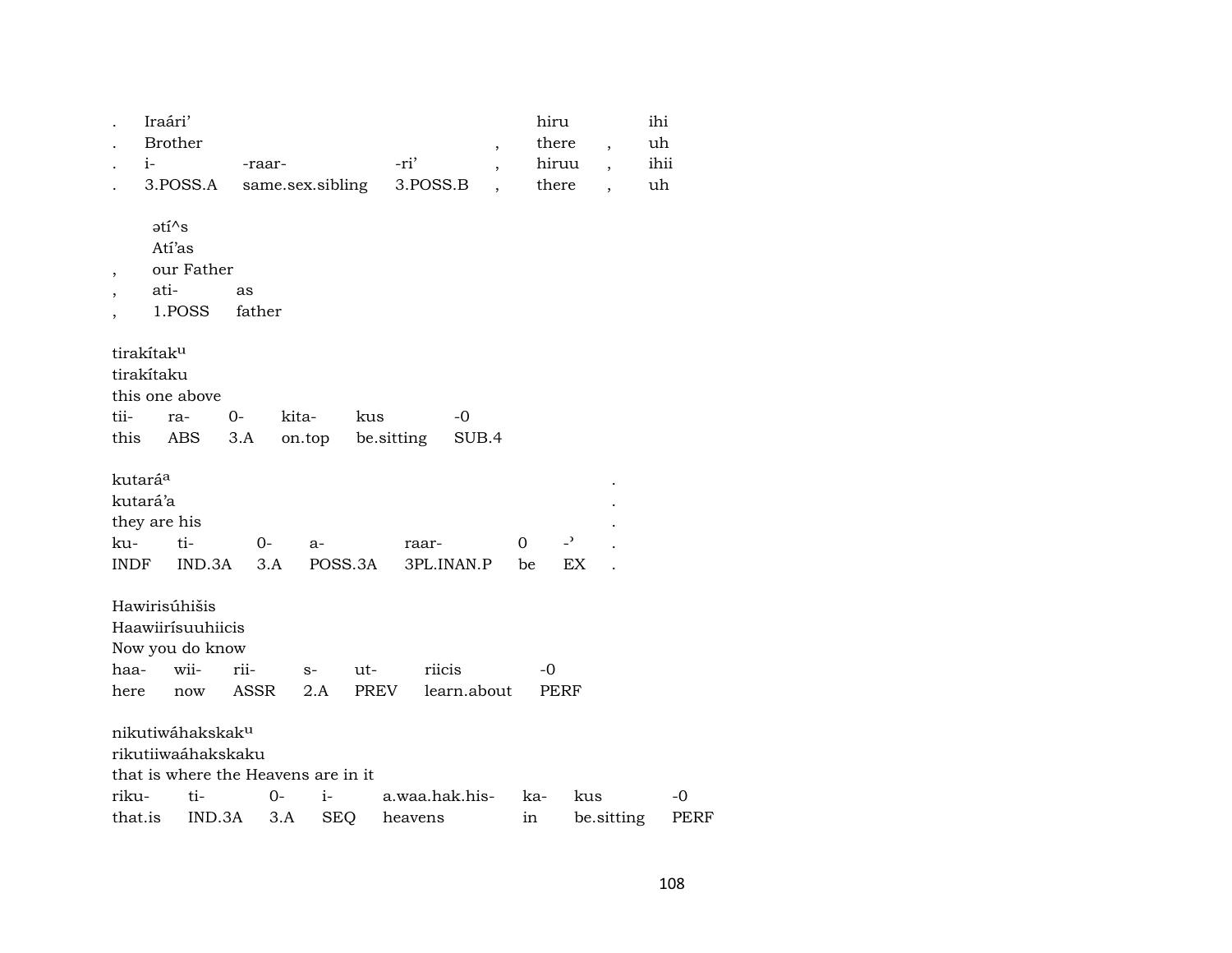|                                                | Awaáhaksu'<br>The Heavens | awahaksúrikuti                                                                                              |               | ríkuti'<br>it is the one |                                                     |             |        |                |           |                       |
|------------------------------------------------|---------------------------|-------------------------------------------------------------------------------------------------------------|---------------|--------------------------|-----------------------------------------------------|-------------|--------|----------------|-----------|-----------------------|
|                                                | a.waa.hak.his-            |                                                                                                             | $-u^{\prime}$ | riku-                    | ti-                                                 | $O -$       |        | $\overline{0}$ | $-0$      |                       |
|                                                | heavens                   |                                                                                                             | <b>NOM</b>    | that.is                  | IND.3A                                              |             | 3.A    | be             | PERF      |                       |
|                                                | ihawirisúhišis            |                                                                                                             |               |                          |                                                     |             |        |                |           |                       |
|                                                | Ihaawiirísuuhiicis        |                                                                                                             |               |                          |                                                     |             |        |                |           |                       |
|                                                |                           | There you do now know it                                                                                    |               |                          |                                                     |             |        |                |           |                       |
| $ii -$                                         | haa-                      | wii-                                                                                                        | rii-          | $S-$                     | ut-                                                 | riicis      |        |                | $-0$      |                       |
| there                                          | here                      | now                                                                                                         | ASSR          | 2.A                      | PREV                                                | learn.about |        |                | PERF      |                       |
| haa-<br>here                                   | wii-<br>now               | hawirisurararíhkaruk <sup>u</sup><br>Haawiriisuraararihkaruuku'<br>Now you have drawn marks<br>rii-<br>ASSR | $S-$<br>2.A   | uur-<br>PREV             | raar-<br>3PL.INAN.P                                 |             | rariir |                | be.marked | ka.ra'uk<br>make.PL.P |
|                                                |                           |                                                                                                             |               |                          |                                                     |             |        |                |           |                       |
| Ţ                                              |                           |                                                                                                             |               |                          |                                                     |             |        |                |           |                       |
|                                                |                           |                                                                                                             |               |                          |                                                     |             |        |                |           |                       |
|                                                |                           |                                                                                                             |               |                          |                                                     |             |        |                |           |                       |
| Irár <sup>i</sup><br>Iraári'<br><b>Brother</b> |                           |                                                                                                             |               |                          | $^\mathrm{^\mathrm{o}}$<br>$\overline{\phantom{a}}$ |             |        |                |           |                       |
| $i-$                                           |                           | -raar-                                                                                                      |               | -ri'                     | ,                                                   |             |        |                |           |                       |
| 3.POSS.A                                       |                           | same.sex.sibling                                                                                            |               | 3.POSS.B                 | $\overline{\phantom{a}}$                            |             |        |                |           |                       |

wisiríhkuwarukstirúkstarit<sup>n</sup> wisirihkuwaarukstiirúkstarit when they are going to consecrate it -:hus IMPF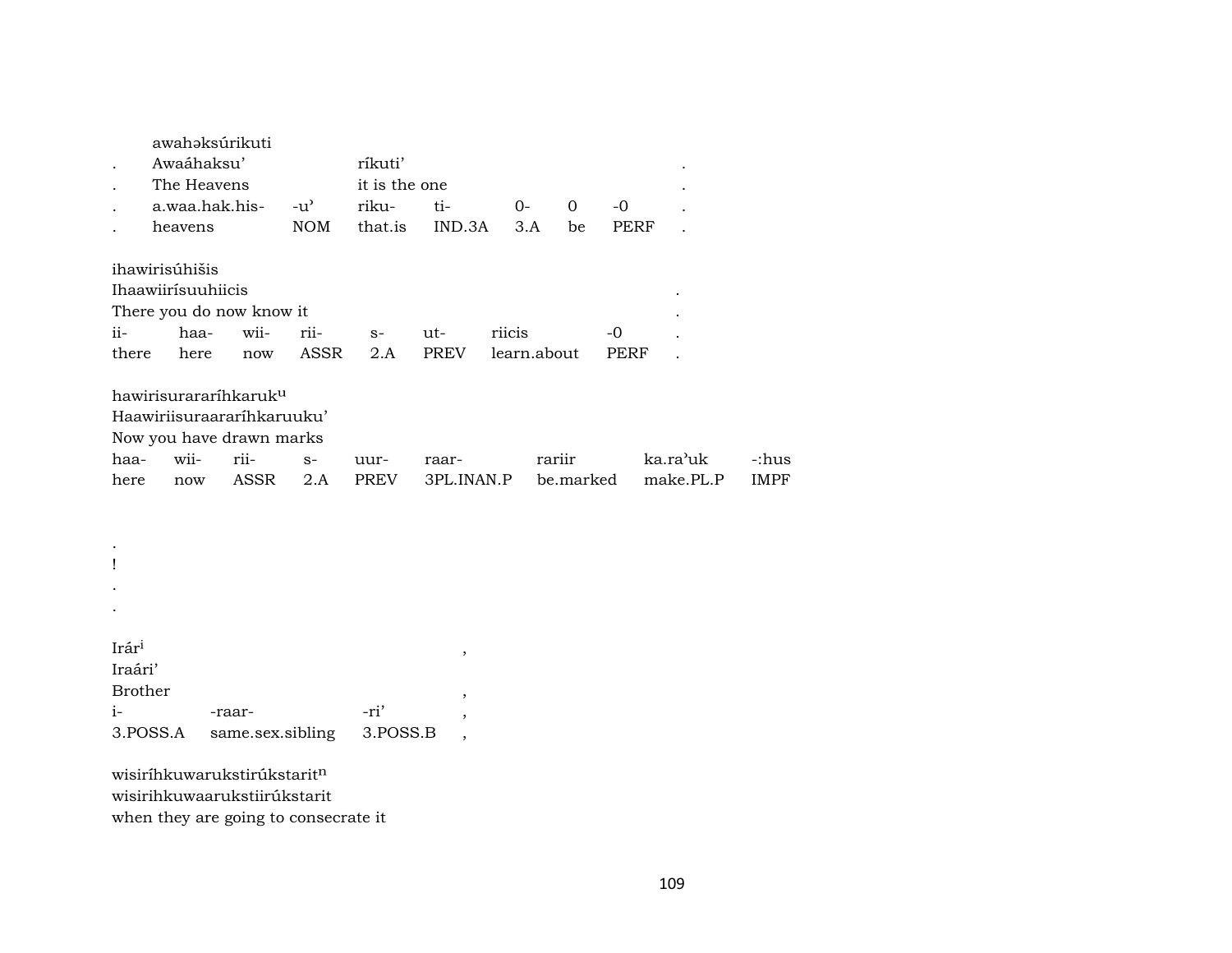| wii-                                                           | $si-$                                                                                                 | ra-                                 | $0-$             | ir-          | ku-                   | waarukstii                                                          | -ra'uk                                 | -his        | -ta         | -rit                 |      |
|----------------------------------------------------------------|-------------------------------------------------------------------------------------------------------|-------------------------------------|------------------|--------------|-----------------------|---------------------------------------------------------------------|----------------------------------------|-------------|-------------|----------------------|------|
| when                                                           | DU                                                                                                    | INF.A                               | 3.A              | PL.3A        | INF.B                 | be.holy                                                             | CAUS                                   | <b>PERF</b> | <b>INT</b>  | <b>INT.SUB</b>       |      |
| $\, ,$<br>$\overline{\phantom{a}}$<br>$\overline{\phantom{a}}$ | irár <sup>i</sup><br>iraári'<br>brother<br>$i-$<br>3.POSS.A                                           | -raar-                              | same.sex.sibling |              | -ri'<br>3.POSS.B      | $\, ,$<br>$^\mathrm{,}$                                             |                                        |             |             |                      |      |
|                                                                | sikarawitíriwarukstirukúihi                                                                           |                                     |                  |              |                       |                                                                     |                                        |             |             |                      |      |
|                                                                | sikarawitíriiwaarukstiíruuku'                                                                         |                                     |                  |              |                       |                                                                     |                                        |             |             |                      | ihi  |
|                                                                | they do not consecrate it                                                                             |                                     |                  |              |                       |                                                                     |                                        |             |             | $\cdot$              | uh   |
| si-                                                            | kara-                                                                                                 | wi-                                 | ti-              | $O -$        | ir-                   | $i-$                                                                | waarukstii                             | -ra'uk      | -:hus       | $\ddot{\phantom{0}}$ | ihii |
| DU                                                             | <b>NEG</b>                                                                                            | QUOT                                | IND.3A           | 3.A          | PL.3A                 | <b>SEQ</b>                                                          | be.holy                                | CAUS        | <b>IMPF</b> |                      | uh   |
| $\overline{\phantom{a}}$<br>$\cdot$                            | taraharáku <sup>u</sup><br>táraha'<br>a buffalo<br>tarahaa<br>buffalo                                 | ráku'u<br>its being<br>ra-<br>INF.A | $0 -$<br>3.A     | ku-<br>INF.B | $\overline{0}$<br>be  | $\overline{\phantom{a}}$<br>-u<br>SUB.D<br>$\overline{\phantom{a}}$ |                                        |             |             |                      |      |
|                                                                | kiwikunáku <sup>u</sup>                                                                               |                                     |                  |              |                       |                                                                     |                                        |             |             |                      |      |
| kíwiiku'                                                       |                                                                                                       |                                     | ráku'u           |              |                       |                                                                     |                                        |             |             |                      |      |
|                                                                | a buffalo bull                                                                                        |                                     | its being        |              |                       |                                                                     |                                        |             |             |                      |      |
| kiwiik                                                         |                                                                                                       | $-u^{\prime}$                       | ra-              | $0 -$        | ku-                   | $\overline{0}$<br>-u                                                |                                        |             |             |                      |      |
|                                                                | buffalo.bull                                                                                          | <b>NOM</b>                          | INF.A            | 3.A          | INF.B                 | SUB.D<br>be                                                         |                                        |             |             |                      |      |
| $\sin$<br>DU                                                   | siwitihwarukstirúk <sup>u</sup><br>siwitihwaarukstiiruúku'<br>they are consecrating it<br>wi-<br>QUOT | ti-<br>IND.3A                       | $0-$<br>3.A      | ir-<br>PL.3A | waarukstii<br>be.holy |                                                                     | -ra'uk<br>-:hus<br>CAUS<br><b>IMPF</b> |             |             |                      |      |
|                                                                |                                                                                                       |                                     |                  |              |                       |                                                                     |                                        |             |             |                      |      |

,

110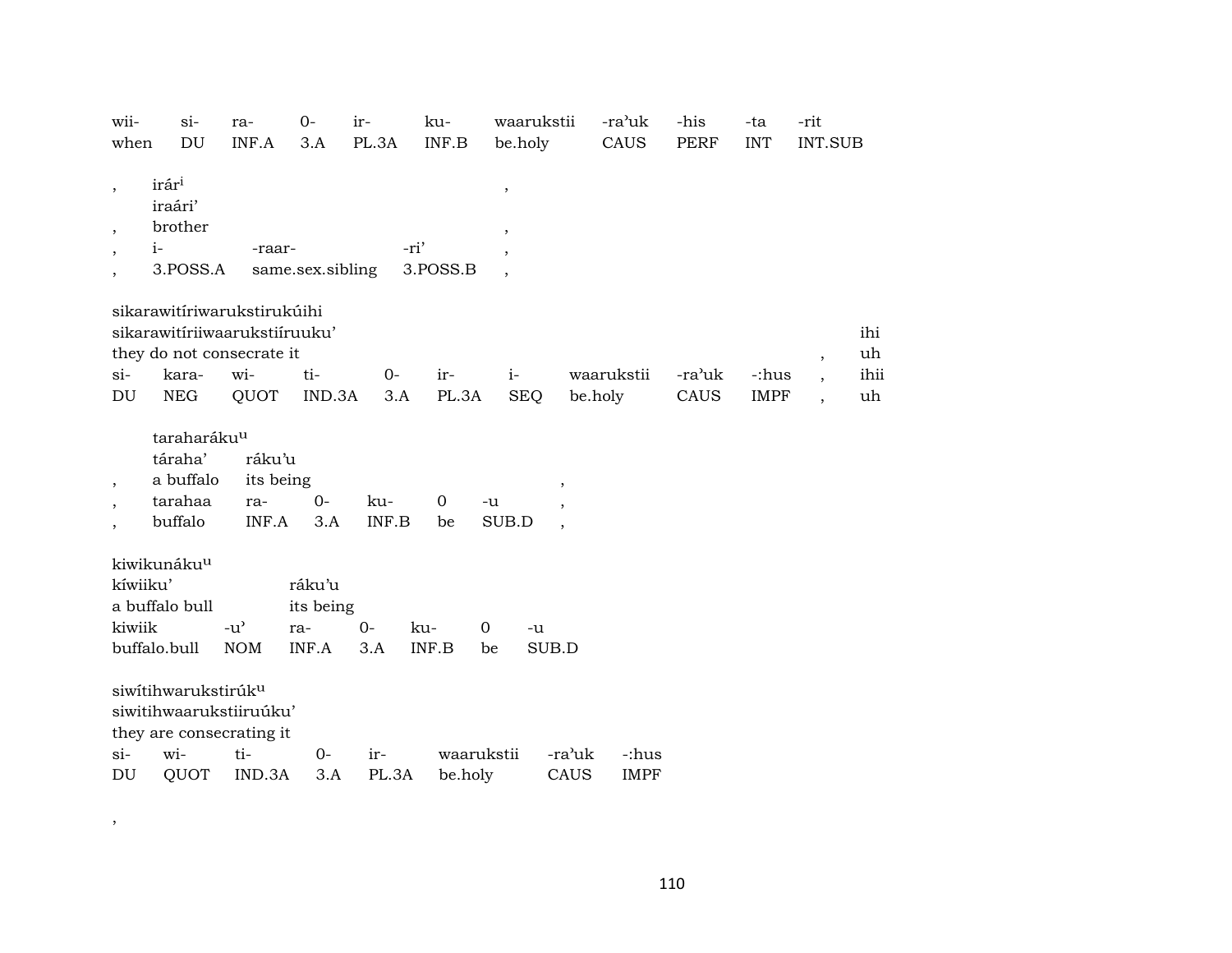| tii-                    | tiwisəstariku atir <sup>a</sup><br>tiwirastáriku<br>this one that you now have<br>wii- | ra-           | $S-$     | raar- |                               | ri.kus      |     | $-0$  | Atíra'<br>Mother<br>ati- | raa    |            |  |
|-------------------------|----------------------------------------------------------------------------------------|---------------|----------|-------|-------------------------------|-------------|-----|-------|--------------------------|--------|------------|--|
| this                    | now                                                                                    | ABS           | 2.A      |       | 3PL.INAN.P                    | sit.holding |     | SUB.4 | 1.POSS                   | mother |            |  |
|                         |                                                                                        |               |          |       |                               |             |     |       |                          |        |            |  |
|                         |                                                                                        |               |          |       |                               |             |     |       |                          |        |            |  |
|                         |                                                                                        |               |          |       |                               |             |     |       |                          |        |            |  |
|                         |                                                                                        |               |          |       |                               |             |     |       |                          |        |            |  |
|                         |                                                                                        |               |          |       |                               |             |     |       |                          |        |            |  |
|                         |                                                                                        |               |          |       |                               |             |     |       |                          |        |            |  |
|                         | Akihiwisitiruwahist <sup>a</sup>                                                       |               |          |       |                               |             |     |       |                          |        |            |  |
| Aki                     |                                                                                        | hi            |          |       | wisitiruwaáhista              |             |     |       |                          |        |            |  |
| And here                |                                                                                        | and           |          |       | they are going to take it off |             |     |       |                          |        |            |  |
| a-                      | ki                                                                                     | hi            | wii-     | $si-$ | ti-                           | $0-$        | ir- |       | ruwaah                   | -his   | -ta        |  |
| and                     | there                                                                                  | and           | now      | DU    | IND.3A                        | 3.A         |     | PL.3A | remove                   | PERF   | <b>INT</b> |  |
| irahukítak <sup>u</sup> |                                                                                        |               |          |       |                               |             |     |       |                          |        |            |  |
|                         | irahuukítaku                                                                           |               |          |       |                               |             |     |       |                          |        |            |  |
|                         | that one sitting on top                                                                |               |          |       |                               |             |     |       |                          |        |            |  |
| ii-                     | ra-                                                                                    | $O -$         | huukita- |       | kus                           | $-0$        |     |       |                          |        |            |  |
| that                    | ABS                                                                                    | 3.A           | on.top   |       | be.sitting                    | SUB.4       |     |       |                          |        |            |  |
|                         |                                                                                        |               |          |       |                               |             |     |       |                          |        |            |  |
| kišákus <sup>u</sup>    |                                                                                        |               |          |       |                               |             |     |       |                          |        |            |  |
| kicákusu'               |                                                                                        |               |          |       |                               |             |     |       |                          |        |            |  |
| kiic.ca.kus             | buffalo scalp                                                                          | $-u^{\prime}$ |          |       |                               |             |     |       |                          |        |            |  |
|                         | buffalo.mane                                                                           | <b>NOM</b>    |          |       |                               |             |     |       |                          |        |            |  |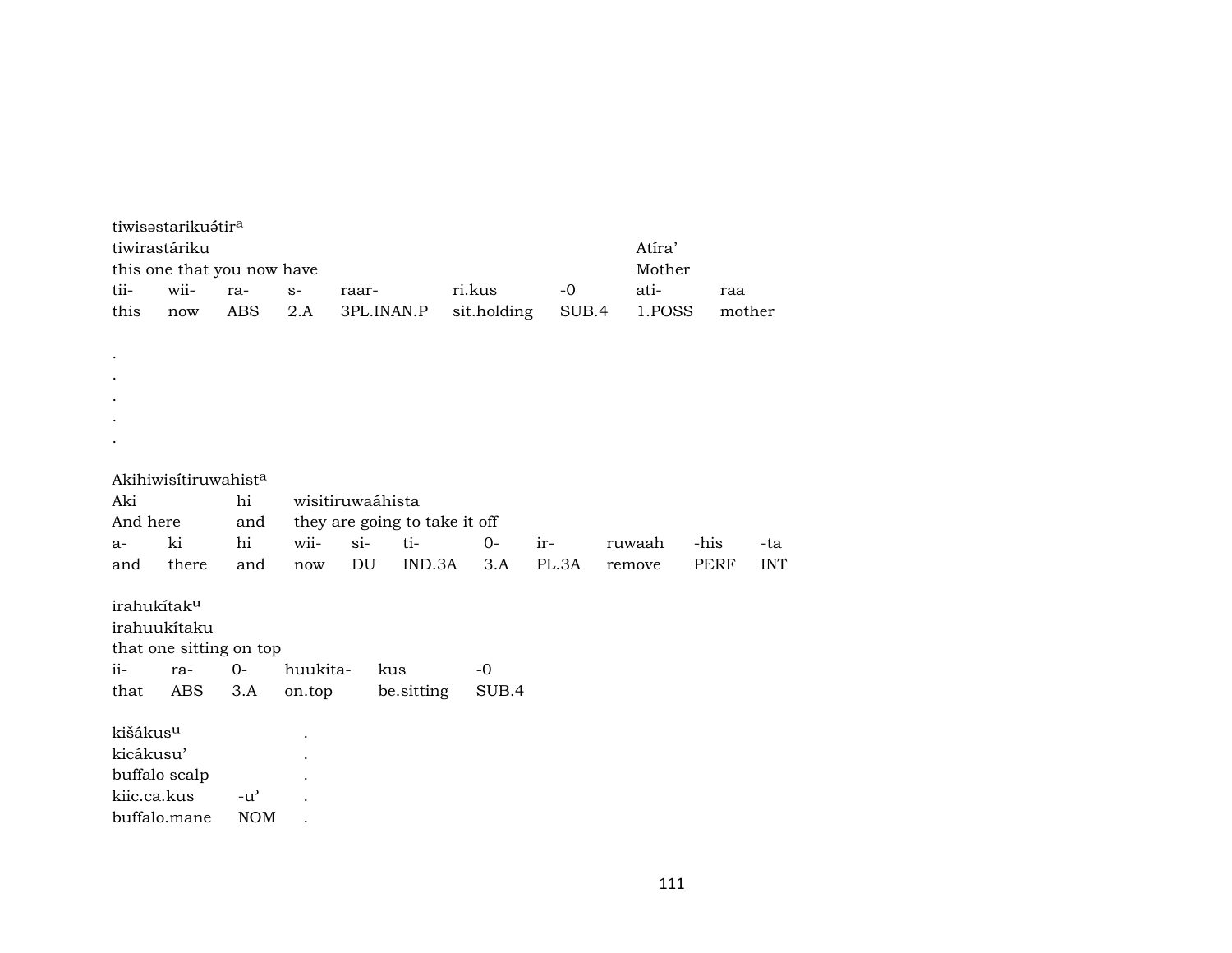| Kítusitírukstahúsuku     |                      |                            |                                   |                      |                  |       |          |                            |             |              |             |       |
|--------------------------|----------------------|----------------------------|-----------------------------------|----------------------|------------------|-------|----------|----------------------------|-------------|--------------|-------------|-------|
| Kítuu'u'                 |                      |                            |                                   | sitiirukstaahúsuuku' |                  |       |          |                            |             |              |             |       |
| All of it                |                      |                            | they used to bring it             |                      |                  |       |          |                            |             |              |             |       |
| kituu                    | $-u'$                | $\sin$                     | ti-                               | $0-$                 | $a-$             |       | ir-      | uks-                       | ra-         | $\mathbf{a}$ | -:hus       | -uuku |
| all                      | <b>NOM</b>           | $\mathop{\rm DU}\nolimits$ | IND.3A                            | 3.A                  | PREV.3A          |       | PL.3A    | <b>AOR</b>                 | <b>PORT</b> | come         | <b>IMPF</b> | HAB   |
| úrutišiks                |                      |                            |                                   |                      |                  |       |          |                            |             |              |             |       |
| uúruticiks               | $\ddot{\phantom{0}}$ |                            |                                   |                      |                  |       |          |                            |             |              |             |       |
| ċ                        |                      |                            |                                   |                      |                  |       |          |                            |             |              |             |       |
|                          |                      |                            |                                   |                      |                  |       |          |                            |             |              |             |       |
|                          |                      |                            |                                   |                      |                  |       |          |                            |             |              |             |       |
|                          |                      |                            |                                   |                      |                  |       |          |                            |             |              |             |       |
| Náwa                     | $\mathbf{i}$         | $\overline{\phantom{a}}$   | irár <sup>i</sup>                 |                      |                  |       |          | $\, ,$                     |             |              |             |       |
| Ráwa                     | $\mathbf{i}$         |                            | iraári'                           |                      |                  |       |          |                            |             |              |             |       |
| Now                      | and                  | $\overline{\phantom{a}}$   | brother                           |                      |                  |       |          | $\, ,$                     |             |              |             |       |
| rawa                     | $\mathbf{i}$         | $\ddot{\phantom{0}}$       | $i-$                              | -raar-               |                  |       | -ri'     | $\,$                       |             |              |             |       |
| now                      | and                  | $\overline{\phantom{a}}$   | 3.POSS.A                          |                      | same.sex.sibling |       | 3.POSS.B | $\overline{\phantom{a}}$   |             |              |             |       |
|                          |                      |                            |                                   |                      |                  |       |          |                            |             |              |             |       |
| nikuahúta<br>riku'ahuúta |                      |                            |                                   |                      |                  |       |          |                            |             |              |             |       |
| that is what He did      |                      |                            |                                   |                      |                  |       |          |                            |             |              |             |       |
| riku-                    | ar-                  | ra-                        | $0-$                              | ut-                  | aar              | $-0$  |          |                            |             |              |             |       |
| that.is                  | EV                   | <b>ABS</b>                 | 3.A                               | <b>PREV</b>          | do               | PERF  |          |                            |             |              |             |       |
|                          |                      |                            |                                   |                      |                  |       |          |                            |             |              |             |       |
| tiráwah                  |                      |                            |                                   |                      |                  |       |          |                            |             |              |             |       |
| Tiráwaahat               |                      |                            |                                   |                      |                  |       |          | $\mathcal{C}\mathcal{C}$   |             |              |             |       |
| the Heavens              |                      |                            |                                   |                      |                  |       |          | $\boldsymbol{\mathcal{C}}$ |             |              |             |       |
| tii-                     | ra-                  | $0-$                       | waa-                              | ahak                 |                  | $-0$  |          | $\mathbf{H}$               |             |              |             |       |
| this                     | <b>ABS</b>           | 3.A                        | <b>DIST</b>                       | extend.in.a.line     |                  | SUB.4 |          | $\mathbf{H}$               |             |              |             |       |
|                          |                      |                            |                                   |                      |                  |       |          |                            |             |              |             |       |
| tihataspakáhusta         |                      |                            |                                   |                      |                  |       |          |                            |             |              |             |       |
| Tihaataspaakáhusta       |                      |                            |                                   |                      |                  |       |          |                            |             |              |             |       |
|                          |                      |                            | This is what you are going to say |                      |                  |       |          |                            |             |              |             |       |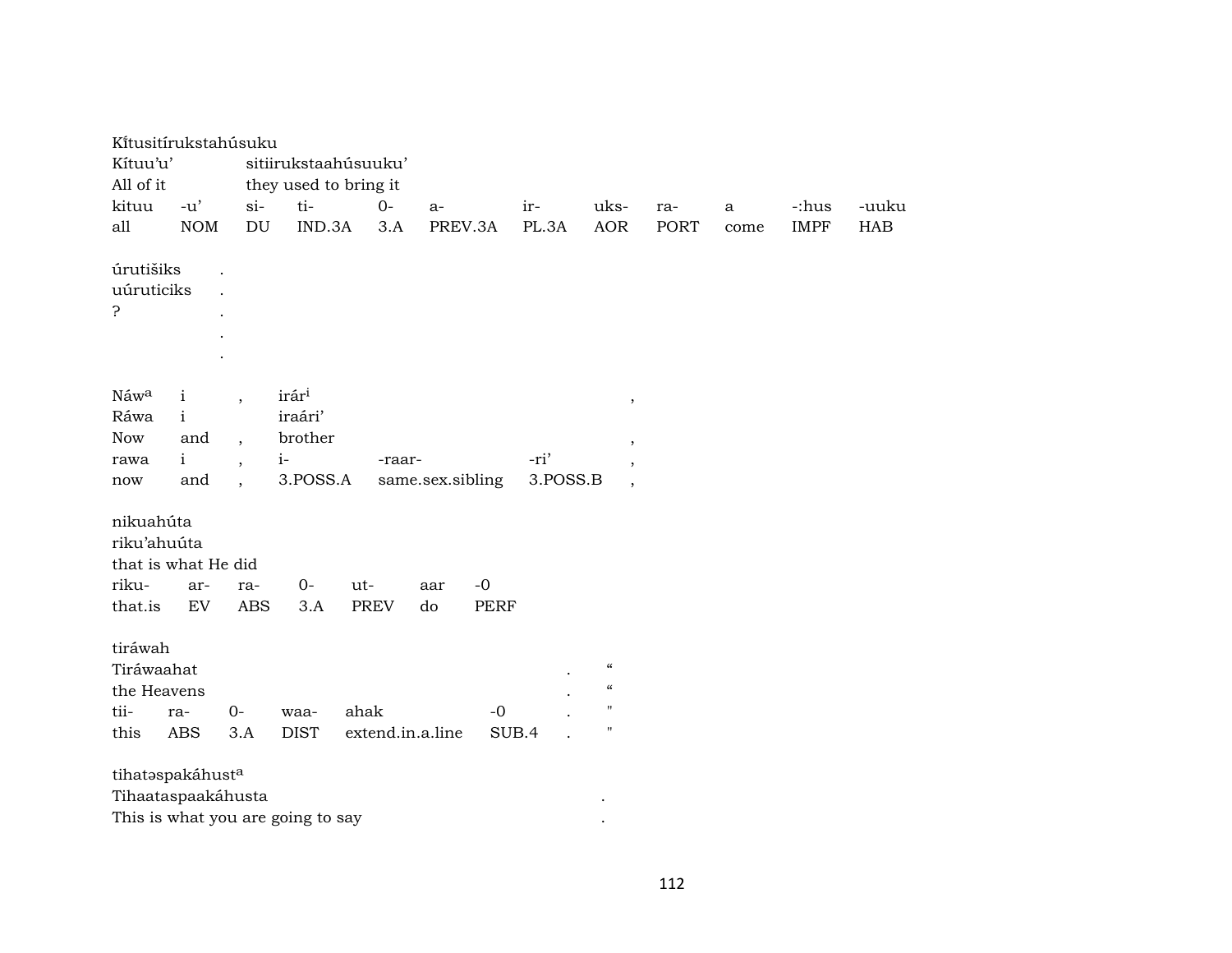| tii-                    | haa-                          | ta-                                    | $S-$   | waaka            | -:hus                |                   | -ta                |               |            |
|-------------------------|-------------------------------|----------------------------------------|--------|------------------|----------------------|-------------------|--------------------|---------------|------------|
| this                    | here                          | IND.1/2A                               | 2.A    | say.IMPF         |                      | IMPF              | <b>INT</b>         |               |            |
|                         |                               |                                        |        |                  |                      |                   |                    |               |            |
|                         | tihatasutaríhust <sup>a</sup> |                                        |        |                  |                      |                   |                    |               |            |
|                         | Tihaatasuutariihusta          |                                        |        |                  |                      |                   |                    |               |            |
|                         |                               | This is what you are going to be doing |        |                  |                      |                   |                    |               |            |
| tii-                    | haa-                          | ta-                                    | $S-$   | ut-              | aar                  | -i                |                    | -:hus         | -ta        |
| this                    | here                          | IND.1/2A                               | 2.A    | PREV             | do                   | <b>IMPF</b>       |                    | <b>IMPF</b>   | <b>INT</b> |
|                         |                               |                                        |        |                  |                      |                   |                    |               |            |
|                         | nəskurúwah <sup>a</sup>       |                                        |        |                  | kišákus <sup>u</sup> |                   |                    |               |            |
|                         | raskurúwaaha                  |                                        |        |                  |                      | kicákusu'         |                    |               |            |
|                         | when you take it off          |                                        |        |                  |                      | the buffalo scalp |                    |               |            |
| ra-                     | $S-$                          | ku-                                    | ruwaah | -a               |                      | kiic.ca.kus       |                    | $-u^{\prime}$ |            |
| INF.A                   | 2.A                           | INF.B                                  | remove | SUB.1            |                      | buffalo.mane      |                    | <b>NOM</b>    |            |
|                         |                               |                                        |        |                  |                      |                   |                    |               |            |
|                         | wirákuruwah <sup>a</sup>      |                                        |        |                  |                      |                   |                    |               |            |
|                         | wirákuruwaaha                 |                                        |        |                  |                      |                   | $\pmb{\mathsf{H}}$ |               |            |
|                         | when one takes it off         |                                        |        |                  |                      |                   | 11                 |               |            |
| wii-                    | ra-                           | $0-$                                   | ku-    | ruwaah           | -a                   |                   | 11                 |               |            |
| when                    | INF.A                         | 3.A                                    | INF.B  | remove           | SUB.1                |                   | Ħ                  |               |            |
|                         |                               |                                        |        |                  |                      |                   |                    |               |            |
| Náw <sup>a</sup>        |                               | irár <sup>i</sup>                      |        |                  |                      |                   | $\, ,$             |               |            |
| Ráwa                    |                               | iraári'                                |        |                  |                      |                   |                    |               |            |
| <b>Now</b>              |                               | brother                                |        |                  |                      |                   | ,                  |               |            |
| rawa                    |                               | $i-$                                   | -raar- |                  | -ri'                 |                   |                    |               |            |
| now                     |                               | 3.POSS.A                               |        | same.sex.sibling |                      | 3.POSS.B          | ,                  |               |            |
|                         |                               |                                        |        |                  |                      |                   |                    |               |            |
| nikuwitúət <sup>n</sup> |                               |                                        |        |                  |                      |                   |                    |               |            |
| rikuwituú'ut            |                               |                                        |        |                  |                      |                   |                    |               |            |
|                         | that is how it was            |                                        |        |                  |                      |                   |                    |               |            |
| riku-                   | wi-                           | ti-                                    | 0-     | ut-              | $\Omega$             | $\overline{a}$    |                    |               |            |
| that.is                 | QUOT                          | IND.3A                                 | 3.A    | PREV             | be                   | EX                |                    |               |            |
|                         |                               |                                        |        |                  |                      |                   |                    |               |            |

Iharítətkaruk<sup>u</sup>

 $\rightarrow$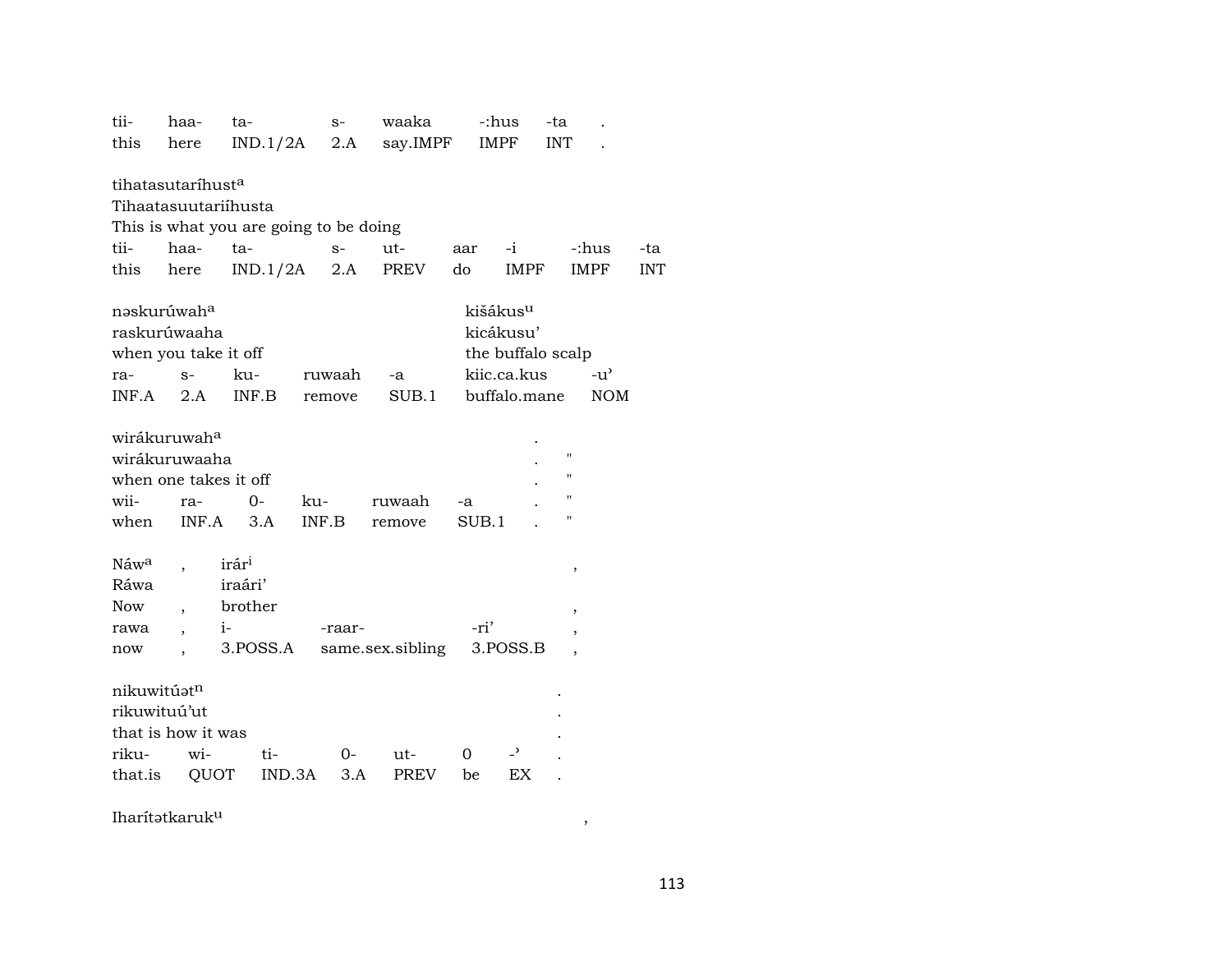|                   | Ihaariitatkaruuku'    |                                   |                       |             |                          |                     |                          |
|-------------------|-----------------------|-----------------------------------|-----------------------|-------------|--------------------------|---------------------|--------------------------|
|                   | I am telling you that |                                   |                       |             |                          |                     | ,                        |
| ii-               | haa-                  | rii-                              | t-                    | $a-$        | atka.ra'uk               | -:hus               | $\overline{\phantom{a}}$ |
| that              | here                  | ASSR                              | 1.A                   | 2.P         | notify                   | <b>IMPF</b>         | $\overline{\phantom{a}}$ |
|                   |                       |                                   |                       |             |                          |                     |                          |
| irár <sup>i</sup> |                       |                                   |                       |             | ,                        |                     |                          |
| iraári'           |                       |                                   |                       |             |                          |                     |                          |
| brother           |                       |                                   |                       |             |                          |                     |                          |
| i-                |                       | -raar-                            |                       | -ri'        |                          |                     |                          |
| 3.POSS.A          |                       | same.sex.sibling                  |                       |             | 3.POSS.B                 |                     |                          |
|                   |                       |                                   |                       |             |                          |                     |                          |
|                   | tikuraitustaruráh^s   |                                   |                       |             |                          |                     |                          |
|                   |                       | Tikuuraa'iitustaarúrahac          |                       |             |                          |                     |                          |
|                   |                       | I am forgetting the stories       |                       |             |                          |                     |                          |
| ti-               | ku-                   | uur-                              |                       | raa.iit.us- | raar-                    | hurahac             | -0                       |
| IND.3A            | 1.P                   | POSS.P                            |                       | story       | PL                       | disappear           | PERF                     |
|                   |                       |                                   |                       |             |                          |                     |                          |
| ki̇̃tu            |                       | Hi                                | ,                     |             |                          |                     |                          |
| kítuu'u'          |                       | Hi                                |                       |             |                          |                     |                          |
| a11               |                       |                                   | And<br>$\overline{ }$ |             |                          |                     |                          |
| kituu             | $-u'$                 | hi                                |                       |             |                          |                     |                          |
| all               | <b>NOM</b>            |                                   | and                   |             |                          |                     |                          |
|                   |                       |                                   |                       |             |                          |                     |                          |
| irár <sup>i</sup> |                       |                                   |                       |             |                          | níhuks <sup>u</sup> |                          |
| iraári'           |                       |                                   |                       |             | $\overline{\phantom{a}}$ | ríhuksu'            |                          |
| brother           |                       |                                   |                       |             |                          |                     |                          |
|                   |                       |                                   |                       |             | $\overline{\phantom{a}}$ | only                |                          |
| $i-$              |                       | -raar-                            |                       | -ri'        |                          | rihuks              | $-u'$                    |
| 3.POSS.A          |                       | same.sex.sibling                  |                       |             | 3.POSS.B                 | alone               | <b>NOM</b>               |
|                   | nituhataríkihku       |                                   |                       |             |                          |                     |                          |
|                   | rituuhaataríkihku'    |                                   |                       |             |                          |                     |                          |
|                   |                       | I am touching them here and there |                       |             |                          |                     |                          |
| rii-              | t-                    | ut-                               |                       |             | ta.arik.ihk<br>-:hus     |                     |                          |
|                   |                       |                                   | raa-                  |             |                          |                     |                          |
| ASSR              | 1.A                   | <b>PREV</b>                       | way                   | hang.up     | IMPF                     |                     |                          |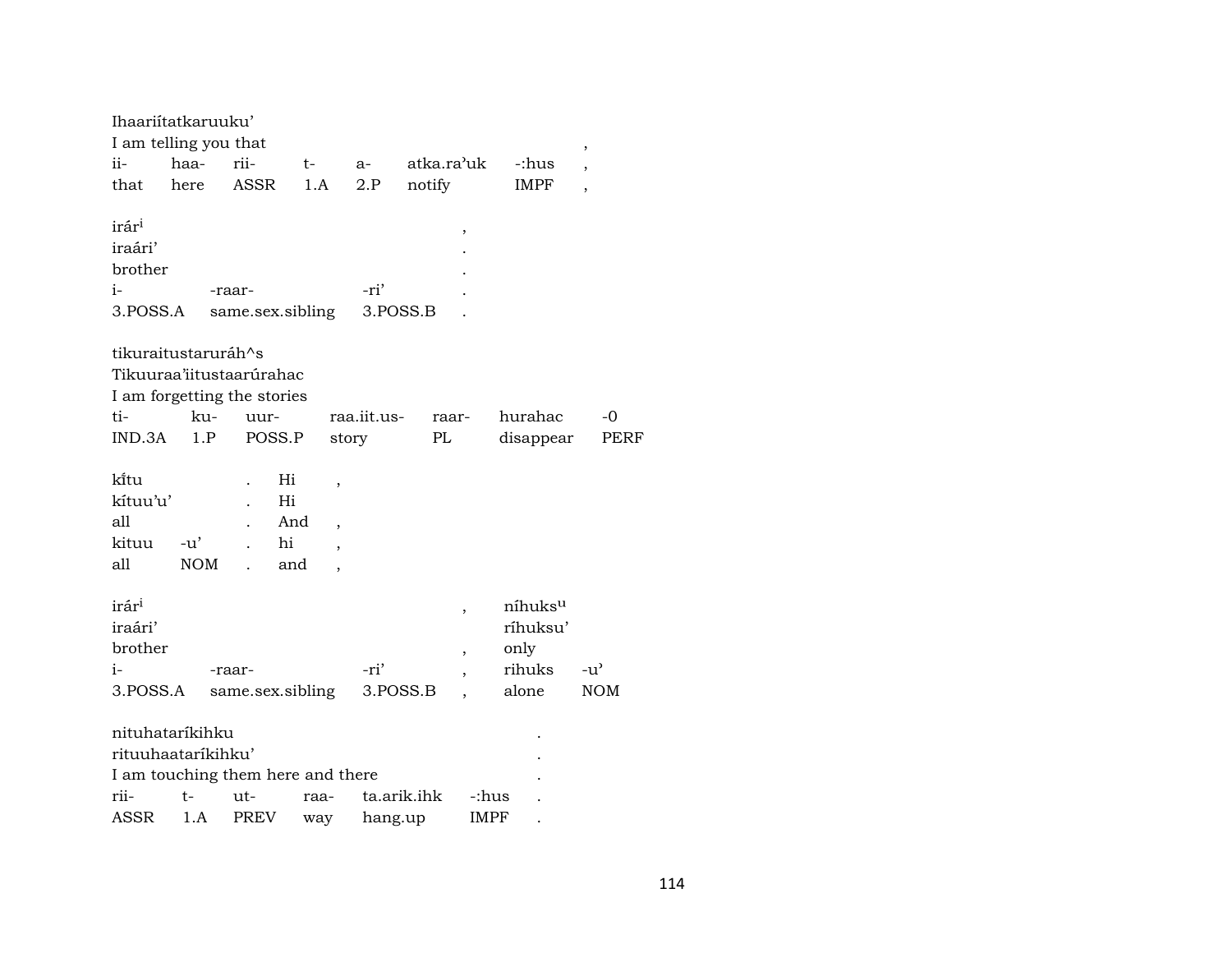| Nikuwiška <sup>a</sup><br>Rihkuwicka'a                                                                                  | When they wanted                                                |                                  |       |         |       |      | kúrahus<br>kúrahus | the old men |       |  |
|-------------------------------------------------------------------------------------------------------------------------|-----------------------------------------------------------------|----------------------------------|-------|---------|-------|------|--------------------|-------------|-------|--|
| ra-                                                                                                                     | $0-$                                                            | ir-                              | ku-   | wicka   | -a    |      | kurahuus           |             |       |  |
| INF.A                                                                                                                   | 3.A                                                             | PL.3A                            | INF.B | want    | SUB.1 |      | old.man            |             |       |  |
| irikuriraítus <sup>u</sup><br>irii-                                                                                     | iriikuriiraa'iitusu<br>ku-                                      | the story that was theirs<br>ra- | $0-$  | $a-$    | ir-   |      | raa.iit.us         |             | -u    |  |
| that                                                                                                                    | INF.B                                                           | ABS                              | 3.A   | POSS.3A | PL.3A |      |                    | be.a.story  | SUB.D |  |
| $\boldsymbol{\zeta}\boldsymbol{\zeta}$<br>$\boldsymbol{\zeta}\boldsymbol{\zeta}$<br>,<br>11<br>,<br>$\blacksquare$<br>, |                                                                 |                                  |       |         |       |      |                    |             |       |  |
|                                                                                                                         | kíraiskuhakīr <sup>i</sup> t <sup>n</sup><br>Kíra iskúhaakiirit |                                  |       |         |       |      |                    |             |       |  |
|                                                                                                                         | You must see us                                                 |                                  |       |         |       |      |                    |             |       |  |
| kira                                                                                                                    | $i-$                                                            |                                  | $S-$  | ku-     | ut-   | rak- |                    | iirik       | $-0$  |  |
| perhaps                                                                                                                 |                                                                 | CONT.1/2A                        | 2.A   | 1.P     | PREV  |      | $1/2$ .PL          | see         | PERF  |  |
| ,<br>п<br>п<br>11<br>п                                                                                                  |                                                                 |                                  |       |         |       |      |                    |             |       |  |

akiwisitakuhánikahist<sup>a</sup>

| Aki      | wisitikuuhaárikaahista              |
|----------|-------------------------------------|
| And here | now they (du) were going to tell me |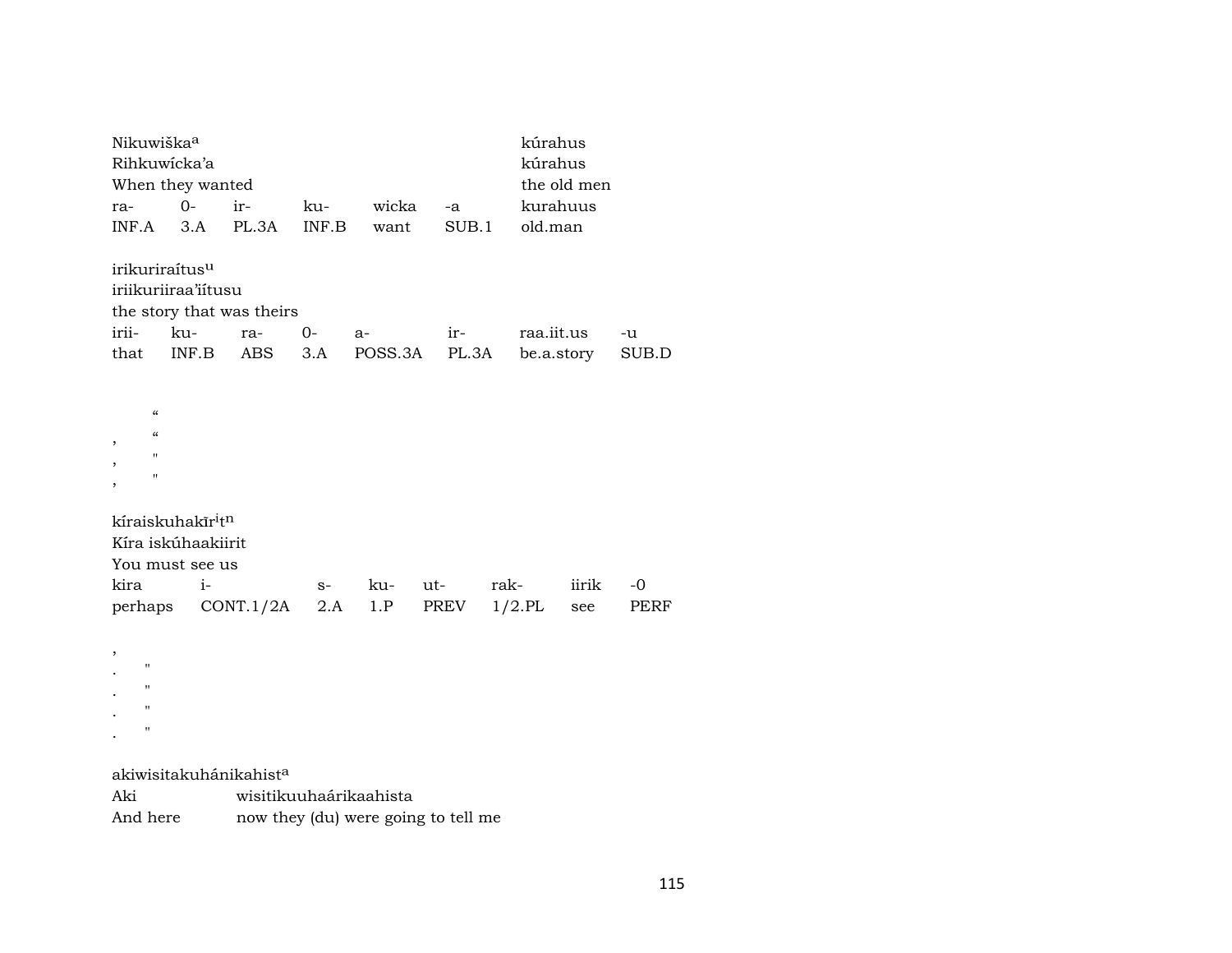| $a-$<br>and          | ki<br>there                                          | wii-<br>now                                  |      | $si-$<br>DU | ti-<br>IND.3A    | $0-$<br>3.A | $a-$<br>PREV.3A  | ku-<br>1.P                       | ut-<br><b>PREV</b> |     | raa.ri.kaa.a<br>tell.to | -his<br><b>PERF</b> | -ta<br><b>INT</b> |
|----------------------|------------------------------------------------------|----------------------------------------------|------|-------------|------------------|-------------|------------------|----------------------------------|--------------------|-----|-------------------------|---------------------|-------------------|
|                      |                                                      |                                              |      |             |                  |             |                  |                                  |                    |     |                         |                     |                   |
| kíriku               |                                                      | $\overline{a}$                               |      |             |                  |             |                  |                                  |                    |     |                         |                     |                   |
| kíriku'<br>something |                                                      |                                              |      |             |                  |             |                  |                                  |                    |     |                         |                     |                   |
| kiriku'              |                                                      |                                              |      |             |                  |             |                  |                                  |                    |     |                         |                     |                   |
| something            |                                                      | $\cdot$                                      |      |             |                  |             |                  |                                  |                    |     |                         |                     |                   |
| A                    | $\overline{\phantom{a}}$                             | irár <sup>i</sup>                            |      |             |                  |             |                  | $^\mathrm{^{^\circ}}$            |                    |     |                         |                     |                   |
| A                    |                                                      | iraári'                                      |      |             |                  |             |                  |                                  |                    |     |                         |                     |                   |
| And                  | $\overline{\phantom{a}}$                             | brother                                      |      |             |                  |             |                  | $^\mathrm{,}$                    |                    |     |                         |                     |                   |
| a<br>and             | $\overline{\phantom{a}}$<br>$\overline{\phantom{a}}$ | $i-$<br>3.POSS.A                             |      | -raar-      | same.sex.sibling |             | -ri'<br>3.POSS.B | $\,$<br>$\overline{\phantom{a}}$ |                    |     |                         |                     |                   |
|                      |                                                      |                                              |      |             |                  |             |                  |                                  |                    |     |                         |                     |                   |
|                      |                                                      | ihiwitíšiksarihusuk <sup>u</sup>             |      |             |                  |             |                  |                                  |                    |     |                         |                     |                   |
| ihi<br>uh            | $\overline{a}$                                       | witiíciksaariihúsuuku'<br>they used to do it |      |             |                  |             |                  |                                  |                    |     |                         |                     |                   |
| ihii                 | $\overline{\phantom{a}}$                             | wi-                                          | ti-  |             | $O -$            | ir-         | ut-              | $i-$                             | uks-               | aar | $-i$                    | -:hus               | -uuku             |
| uh                   | $\ddot{\phantom{0}}$                                 | QUOT                                         |      | IND.3A      | 3.A              | PL.3A       | PREV             | <b>SEQ</b>                       | AOR                | do  | <b>IMPF</b>             | <b>IMPF</b>         | HAB               |
|                      |                                                      |                                              |      |             |                  |             |                  |                                  |                    |     |                         |                     |                   |
|                      |                                                      |                                              |      |             |                  |             |                  |                                  |                    |     |                         |                     |                   |
|                      |                                                      |                                              |      |             |                  |             |                  |                                  |                    |     |                         |                     |                   |
|                      |                                                      |                                              |      |             |                  |             |                  |                                  |                    |     |                         |                     |                   |
|                      |                                                      |                                              |      |             |                  |             |                  |                                  |                    |     |                         |                     |                   |
|                      |                                                      | witikstarukúsuk <sup>u</sup>                 |      |             |                  |             |                  |                                  |                    |     |                         |                     |                   |
|                      |                                                      | Witikstaaruukúsuuku'                         |      |             |                  |             |                  |                                  |                    |     |                         |                     |                   |
| wi-                  | ti-                                                  | They used to sing                            | $0-$ | ir-         |                  | uks-        | raa.ra'uk        | -:hus                            | -uuku              |     |                         |                     |                   |
| QUOT                 |                                                      | IND.3A                                       | 3.A  | PL.3A       |                  | <b>AOR</b>  | sing             | <b>IMPF</b>                      | HAB                |     |                         |                     |                   |
|                      |                                                      |                                              |      |             |                  |             |                  |                                  |                    |     |                         |                     |                   |

 $\rightarrow$ 

 $\mbox{ir\~a\~r}^{\rm i}$  $\overline{\phantom{a}}$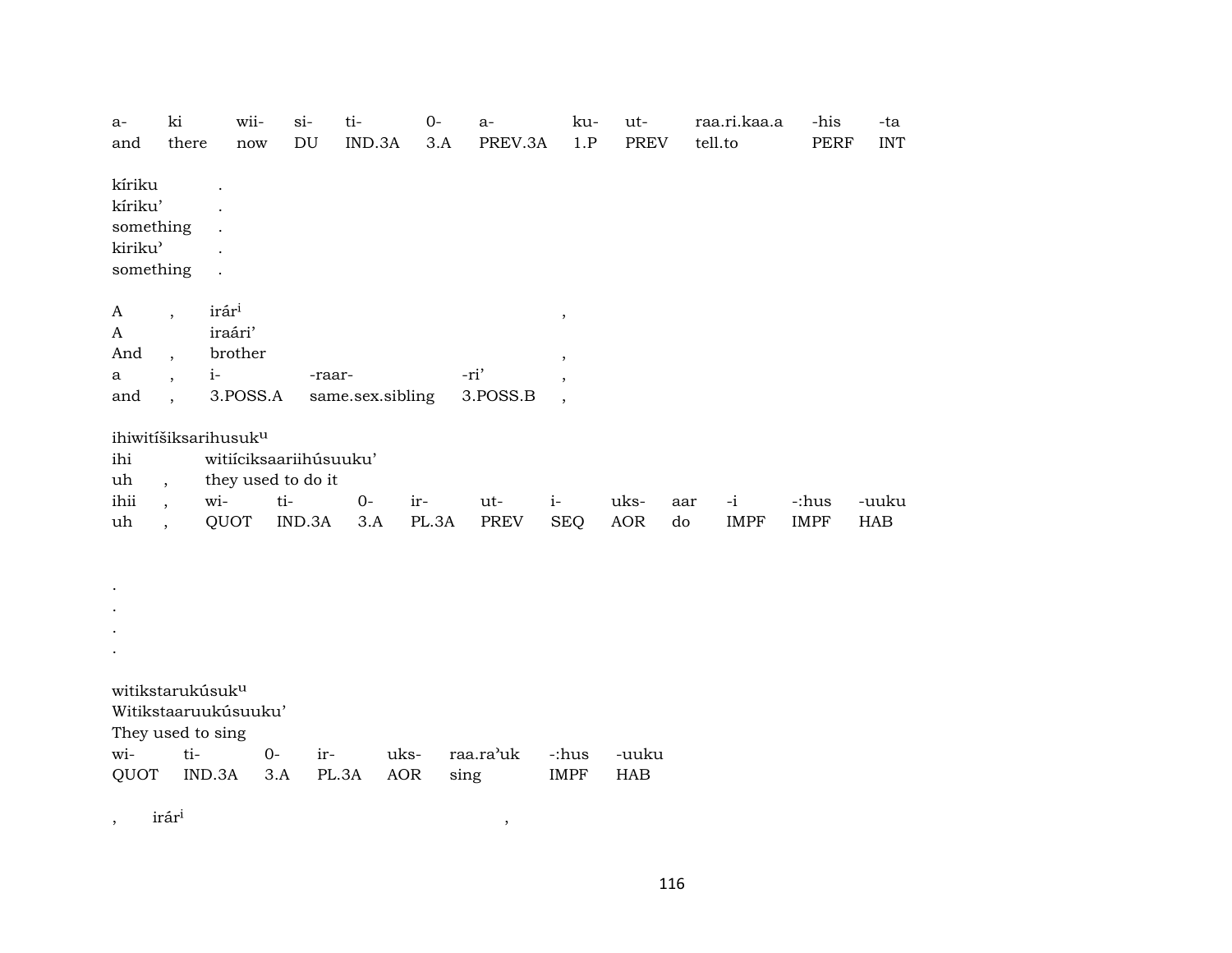|                      | iraári'                     |               |                  |                  |                          |                |      |       |
|----------------------|-----------------------------|---------------|------------------|------------------|--------------------------|----------------|------|-------|
| ,                    | brother                     |               |                  |                  |                          | ,              |      |       |
|                      | $i-$                        |               | -raar-           |                  | -ri'                     |                |      |       |
|                      | 3.POSS.A                    |               |                  | same.sex.sibling | 3.POSS.B                 |                |      |       |
|                      | wisiríhkuruwah <sup>i</sup> |               |                  |                  |                          |                |      |       |
|                      | wisirihkuruwaáhi            |               |                  |                  |                          |                |      |       |
|                      | when they took it off it    |               |                  |                  |                          |                |      |       |
| wii-                 | $\sin$                      | ra-           | 0-               | ir-              | ku-                      | ruwaah         |      | -i    |
| now                  | DU                          | INF.A         | 3.A              | PL.3A            | INF.B                    | remove         |      | SUB.2 |
| kišákus <sup>u</sup> |                             |               |                  | Hi               | ,                        |                |      |       |
| kicákusu'            |                             |               |                  | Hi               |                          |                |      |       |
|                      | the buffalo scalp           |               |                  | And              | $\overline{\phantom{a}}$ |                |      |       |
|                      | kiic.ca.kus                 | $-u^{\prime}$ |                  | hi               |                          |                |      |       |
|                      | buffalo.mane                | <b>NOM</b>    |                  | and              |                          |                |      |       |
| irár <sup>i</sup>    |                             |               |                  |                  |                          |                |      |       |
| iraári'              |                             |               |                  |                  |                          | ,              |      |       |
|                      |                             |               |                  |                  |                          |                |      |       |
| brother              |                             |               |                  |                  |                          | $\overline{ }$ |      |       |
| i-                   |                             | -raar-        |                  | -ri'             |                          |                |      |       |
|                      | 3.POSS.A                    |               | same.sex.sibling |                  | 3.POSS.B                 |                |      |       |
|                      | karatíhtawiit <sup>a</sup>  |               |                  |                  |                          |                |      |       |
|                      | karatíhtawi'iita            |               |                  |                  |                          |                |      |       |
|                      | I do not know the song      |               |                  |                  |                          |                |      |       |
| ka-                  | ra-                         | t-            | ir-              |                  | tawi-                    | iita           | -0   |       |
| NEG                  | ABS                         | 1.A           |                  | PREV.1/2A        | song                     | know           | PERF |       |
|                      |                             |               |                  |                  |                          |                |      |       |
|                      | kakatirárit <sup>a</sup>    |               |                  |                  |                          |                |      |       |
|                      | Kaakaatiraá'iita            |               |                  |                  |                          |                |      |       |
|                      | I do not know it            |               |                  |                  |                          |                |      |       |
| kaaka-               |                             | t-            | ir-              |                  | raa.iita                 | -0             |      |       |
|                      | NEG.ID.1/2A                 |               | 1.A              | PREV.1/2A        | know                     |                | PERF |       |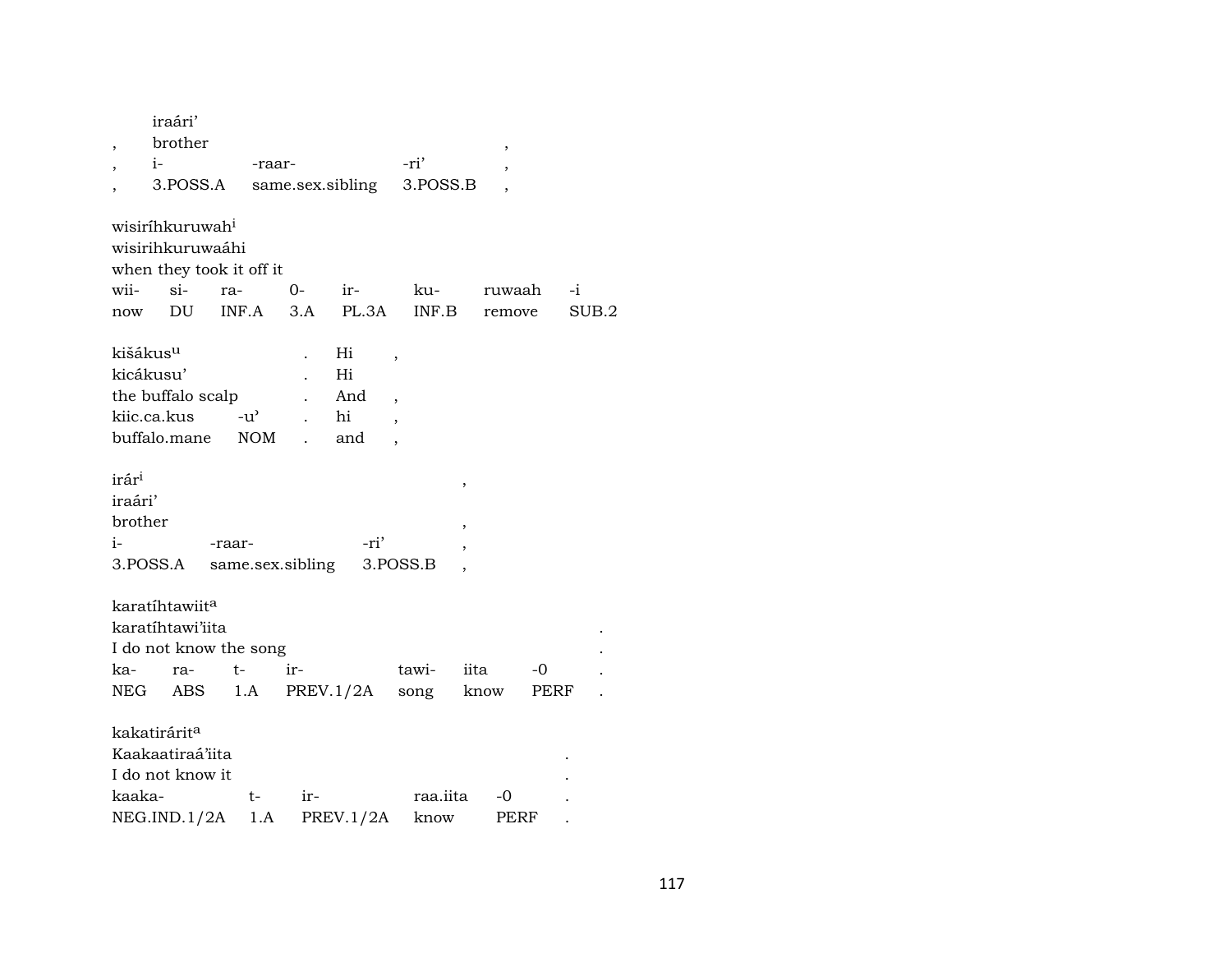|                     | kakatiraitúsit <sup>a</sup><br>Kaakaatiraa'iitúsiita |             |                  |           |             |                     |         |             |        |                      |       |
|---------------------|------------------------------------------------------|-------------|------------------|-----------|-------------|---------------------|---------|-------------|--------|----------------------|-------|
|                     | I do not know the story                              |             |                  |           |             |                     |         |             |        |                      |       |
| kaaka-              |                                                      | t-          | ir-              |           |             | raa.iit.us-         |         | iita        | -0     |                      |       |
|                     | NEG.IND.1/2A                                         |             | 1.A              | PREV.1/2A |             | story               |         | know        | PERF   |                      |       |
| Pakūht <sup>u</sup> |                                                      |             | kuharáhurah^š    |           |             |                     |         |             |        |                      |       |
| Pakúhtu'            |                                                      |             | kuuharaáhurahac  |           |             |                     |         |             |        |                      |       |
| Long ago            |                                                      |             | the way was lost |           |             |                     |         |             |        |                      |       |
| pakuht              | $-u^{\prime}$                                        |             | kuur-            | ra-       | $0-$        | raa-                |         | hurahac     | -0     |                      |       |
| be.old              |                                                      | <b>NOM</b>  | <b>DUB</b>       | ABS       | 3.P         | way                 |         | disappear   | PERF   |                      |       |
|                     | Kukakátuhišis                                        |             |                  |           |             |                     |         |             |        | súhur <sup>i</sup>   |       |
|                     | Kukaakátuuhiicis                                     |             |                  |           |             |                     |         |             |        | suúhuri'             |       |
|                     | I did not learn it                                   |             |                  |           |             |                     |         |             |        | this way             |       |
| ku-                 | kaaka-                                               |             | t-               | ut-       |             | riicis              |         | -0          |        | suuhuri <sup>3</sup> |       |
| <b>INDF</b>         |                                                      | NEG.ID.1/2A |                  | 1.A       | <b>PREV</b> | learn.about         |         | <b>PERF</b> |        | over.here            |       |
|                     | kasiihwarukstíra <sup>u</sup>                        |             |                  |           |             |                     |         |             |        |                      |       |
|                     | kasi'ihwaarukstiira'u                                |             |                  |           |             |                     |         |             |        |                      |       |
|                     | if they ever consecrated it                          |             |                  |           |             |                     |         |             |        |                      |       |
| ka-                 |                                                      | $\sin$      | $ii-$            | 0-        |             | ir-                 |         | waarukstii  | -ra'uk |                      | $-0$  |
| Y/N.INTER           |                                                      | DU          | SUBJ.3A          |           | 3.A         | PL.3A               | be.holy |             | CAUS   |                      | SUB.3 |
| tiwirátpari         |                                                      |             |                  |           |             |                     |         |             |        |                      |       |
| tiwirátpari         |                                                      |             |                  |           |             |                     |         |             |        |                      |       |
|                     | while I was living                                   |             |                  |           |             |                     |         |             |        |                      |       |
| tii-                | wii-                                                 | ra-         | t-               | warii     |             |                     |         | -hus        |        |                      |       |
| here                | now                                                  | ABS         | 1.A              |           |             | be.going.about.IMPF |         | IMPF.SUB    |        |                      |       |
| hiiráku             |                                                      |             |                  |           |             |                     |         |             |        |                      |       |
| hi                  | íraaku                                               |             |                  |           |             |                     |         |             |        |                      |       |
| and                 | that one                                             |             |                  |           |             |                     |         |             |        |                      |       |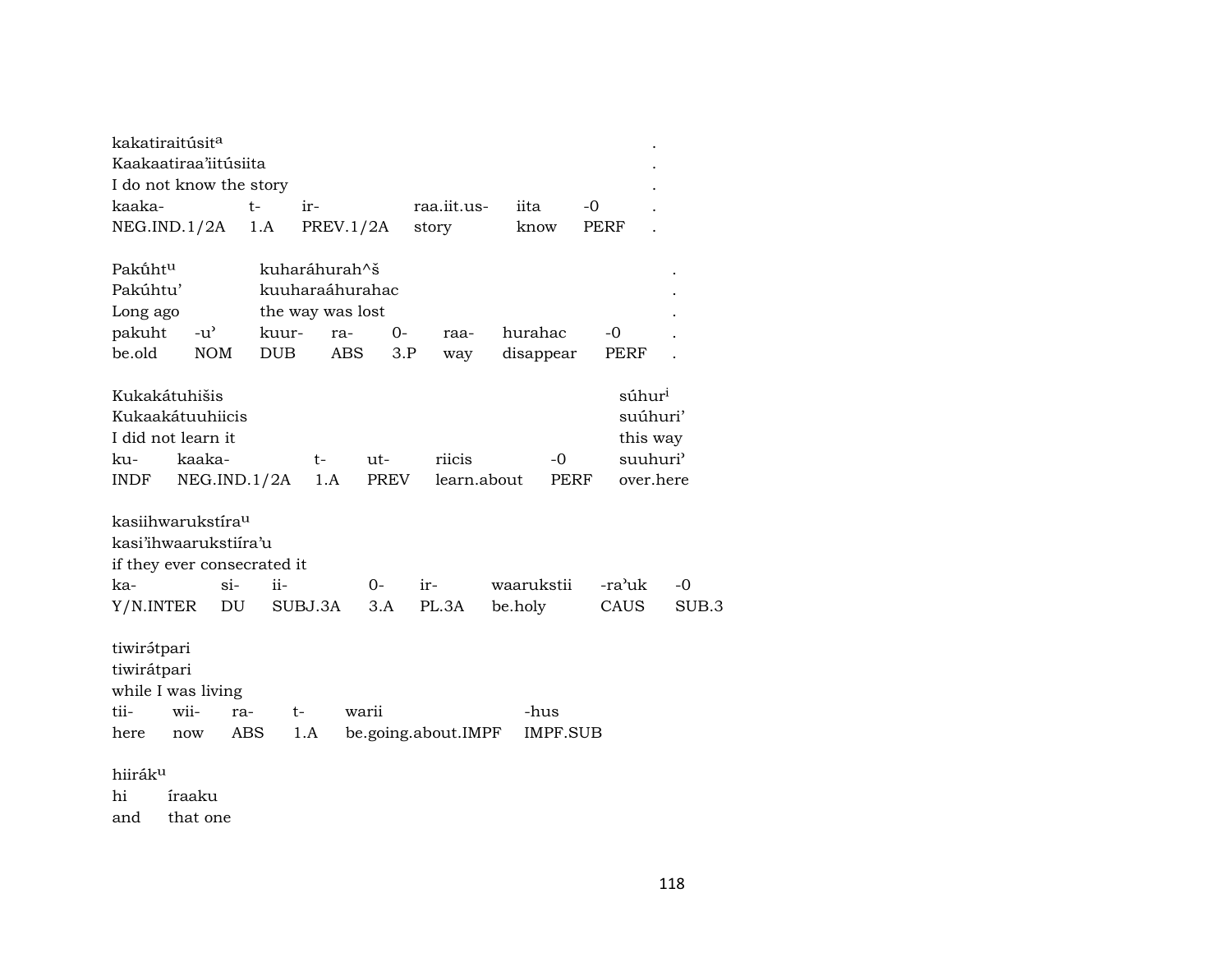| hi                       | $ii-$             | ra-                               | $0-$                         | kus                                 | $-0$   |                 |             |            |     |             |             |            |
|--------------------------|-------------------|-----------------------------------|------------------------------|-------------------------------------|--------|-----------------|-------------|------------|-----|-------------|-------------|------------|
| and                      | that              | <b>ABS</b>                        | 3.A                          | be.sitting                          |        | SUB.4           |             |            |     |             |             |            |
| tirasutírik <sup>u</sup> |                   |                                   |                              |                                     |        |                 |             |            |     |             |             |            |
|                          | tiwirasuutiíriku  |                                   |                              |                                     |        |                 |             |            |     |             |             |            |
|                          | what you see here |                                   |                              |                                     |        |                 |             |            |     |             |             |            |
| tii-                     | wii-              | ra-                               | $S-$                         | ut-                                 | iirik  | -hus            |             |            |     |             |             |            |
| here                     | now               | <b>ABS</b>                        | 2.A                          | <b>PREV</b>                         | see    | <b>IMPF.SUB</b> |             |            |     |             |             |            |
| hírušahiks               |                   |                                   | pakūht <sup>u</sup>          |                                     |        | pakūhtu         |             |            |     |             |             |            |
| hiru                     | cáhiks            |                                   | pakúhtu'                     |                                     |        | pakúhtu'        |             |            |     |             |             |            |
| then                     |                   | a person                          | long ago,                    |                                     |        | long ago        |             |            |     |             |             |            |
| hiruu                    | icaahiks          |                                   | pakuht                       | $-u$ <sup><math>\prime</math></sup> | pakuht | $-u^{\prime}$   |             |            |     |             |             |            |
| then                     | person            |                                   | be.old                       | <b>NOM</b>                          | be.old |                 | <b>NOM</b>  |            |     |             |             |            |
| irísikuhir <sup>u</sup>  |                   |                                   |                              |                                     |        |                 |             |            |     |             |             |            |
| irísikuuhiru'            |                   |                                   |                              |                                     |        |                 |             |            |     |             |             |            |
|                          |                   | they must have made that          |                              |                                     |        |                 |             |            |     |             |             |            |
| irii-                    | $si$ -            | kuur-                             | ra-                          | $O -$                               | ir-    | ra'uk           | $-0$        |            |     |             |             |            |
| that                     | DU                | <b>DUB</b>                        | <b>ABS</b>                   | 3.A                                 | PL.3A  | make            | <b>PERF</b> |            |     |             |             |            |
| Awitn                    |                   |                                   |                              |                                     |        |                 |             |            |     |             |             |            |
| Áwit                     |                   |                                   |                              |                                     |        |                 |             |            |     |             |             |            |
| First                    |                   |                                   |                              |                                     |        |                 |             |            |     |             |             |            |
| awit                     |                   |                                   |                              |                                     |        |                 |             |            |     |             |             |            |
| first                    |                   |                                   |                              |                                     |        |                 |             |            |     |             |             |            |
|                          |                   | nikuwitisiksarihūsuk <sup>u</sup> |                              |                                     |        |                 |             |            |     |             |             |            |
|                          |                   | rikuwitiiciksaariihúsuuku'        |                              |                                     |        |                 |             |            |     |             |             |            |
|                          |                   |                                   | that is what they used to do |                                     |        |                 |             |            |     |             |             |            |
| riku-                    | wi-               |                                   | ti-                          | $O -$                               | ir-    | ut-             | $i-$        | uks-       | aar | $-i$        | -:hus       | -uuku      |
| that.is                  | QUOT              |                                   | IND.3A                       | 3.A                                 | PL.3A  | <b>PREV</b>     | <b>SEQ</b>  | <b>AOR</b> | do  | <b>IMPF</b> | <b>IMPF</b> | <b>HAB</b> |

.

119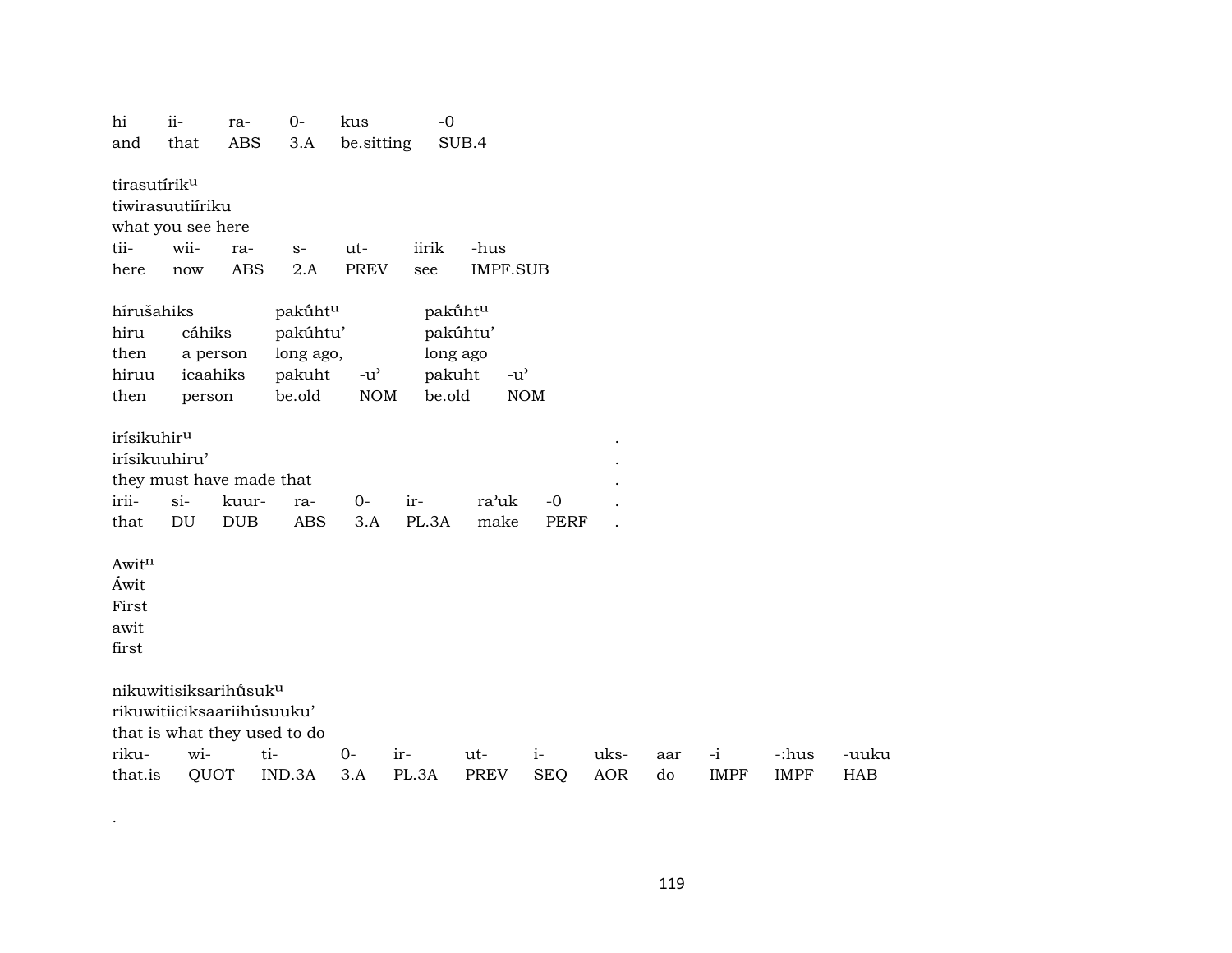| Witikstiraktaritawuhúsuku<br>Witikstiraktaritawuuhúsuuku'                         |                   |               |                                                                                |            |             |       |                |                 |             |                                   |                      |                      |            |
|-----------------------------------------------------------------------------------|-------------------|---------------|--------------------------------------------------------------------------------|------------|-------------|-------|----------------|-----------------|-------------|-----------------------------------|----------------------|----------------------|------------|
| They used to raise the bow and arrows up                                          |                   |               |                                                                                |            |             |       |                |                 |             |                                   |                      |                      |            |
| wi-                                                                               | ti-               |               | $0-$                                                                           | ir-        | uks-        |       | tiraak-        |                 | raar-       | ri-                               | ta.wuu               | -:hus                | -uuku      |
| QUOT                                                                              | IND.3A            |               | 3.A                                                                            | PL.3A      | <b>AOR</b>  |       | bow            |                 | PL          | <b>PORT</b>                       | climb.IMPF           | <b>IMPF</b>          | <b>HAB</b> |
| nihkúraruku<br>rihkúraaruku<br>when they were singing                             |                   |               |                                                                                |            |             |       |                |                 |             | kúrahus<br>kúrahus<br>the old men |                      |                      |            |
| ra-                                                                               | $0-$              | ir-           | ku-                                                                            |            | raa.ra'uk   |       |                | -hus            |             | kurahuus                          |                      |                      |            |
| INF.A                                                                             | 3.A               | PL.3A         |                                                                                | INF.B      | sing        |       |                | <b>IMPF.SUB</b> |             | old.man                           |                      |                      |            |
| hiwitihtiraktaritáwuh <sup>u</sup><br>hi<br>and<br>hi<br>and                      | wii-<br>now       | ti-<br>IND.3A | witihtiraktarítawuuhu'<br>now they were raising the bow and arrows up<br>$0 -$ | ir-<br>3.A | PL.3A       |       | tiraak-<br>bow |                 | raar-<br>PL | ri-<br><b>PORT</b>                | ta.wuu<br>climb.IMPF | -:hus<br><b>IMPF</b> |            |
| tiratiráktaraha<br>tiratiráktaraaha<br>this bow and arrows he had<br>tii-<br>this | ra-<br><b>ABS</b> | $O -$<br>3.A  | tiraak-<br>bow                                                                 |            | raar-<br>PL |       | raah<br>have   | $-a$<br>SUB.1   |             |                                   |                      |                      |            |
| iríruhar <sup>u</sup><br>iríruuhaaru<br>the one who did it<br>irii-               | ra-               | 0-            | ut-                                                                            |            | raar        | -u    |                |                 |             |                                   |                      |                      |            |
| that                                                                              | ABS               | 3.A           | <b>PREV</b>                                                                    | do         |             | SUB.D |                |                 |             |                                   |                      |                      |            |

. .

120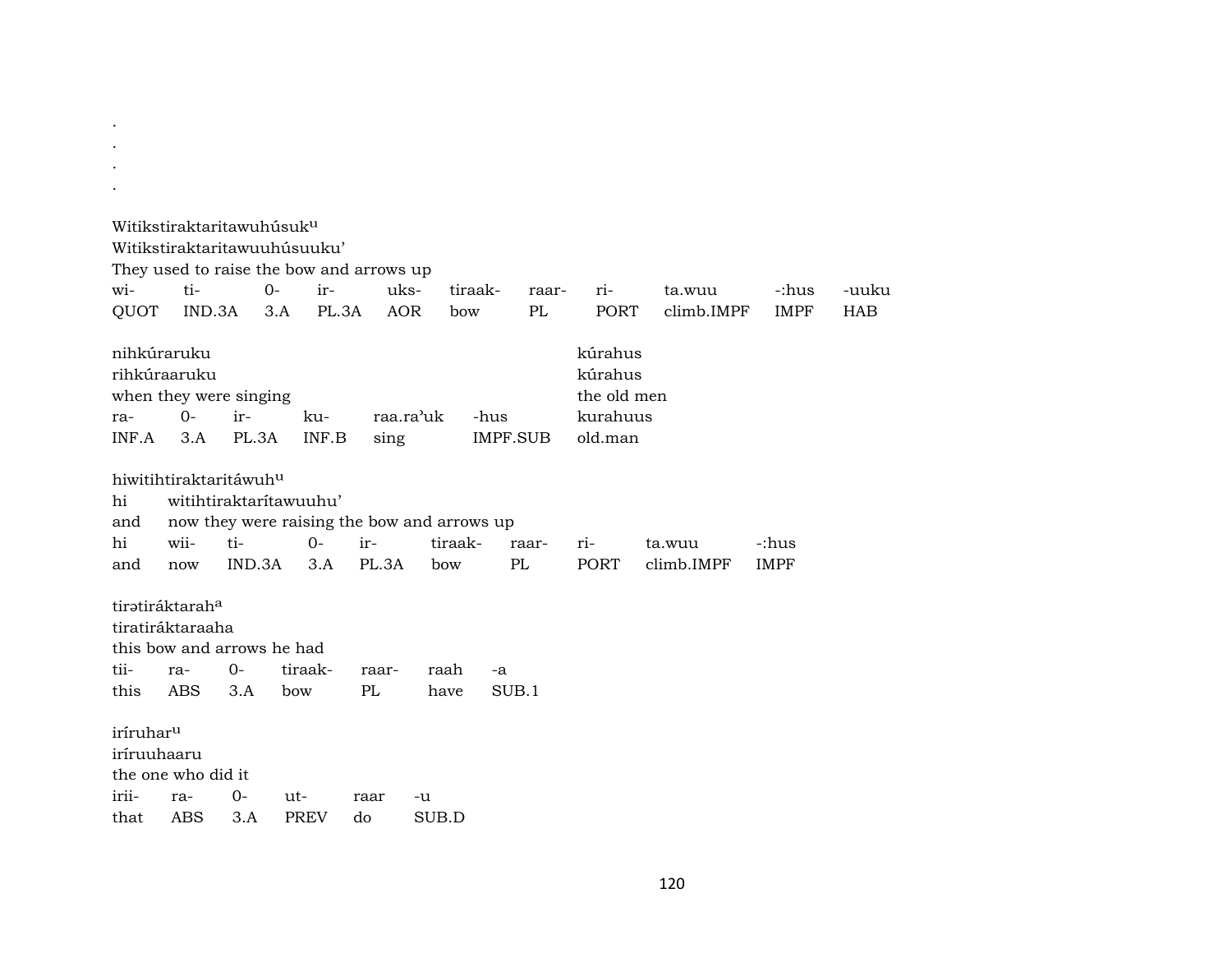| tiriwárika  |                              |                          |                   |            |        |                  |          |                          |
|-------------|------------------------------|--------------------------|-------------------|------------|--------|------------------|----------|--------------------------|
| tiriiwárika |                              |                          |                   |            |        |                  |          |                          |
|             | the one shooting it          |                          |                   |            |        |                  |          |                          |
| tii-        | ra-                          | $0-$                     | $i-$              | warik      | -a     |                  |          |                          |
| this        | ABS                          | 3.A                      | <b>SEQ</b>        | shoot      | SUB.1  |                  |          |                          |
|             | tirawarukstiruku             |                          |                   |            |        |                  |          |                          |
|             | Tiraawaarukstiiruuku'        |                          |                   |            |        |                  |          |                          |
|             | He was consecrating it       |                          |                   |            |        |                  |          |                          |
| ti-         | $0-$                         | raa-                     |                   | waarukstii | -ra'uk | -:hus            |          |                          |
| IND.3A      | 3.A                          | way                      |                   | be.holy    | CAUS   | IMPF             |          |                          |
| Náwa        | hi                           |                          | irár <sup>i</sup> |            |        |                  |          | ,                        |
| Ráwa        | hi                           |                          | iraári'           |            |        |                  |          |                          |
| <b>Now</b>  | and                          | $\overline{\phantom{a}}$ | brother           |            |        |                  |          | $\,$                     |
| rawa        | hi                           |                          | $i-$              |            | -raar- |                  | -ri'     | ,                        |
| now         | and                          |                          | 3.POSS.A          |            |        | same.sex.sibling | 3.POSS.B | $\overline{\phantom{a}}$ |
|             | kariskuwakúraw <sup>u</sup>  |                          |                   |            |        |                  |          |                          |
|             | kariskuhwakuúrawu'           |                          |                   |            |        |                  |          |                          |
|             | don't doubt my words         |                          |                   |            |        |                  |          |                          |
| kara-       | $i-$                         |                          | $S-$              | ku-        | uur-   | wakuur-          | raawuu   | -:hus                    |
| NEG         |                              | CONT.1/2A                | 2.A               | 1.P        | PREV   | word             | doubt    | <b>IMPF</b>              |
|             | kakatiráit <sup>a</sup>      |                          |                   |            |        |                  |          |                          |
|             | Kaakaatiraá'iita             |                          |                   |            |        |                  |          |                          |
|             | I do not know                |                          |                   |            |        |                  |          |                          |
|             | kaaka-                       |                          | $t-$              | ir-        |        | raa.iita         | -0       |                          |
|             | NEG.IND.1/2A                 |                          | 1.A               | PREV.1/2A  |        | know             | PERF     |                          |
|             | kukakatihtawiit <sup>a</sup> |                          |                   |            |        |                  |          |                          |
|             | Kukaakaatihtawi'iita         |                          |                   |            |        |                  |          |                          |
|             | I do not know the lyrics     |                          |                   |            |        |                  |          |                          |
|             |                              |                          |                   |            |        |                  |          |                          |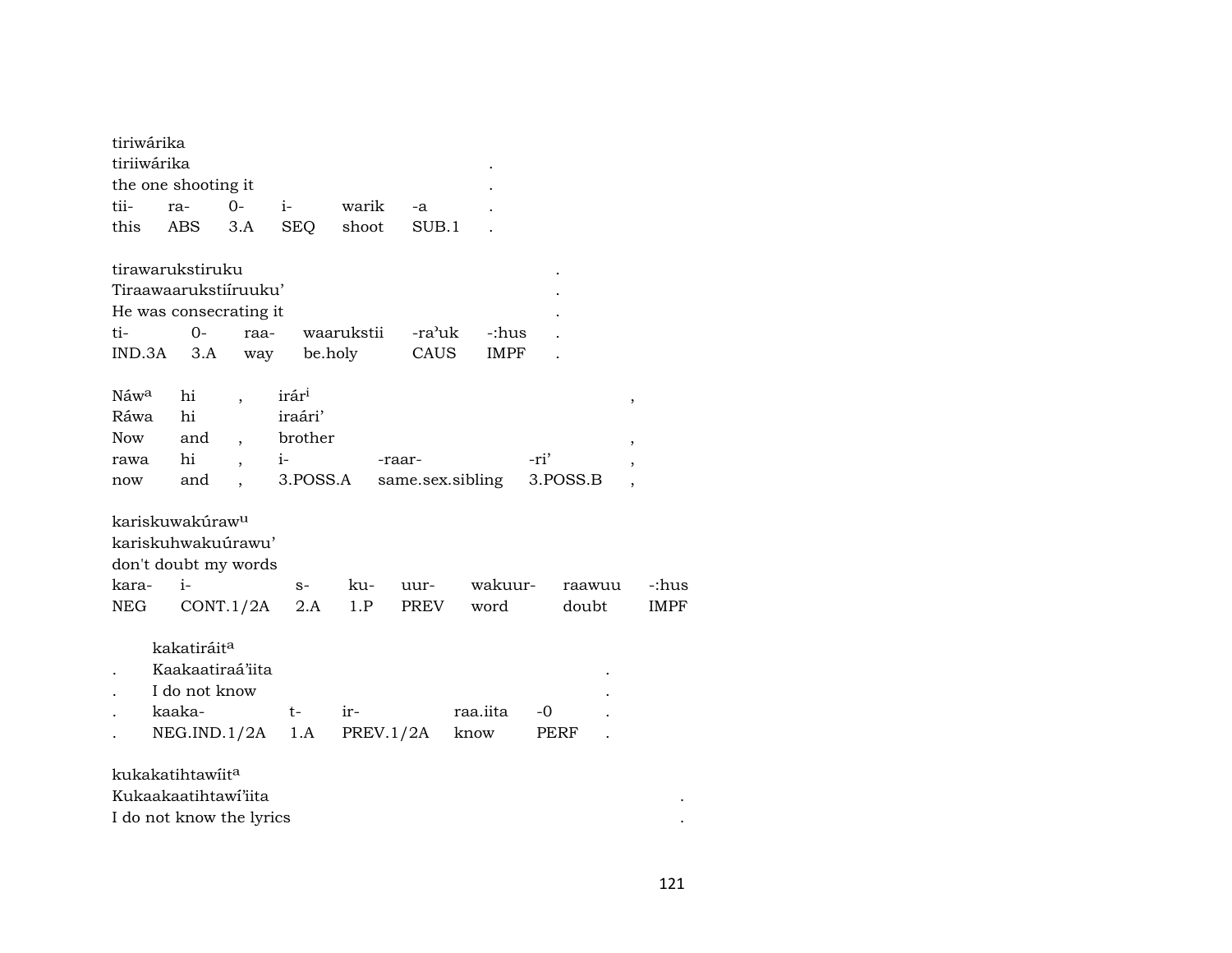| ku-                                    | kaaka-                 |                 | $t-$      | ir-  |           | tawi-   | iita         | $-0$        |  |
|----------------------------------------|------------------------|-----------------|-----------|------|-----------|---------|--------------|-------------|--|
| INDF                                   |                        | NEG.ID.1/2A 1.A |           |      | PREV.1/2A | song    | know         | PERF        |  |
|                                        |                        |                 |           |      |           |         |              |             |  |
| nihúksuhi                              |                        |                 |           |      |           |         |              |             |  |
| Rihúksu'                               |                        | hi              |           |      |           |         |              |             |  |
| Only                                   |                        | and             |           |      |           |         |              |             |  |
| rihuks-                                | $-u^{\prime}$          | hi              |           |      |           |         |              |             |  |
| only                                   | <b>NOM</b>             | and             |           |      |           |         |              |             |  |
|                                        |                        |                 |           |      |           |         |              |             |  |
|                                        | tatuhārikáahu          |                 |           |      |           |         |              |             |  |
|                                        | tatuuhaarikaá'aahu'    |                 |           |      |           |         |              |             |  |
|                                        | I am telling you       |                 |           |      |           |         |              |             |  |
| ta-                                    | $t-$                   | ir-             |           | $a-$ | ut-       |         | raa.ri.kaa.a | -:hus       |  |
| IND.1/2A                               | 1.A                    |                 | PREV.1/2A | 2.P  | PREV      | tell.to |              | <b>IMPF</b> |  |
|                                        |                        |                 |           |      |           |         |              |             |  |
| ruhūr <sup>u</sup>                     |                        |                 |           |      |           |         |              |             |  |
| ruuhuúru'                              |                        |                 |           |      |           |         |              |             |  |
| the ritual*                            |                        |                 |           |      |           |         |              |             |  |
| raa.uhur-                              | $-u^{\prime}$          |                 |           |      |           |         |              |             |  |
| way                                    |                        | <b>NOM</b>      |           |      |           |         |              |             |  |
|                                        |                        |                 |           |      |           |         |              |             |  |
| iririhwawákia                          |                        |                 |           |      |           |         |              | kúrahus     |  |
|                                        | iriirihwaawáki'a       |                 |           |      |           |         |              | kúrahus     |  |
|                                        | what they talked about |                 |           |      |           |         |              | the old men |  |
| irii-                                  | ra-                    | $0-$            | $ir -$    | waa- | waki      | -a      |              | kurahuus    |  |
| what                                   |                        | 3.A             | PL.3A     |      |           |         |              |             |  |
|                                        | ABS                    |                 |           | DIST | say.PL    |         | SUB.1        | old.man     |  |
| $\epsilon$                             | Titaku                 |                 |           |      |           |         |              |             |  |
| $\boldsymbol{\zeta}\boldsymbol{\zeta}$ | Tiitaku                |                 |           |      |           |         |              |             |  |
| $\epsilon\epsilon$                     |                        |                 |           |      |           |         |              |             |  |
| $\pmb{\mathsf{H}}$                     | Here<br>tii-           |                 |           |      |           |         |              |             |  |
| 11                                     |                        | -taku           |           |      |           |         |              |             |  |
|                                        | here                   | LOC             |           |      |           |         |              |             |  |

tiharáwah $\mathfrak{t}^{\mathrm{n}}$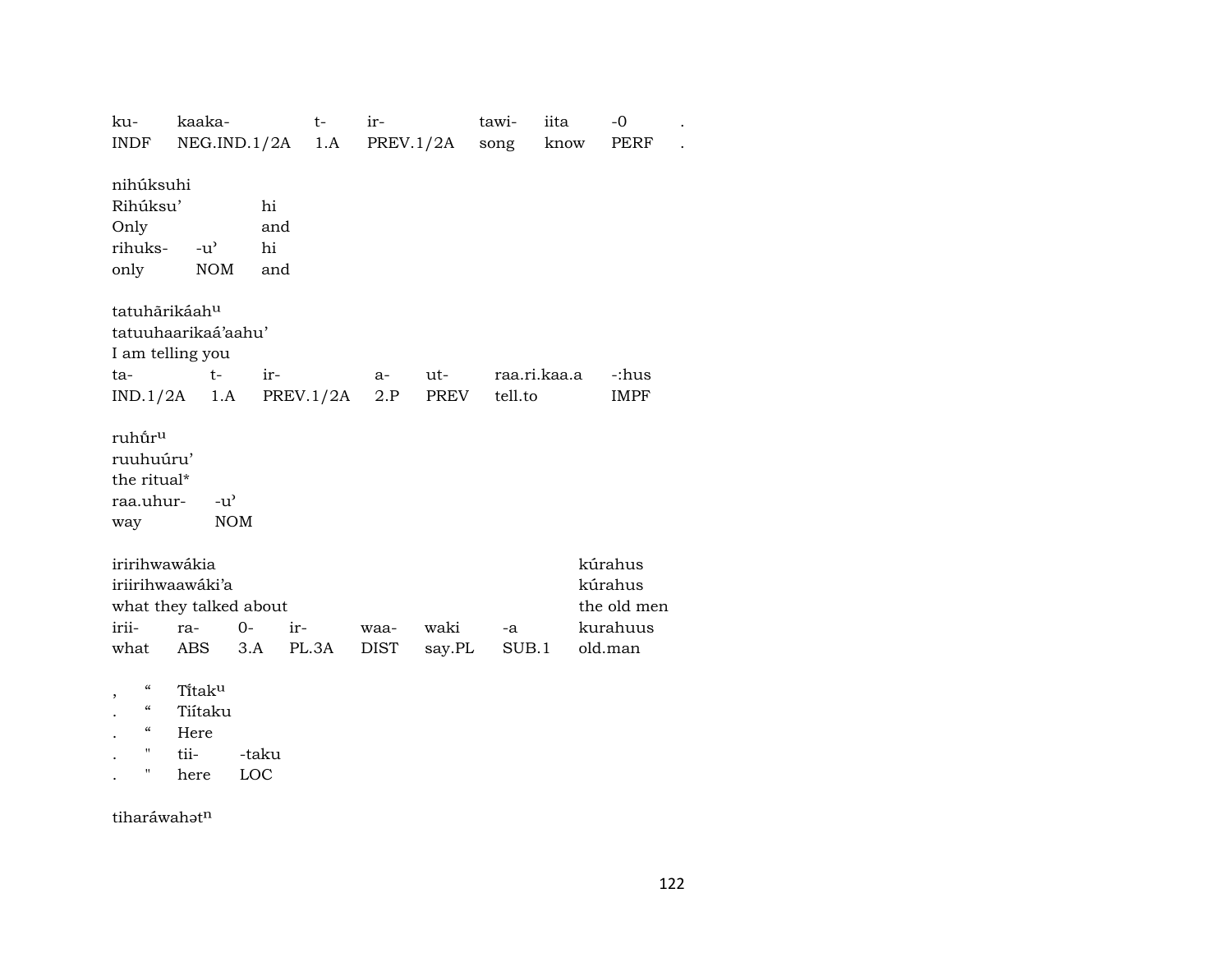|                                          | Tihaaráwaahat<br>this Heavens       |              |              |                                        |                         |             |                  |                              |      |             |           |       |
|------------------------------------------|-------------------------------------|--------------|--------------|----------------------------------------|-------------------------|-------------|------------------|------------------------------|------|-------------|-----------|-------|
| tii-                                     | haa-                                | ra-          | $O -$        | a.hak                                  |                         | -waa        | $-0$             |                              |      |             |           |       |
| this                                     | here                                | <b>ABS</b>   | 3.A          | extend.in.a.line                       |                         | <b>DIST</b> | SUB.4            |                              |      |             |           |       |
|                                          |                                     |              |              |                                        |                         |             |                  |                              |      |             |           |       |
|                                          | tiharakútiharasutkírik <sup>u</sup> |              |              |                                        |                         |             |                  |                              |      |             |           |       |
| tiháraaku                                |                                     |              |              |                                        |                         |             | tihaarasutkíriku |                              |      |             |           |       |
|                                          | this one here                       |              |              |                                        |                         |             |                  | this that you are looking at |      |             |           |       |
| tii-                                     | haa-                                | ra-          | $0-$         | kus                                    | $-0$                    | tii-        | haa-             | ra-                          | $S-$ | ut-         | kirik.kus | $-0$  |
| this                                     | here                                | <b>ABS</b>   | 3.A          | be.sitting                             | SUB.4                   | this        | here             | <b>ABS</b>                   | 2.A  | <b>PREV</b> | look.at   | SUB.4 |
|                                          |                                     |              |              |                                        |                         |             |                  |                              |      |             |           |       |
|                                          | tirutiráhkatak <sup>u</sup>         |              |              |                                        |                         |             |                  | $\, ,$                       |      |             |           |       |
|                                          | tiruutiráhkataku                    |              |              |                                        |                         |             |                  |                              |      |             |           |       |
|                                          | this one sitting in front           |              |              |                                        |                         |             |                  |                              |      |             |           |       |
| tii-                                     | ra-                                 | $0-$         | ut-          | irahkata-                              | kus                     | $-0$        |                  |                              |      |             |           |       |
| this                                     | <b>ABS</b>                          | 3.A          | PREV         | in.front                               | be.sitting              |             | SUB.4            |                              |      |             |           |       |
| nihkətkúku<br>rihkutkúku<br>ra-<br>INF.A | be (pl) listening<br>$O -$<br>3.A   | ir-<br>PL.3A | ku-<br>INF.B | atka'uk<br>listen                      | -hus<br><b>IMPF.SUB</b> |             |                  |                              |      |             |           |       |
|                                          | nikutiwáhakskaku                    |              |              |                                        |                         |             |                  | $\, ,$                       |      |             |           |       |
|                                          | rikutiwaáhakskaku                   |              |              |                                        |                         |             |                  |                              |      |             |           |       |
|                                          |                                     |              |              | that is the one with the Heavens on it |                         |             |                  |                              |      |             |           |       |
| riku-                                    | ti-                                 |              | $0-$         | a.waa.hak.his-                         | ka-                     | kus         |                  | $-0$                         |      |             |           |       |
| that.is                                  | IND.3A                              |              | 3.A          | heavens                                | in                      | be.sitting  |                  | <b>PERF</b>                  |      |             |           |       |
|                                          |                                     |              |              |                                        |                         |             |                  |                              |      |             |           |       |
| tiráwah^tn                               |                                     |              |              |                                        |                         |             |                  |                              |      |             |           |       |
| Tiráwaahat                               |                                     |              |              |                                        |                         |             |                  |                              |      |             |           |       |
|                                          | the Heavens                         |              |              |                                        |                         |             |                  |                              |      |             |           |       |
| tii-                                     | ra-                                 | $0 -$        | waa-         | ahak                                   | $-0$                    |             |                  |                              |      |             |           |       |
| this                                     | <b>ABS</b>                          | 3.A          | <b>DIST</b>  | extend.in.a.line                       |                         | SUB.4       |                  |                              |      |             |           |       |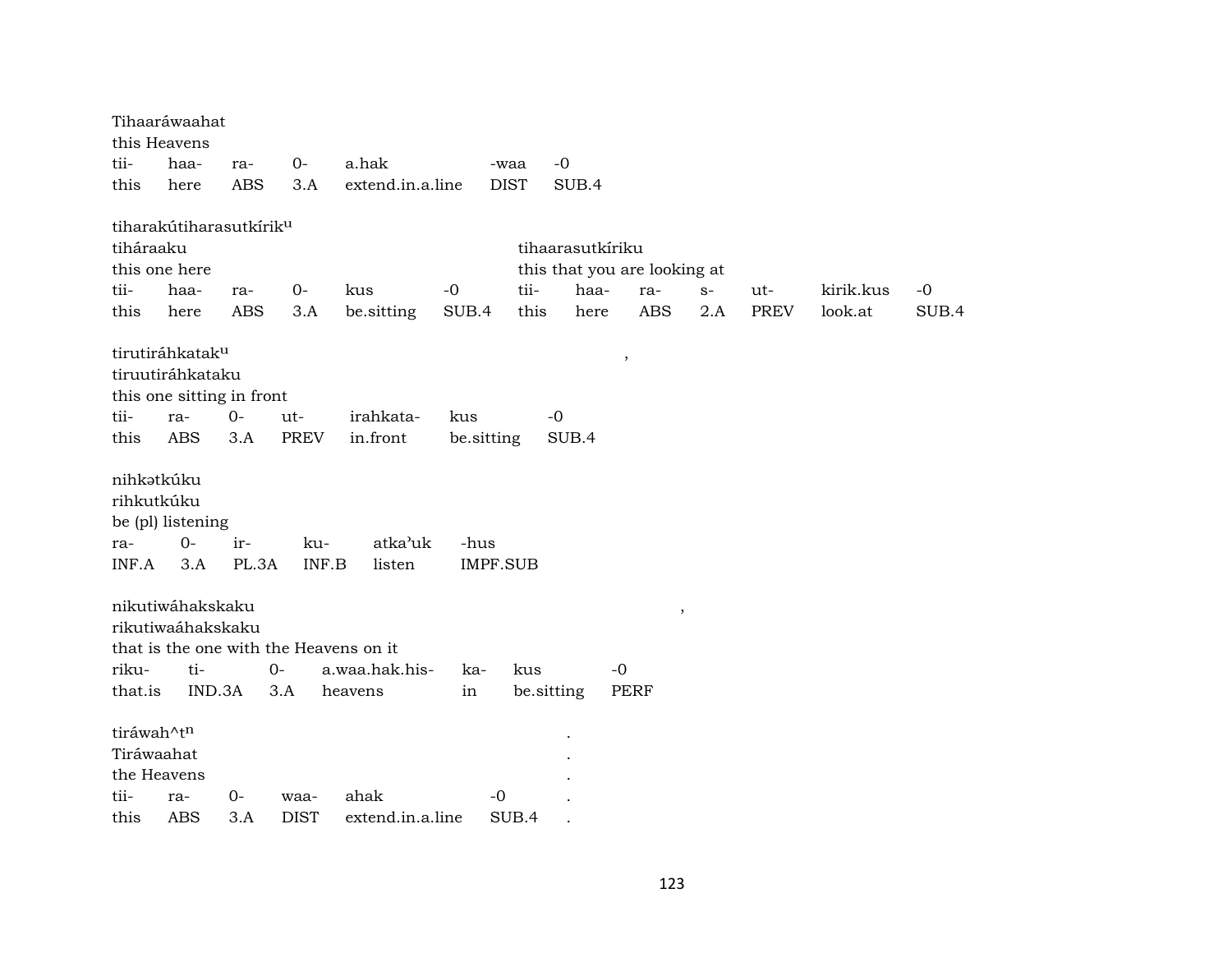| Awahuksutirasuhakirik <sup>u</sup><br>Awaáhaksu'<br>The Heavens                                                       |                                | tirasuuhaakíriku<br>these you are looking at |            |                |      |             |               |       |  |
|-----------------------------------------------------------------------------------------------------------------------|--------------------------------|----------------------------------------------|------------|----------------|------|-------------|---------------|-------|--|
| a.waa.hak.his-                                                                                                        | $-u^{\prime}$                  | tii-                                         | ra-        | $S-$           | ut-  |             | raa.kirik.kus | $-0$  |  |
| heavens                                                                                                               | <b>NOM</b>                     | this                                         | <b>ABS</b> | 2.A            | PREV |             | look.at       | SUB.4 |  |
|                                                                                                                       |                                |                                              |            |                |      |             |               |       |  |
|                                                                                                                       |                                |                                              |            |                |      |             |               |       |  |
|                                                                                                                       |                                |                                              |            |                |      |             |               |       |  |
|                                                                                                                       |                                |                                              |            |                |      |             |               |       |  |
| ,                                                                                                                     |                                |                                              |            |                |      |             |               |       |  |
| ,                                                                                                                     |                                |                                              |            |                |      |             |               |       |  |
| ,                                                                                                                     |                                |                                              |            |                |      |             |               |       |  |
| hirikuriwáhukskaku                                                                                                    |                                |                                              |            |                |      |             |               |       |  |
| hi                                                                                                                    | rikuriiwaáhakskaku             |                                              |            |                |      |             |               |       |  |
| and                                                                                                                   | that one has the Heavens on it |                                              |            |                |      |             |               |       |  |
| hi<br>riku-                                                                                                           | ri-                            | $0-$                                         |            | a.waa.hak.his- |      | ka-         | kus           | $-0$  |  |
| that.is<br>and                                                                                                        | CONT.3A                        | 3.A                                          | heavens    |                |      | in          | be.sitting    | PERF  |  |
| $\pmb{\mathsf{H}}$<br>Kúrahus<br>$\mathbf{H}$<br>Kúrahus<br>н.<br>Old men<br>н.<br>kurahuus<br>$\mathbf H$<br>old.man |                                |                                              |            |                |      |             |               |       |  |
| nikutihwakiáhu<br>rikutihwakí'aahu'                                                                                   |                                |                                              |            |                |      |             |               |       |  |
| that is what they said                                                                                                |                                |                                              |            |                |      |             |               |       |  |
| riku-<br>ti-                                                                                                          | $0 -$                          | ir-                                          | waki.a     |                |      | -:hus       |               |       |  |
| that.is<br>IND.3A                                                                                                     | 3.A                            | PL.3A                                        |            | say.PL.IMPF    |      | <b>IMPF</b> |               |       |  |
| Náw <sup>a</sup><br>Ráwa                                                                                              | akíisaráriks<br>aki            |                                              | isaraáriks |                |      |             |               |       |  |
| <b>Now</b>                                                                                                            | and here                       | it is true                                   |            |                |      |             |               |       |  |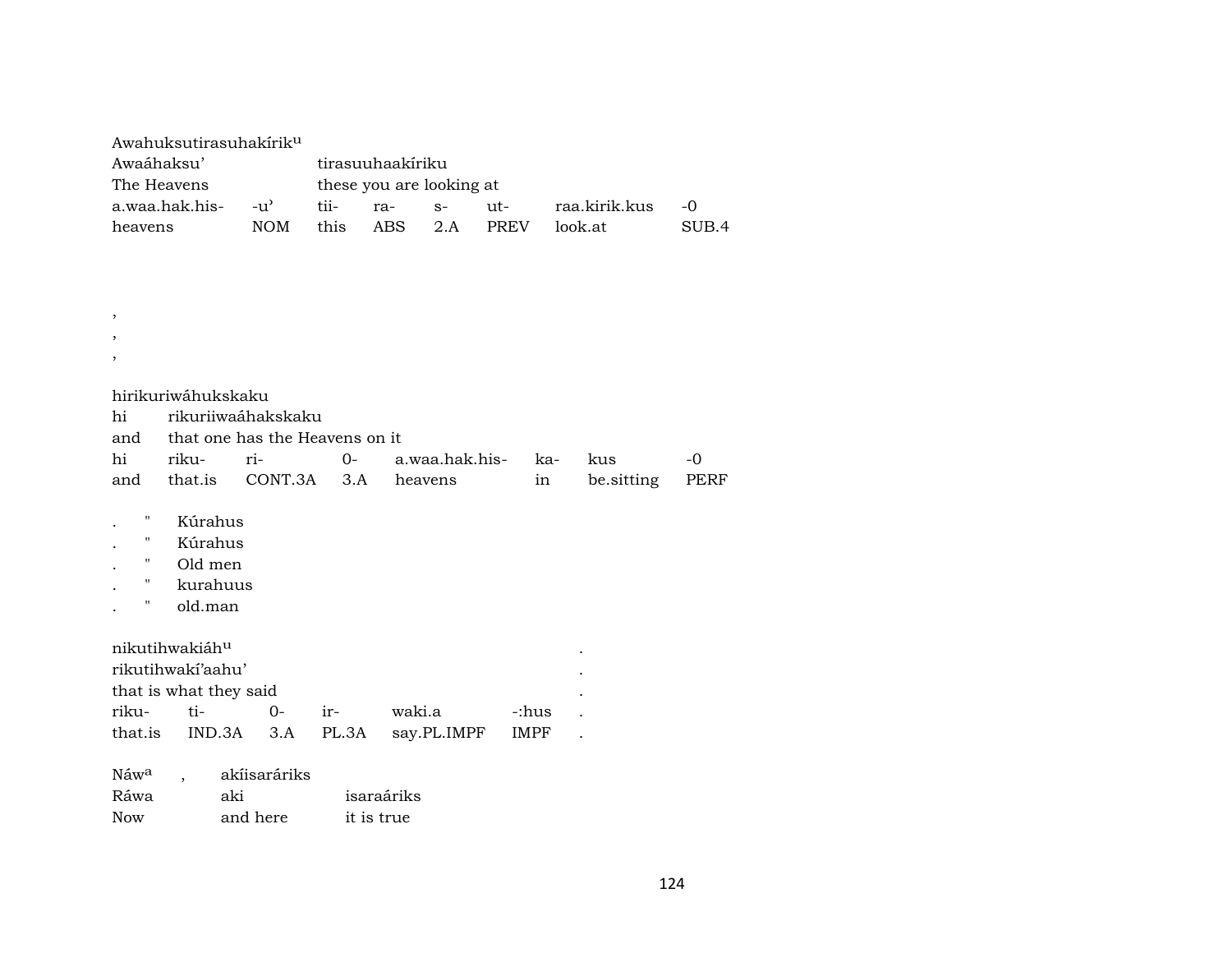| rawa<br>now                                                                                                         | a-<br>and                                                               | ki<br>there                   | $i-$        | CONT.1/2A                                                   | $S-$<br>2.A   | ar-<br>EV                                                   | raariks<br>be.true  | $-0$<br>PERF            |              |
|---------------------------------------------------------------------------------------------------------------------|-------------------------------------------------------------------------|-------------------------------|-------------|-------------------------------------------------------------|---------------|-------------------------------------------------------------|---------------------|-------------------------|--------------|
| irár <sup>i</sup><br>$\overline{\phantom{a}}$<br>iraári'<br>brother<br>$\overline{\phantom{a}}$<br>$i-$<br>3.POSS.A |                                                                         | -raar-<br>same.sex.sibling    |             | -ri'<br>3.POSS.B                                            |               | $^\mathrm{,}$<br>$\overline{ }$<br>$\overline{\phantom{a}}$ |                     |                         |              |
| itiwiratpawáku<br>i<br>and<br>tii-<br>i<br>this<br>and                                                              | tiwiratpaawáku<br>this that I have said<br>wii-<br>$\operatorname{now}$ | ra-<br><b>ABS</b>             | $t-$<br>1.A | waa-<br><b>DIST</b>                                         | waka'u<br>say |                                                             | $-0$<br><b>PERF</b> |                         |              |
| hihirurikuruháhura<br>$\hbox{hi}$<br>hiru<br>and<br>there<br>hi<br>hiruu<br>there<br>and                            | riku-<br>that.is                                                        | rikuruuhaáhura'<br>ra-<br>ABS |             | that is where they originated<br>$0-$<br>ut-<br>PREV<br>3.A |               | raa-<br>way                                                 | hurar               | be.where.one.comes.from | $-0$<br>PERF |
| tiráwah^tn<br>Tiráwaahat<br>the Heavens<br>tii-<br>ra-<br>this<br>ABS                                               | $O -$<br>3.A                                                            | waa-<br><b>DIST</b>           | ahak        | extend.in.a.line                                            | $-0$          | SUB.4                                                       |                     |                         |              |
| tiraku<br>tiíraaku<br>this one<br>tii-<br>ra-<br>this<br><b>ABS</b>                                                 | $0-$<br>3.A                                                             | kus<br>be.sitting             |             | $-0$<br>SUB.4                                               |               |                                                             |                     |                         |              |

tirahukítak<sup>u</sup>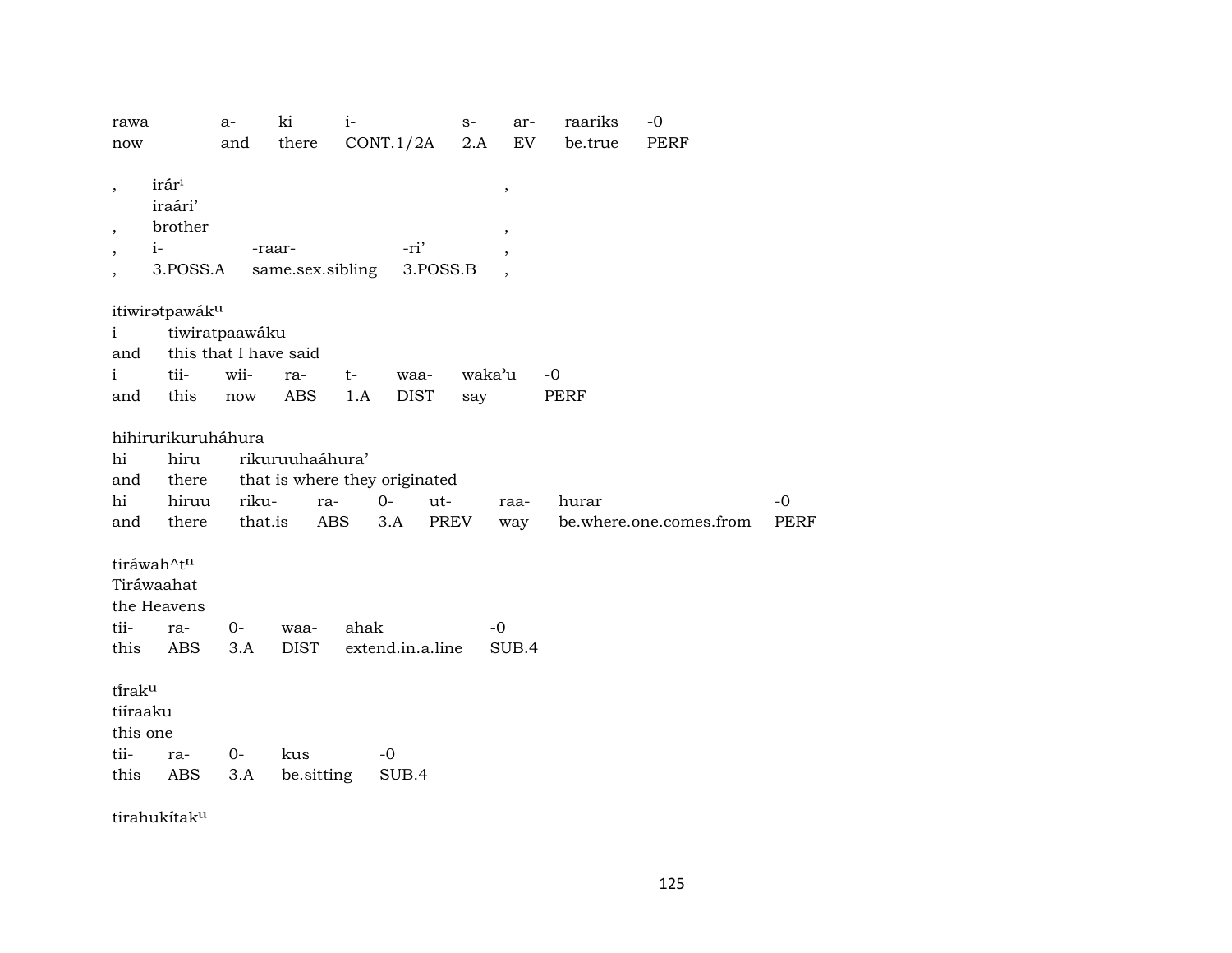| this on top              | tirahuukítaku                                                              |                                     |                       |                   |                    |             |                         |             |                 |             |       |             |                  |       |
|--------------------------|----------------------------------------------------------------------------|-------------------------------------|-----------------------|-------------------|--------------------|-------------|-------------------------|-------------|-----------------|-------------|-------|-------------|------------------|-------|
| tii-                     | ra-                                                                        | $O -$                               | huukita-              |                   | kus                | $-{\bf 0}$  |                         |             |                 |             |       |             |                  |       |
| this                     | <b>ABS</b>                                                                 | 3.A                                 | on.top                |                   | be.sitting         | SUB.4       |                         |             |                 |             |       |             |                  |       |
| kišákus <sup>u</sup>     |                                                                            |                                     |                       |                   |                    |             |                         |             |                 |             |       |             |                  |       |
| kicákusu'                |                                                                            |                                     |                       |                   |                    |             |                         |             |                 |             |       |             |                  |       |
|                          | buffalo scalp                                                              |                                     |                       |                   |                    |             |                         |             |                 |             |       |             |                  |       |
| kiic.ca.kus              |                                                                            | $-u$ <sup><math>\prime</math></sup> |                       |                   |                    |             |                         |             |                 |             |       |             |                  |       |
|                          | buffalo.mane                                                               | <b>NOM</b>                          |                       |                   |                    |             |                         |             |                 |             |       |             |                  |       |
|                          | Hirurikuwitutatiráwah                                                      |                                     |                       |                   |                    |             |                         |             |                 |             |       |             |                  |       |
| Hiru                     |                                                                            | rikuwituúta                         |                       |                   |                    |             |                         |             |                 | Tiráwaahat  |       |             |                  |       |
| There                    |                                                                            |                                     | that is what He did   |                   |                    |             |                         |             |                 | the Heavens |       |             |                  |       |
| hiruu                    | riku-                                                                      |                                     | wi-                   | ti-               | $0-$               | ut-         | aar                     | $-0$        | tii-            | ra-         | $O -$ | waa-        | ahak             | $-0$  |
| there                    | that.is                                                                    |                                     | QUOT                  | IND.3A            | 3.A                | <b>PREV</b> | do                      | <b>PERF</b> | this            | <b>ABS</b>  | 3.A   | <b>DIST</b> | extend.in.a.line | SUB.4 |
| ar-<br>${\rm EV}$        | ahiruhárikahu<br>ahiruuhaárikaahu<br>when He told him<br>ra-<br><b>ABS</b> | $0-$<br>3.A                         | $a-$<br>PREV.3A       | ir-<br><b>OBV</b> | ut-<br><b>PREV</b> |             | raa.ri.kaa.a<br>tell.to | -hus        | <b>IMPF.SUB</b> |             |       |             |                  |       |
|                          | šahiksíšahiksu                                                             |                                     |                       |                   | Kúrahus            |             |                         |             |                 |             |       |             |                  |       |
|                          | cahiksícahiksu'                                                            |                                     |                       |                   | Kúrahus            |             |                         |             |                 |             |       |             |                  |       |
| the Indian               |                                                                            |                                     |                       |                   | An old man         |             |                         |             |                 |             |       |             |                  |       |
| icaahiks                 |                                                                            | icaahiks                            | $-u^{\prime}$         |                   | kurahuus           |             |                         |             |                 |             |       |             |                  |       |
| person                   |                                                                            | person                              | <b>NOM</b>            |                   | old.man            |             |                         |             |                 |             |       |             |                  |       |
| iiriruahuší <sup>a</sup> |                                                                            |                                     |                       |                   |                    |             |                         |             |                 |             |       |             |                  |       |
| $\mathbf{i}$             | iriruu'ahúci'a                                                             |                                     |                       |                   |                    |             |                         |             |                 |             |       |             |                  |       |
| and                      |                                                                            |                                     | thereupon he did that |                   |                    |             |                         |             |                 |             |       |             |                  |       |
| i                        | irii-                                                                      | ruu-                                | ar-                   | ra-               | $O-$               | ut-         | $i-$                    | aar         | $-0$            |             |       |             |                  |       |
| and                      | that                                                                       | then                                | EV                    | <b>ABS</b>        | 3.A                | <b>PREV</b> | <b>SEQ</b>              | do          | <b>PERF</b>     |             |       |             |                  |       |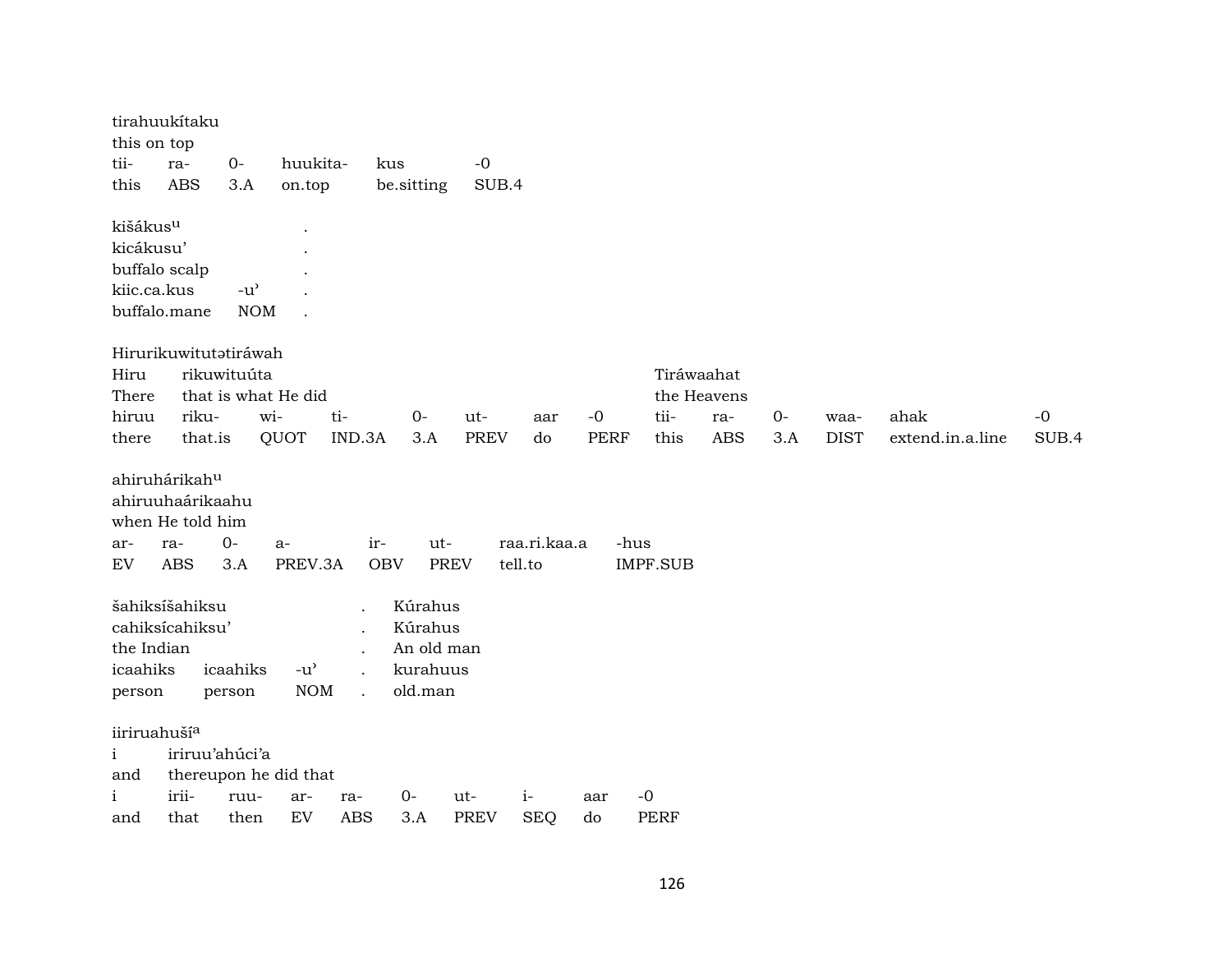|            | ahurararíhkara <sup>u</sup><br>ahuraararíhkara'u | when he made markings |                                  |        |                  |           |                          |              |       |
|------------|--------------------------------------------------|-----------------------|----------------------------------|--------|------------------|-----------|--------------------------|--------------|-------|
| ar-        | ra-                                              | $O -$                 | uur-                             | raar-  |                  | rariir    | ka.ra'uk                 | $-0$         |       |
| EV         | <b>ABS</b>                                       | 3.A                   | <b>PREV</b>                      |        | 3PL.INAN.P       | be.marked | make.PL.P                | SUB.3        |       |
|            |                                                  |                       |                                  |        |                  |           |                          |              |       |
|            |                                                  |                       |                                  |        |                  |           |                          |              |       |
|            |                                                  |                       |                                  |        |                  |           |                          |              |       |
|            |                                                  |                       |                                  |        |                  |           |                          |              |       |
|            |                                                  |                       |                                  |        |                  |           |                          |              |       |
|            |                                                  |                       |                                  |        |                  |           |                          |              |       |
| Náwa       |                                                  | irár <sup>i</sup>     |                                  |        |                  |           |                          |              |       |
| Ráwa       |                                                  | iraári'               |                                  |        |                  |           | $\pmb{\cdot}$            |              |       |
| <b>Now</b> |                                                  | brother               |                                  |        |                  |           | ,                        |              |       |
| rawa       |                                                  | $i-$                  |                                  | -raar- |                  | -ri'      | $\overline{ }$           |              |       |
| now        |                                                  | 3.POSS.A              |                                  |        | same.sex.sibling | 3.POSS.B  | $\overline{\phantom{a}}$ |              |       |
|            |                                                  |                       |                                  |        |                  |           |                          |              |       |
|            | tirataríraiwata                                  |                       |                                  |        |                  |           |                          |              |       |
|            | tiratariiraa'iiwaati                             |                       |                                  |        |                  |           |                          |              |       |
|            |                                                  |                       | this that I am telling you about |        |                  |           |                          |              |       |
| tii-       | ra-                                              | $t-$                  | ir-                              |        | a-               | $ri-$     | uur-                     | raa.iiwaat   | $-i$  |
| this       | ABS                                              | 1.A                   | PREV.1/2A                        |        | 2.P              | PHYS.POSS | PREV                     | tell.a.story | SUB.2 |
|            | háwanahúrahk <sup>i</sup>                        |                       |                                  |        |                  |           |                          |              |       |
| haáwa'     |                                                  | rahúrahki             |                                  |        |                  |           |                          |              |       |
| also       |                                                  | animals               |                                  |        |                  |           |                          |              |       |
| haawa      |                                                  | rahuraar              | -kis                             |        |                  |           |                          |              |       |
| also       |                                                  | animal                | <b>DIM</b>                       |        |                  |           |                          |              |       |
|            |                                                  |                       |                                  |        |                  |           |                          |              |       |
|            | kitúrikuwitűatn                                  |                       |                                  |        |                  |           |                          |              |       |
| kítuu'u'   |                                                  |                       | rikuwituú'ut                     |        |                  |           |                          |              |       |
| all        |                                                  |                       | that is how it was               |        |                  |           |                          |              |       |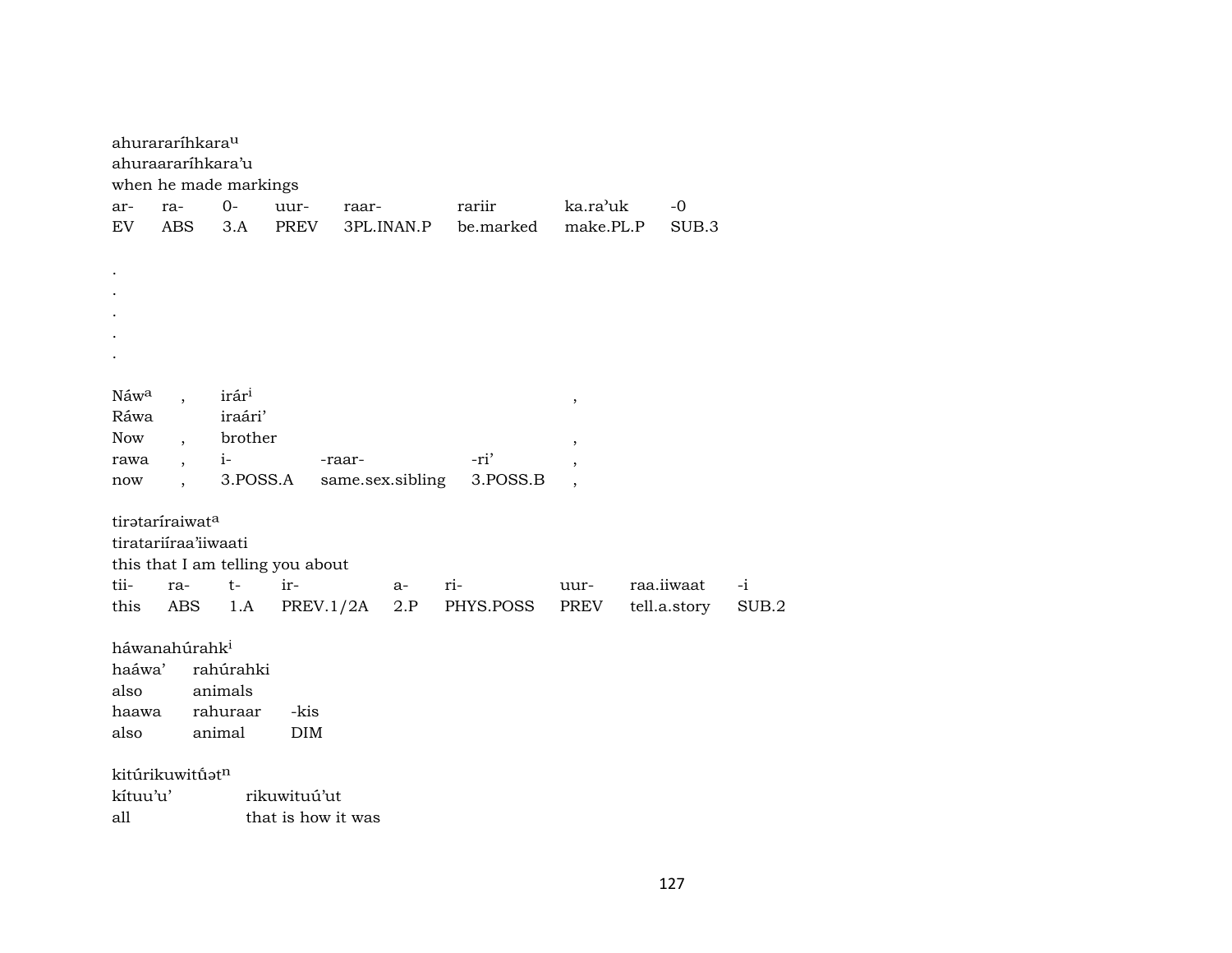| kituu                                                 | $-u'$                                                         | riku-                       | wi-                                                              | ti-                          | $0-$        | ut-         | 0              | $\overline{\phantom{0}}$ |
|-------------------------------------------------------|---------------------------------------------------------------|-----------------------------|------------------------------------------------------------------|------------------------------|-------------|-------------|----------------|--------------------------|
| all                                                   | NOM                                                           | that.is QUOT                |                                                                  | $IND.3A$ $3.A$               |             | PREV        | be             | EX                       |
|                                                       | Nikuwitiwáku<br>Rikuwitiwáku'<br>wi-<br>riku-<br>that.is QUOT | That is what he said<br>ti- | IND.3A                                                           | $O-$<br>waka'u<br>3.A<br>say | -0          | PERF        |                |                          |
| atí^s<br>Atí'as<br>our Father<br>ati-<br>1.POSS       | as<br>father                                                  | $\overline{ }$              | $\epsilon\epsilon$<br>$\epsilon$<br>$\epsilon\epsilon$<br>Ħ<br>Ħ |                              |             |             |                |                          |
| Rahúrahki<br>The animal<br>rahuraar<br>animal         | Nahuráhkiwirikutúatn<br>-kis<br><b>DIM</b>                    | wii-<br>now                 | wirikutuú'ut<br>it is now that way<br>riku-<br>that.is           | ti-<br>IND.3A                | $0-$<br>3.A | ut-<br>PREV | $\Omega$<br>be | $\overline{a}$<br>EX     |
| irírasut <sup>a</sup><br>iriírasuuta<br>irii-<br>that | the way you are<br>ra-<br>ABS                                 | ut-<br>$S-$<br>PREV<br>2.A  | 0<br>be                                                          | -a<br>SUB.1                  |             |             |                |                          |
| šahiksíšahiksu<br>Indian people<br>person             | cahiksícahiksu'<br>icaahiks icaahiks                          | $-u^{\prime}$<br>person     | <b>NOM</b>                                                       |                              |             |             |                |                          |

nakuraítaw<sup>i</sup>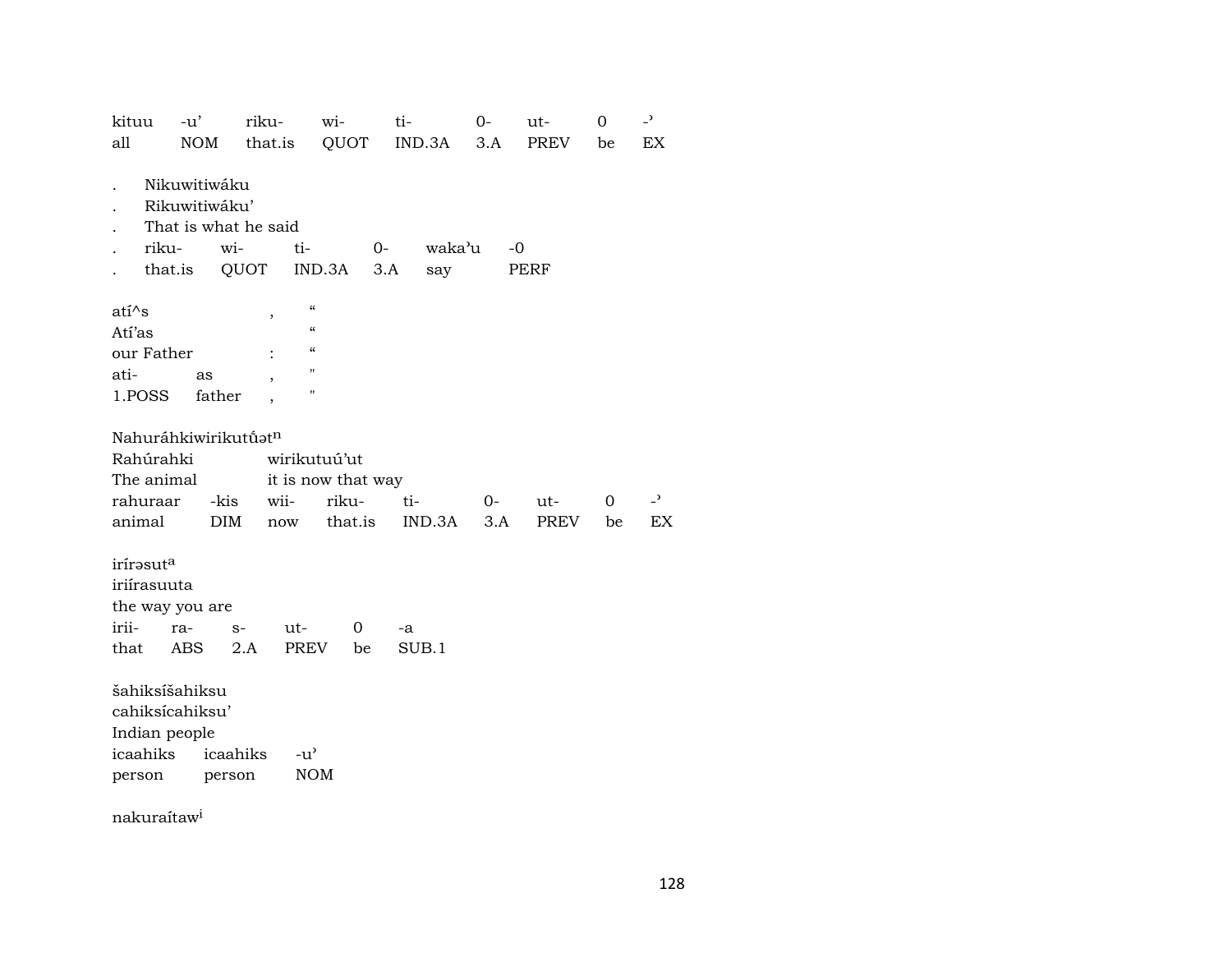|                        | raakuraa'iitawi |                                     |                              |                  |          |                          |             |
|------------------------|-----------------|-------------------------------------|------------------------------|------------------|----------|--------------------------|-------------|
| to know it             |                 |                                     |                              |                  |          |                          |             |
| ra-                    | $0-$            | $a-$                                | ku-                          | raa.iita         | -wi      |                          |             |
| $INF.A$ 3.A            |                 | PREV.3A                             | INF.B                        | know             | SUB.L    |                          |             |
|                        |                 |                                     |                              |                  |          |                          |             |
| tiráwah^t <sup>n</sup> |                 |                                     |                              |                  |          |                          |             |
| Tiráwaahat             |                 |                                     |                              |                  |          | $\pmb{\mathsf{H}}$       |             |
| the Heavens            |                 |                                     |                              |                  |          | $\blacksquare$           |             |
| tii-                   | ra-             | $O-$<br>waa-                        | ahak                         |                  | $-0$     | "                        |             |
| this                   | ABS             | 3.A                                 | DIST                         | extend.in.a.line | SUB.4    | $\pmb{\mathsf{H}}$       |             |
|                        |                 |                                     |                              |                  |          |                          |             |
| Náw <sup>a</sup>       |                 | irár <sup>i</sup>                   |                              |                  |          | ,                        |             |
| Ráwa                   |                 | iraári'                             |                              |                  |          |                          |             |
| Now                    |                 | brother                             |                              |                  |          | $\overline{\phantom{a}}$ |             |
| rawa                   |                 | $i-$                                | -raar-                       |                  | -ri'     | $\overline{\phantom{a}}$ |             |
| now                    |                 | 3.POSS.A                            |                              | same.sex.sibling | 3.POSS.B | $\cdot$                  |             |
|                        |                 |                                     |                              |                  |          |                          |             |
| škírihk                |                 |                                     |                              |                  |          |                          |             |
| Ckírihki               |                 |                                     |                              |                  |          |                          |             |
| Wolf                   |                 |                                     |                              |                  |          |                          |             |
| ickirir-               | -kis            |                                     |                              |                  |          |                          |             |
| wolf                   | <b>DIM</b>      |                                     |                              |                  |          |                          |             |
|                        |                 |                                     |                              |                  |          |                          |             |
|                        |                 | wihiruwitikurahústaruk <sup>u</sup> |                              |                  |          |                          |             |
| wihiru                 |                 |                                     | witikurahústaaruuku'         |                  |          |                          |             |
| there                  |                 |                                     | he was singing old man songs |                  |          |                          |             |
| wii-                   | hiruu           | $W$ i-                              | ti-                          | $0-$             | kurahus- | raa.ra'uk                | -:hus       |
| now                    | there           |                                     | QUOT IND.3A                  | 3.A              | old.man  | sing                     | <b>IMPF</b> |
|                        |                 |                                     |                              |                  |          |                          |             |

 $\sim$  $\sim$  $\sim$  $\sim$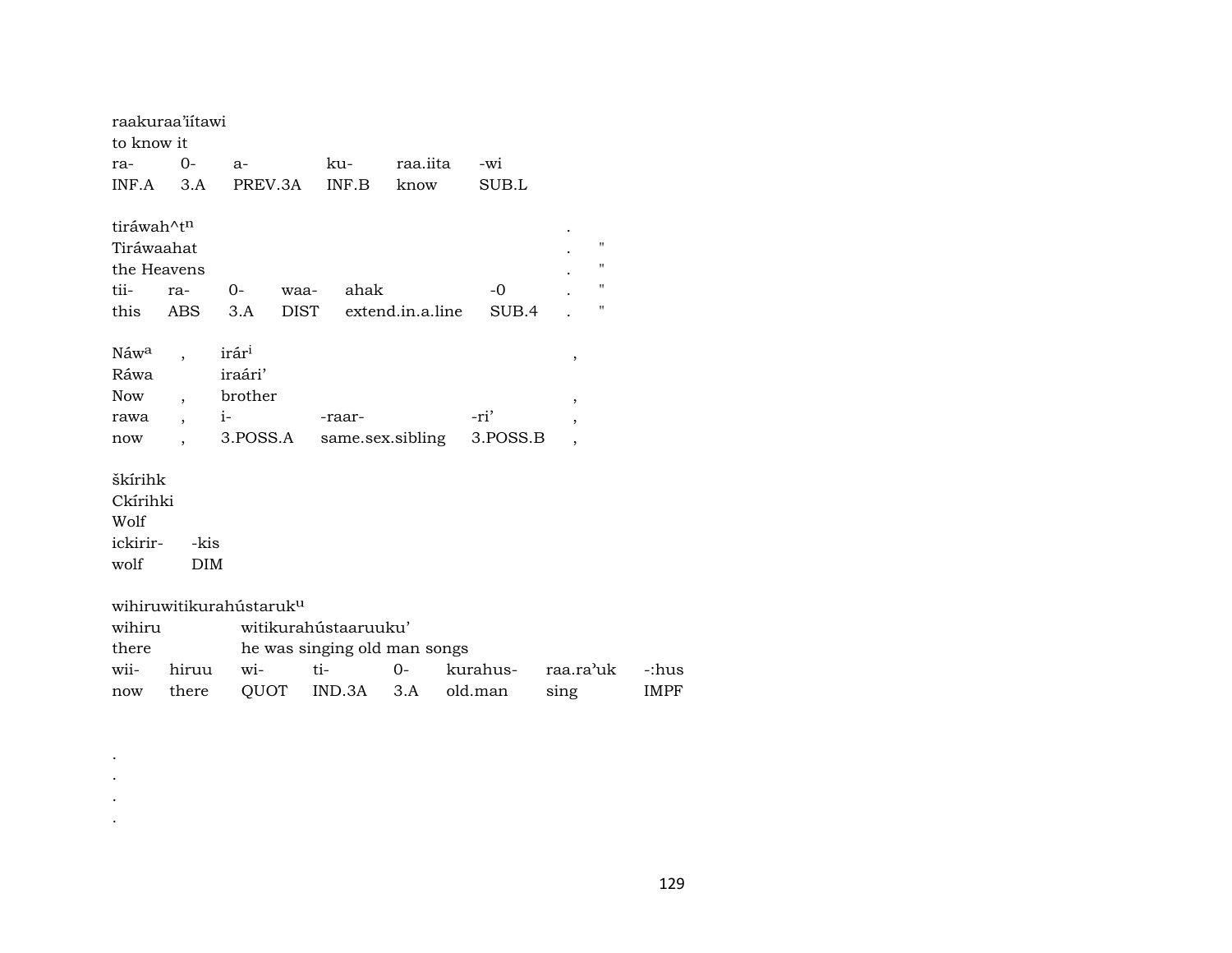|           | wihiruwitikurahústaruk <sup>u</sup>                                                 |       |                      |        |                              |          |     |             |            |             |              |            |             |
|-----------|-------------------------------------------------------------------------------------|-------|----------------------|--------|------------------------------|----------|-----|-------------|------------|-------------|--------------|------------|-------------|
| Wihiru    |                                                                                     |       | witikurahústaaruuku' |        |                              |          |     |             |            |             |              |            |             |
| There     |                                                                                     |       |                      |        | he was singing old man songs |          |     |             |            |             |              |            |             |
| wii-      | hiruu                                                                               | wi-   | ti-                  |        | $O -$                        | kurahus- |     | raa.ra'uk   |            | -:hus       |              |            |             |
| now       | there                                                                               | QUOT  |                      | IND.3A | 3.A                          | old.man  |     | sing        |            | <b>IMPF</b> |              |            |             |
|           |                                                                                     |       |                      |        |                              |          |     |             |            |             |              |            |             |
| škírihk   |                                                                                     |       |                      |        |                              |          |     |             |            |             |              |            |             |
| Ckírihki  |                                                                                     |       |                      |        |                              |          |     |             |            |             |              |            |             |
| Wolf      |                                                                                     |       |                      |        |                              |          |     |             |            |             |              |            |             |
| ickirir-  | -kis                                                                                |       |                      |        |                              |          |     |             |            |             |              |            |             |
| wolf      | <b>DIM</b>                                                                          |       |                      |        |                              |          |     |             |            |             |              |            |             |
|           | Witatkáwahaku<br>Witikaawáhaaku'<br>He was walking back and forth inside            |       |                      |        |                              |          |     |             |            |             |              |            |             |
| wi-       | ti-                                                                                 | $0 -$ | kaa-                 |        | wa-                          | hak      |     | -:hus       |            |             |              |            |             |
| QUOT      | IND.3A                                                                              | 3.A   |                      | inside | <b>DIST</b>                  | pass.by  |     | <b>IMPF</b> |            |             |              |            |             |
| hi<br>and | hikaraaharuhákakusk <sup>u</sup><br>kara'aharuuhaakákusku<br>he did not have a seat |       |                      |        |                              |          |     |             |            |             |              |            |             |
| hi        | kara-                                                                               | ar-   | ra-                  | $0-$   | $a-$                         |          | ri- |             | ut-        |             | raa.ka.kus-  | kus        | -0          |
| and       | <b>NEG</b>                                                                          | EV    | ABS                  | 3.A    | POSS.3A                      |          |     | PHYS.POSS   | <b>BEN</b> |             | special.seat | be sitting | <b>PERF</b> |

witarúhkµ Witarúhku He had it

. . . .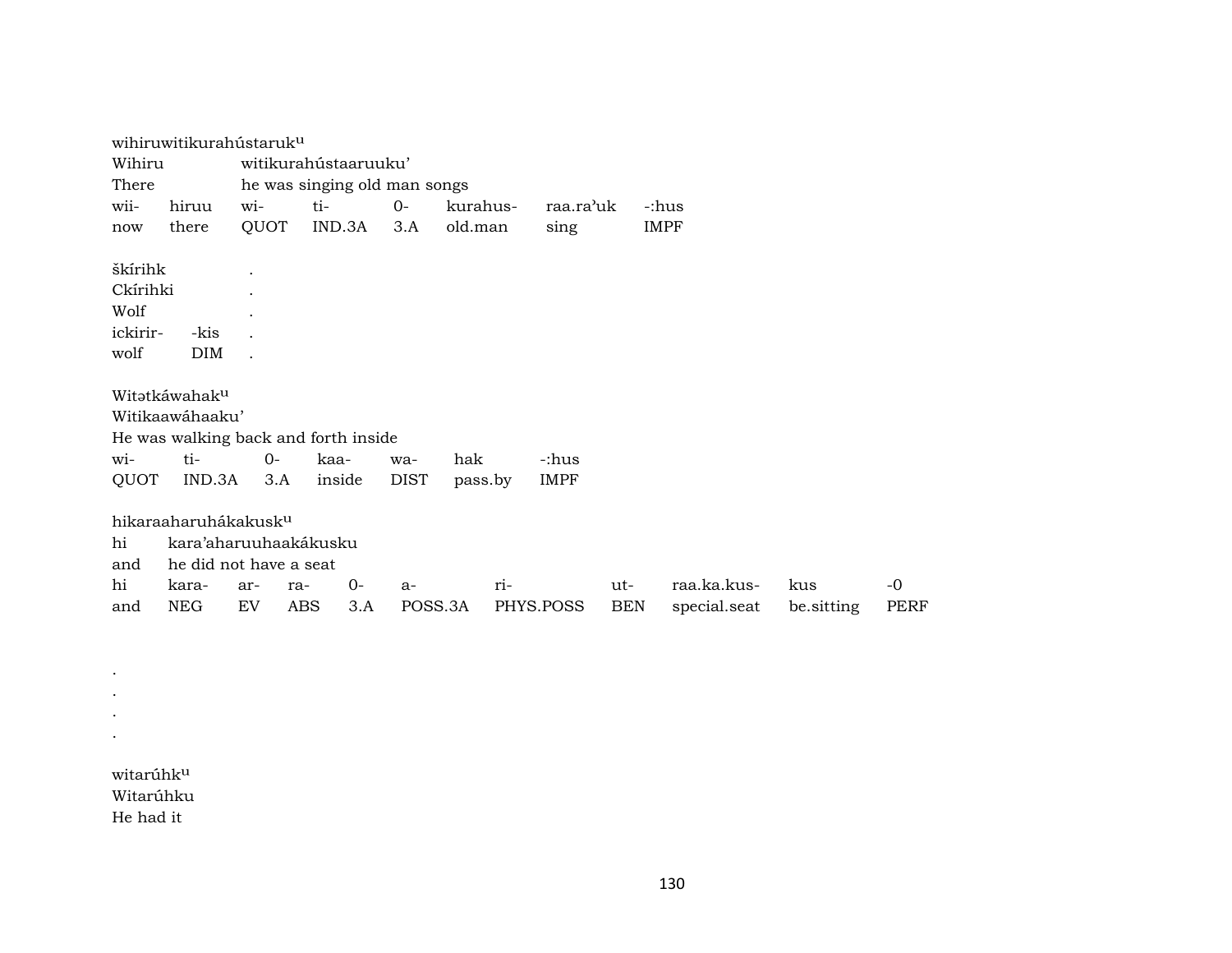| wi-<br>QUOT                                                 | ti-<br>IND.3A                                   | $O -$<br>3.A                   | $a-$<br>POSS.3A                                                                          | ri-<br>PHYS.POSS  | uur-<br>PREV                                                                             | kus<br>be.sitting          | $-0$<br>PERF                                                           |
|-------------------------------------------------------------|-------------------------------------------------|--------------------------------|------------------------------------------------------------------------------------------|-------------------|------------------------------------------------------------------------------------------|----------------------------|------------------------------------------------------------------------|
| nahúrahk <sup>i</sup><br>rahúrahki<br>an animal<br>rahuraar | -kis                                            | ra-                            | nakuwarukstíra <sup>u</sup><br>rakuwaarukstiira'u<br>the one he had consecrated<br>$O -$ | waarukstii<br>ku- |                                                                                          | $-0$<br>-ra'uk             |                                                                        |
| animal                                                      | DIM                                             | INF.A                          | 3.A                                                                                      | INF.B<br>be.holy  |                                                                                          | CAUS<br>SUB.3              |                                                                        |
|                                                             |                                                 |                                |                                                                                          |                   |                                                                                          |                            |                                                                        |
|                                                             |                                                 |                                |                                                                                          |                   |                                                                                          |                            |                                                                        |
| Aahawáku<br>A                                               | ahawáku'                                        |                                |                                                                                          |                   |                                                                                          |                            |                                                                        |
| And<br>a<br>and                                             | he said<br>ar-<br>EV                            | 0-<br>ra-<br><b>ABS</b><br>3.A | waka'u<br>say                                                                            | $-0$<br>PERF      |                                                                                          |                            |                                                                        |
| tiaharáruku<br>ti'aharaáruku                                | this one singing                                |                                |                                                                                          |                   | $\epsilon\epsilon$<br>$\, ,$<br>$\boldsymbol{\mathcal{C}}$<br>$\boldsymbol{\mathcal{C}}$ | Náwa<br>Ráwa<br><b>Now</b> | $\overline{\phantom{a}}$                                               |
| tii-<br>this                                                | ar-<br>EV                                       | 0-<br>ra-<br>ABS<br>3.A        | raa.ra'uk<br>sing                                                                        | -hus<br>IMPF.SUB  | $\pmb{\mathsf{H}}$<br>Η                                                                  | rawa<br>now                | $\overline{ }$<br>$\overline{\phantom{a}}$<br>$\overline{\phantom{a}}$ |
| kúrahus<br>kúrahus                                          |                                                 |                                |                                                                                          |                   |                                                                                          |                            |                                                                        |
| old men<br>kurahuus<br>old.man                              | $\overline{ }$<br>$\overline{\phantom{a}}$<br>, |                                |                                                                                          |                   |                                                                                          |                            |                                                                        |

 $t$ iharásuhakasut $^a$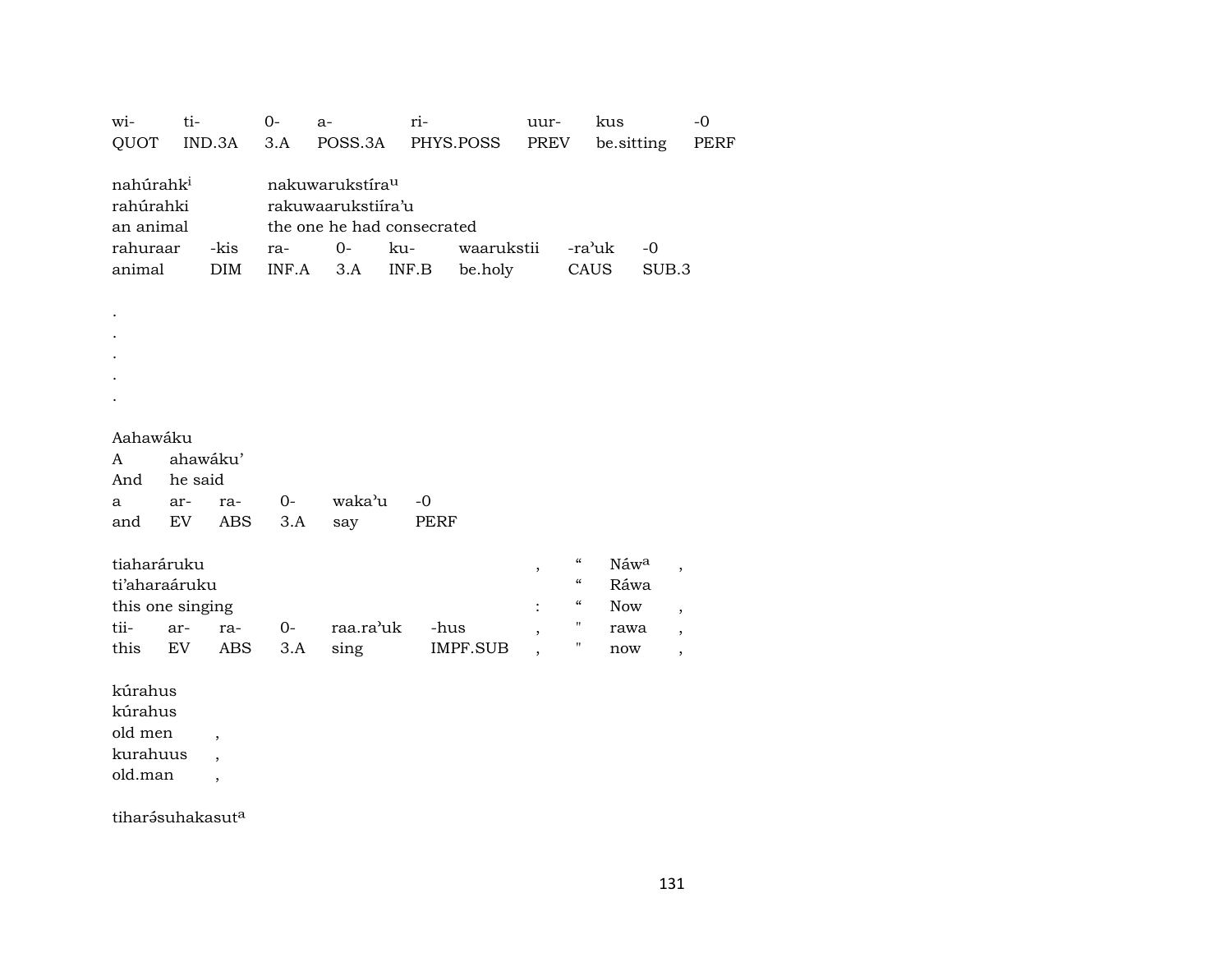|                                                                           | tihaarásuuhaakasuuta                                                                                                              |             |             |                                                |       |                                       |                  |          |               |                                                                      |              |
|---------------------------------------------------------------------------|-----------------------------------------------------------------------------------------------------------------------------------|-------------|-------------|------------------------------------------------|-------|---------------------------------------|------------------|----------|---------------|----------------------------------------------------------------------|--------------|
|                                                                           |                                                                                                                                   |             |             | these of you sitting around                    |       |                                       |                  |          |               |                                                                      |              |
| tii-                                                                      | haa-                                                                                                                              |             | ra-         | $S-$                                           |       | ut-                                   | rak-             |          | as.u.at       |                                                                      | -a           |
| this                                                                      | here                                                                                                                              |             | ABS         | 2.A                                            |       | PREV                                  |                  |          |               | 1/2.PL be sitting around                                             | SUB.1        |
| $\overline{\phantom{a}}$                                                  | tatiráit <sup>a</sup><br>tatiraá'iita<br>I know it<br>ta-<br>IND.1/2A                                                             |             | t-          | 1.A                                            | $ir-$ | PREV.1/2A                             | know             | raa.iita | -0<br>PERF    |                                                                      |              |
| tii-<br>here                                                              | tírəspari<br>tíraspari<br>you living here<br>-hus<br>ra-<br>warii<br>$S-$<br>be.going.about.IMPF<br><b>IMPF.SUB</b><br>ABS<br>2.A |             |             |                                                |       |                                       |                  |          |               |                                                                      |              |
| ákitar <sup>u</sup><br>ákitaaru'<br>tribe<br>akitaar-<br>tribe            |                                                                                                                                   | -u'         | NOM         | aritiráit <sup>a</sup><br>a<br>and<br>a<br>and | rii-  | riitiraá'iita<br>I do know it<br>ASSR | $t-$<br>1.A      | ir-      | PREV.1/2A     | raa.iita<br>know                                                     | $-0$<br>PERF |
| tiráwahatn<br>Tiráwaahat<br>the Heavens<br>tii-<br>this                   | ra-<br><b>ABS</b>                                                                                                                 |             | $0-$<br>3.A | waa-<br><b>DIST</b>                            |       | ahak                                  | extend.in.a.line |          | $-0$<br>SUB.4 | $\pmb{\mathsf{H}}$<br>11<br>$\pmb{\mathsf{H}}$<br>$\pmb{\mathsf{H}}$ |              |
| Nikuwitiwáku<br>Rikuwitiwáku'<br>That is what he said<br>riku-<br>that.is |                                                                                                                                   | wi-<br>QUOT |             | ti-<br>IND.3A                                  | $0-$  | 3.A                                   | waka'u<br>say    |          | -0<br>PERF    | škírihk<br>Ckírihki<br>Wolf<br>ickirir-<br>wolf                      | -kis<br>DIM  |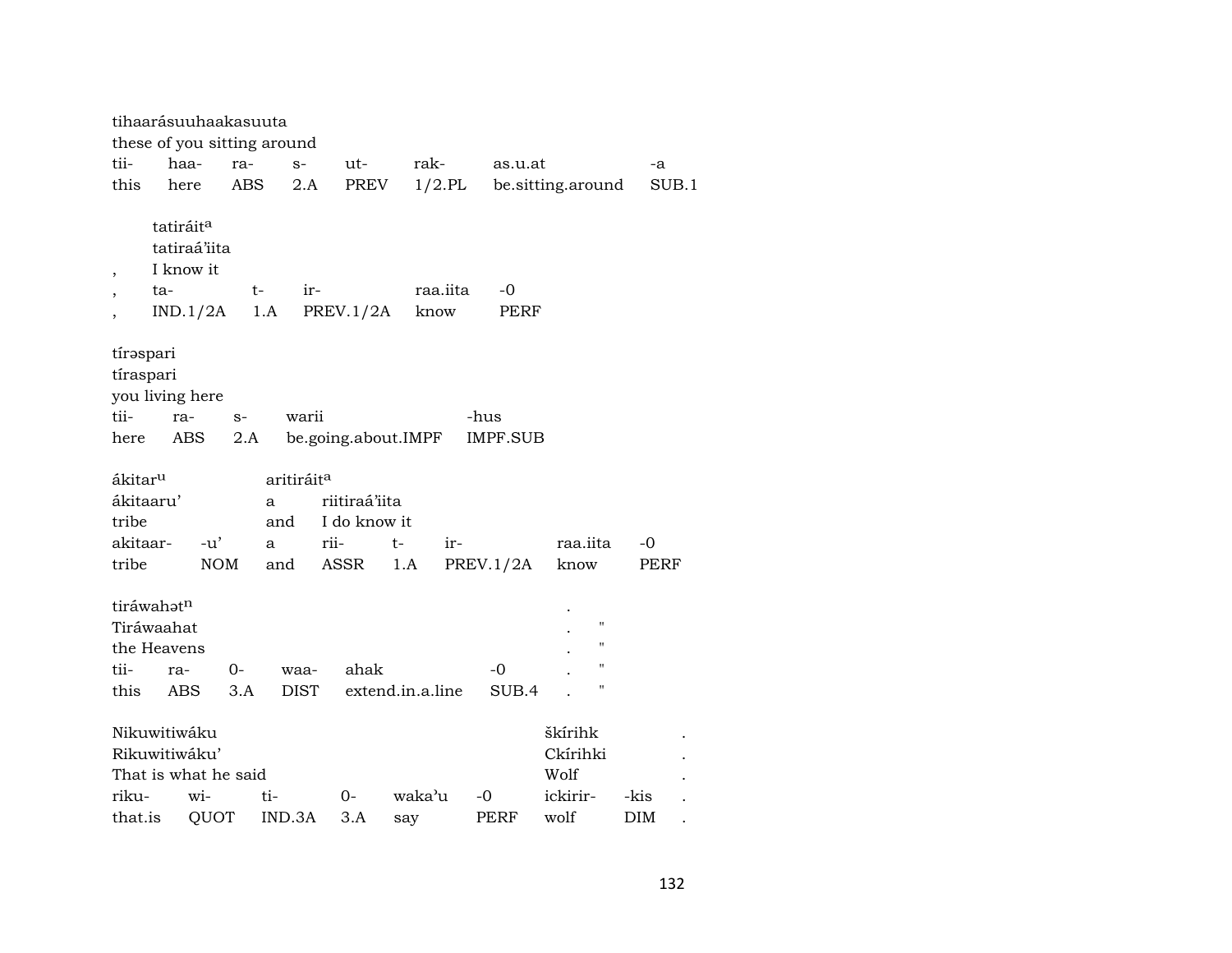Náw<sup>a</sup>,

- " Ráwa
- " Now
- " rawa
- " now

tatiráitawakítu

| tatiraa'iitawa<br>kítuu'u' |            |                               |          |      |      |           |            |  |  |  |  |
|----------------------------|------------|-------------------------------|----------|------|------|-----------|------------|--|--|--|--|
| I know things              | everything |                               |          |      |      |           |            |  |  |  |  |
| ta-                        |            | ir-                           | raa.iita | -waa | $-0$ | kituu -u' |            |  |  |  |  |
|                            |            | $IND.1/2A$ 1.A PREV.1/2A know |          | DIST | PERF | all       | <b>NOM</b> |  |  |  |  |

|    | Nikuwitiwaku         |        |                         |          |        |      |  |  |  |  |
|----|----------------------|--------|-------------------------|----------|--------|------|--|--|--|--|
| п. | Rikuwitiwáku'        |        |                         |          |        |      |  |  |  |  |
| п. | That is what he said |        |                         |          |        |      |  |  |  |  |
|    | riku-                | $W1$ - | $t_{i}$ -               | $\Omega$ | waka'u | $-0$ |  |  |  |  |
|    |                      |        | that.is QUOT IND.3A 3.A |          | sav    | PERF |  |  |  |  |

| Witiwaku  | $\epsilon$ |       |        |      |  |
|-----------|------------|-------|--------|------|--|
| Witiwáku' | $\epsilon$ |       |        |      |  |
| He said   | $\epsilon$ |       |        |      |  |
| wi-       | ti-        | $O -$ | waka'u | $-0$ |  |
| OUOT      | IND.3A 3.A |       | sav    | PERF |  |

| Tətiráit <sup>a</sup><br>Tatiraá'iita |       |                               |          |      |
|---------------------------------------|-------|-------------------------------|----------|------|
| I know it                             |       |                               |          |      |
| ta-                                   | $+ -$ | ir-                           | raa.iita | -0   |
|                                       |       | $IND.1/2A$ 1.A PREV.1/2A know |          | PERF |
|                                       |       |                               |          |      |

| tirahū́rahš <sup>a</sup> |                   |
|--------------------------|-------------------|
| tirahúrahca              | $^{\prime\prime}$ |
| this earth               | $^{\prime}$       |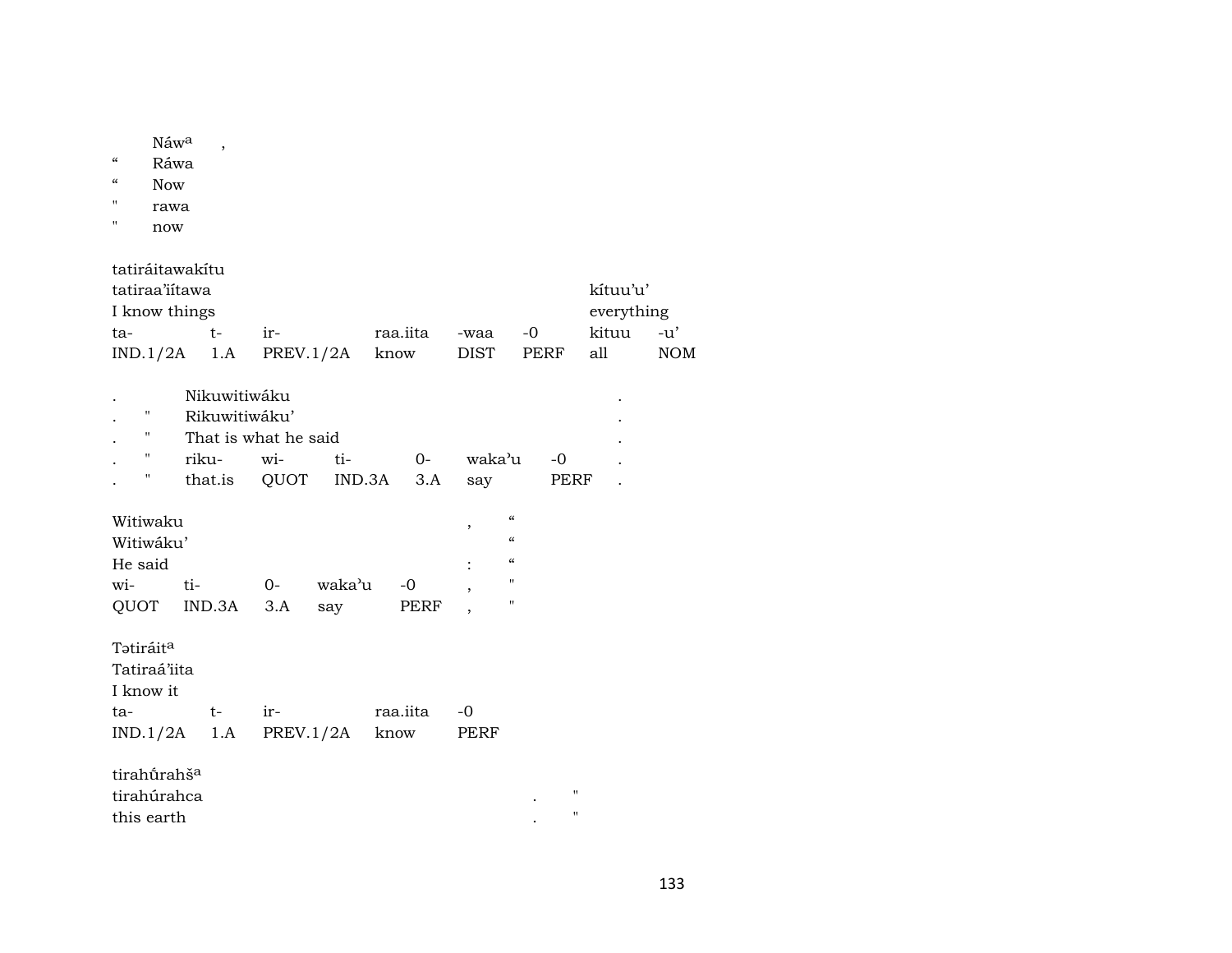| tii-                       | ra- | $0-$ | huraar-        |      | sa       | $-0$          | $\pmb{\mathsf{H}}$ |                 |
|----------------------------|-----|------|----------------|------|----------|---------------|--------------------|-----------------|
| this                       | ABS | 3.A  | earth          |      | be.lying | SUB.3         | $\pmb{\mathsf{H}}$ |                 |
|                            |     |      |                |      |          |               |                    |                 |
| Hurarutuháihk <sup>u</sup> |     |      |                |      |          |               |                    | $\epsilon$<br>, |
| Huraáru'                   |     |      | tuuhá'ihku'    |      |          |               |                    | $\pmb{\zeta}$   |
| The earth                  |     |      | he meant it    |      |          |               |                    | $\epsilon$      |
| huraar -u'                 |     |      | ti-            | $O-$ | ut-      | ra'ihk        | -:hus              | $\blacksquare$  |
| be.land NOM                |     |      | $IND.3A$ $3.A$ |      | PREV     | mean          | IMPF               | $\blacksquare$  |
|                            |     |      |                |      |          |               |                    |                 |
| Tatiráit <sup>a</sup>      |     |      |                |      |          |               | "                  |                 |
| Tatiraá'iita               |     |      |                |      |          |               | "                  |                 |
| I know it                  |     |      |                |      |          |               | П                  |                 |
| ta-                        |     | $t-$ | ir-            |      | raa.iita | $-0$          | Ħ                  |                 |
| $IND.1/2A$ 1.A             |     |      | PREV.1/2A      |      | know     | PERF          | $\pmb{\mathsf{H}}$ |                 |
|                            |     |      |                |      |          |               |                    |                 |
| nikuwitiwáku               |     |      |                |      |          |               |                    |                 |
| Rikuwitiwáku'              |     |      |                |      |          |               |                    |                 |
| That is what he said       |     |      |                |      |          |               |                    |                 |
| riku- wi-                  |     |      | ti-            | $0-$ | waka'u   | $-0$          |                    |                 |
| that.is QUOT               |     |      | $IND.3A$ $3.A$ |      | say      | PERF          |                    |                 |
|                            |     |      |                |      |          |               |                    |                 |
| Ahawáku                    |     |      |                |      | ,        | $\mathcal{C}$ |                    |                 |
| Ahawáku'                   |     |      |                |      |          | $\epsilon$    |                    |                 |
| He said                    |     |      |                |      |          | $\mathcal{C}$ |                    |                 |
| ar-                        | ra- | $0-$ | waka'u         |      | $-0$     | $\mathbf{H}$  |                    |                 |
| EV                         | ABS | 3.A  | say            |      | PERF     | $\mathbf H$   |                    |                 |
|                            |     |      |                |      |          |               |                    |                 |
| Tatiráit <sup>a</sup>      |     |      |                |      |          |               |                    |                 |
| Tatiraá'iita               |     |      |                |      |          |               |                    |                 |
| I know it                  |     |      |                |      |          |               |                    |                 |
| ta-                        |     | $t-$ | ir-            |      | raa.iita | -0            |                    |                 |
| $IND.1/2A$ 1.A             |     |      | PREV.1/2A      |      | know     | PERF          |                    |                 |
|                            |     |      |                |      |          |               |                    |                 |

tirahapáwi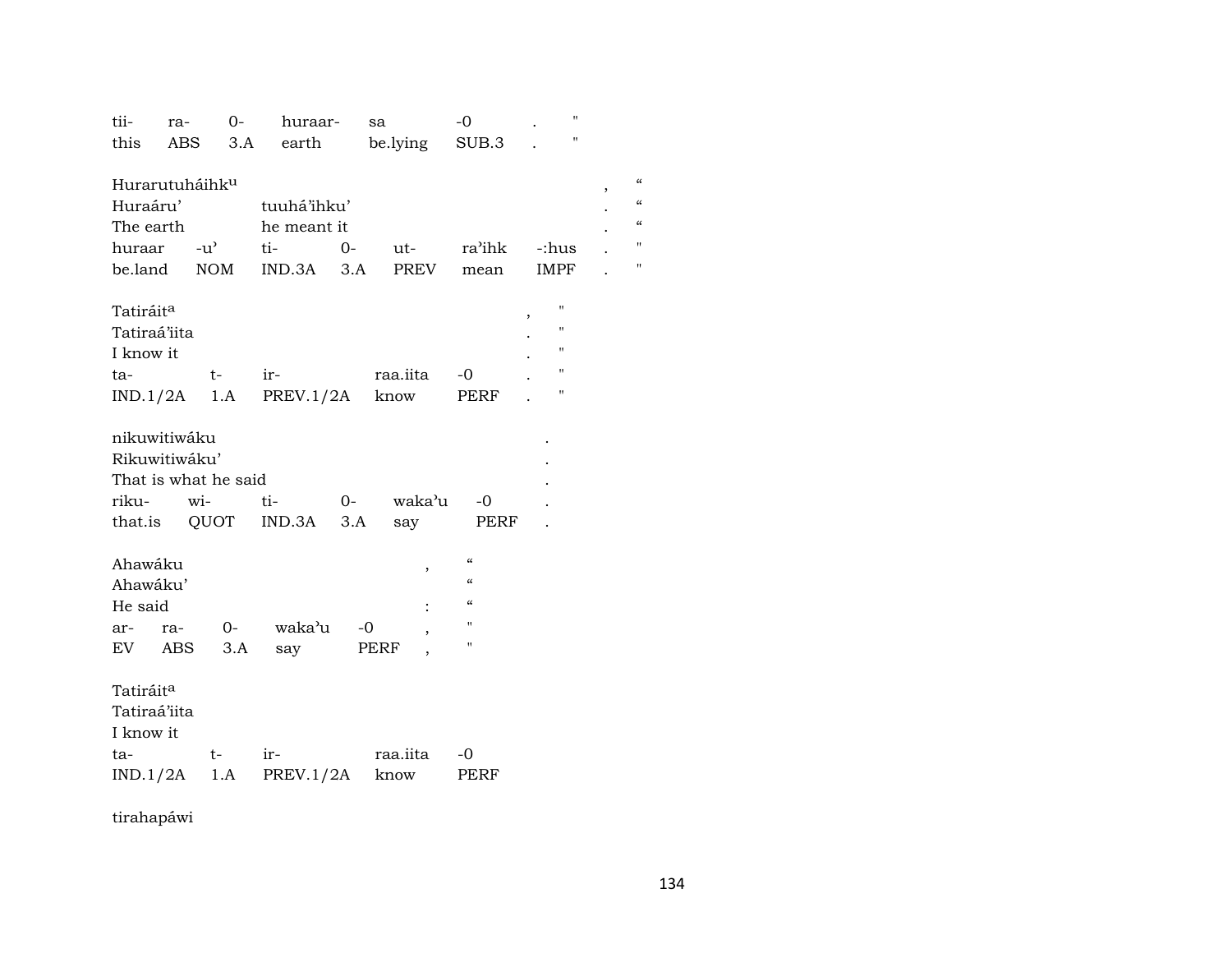|                                                           | tirahaapaáwi                       |      |             |     |                  |      |                    |      |             |                          | $\blacksquare$                                                 |
|-----------------------------------------------------------|------------------------------------|------|-------------|-----|------------------|------|--------------------|------|-------------|--------------------------|----------------------------------------------------------------|
|                                                           | these upright woods                |      |             |     |                  |      |                    |      |             |                          | $\blacksquare$                                                 |
| tii-                                                      | ra-                                | $O-$ | haak-       |     | waa              |      |                    |      | -wi         |                          | $\blacksquare$                                                 |
| this                                                      | ABS.                               | 3.A  | wood        |     | be.upright.DIST  |      |                    |      | SUB.L       |                          | $\blacksquare$                                                 |
| nák <sup>i</sup> s                                        |                                    |      | tuháihku    |     |                  |      |                    |      |             |                          |                                                                |
| Rákis                                                     |                                    |      | tuuhá'ihku' |     |                  |      |                    |      |             |                          |                                                                |
| Wood                                                      |                                    |      | he meant it |     |                  |      |                    |      |             |                          |                                                                |
| rak                                                       | -kis                               | ti-  |             | 0-  | ut-              |      | ra'ihk             |      | -:hus       |                          |                                                                |
| wood                                                      | <b>DIM</b>                         |      | IND.3A      | 3.A | PREV             |      | mean               |      | <b>IMPF</b> |                          |                                                                |
| Ahawáku                                                   |                                    |      |             |     |                  | ,    | $\epsilon$         |      |             |                          |                                                                |
| Ahawáku'                                                  |                                    |      |             |     |                  |      | $\epsilon$         |      |             |                          |                                                                |
| He said                                                   |                                    |      |             |     |                  |      | $\alpha$           |      |             |                          |                                                                |
| ar-                                                       | ra-                                | 0-   | waka'u      |     | -0               | ,    | $\blacksquare$     |      |             |                          |                                                                |
| EV                                                        | ABS                                | 3.A  | say         |     | PERF             |      | $\pmb{\mathsf{H}}$ |      |             |                          |                                                                |
| Tatiráit <sup>a</sup><br>Tatiraá'iita<br>I know it<br>ta- |                                    | t-   | ir-         |     | raa.iita         |      | -0                 |      |             |                          |                                                                |
|                                                           | $IND.1/2A$ 1.A                     |      | PREV.1/2A   |     | know             |      | PERF               |      |             |                          |                                                                |
| tirakiícuhat                                              | tirakīšuh^tn<br>this running water |      |             |     |                  |      |                    |      |             |                          | $\pmb{\mathsf{H}}$<br>$\pmb{\mathsf{H}}$<br>$\pmb{\mathsf{H}}$ |
| tii-                                                      | ra-                                | $0-$ | kiic-       |     | uhak             |      |                    | $-0$ |             |                          | $\pmb{\mathsf{H}}$                                             |
| this                                                      | ABS                                | 3.A  | water       |     | extend.in.a.line |      |                    |      | SUB.4       |                          | $\pmb{\mathsf{H}}$                                             |
| Aahawáku                                                  |                                    |      |             |     |                  |      |                    |      | ihí         |                          |                                                                |
| A                                                         | ahawáku'                           |      |             |     |                  |      |                    |      | ihi         |                          |                                                                |
| A                                                         | he said                            |      |             |     |                  |      |                    |      | uh          | $\overline{\phantom{a}}$ |                                                                |
| a                                                         | ar-                                | ra-  | 0-          |     | waka'u           | -0   |                    |      | ihii        | ,                        |                                                                |
| and                                                       | EV                                 | ABS  | 3.A         | say |                  | PERF |                    |      | uh          | $\overline{\phantom{a}}$ |                                                                |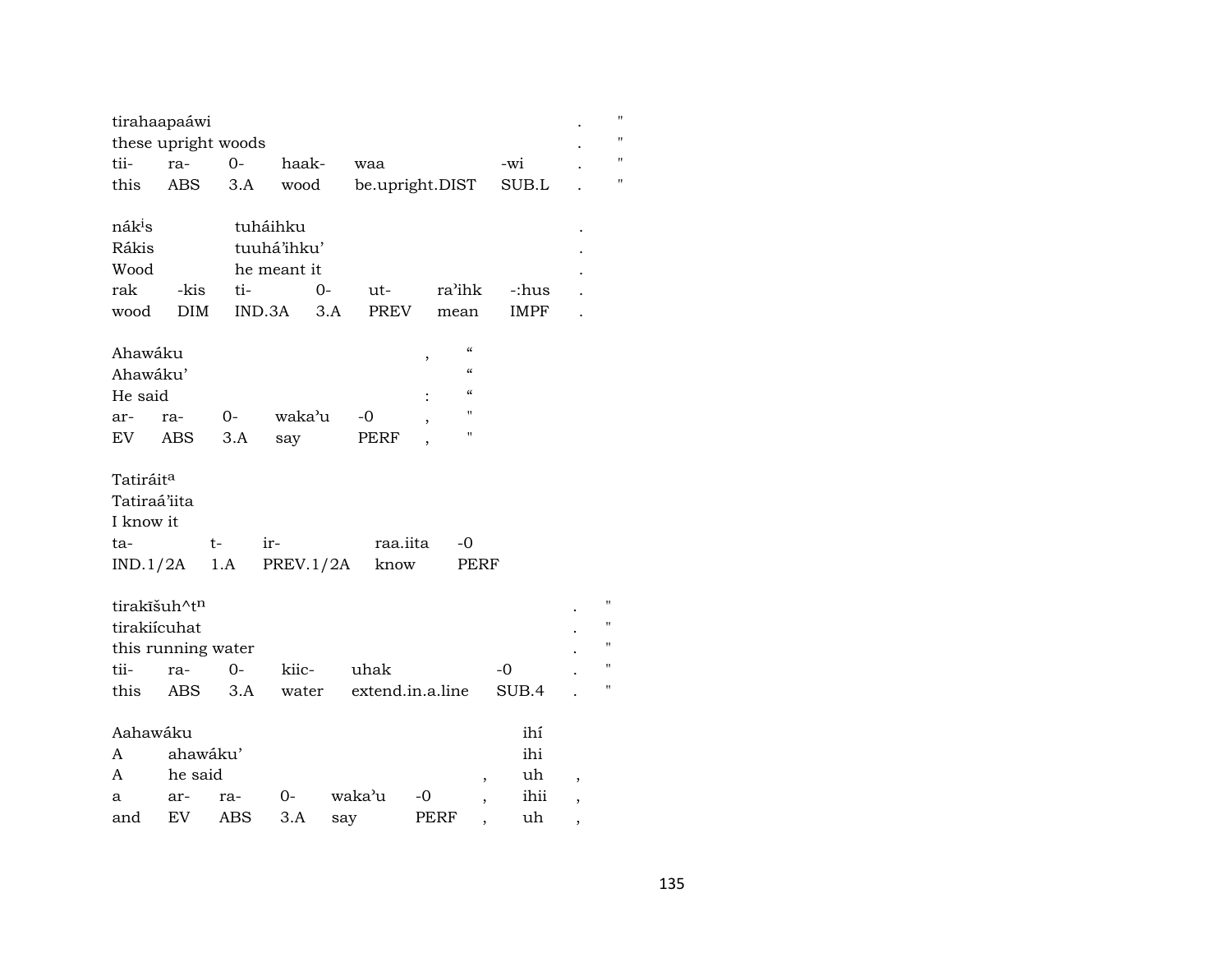| škírihkih<br>Ckírihki<br>Wolf<br>ickirir-<br>wolf                                                | -kis<br>DIM                                               | $\mathcal{C}\mathcal{C}$<br>,<br>$\boldsymbol{\zeta}\boldsymbol{\zeta}$<br>$\mathcal{C}$<br>$\pmb{\mathsf{H}}$<br>$\mathbf H$ |                     |                  |                                                                                     |               |                          |                            |                                                                                  |                             |
|--------------------------------------------------------------------------------------------------|-----------------------------------------------------------|-------------------------------------------------------------------------------------------------------------------------------|---------------------|------------------|-------------------------------------------------------------------------------------|---------------|--------------------------|----------------------------|----------------------------------------------------------------------------------|-----------------------------|
| Tatiraitáihi<br>Tatiraá'iita<br>I know it<br>ta-<br>$IND.1/2A$ 1.A                               | $t-$                                                      | ir-                                                                                                                           | PREV.1/2A           | raa.iita<br>know | $-0$<br>PERF                                                                        |               | $\overline{\phantom{a}}$ | ihi<br>uh<br>ihii<br>uh    | $\overline{\phantom{a}}$<br>$\overline{\phantom{a}}$<br>$\overline{\phantom{a}}$ |                             |
| tirašíraraharakirik <sup>u</sup><br>tiracíraraaha<br>these we have<br>tii-<br>ra-<br>this<br>ABS |                                                           | aciir-<br>IN.DU.A                                                                                                             | raar-<br>3PL.INAN.P |                  | raah<br>have                                                                        | -a<br>SUB.1   |                          | rákiriiku'<br>rak-<br>wood | planting seeds<br>kirik<br>eye                                                   | $-u^{\prime}$<br><b>NOM</b> |
| $\pmb{\mathsf{H}}$<br>$\pmb{\mathsf{H}}$<br>$\pmb{\mathsf{H}}$<br>11<br>11                       | nikĩs <sup>u</sup><br>Rikiísu'<br>Corn<br>rikiis-<br>corn | $-u^{\prime}$<br><b>NOM</b>                                                                                                   |                     |                  |                                                                                     |               |                          |                            |                                                                                  |                             |
| tutatáihku<br>tuutattá'ihku'<br>he meant them<br>ti-<br>$IND.3A$ $3.A$                           | $O -$                                                     | ut-<br>PREV                                                                                                                   | ak-<br>PL.AN.3P     |                  | ra'ihk<br>mean                                                                      | -:hus<br>IMPF |                          |                            |                                                                                  |                             |
| Ahawáku<br>Ahawáku'<br>He said                                                                   |                                                           |                                                                                                                               |                     |                  | $\mathcal{C}\mathcal{C}$<br>,<br>$\boldsymbol{\zeta}\boldsymbol{\zeta}$<br>$\alpha$ |               |                          |                            |                                                                                  |                             |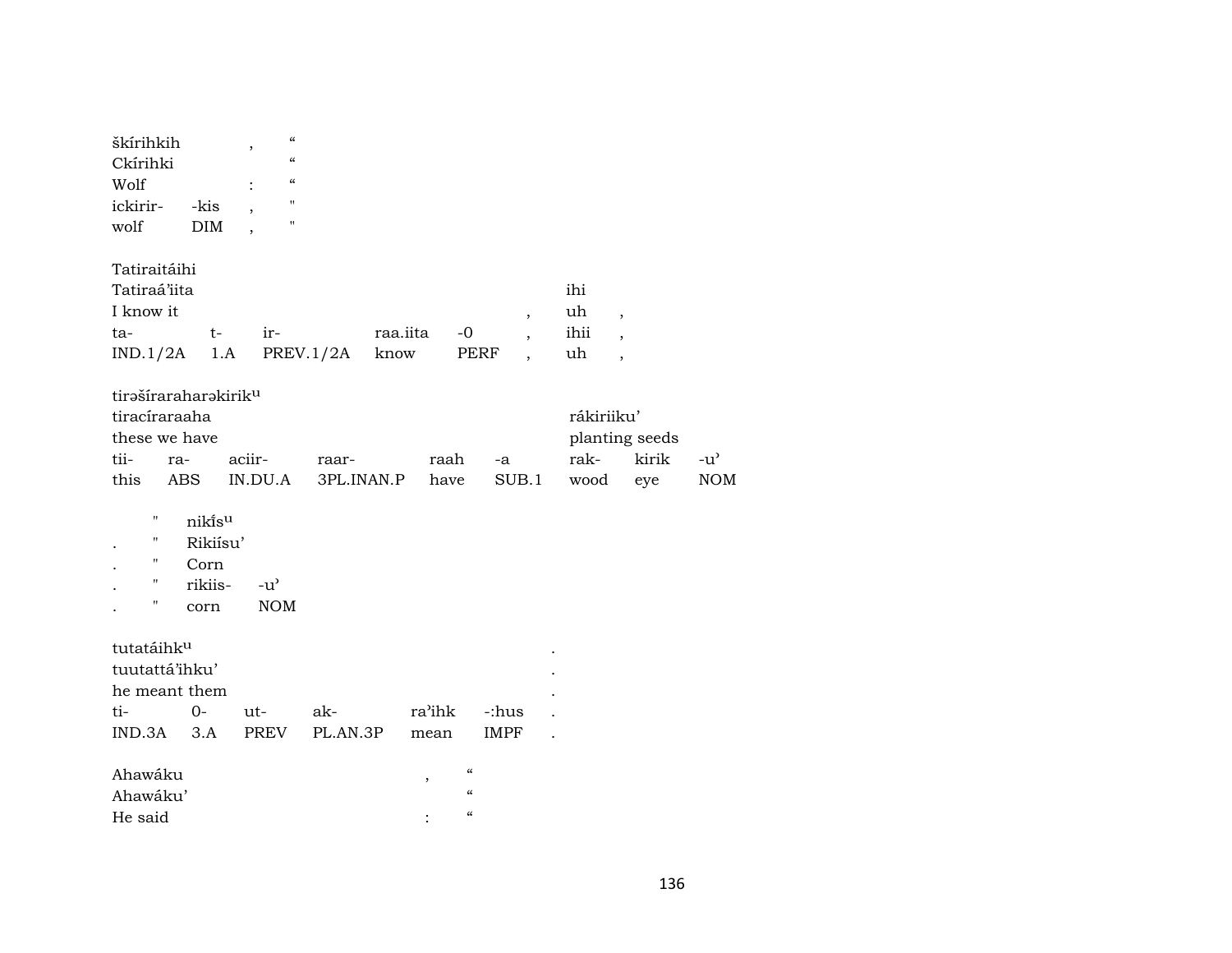| ar-                    | ra-                  | $0-$ | waka'u         | $-0$        | $\, ,$   | н.                                     |                    |               |
|------------------------|----------------------|------|----------------|-------------|----------|----------------------------------------|--------------------|---------------|
| EV                     | ABS                  | 3.A  | say            | <b>PERF</b> |          | $\pmb{\mathsf{H}}$                     |                    |               |
|                        |                      |      |                |             |          |                                        |                    |               |
| Aritiráit <sup>a</sup> |                      |      |                |             |          |                                        |                    |               |
| A                      | riitiraá'iita        |      |                |             |          |                                        |                    |               |
| And                    | I do know it         |      |                |             |          |                                        |                    |               |
| a                      | rii-                 | $t-$ | ir-            |             | raa.iita | -0                                     |                    |               |
| and                    | ASSR                 | 1.A  | PREV.1/2A know |             |          | PERF                                   |                    |               |
|                        |                      |      |                |             |          |                                        |                    |               |
|                        | tírahušuhůru         |      |                |             |          |                                        |                    |               |
| tíraahu                |                      |      |                |             |          |                                        | cuhuúru'           |               |
|                        | this one coming      |      |                |             |          |                                        | rainstorm          |               |
| tii-                   | ra-                  | 0-   | a-             | a           |          | -hus                                   | acuhuur            | $-u^{\prime}$ |
| this                   | ABS                  | 3.A  | PREV.3A        | come        |          | IMPF.SUB                               | rain               | <b>NOM</b>    |
|                        |                      |      |                |             |          |                                        |                    |               |
|                        | tatirita             |      |                |             |          |                                        | $\pmb{\mathsf{H}}$ |               |
|                        | Tatiiriíta           |      |                |             |          |                                        | п                  |               |
|                        | I know it            |      |                |             |          |                                        | н                  |               |
|                        | ta-                  | $t-$ | ir-            |             | iita     | $-0$                                   | Н                  |               |
|                        | IND.1/2A             | 1.A  |                | PREV.1/2A   | know     | PERF                                   | 11                 |               |
|                        |                      |      |                |             |          |                                        |                    |               |
|                        | Nikuwitiwáku         |      |                |             |          |                                        |                    |               |
|                        | Rikuwitiwáku'        |      |                |             |          |                                        |                    |               |
|                        | That is what he said |      |                |             |          |                                        |                    |               |
| riku-                  |                      |      |                | $0-$        | waka'u   | $-0$                                   |                    |               |
|                        | wi-                  |      | ti-            |             |          |                                        |                    |               |
|                        | that.is QUOT         |      | IND.3A         | 3.A         | say      | PERF                                   |                    |               |
|                        |                      |      |                |             |          | $\boldsymbol{\zeta}\boldsymbol{\zeta}$ |                    |               |
| Ahawáku                |                      |      |                |             | ,        | $\mathcal{C}\mathcal{C}$               |                    |               |
| Ahawáku'               |                      |      |                |             |          | $\mathcal{C}$                          |                    |               |
| He said                |                      |      |                |             |          | $\mathbf{H}$                           |                    |               |
| ar-                    | ra-                  | $0-$ | waka'u         | $-0$        |          |                                        |                    |               |
| EV                     | <b>ABS</b>           | 3.A  | say            | PERF        |          | $\pmb{\mathsf{H}}$                     |                    |               |

Tatiráita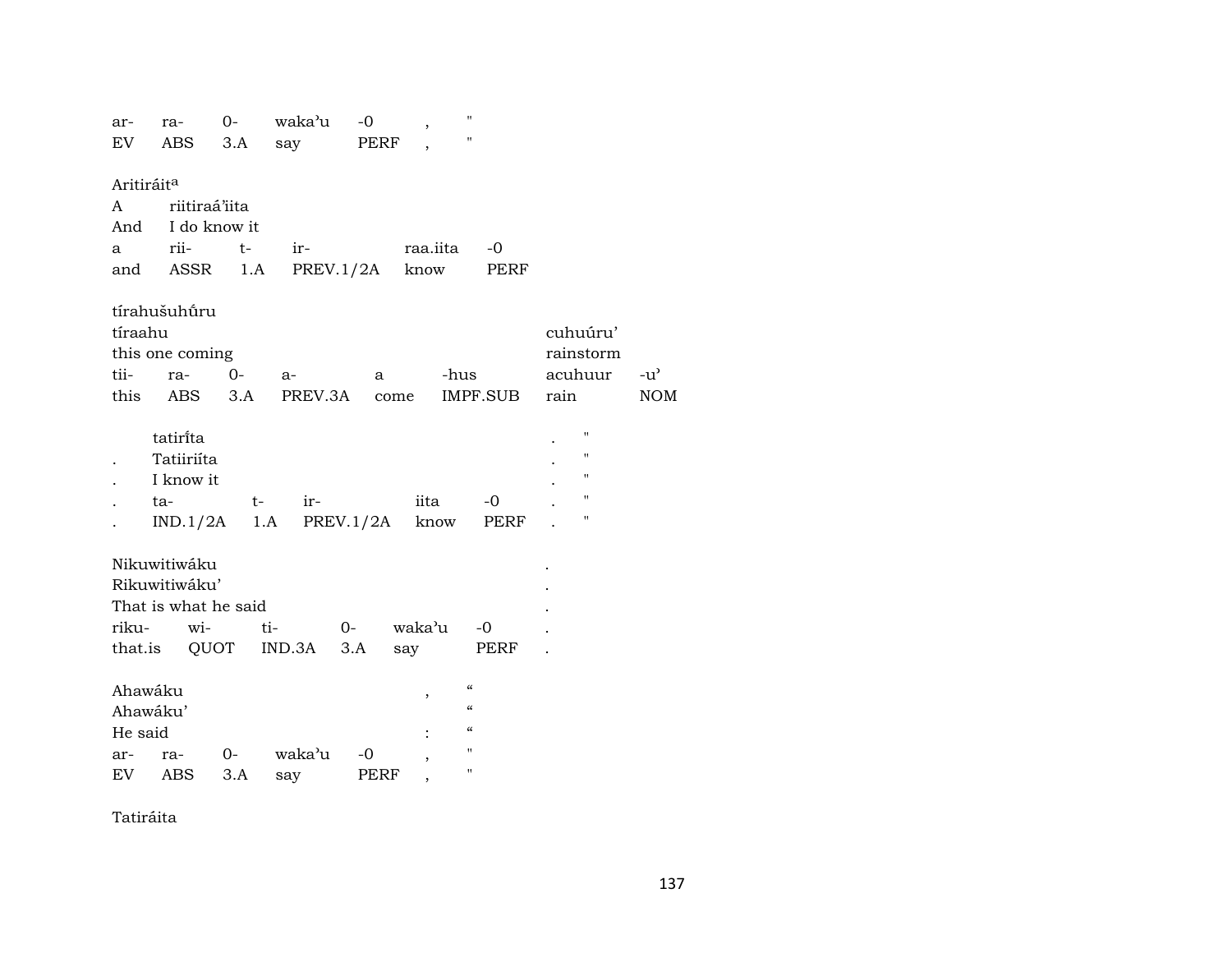|         | Tatiraá'iita                 |             |       |                             |                  |                     |       |                    |           |           |             |       |
|---------|------------------------------|-------------|-------|-----------------------------|------------------|---------------------|-------|--------------------|-----------|-----------|-------------|-------|
|         | I know it                    |             | ir-   |                             |                  | $-0$                |       |                    |           |           |             |       |
| ta-     | IND.1/2A                     | $t-$<br>1.A |       | PREV.1/2A                   | raa.iita<br>know | <b>PERF</b>         |       |                    |           |           |             |       |
|         |                              |             |       |                             |                  |                     |       |                    |           |           |             |       |
|         | wirakukišpiráru <sup>a</sup> |             |       |                             |                  |                     |       |                    |           |           |             |       |
|         | wiraakukicpiiraáru'a         |             |       |                             |                  |                     |       |                    |           |           |             |       |
|         | when it sprinkles            |             |       |                             |                  |                     |       |                    |           |           |             |       |
| wii-    | ra-                          |             | $O -$ | $a-$                        | ku-              | kiic.wiir-          | raar- |                    | u.a       | $-0$      |             |       |
| when    |                              | INF.A       | 3.A   | PREV.3A                     | INF.B            | sprinkle            | PL    |                    | fall.down | SUB.4     |             |       |
|         |                              |             |       |                             |                  |                     |       |                    |           |           |             |       |
| titaku  |                              |             |       |                             |                  |                     |       |                    |           |           |             |       |
| tiítaku |                              |             |       |                             |                  |                     |       |                    |           |           |             |       |
| here    |                              |             |       |                             |                  |                     |       |                    |           |           |             |       |
| tii-    | -taku                        |             |       |                             |                  |                     |       |                    |           |           |             |       |
| here    | LOC                          |             |       |                             |                  |                     |       |                    |           |           |             |       |
|         | tiirirəsíhwari               |             |       |                             |                  |                     |       |                    | $\, ,$    |           |             |       |
|         | ti'iriiracíhwari             |             |       |                             |                  |                     |       |                    |           |           |             |       |
|         | here where we live           |             |       |                             |                  |                     |       |                    |           |           |             |       |
| tii-    | irii-                        |             | ra-   | aciir-                      | warii            |                     |       | -hus               |           |           |             |       |
| here    |                              | where       | ABS   | IN.DU.A                     |                  | be.going.about.IMPF |       | IMPF.SUB           |           |           |             |       |
|         |                              |             |       |                             |                  |                     |       |                    |           |           |             |       |
|         | wirašakukutkirasarawáwuha    |             |       |                             |                  |                     |       |                    |           |           |             |       |
|         |                              |             |       | wiracakukutkiracaraawaáwuha |                  |                     |       |                    |           |           |             |       |
|         | when the water pours on us   |             |       |                             |                  |                     |       |                    |           |           |             |       |
| wii-    | ra-                          |             | $0-$  | $a-$                        | aca-             | ku-                 | ku-   | ut-                | kiraar-   | ta.raawuh | -waa        | -a    |
| when    |                              | ABS         | 3.A   | PREV.3A                     | IN.DU.P          | 1.P                 | INF.B | PREV               | water     | pour.on   | <b>DIST</b> | SUB.1 |
|         | tatiráit <sup>a</sup>        |             |       |                             |                  |                     |       | $\pmb{\mathsf{H}}$ |           |           |             |       |
|         | Tatiraá'iita                 |             |       |                             |                  |                     |       | $\pmb{\mathsf{H}}$ |           |           |             |       |
|         | I know it                    |             |       |                             |                  |                     |       | $\pmb{\mathsf{H}}$ |           |           |             |       |
|         | ta-                          |             | $t-$  | ir-                         | raa.iita         | $-0$                |       | $\pmb{\mathsf{H}}$ |           |           |             |       |
|         | IND.1/2A                     |             | 1.A   | <b>PREV.1/2A</b>            | know             | <b>PERF</b>         |       | $\pmb{\mathsf{H}}$ |           |           |             |       |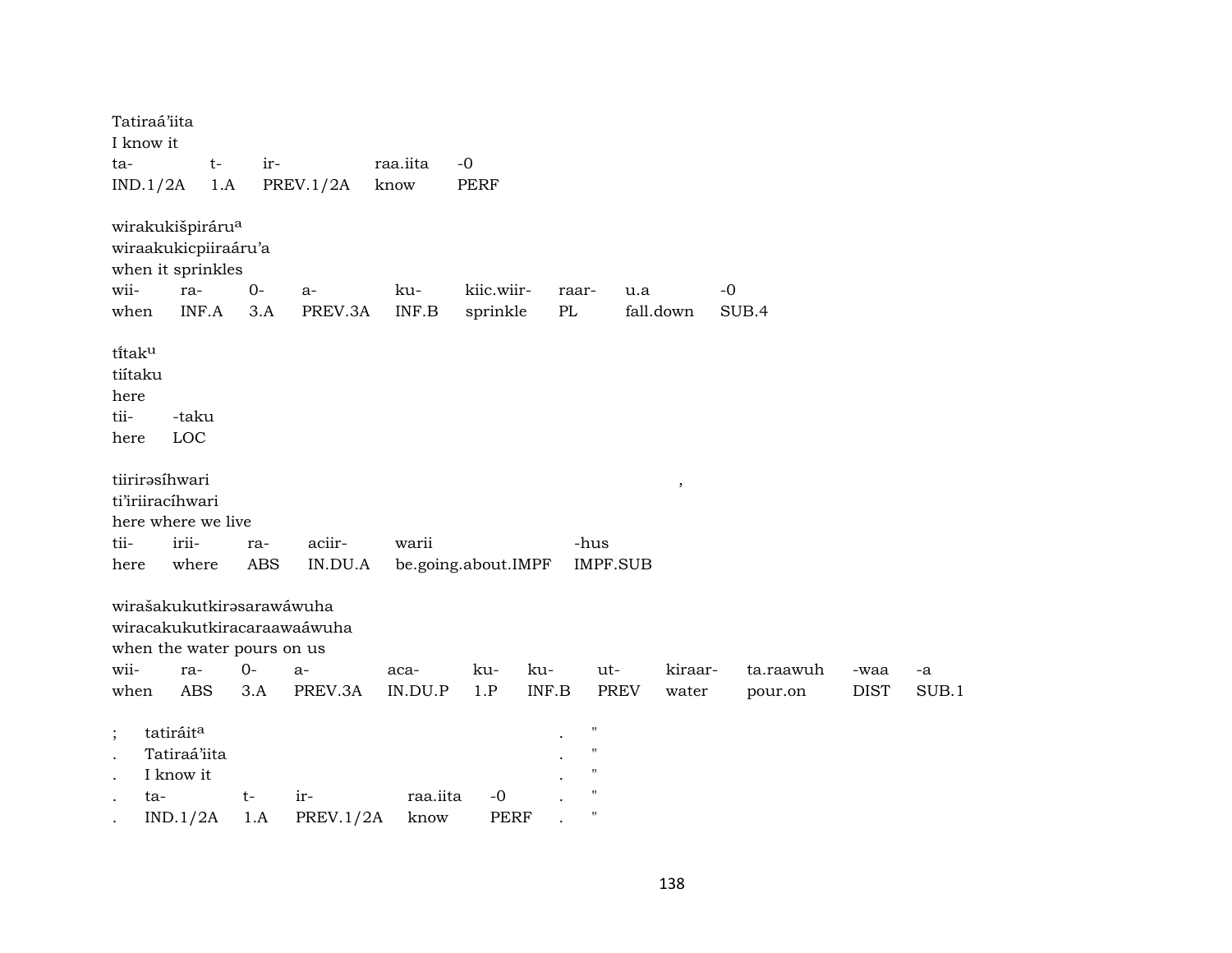| Ahawáku                |                      |          |                 |      | $\,$                     | "                  |  |
|------------------------|----------------------|----------|-----------------|------|--------------------------|--------------------|--|
| Ahawáku'               |                      |          |                 |      |                          | $\epsilon\epsilon$ |  |
| He said                |                      |          |                 |      |                          | $\epsilon\epsilon$ |  |
| ar-                    | ra-                  |          | 0- waka'u       | $-0$ | $\overline{\phantom{a}}$ | $\pmb{\mathsf{H}}$ |  |
| EV                     | ABS                  | 3.A      | say             | PERF |                          | $\mathbf{H}$       |  |
|                        |                      |          |                 |      |                          |                    |  |
| Arítirit <sup>a</sup>  |                      |          |                 |      |                          |                    |  |
| A                      | rítiiriita           |          |                 |      |                          |                    |  |
| And                    | I do know it         |          |                 |      |                          |                    |  |
| a                      | rii-                 | $t-$     | ir-             |      | iita                     | $-0$               |  |
| and                    |                      | ASSR 1.A | PREV.1/2A       |      | know                     | PERF               |  |
|                        |                      |          |                 |      |                          |                    |  |
| tirahútawi             |                      |          |                 |      |                          |                    |  |
| tirahútawi             |                      |          |                 |      |                          |                    |  |
| this wind              |                      |          |                 |      |                          |                    |  |
| tii-                   | ra-                  | $O-$     | huta            | -wi  |                          |                    |  |
|                        | this ABS             |          | 3.A be.windy    |      | SUB.L                    |                    |  |
|                        |                      |          |                 |      |                          |                    |  |
| tatiráit <sup>a</sup>  |                      |          |                 |      |                          |                    |  |
| Tatiraá'iita           |                      |          |                 |      |                          |                    |  |
| I know it              |                      |          |                 |      |                          |                    |  |
| ta-                    |                      | $t-$     | ir-             |      | raa.iita                 | $-0$               |  |
|                        | IND.1/2A             |          | $1.A$ PREV.1/2A |      | know                     | PERF               |  |
|                        |                      |          |                 |      |                          |                    |  |
| tirahútaw <sup>i</sup> |                      |          |                 |      |                          | п                  |  |
| tirahútawi             |                      |          |                 |      |                          | $\pmb{\mathsf{H}}$ |  |
| this wind              |                      |          |                 |      |                          | $\pmb{\mathsf{H}}$ |  |
| tii-                   | ra-                  | $O-$     | huta            | -wi  |                          | $\mathbf{H}$       |  |
| this                   | ABS                  |          | 3.A be.windy    |      | SUB.L                    | $\mathbf{H}$       |  |
|                        |                      |          |                 |      |                          |                    |  |
|                        | Nikuwitiwáku         |          |                 |      |                          |                    |  |
|                        | Rikuwitiwáku'        |          |                 |      |                          |                    |  |
|                        | That is what he said |          |                 |      |                          |                    |  |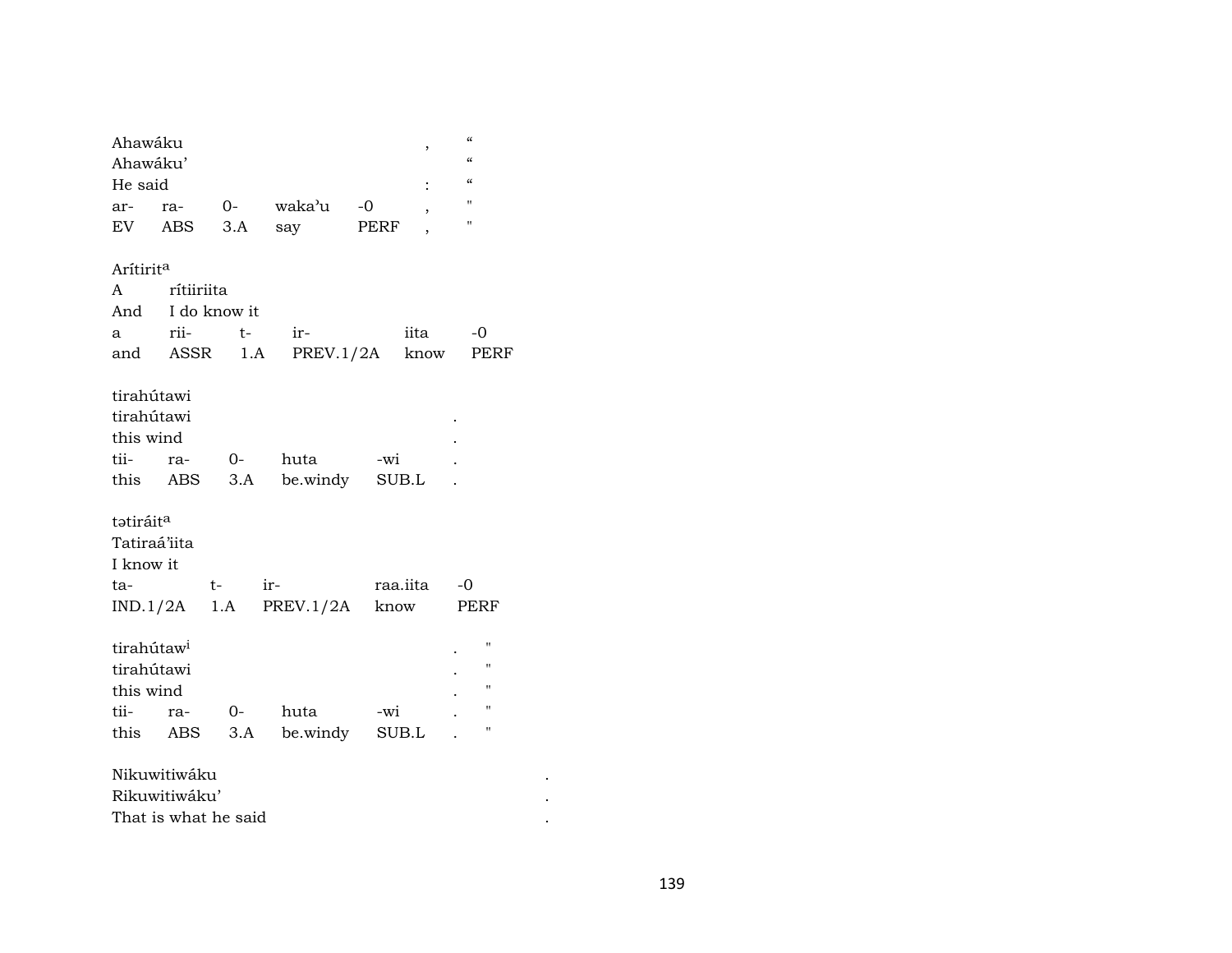| riku-                                          | wi-                                                          |             | ti-             | $0-$         | waka'u           | $-0$                                                                                                           |                                                         |                             |
|------------------------------------------------|--------------------------------------------------------------|-------------|-----------------|--------------|------------------|----------------------------------------------------------------------------------------------------------------|---------------------------------------------------------|-----------------------------|
| that.is                                        | QUOT                                                         |             | IND.3A          | 3.A          | say              | PERF                                                                                                           |                                                         |                             |
| Ahawáku<br>Ahawáku'<br>He said<br>ar-          | ra-                                                          | $0-$        | waka'u          | $-0$         | ,                | $\mathcal{C}$<br>$\mathcal{C}$<br>$\pmb{\zeta}\pmb{\zeta}$<br>11<br>$\pmb{\mathsf{H}}$                         |                                                         |                             |
| EV                                             | ABS                                                          | 3.A         | say             | PERF         |                  |                                                                                                                |                                                         |                             |
| Aritiráit <sup>a</sup><br>A<br>And<br>a<br>and | riitiraá'iita<br>I do know it<br>rii-<br>ASSR                | $t-$<br>1.A | ir-             | PREV.1/2A    | raa.iita<br>know | $-0$<br>PERF                                                                                                   |                                                         |                             |
| tíraahu<br>tii-<br>this                        | tirahurátkuhar <sup>u</sup><br>this one coming<br>ra-<br>ABS | $0-$<br>3.A | $a-$<br>PREV.3A | a            | come             | -hus<br>IMPF.SUB                                                                                               | rátkahaaru'<br>night<br>ratkahaar-<br>night             | $-u^{\prime}$<br><b>NOM</b> |
|                                                | tatirita<br>Tatiiriíta<br>I know it<br>ta-<br>$IND.1/2A$ 1.A | $t-$        | ir-             | PREV.1/2A    | iita<br>know     | $-0$<br>PERF                                                                                                   | $\pmb{\mathsf{H}}$<br>$\mathbf{H}$<br>п<br>$\mathbf{H}$ |                             |
| Ahawáku<br>Ahawáku'<br>He said<br>ar-<br>EV    | ra-<br>ABS                                                   | $0-$<br>3.A | waka'u<br>say   | $-0$<br>PERF | ,<br>,           | $\mathcal{C}$<br>$\pmb{\zeta}\pmb{\zeta}$<br>$\boldsymbol{\zeta}\boldsymbol{\zeta}$<br>$\pmb{\mathsf{H}}$<br>н |                                                         |                             |

Aritiráit<sup>a</sup> ihi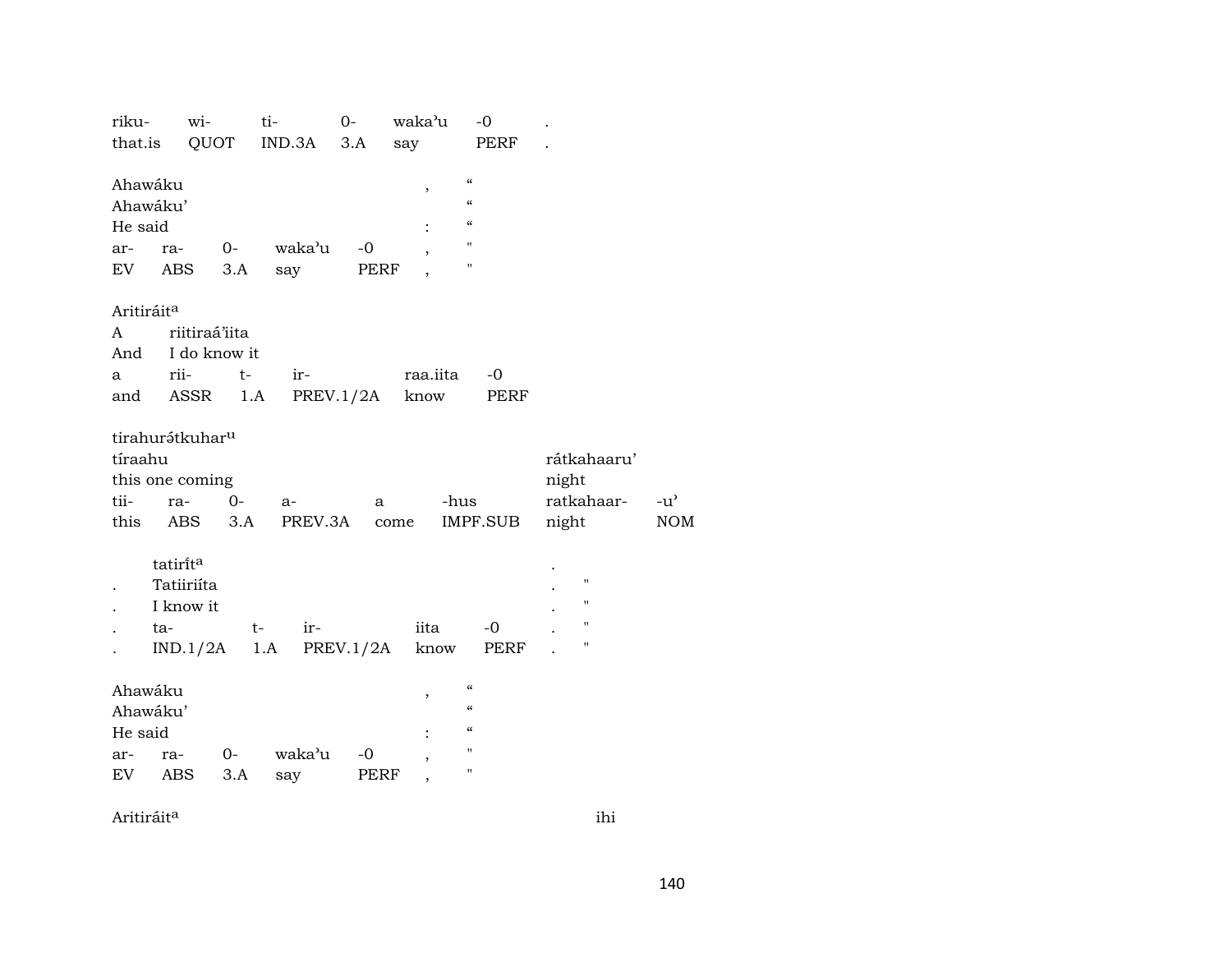| A                      | riitiraá'iita                |      |                       |                  |                     |       |                          | ihi        |                          |            |       |
|------------------------|------------------------------|------|-----------------------|------------------|---------------------|-------|--------------------------|------------|--------------------------|------------|-------|
| And                    | I do know it                 |      |                       |                  |                     |       | $\overline{\phantom{a}}$ | uh         | $\overline{\phantom{a}}$ |            |       |
| a                      | rii-                         | $t-$ | $ir-$                 |                  | raa.iita            | $-0$  | $\overline{\phantom{a}}$ | ihii       | $\overline{\phantom{a}}$ |            |       |
| and                    | ASSR                         | 1.A  |                       |                  | PREV.1/2A know      | PERF  |                          | uh         | $\overline{\phantom{a}}$ |            |       |
| tírasakáriku           |                              |      |                       |                  |                     |       |                          |            |                          |            |       |
|                        | tirasaakáriki                |      |                       |                  |                     |       |                          |            |                          |            |       |
|                        | this standing sun            |      |                       |                  |                     |       |                          |            |                          |            |       |
| tii-                   | ra-                          | 0-   | saak-                 | arik             |                     | $-i$  |                          |            |                          |            |       |
| this                   | ABS                          | 3.A  | sun                   |                  | be.standing         | SUB.2 |                          |            |                          |            |       |
|                        |                              |      |                       |                  |                     |       |                          |            |                          |            |       |
| Aritiraít <sup>a</sup> |                              |      |                       |                  |                     |       |                          |            |                          |            |       |
| A                      | riitiraá'iita                |      |                       |                  |                     |       |                          |            |                          |            |       |
| And                    | I do know it                 |      |                       |                  |                     |       |                          |            |                          |            |       |
| a                      | rii-                         | $t-$ | ir-                   |                  | raa.iita            | $-0$  |                          |            |                          |            |       |
| and                    | ASSR 1.A                     |      |                       | $PREV.1/2A$ know |                     | PERF  |                          |            |                          |            |       |
|                        |                              |      |                       |                  |                     |       |                          |            |                          |            |       |
|                        | tirasiríhkihahk <sup>u</sup> |      |                       |                  |                     |       |                          |            |                          |            |       |
|                        | tirasiríhkiihaahku           |      |                       |                  |                     |       |                          |            |                          |            |       |
|                        | this room of yours           |      |                       |                  |                     |       |                          |            |                          |            |       |
| tii-                   | ra-                          | $S-$ | ir-                   |                  | ri-                 | uur-  |                          | kiihaar-   |                          | kus        | $-0$  |
| this                   | ABS                          | 2.A  |                       |                  | POSS.1/2A PHYS.POSS |       | POSS.A                   | room       |                          | be sitting | SUB.4 |
|                        |                              |      |                       |                  |                     |       |                          |            |                          |            |       |
| 11                     | kiháhiri                     |      |                       | tuharáiku        |                     |       |                          |            |                          |            |       |
| $\pmb{\mathsf{H}}$     | Kiihaáhiri'                  |      |                       |                  | tuuhaará'ihku'      |       |                          |            |                          |            |       |
| н.                     | In a room                    |      |                       | he meant it      |                     |       |                          |            |                          |            |       |
| 11                     | kiihaar                      |      | -hiri <sup>&gt;</sup> | ti-              | $0-$                | ut-   |                          | raa.ra'ihk | -:hus                    |            |       |
| $\pmb{\mathsf{H}}$     | be.a.room                    |      | LOC                   | IND.3A           | 3.A                 | PREV  | mean                     |            | <b>IMPF</b>              |            |       |
|                        |                              |      |                       |                  |                     |       |                          |            |                          |            |       |

. . . . .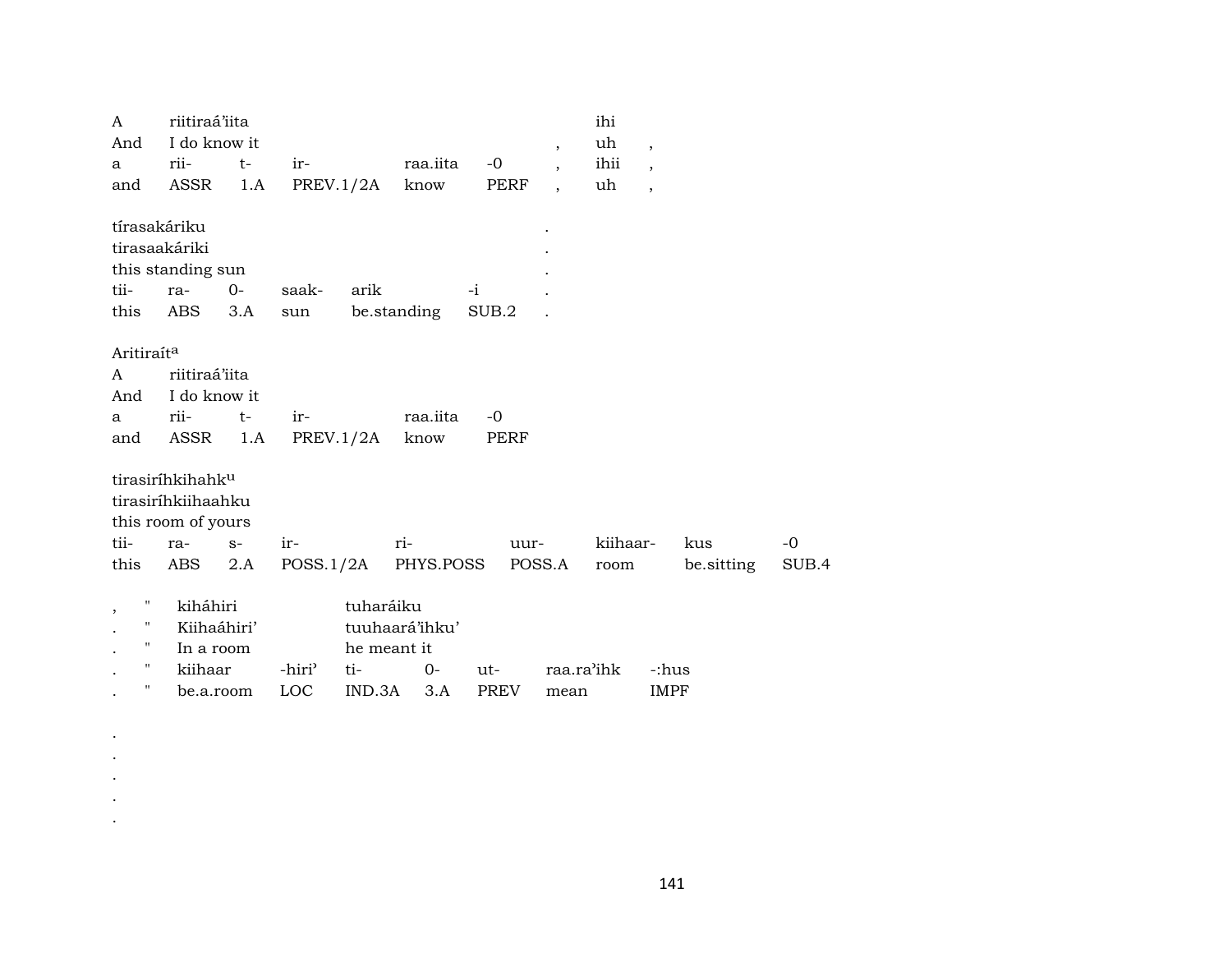| Ahawáku                |                             |                |                             |        | "<br>$\, ,$<br>$\mathcal{C}$ |      |                    |          |       |
|------------------------|-----------------------------|----------------|-----------------------------|--------|------------------------------|------|--------------------|----------|-------|
| Ahawáku'<br>He said    |                             |                |                             |        | $\mathcal{C}$                |      |                    |          |       |
| ar-                    | ra-                         | $0-$           | waka'u                      | $-0$   | $\pmb{\mathsf{H}}$           |      |                    |          |       |
| EV                     | ABS                         | 3.A            | say                         | PERF   | $\pmb{\mathsf{H}}$           |      |                    |          |       |
|                        |                             |                |                             |        |                              |      |                    |          |       |
| Aritiráit <sup>a</sup> |                             |                |                             |        |                              |      |                    |          |       |
| A                      | riitiraá'iita               |                |                             |        |                              |      |                    |          |       |
| And                    | I do know it                |                |                             |        |                              |      |                    |          |       |
| a                      | rii-                        | $t-$           | ir-                         |        | raa.iita                     | $-0$ |                    |          |       |
| and                    |                             | ASSR 1.A       | PREV.1/2A                   |        | know                         |      | PERF               |          |       |
|                        |                             |                |                             |        |                              |      |                    |          |       |
|                        | tirasiríhkusar <sup>u</sup> |                |                             |        |                              |      |                    |          |       |
|                        | tirasiríhkusaaru            |                |                             |        |                              |      |                    |          |       |
|                        | this bed of yours           |                |                             |        |                              |      |                    |          |       |
| tii-                   | ra-                         | $\mathbb{S}^-$ | ir-                         | ri-    |                              |      | uur-               | kusaar   | -u    |
| this                   |                             |                | ABS 2.A POSS.1/2A PHYS.POSS |        |                              |      | POSS.A             | be.a.bed | SUB.D |
| н                      |                             |                |                             |        |                              |      | $\mathcal{C}$      |          |       |
| Ħ                      | Ahawaku                     |                |                             |        |                              | ,    | $\epsilon\epsilon$ |          |       |
| $\mathbf{H}$           | He said                     | Ahawáku'       |                             |        |                              |      | $\mathcal{C}$      |          |       |
| $\mathbf{u}$           |                             |                |                             | waka'u |                              |      | н                  |          |       |
| н                      | ar-                         | ra-            | $0-$                        |        | $-0$                         |      | п                  |          |       |
|                        | EV                          | ABS            | 3.A                         | say    | PERF                         |      |                    |          |       |
| Aritiráita             |                             |                |                             |        |                              |      |                    |          |       |
| A                      | riitiraá'iita               |                |                             |        |                              |      |                    |          |       |
| And                    | I do know it                |                |                             |        |                              |      |                    |          |       |
| a                      | rii-                        | $t-$           | ir-                         |        | raa.iita                     | -0   |                    |          |       |
| and                    | ASSR                        | 1.A            | PREV.1/2A                   |        | know                         |      | PERF               |          |       |
|                        |                             |                |                             |        |                              |      |                    |          |       |
| iríruta                |                             |                |                             |        |                              |      |                    |          |       |
| iriíruuta              |                             |                |                             |        |                              |      |                    |          |       |
| how it is              |                             |                |                             |        |                              |      |                    |          |       |
|                        |                             |                |                             |        |                              |      |                    |          |       |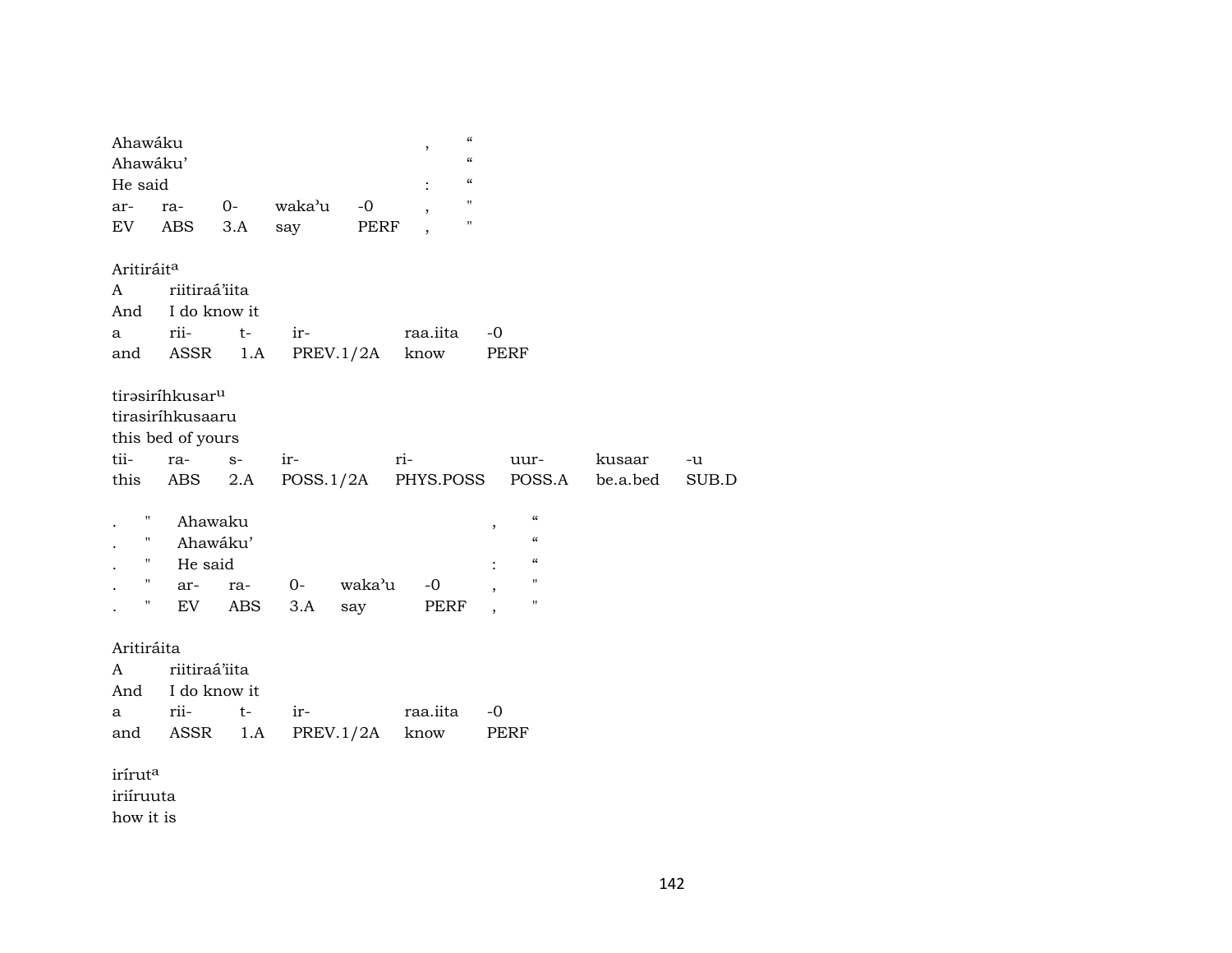| irii-                     | ra-            | 0-   | ut-          | 0    | -a             |                          |  |  |  |  |  |
|---------------------------|----------------|------|--------------|------|----------------|--------------------------|--|--|--|--|--|
| that                      | ABS            | 3.A  | <b>PREV</b>  | be   | SUB.1          |                          |  |  |  |  |  |
|                           |                |      |              |      |                |                          |  |  |  |  |  |
| iraháturarat <sup>a</sup> |                |      |              |      |                |                          |  |  |  |  |  |
|                           | iraháturaarata |      |              |      |                |                          |  |  |  |  |  |
| that extending trail      |                |      |              |      |                |                          |  |  |  |  |  |
| ii-                       | ra- 0-         |      | hatuur.haar- |      | at             | -a                       |  |  |  |  |  |
| that                      | ABS            | 3.A  | trail        |      | go             | SUB.1                    |  |  |  |  |  |
|                           |                |      |              |      |                |                          |  |  |  |  |  |
| Aritiráita                |                |      |              |      |                |                          |  |  |  |  |  |
| A                         | riitiraá'iita  |      |              |      |                |                          |  |  |  |  |  |
| And                       | I do know it   |      |              |      |                |                          |  |  |  |  |  |
| a                         | rii-           | $t-$ | ir-          |      | raa.iita       | $-0$                     |  |  |  |  |  |
| and                       | ASSR           | 1.A  | PREV.1/2A    |      | know           | PERF                     |  |  |  |  |  |
|                           |                |      |              |      |                |                          |  |  |  |  |  |
| iríruta                   |                |      |              |      |                |                          |  |  |  |  |  |
| iriíruuta                 |                |      |              |      |                |                          |  |  |  |  |  |
| the way it is             |                |      |              |      |                |                          |  |  |  |  |  |
| irii-                     | ra-            | $0-$ | ut-          | 0    | -a             |                          |  |  |  |  |  |
| that                      | ABS            | 3.A  | PREV be      |      | SUB.1          |                          |  |  |  |  |  |
|                           |                |      |              |      |                |                          |  |  |  |  |  |
| irawákahku                |                |      |              |      |                |                          |  |  |  |  |  |
|                           | irawákaahku    |      |              |      |                |                          |  |  |  |  |  |
| those voices              |                |      |              |      |                |                          |  |  |  |  |  |
| $ii -$                    | ra-            | $O-$ | wakar-       | kus  |                | $-0$                     |  |  |  |  |  |
|                           | that ABS       | 3.A  | voice        |      | be.sitting     | SUB.4                    |  |  |  |  |  |
|                           |                |      |              |      |                |                          |  |  |  |  |  |
| Ahawáku                   |                |      |              |      |                | $\pmb{\zeta}\pmb{\zeta}$ |  |  |  |  |  |
| Ahawáku'                  |                |      |              |      | ,              | $\mathcal{C}\mathcal{C}$ |  |  |  |  |  |
| He said                   |                |      |              |      |                | $\epsilon$               |  |  |  |  |  |
| ar-                       | ra-            | $O-$ | waka'u       | $-0$ |                | п                        |  |  |  |  |  |
| EV                        | ABS            | 3.A  | say          | PERF | ,              | п                        |  |  |  |  |  |
|                           |                |      |              |      | $\overline{ }$ |                          |  |  |  |  |  |

Aritiráit<sup>a</sup>

 $\mathbf{H}$  $\bar{H}$  $\mathbf{H}$  $\mathbf{u}$  $\bar{u}$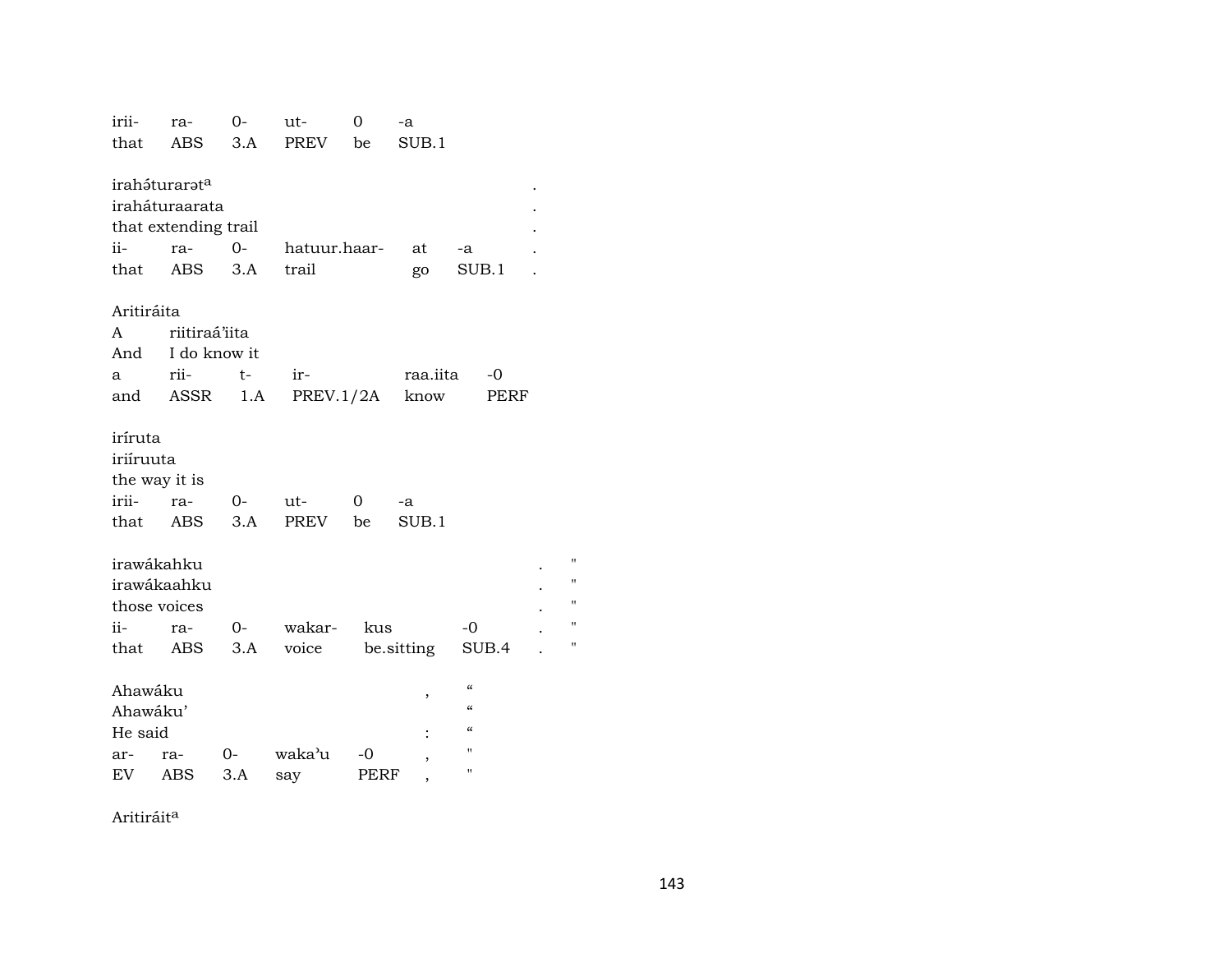| A                      | riitiraá'iita    |      |                 |                |                                   |                          |
|------------------------|------------------|------|-----------------|----------------|-----------------------------------|--------------------------|
| And                    | I do know it     |      |                 |                |                                   |                          |
| a                      | rii-             | $t-$ | ir-             |                | raa.iita                          | $-0$                     |
| and                    | ASSR             |      | $1.A$ PREV.1/2A |                | know                              | <b>PERF</b>              |
|                        |                  |      |                 |                |                                   |                          |
| iríruta                |                  |      |                 |                |                                   |                          |
| iriíruuta              |                  |      |                 |                |                                   |                          |
| the way it is          |                  |      |                 |                |                                   |                          |
| irii-                  | ra-              | $0-$ | ut-             | $\overline{0}$ | -a                                |                          |
| that                   | ABS              | 3.A  | PREV be         |                | SUB.1                             |                          |
| tirataruš <sup>i</sup> |                  |      |                 |                | ,                                 |                          |
| tiratáruuci            |                  |      |                 |                |                                   |                          |
| this fire              |                  |      |                 |                | ,                                 |                          |
| tii-                   | ra-              | $0-$ | ta.ra.uc        | $-i$           | $\, ,$                            |                          |
| this                   | <b>ABS</b>       | 3.A  | be.fire         |                | SUB.2<br>$\overline{\phantom{a}}$ |                          |
|                        |                  |      |                 |                |                                   |                          |
| tirataruš <sup>i</sup> |                  |      |                 |                |                                   | $\blacksquare$           |
| tiratáruuci            |                  |      |                 |                |                                   | $\blacksquare$           |
| this fire              |                  |      |                 |                |                                   | $\blacksquare$           |
| tii-                   | ra-              | $0-$ | ta.ra.uc        | $-i$           |                                   | $\pmb{\mathsf{H}}$       |
|                        | this ABS         | 3.A  | be.fire         |                | SUB.2                             | $\blacksquare$           |
|                        |                  |      |                 |                |                                   |                          |
| Ahawáku                |                  |      |                 |                | ,                                 | $\epsilon\epsilon$       |
| Ahawáku'               |                  |      |                 |                |                                   | $\pmb{\zeta}\pmb{\zeta}$ |
| He said                |                  |      |                 |                |                                   | $\mathcal{C}$            |
| ar-                    | ra-              | $O-$ | waka'u          | $-0$           | $\overline{\phantom{a}}$          | Ħ                        |
| EV                     | ABS              | 3.A  | say             | PERF           |                                   | Ħ                        |
| Aritiráit <sup>a</sup> |                  |      |                 |                |                                   |                          |
| A                      | riitiraá'iita    |      |                 |                |                                   |                          |
|                        | And I do know it |      |                 |                |                                   |                          |
| a                      | rii-             | $t-$ | ir-             |                | raa.iita                          | $-0$                     |
| and                    | ASSR             | 1.A  | PREV.1/2A       |                | know                              | <b>PERF</b>              |
|                        |                  |      |                 |                |                                   |                          |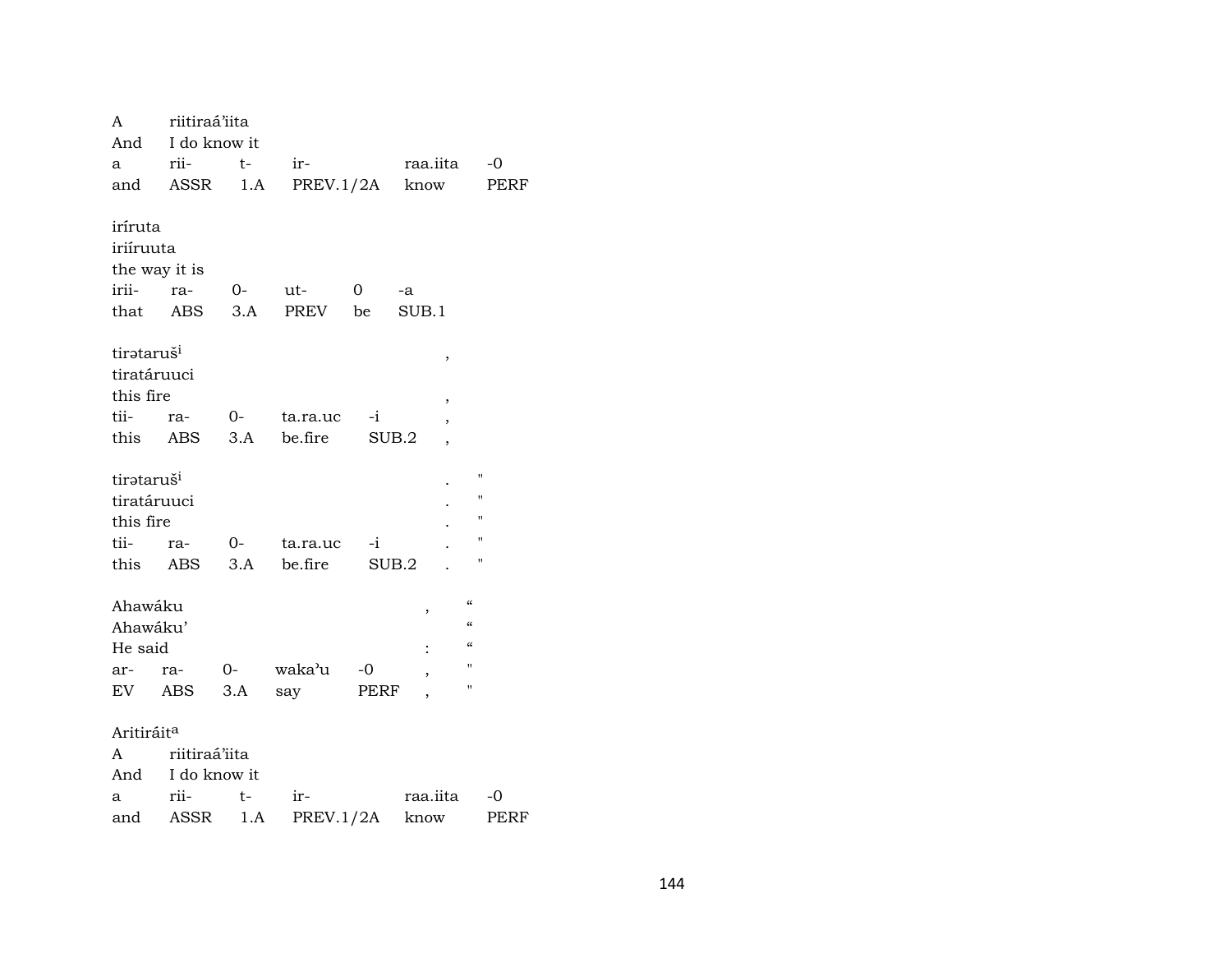| iríruta                |                          |      |         |              |                |                    |                 |                |
|------------------------|--------------------------|------|---------|--------------|----------------|--------------------|-----------------|----------------|
| iriíruuta              |                          |      |         |              |                |                    |                 |                |
| the way it is          |                          |      |         |              |                |                    |                 |                |
| irii-                  | ra-                      | $0-$ | ut-     | $\mathbf{0}$ | -a             |                    |                 |                |
| that                   | ABS                      | 3.A  | PREV    | be           | SUB.1          |                    |                 |                |
|                        | tirakurištáhu            |      |         |              |                |                    |                 | $^{\prime}$    |
|                        | tirakurictáhu            |      |         |              |                |                    |                 | $\blacksquare$ |
|                        | this rising flame        |      |         |              |                |                    |                 | $\blacksquare$ |
| tii-                   | ra-                      | $0-$ | $a-$    |              | kuriit-        | ta.a               | -hus            | $^{\prime}$    |
| this                   | ABS                      | 3.A  | PREV.3A |              | flame          | come.up            | <b>IMPF.SUB</b> | $\blacksquare$ |
|                        |                          |      |         |              |                |                    |                 |                |
|                        | Nikuwitiwáku             |      |         |              |                |                    |                 |                |
|                        | Rikuwitiwáku'            |      |         |              |                |                    |                 |                |
|                        | That is what he said     |      |         |              |                |                    |                 |                |
| riku-                  | wi-                      | ti-  |         | $O-$         | waka'u         | -0                 |                 |                |
| that.is                |                          | QUOT | IND.3A  | 3.A          | say            | PERF               |                 |                |
|                        |                          |      |         |              |                |                    |                 |                |
| Ahawáku                |                          |      |         |              | $\, ,$         | $\mathcal{C}$      |                 |                |
| Ahawáku'               |                          |      |         |              |                | $\epsilon\epsilon$ |                 |                |
| He said                |                          |      |         |              |                | $\epsilon$         |                 |                |
| ar-                    | ra-                      | $0-$ | waka'u  | $-0$         |                | п                  |                 |                |
|                        | EV ABS                   | 3.A  | say     | PERF         |                | 11                 |                 |                |
| Aritiráit <sup>a</sup> |                          |      |         |              |                |                    |                 |                |
| A                      | riitiraá'iita            |      |         |              |                |                    |                 |                |
| And                    | I do know it             |      |         |              |                |                    |                 |                |
| a                      | rii-                     | t-   | ir-     |              | raa.iita       | $-0$               |                 |                |
| and                    | ASSR                     | 1.A  |         |              | PREV.1/2A know | PERF               |                 |                |
|                        |                          |      |         |              |                |                    |                 |                |
|                        | nahíwaturut <sup>a</sup> |      |         |              |                |                    |                 |                |
|                        | rahíwaturuuta            |      |         |              |                |                    |                 |                |
|                        | the extending entrance   |      |         |              |                |                    |                 |                |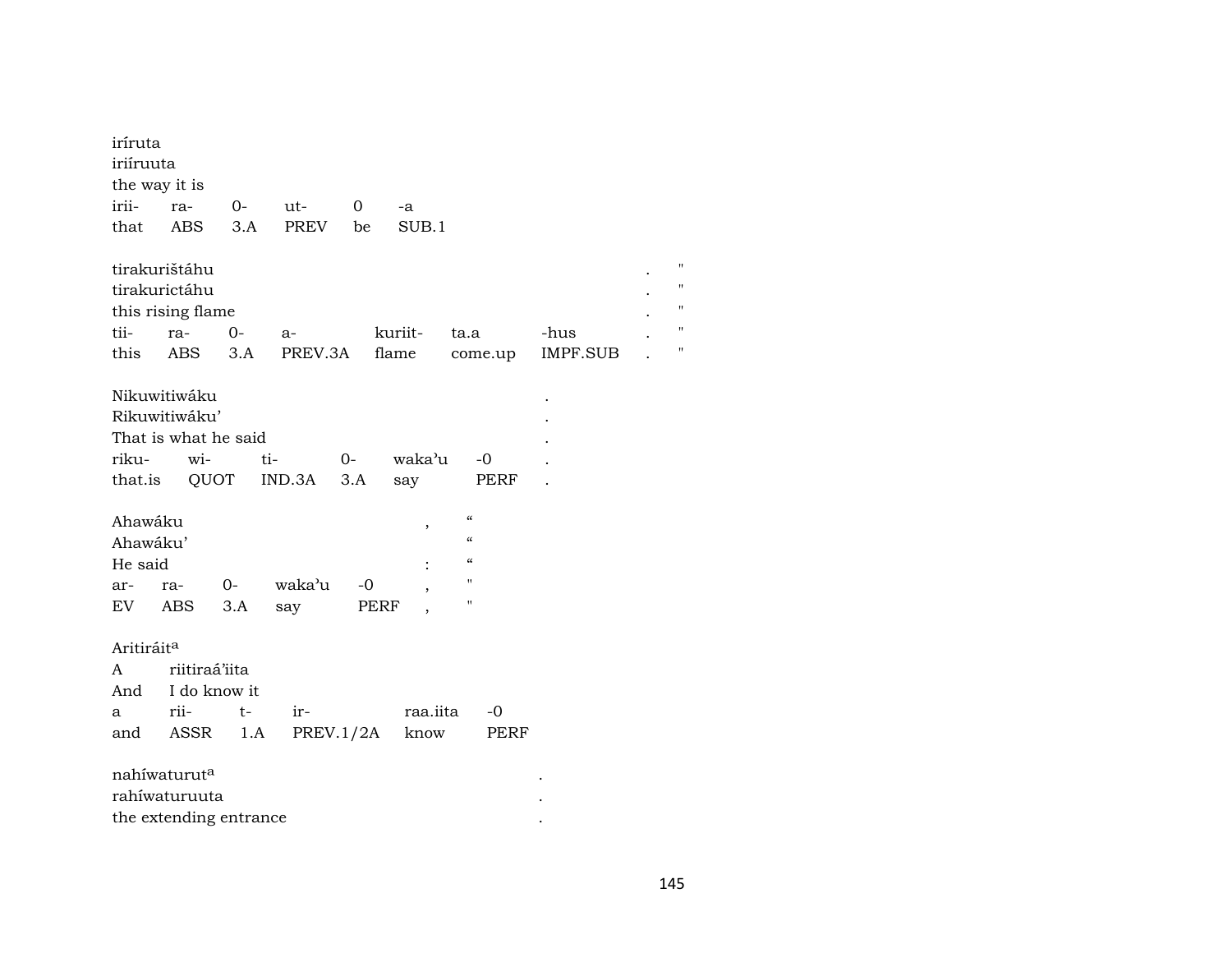| ra-                    | $O -$                                    | hiwatur-                 | u.at      |      |          | -a                 |                |
|------------------------|------------------------------------------|--------------------------|-----------|------|----------|--------------------|----------------|
| ABS                    | 3.A                                      | doorway extend.in.a.line |           |      |          | SUB.1              |                |
|                        |                                          |                          |           |      |          |                    |                |
| Aritiráit <sup>a</sup> |                                          |                          |           |      |          |                    |                |
| A                      | riitiraá'iita                            |                          |           |      |          |                    |                |
| And                    | I do know it                             |                          |           |      |          |                    |                |
| a                      | rii-                                     | $t -$                    | ir-       |      | raa.iita | -0                 |                |
| and                    | ASSR                                     | 1.A                      | PREV.1/2A |      | know     | PERF               |                |
|                        |                                          |                          |           |      |          |                    |                |
|                        | wirəskuwášit <sup>i</sup> t <sup>n</sup> |                          |           |      |          |                    | ,              |
|                        | wiraskuuwácitit                          |                          |           |      |          |                    |                |
|                        | when you go out                          |                          |           |      |          |                    |                |
| wii-                   | ra-                                      | $S-$                     | ku-       |      | awacitik | $-0$               | ,              |
| when                   | INF.A                                    | 2.A                      | INF.B     |      | go.out   | SUB.4              | $\overline{ }$ |
|                        |                                          |                          |           |      |          |                    |                |
|                        | nakuwašit <sup>i</sup> t <sup>n</sup>    |                          |           |      |          | П                  |                |
|                        | rakuuwácitit                             |                          |           |      |          | П                  |                |
|                        | when one goes out                        |                          |           |      |          | "                  |                |
| ra-                    | $0-$                                     | ku-                      | awacitik  |      | $-0$     | $\pmb{\mathsf{H}}$ |                |
|                        | $INF.A$ 3.A                              | INF.B                    | go.out    |      | SUB.4    | $\pmb{\mathsf{H}}$ |                |
|                        |                                          |                          |           |      |          |                    |                |
|                        | Nikuwitiwáku                             |                          |           |      |          |                    |                |
|                        | Rikuwitiwáku'                            |                          |           |      |          |                    |                |
|                        | That is what he said                     |                          |           |      |          |                    |                |
| riku-                  | wi-                                      | ti-                      |           | $O-$ | waka'u   | $-0$               |                |
|                        | that.is QUOT                             |                          | IND.3A    | 3.A  | say      | PERF               |                |
|                        |                                          |                          |           |      |          |                    |                |
| Ahawáku                |                                          |                          |           |      | ,        | $\epsilon$         |                |
| Ahawáku'               |                                          |                          |           |      |          | $\epsilon$         |                |
| He said                |                                          |                          |           |      |          | $\epsilon$         |                |
| ar-                    | ra-                                      | $O-$                     | waka'u    | -0   |          | п                  |                |
| EV                     | <b>ABS</b>                               | 3.A                      | say       | PERF | ,        | $\blacksquare$     |                |
|                        |                                          |                          |           |      |          |                    |                |

Aritiráit<sup>a</sup>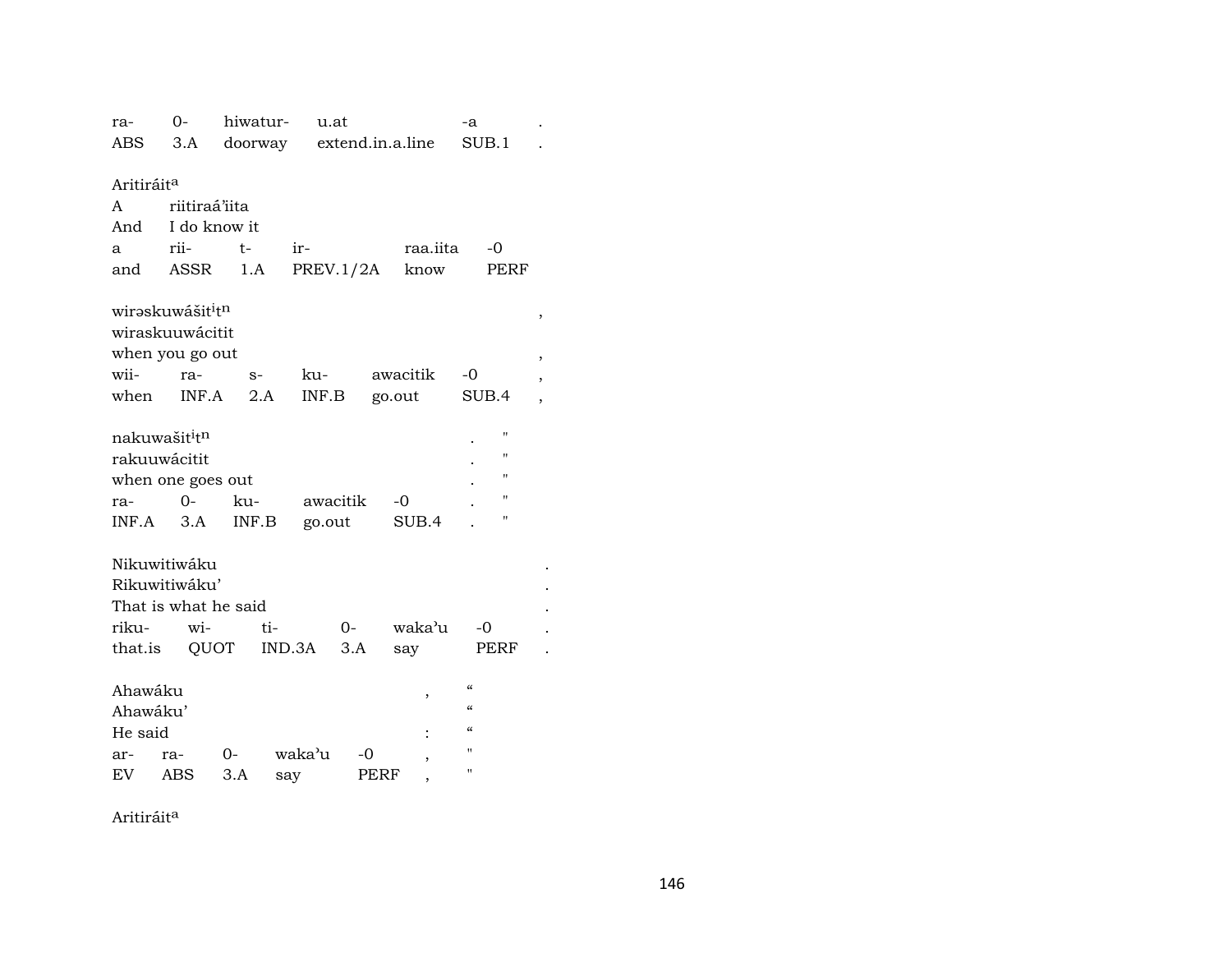| A<br>And<br>a<br>and                                                                                                                        | riitiraá'iita<br>I do know it<br>rii-<br>ASSR                                 | $t-$<br>1.A                                       | ir-<br><b>PREV.1/2A</b>                                          | raa.iita<br>know        | $-0$<br>PERF        |                                 |                                   |                                |               |                            |                     |
|---------------------------------------------------------------------------------------------------------------------------------------------|-------------------------------------------------------------------------------|---------------------------------------------------|------------------------------------------------------------------|-------------------------|---------------------|---------------------------------|-----------------------------------|--------------------------------|---------------|----------------------------|---------------------|
| wii-<br>when                                                                                                                                | wírakuwašítiksa<br>wiraakuuwacítiksa<br>when he comes outside<br>ra-<br>INF.A | $0-$<br>3.A                                       | $a-$<br>PREV.3A                                                  | ku-<br>INF.B            | awacitik<br>go.out  | -his<br>PERF                    | a                                 | come                           | $-0$<br>SUB.4 |                            |                     |
| $\,$                                                                                                                                        |                                                                               |                                                   |                                                                  |                         |                     |                                 |                                   |                                |               |                            |                     |
| Tatiraá'iita<br>I know it<br>ta-<br>IND.1/2A                                                                                                | tatiraitawirakūrir <sup>i</sup> t <sup>n</sup><br>$t-$                        | ir-<br>1.A                                        | PREV.1/2A                                                        | raa.iita<br>know        | $-0$<br>PERF        | wiraku'uúriirit<br>wii-<br>when | when he stands up<br>ra-<br>INF.A | $0-$<br>3.A                    | ku-<br>INF.B  | uuri.arik<br>stand.upright | $-0$<br><b>PERF</b> |
| н<br>н.<br>$\mathbf{H}$<br>11                                                                                                               | riku-<br>that.is                                                              | Nikuwitiwawákahu<br>wi-                           | Rikuwitiwaawákaahu'<br>That is what he was saying<br>ti-<br>QUOT | $0-$<br>IND.3A<br>3.A   | waa-<br><b>DIST</b> | waka<br>say.IMPF                |                                   | -:hus<br><b>IMPF</b>           |               |                            |                     |
| $\boldsymbol{\epsilon} \boldsymbol{\epsilon}$<br>$\epsilon\epsilon$<br>$\mathcal{C}\mathcal{C}$<br>$\pmb{\mathsf{H}}$<br>$\pmb{\mathsf{H}}$ | Aritiráita<br>A<br>And<br>a<br>and                                            | riitiraá'iita<br>I do know<br>rii-<br><b>ASSR</b> | $t-$<br>1.A                                                      | ir-<br><b>PREV.1/2A</b> | raa.iita<br>know    | $-0$<br><b>PERF</b>             | $\, ,$                            | ihi<br>ihi<br>uh<br>ihii<br>uh |               |                            |                     |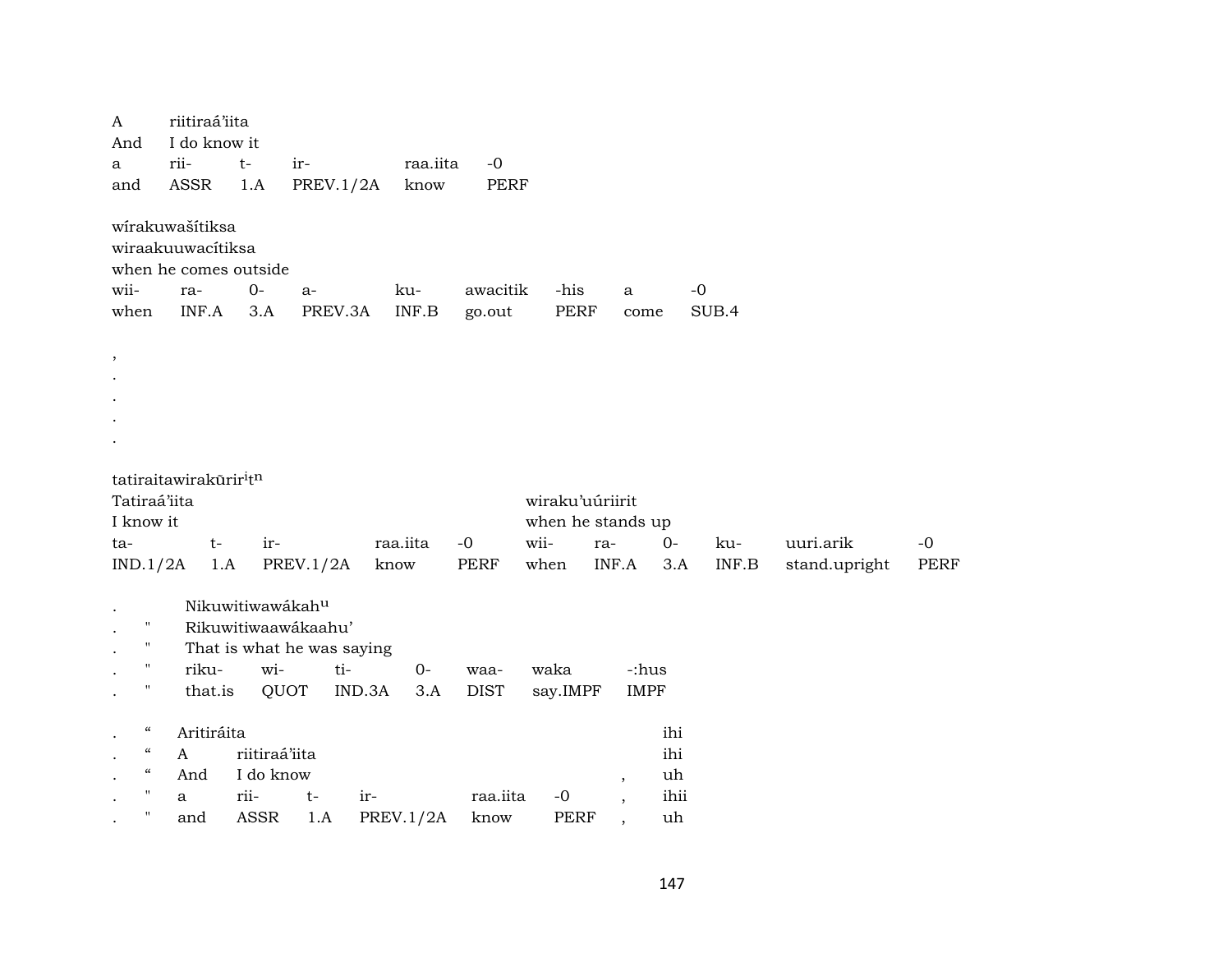| $\overline{\phantom{a}}$                                             | wirakuríwatar <sup>a</sup><br>when he looks                                                                 | wirakuriíwataara                                        |                               |       |                                                             |                                                                                   |                                                    |             |                          |
|----------------------------------------------------------------------|-------------------------------------------------------------------------------------------------------------|---------------------------------------------------------|-------------------------------|-------|-------------------------------------------------------------|-----------------------------------------------------------------------------------|----------------------------------------------------|-------------|--------------------------|
| $\overline{\phantom{a}}$                                             | wii-                                                                                                        | ra-                                                     | $0-$                          | ku-   | riiwat.aar                                                  |                                                                                   |                                                    | -a          |                          |
|                                                                      | when                                                                                                        | INF>A                                                   | 3.A                           | INF.B |                                                             | look.in.a.direction                                                               |                                                    | SUB.1       |                          |
| Aritiráit <sup>a</sup>                                               |                                                                                                             |                                                         |                               |       |                                                             |                                                                                   |                                                    |             |                          |
| A                                                                    | riitiraá'iita                                                                                               |                                                         |                               |       |                                                             |                                                                                   |                                                    |             |                          |
| And                                                                  | I do know it                                                                                                |                                                         |                               |       |                                                             |                                                                                   |                                                    |             |                          |
| a                                                                    | rii-                                                                                                        | $t-$                                                    | ir-                           |       | raa.iita                                                    | $-0$                                                                              |                                                    |             |                          |
| and                                                                  | <b>ASSR</b>                                                                                                 | 1.A                                                     | PREV.1/2A                     |       | know                                                        | PERF                                                                              |                                                    |             |                          |
| wii-<br>when<br>$\pmb{\mathsf{H}}$<br>п<br>П<br>н<br>ar-<br>п<br>EV. | wirakuriwatpaha<br>wirakuriíwatpaaha<br>ra-<br>INF.A<br>Ahawáku<br>Ahawáku'<br>He said<br>ra-<br><b>ABS</b> | when he looks all around<br>$0 -$<br>3.A<br>$0-$<br>3.A | ku-<br>INF.B<br>waka'u<br>say |       | riiwat.aar<br>look.in.a.direction<br>$\, ,$<br>$-0$<br>PERF | $\epsilon$<br>$\epsilon\epsilon$<br>$\mathcal{C}\mathcal{C}$<br>$\mathbf{H}$<br>п | -wa<br><b>DIST</b>                                 | -a<br>SUB.1 |                          |
|                                                                      |                                                                                                             |                                                         |                               |       |                                                             |                                                                                   |                                                    |             |                          |
| Aritiráita                                                           |                                                                                                             |                                                         |                               |       |                                                             |                                                                                   |                                                    | ihi         |                          |
| A                                                                    | riitiraá'iita                                                                                               |                                                         |                               |       |                                                             |                                                                                   |                                                    | ihi         |                          |
| And                                                                  | I do know it                                                                                                |                                                         |                               |       |                                                             |                                                                                   | ,                                                  | uh          | $^\mathrm{^\mathrm{o}}$  |
| a                                                                    | rii-                                                                                                        | $t-$                                                    | ir-                           |       | raa.iita                                                    | -0                                                                                | $\overline{\phantom{a}}$                           | ihii        | $\overline{\phantom{a}}$ |
| and                                                                  | ASSR                                                                                                        | 1.A                                                     | PREV.1/2A                     |       | know                                                        | PERF                                                                              | $\overline{\phantom{a}}$                           | uh          | $\overline{\phantom{a}}$ |
|                                                                      | wirakukírir <sup>a</sup><br>wirakukírira                                                                    | when it shakes (ie thunders)                            |                               |       |                                                             |                                                                                   | $\pmb{\mathsf{H}}$<br>$\mathbf{H}$<br>$\mathbf{H}$ |             |                          |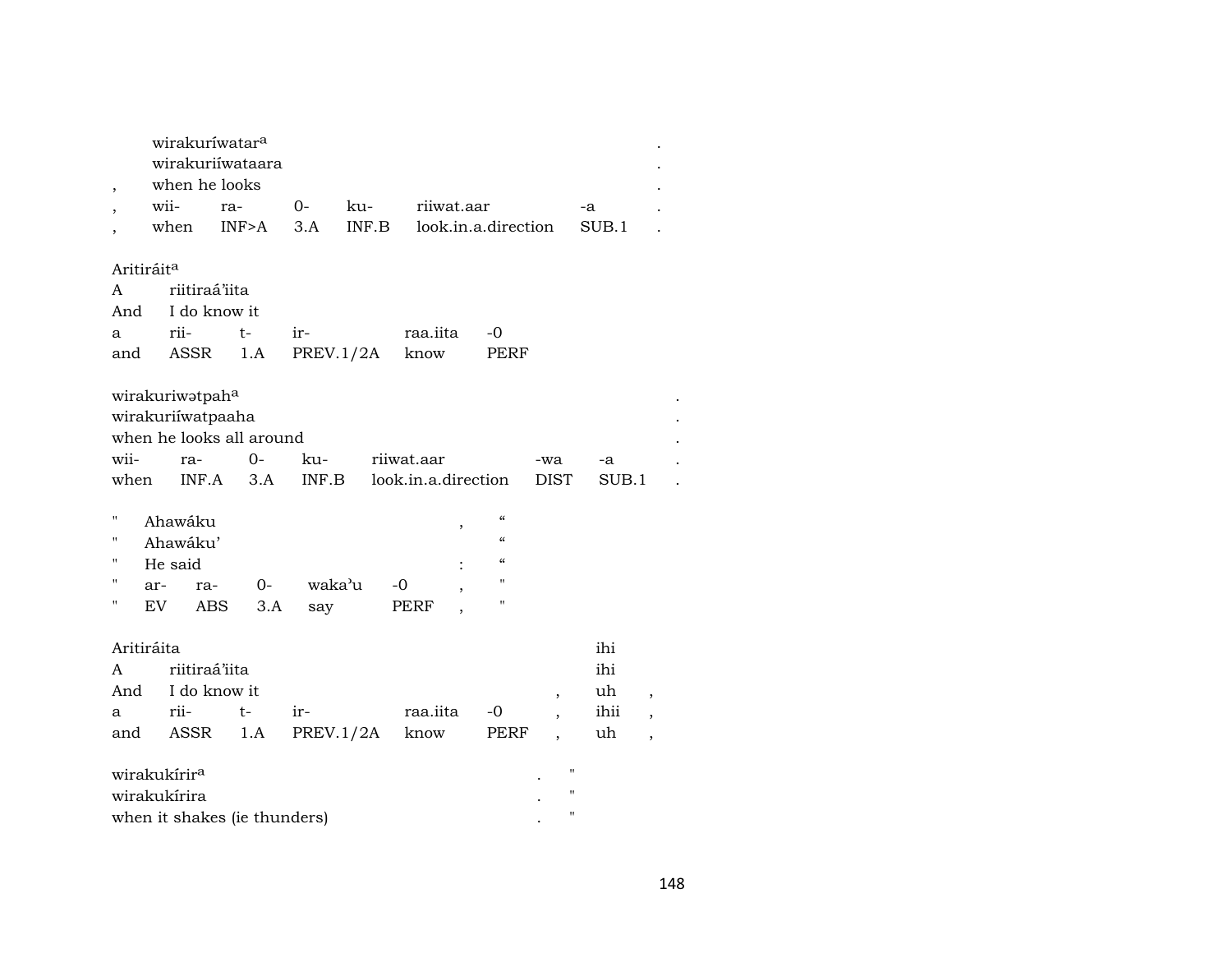| wii-                                             | ra-                                                                          | $O -$ | ku-             | kirir                | -a        | $\pmb{\mathsf{H}}$ |                                                     |
|--------------------------------------------------|------------------------------------------------------------------------------|-------|-----------------|----------------------|-----------|--------------------|-----------------------------------------------------|
| when                                             | $INF.A$ 3.A                                                                  |       | INF.B           | thunder              | SUB.1     | Ħ                  |                                                     |
| riku-                                            | Nikuwitiwawákahu<br>Rikuwitiwaawákaahu'<br>That is what he was saying<br>wi- | ti-   | $O-$            | waa-                 | waka      | -:hus              | $\mathcal{C}$<br>$\epsilon$<br>$\epsilon$<br>Ħ<br>Ħ |
|                                                  | that.is QUOT IND.3A                                                          |       |                 | 3.A<br>DIST          | say.IMPF  | IMPF               |                                                     |
| Aritiráit <sup>a</sup>                           |                                                                              |       |                 |                      |           |                    |                                                     |
| A                                                | riitiraá'iita                                                                |       |                 |                      |           |                    |                                                     |
|                                                  | And I do know it                                                             |       |                 |                      |           |                    |                                                     |
| a                                                | rii-                                                                         | $t-$  | $ir$ - $\qquad$ | raa.iita             | -0        |                    |                                                     |
|                                                  | and ASSR                                                                     | 1.A   | PREV.1/2A       | know                 | PERF      |                    |                                                     |
| wiráku <sup>a</sup><br>wiraáku'a<br>wii-<br>when | when he comes<br>ra-<br>$INF.A$ 3.A                                          | $O-$  | $a-$            | ku-<br>PREV.3A INF.B | a<br>come | $-0$<br>SUB.4      |                                                     |
| Aritiráita                                       |                                                                              |       |                 |                      |           |                    |                                                     |
| A                                                | riitiraá'iita                                                                |       |                 |                      |           |                    |                                                     |
|                                                  | And I do know it                                                             |       |                 |                      |           |                    |                                                     |
| a                                                | rii-                                                                         | $t-$  | $ir-$           | raa.iita             | -0        |                    |                                                     |
|                                                  | and ASSR                                                                     | 1.A   | PREV.1/2A       | know                 | PERF      |                    |                                                     |
| wirakúwiša<br>wiraakúwica<br>wii-                | when he arrives<br>ra-                                                       | $O-$  | a-              | ku-                  | wic.a     | -0                 | $\pmb{\mathsf{H}}$<br>п<br>п                        |
| when                                             | INF.A                                                                        | 3.A   | PREV.3A         | INF.B                | arrive    | SUB.4              |                                                     |
|                                                  |                                                                              |       |                 |                      |           |                    |                                                     |

 $N$ ikuwitiwawákah $^{\rm u}$  . The contract of  $\sim$  .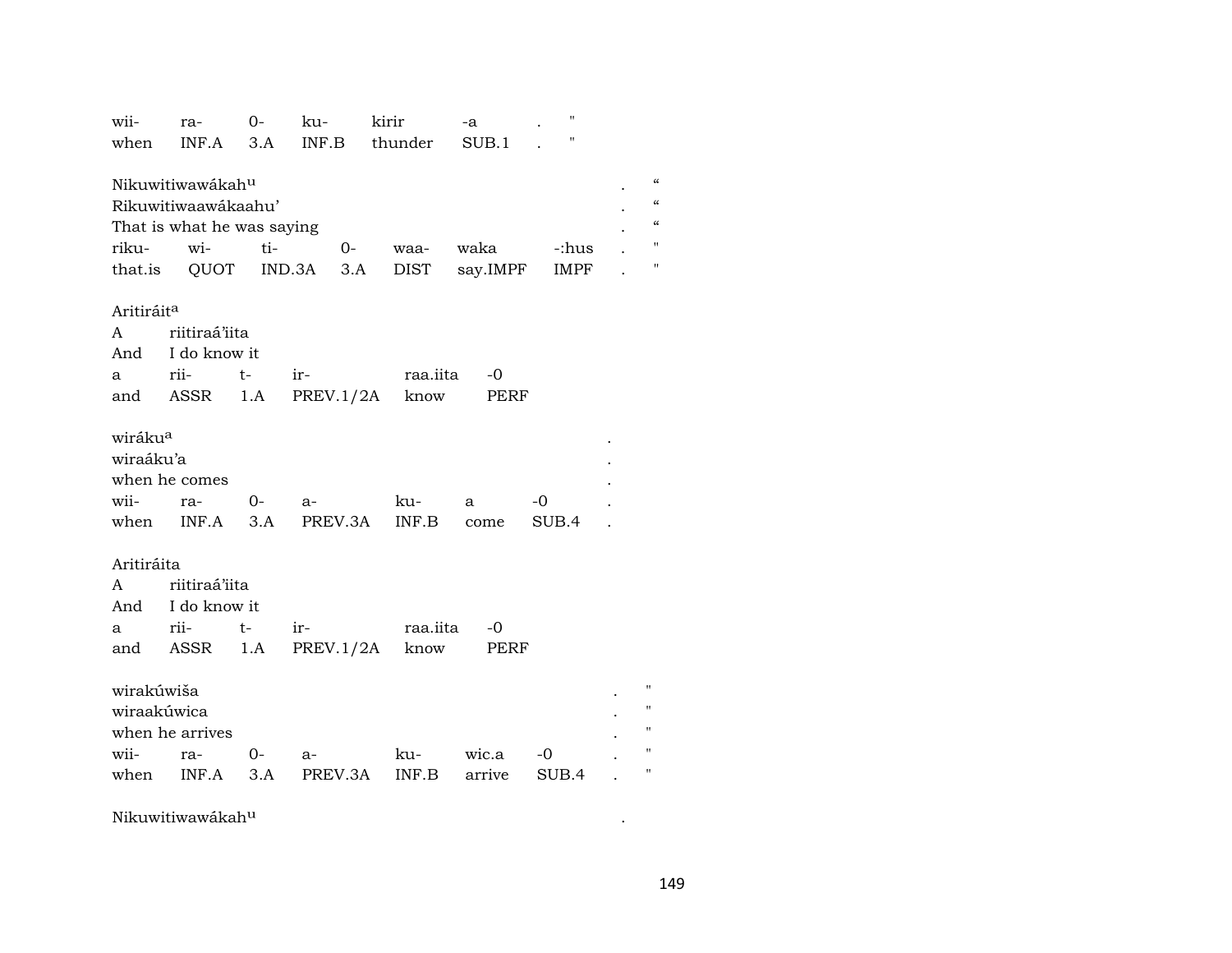|            |            | Rikuwitiwaawákaahu'           |               |         |                                         |                             |      |                               |                          |                          |
|------------|------------|-------------------------------|---------------|---------|-----------------------------------------|-----------------------------|------|-------------------------------|--------------------------|--------------------------|
|            |            | That is what he was saying    |               |         |                                         |                             |      |                               |                          |                          |
| riku-      |            | wi-                           | ti-           | 0-      | waa-                                    | waka                        |      | -:hus                         |                          |                          |
| that.is    |            | QUOT                          | IND.3A        | 3.A     | <b>DIST</b>                             | say.IMPF                    |      | <b>IMPF</b>                   |                          |                          |
|            |            |                               |               |         |                                         |                             |      |                               |                          |                          |
| "          |            | Aritiráita                    |               |         |                                         |                             |      |                               |                          |                          |
| $\epsilon$ | A          |                               | riitiraá'iita |         |                                         |                             |      |                               |                          |                          |
| $\epsilon$ | And        |                               | I do know it  |         |                                         |                             |      |                               |                          |                          |
| П          | a          | rii-                          | t-            | ir-     |                                         | raa.iita                    | -0   |                               |                          |                          |
| н          | and        | ASSR                          | 1.A           |         | PREV.1/2A                               | know                        | PERF |                               |                          |                          |
|            |            |                               |               |         |                                         |                             |      |                               |                          |                          |
|            | wirakúwiša |                               |               |         |                                         |                             |      |                               |                          |                          |
|            |            | wiraakúwica                   |               |         |                                         |                             |      |                               |                          |                          |
|            |            | when he arrives               |               |         |                                         |                             |      |                               |                          |                          |
| wii-       |            | ra-                           | $0-$          | $a-$    | ku-                                     | wic.a                       | -0   |                               |                          |                          |
| when       |            | INF.A                         | 3.A           | PREV.3A | INF.B                                   | arrive                      |      | SUB.4                         |                          |                          |
|            |            | tiirirašíhwari                |               |         |                                         |                             |      |                               |                          | $\vdots$                 |
|            |            | ti'iriiracíhwari              |               |         |                                         |                             |      |                               |                          |                          |
|            |            | here where we live            |               |         |                                         |                             |      |                               |                          |                          |
| tii-       |            | irii-                         | ra-           | aciir-  | warii                                   |                             |      | -hus                          |                          | $\overline{\phantom{a}}$ |
| here       |            | where                         | ABS           |         |                                         | IN.DU.A be.going.about.IMPF |      | IMPF.SUB                      |                          | $\,$                     |
|            |            |                               |               |         |                                         |                             |      |                               |                          |                          |
|            |            | hiruwirakúšahkãt <sup>a</sup> |               |         |                                         |                             |      |                               | $\vdots$                 |                          |
| hiru       |            | wirakuúcaahkaata              |               |         |                                         |                             |      |                               |                          |                          |
| then       |            |                               |               |         | when he goes through the village        |                             |      |                               | ,                        |                          |
| hiruu      |            | wii-                          | ra-           | $0-$    | ku-                                     | icahka-                     | at   | -a                            |                          |                          |
| then       |            | when                          | INF.A         | 3.A     | INF.B                                   | village                     | go   | SUB.1                         | $\overline{\phantom{a}}$ |                          |
|            |            |                               |               |         |                                         |                             |      |                               |                          |                          |
|            |            | hiruwirakušpátata             |               |         |                                         |                             |      |                               |                          |                          |
| hiru       |            | wirakucpaátata                |               |         |                                         |                             |      |                               |                          |                          |
| then       |            |                               |               |         | when he goes to the edge of the village |                             |      |                               |                          |                          |
| hiruu      |            | wii-                          | ra-           | 0-      | ku-                                     | ic.waat.at                  |      |                               |                          | -a                       |
| then       |            | when                          | INF.A         | 3.A     | INF.B                                   |                             |      | go.to.the.edge.of.the.village |                          | SUB.1                    |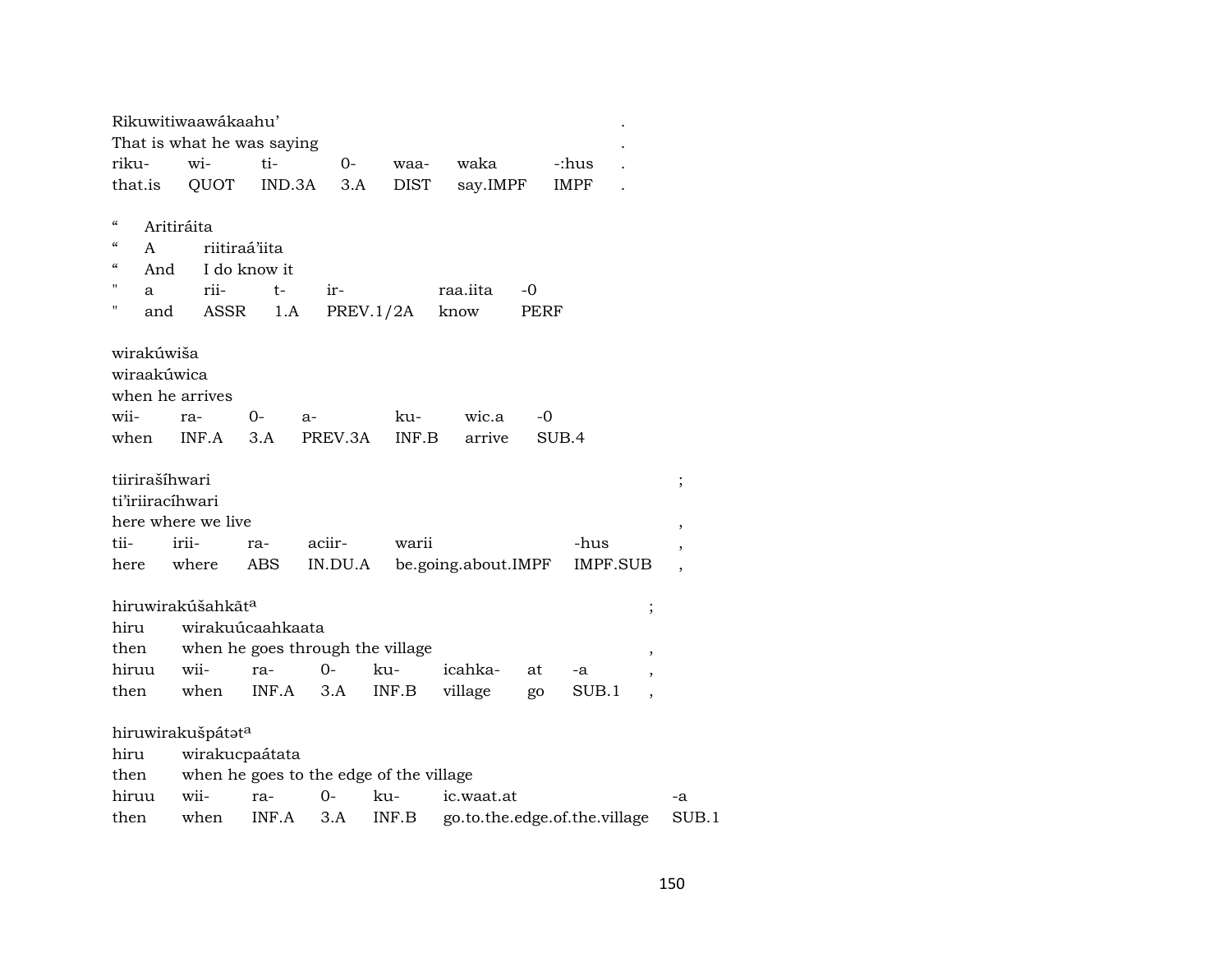| tətiráita<br>tatiraá'iita<br>I know it<br>ta-<br>IND.1/2A  |            | $t-$<br>1.A               | $ir-$<br>PREV.1/2A |                    | raa.iita<br>know | -0<br>PERF                                                                                                                |               | "<br>"<br>11<br>11<br>11         |  |
|------------------------------------------------------------|------------|---------------------------|--------------------|--------------------|------------------|---------------------------------------------------------------------------------------------------------------------------|---------------|----------------------------------|--|
| Ahawáku<br>Ahawáku'<br>He said<br>ar-<br>EV                | ra-<br>ABS | $0 -$<br>3.A              | waka'u<br>say      | $-0$<br>PERF       | ,                | $\mathcal{C}\mathcal{C}$<br>$\mathcal{C}\mathcal{C}$<br>$\boldsymbol{\zeta}\boldsymbol{\zeta}$<br>$\pmb{\mathsf{H}}$<br>п |               |                                  |  |
| Aritiráit <sup>a</sup>                                     |            |                           |                    |                    |                  |                                                                                                                           |               |                                  |  |
| A                                                          |            | riitiraá'iita             |                    |                    |                  |                                                                                                                           |               |                                  |  |
| And<br>a                                                   | rii-       | I do know it<br>$t-$      | ir-                |                    | raa.iita         |                                                                                                                           | -0            |                                  |  |
| and                                                        | ASSR       | 1.A                       |                    | PREV.1/2A          | know             |                                                                                                                           | PERF          |                                  |  |
| hiruwirakutáhawitn<br>hiru<br>there<br>hiruu<br>there when | wii-       | wirakuuta<br>when he goes | ra-<br>INF.A       | ku-<br>$O-$<br>3.A | INF.B            | at<br>go                                                                                                                  | -a<br>SUB.1   | haáwit<br>east<br>haawit<br>east |  |
| Aritiráit <sup>a</sup>                                     |            |                           |                    |                    |                  |                                                                                                                           |               |                                  |  |
| A                                                          |            | riitiraá'iita             |                    |                    |                  |                                                                                                                           |               |                                  |  |
| And<br>a                                                   | rii-       | I do know it<br>$t-$      | ir-                |                    | raa.iita         |                                                                                                                           | $-0$          |                                  |  |
| and                                                        | ASSR       | 1.A                       |                    | PREV.1/2A          | know             |                                                                                                                           | PERF          |                                  |  |
| wirakuwíšata<br>wirakuwicata<br>when he arrives            |            |                           |                    |                    |                  |                                                                                                                           | hiru<br>there | hirúhawitn<br>haáwit<br>east     |  |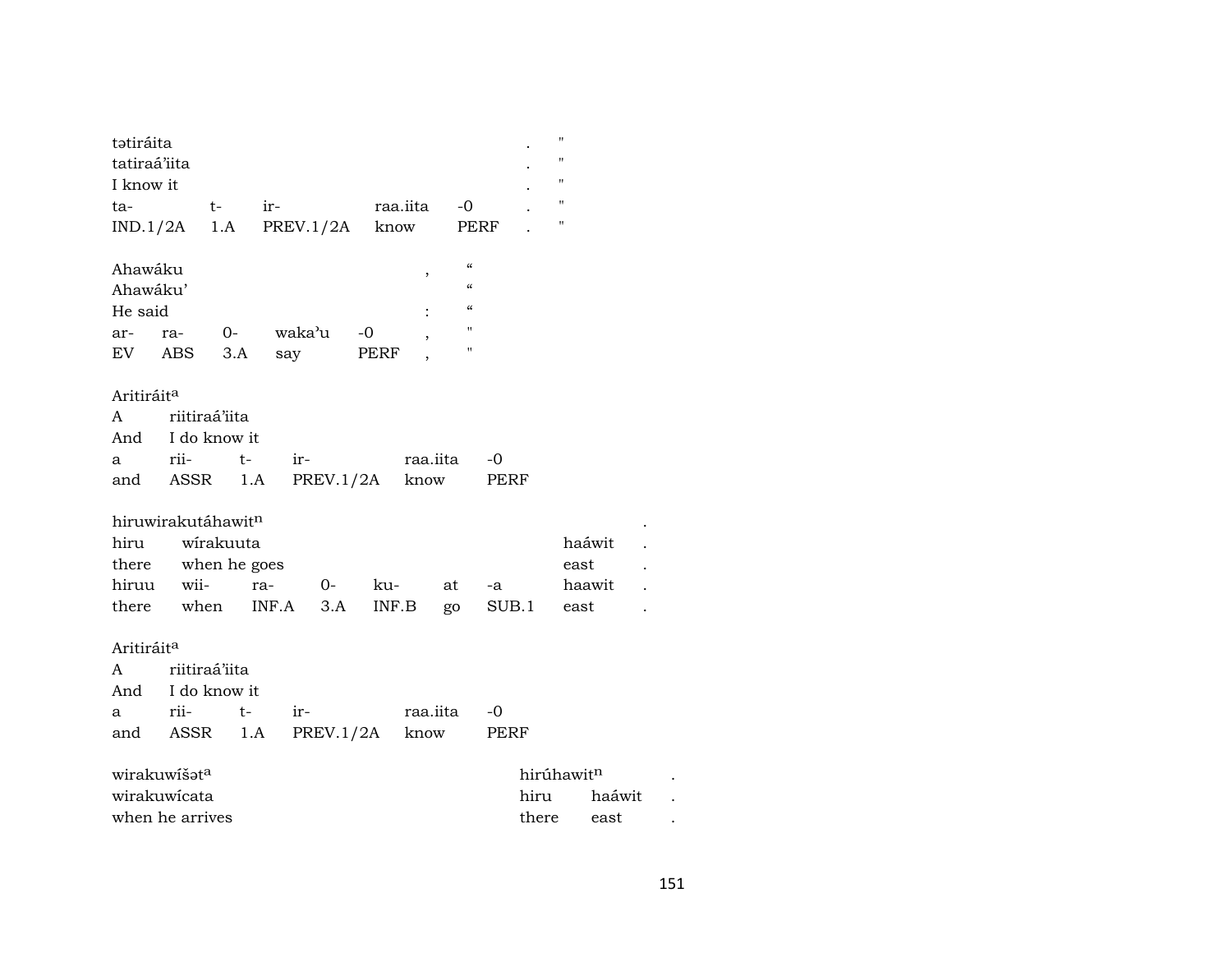| wii-<br>when                                   | ra-<br>INF.A                                        | $0-$<br>3.A                       | ku-<br>INF.B                                | wic.at<br>arrive | -a<br>SUB.1                                                                                                                                           | hiruu<br>there | haawit<br>east  |             |
|------------------------------------------------|-----------------------------------------------------|-----------------------------------|---------------------------------------------|------------------|-------------------------------------------------------------------------------------------------------------------------------------------------------|----------------|-----------------|-------------|
| $\mathbf{H}$<br>Ħ<br>П<br>н<br>ar-<br>11<br>EV | Ahawáku<br>Ahawáku'<br>He said<br>ra-<br><b>ABS</b> | 0-<br>3.A                         | waka'u<br>say                               | $-0$<br>PERF     | $\boldsymbol{\zeta}\boldsymbol{\zeta}$<br>$\,$<br>$\boldsymbol{\zeta}\boldsymbol{\zeta}$<br>$\mathcal{C}$<br>$\pmb{\mathsf{H}}$<br>$\pmb{\mathsf{H}}$ |                |                 |             |
| Aritiráit <sup>a</sup><br>A<br>And             | riitiraá'iita<br>I do know it                       |                                   |                                             |                  |                                                                                                                                                       |                |                 |             |
| a<br>and                                       | rii-<br>ASSR                                        | $t-$<br>1.A                       | ir-<br>PREV.1/2A                            | raa.iita<br>know | $-0$                                                                                                                                                  | <b>PERF</b>    |                 |             |
| hiru<br>then<br>hiruu<br>then                  | hiruwirakukirirísata<br>wii-<br>when                | wirakukiririísata<br>ra-<br>INF.A | when the thunder travels off<br>$0-$<br>3.A | ku-<br>INF.B     | kirir-<br>thunder                                                                                                                                     | iis.at         | go.out.of.sight | -a<br>SUB.1 |
|                                                |                                                     |                                   |                                             |                  |                                                                                                                                                       |                |                 |             |
| A<br>And<br>a                                  | Arakuwawapišúsata<br>rakuwaawaapicúsata<br>ra-      | $O -$                             | when the lightning streaks<br>ku-           | waawaapic        | -hus                                                                                                                                                  |                | at<br>-a        |             |
| and                                            | INF.A                                               | 3.A                               | INF.B                                       | lightning        |                                                                                                                                                       | IMPF.SUB       | SUB.1<br>go     |             |

 $\mathcal{L}(\mathcal{A})$  . The  $\mathcal{L}(\mathcal{A})$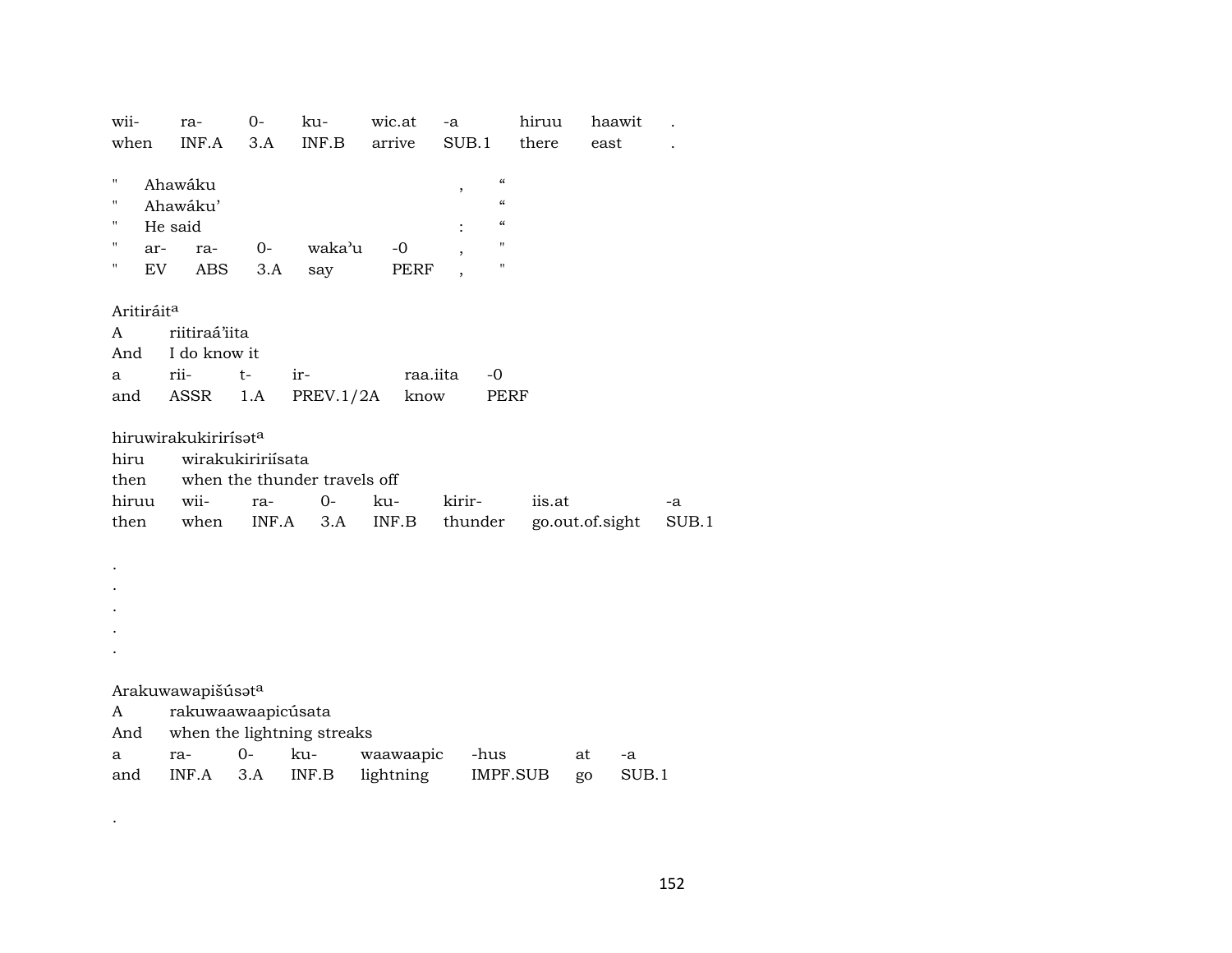. Hiruwirakuwawapišusurúwahaš Hiru wirakuwaawaapicusuruúwaahac Then when the lightning disappears hiruu wii- ra- 0- ku- waawaapic -hus hurahac -ruu -waa -0 then when INF.A 3.A INF.B lightning IMPF.SUB disappear DIST DIST SUB.4 . . . . . Wirakukirirusawíusit<sup>n</sup> Wirakukirirusawí'uusit When the thunder subsides wii- ra- 0- ku- kirir -hus awi.uusik -0 when INF.A 3.A INF.B thunder IMPF.SUB become.still SUB.4  $\begin{minipage}{.4\linewidth} \begin{tabular}{l} \hline \textbf{W} & \textbf{W} & \textbf{W} \\ \textbf{W} & \textbf{W} & \textbf{W} \\ \textbf{W} & \textbf{W} & \textbf{W} \end{tabular} \end{minipage}$ . " Witiwákaahu' " . " He was saying : " . " wi- ti- 0- waka -:hus , " . " QUOT IND.3A 3.A say.IMPF IMPF , " Tətiráit<sup>a</sup> . " Tatiraá'iita . " I know it  $\qquad \qquad \blacksquare$ ta- t- ir- raa.iita -0 . " IND.1/2A 1.A PREV.1/2A know PERF . "

. . .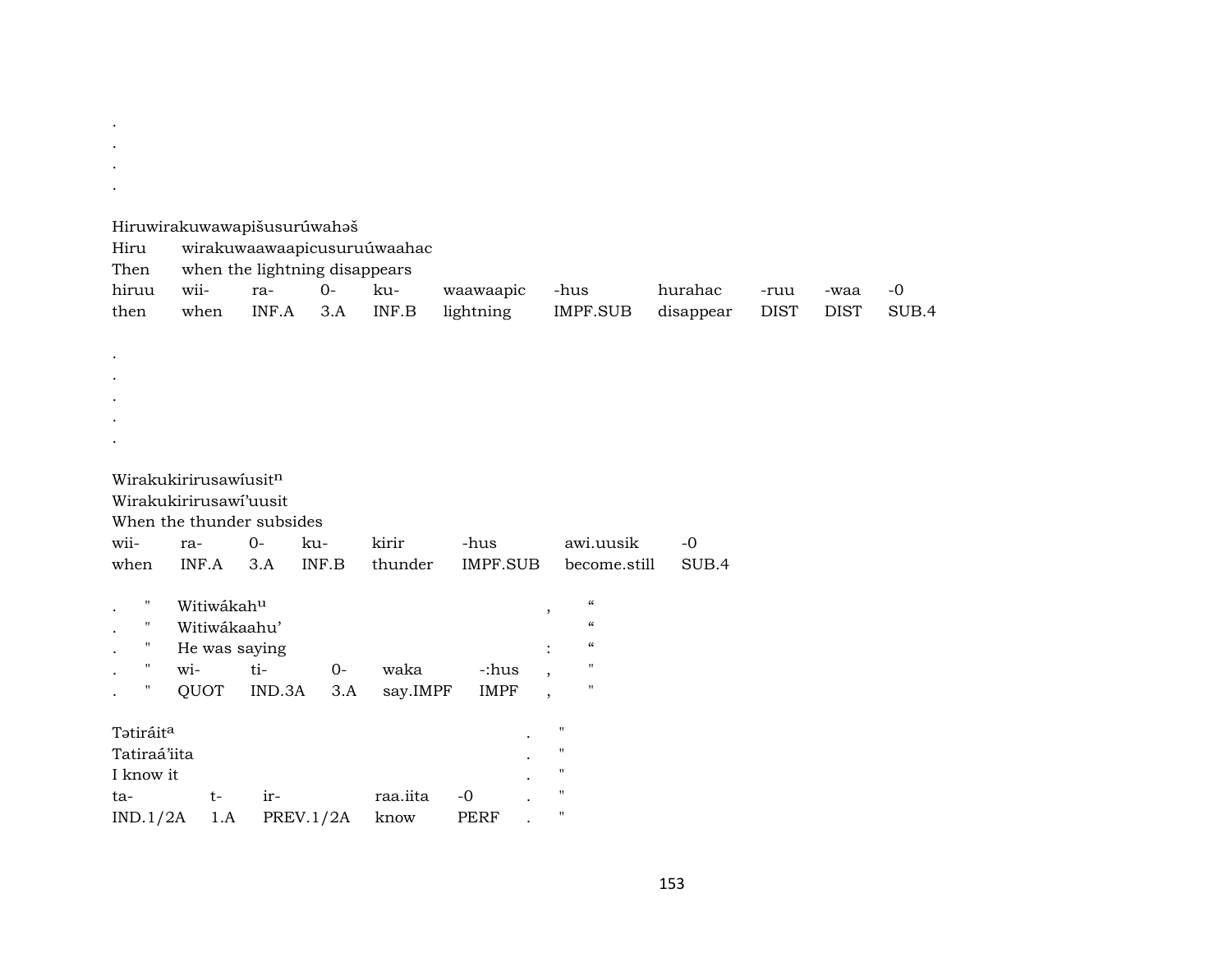| Ahawáku                |                           |      |                        | $\, ,$                           | "                                      |                    |
|------------------------|---------------------------|------|------------------------|----------------------------------|----------------------------------------|--------------------|
| Ahawáku'               |                           |      |                        |                                  | $\epsilon\epsilon$                     |                    |
| He said                |                           |      |                        |                                  | $\boldsymbol{\zeta}\boldsymbol{\zeta}$ |                    |
| ar-                    | ra-                       |      | 0- waka <sup>y</sup> u | $-0$<br>$\overline{\phantom{a}}$ | $\pmb{\mathsf{H}}$                     |                    |
| EV ABS                 |                           | 3.A  | say                    | PERF                             | $\pmb{\mathsf{H}}$                     |                    |
| Aritiráit <sup>a</sup> |                           |      |                        |                                  |                                        |                    |
|                        | A riitiraá'iita           |      |                        |                                  |                                        |                    |
| And                    | I do know it              |      |                        |                                  |                                        |                    |
| a                      | rii- t-                   |      | ir-                    | raa.iita                         | $-0$                                   |                    |
|                        |                           |      | and ASSR 1.A PREV.1/2A | know                             | PERF                                   |                    |
|                        | hiruwirakuwisata          |      |                        |                                  |                                        |                    |
|                        | hiru wirakuwicata         |      |                        |                                  |                                        |                    |
|                        | then when he arrives      |      |                        |                                  |                                        |                    |
| hiruu                  |                           |      | wii- ra- 0-            | ku- wic.at                       | $-a$                                   |                    |
|                        |                           |      |                        | then when INF.A 3.A INF.B arrive |                                        | SUB.1              |
| Aritiráita             |                           |      |                        |                                  |                                        |                    |
|                        | A riitiraá'iita           |      |                        |                                  |                                        |                    |
|                        | And I do know it          |      |                        |                                  |                                        |                    |
| a                      | rii-                      | $t-$ | $ir-$                  |                                  | raa.iita -0                            |                    |
|                        |                           |      | and ASSR 1.A PREV.1/2A | know                             | PERF                                   |                    |
|                        | wirakúwit <sup>i</sup> tn |      |                        |                                  |                                        | $\pmb{\mathsf{H}}$ |
| wirakúwiitit           |                           |      |                        |                                  |                                        | $\pmb{\mathsf{H}}$ |
|                        | when he sits down         |      |                        |                                  |                                        | $\mathbf{H}$       |
| wii-                   | ra-                       | $O-$ | ku-                    | wi.itik                          | $-0$                                   | $\mathbf{H}$       |
|                        | when INF.A 3.A            |      |                        | INF.B sit.down                   | SUB.4                                  | $\pmb{\mathsf{H}}$ |
| Irár <sup>i</sup>      |                           |      |                        |                                  | ,                                      |                    |
| Iraári'                |                           |      |                        |                                  |                                        |                    |
| <b>Brother</b>         |                           |      |                        |                                  | ,                                      |                    |
|                        |                           |      |                        |                                  |                                        |                    |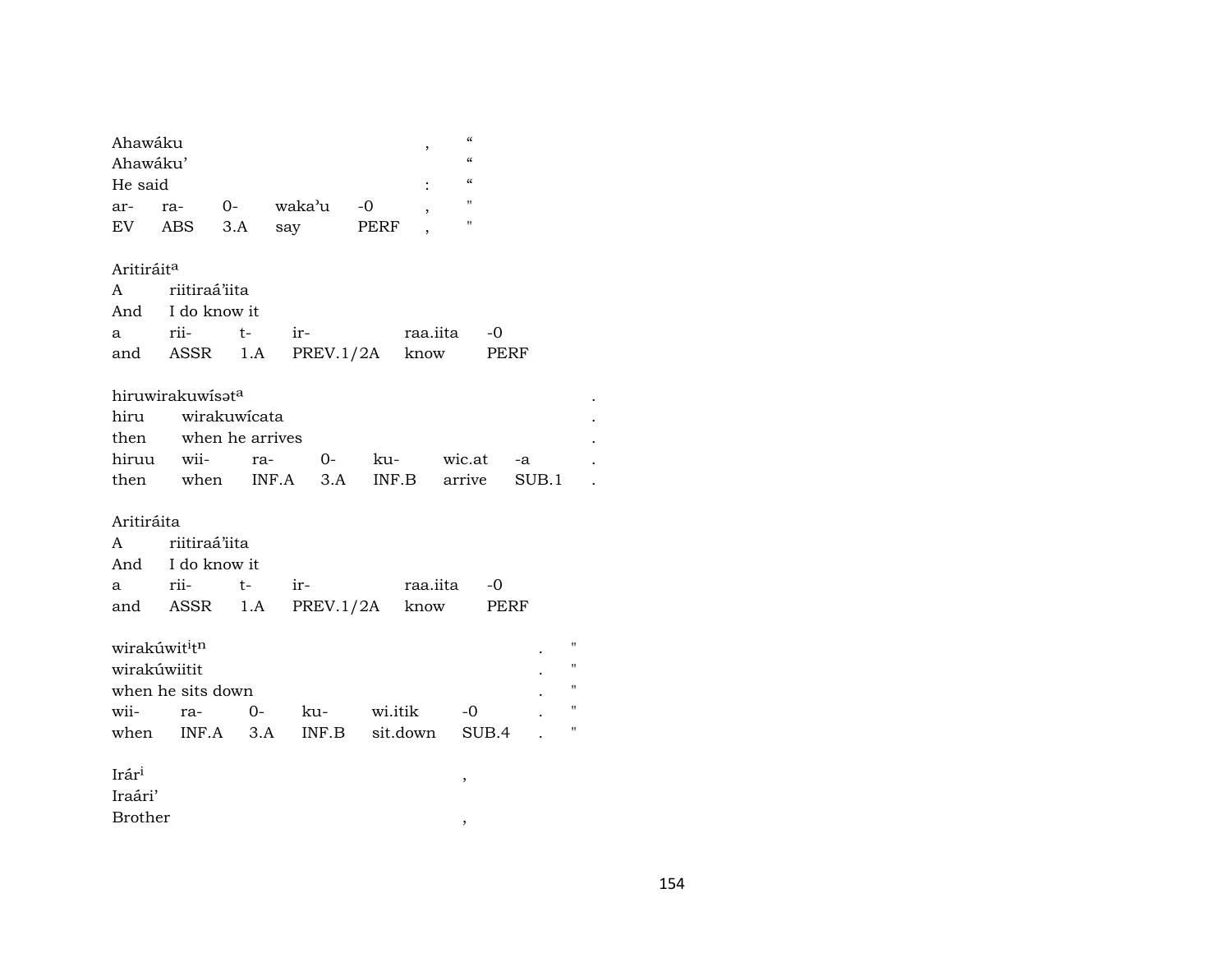| $i-$                      | -raar-             |                  | -ri'  |              | ,               |                          |             |
|---------------------------|--------------------|------------------|-------|--------------|-----------------|--------------------------|-------------|
| 3.POSS.A                  |                    | same.sex.sibling |       | 3.POSS.B     |                 |                          |             |
|                           |                    |                  |       |              |                 |                          |             |
| nikuwitūstn               |                    |                  |       |              |                 |                          |             |
| rikuwituú'ut              |                    |                  |       |              |                 |                          |             |
|                           | that is how it was |                  |       |              |                 |                          |             |
| riku-                     | wi-                | ti-              | $0-$  | ut-          | $\Omega$        | $\overline{a}$           |             |
| that.is                   | QUOT               | IND.3A           | 3.A   | PREV         | be              | EX                       |             |
|                           |                    |                  |       |              |                 |                          |             |
| tirátpawakahu             |                    |                  |       |              |                 |                          |             |
| tirátpaawaakahu           |                    |                  |       |              |                 |                          |             |
| this I am saying          |                    |                  |       |              |                 |                          |             |
| tii-                      | $t-$<br>ra-        | waa-             | waaka |              | -hus            |                          |             |
| this                      | ABS<br>1.A         | <b>DIST</b>      |       | say.IMPF     | <b>IMPF.SUB</b> |                          |             |
|                           |                    |                  |       |              |                 |                          |             |
| Hawanahúrahk <sup>i</sup> |                    |                  |       |              |                 |                          |             |
| Hawá                      | rahúrahki          |                  |       |              |                 |                          |             |
| Also                      | animals            |                  |       |              |                 |                          |             |
| haawa                     | rahuraar           | -kis             |       |              |                 |                          |             |
| also                      | animal             | <b>DIM</b>       |       |              |                 |                          |             |
|                           |                    |                  |       |              |                 |                          |             |
| wituháa                   |                    |                  |       |              |                 |                          | nahúrahki   |
| wituuhá'a                 |                    |                  |       |              |                 |                          | rahúrahki   |
| He did it                 |                    |                  |       |              |                 |                          | the animals |
| wi-                       | ti-                | $0-$<br>ut-      |       | raar         |                 | $\overline{\phantom{0}}$ | rahuraar    |
| QUOT                      | IND.3A             | 3.A              | PREV  | be.the.cause |                 | EX                       | animal      |
|                           |                    |                  |       |              |                 |                          |             |
| háwa                      |                    |                  |       |              |                 |                          |             |
| haáwa'                    |                    |                  |       |              |                 |                          |             |
| also                      |                    |                  |       |              |                 |                          |             |
| haawa                     |                    |                  |       |              |                 |                          |             |
| also                      |                    |                  |       |              |                 |                          |             |
|                           |                    |                  |       |              |                 |                          |             |

kuhihakawákar<sup>u</sup>

 $\sim$  .

-kis

 $DIM$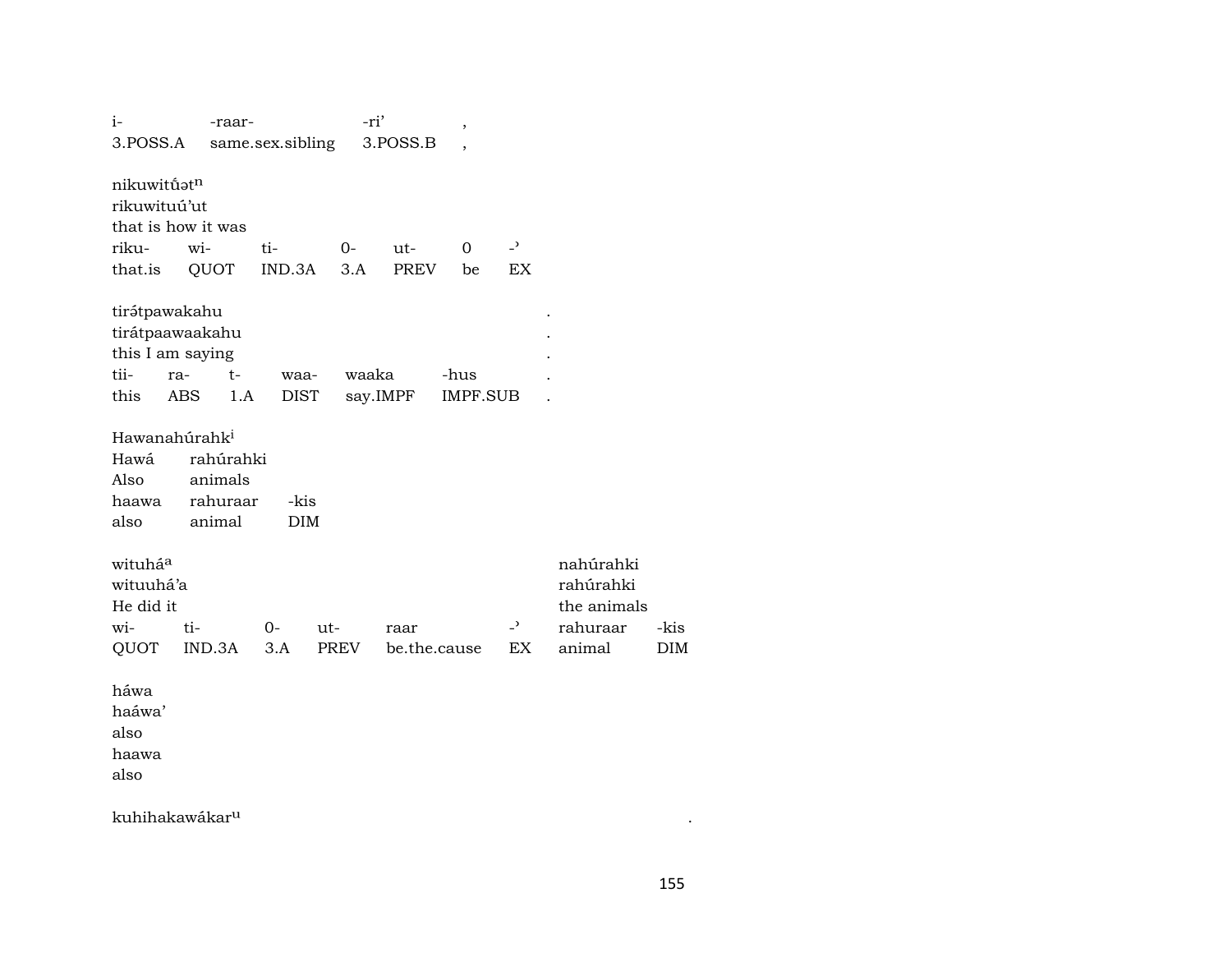|                          | kuhiihaakawaákaru' |       |                    |                  |                          |                          |                    |    |                            |  |
|--------------------------|--------------------|-------|--------------------|------------------|--------------------------|--------------------------|--------------------|----|----------------------------|--|
|                          | He made them       |       |                    |                  |                          |                          |                    |    |                            |  |
| kuur-                    | ra-                | $0-$  | ir-                | ut-              | raa-                     |                          | kawaaka.ra'uk      | -0 |                            |  |
| <b>DUB</b>               | <b>ABS</b>         | 3.A   | <b>OBV</b>         | <b>BEN</b>       | way                      | make.DIST                |                    |    | PERF                       |  |
|                          |                    |       |                    |                  |                          |                          |                    |    |                            |  |
| Ahawáku                  |                    |       |                    |                  |                          | škírihk <sup>i</sup>     |                    |    | $\boldsymbol{\mathcal{C}}$ |  |
| Ahawáku'                 |                    |       |                    |                  |                          | Ckírihki                 |                    |    | $\epsilon$                 |  |
| He said                  |                    |       |                    |                  | $\ddot{\cdot}$           | Wolf                     |                    |    | $\boldsymbol{\mathcal{C}}$ |  |
| ar-                      | ra-                | $0-$  | waka'u             | -0               | $\overline{\phantom{a}}$ | ickirir-                 | -kis               |    | п                          |  |
| EV                       | ABS                | 3.A   | say                | PERF             |                          | wolf                     | <b>DIM</b>         |    | $\mathbf H$                |  |
|                          |                    |       |                    |                  |                          |                          |                    |    |                            |  |
| Tiráwah                  |                    |       |                    |                  |                          |                          |                    |    |                            |  |
|                          | Tiráwaahat         |       |                    |                  |                          |                          |                    |    |                            |  |
|                          | The Heavens        |       |                    |                  |                          |                          |                    |    |                            |  |
| tii-                     | ra-                | 0-    | waa-               | ahak             |                          | -0                       |                    |    |                            |  |
| this                     | ABS                | 3.A   | <b>DIST</b>        | extend.in.a.line |                          | SUB.4                    |                    |    |                            |  |
|                          |                    |       |                    |                  |                          |                          |                    |    |                            |  |
| tətirit <sup>a</sup>     |                    |       |                    |                  |                          |                          | $\blacksquare$     |    |                            |  |
| tatiiriíta               |                    |       |                    |                  |                          |                          | "                  |    |                            |  |
|                          | I know Him         |       |                    |                  |                          |                          | 11                 |    |                            |  |
|                          |                    | $t-$  |                    | iita             | -0                       |                          | $\pmb{\mathsf{H}}$ |    |                            |  |
| ta-                      |                    |       | ir-                |                  |                          |                          | $\pmb{\mathsf{H}}$ |    |                            |  |
|                          | $IND.1/2A$ 1.A     |       | PREV.1/2A          | know             |                          | PERF                     |                    |    |                            |  |
|                          |                    |       |                    |                  |                          |                          |                    |    |                            |  |
|                          | Akírikuisaruət     |       |                    |                  |                          |                          |                    |    |                            |  |
| Aki                      |                    |       | riku'isáruu'ut     |                  |                          |                          |                    |    |                            |  |
| And here                 |                    |       | that is how it was |                  |                          |                          |                    |    |                            |  |
| $a-$                     | ki                 | riku- | $i-$               |                  | s-                       | ar-                      | ut-                | 0  | $\overline{\phantom{0}}$   |  |
| and                      | there              |       | that.is            | CONT.1/2A        | 2.A                      | EV.                      | PREV               | be | EX                         |  |
|                          |                    |       |                    |                  |                          |                          |                    |    |                            |  |
|                          | irár <sup>i</sup>  |       |                    |                  |                          | $\overline{\phantom{a}}$ |                    |    |                            |  |
|                          | iraári'            |       |                    |                  |                          |                          |                    |    |                            |  |
|                          | brother            |       |                    |                  |                          |                          |                    |    |                            |  |
| ,                        | $i-$               |       | -raar-             |                  | -ri'                     | $\overline{ }$           |                    |    |                            |  |
| $\overline{\phantom{a}}$ | 3.POSS.A           |       | same.sex.sibling   |                  | 3.POSS.B                 |                          |                    |    |                            |  |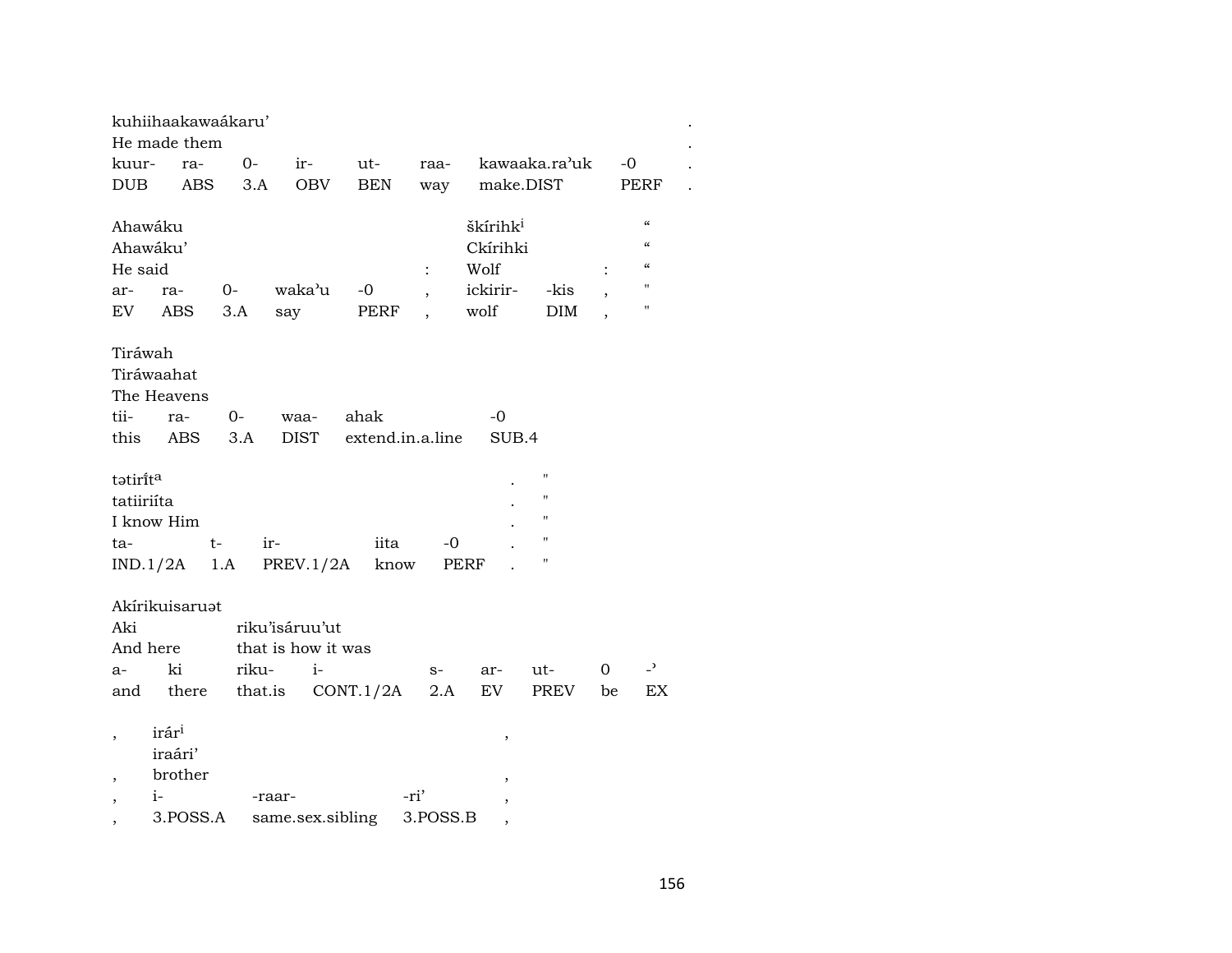|                                                      | irihíhikir <sup>i</sup> táit <sup>a</sup>                                       |                                                |                                                                                         |             |                                          |                             |                               |
|------------------------------------------------------|---------------------------------------------------------------------------------|------------------------------------------------|-----------------------------------------------------------------------------------------|-------------|------------------------------------------|-----------------------------|-------------------------------|
| irihií                                               |                                                                                 | rikutá'iita                                    |                                                                                         |             |                                          |                             |                               |
| that one                                             |                                                                                 |                                                | he is the one who knows of it                                                           |             |                                          |                             | $^\circ$                      |
| irii-                                                | hii                                                                             | riku-                                          | ti-                                                                                     | $O -$       | $a-$                                     | iita                        | $-0$                          |
| that                                                 | other                                                                           | that.is                                        | IND.3A                                                                                  | 3.A         | PREV.3A                                  | know                        | <b>PERF</b><br>$\overline{ }$ |
| škírihk <sup>i</sup><br>Ckírihki<br>Wolf<br>ickirir- | -kis                                                                            | tiráwahat<br>Tiráwaahat<br>the Heavens<br>tii- | ra-<br>$0-$                                                                             | waa-        | ahak                                     |                             | $-0$                          |
| wolf                                                 | <b>DIM</b>                                                                      | this                                           | ABS<br>3.A                                                                              |             | <b>DIST</b>                              | extend.in.a.line            | SUB.4                         |
| Hã <sup>a</sup><br>Ha<br>ha                          | Ţ<br>Haá'a<br>$\mathbf{I}$<br>haa'a<br>$\overline{ }$ ,<br>$\ddot{\phantom{0}}$ | haa-<br>here                                   | harisuhaírik <sup>u</sup><br>haarísuuhaa'iíriku'<br>now you do see them<br>rii-<br>ASSR | $S-$<br>2.A | ut-<br>PREV                              | iirik<br>raa-<br>way<br>see | -:hus<br>IMPF                 |
| hirurátaku<br>hiru<br>there<br>hiruu                 | ráahtaku<br>yonder                                                              |                                                |                                                                                         |             |                                          |                             | $\ddot{\cdot}$                |
| there                                                | ra-<br>ABS                                                                      | $0-$<br>3.A                                    | ar-<br>ta<br>EV                                                                         | be.hanging  | kus<br>be.sitting                        | $-0$<br>SUB.4               |                               |
| náriki<br>raáriki<br>ra-<br>ABS                      | the one standing<br>$0-$<br>3.A                                                 | arik<br>be.standing                            | $-i$<br>SUB.2                                                                           |             |                                          |                             |                               |
| nikúwit <sup>i</sup><br>rikúwiti'                    | that is the one                                                                 |                                                |                                                                                         |             | $\pmb{\mathsf{H}}$<br>$\pmb{\mathsf{H}}$ |                             |                               |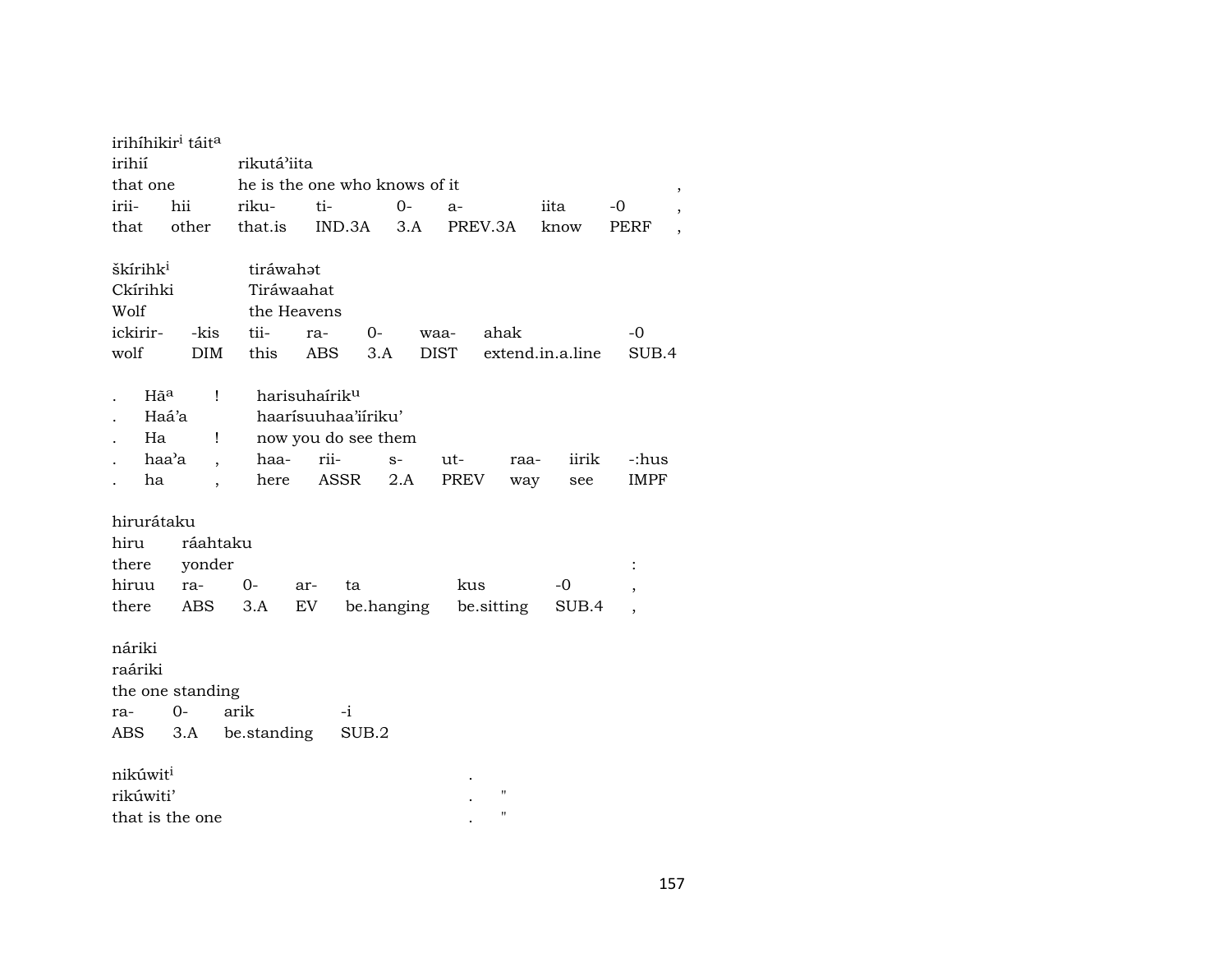| riku-                | wi-                |         | ti-                               | $0-$       | $-0$        | $\pmb{\mathsf{H}}$ |         |              |           |      |              |             |
|----------------------|--------------------|---------|-----------------------------------|------------|-------------|--------------------|---------|--------------|-----------|------|--------------|-------------|
| the.one              | QUOT               |         | IND.3A                            | 3.A        | <b>PERF</b> | $\pmb{\mathsf{H}}$ |         |              |           |      |              |             |
|                      | Kuhiruharíka       |         |                                   |            |             |                    |         |              |           |      |              |             |
|                      | Kúhiiruuhaaríkaa'  |         |                                   |            |             |                    |         |              |           |      |              |             |
|                      | He told him that   |         |                                   |            |             |                    |         |              |           |      |              |             |
| kuur-                | ra-                | $0-$    | a-                                |            | ir-         | ut-                |         | raa.ri.kaa.a | $-0$      |      |              |             |
| $\rm DUB$            | <b>ABS</b>         | 3.A     | PREV.3A                           |            | OBV         | PREV               | tell.to |              | PERF      |      |              |             |
| $\bullet$            | Tihwakiahu         |         |                                   |            |             |                    |         |              |           |      |              |             |
|                      | Tihwakí'aahu'      |         |                                   |            |             |                    |         |              |           |      |              |             |
| $\ddot{\phantom{a}}$ | They say           |         |                                   |            |             |                    |         |              |           |      |              |             |
| $\ddot{\phantom{0}}$ | ti-                | $O -$   | ir-                               | waki.a     |             | -:hus              |         |              |           |      |              |             |
| $\ddot{\phantom{0}}$ | IND.3A             | 3.A     | PL.3A                             |            | say.PL.IMPF | <b>IMPF</b>        |         |              |           |      |              |             |
| škirítiuhaš          |                    |         |                                   |            |             |                    |         |              |           |      |              |             |
|                      | Ckirí Ti'uuhac     |         |                                   |            |             |                    |         |              |           |      |              |             |
|                      | Fools The Wolf     |         |                                   |            |             |                    |         |              |           |      |              |             |
| ickirir              | ti-                |         | $O -$                             | uuhac      | $-0$        |                    |         |              |           |      |              |             |
| wolf                 | IND.3A             |         | 3.A                               | be.fooled  | <b>PERF</b> |                    |         |              |           |      |              |             |
|                      | Akirikuhiriraíwatn |         |                                   |            |             |                    |         |              |           |      |              |             |
| Aki                  |                    |         | rikuuhiriiraa'iiwat               |            |             |                    |         |              |           |      |              |             |
| And here             |                    |         | that is what he told him about it |            |             |                    |         |              |           |      |              |             |
| a-                   | ki                 | riku-   | ar-                               | ra-        | $0-$        | $a-$               |         | $ir-$        | ri-       | uur- | raa.iiwaat   | $-0$        |
| and                  | there              | that.is | ${\rm EV}$                        | <b>ABS</b> | 3.A         |                    | PREV.3A | OBV          | PHYS.POSS | PREV | tell.a.story | <b>PERF</b> |
| škírihk              |                    |         |                                   |            |             |                    |         |              |           |      |              |             |
| Ckírihki             |                    |         |                                   |            |             |                    |         |              |           |      |              |             |
| Wolf                 |                    |         |                                   |            |             |                    |         |              |           |      |              |             |
| ickirir-             | -kis               |         |                                   |            |             |                    |         |              |           |      |              |             |
| wolf                 | $\rm{DIM}$         |         |                                   |            |             |                    |         |              |           |      |              |             |
| Akí                  |                    | $\cdot$ | irár <sup>i</sup>                 |            |             |                    |         |              | $\,$      |      |              |             |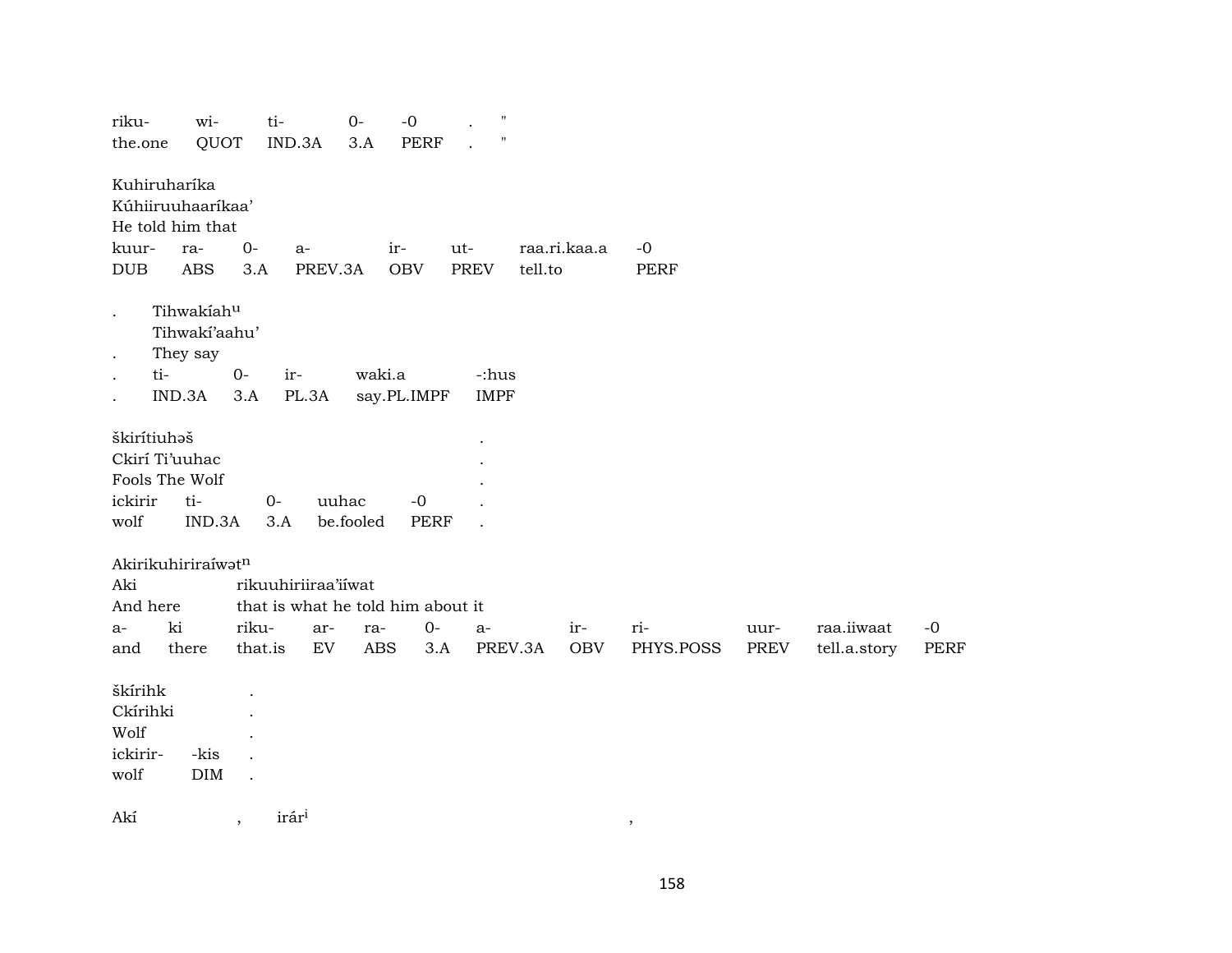| Aki        |                           |                          | iraári'                 |            |                  |          |                          |  |
|------------|---------------------------|--------------------------|-------------------------|------------|------------------|----------|--------------------------|--|
| And here   |                           | $\overline{\phantom{a}}$ | brother                 |            |                  |          | $^\mathrm{,}$            |  |
| a-         | ki                        | $i-$                     |                         | -raar-     |                  | -ri'     | $\overline{\phantom{a}}$ |  |
| and        | there                     |                          | 3.POSS.A                |            | same.sex.sibling | 3.POSS.B | ,                        |  |
|            |                           |                          |                         |            |                  |          |                          |  |
|            | kutuharáihk <sup>u</sup>  |                          |                         |            |                  |          |                          |  |
|            | kutuuhaará'ihku'          |                          |                         |            |                  |          |                          |  |
|            | he apparently meant them  |                          |                         |            |                  |          |                          |  |
| ku-        | ti-                       | $0-$                     | ut-                     | raa.ra'ihk | -:hus            |          |                          |  |
| INDF       | IND.3A                    | 3.A                      | <b>PREV</b>             | mean       | <b>IMPF</b>      |          |                          |  |
|            | tiráwawakahu              |                          |                         |            |                  |          |                          |  |
|            | tiráwaawaakahu            |                          |                         |            |                  |          |                          |  |
|            | these things he is saying |                          |                         |            |                  |          |                          |  |
| tii-       | ra-                       | $0-$                     | waaka<br>waa-           |            | -hus             |          |                          |  |
|            |                           |                          |                         |            |                  |          |                          |  |
| this       | ABS                       | 3.A                      | <b>DIST</b>             | say.IMPF   | IMPF.SUB         |          |                          |  |
| hirútirahu |                           |                          |                         |            |                  |          |                          |  |
| hiru       | tíraahu                   |                          |                         |            |                  |          |                          |  |
| there      |                           | this one coming          |                         |            |                  |          |                          |  |
| hiruu      | tii-                      | ra-                      | $O -$<br>$a-$           |            | a                | -hus     |                          |  |
| there      | this                      | <b>ABS</b>               | 3.A                     | PREV.3A    | come             | IMPF.SUB |                          |  |
|            |                           |                          |                         |            |                  |          |                          |  |
| Páruksti   |                           |                          |                         |            |                  |          |                          |  |
| Paáruksti' |                           |                          |                         |            |                  |          |                          |  |
| Holy Being |                           |                          |                         |            |                  |          |                          |  |
| waarukstii |                           |                          |                         |            |                  |          |                          |  |
| be.holy    |                           |                          |                         |            |                  |          |                          |  |
|            | akírikutuhaihku           |                          |                         |            |                  |          |                          |  |
| Aki        |                           |                          | rikutuuhá'ihku'         |            |                  |          |                          |  |
| And here   |                           |                          | he was the one he meant |            |                  |          |                          |  |
| a-         | ki                        | riku-                    | ti-                     | 0-         | ut-              | ra'ihk   | -:hus                    |  |
| and        | there                     | that.is                  | IND.3A                  | 3.A        | <b>PREV</b>      | mean     | <b>IMPF</b>              |  |
|            |                           |                          |                         |            |                  |          |                          |  |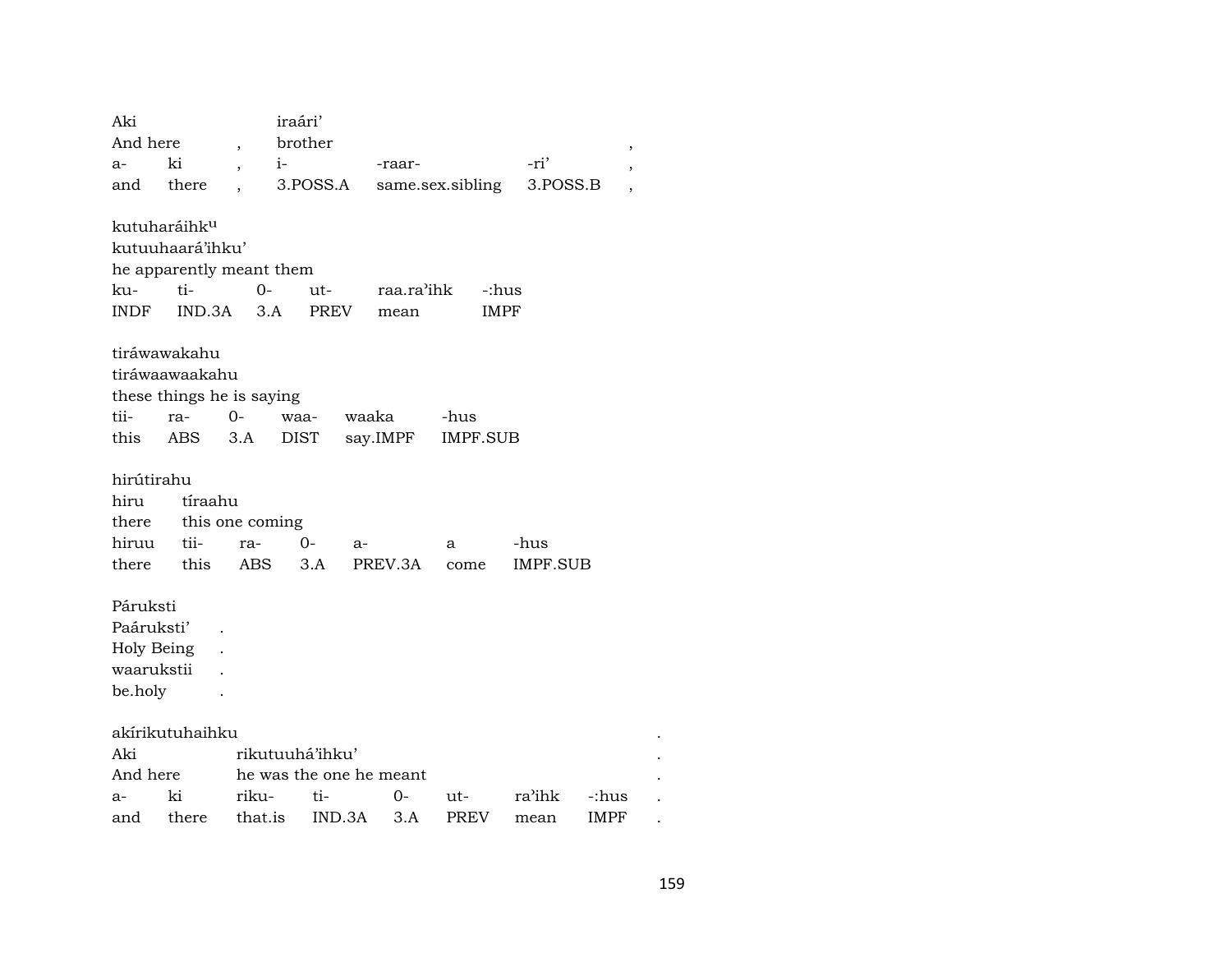|            | Akírikutuhaíhku              |    |              |                 |                                 |          |                                  |                          |                    |                            |             |
|------------|------------------------------|----|--------------|-----------------|---------------------------------|----------|----------------------------------|--------------------------|--------------------|----------------------------|-------------|
| Aki        |                              |    |              |                 | rikutuuhá'ihku'                 |          |                                  |                          |                    |                            |             |
|            |                              |    |              |                 | And here he is the one he meant |          |                                  |                          |                    |                            |             |
| a-         | ki                           |    |              | riku- ti-       |                                 | $0-$     | ut- ra'ihk                       |                          |                    | -:hus                      |             |
| and        |                              |    |              |                 | there that.is IND.3A 3.A        |          | PREV                             | mean                     |                    | <b>IMPF</b>                |             |
|            |                              |    |              |                 |                                 |          |                                  |                          |                    |                            |             |
|            | ahawawákahu                  |    |              |                 |                                 |          |                                  |                          |                    | $\boldsymbol{\mathcal{C}}$ |             |
|            | ahawaawaákahu                |    |              |                 |                                 |          |                                  |                          |                    | "                          |             |
|            | the one he was talking about |    |              |                 |                                 |          |                                  |                          |                    | $\mathbf{H}$               |             |
|            | ar- ra-                      |    | $0-$         |                 | waa-                            | waaka    | -hus                             |                          |                    | н                          |             |
|            | EV ABS 3.A                   |    |              |                 | <b>DIST</b>                     | say.IMPF | IMPF.SUB                         |                          |                    |                            |             |
|            |                              |    |              |                 |                                 |          |                                  |                          |                    |                            |             |
| tatiráita  |                              |    |              |                 |                                 |          |                                  |                          |                    |                            |             |
|            | Tatiraá'iita                 |    |              |                 |                                 |          |                                  |                          |                    |                            |             |
|            | I know about it              |    |              |                 |                                 |          |                                  |                          |                    |                            |             |
|            | ta- t-                       |    |              |                 |                                 |          | ir- raa.iita -0                  |                          |                    |                            |             |
|            |                              |    |              |                 | $IND.1/2A$ 1.A PREV.1/2A know   |          | PERF                             |                          |                    |                            |             |
| tatirita   |                              |    |              |                 |                                 |          |                                  |                          |                    |                            |             |
| Tatiiriíta |                              |    |              |                 |                                 |          |                                  | ,                        | $\pmb{\mathsf{H}}$ |                            |             |
|            |                              |    |              |                 |                                 |          |                                  |                          | "                  |                            |             |
|            | I know him                   |    |              |                 |                                 |          |                                  |                          | $\pmb{\mathsf{H}}$ |                            |             |
|            | ta-                          | t- |              | $ir$ - $\qquad$ | IND.1/2A 1.A PREV.1/2A know     | iita     | $-0$                             |                          |                    |                            |             |
|            |                              |    |              |                 |                                 |          | PERF                             |                          |                    |                            |             |
|            | akíirikutuháihk <sup>u</sup> |    |              |                 |                                 |          |                                  |                          |                    |                            |             |
| Aki        |                              |    | $\mathbf{i}$ |                 | rikutuuhá'ihku'                 |          |                                  |                          |                    |                            |             |
|            | And here                     |    |              |                 | and that is the one he meant    |          |                                  |                          |                    |                            |             |
| $a-$       | ki i                         |    |              |                 | riku-                           |          | ti- 0- ut-                       |                          |                    | ra'ihk                     | -:hus       |
|            |                              |    |              |                 |                                 |          | and there and that.is IND.3A 3.A | PREV                     |                    | mean                       | <b>IMPF</b> |
|            |                              |    |              |                 |                                 |          |                                  |                          |                    |                            |             |
|            | irár <sup>i</sup>            |    |              |                 |                                 |          |                                  |                          |                    | šuhū́ru                    |             |
|            | iraári'                      |    |              |                 |                                 |          |                                  |                          |                    | cuhuúru'                   |             |
| $\, ,$     | brother                      |    |              |                 |                                 |          |                                  | $\overline{\phantom{a}}$ |                    | rainstorm                  |             |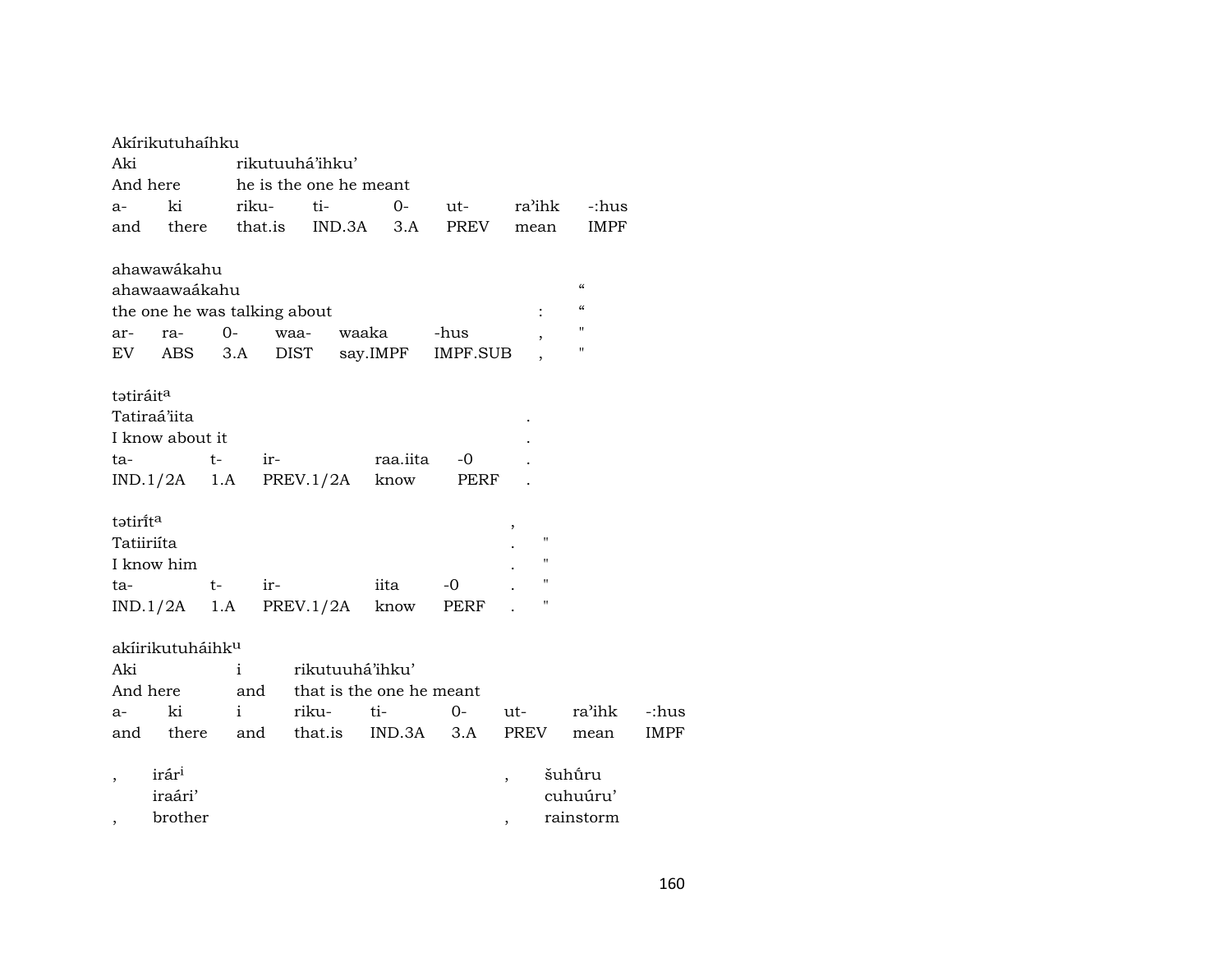| $i-$                                                         |                                                                  | -raar-                                      |                                                                         | -ri'                    | $\overline{\phantom{a}}$ | acuhuur              | $-u^{\prime}$                                                                                                             |
|--------------------------------------------------------------|------------------------------------------------------------------|---------------------------------------------|-------------------------------------------------------------------------|-------------------------|--------------------------|----------------------|---------------------------------------------------------------------------------------------------------------------------|
|                                                              | 3.POSS.A                                                         |                                             | same.sex.sibling                                                        | 3.POSS.B                |                          | rain                 | <b>NOM</b>                                                                                                                |
|                                                              | nakukirírusa<br>raakukirírusa<br>when it thunders                |                                             |                                                                         |                         |                          |                      |                                                                                                                           |
| ra-                                                          | 0-                                                               | $a-$                                        | ku-                                                                     | kirir                   | -hus                     | a                    | $-0$                                                                                                                      |
| INF.A                                                        | 3.A                                                              | PREV.3A                                     | INF.B                                                                   | thunder                 | IMPF.SUB                 | come                 | SUB.4                                                                                                                     |
|                                                              | nikutuharáihk <sup>u</sup>                                       | Rikutuuhaará'ihku'<br>That is what he meant |                                                                         |                         |                          |                      |                                                                                                                           |
|                                                              | riku-                                                            | ti-                                         | 0-<br>$ut-$                                                             | raa.ra'ihk              |                          | -:hus                |                                                                                                                           |
|                                                              | that.is                                                          | IND.3A                                      | 3.A<br>PREV                                                             | mean                    |                          | IMPF                 |                                                                                                                           |
| Kítuu'u'<br>All<br>kituu<br>all                              | Kĩtúahawawákahu<br>-u'<br><b>NOM</b>                             | ar-<br>EV                                   | ahawaawákaahu'<br>he was talking of things<br>$0-$<br>ra-<br>ABS<br>3.A | waa-<br><b>DIST</b>     | waka<br>say.IMPF         | -:hus<br><b>IMPF</b> | $\epsilon$<br>$\boldsymbol{\zeta}\boldsymbol{\zeta}$<br>$\boldsymbol{\zeta}\boldsymbol{\zeta}$<br>$\pmb{\mathsf{H}}$<br>П |
| Tatiráit <sup>a</sup><br>Tatiraá'iita<br>I know of it<br>ta- | t-<br>$IND.1/2A$ 1.A                                             | $ir-$                                       | PREV.1/2A                                                               | raa.iita<br>-0<br>know  | PERF                     |                      |                                                                                                                           |
| ra-<br>INF.A                                                 | nakuwawáktiku<br>rakuwaawáktiku<br>when he talks<br>$O -$<br>3.A | ku-<br>INF.B                                | waa.wak.tik<br>talk                                                     | -hus<br><b>IMPF.SUB</b> |                          |                      |                                                                                                                           |
| tatirita                                                     |                                                                  |                                             |                                                                         |                         |                          | $\pmb{\mathsf{H}}$   |                                                                                                                           |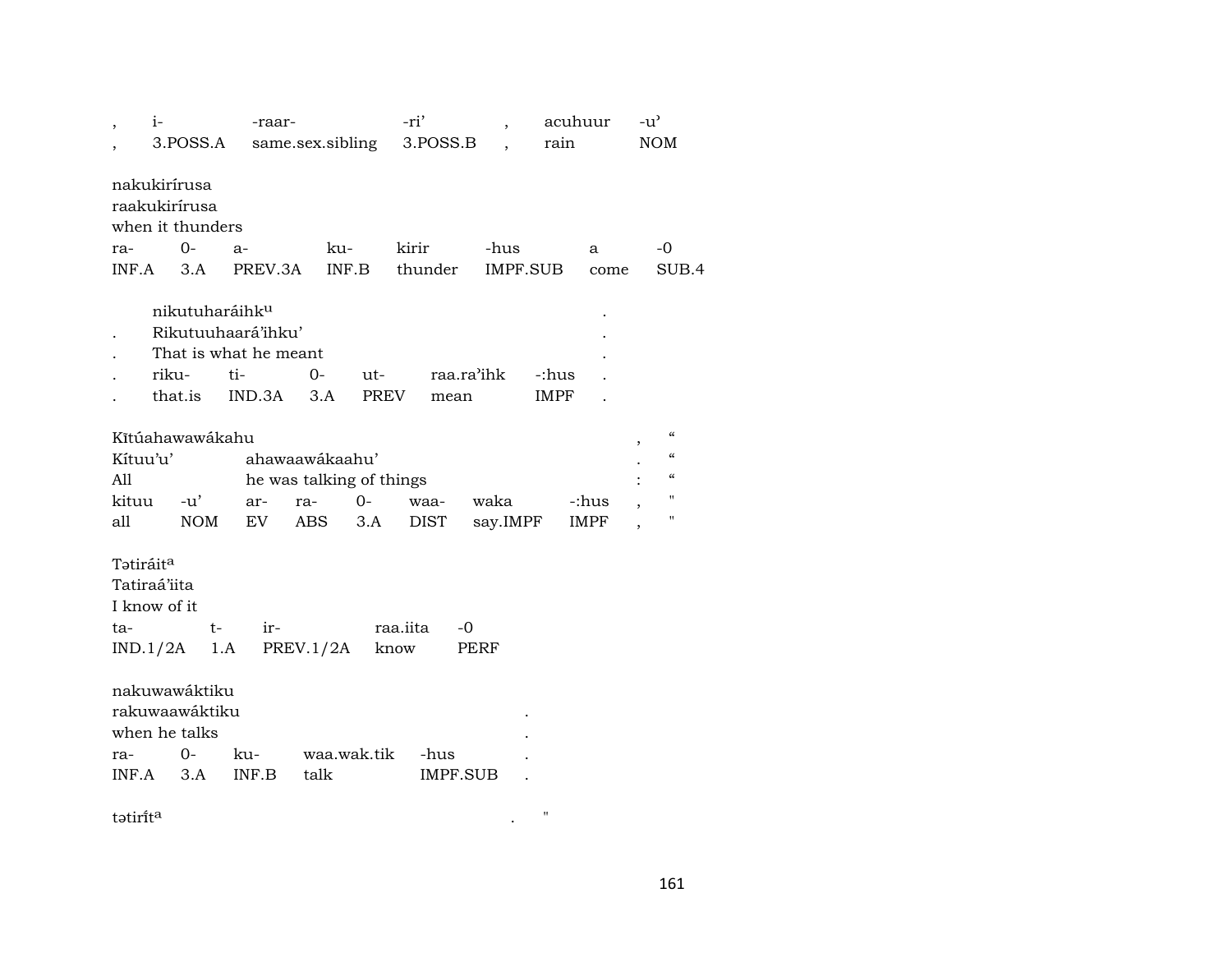| Tatiiriíta           |                          |                   |                                        |                |                  |             |      |          | "                  |
|----------------------|--------------------------|-------------------|----------------------------------------|----------------|------------------|-------------|------|----------|--------------------|
| I know him           |                          |                   |                                        |                |                  |             |      |          | Ħ                  |
| ta-                  |                          | $t-$              | ir-                                    |                | iita             |             | -0   |          | $\pmb{\mathsf{H}}$ |
| IND.1/2A             |                          | 1.A               |                                        | PREV.1/2A know |                  |             | PERF |          | П                  |
|                      |                          |                   |                                        |                |                  |             |      |          |                    |
| Náw <sup>a</sup>     |                          | irár <sup>i</sup> |                                        |                |                  |             |      |          | ,                  |
| Ráwa                 |                          | iraári'           |                                        |                |                  |             |      |          |                    |
| <b>Now</b>           | $\overline{\phantom{a}}$ | brother           |                                        |                |                  |             |      |          | ,                  |
| rawa                 | $\overline{\phantom{a}}$ | $i-$              |                                        | -raar-         |                  |             | -ri' |          |                    |
| now                  |                          |                   | 3.POSS.A                               |                | same.sex.sibling |             |      | 3.POSS.B |                    |
| tiharəšihwawátiku    |                          |                   |                                        |                |                  |             |      |          |                    |
| tihaaracihwaawáttiku |                          |                   |                                        |                |                  |             |      |          |                    |
| this our speaking    |                          |                   |                                        |                |                  |             |      |          |                    |
| tii-                 | haa-                     | ra-               |                                        | aciir-         |                  | waa.wak.tik |      | -hus     |                    |
| this                 | here                     | ABS               |                                        | IN.DU.A        | talk             |             |      | IMPF.SUB |                    |
|                      |                          |                   |                                        |                |                  |             |      |          |                    |
| hirúrikuwitiwaku     |                          |                   |                                        |                |                  |             |      |          |                    |
| hiru rikuwitiwáku'   |                          |                   |                                        |                |                  |             |      |          |                    |
| there                |                          |                   | that is what he said                   |                |                  |             |      |          |                    |
| hiruu                | riku-                    |                   | wi-                                    | ti-            |                  | $0-$        |      | waka'u   | -0                 |
|                      |                          |                   | there that.is QUOT                     |                | $IND.3A$ $3.A$   |             | say  |          | PERF               |
| škírihk              |                          |                   | $\boldsymbol{\zeta}\boldsymbol{\zeta}$ |                |                  |             |      |          |                    |
| Ckírihki             |                          | ,                 | $\mathcal{C}$                          |                |                  |             |      |          |                    |
| Wolf                 |                          |                   | $\mathcal{C}\mathcal{C}$               |                |                  |             |      |          |                    |
| ickirir-             |                          | -kis              | п                                      |                |                  |             |      |          |                    |
| wolf                 |                          | DIM               | $\blacksquare$                         |                |                  |             |      |          |                    |
|                      |                          |                   |                                        |                |                  |             |      |          |                    |
| Tihátu^tn            |                          |                   |                                        |                |                  |             |      |          |                    |
| Tihátuu'ut           |                          |                   |                                        |                |                  |             |      |          |                    |
| This is how it is    |                          |                   |                                        |                |                  |             |      |          |                    |
| tii-                 | haa-                     | ti-               |                                        | 0-             | ut-              | 0           | د_   |          |                    |
| this                 | here                     |                   | IND.3A                                 | 3.A            | <b>PREV</b>      | be          | EX   |          |                    |

 $\overline{\phantom{a}}$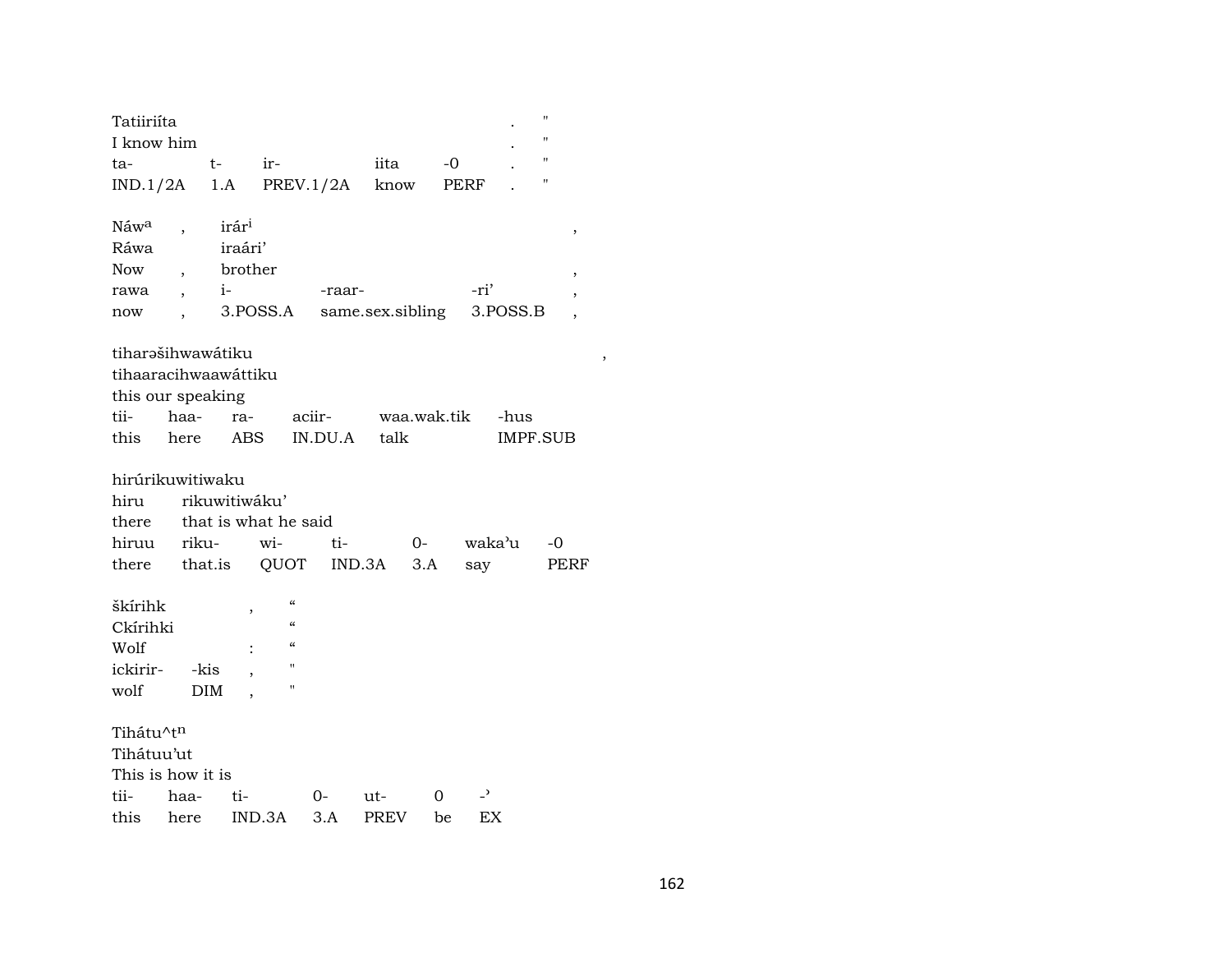| tiharawawáktiku            |       |                         |        |      |               |               |                 |   |
|----------------------------|-------|-------------------------|--------|------|---------------|---------------|-----------------|---|
| tihaarawaawáktiku          |       |                         |        |      |               |               |                 |   |
| this one speaking          |       |                         |        |      |               |               |                 |   |
| tii-                       | haa-  | ra-                     | $O-$   |      | waa.wak.tik   | -hus          |                 |   |
| this                       | here  | <b>ABS</b>              | 3.A    | talk |               |               | IMPF.SUB        |   |
|                            |       |                         |        |      |               |               |                 |   |
| Hirurutikítaw <sup>i</sup> |       |                         |        |      |               |               |                 |   |
| Hiru                       |       | ruutikítawi'            |        |      |               |               |                 |   |
| There                      |       | he is the leader        |        |      |               |               |                 |   |
| hiruu                      | ruu-  | ti-                     |        | $O-$ | kita.wi       |               | -0              |   |
| there                      | then  |                         | IND.3A | 3.A  | be.the.leader |               | PERF            |   |
|                            |       |                         |        |      |               |               |                 |   |
| tiharawuwáktiku            |       |                         |        |      |               |               | ,               |   |
|                            |       | tihaarawaawáktiku       |        |      |               |               |                 |   |
| this one speaking          |       |                         |        |      |               |               |                 |   |
| tii-                       | haa-  | ra-                     | $O -$  |      | waa.wak.tik   | -hus          |                 |   |
| this                       | here  | ABS                     | 3.A    | talk |               |               | <b>IMPF.SUB</b> |   |
|                            |       |                         |        |      |               |               |                 |   |
|                            |       | nakahurarikiriwitari    |        |      |               |               |                 | П |
|                            |       | rakaahuraarikiriwitaari |        |      |               |               |                 | П |
|                            |       | when the season changes |        |      |               |               |                 | П |
| ra-                        | $0 -$ | kaa.huraar-             |        |      | ikiriwit      | -aar          | -i              | П |
| ABS                        | 3.A   | earth                   |        |      | be.different  | <b>INCH</b>   | IMPF.SUB        | П |
|                            |       |                         |        |      |               |               |                 |   |
| Irár <sup>i</sup>          |       |                         |        |      |               | $\, ,$        |                 |   |
| Iraári'                    |       |                         |        |      |               |               |                 |   |
| <b>Brother</b>             |       |                         |        |      |               | $^\mathrm{,}$ |                 |   |
| $i-$                       |       | -raar-                  |        |      | -ri'          | ,             |                 |   |
| 3.POSS.A                   |       | same.sex.sibling        |        |      | 3.POSS.B      |               |                 |   |
|                            |       |                         |        |      |               |               |                 |   |
|                            |       | wirahurahkiwátaku       |        |      |               |               |                 |   |
|                            |       | wirahuraahkiwátaku      |        |      |               |               |                 |   |

when the season changes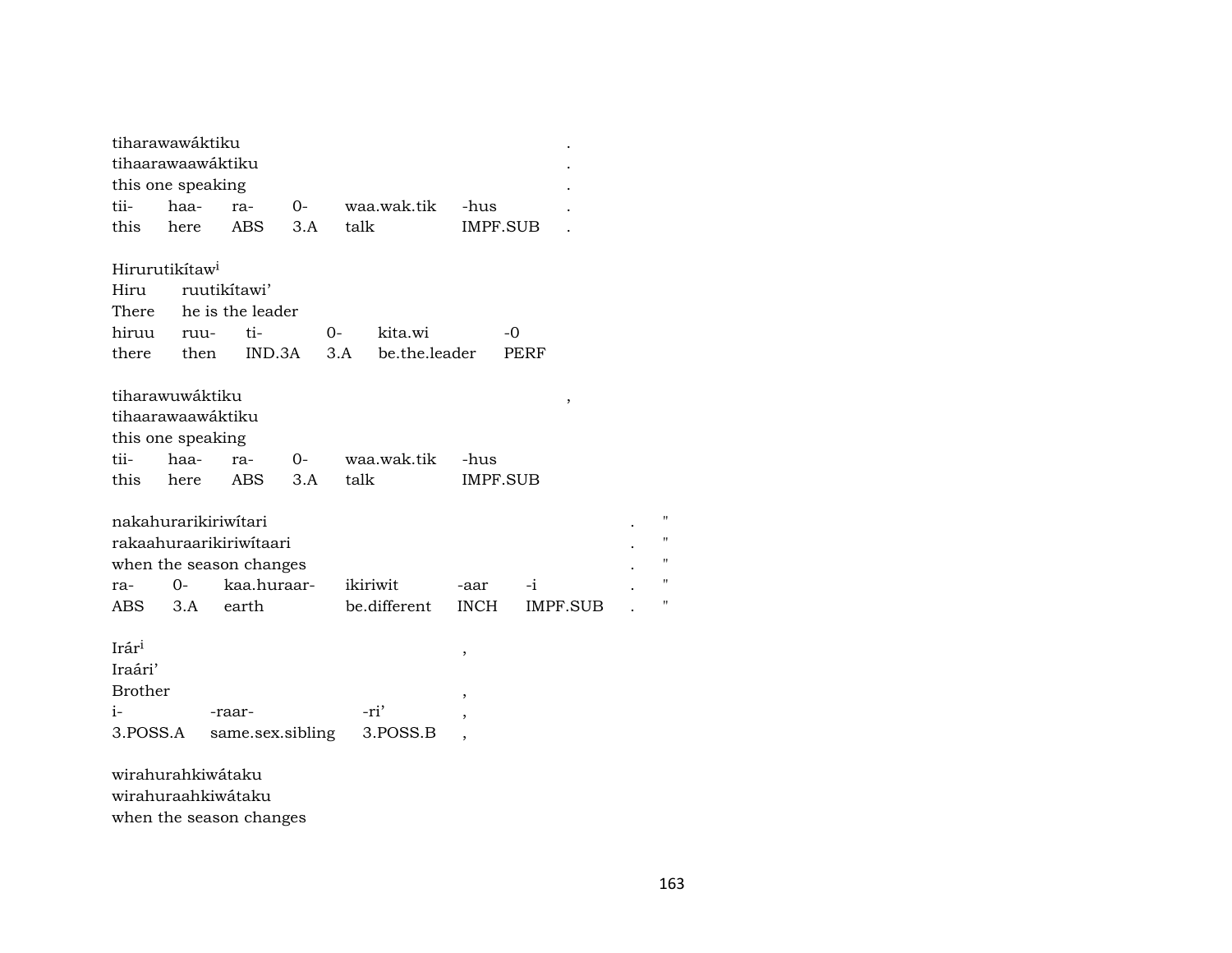| wii-                                   | ra-               | $0-$                     | huraar-            |              | kiwat.ak | -hus  |            |          |             |
|----------------------------------------|-------------------|--------------------------|--------------------|--------------|----------|-------|------------|----------|-------------|
| when                                   | <b>ABS</b>        | 3.A                      | earth              |              | fade     |       | IMPF.SUB   |          |             |
| tuharáiku                              | tuuhaará'ihku'    |                          |                    |              |          |       |            |          |             |
| he meant it                            |                   |                          |                    |              |          |       |            |          |             |
| ti-                                    | 0-                | ut-                      |                    | raa.ra'ihk   | -:hus    |       |            |          |             |
| IND.3A                                 | 3.A               | PREV                     |                    | mean         | IMPF     |       |            |          |             |
|                                        | Nikuwitaráitus    |                          |                    |              |          |       |            |          |             |
|                                        | Rikuwitaraá'iitus |                          |                    |              |          |       |            |          |             |
|                                        | That is his story |                          |                    |              |          |       |            |          |             |
| riku-                                  | wi-               | ti-                      |                    | 0-           | a-       |       | raa.iit.us | $-0$     |             |
| that.is                                | QUOT              |                          | IND.3A             | 3.A          | POSS.3A  |       | be.a.story | PERF     |             |
|                                        |                   |                          |                    |              |          |       |            |          |             |
| škírihk                                |                   |                          | Náwa               |              | iahawáku |       |            |          |             |
| Ckírihki                               |                   |                          | Ráwa               | i            | ahawáku' |       |            |          |             |
| Wolf                                   |                   |                          | <b>Now</b>         | and          | he said  |       |            |          |             |
| ickirir-                               | -kis              |                          | rawa               | $\mathbf{i}$ | ar-      | ra-   | $O -$      | waka'u   | $-0$        |
| wolf                                   | <b>DIM</b>        |                          | now                | and          | EV       | ABS   | 3.A        | say      | <b>PERF</b> |
|                                        | raw <sup>a</sup>  |                          |                    |              |          |       |            |          |             |
| $\boldsymbol{\zeta}\boldsymbol{\zeta}$ | Ráwa              |                          | $^{\prime\prime}$  |              |          |       |            |          |             |
| $\boldsymbol{\zeta}\boldsymbol{\zeta}$ | <b>Now</b>        |                          | $\pmb{\mathsf{H}}$ |              |          |       |            |          |             |
| "                                      |                   |                          | $^{\prime\prime}$  |              |          |       |            |          |             |
| ,<br>П                                 | rawa              |                          | $^{\prime}$        |              |          |       |            |          |             |
|                                        | now               |                          |                    |              |          |       |            |          |             |
|                                        | Akitíratpawakahu  |                          |                    |              |          |       |            |          | ,           |
| Aki                                    |                   | tiratpaawaákahu          |                    |              |          |       |            |          |             |
| And here                               |                   | these things I am saying |                    |              |          |       |            |          | ,           |
| a-                                     | ki                | tii-                     | ra-                | $t-$         | waa-     | waaka |            | -hus     | ,           |
| and                                    | there             | this                     | ABS                | 1.A          | DIST     |       | say.IMPF   | IMPF.SUB | ,           |
|                                        |                   |                          |                    |              |          |       |            |          |             |

 $\hat{\mathbf{r}}$ ár $\hat{\mathbf{r}}$ <sup>1</sup>,  $\hat{\mathbf{r}}$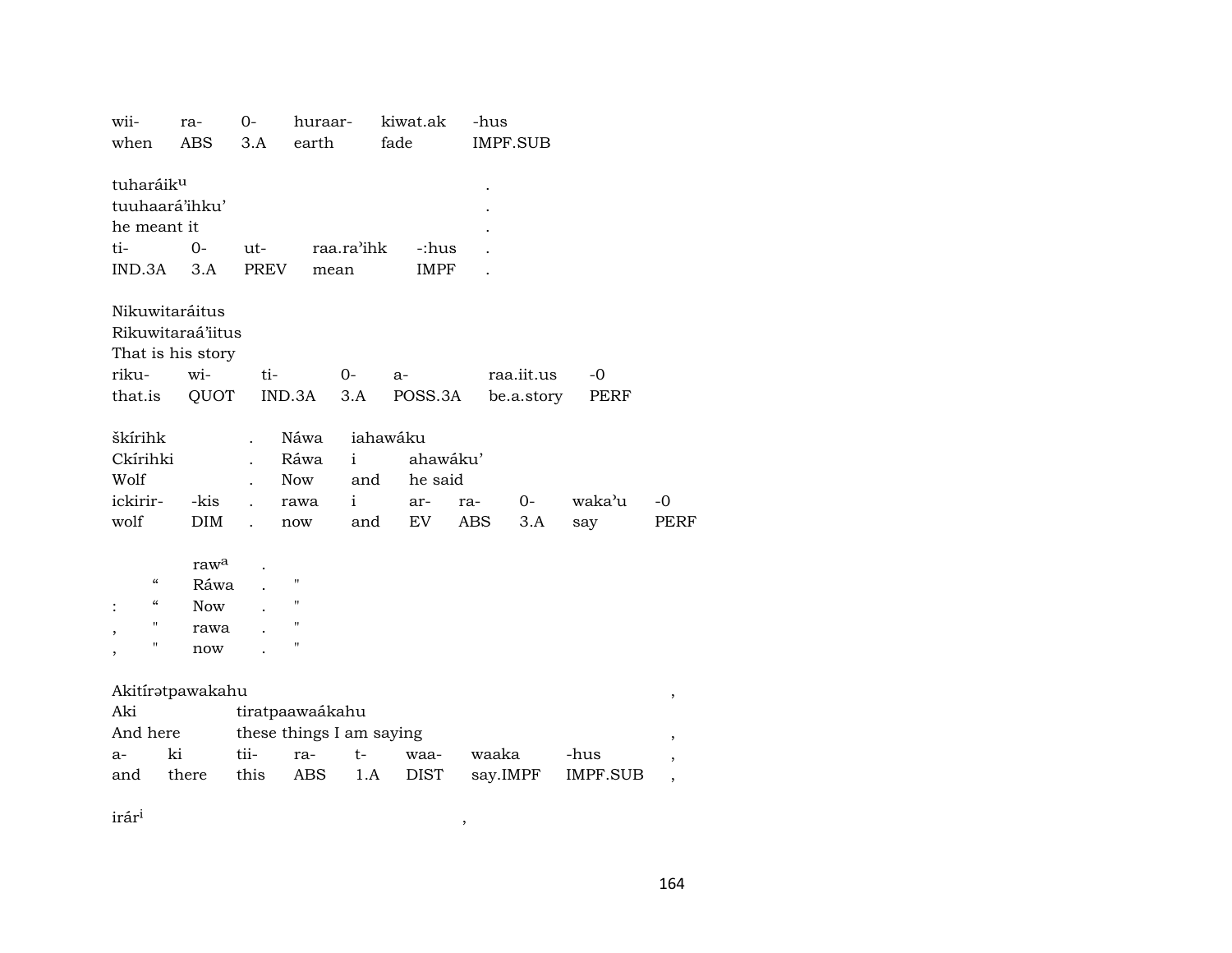| iraári'<br>brother  |            |                  |             |            |                          |        | $\,$                |       |         |          |       |
|---------------------|------------|------------------|-------------|------------|--------------------------|--------|---------------------|-------|---------|----------|-------|
| i-                  |            | -raar-           |             |            | -ri'                     |        | ,                   |       |         |          |       |
| 3.POSS.A            |            | same.sex.sibling |             |            | 3.POSS.B                 |        |                     |       |         |          |       |
| hirutiráwah^tn      |            |                  |             |            |                          |        |                     |       |         |          | áwitn |
| hiru                |            | Tiráwaahat       |             |            |                          |        |                     |       |         |          | áwit  |
| there               |            | the Heavens      |             |            |                          |        |                     |       |         |          | first |
| hiruu               | tii-       | ra-              | $O -$       |            | waa-                     |        | ahak                |       | $-0$    |          | awit  |
| there               | this       | ABS              | 3.A         |            | <b>DIST</b>              |        | extend.in.a.line    |       | SUB.4   |          | first |
| aharárihəš          |            |                  |             |            |                          |        |                     |       |         |          |       |
| aharaáriihac        |            |                  |             |            |                          |        |                     |       |         |          |       |
| he finished them    |            |                  |             |            |                          |        |                     |       |         |          |       |
| ar-                 | ra-        | $O -$            | raar-       |            |                          | riihac | -0                  |       |         |          |       |
| EV                  | <b>ABS</b> | 3.A              |             | 3PL.INAN.P |                          | finish | PERF                |       |         |          |       |
|                     |            |                  |             |            |                          |        |                     |       |         |          |       |
| tiráwah^tn          |            |                  |             |            |                          |        |                     |       |         |          |       |
| Tiráwaahat          |            |                  |             |            |                          |        |                     |       |         |          |       |
| the Heavens         |            |                  |             |            |                          |        |                     |       |         |          |       |
| tii-                | ra-        | $0-$             | waa-        |            | ahak                     |        |                     | -0    |         |          |       |
| this                | ABS        | 3.A              | <b>DIST</b> |            | extend.in.a.line         |        |                     | SUB.4 |         |          |       |
|                     |            |                  |             |            |                          |        |                     |       |         |          |       |
| tirəšihawiriku      |            |                  |             |            |                          |        |                     |       |         |          |       |
| tiraciihaawiiriku   |            |                  |             |            |                          |        |                     |       |         |          |       |
| these things we see |            |                  |             |            |                          |        |                     |       |         |          |       |
| tii-                | ra-        | aciir-           |             | ut-        | raa-                     |        | wa-                 | iirik | -hus    |          |       |
| this                | ABS        | IN.DU.A          |             | PREV       | way                      |        | DIST                | see   |         | IMPF.SUB |       |
| nətpák <sup>a</sup> |            |                  |             |            | ,                        |        | nətpák <sup>a</sup> |       |         |          |       |
| ratpaáka            |            |                  |             |            |                          |        | ratpaáka            |       |         |          |       |
| what I said         |            |                  |             |            | $\overline{\phantom{a}}$ |        | what I said         |       |         |          |       |
| ra-                 | t-         | waak             |             | -a         |                          |        | ra-                 | t-    | waak    |          | -a    |
| ABS                 | 1.A        | say.SUB          |             | SUB.1      | $\overline{\phantom{a}}$ |        | ABS                 | 1.A   | say.SUB |          | SUB.1 |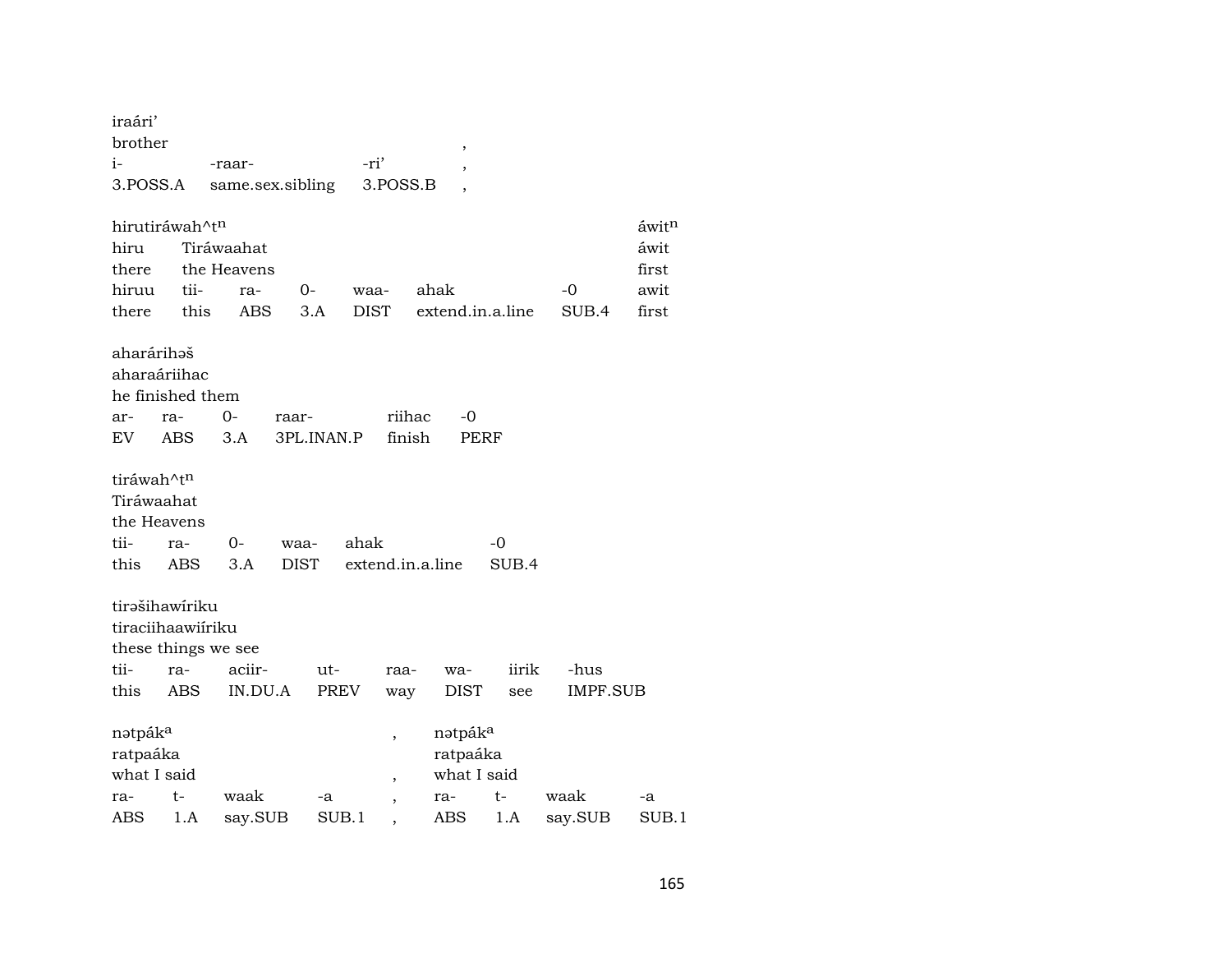| hirurátakuparuksti    |                              |            |      |                                |                    |      |                             |                     |             |
|-----------------------|------------------------------|------------|------|--------------------------------|--------------------|------|-----------------------------|---------------------|-------------|
| hiru                  | rátaku                       |            |      |                                |                    |      |                             | Paáruksti'          |             |
| then                  | there                        |            |      |                                |                    |      |                             | Holy Being          |             |
| hiruu                 | ra-                          | $0-$       | ta   |                                | kus                |      | $-0$                        | waarukstii          |             |
| then                  | ABS                          | 3.A        |      | be.hanging                     | be.sitting         |      | SUB.4                       | be.holy             |             |
|                       |                              |            |      |                                |                    |      |                             |                     |             |
| witíwari<br>witiwari' |                              |            |      |                                |                    |      |                             |                     |             |
|                       |                              |            |      |                                |                    |      |                             |                     |             |
| he walked around      |                              |            |      |                                |                    |      |                             |                     |             |
| wi-                   | ti-                          | $0-$       |      | warii                          |                    |      | -:hus                       |                     |             |
| QUOT                  | IND.3A                       | 3.A        |      | be.going.about.IMPF            |                    |      | IMPF                        |                     |             |
| hirurikuwitúkspari    |                              |            |      |                                |                    |      |                             |                     |             |
| Hiru                  | rikuwitúkspari'              |            |      |                                |                    |      |                             |                     |             |
| There                 |                              |            |      | that is where he walked around |                    |      |                             |                     |             |
| hiruu                 | riku-                        | wi-        |      | ti-                            | $0 -$              | uks- | warii                       |                     | -:hus       |
| there                 | that.is                      |            | QUOT | IND.3A                         | 3.A                | AOR  |                             | be.going.about.IMPF | <b>IMPF</b> |
|                       |                              |            |      |                                |                    |      |                             |                     |             |
| hirutiráwah^tn        |                              |            |      |                                |                    |      |                             |                     |             |
| hiru                  | Tiráwaahat                   |            |      |                                |                    |      |                             |                     |             |
| there                 | the Heavens                  |            |      |                                |                    |      |                             |                     |             |
| hiruu                 | tii-                         | ra-        | $0-$ | waa-                           | ahak               |      |                             | $-0$                |             |
| there                 | this                         | <b>ABS</b> | 3.A  | <b>DIST</b>                    | extend.in.a.line   |      |                             | SUB.4               |             |
| Aharáha               |                              |            |      |                                | kárus <sup>u</sup> |      |                             |                     |             |
| Aharaáha              |                              |            |      |                                | káruusu'           |      |                             |                     |             |
|                       |                              |            |      |                                |                    |      |                             |                     |             |
| What he had           |                              |            |      |                                | a bag              |      |                             |                     |             |
| ar-<br>ra-            | $0-$                         |            | raah | -a<br>SUB.1                    | karuus             |      | $-u^{\prime}$<br><b>NOM</b> |                     |             |
| EV                    | <b>ABS</b>                   | 3.A        | have |                                | sack               |      |                             |                     |             |
| ahásuk <sup>i</sup>   |                              |            |      |                                |                    |      |                             |                     |             |
| ahásuuki              |                              |            |      |                                |                    |      |                             |                     |             |
|                       | the ones he wore on his feet |            |      |                                |                    |      |                             |                     |             |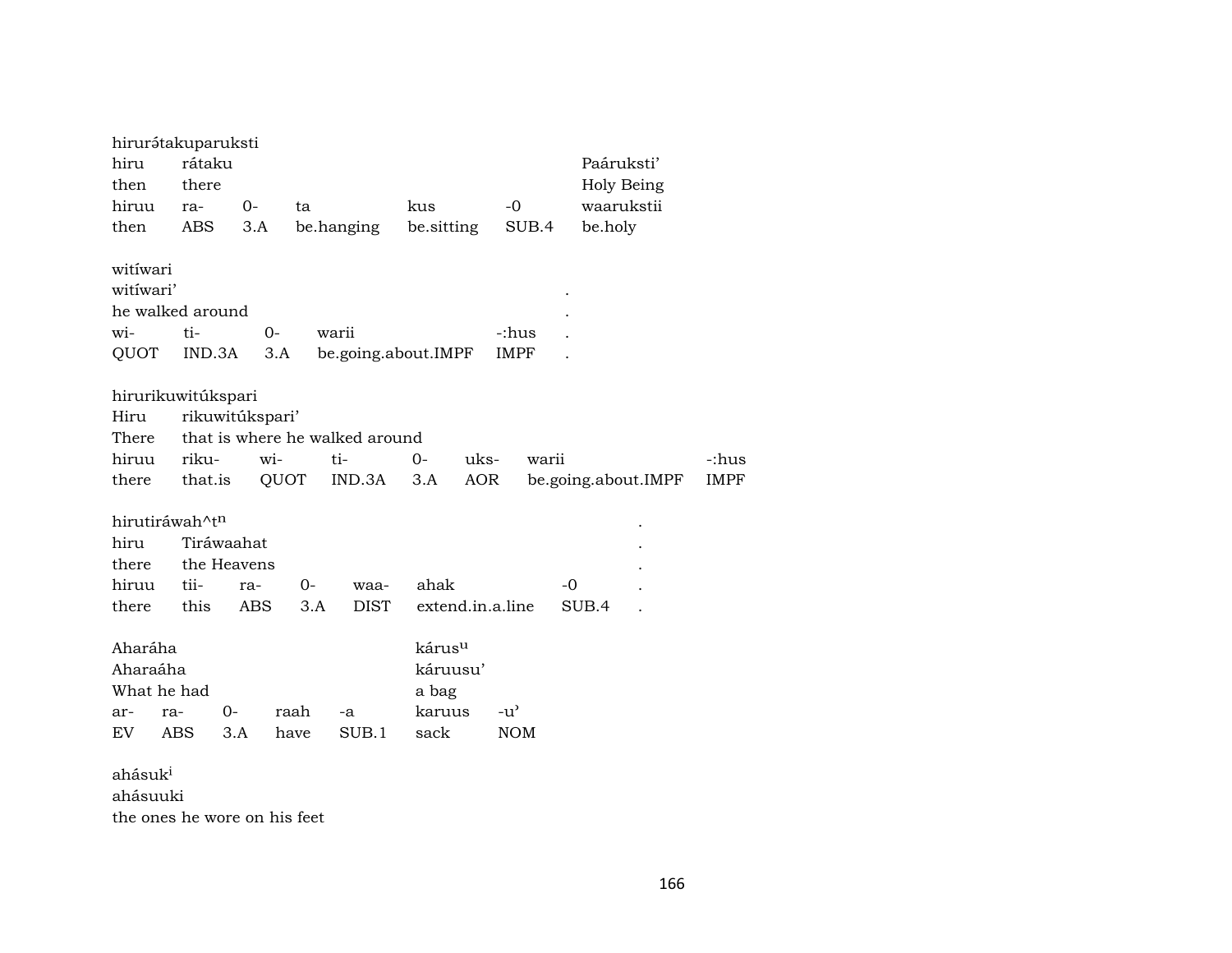| ar-<br>EV                                                | ra-<br>ABS                                         | $0-$<br>3.A                                                        | as.uuk<br>wear.on.the.feet                                                 |                     | -i<br>SUB.2                             |                                  |                         |                     |              |             |
|----------------------------------------------------------|----------------------------------------------------|--------------------------------------------------------------------|----------------------------------------------------------------------------|---------------------|-----------------------------------------|----------------------------------|-------------------------|---------------------|--------------|-------------|
| ar-<br>EV                                                | ahasuhkatárihurik <sup>i</sup><br>ra-<br>ABS       | ahaasuhkatárihuuriki<br>their being wide moccasins<br>$O -$<br>3.A | as.huur-<br>moccasin                                                       | be.wide             | kata.rihur                              | -ik<br><b>DIST</b>               | $-i$<br>SUB.2           |                     |              |             |
| šahūk <sup>i</sup><br>cáhuuki<br>a robe<br>cahuu<br>robe | -kis<br><b>DIM</b>                                 | ar-<br>EV                                                          | aháwit^tn<br>ahawitat<br>he wore<br>ra-<br><b>ABS</b>                      | $0-$<br>3.A         | witak                                   |                                  | wear.over.the.shoulders | $-0$<br><b>PERF</b> |              |             |
| Aki<br>And here<br>a-<br>and                             | ki<br>there                                        | Akiirakarustiriwistaha<br>$ii-$<br>that                            | irakarustiiriwistaaha<br>that bag he carried across his back<br>ra-<br>ABS | $0-$<br>3.A         | karuus-<br>bag                          | ta                               | be.hanging              | iriwis<br>be.across | raah<br>have | -a<br>SUB.1 |
| $\overline{\phantom{a}}$                                 | irári<br>iraári'<br>brother<br>$i-$<br>3.POSS.A    |                                                                    | -raar-<br>same.sex.sibling                                                 |                     | -ri'<br>3.POSS.B                        | $\,$<br>$\overline{\phantom{a}}$ |                         |                     |              |             |
| rikutí'<br>riku-<br>that.is                              | nikutíakitar <sup>u</sup><br>it was the one<br>ti- | IND.3A                                                             | $0-$<br>$\mathbf 0$<br>3.A<br>be                                           | $-0$<br><b>PERF</b> | ákitaaru'<br>tribe<br>akitaar-<br>tribe |                                  | $-u'$<br><b>NOM</b>     |                     |              |             |

akiírikuti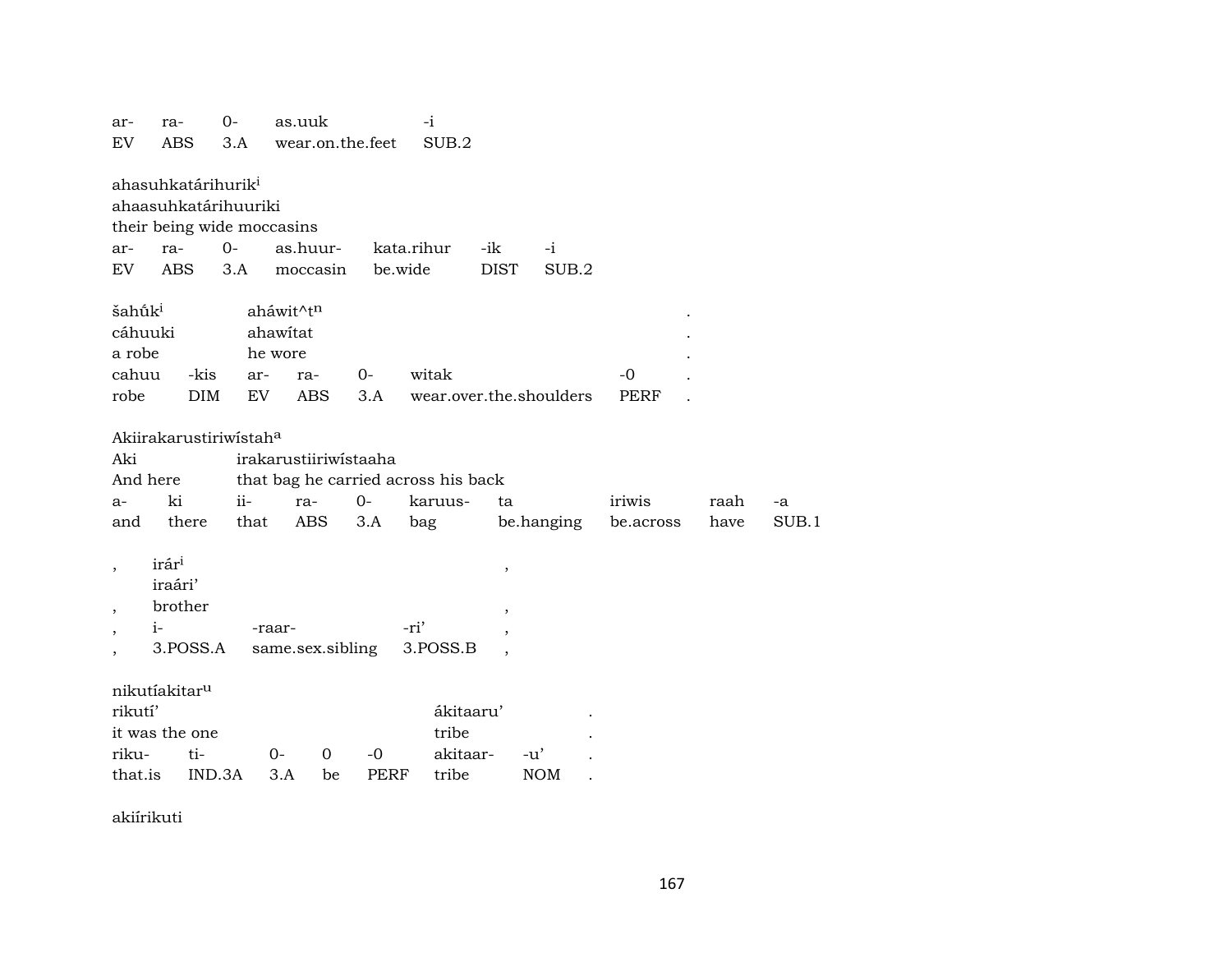| And here<br>it was the one<br>$ii -$<br>riku-<br>ki<br>$\mathbf 0$<br>$-0$<br>ti-<br>$0-$<br>a-<br>that.is<br>IND.3A<br>there<br>that<br>3.A<br>PERF<br>and<br>be |       |
|-------------------------------------------------------------------------------------------------------------------------------------------------------------------|-------|
|                                                                                                                                                                   |       |
|                                                                                                                                                                   |       |
|                                                                                                                                                                   |       |
|                                                                                                                                                                   |       |
| kítahka                                                                                                                                                           |       |
| kátahka                                                                                                                                                           |       |
| an alien tribe                                                                                                                                                    |       |
| katahkaa                                                                                                                                                          |       |
| foreign.tribe                                                                                                                                                     |       |
|                                                                                                                                                                   |       |
| Náw <sup>a</sup><br>wirikut <sup>i</sup><br>$\, ,$                                                                                                                |       |
| Ráwa<br>wirikuti'                                                                                                                                                 |       |
| Now<br>he was the one<br>$\overline{\phantom{a}}$                                                                                                                 |       |
| riku-<br>0<br>wii-<br>ti-<br>$O -$<br>$-0$<br>rawa<br>$\overline{ }$                                                                                              |       |
| that.is<br>IND.3A<br>3.A<br>be<br>PERF<br>now<br>now<br>$\overline{\phantom{a}}$                                                                                  |       |
|                                                                                                                                                                   |       |
| irár <sup>i</sup><br>šáhiks<br>$\overline{ }$                                                                                                                     |       |
| iraári'<br>cáhiks                                                                                                                                                 |       |
| brother<br>a person<br>$\overline{ }$                                                                                                                             |       |
| -ri'<br>icaahiks<br>$i-$<br>-raar-                                                                                                                                |       |
| 3.POSS.A<br>3.POSS.B<br>same.sex.sibling<br>person<br>$\overline{\phantom{a}}$                                                                                    |       |
|                                                                                                                                                                   |       |
| íwirirastata                                                                                                                                                      |       |
| íwiriirastata                                                                                                                                                     |       |
| when he was tracked                                                                                                                                               |       |
| $ii -$<br>wii-<br>0-<br>ir-<br>as.ra.at<br>ra-<br>uur-<br>-a                                                                                                      |       |
| follow.someone's.tracks<br>when<br>ABS<br>3.A<br>3.INDF<br>PREV<br>when                                                                                           | SUB.1 |

. . . . .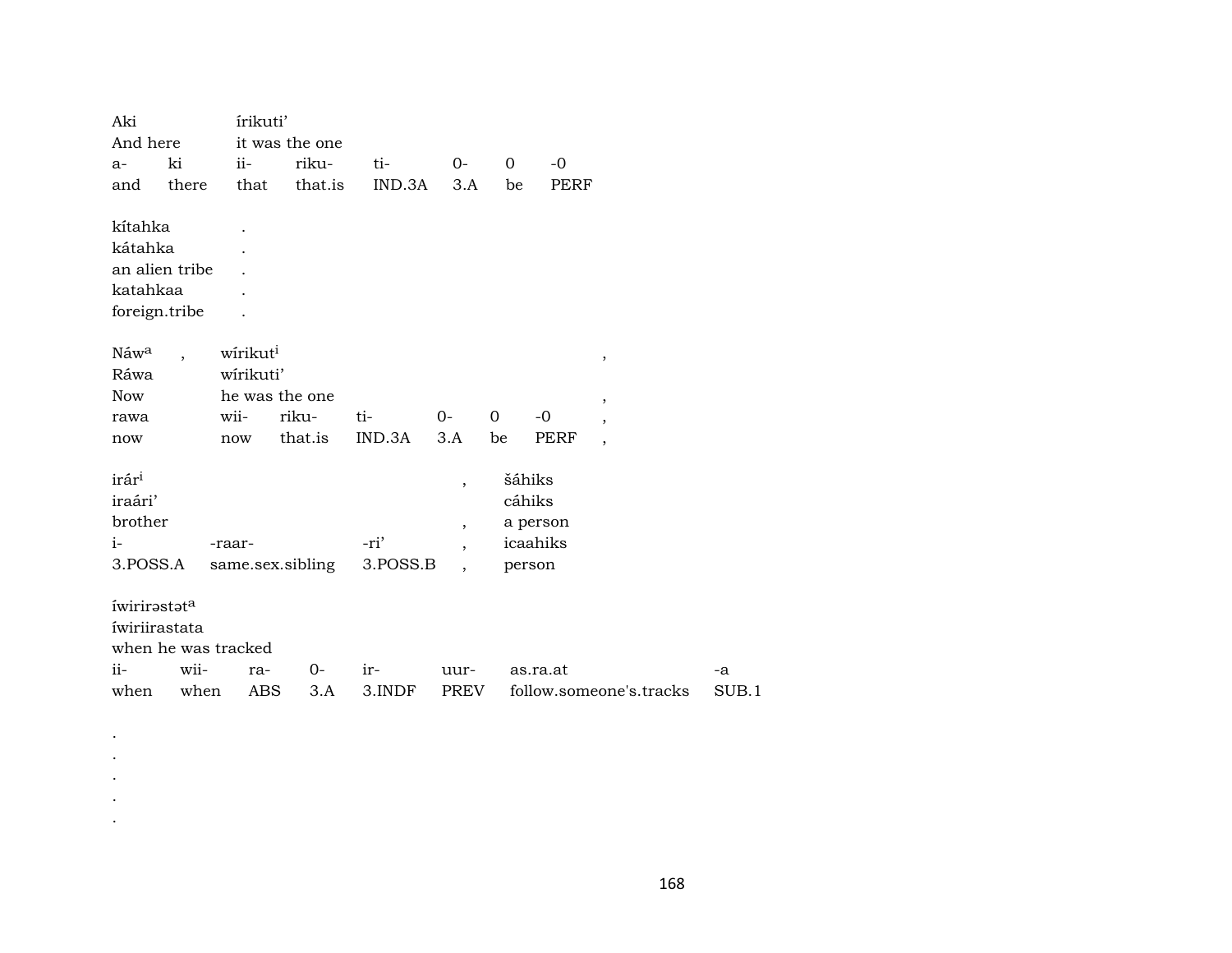|          | Akiirikutuharáihk <sup>u</sup>        |              |                            |            |              |             |            |             |
|----------|---------------------------------------|--------------|----------------------------|------------|--------------|-------------|------------|-------------|
| Aki      |                                       |              | irikutuuhaará'ihku'        |            |              |             |            |             |
| And here |                                       |              | that is what he meant      |            |              |             |            |             |
| $a-$     | ki                                    | ii-          | riku-                      | ti-        | $0-$         | ut-         | raa.ra'ihk | -:hus       |
| and      | there                                 | that         | that.is                    | IND.3A     | 3.A          | <b>PREV</b> | mean       | <b>IMPF</b> |
|          |                                       |              |                            |            |              |             |            |             |
|          | tiwiraturaiwát <sup>i</sup>           |              |                            |            |              |             |            |             |
|          | tiwiraturaa'iiwaati                   |              |                            |            |              |             |            |             |
|          | when I tell the story of him          |              |                            |            |              |             |            |             |
| tii-     | wii-                                  | ra-          | t-                         | uur-       | raa.iiwaat   | $-i$        |            |             |
| when     | when                                  | ABS.         | 1.A                        | PREV       | tell.a.story | SUB.2       |            |             |
|          |                                       |              |                            |            |              |             |            |             |
| škírihk  |                                       |              |                            |            |              |             |            |             |
| Ckírihki |                                       |              |                            |            |              |             |            |             |
| Wolf     |                                       |              |                            |            |              |             |            |             |
| ickirir- | -kis                                  |              |                            |            |              |             |            |             |
| wolf     | <b>DIM</b>                            |              |                            |            |              |             |            |             |
|          | Hiwitikúhauš                          |              |                            |            |              |             | páruksti   |             |
| Hi       |                                       | witikuúha'uc |                            |            |              |             | Paáruksti' |             |
| And      |                                       |              | he must have lain down     |            |              |             | Holy Being |             |
| hi       | witi-                                 | kuur-        | ra-                        | $0-$       | uc           | $-0$        | waarukstii |             |
| and      | <b>REFL</b>                           | <b>DUB</b>   | <b>ABS</b>                 | 3.A        | lie.down     | PERF        | be.holy    |             |
|          |                                       |              |                            |            |              |             |            |             |
|          | kuhatkasi <sup>i</sup> t <sup>n</sup> |              |                            |            |              | Hikiši      |            |             |
|          | Kuuhátkasitit                         |              |                            |            |              | Hi          | kici       |             |
|          |                                       |              | He must have gone to sleep |            |              | And         | but        |             |
|          | kuur-                                 | ra-          | $0-$                       | itkas.itik | -0           | hi          | kici       |             |
|          | DUB                                   | ABS          | 3.A                        | fall.sleep | PERF         | and         | but        |             |
|          |                                       |              |                            |            |              |             |            |             |

## hirukuhúrastatn

hiru kúhuurastat

then he must have trailed him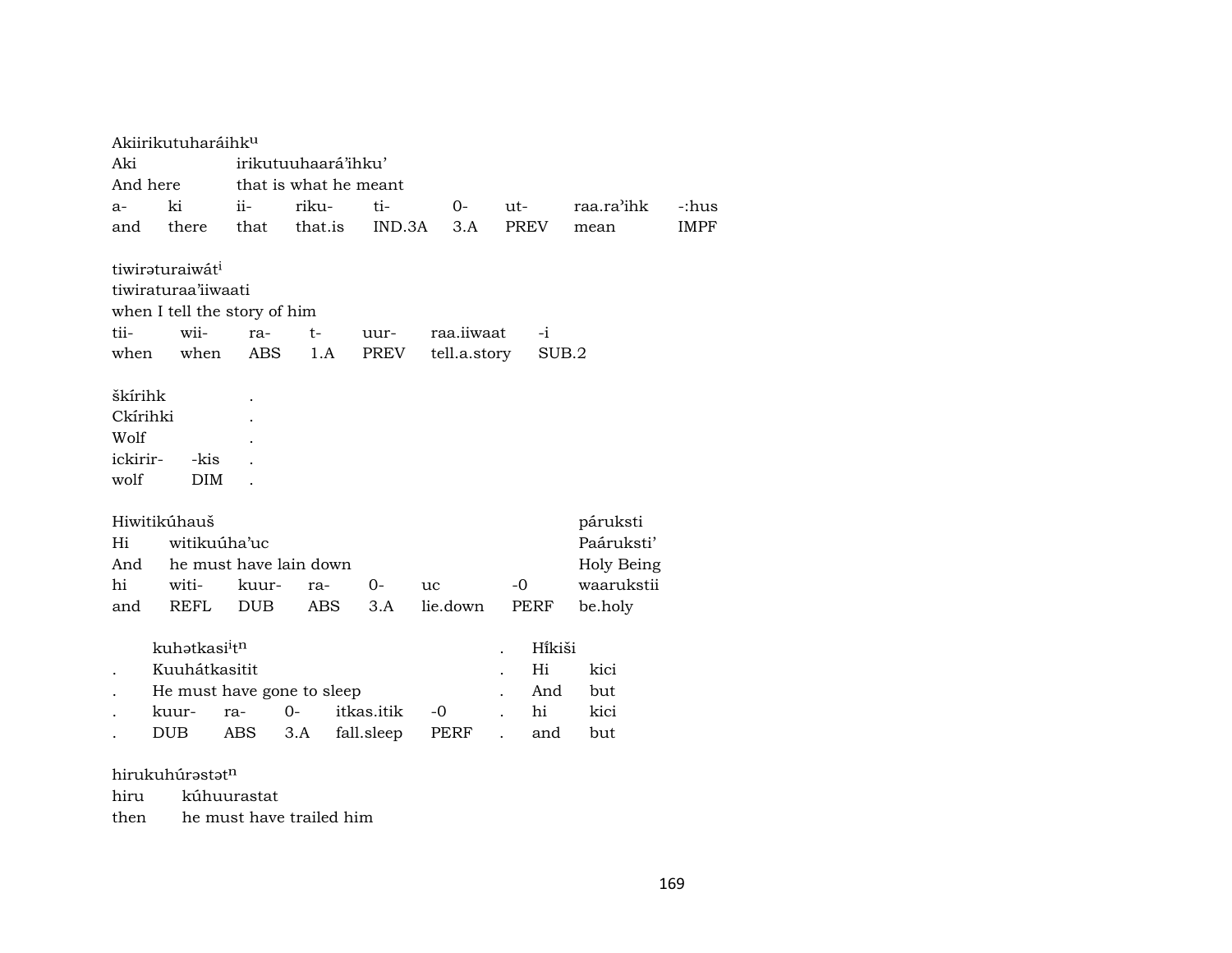| hiruu      | kuur-                     |            | ra-                  | $0-$       | uur-                | as.ra.at   |            |                    |                         | $-0$     |             |
|------------|---------------------------|------------|----------------------|------------|---------------------|------------|------------|--------------------|-------------------------|----------|-------------|
| then       | <b>DUB</b>                |            | $\operatorname{ABS}$ | 3.A        | PREV                |            |            |                    | follow.someone's.tracks | PERF     |             |
| škírihk    |                           |            |                      |            |                     |            |            |                    |                         |          |             |
| Ckírihki   |                           |            |                      |            |                     |            |            |                    |                         |          |             |
| Wolf       |                           |            |                      |            |                     |            |            |                    |                         |          |             |
| ickirir-   | -kis                      |            |                      |            |                     |            |            |                    |                         |          |             |
| wolf       |                           | <b>DIM</b> |                      |            |                     |            |            |                    |                         |          |             |
|            |                           |            |                      |            |                     |            |            |                    |                         |          |             |
|            | Ahúštahuša                |            |                      |            |                     |            |            |                    |                         |          |             |
|            | Ahúctahuucaa              |            |                      |            |                     |            |            |                    |                         |          |             |
|            | When he came up a hill    |            |                      |            |                     |            |            |                    |                         |          |             |
| ar-        | ra-                       | $0-$       | $a-$                 |            | ut-                 |            | ta.huuca.a |                    | $-0$                    |          |             |
| EV.        | ABS.                      | 3.A        |                      | PREV.3A    | PREV                |            |            | come.up.to.the.top |                         | SUB.4    |             |
|            |                           |            |                      |            |                     |            |            |                    |                         |          |             |
|            | hiwihiruahitkáhša         |            |                      |            |                     |            |            |                    |                         |          |             |
| hi         | wihiru                    |            |                      | ahitkáhca  |                     |            |            |                    |                         |          |             |
| and        | there                     |            |                      |            | he lay there asleep |            |            |                    |                         |          |             |
| hi         | wii-                      | hiruu      |                      | ar-<br>ra- | $O -$               |            | itka       | -his               | sa                      |          | -0          |
| and        | now                       | there      |                      | EV.        | ABS                 | 3.A        | sleep      | PERF               |                         | be.lying | <b>PERF</b> |
|            |                           |            |                      |            |                     |            |            |                    |                         |          |             |
|            | Híruahuši <sup>a</sup>    |            |                      |            |                     |            |            |                    |                         |          |             |
|            | Hiru                      | ahúci'a    |                      |            |                     |            |            |                    |                         |          |             |
|            | Then                      | he did it  |                      |            |                     |            |            |                    |                         |          |             |
|            | hiruu                     | ar-        | ra-                  | $O -$      | ut-                 | $i-$       |            | aar                | $-0$                    |          |             |
|            | then                      | EV         | ABS                  | 3.A        | PREV                | <b>SEQ</b> |            | do                 | PERF                    |          |             |
|            |                           |            |                      |            |                     |            |            |                    |                         |          |             |
|            | kararuhkiriwistíruhši     |            |                      |            |                     |            |            |                    |                         |          |             |
|            | kararuhkiriwistíruhci'    |            |                      |            |                     |            |            |                    |                         |          |             |
|            | he was the most deceitful |            |                      |            |                     |            |            |                    |                         |          |             |
| kara-      | ra-                       | 0-         |                      | uur-       | kiriwis             |            | riruhci    |                    | -0                      |          |             |
| <b>NEG</b> | ABS                       |            | 3.A                  | PREV       | be.deceitful        |            |            | be.powerful        | PERF                    |          |             |
|            |                           |            |                      |            |                     |            |            |                    |                         |          |             |

škírihk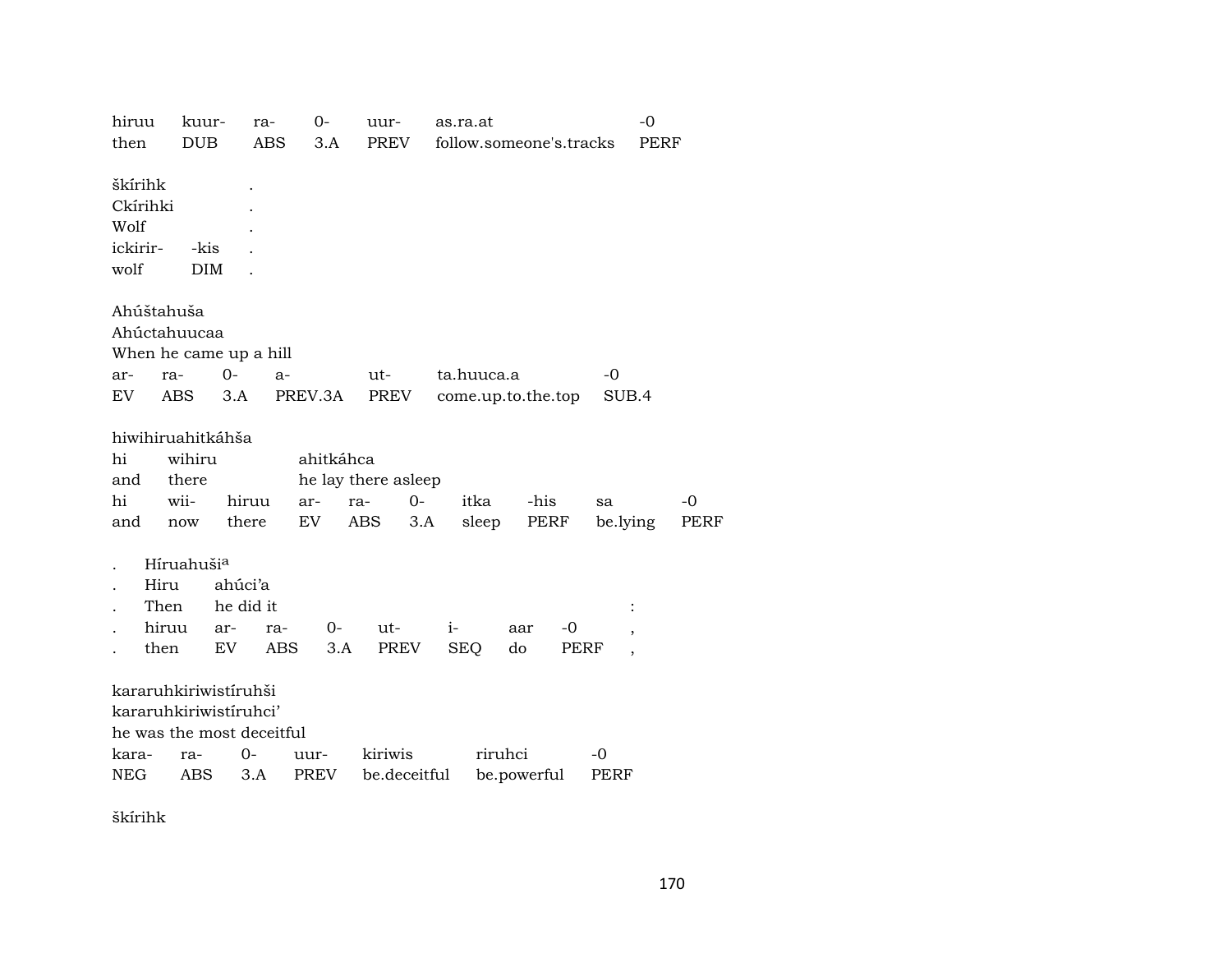| Ckírihki<br>Wolf  |            |                                   |      |             |               |             |           |       |
|-------------------|------------|-----------------------------------|------|-------------|---------------|-------------|-----------|-------|
| ickirir-          | -kis       |                                   |      |             |               |             |           |       |
| wolf              | <b>DIM</b> |                                   |      |             |               |             |           |       |
|                   |            |                                   |      |             |               |             |           |       |
|                   |            | híruahuhkiškatusúk^t <sup>n</sup> |      |             |               |             |           |       |
| Hiru              |            | ahuhkickatuusúkut                 |      |             |               |             |           |       |
| Then              |            | he got down flat                  |      |             |               |             |           |       |
| hiruu             | ar-        | ra-                               | $0-$ | uur-        | kiic.katuus   |             | ukuk      | $-0$  |
| then              | EV         | <b>ABS</b>                        | 3.A  | PREV        | be.flat       |             | drop.down | PERF  |
|                   |            |                                   |      |             |               |             |           |       |
|                   |            | hiruahirikís^t <sup>n</sup>       |      |             |               |             |           |       |
|                   | hiru       | ahaaríkisat                       |      |             |               |             |           |       |
| $\overline{ }$    | then       | he crawled                        |      |             |               |             |           |       |
|                   | hiruu      | ar-                               | ra-  | $0-$        | irikis-<br>at | -0          |           |       |
|                   | then       | EV                                | ABS  | 3.A         | crawl<br>go   | PERF        |           |       |
|                   |            |                                   |      |             |               |             |           |       |
|                   |            | hiruiriahutpakspiua               |      |             |               |             |           |       |
| hiru              |            | irii'ahutpakspi'uú'a              |      |             |               |             |           |       |
| there             |            | where his head pointed            |      |             |               |             |           |       |
| hiruu             | irii-      | ar-                               | ra-  | 0-          | ut-           | paks-       | wi.uu     | -a    |
| there             | where      | EV.                               | ABS  | 3.A         | PREV          | head        | be.facing | SUB.1 |
|                   |            |                                   |      |             |               |             |           |       |
| híahuta           |            |                                   |      |             |               |             |           |       |
| hi                | ahuúta     |                                   |      |             |               |             |           |       |
| and               | he did it  |                                   |      |             |               |             |           |       |
| hi                | ar-        | ra-                               | 0-   | ut-         | $-0$<br>aar   |             |           |       |
| and               | EV         | <b>ABS</b>                        | 3.A  | <b>PREV</b> | do            | <b>PERF</b> |           |       |
|                   |            |                                   |      |             |               |             |           |       |
| hiahutatatawititn |            |                                   |      |             |               |             |           |       |
| hi                |            | ahuutihtatawiitit                 |      |             |               |             |           |       |
| and               |            | he sat down by him                |      |             |               |             |           |       |
| hi                | ar-        | ra-                               | $0-$ | ut-         | ihtata-       | wi.itik     | $-0$      |       |
| and               | EV         | ABS                               | 3.A  | <b>PREV</b> | beside        | sit.down    | PERF      |       |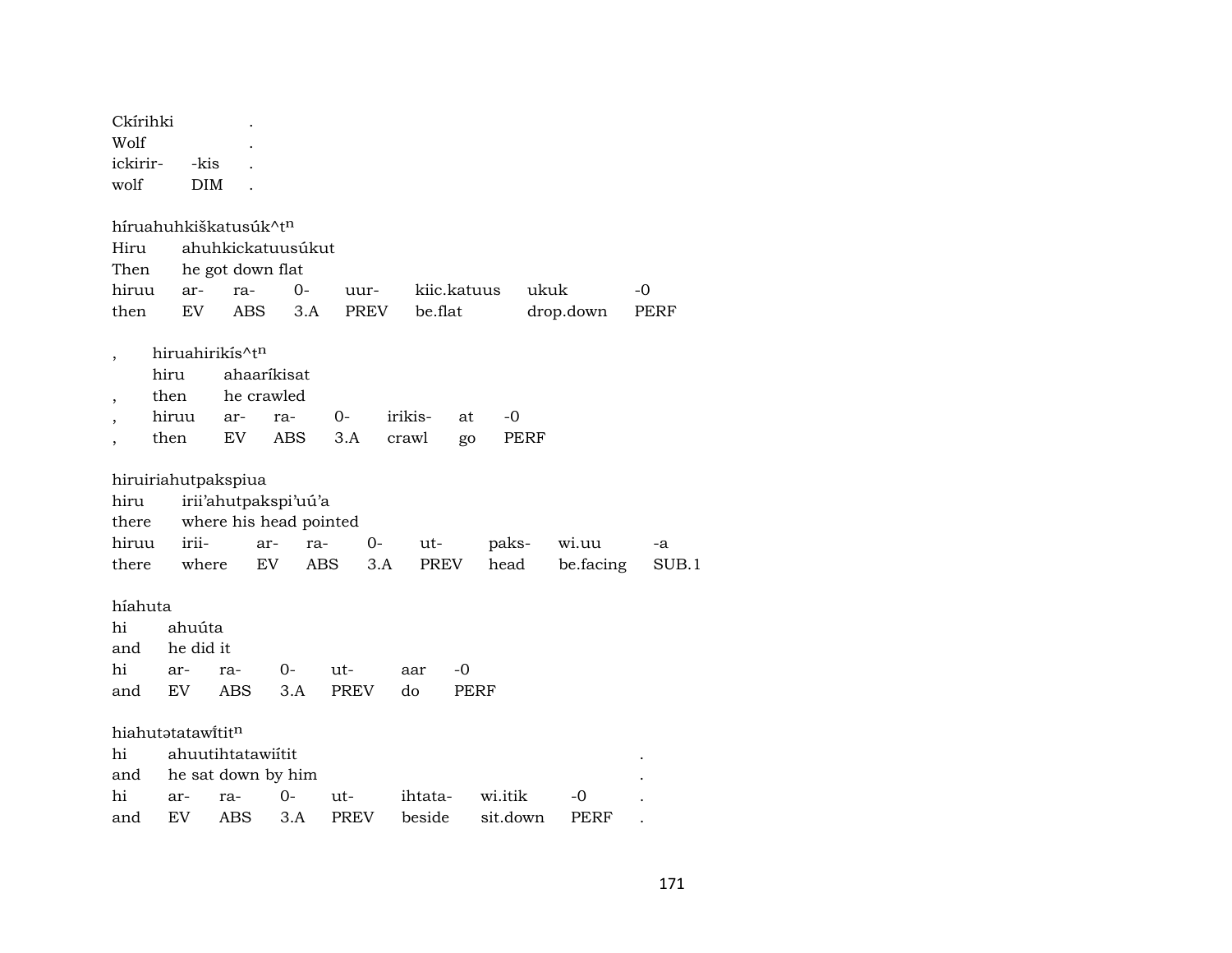| wihiruahítka           |                |                                                                                                    |                                                 |                                                                   |                                    |                                                                               |
|------------------------|----------------|----------------------------------------------------------------------------------------------------|-------------------------------------------------|-------------------------------------------------------------------|------------------------------------|-------------------------------------------------------------------------------|
| Wihiru                 |                |                                                                                                    |                                                 |                                                                   |                                    |                                                                               |
|                        |                |                                                                                                    |                                                 |                                                                   |                                    |                                                                               |
| hiruu                  |                | ra-                                                                                                | $O-$                                            | itka                                                              | $-0$                               |                                                                               |
| there                  |                |                                                                                                    | 3.A                                             |                                                                   |                                    |                                                                               |
|                        |                |                                                                                                    |                                                 |                                                                   |                                    |                                                                               |
|                        |                |                                                                                                    |                                                 |                                                                   |                                    |                                                                               |
|                        |                |                                                                                                    |                                                 |                                                                   |                                    |                                                                               |
| $O -$                  |                |                                                                                                    |                                                 |                                                                   | -u                                 |                                                                               |
| 3.P                    |                |                                                                                                    |                                                 |                                                                   |                                    |                                                                               |
| írirutah <sup>u</sup>  |                |                                                                                                    |                                                 |                                                                   |                                    |                                                                               |
| íriruutahu             |                |                                                                                                    |                                                 |                                                                   |                                    |                                                                               |
| the way it is          |                |                                                                                                    |                                                 |                                                                   |                                    |                                                                               |
| ra-                    | $O-$           | ut-                                                                                                | 0                                               | -a                                                                | -hus                               |                                                                               |
| ABS                    | 3.A            |                                                                                                    | be                                              | SUB.1                                                             |                                    |                                                                               |
| nakútk <sup>a</sup>    |                |                                                                                                    |                                                 |                                                                   |                                    |                                                                               |
| rakútka                |                |                                                                                                    |                                                 |                                                                   |                                    |                                                                               |
|                        |                |                                                                                                    |                                                 |                                                                   |                                    |                                                                               |
| 0-                     | ku-            |                                                                                                    | -0                                              |                                                                   |                                    |                                                                               |
| 3.A                    |                |                                                                                                    |                                                 |                                                                   |                                    |                                                                               |
| Hiruahuší <sup>a</sup> |                |                                                                                                    |                                                 |                                                                   |                                    |                                                                               |
|                        |                |                                                                                                    |                                                 |                                                                   |                                    |                                                                               |
|                        |                |                                                                                                    |                                                 |                                                                   |                                    |                                                                               |
| ar-                    | ra-            | 0-                                                                                                 | ut-                                             | i- 1                                                              | aar                                | $-0$                                                                          |
|                        |                | 3.A                                                                                                |                                                 |                                                                   | do                                 | PERF                                                                          |
| škírihk                |                |                                                                                                    |                                                 |                                                                   |                                    |                                                                               |
| Ckírihki               |                |                                                                                                    |                                                 |                                                                   |                                    |                                                                               |
|                        | $\ddot{\cdot}$ |                                                                                                    |                                                 |                                                                   |                                    |                                                                               |
|                        |                | nakurakatárihur <sup>u</sup><br>rakuraakatárihuuru<br>when he sleeps<br>ahúci'a<br>he did it<br>EV | ahítka<br>he slept<br>ar-<br>EV<br>INF.B<br>ABS | ABS<br>its being a wide way (ie soundly)<br>PREV<br>itka<br>sleep | ku- raa.katarihur<br>SUB.4<br>PREV | sleep<br>PERF<br>INF.B be.a.serious.matter<br>SUB.D<br><b>IMPF.SUB</b><br>SEQ |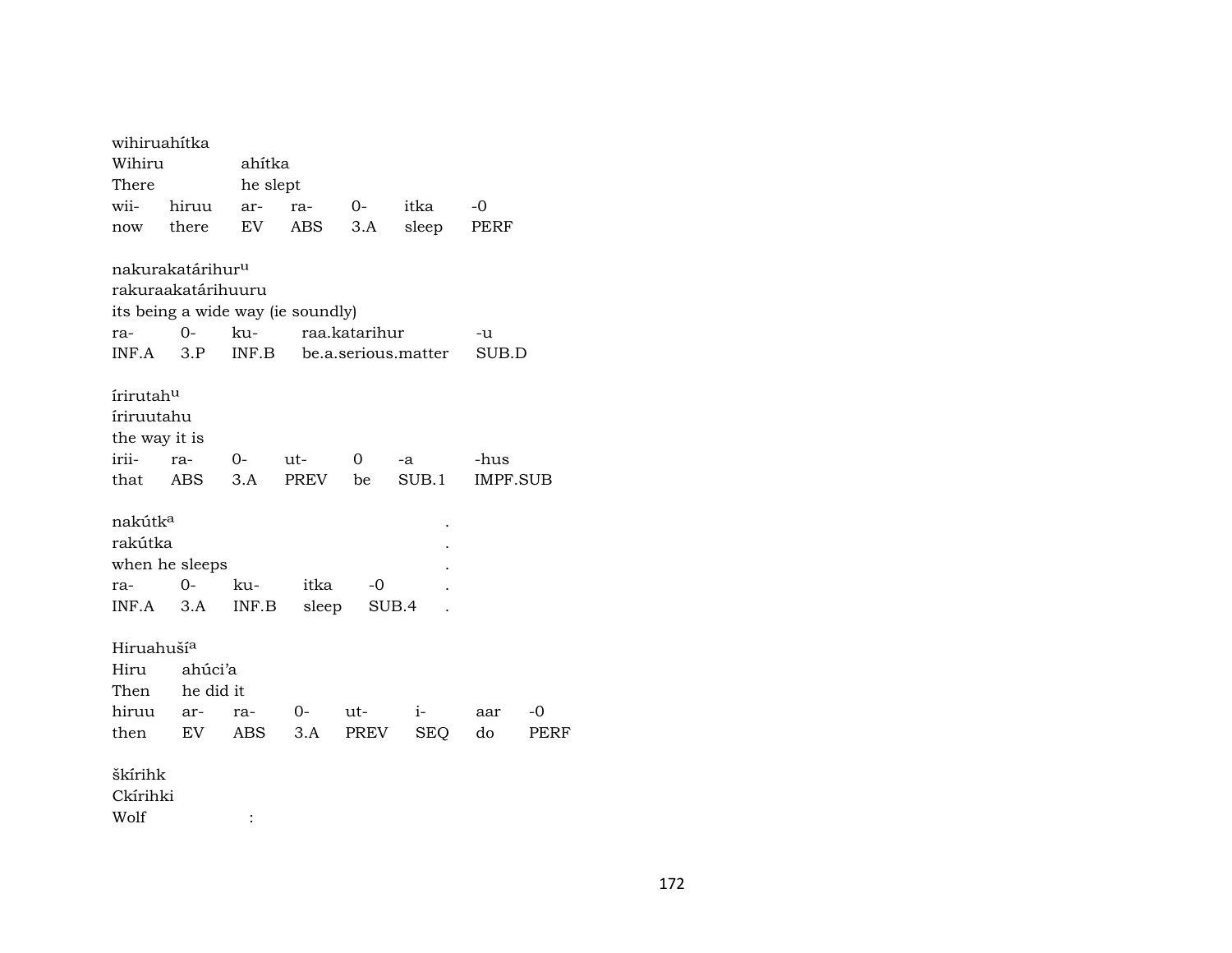| ickirir-<br>wolf                |                                                                | -kis<br>$\overline{\phantom{a}}$<br><b>DIM</b><br>$\overline{\phantom{a}}$ |                      |                                           |               |              |             |                         |                    |                   |             |              |
|---------------------------------|----------------------------------------------------------------|----------------------------------------------------------------------------|----------------------|-------------------------------------------|---------------|--------------|-------------|-------------------------|--------------------|-------------------|-------------|--------------|
| $\mathbf{a}$<br>and<br>a<br>and | aahapakstúša <sup>a</sup><br>ar-<br>$\mathop{\rm EV}\nolimits$ | ahaapakstuúca'a'<br>he lifted his head up<br>ra-<br><b>ABS</b>             | $0-$<br>3.A          | $a-$<br>PREV.3A                           | paks-<br>head | ra-<br>PORT  |             | $-0$<br>uca.a<br>get.up | PERF               |                   |             |              |
|                                 |                                                                |                                                                            |                      |                                           |               |              |             |                         |                    |                   |             |              |
| A<br>And                        |                                                                | Aahutkasiríšakus^tn<br>ahuutitkasiriícakusit                               |                      | he took it out from under him as he slept |               |              |             |                         |                    |                   |             |              |
| a<br>and                        | ar-<br>${\rm EV}$                                              | ra-<br>ABS                                                                 | $O -$<br>3.A         | ut-<br><b>PREV</b>                        | itka<br>sleep | -his<br>PERF | $i-$<br>SEQ | ra-<br>PORT             | ica-<br>on.the.end | kus<br>be.sitting | -ik<br>CAUS | $-0$<br>PERF |
| $\, ,$                          |                                                                |                                                                            |                      |                                           |               |              |             |                         |                    |                   |             |              |
|                                 |                                                                |                                                                            |                      |                                           |               |              |             |                         |                    |                   |             |              |
| pahiítu'<br>$\sim$ 11           | pahiturawitíuš                                                 |                                                                            | $\ddot{\phantom{0}}$ | Raawití'uc                                |               |              |             |                         |                    |                   |             |              |

gently . He just lay it down pahiit  $-u^3$  . raawiti- $O$  $uc$  $\mbox{-}0$ be.quiet NOM . just QUOT IND.3A 3.A lay.SG.P PERF

hišiahakasiráwihut<sup>n</sup>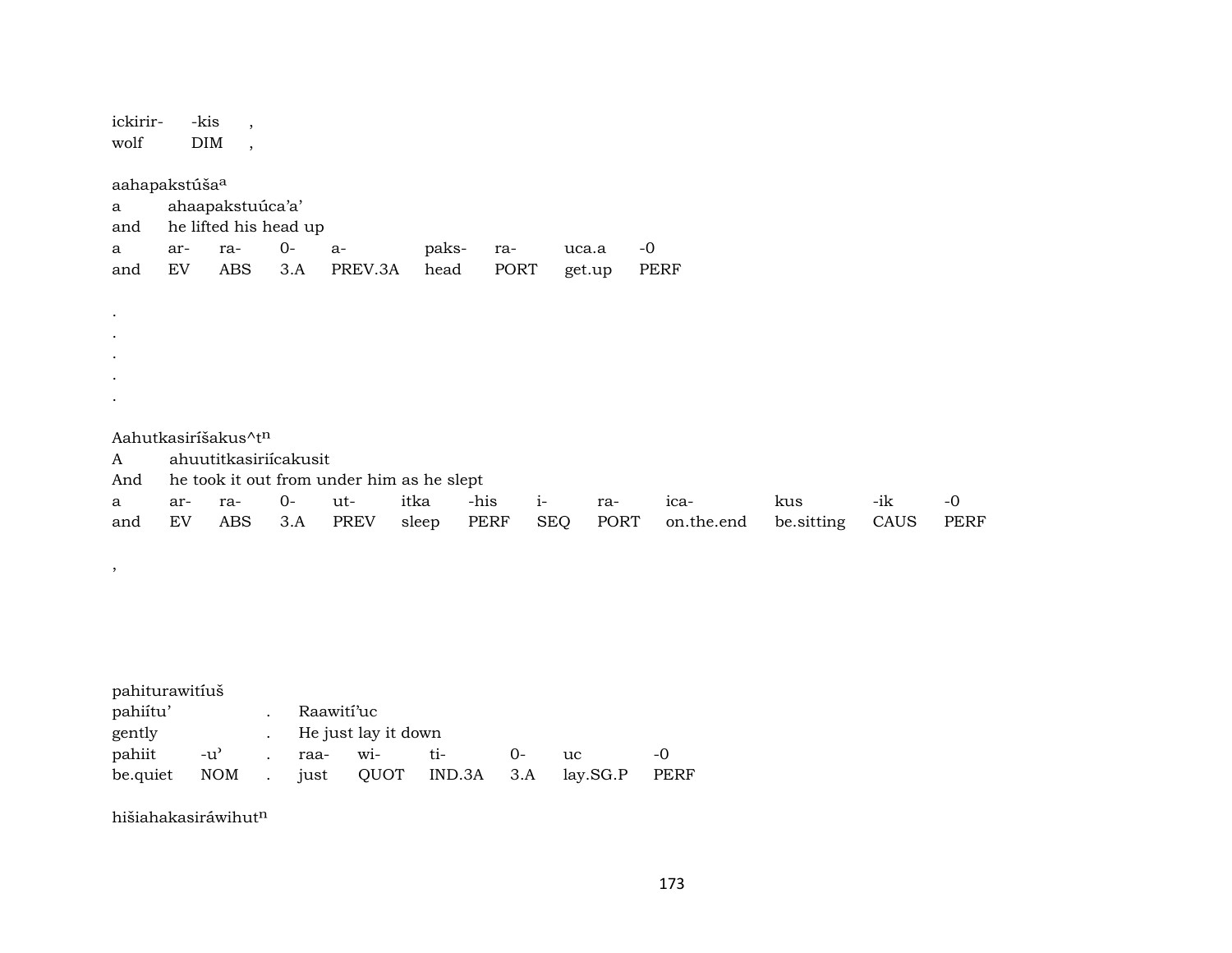| hici<br>and<br>hi.ci<br>and                                                                            | ar-<br>EV                            | ra-<br><b>ABS</b> | ahakasiiraáwihut<br>he ran off with the bag<br>$0-$<br>3.A | kasii-<br>bag |               | ra-<br>PORT | awi.huk<br>gallop       |               | $-0$<br>PERF |                        |          |              |
|--------------------------------------------------------------------------------------------------------|--------------------------------------|-------------------|------------------------------------------------------------|---------------|---------------|-------------|-------------------------|---------------|--------------|------------------------|----------|--------------|
| nuahikasirawitaráhkisa<br>Ruu'ahikasiiraawitaráhkisat<br>Then he ran away with the bag<br>ruu-<br>then | ar-<br>EV                            | ri-<br>CONT.3A    |                                                            | $0 -$<br>3.A  | kasii-<br>bag |             | ra-<br>PORT             | awi-<br>image |              | tarahkis-<br>be.strong | at<br>go | $-0$<br>PERF |
|                                                                                                        |                                      |                   |                                                            |               |               |             |                         |               |              |                        |          |              |
| Hiruwituhwárari<br>Hiru                                                                                |                                      | wituhwaárari      |                                                            |               |               |             |                         |               |              |                        |          |              |
| Then<br>hiruu                                                                                          | wi-                                  |                   | there were nice hills<br>ti-                               | $O -$         | uur-          |             | waa-                    | raar-         | hiir         |                        | -0       |              |
| then                                                                                                   | QUOT                                 |                   | IND.3A                                                     | 3.A           |               | PREV        | hill                    | PL            |              | be.good                | PERF     |              |
| wi-                                                                                                    | wituhkuhári<br>Wituhkuuhaári<br>QUOT | ti-<br>IND.3A     | It was a nice meadow<br>$O -$                              | 3.A           | uur-<br>PREV  |             | kuuhaar-<br>flat.ground | hiir          | be.good      | -0<br>PERF             |          |              |
| híhpahatu                                                                                              |                                      |                   |                                                            |               |               |             |                         |               |              |                        |          |              |
| híhpahaatu'                                                                                            |                                      |                   |                                                            |               |               |             |                         |               |              |                        |          |              |
| red grass                                                                                              |                                      |                   |                                                            |               |               |             |                         |               |              |                        |          |              |
| hiir-                                                                                                  | pahaat                               |                   | $-u^{\prime}$                                              |               |               |             |                         |               |              |                        |          |              |
| grass                                                                                                  | be.red                               |                   | <b>NOM</b>                                                 |               |               |             |                         |               |              |                        |          |              |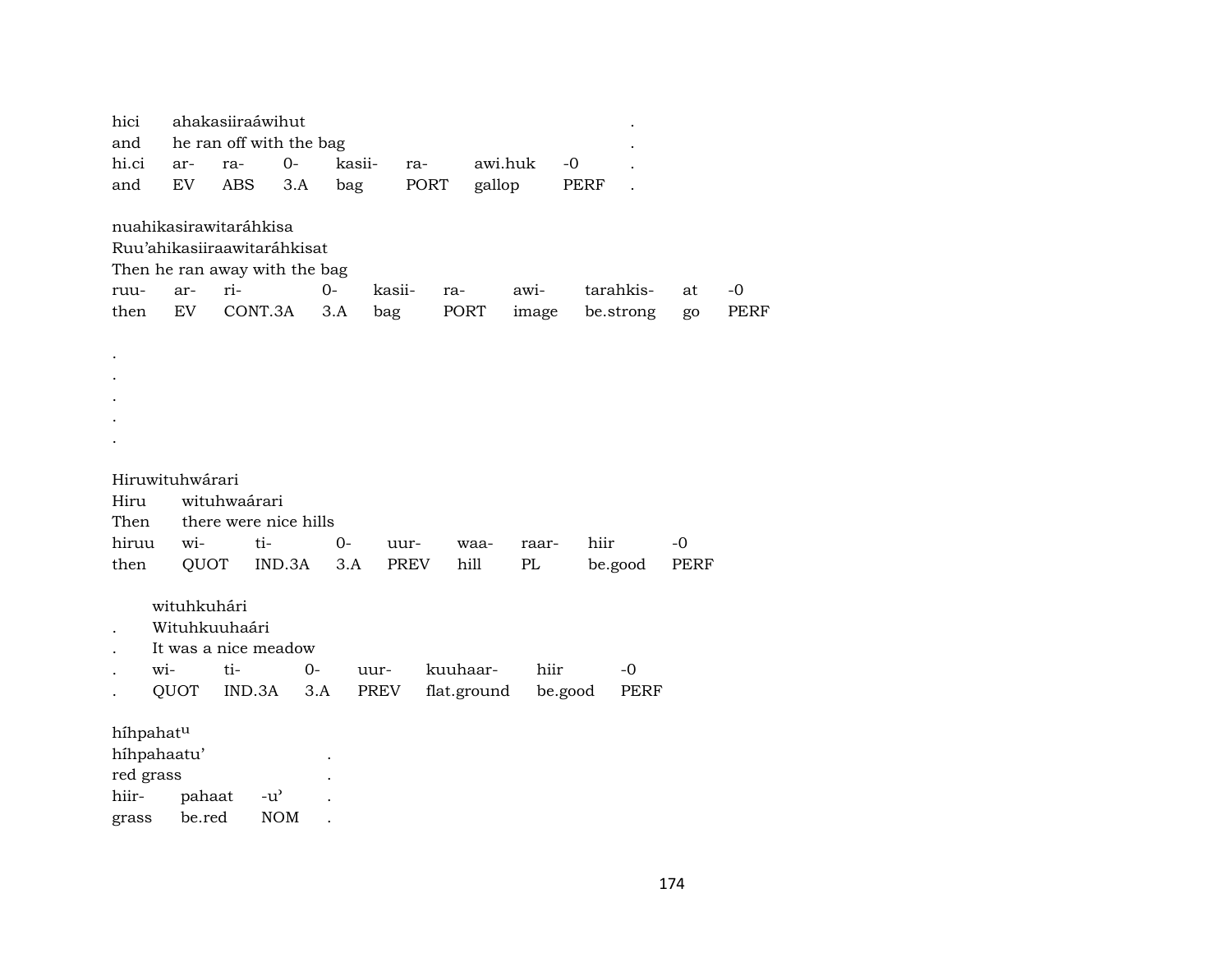| hirúahiwišk <sup>a</sup><br>Hiru<br>Then                     | ahiwicka'<br>he thought          |                                          |                                                |                                               |                            | $\cdot$                                                                | $\boldsymbol{\mathcal{C}}$<br>$\boldsymbol{\mathcal{C}}$<br>$\boldsymbol{\zeta}\boldsymbol{\zeta}$ |                   |                                                                            |                    |                |                      |                     |                                            |
|--------------------------------------------------------------|----------------------------------|------------------------------------------|------------------------------------------------|-----------------------------------------------|----------------------------|------------------------------------------------------------------------|----------------------------------------------------------------------------------------------------|-------------------|----------------------------------------------------------------------------|--------------------|----------------|----------------------|---------------------|--------------------------------------------|
| hiruu<br>then                                                | ar-<br>EV                        | ri-<br>CONT.3A                           | $0-$<br>3.A                                    | wicka<br>think                                | $-0$<br><b>PERF</b>        | ,<br>$\overline{\phantom{a}}$                                          | $\mathbf{H}$<br>$\pmb{\mathsf{H}}$                                                                 |                   |                                                                            |                    |                |                      |                     |                                            |
| Pistuksákawaaš<br>Pis<br>Quickly<br>wis<br>quickly           | $i-$                             | tuksaákawa'ac<br>let me eat<br>CONT.1/2A | $t-$<br>1.A                                    | uks-<br><b>JUSS</b>                           | haakawahc<br>eat           |                                                                        | $\overline{a}$<br>$\mathop{\rm EX}\nolimits$                                                       |                   | $\mathbf{H}$<br>$\mathbf{H}$<br>$\mathbf{H}$<br>$\mathbf H$<br>$^{\prime}$ |                    |                |                      |                     |                                            |
| škírihk <sup>i</sup><br>Ckírihki<br>Wolf<br>ickirir-<br>wolf | -kis<br><b>DIM</b>               | $\ddot{\phantom{a}}$                     | Hiruahiwititn<br>hiru<br>then<br>hiruu<br>then | ahiwiítit<br>he sat down<br>ar-<br>${\rm EV}$ | ri-<br>CONT.3A             | $0-$<br>3.A                                                            | wi.itik                                                                                            | sit.down          | $-0$<br><b>PERF</b>                                                        |                    |                |                      |                     |                                            |
| Wiwitiku<br>wii-<br>now                                      | Wiwitiíku<br>wi-                 | Now he sat there<br>ti-<br>QUOT          | IND.3A                                         | $0 -$<br>3.A                                  | kus<br>be.sitting          | $-0$<br><b>PERF</b>                                                    |                                                                                                    |                   |                                                                            |                    |                |                      |                     |                                            |
| hiahutaahutkarustarikiwata<br>hi<br>and<br>hi<br>and         | ahuúta<br>he did it<br>ar-<br>EV | $0-$<br>ra-<br><b>ABS</b>                | ut-<br>3.A                                     | <b>PREV</b><br>do                             | $-0$<br>aar<br><b>PERF</b> | $\ddot{\cdot}$<br>$\overline{\phantom{a}}$<br>$\overline{\phantom{a}}$ | ar-<br>EV                                                                                          | ra-<br><b>ABS</b> | ahutkarustariikíwat<br>he untied the sack<br>$0-$<br>3.A                   | ut-<br><b>PREV</b> | karuus-<br>bag | tarii.kiwat<br>untie | $-0$<br><b>PERF</b> | $\mathbf{a}$<br>and<br>$\mathbf{a}$<br>and |

, ahutakátarikiwət $^n$ 

ahutaakátariikiwat

he untied the mouth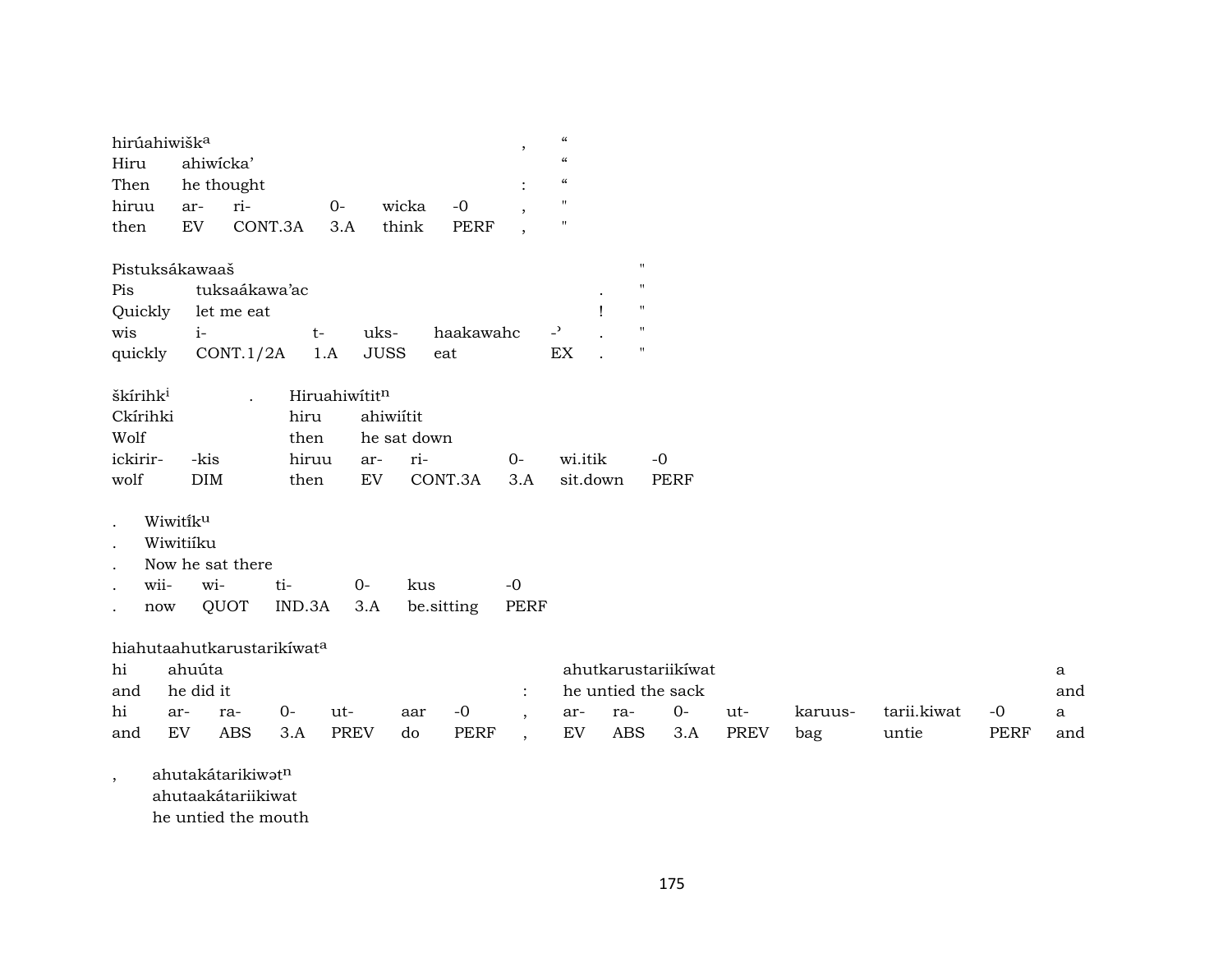|                      | ar-<br>EV                                       | ra-<br><b>ABS</b>                                                            | $0-$<br>3.A                                                                   | ut-<br><b>PREV</b>                    | haaka-<br>mouth             | untie                    | tarii.kiwat                          | $-0$<br><b>PERF</b> |                                             |            |          |       |
|----------------------|-------------------------------------------------|------------------------------------------------------------------------------|-------------------------------------------------------------------------------|---------------------------------------|-----------------------------|--------------------------|--------------------------------------|---------------------|---------------------------------------------|------------|----------|-------|
| a<br>and<br>a<br>and | arawitakaráhis <sup>u</sup><br>raa-<br>just     | raawiitakaaraáhisu'<br>suddenly<br>wii-<br>now                               |                                                                               | takaaraahis<br>all.at.once            | $-u^{\prime}$<br><b>NOM</b> |                          |                                      |                     |                                             |            |          |       |
| $si$ -<br>DU         | ar-<br>EV                                       | siahararawikawatatn<br>si'aharaarawikawatat<br>they jumped out<br>ra-<br>ABS | $O-$<br>3.A                                                                   | raar-<br>PL.INDV.A                    |                             | awi.kawat.ak<br>jump.out |                                      | $-0$<br><b>PERF</b> |                                             |            |          |       |
| lances<br>lance      | hukáwik <sup>i</sup> s<br>huukáwikis<br>huka.wi | -kis<br><b>DIM</b>                                                           | Irári<br>$\ddot{\phantom{a}}$<br>$\mathbf{r}$<br>$i-$<br>$\ddot{\phantom{a}}$ | Iraári'<br><b>Brother</b><br>3.POSS.A | -raar-<br>same.sex.sibling  |                          | -ri'                                 | 3.POSS.B            | $^\mathrm{,}$<br>$\, ,$<br>$\overline{ }$ , |            |          |       |
| riku-<br>that.is     | níkuwitiitn<br>ríkuwiti'it                      | they were the ones<br>wi-<br>QUOT                                            | ti-<br>IND.3A                                                                 | $0-$<br>3.A                           | $\overline{0}$<br>be        | -ik<br><b>DIST</b>       | $-0$<br><b>PERF</b>                  |                     |                                             |            |          |       |
| tii-                 | tiratirinatášawi<br>tiratiriirattácawi<br>ra-   | these we have among us<br>$t-$                                               | ir-                                                                           |                                       | ri-                         |                          | uur-                                 | rak-                |                                             | raar-      | tawi     | $-0$  |
| this                 | ABS<br>tahapakiahu                              | 1.A                                                                          |                                                                               | POSS.1/2A                             | PHYS.POSS                   |                          | POSS.A<br>$\boldsymbol{\mathcal{C}}$ | $1/2$ .PL           |                                             | 3PL.INAN.P | be.among | SUB.4 |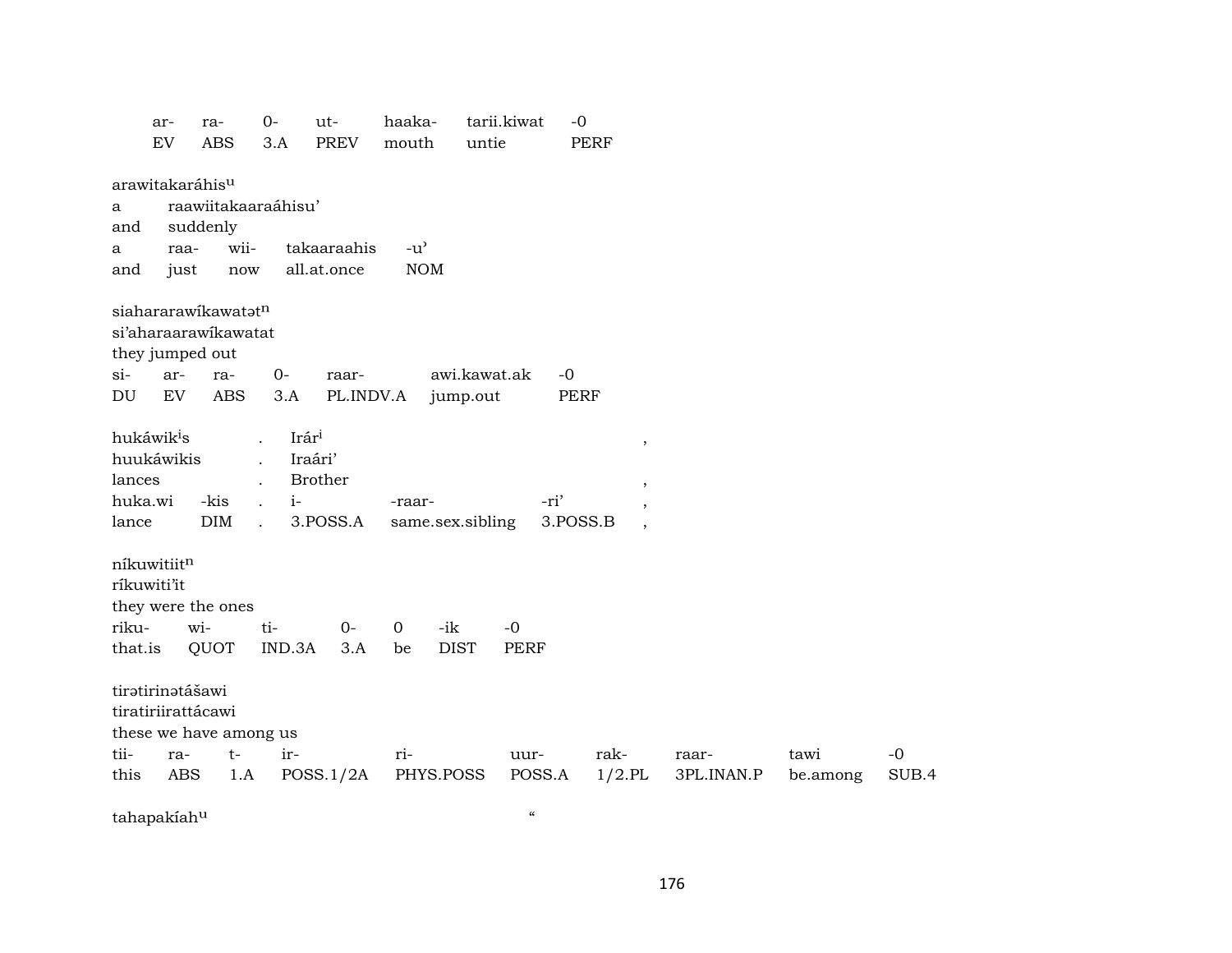| tahapaki'aahu'<br>we call       |                    |                 |                   |          |             |             |              |      |             |            |
|---------------------------------|--------------------|-----------------|-------------------|----------|-------------|-------------|--------------|------|-------------|------------|
| ta-                             |                    | t-              | rak-              |          | waki.a      |             | -:hus        |      |             |            |
| IND.1/2A                        |                    | 1.A             | $1/2$ .PL         |          | say.PL.IMPF |             | <b>IMPF</b>  |      |             |            |
|                                 |                    |                 |                   |          |             |             |              |      |             |            |
| Híštasa                         |                    |                 |                   |          | $\, ,$      | $^{\prime}$ |              |      |             |            |
| híctasa                         |                    |                 |                   |          |             |             |              |      |             |            |
| feathers hanging from it        |                    |                 |                   |          |             |             |              |      |             |            |
| hiit-                           | ta                 |                 |                   | sa       |             |             |              |      |             |            |
| feather                         |                    | be.hanging      |                   | be.lying |             |             |              |      |             |            |
|                                 |                    |                 |                   |          |             |             |              |      |             |            |
| nutikarikíkatit <sup>u</sup>    |                    |                 |                   |          |             |             |              |      |             |            |
| ruutiikaáriki                   |                    |                 |                   |          |             |             |              |      | kátiitu'    |            |
| its being in the middle         |                    |                 |                   |          |             |             |              |      | a black one |            |
| ra-                             | 0-                 | ut-             |                   | iika-    | arik        |             | -i-          |      | katiit      | $-u'$      |
| ABS                             | 3.A                | <b>PREV</b>     |                   | center   | be.standing |             | SUB.2        |      | be.black    | <b>NOM</b> |
|                                 | níkuwitiitn        |                 |                   |          |             |             |              |      |             |            |
|                                 | Ríkuwiti'it        |                 |                   |          |             |             |              |      |             |            |
|                                 | They were the ones |                 |                   |          |             |             |              |      |             |            |
|                                 | riku-              | wi-             | ti-               |          | $0 -$       | 0           | -ik          | $-0$ |             |            |
|                                 | that.is            | QUOT            |                   | IND.3A   | 3.A         | be          | <b>DIST</b>  | PERF |             |            |
|                                 |                    |                 |                   |          |             |             |              |      |             |            |
| hiahirarawikawatat <sup>n</sup> |                    |                 |                   |          |             |             |              |      |             |            |
| hi                              |                    |                 | ahiraarawikawatat |          |             |             |              |      |             |            |
| and                             |                    | they jumped out |                   |          |             |             |              |      |             |            |
| hi                              | ar-                | ri-             |                   | 0-       | raar-       |             | awi.kawat.ak |      | -0          |            |
| and                             | EV                 | CONT.3A         |                   | 3.A      | PL.INDV.A   |             | jump.out     |      | PERF        |            |
|                                 |                    |                 |                   |          |             |             |              |      |             |            |
| Wiwitúhkuksas                   |                    |                 |                   |          |             |             |              |      |             |            |
| Wiwitúhkuksas                   |                    |                 |                   |          |             |             |              |      |             |            |
| Now he ran away                 |                    |                 |                   |          |             |             |              |      |             |            |
| wii-                            | wi-                | ti-             |                   | $0-$     | uur-        |             | kuks.as      | $-0$ |             |            |
| now                             | QUOT               |                 | IND.3A            | 3.A      | <b>PREV</b> |             | run.away     | PERF |             |            |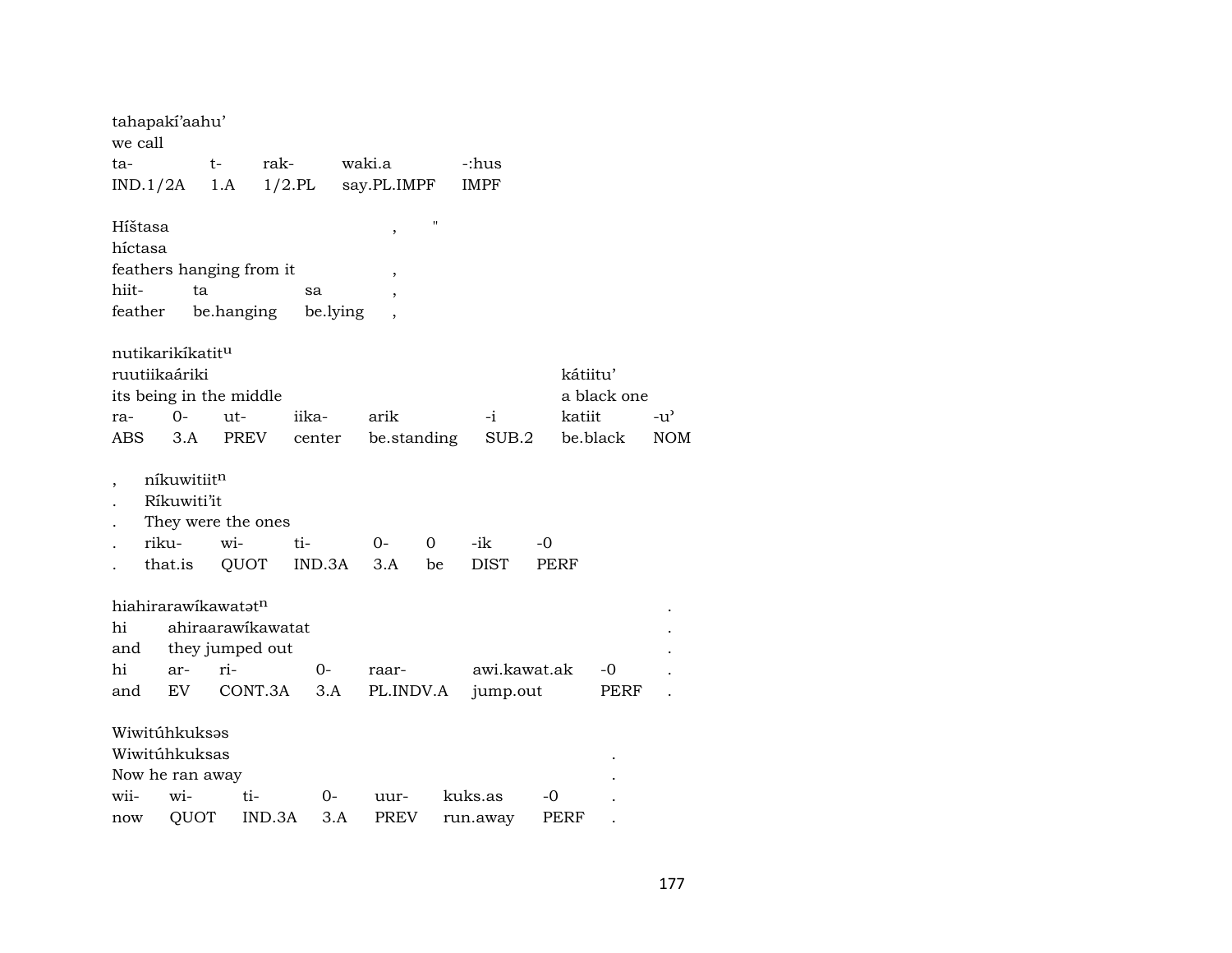| hirúahiwišk <sup>a</sup> |           |                   |      |          |      |  |   |  |  |  |  |  |
|--------------------------|-----------|-------------------|------|----------|------|--|---|--|--|--|--|--|
| Hiru                     | ahiwicka' |                   |      |          |      |  |   |  |  |  |  |  |
|                          |           | Then he thought   |      |          |      |  |   |  |  |  |  |  |
| hiruu                    | ar-       | $ri-$             | $O-$ | wicka -0 |      |  | " |  |  |  |  |  |
| then                     | EV        | CONT.3A 3.A think |      |          | PERF |  | п |  |  |  |  |  |

| Hituraritnúksta |                    |                                              |  |  |  |
|-----------------|--------------------|----------------------------------------------|--|--|--|
|                 | Hiru raárit rúksta |                                              |  |  |  |
|                 |                    | Then really let him have it                  |  |  |  |
|                 |                    | hiruu raarit ri-      0-  uks-  raah  -0   . |  |  |  |
|                 |                    | then really CONT.3A 3.A JUSS have PERF .     |  |  |  |

## Škírihkiahakatuspítit $^{\rm n}$

| Ckírihki |      |     | ahakatuspiitit   |          |         |          |       |  |
|----------|------|-----|------------------|----------|---------|----------|-------|--|
| Wolf     |      |     | he got down flat |          |         |          |       |  |
| ickirir- |      |     | -kis ar- ra-     | $\Omega$ | katuus- | wi.itik  | $-()$ |  |
| wolf     | DIM. | EV. | ABS              | 3.A      | flat    | sit.down | PERF  |  |

|     | aharašíhtispititn       |      |                  |         |       | ٠ |
|-----|-------------------------|------|------------------|---------|-------|---|
|     | Aharacíhtispiitit       |      |                  |         |       | ٠ |
|     | He sat down dignifiedly |      |                  |         |       | ٠ |
| ar- | ra-                     | $O-$ | racihtis         | wi.itik | $-()$ |   |
| EV  | ABS                     | 3.A  | respect sit.down |         | PERF  |   |

Hírətkət<sup>n</sup> , ,<br>Hi rátkat rátkat And later<br>hi ratrat- -kat<br>afterwards LOC and afterwards

## híahuta

hi ahuúta and she did it :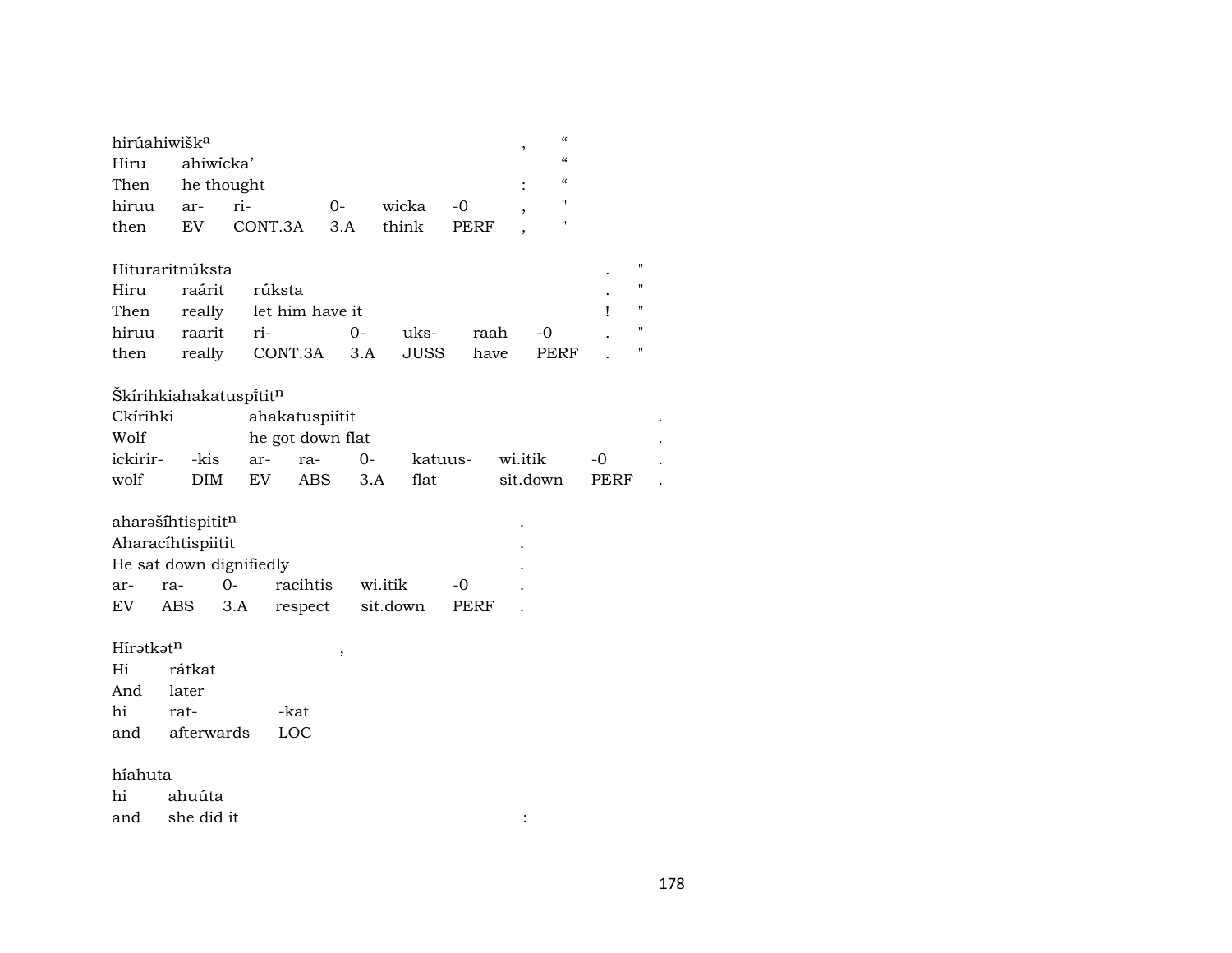|                                   | hi<br>and                | ar-<br>${\rm EV}$         | ra-<br><b>ABS</b>    | $O -$<br>3.A             | ut-<br><b>PREV</b>     | aar<br>do                | $-0$<br><b>PERF</b> | $\overline{\phantom{a}}$<br>$\overline{\phantom{a}}$ |       |              |              |                |                |        |
|-----------------------------------|--------------------------|---------------------------|----------------------|--------------------------|------------------------|--------------------------|---------------------|------------------------------------------------------|-------|--------------|--------------|----------------|----------------|--------|
|                                   |                          |                           |                      |                          |                        |                          |                     |                                                      |       |              |              |                |                |        |
| hiahararáhatn<br>hi<br>ahararáhat |                          |                           |                      |                          |                        |                          |                     |                                                      |       |              |              |                |                |        |
|                                   | and                      | she carried it by         |                      |                          |                        |                          |                     |                                                      |       |              |              |                |                |        |
|                                   | hi                       | ar-                       | ra-                  | $0-$                     | raar-                  |                          | ra-                 | hak                                                  |       | $-0$         |              |                |                |        |
|                                   | and                      | EV                        | <b>ABS</b>           | 3.A                      | 3PL.INAN.P             |                          | <b>PORT</b>         | pass.by                                              |       | PERF         |              |                |                |        |
|                                   |                          |                           |                      |                          |                        |                          |                     |                                                      |       |              |              |                |                |        |
|                                   | átira                    |                           |                      | $\overline{\phantom{a}}$ |                        |                          |                     |                                                      |       |              |              |                |                |        |
|                                   | Átira'                   |                           |                      |                          |                        |                          |                     |                                                      |       |              |              |                |                |        |
|                                   | Mother                   |                           |                      |                          |                        |                          |                     |                                                      |       |              |              |                |                |        |
|                                   | ati-                     | raa                       |                      |                          |                        |                          |                     |                                                      |       |              |              |                |                |        |
|                                   | 1.POSS                   |                           | mother               |                          |                        |                          |                     |                                                      |       |              |              |                |                |        |
|                                   |                          |                           |                      |                          |                        |                          |                     |                                                      |       |              |              |                |                |        |
| hiwihirurikuahiraráatira          |                          |                           |                      |                          |                        |                          |                     |                                                      |       |              |              |                |                |        |
|                                   | Hi                       | wihiru                    |                      |                          | riku'ahirará           | that is what she carried |                     |                                                      |       |              |              |                | Atíra'         |        |
|                                   | And<br>hi                | there<br>wii-             | hiruu                | riku-                    | ar-                    |                          | ri-                 | $0-$                                                 | raar- |              | raah         | $-0$           | Mother<br>ati- | raa    |
|                                   | and                      | now                       | there                | that.is                  | EV                     |                          | CONT.3A             | 3.A                                                  |       | 3PL.INAN.P   | have         | <b>PERF</b>    | 1.POSS         | mother |
|                                   |                          |                           |                      |                          |                        |                          |                     |                                                      |       |              |              |                |                |        |
|                                   | $\overline{\phantom{a}}$ | šurakíripašk <sup>i</sup> |                      |                          |                        |                          |                     |                                                      |       |              |              |                |                |        |
|                                   |                          | cuurakíripacki            |                      |                          |                        |                          |                     |                                                      |       |              |              |                |                |        |
|                                   | $\overline{\phantom{a}}$ | a small girl              |                      |                          |                        |                          |                     |                                                      |       |              |              |                |                |        |
|                                   |                          | icuura-                   | kiripac              |                          | -kis                   |                          |                     |                                                      |       |              |              |                |                |        |
|                                   |                          | girl                      | small                |                          | <b>DIM</b>             |                          |                     |                                                      |       |              |              |                |                |        |
|                                   |                          |                           |                      |                          |                        |                          |                     |                                                      |       |              |              |                |                |        |
|                                   |                          |                           | hiwihiruahiraráatira |                          |                        |                          |                     |                                                      |       |              |              |                |                |        |
|                                   | hi                       | wihiru                    |                      | ahírara                  |                        |                          |                     |                                                      |       |              |              | Atíra'         |                |        |
|                                   | and<br>hi                | then<br>wii-              |                      |                          | she carried her<br>ri- |                          |                     |                                                      |       |              |              | Mother         |                |        |
|                                   | and                      |                           | hiruu<br>then        | ar-<br>${\rm EV}$        | CONT.3A                |                          | $0-$<br>3.A         | raar-<br>3PL.INAN.P                                  |       | raah<br>have | $-0$<br>PERF | ati-<br>1.POSS | raa<br>mother  |        |
|                                   |                          | now                       |                      |                          |                        |                          |                     |                                                      |       |              |              |                |                |        |
|                                   |                          | Irári                     |                      |                          |                        |                          |                     |                                                      |       |              |              |                |                |        |
|                                   |                          |                           |                      |                          |                        |                          |                     |                                                      |       |              |              |                |                |        |

179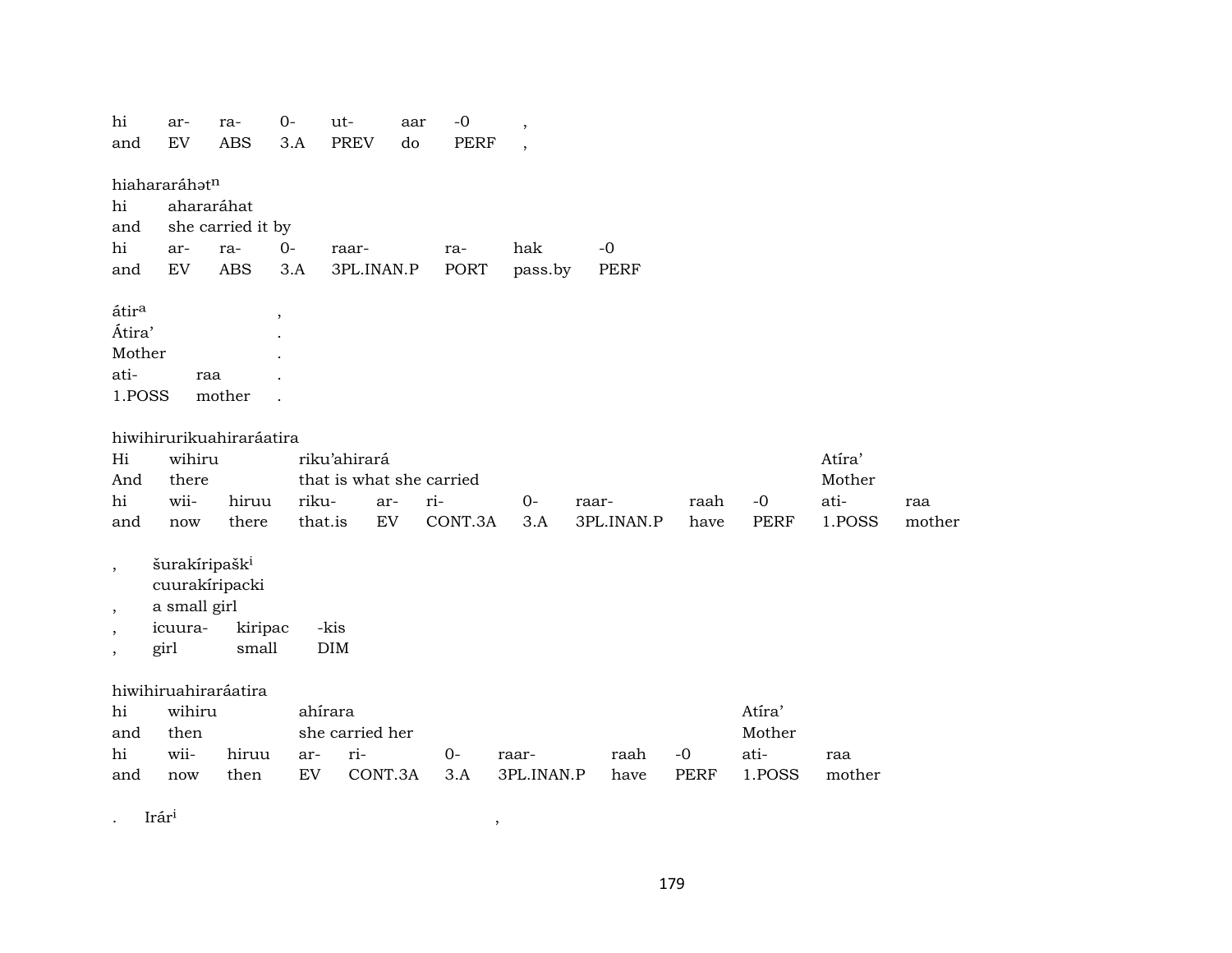| $i-$                                               | Iraári'<br><b>Brother</b><br>3.POSS.A                           | -raar- |                                    | same.sex.sibling        | -ri'<br>3.POSS.B      |             | $\, ,$        |                  |                      |               |
|----------------------------------------------------|-----------------------------------------------------------------|--------|------------------------------------|-------------------------|-----------------------|-------------|---------------|------------------|----------------------|---------------|
| wirikutiitn<br>wirikuti'it<br>wii-                 | this is the one<br>riku-<br>now that.is                         |        | ti- O-                             | IND.3A 3.A be           | $\overline{0}$<br>-ik | <b>DIST</b> | -0<br>PERF    |                  |                      |               |
| tiratiríruš <sup>i</sup><br>tii-                   | tiratiriíruuci<br>this one I have<br>ra-<br>this ABS            | $t-$   | ir-                                | 1.A POSS.1/2A PHYS.POSS | ri-                   |             | uur-          | POSS.A           | ra.uc<br>be.lying.PL | $-i$<br>SUB.2 |
| <b>átira</b><br>Atíra'<br>Mother<br>ati-<br>1.POSS | raa                                                             | mother | $\, ,$<br>$\overline{\phantom{a}}$ |                         |                       |             |               |                  |                      |               |
| kurátirar <sup>u</sup><br>mine<br>ku-              | kurátiraaru<br>ra-                                              | $t-$   | ir-                                |                         | raar-                 |             | $\mathbf 0$   | $-u$             |                      |               |
| INDF                                               | ABS                                                             |        |                                    | $1.A$ POSS. $1/2A$      |                       |             | 3PL.INAN.P be |                  | SUB.D                |               |
|                                                    | iwirárarah <sup>a</sup><br>iwiráraraaha<br>that one she carried |        |                                    |                         |                       |             |               |                  |                      |               |
| ii-                                                | wii-                                                            | ra-    | $0-$                               | raar-                   |                       | raah        | -a            |                  |                      |               |
|                                                    | that now ABS 3.A 3PLINAN.P                                      |        |                                    |                         |                       | have        |               | SUB <sub>1</sub> |                      |               |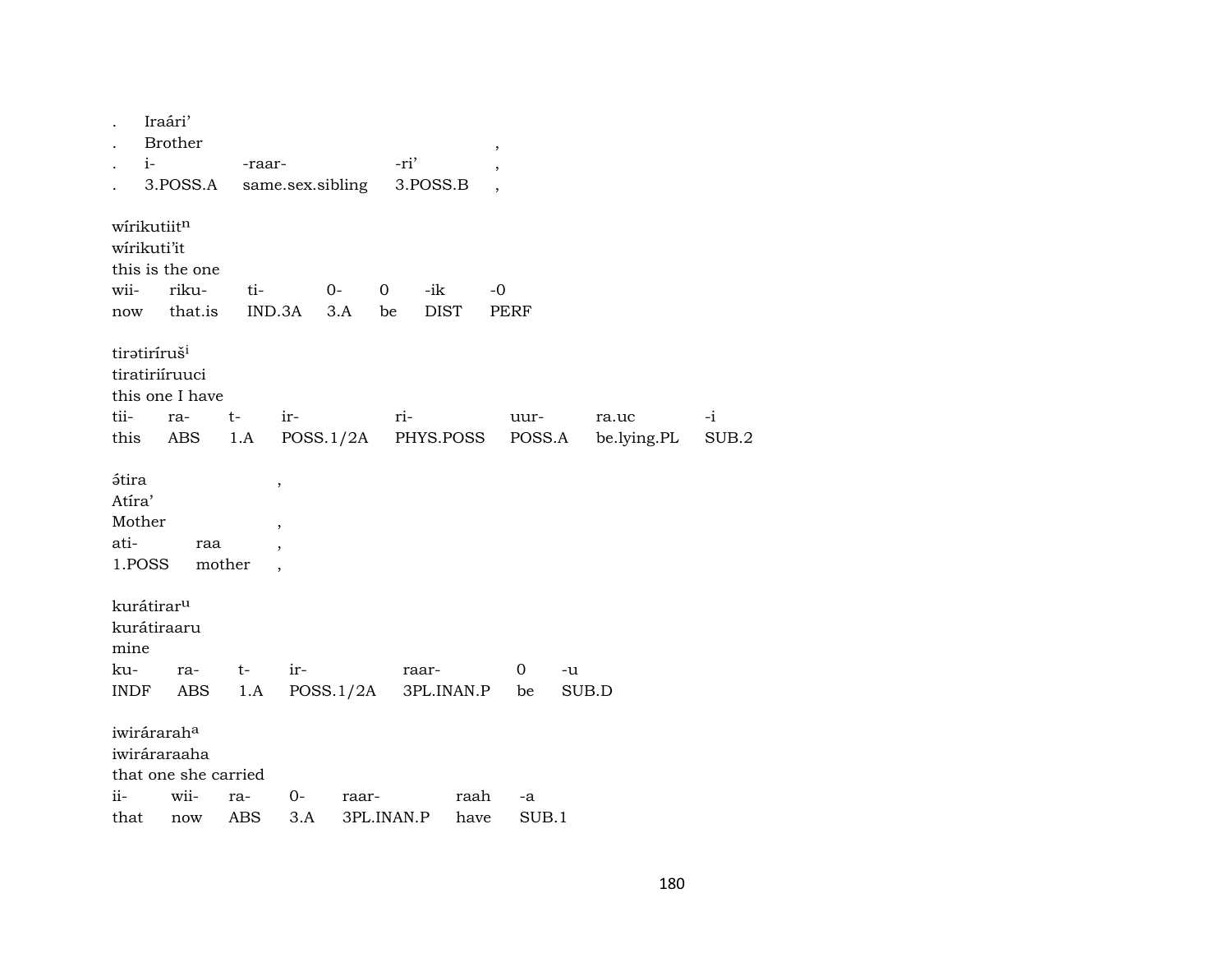| šúrak <sup>i</sup><br>cuúraki<br>the girl<br>icuura-<br>girl |        | -kis<br>DIM                                                                    |            |                   |                             |                          |               |             |            |
|--------------------------------------------------------------|--------|--------------------------------------------------------------------------------|------------|-------------------|-----------------------------|--------------------------|---------------|-------------|------------|
| iwira <sup>a</sup><br>iwiraa'a                               |        | when she came                                                                  |            |                   |                             |                          |               | ,           |            |
| ii-<br>when                                                  |        | wii-<br>when                                                                   | ra-<br>ABS | $0-$<br>3.A       | $a-$<br>PREV.3A             | a<br>come                | $-0$<br>SUB.4 |             |            |
|                                                              |        |                                                                                |            |                   |                             |                          |               |             |            |
| irari<br>Iraári'<br><b>Brother</b>                           |        |                                                                                |            |                   |                             | $\,$<br>,                |               |             |            |
| i-                                                           |        | -raar-                                                                         |            |                   | -ri'                        | $\overline{\phantom{a}}$ |               |             |            |
| 3.POSS.A                                                     |        |                                                                                |            | same.sex.sibling  | 3.POSS.B                    |                          |               |             |            |
|                                                              |        | witikspakihúsuku,<br>witikspakiihúsuuku'<br>they used to say                   |            |                   |                             |                          |               |             |            |
| wi-                                                          |        | ti-                                                                            | $O -$      | ir-               | uks-                        | waki.a                   |               | -:hus       | -uuku      |
| QUOT                                                         |        | IND.3A                                                                         | 3.A        | PL.3A             | AOR                         | say.PL.IMPF              |               | <b>IMPF</b> | <b>HAB</b> |
| $\mathcal{C}\mathcal{C}$                                     | riiks- | Nikstáhis <sup>u</sup><br>Rikstaáhiisu'<br>Dried Ear Of Corn<br>unshelled.corn |            | taahiis<br>be.dry | $-u^{\prime}$<br><b>NOM</b> | П<br>,                   |               |             |            |
| tuharáihk <sup>u</sup>                                       |        |                                                                                |            |                   |                             |                          |               |             |            |
|                                                              |        | Tuuhaará'ihku'                                                                 |            |                   |                             |                          |               |             |            |

He meant it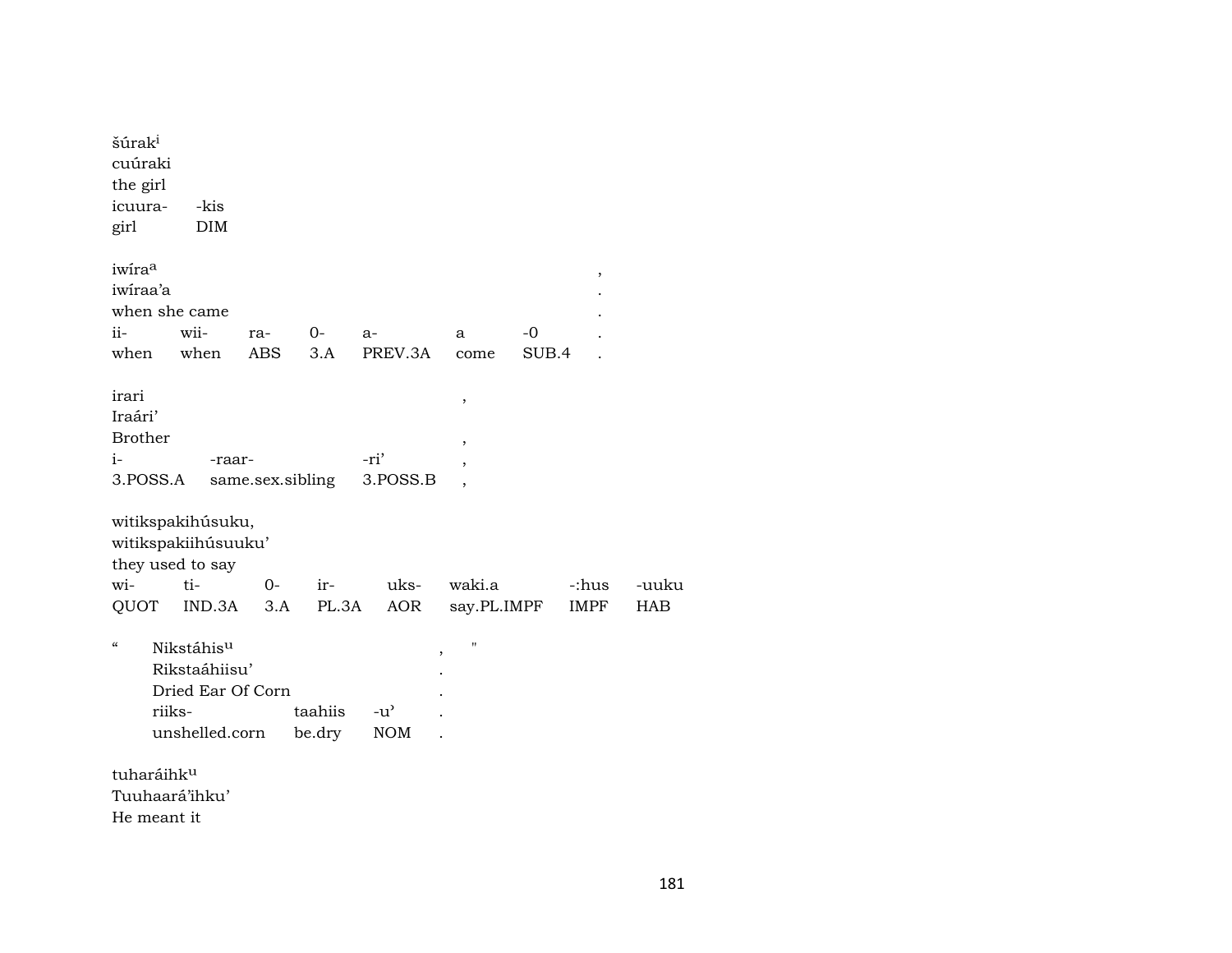| ti-<br>IND.3A                                                                            | $0-$<br>3.A                           | ut-<br><b>PREV</b>                                                                                                                               | raa.ra'ihk<br>mean                                                        | -:hus<br><b>IMPF</b>       |                                                    |                      |              |                                                                |
|------------------------------------------------------------------------------------------|---------------------------------------|--------------------------------------------------------------------------------------------------------------------------------------------------|---------------------------------------------------------------------------|----------------------------|----------------------------------------------------|----------------------|--------------|----------------------------------------------------------------|
| štikstáhis <sup>u</sup><br>Ctikstaáhiisu'<br>$C-$<br>FEM                                 | riiks-<br>unshelled.corn              | Dried Ear Of Corn Woman                                                                                                                          | taahiis<br>be.dry                                                         | $-u^{\prime}$<br>NOM       | naráha<br>raraáha<br>the one she had<br>ra-<br>ABS | $O-$<br>3.A          | raah<br>have | $-a$<br>SUB.1                                                  |
| šuráki<br>cuúraki<br>the girl<br>icuura-<br>girl                                         | -kis<br>DIM                           | $\overline{ }$<br>$\mathbf{A}$<br>$\ddot{\phantom{0}}$                                                                                           | níks <sup>u</sup><br>ríksu'<br>an ear of corn<br>riiks-<br>unshelled.corn | $-u^{\prime}$              | <b>NOM</b>                                         |                      |              |                                                                |
| nikutuharáihku<br>rikutuuhaará'ihku'<br>that is what he meant<br>riku-<br>that.is IND.3A | ti-                                   | $0-$<br>3.A                                                                                                                                      | $ut$ - $\qquad$<br>PREV                                                   | raa.ra'ihk<br>mean         |                                                    | -:hus<br><b>IMPF</b> |              |                                                                |
| Náw <sup>a</sup><br>Ráwa<br>Now<br>rawa<br>now                                           | hi<br>hi<br>and<br>hi<br>and          | irár <sup>i</sup><br>$\overline{\phantom{a}}$<br>iraári'<br>$\overline{\phantom{a}}$<br>$i-$<br>$\overline{\phantom{a}}$<br>$\ddot{\phantom{a}}$ | brother<br>3.POSS.A                                                       | -raar-<br>same.sex.sibling |                                                    | -ri'                 | 3.POSS.B     | $\, ,$<br>$\overline{\phantom{a}}$<br>$\overline{\phantom{a}}$ |
| hirətkət<br>hi<br>and<br>hi<br>and                                                       | rátkat<br>later<br>rat-<br>afterwards | -kat<br>LOC                                                                                                                                      |                                                                           |                            |                                                    |                      |              |                                                                |

hiahawašitíksah<sup>u</sup>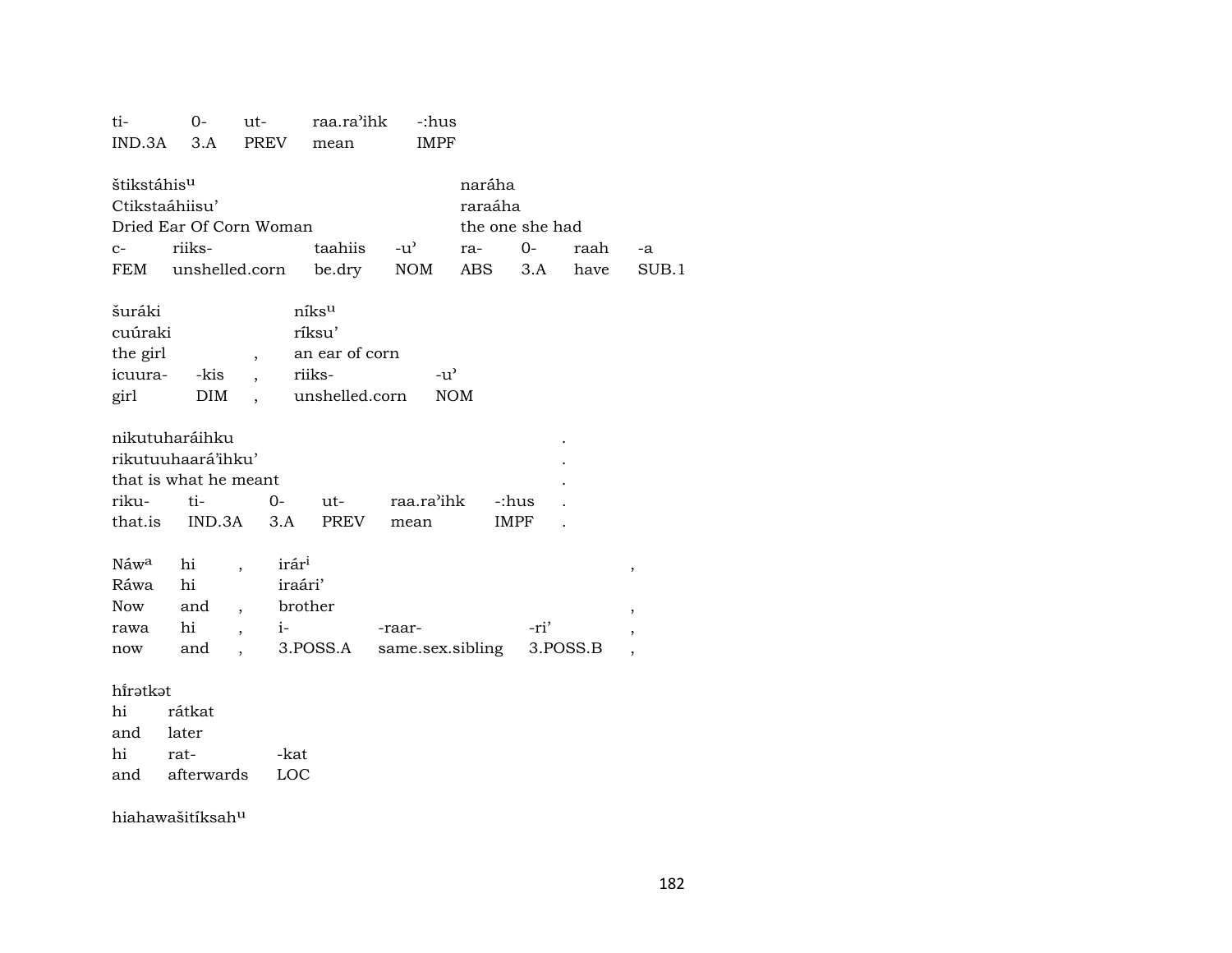| hi<br>ahaawacitíksaahu'<br>they came outside<br>and  |                                   |            |              |                           |                   |            |             |             |             |             |          |             |
|------------------------------------------------------|-----------------------------------|------------|--------------|---------------------------|-------------------|------------|-------------|-------------|-------------|-------------|----------|-------------|
| hi                                                   | ar-                               | ra-        | $0-$         | a-                        | awacitik          |            | -his        | a           | -:hus       |             |          |             |
| and                                                  | $\mathop{\rm EV}\nolimits$        | <b>ABS</b> | 3.A          | PREV.3A                   | go.out            |            | PERF        | come        | <b>IMPF</b> |             |          |             |
|                                                      |                                   |            |              |                           |                   |            |             |             |             |             |          |             |
| kúrahus                                              |                                   | $\vdots$   |              |                           |                   |            |             |             |             |             |          |             |
| kúrahus                                              |                                   |            |              |                           |                   |            |             |             |             |             |          |             |
| old men                                              |                                   |            |              |                           |                   |            |             |             |             |             |          |             |
| kurahuus                                             |                                   |            |              |                           |                   |            |             |             |             |             |          |             |
| old.man                                              |                                   |            |              |                           |                   |            |             |             |             |             |          |             |
|                                                      |                                   |            |              |                           |                   |            |             |             |             |             |          |             |
|                                                      | hiwihirurikuahúširar <sup>u</sup> |            |              |                           |                   |            |             |             |             |             |          |             |
| Hi                                                   | wihiru                            |            |              | riku'ahuciráru'           |                   |            |             |             |             |             |          |             |
| And<br>hi                                            | then<br>wii-                      | hiruu      | riku-        | they were the ones<br>ar- |                   | $O -$      | ut-         | $i-$        |             |             |          | $-0$        |
| and                                                  | now                               | then       |              | that.is<br>${\rm EV}$     | ra-<br><b>ABS</b> | 3.A        | <b>PREV</b> | <b>SEQ</b>  | raar-       | PL.INDV.A   | uu<br>be | <b>PERF</b> |
|                                                      |                                   |            |              |                           |                   |            |             |             |             |             |          |             |
| kúrahus<br>kúrahus<br>old men<br>kurahuus<br>old.man |                                   |            |              |                           |                   |            |             |             |             |             |          |             |
|                                                      | aharahkatíhaksa                   |            |              |                           |                   |            |             |             |             |             |          |             |
|                                                      | aharahkatiihaksa'                 |            |              |                           |                   |            |             |             |             |             |          |             |
|                                                      | they came abreast                 |            |              |                           |                   |            |             |             |             |             |          |             |
| ar-                                                  | ra-                               | $0-$       | a-           | raar-                     |                   | ka.tiihak  |             | -his        | a           | $-0$        |          |             |
| EV                                                   | <b>ABS</b>                        | 3.A        | PREV.3A      |                           | PL.INDV.A         | be.so.wide |             | <b>PERF</b> | come        | <b>PERF</b> |          |             |
|                                                      |                                   |            |              |                           |                   |            |             |             |             |             |          |             |
| škītiiks<br>ckiíti'iks                               |                                   |            | Náwa<br>Ráwa |                           |                   |            |             |             |             |             |          |             |
| four                                                 |                                   |            | <b>Now</b>   |                           |                   |            |             |             |             |             |          |             |
| iks.kiiti'iks                                        |                                   |            | rawa         |                           |                   |            |             |             |             |             |          |             |
| four                                                 |                                   |            | now          |                           |                   |            |             |             |             |             |          |             |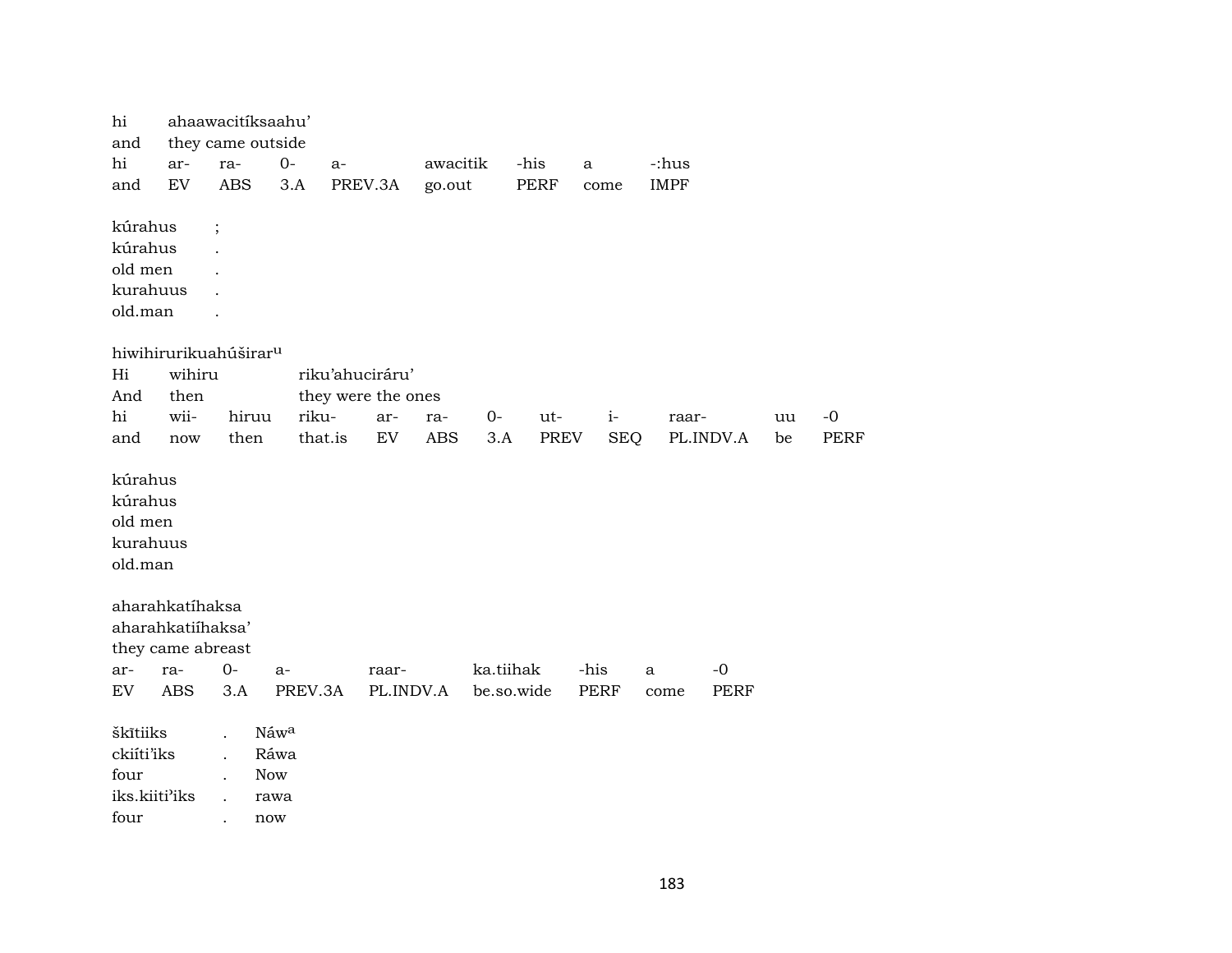| wiahawašítiku                           |            |            |                 | kúrahus           |       |            |             |        |             |               |             |
|-----------------------------------------|------------|------------|-----------------|-------------------|-------|------------|-------------|--------|-------------|---------------|-------------|
| wi'ahaawacitiku                         |            |            |                 |                   |       |            | kúrahus     |        |             |               |             |
| when they came outside                  |            |            |                 |                   |       |            | the old men |        |             |               |             |
| wii-                                    | ar-        | ra-        | $O -$           | awacitik          | -hus  |            | kurahuus    |        |             |               |             |
| when                                    | EV         | ABS        | 3.A             | go.out            |       | IMPF.SUB   | old.man     |        |             |               |             |
| nuwitirarahpahaštakúrih <sup>i</sup> tn |            |            |                 |                   |       |            |             |        |             |               |             |
| ruuwitiirarahpahactakúrihit             |            |            |                 |                   |       |            |             |        |             |               |             |
| then they had bright red paint on       |            |            |                 |                   |       |            |             |        |             |               |             |
| ruu-                                    | wi-        | ti-        | $O -$           | $i-$              | raar- |            | raar-       | pahaat |             | takurit.rik   | $-0$        |
| then                                    | QUOT       | IND.3A     |                 | <b>SEQ</b><br>3.A |       | PL.INDV.A  | <b>ITER</b> | be.red |             | be.bright.red | <b>PERF</b> |
|                                         |            |            |                 |                   |       |            |             |        |             |               |             |
| hisurak <sup>i</sup>                    |            |            |                 |                   |       |            |             |        |             |               |             |
| hi                                      | cuúraki    |            |                 |                   |       |            |             |        |             |               |             |
| and                                     | the girl   |            |                 |                   |       |            |             |        |             |               |             |
| hi                                      | icuura-    | -kis       |                 |                   |       |            |             |        |             |               |             |
| and                                     | girl       | <b>DIM</b> |                 |                   |       |            |             |        |             |               |             |
| ahahírasa                               |            |            |                 |                   |       |            |             |        |             |               |             |
| ahaahirasa'                             |            |            |                 |                   |       |            |             |        |             |               |             |
| she came in the lead                    |            |            |                 |                   |       |            |             |        |             |               |             |
| ra-<br>ar-                              |            | $0-$       | $a-$            | hiras-            |       | a          | $-0$        |        |             |               |             |
| EV                                      | <b>ABS</b> | 3.A        | PREV.3A         | in.the.lead       |       | come       | <b>PERF</b> |        |             |               |             |
|                                         |            |            |                 |                   |       |            |             |        |             |               |             |
| atirawitírara                           |            |            |                 |                   |       |            |             |        |             |               |             |
| Atíra'                                  |            |            | witirara        |                   |       |            |             |        |             |               |             |
| Mother                                  |            |            | she carried her |                   |       |            |             |        |             |               |             |
| ati-                                    | raa        |            | wi-             | ti-               | $0-$  | raar-      |             | raah   | $-0$        |               |             |
| 1.POSS                                  | mother     |            | QUOT            | IND.3A            | 3.A   | 3PL.iNAN.P |             | have   | <b>PERF</b> |               |             |
| hihukáwik <sup>i</sup> s                |            |            |                 |                   |       |            |             |        |             |               |             |
| hi                                      | huukáwikis |            |                 |                   |       |            |             |        |             |               |             |
| and                                     | the lances |            |                 |                   |       |            |             |        |             |               |             |
|                                         |            |            |                 |                   |       |            |             |        |             |               |             |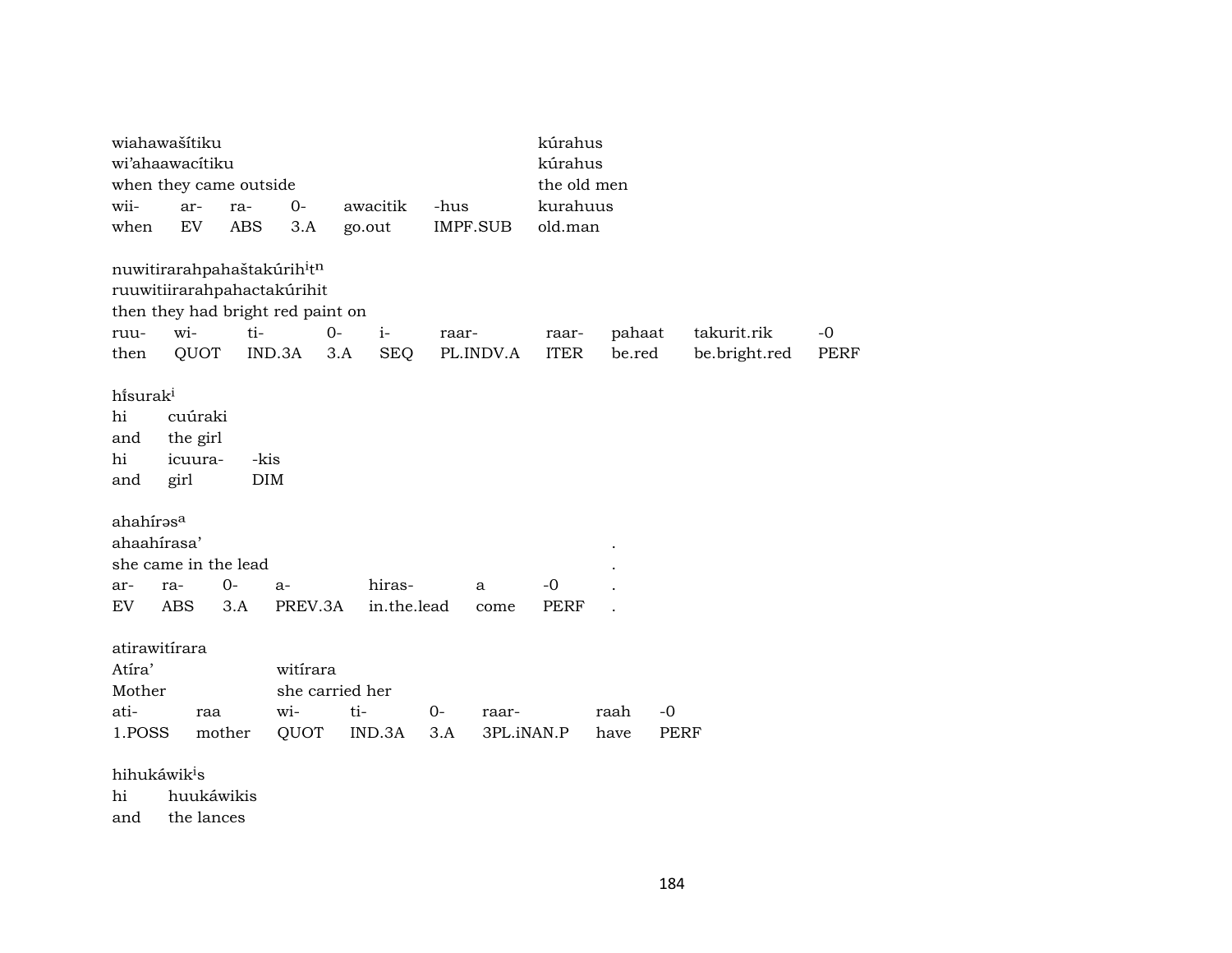| hi<br>and                                         | huka.wi<br>lance                                                                        |                   | -kis<br>DIM                        |                         |                      |                             |                    |             |             |                     |                     |  |
|---------------------------------------------------|-----------------------------------------------------------------------------------------|-------------------|------------------------------------|-------------------------|----------------------|-----------------------------|--------------------|-------------|-------------|---------------------|---------------------|--|
| siahahírəsa<br>$\sin$                             | si'ahaahirasa'<br>ar-                                                                   | ra-               | they (du) came in the lead<br>$0-$ | $a-$                    | hiras-               |                             | a                  | $-0$        |             |                     |                     |  |
| DU                                                | <b>EV</b>                                                                               | <b>ABS</b>        | 3.A                                | PREV.3A                 |                      | in.the.lead                 | come               | <b>PERF</b> |             |                     |                     |  |
| raripákus <sup>u</sup><br>soldiers<br>raa-<br>way | raaripákusu'<br>ri.apak                                                                 |                   | oppose.relinquishing               | -hus                    | <b>IMPF.SUB</b>      | $-u^{\prime}$<br><b>NOM</b> |                    |             |             |                     |                     |  |
| Hi<br>And                                         | Hiahihatarawáširutit <sup>n</sup><br>ahiihaattaraawáciruutit<br>they took the poles out |                   |                                    |                         |                      |                             |                    |             |             |                     |                     |  |
| hi<br>and                                         | ar-<br>EV                                                                               | ra-<br><b>ABS</b> | $O -$<br>3.A                       | ir-<br>PL.3A            | haak-<br>wood        | raar-<br>PL                 | ra-<br>PORT        | go.out      | awacitik    | -ruu<br><b>DIST</b> | $-0$<br><b>PERF</b> |  |
|                                                   | nuktahkáwarik <sup>u</sup>                                                              |                   |                                    |                         |                      | hiratkatn                   |                    |             |             |                     |                     |  |
| javelins                                          | raktahkáwariku                                                                          |                   |                                    |                         | $\ddot{\phantom{0}}$ | Hi<br>And                   | rátkat<br>later    |             |             |                     |                     |  |
| rak-<br>wood                                      | raar-<br>PL                                                                             |                   | ka.warik<br>put.into               | -hus<br><b>IMPF.SUB</b> |                      | hi<br>and                   | rat-<br>afterwards |             | -kat<br>LOC |                     |                     |  |
| ar-<br>EV                                         | ahatakúkawatatn<br>ahattakúkawatat<br>the group came out<br>ra-<br><b>ABS</b>           | $0-$<br>3.A       | aktaku-<br>group                   | get.out                 | kawatak              | $-0$<br>PERF                | ,                  |             |             |                     |                     |  |
|                                                   |                                                                                         |                   |                                    |                         |                      |                             |                    |             |             |                     |                     |  |

nuwitiriwátiku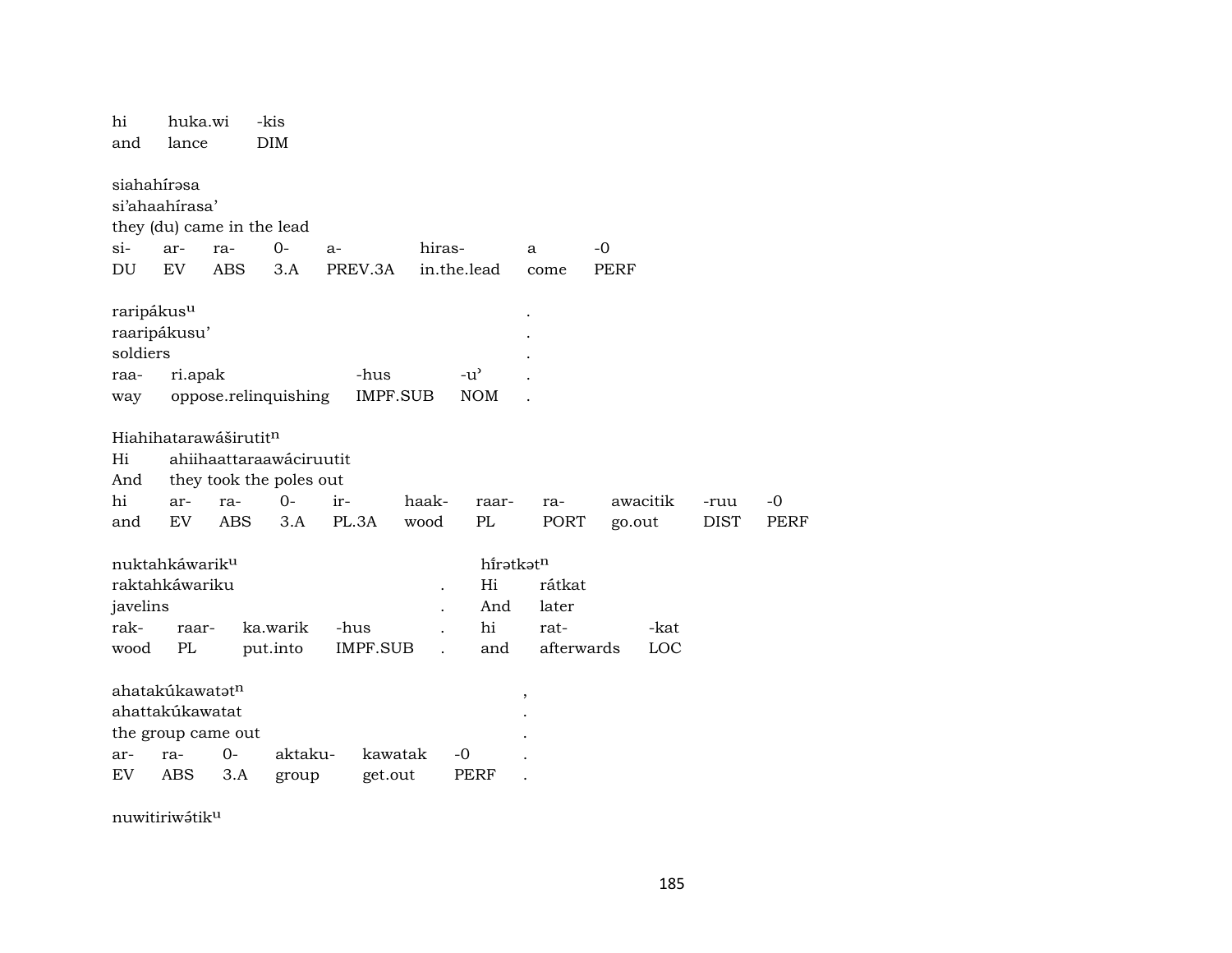| Ruuwitiriiwáttiiku'                                                                                                                                      |                                                                                       |                 |                       |                            |                      |
|----------------------------------------------------------------------------------------------------------------------------------------------------------|---------------------------------------------------------------------------------------|-----------------|-----------------------|----------------------------|----------------------|
| Then they were crying out                                                                                                                                |                                                                                       |                 |                       |                            |                      |
| wi-<br>ruu-                                                                                                                                              | ti-                                                                                   | $0-$<br>ir-     | wak.tik<br>$i-$       | -:hus                      |                      |
| QUOT<br>then                                                                                                                                             | IND.3A                                                                                | PL.3A<br>3.A    | <b>SEQ</b><br>cry.out | <b>IMPF</b>                |                      |
|                                                                                                                                                          |                                                                                       |                 |                       |                            |                      |
| kúrahus                                                                                                                                                  | $\epsilon\epsilon$<br>$\boldsymbol{\zeta}\boldsymbol{\zeta}$                          | Náwa<br>$\, ,$  |                       |                            |                      |
| kúrahus                                                                                                                                                  |                                                                                       | Ráwa            |                       |                            |                      |
| the old men                                                                                                                                              | $\epsilon\epsilon$<br>$\ddot{\cdot}$                                                  | <b>Now</b>      |                       |                            |                      |
| kurahuus                                                                                                                                                 | $\mathbf{H}$<br>$\cdot$                                                               | rawa            |                       |                            |                      |
| old.man                                                                                                                                                  | Ħ<br>$\cdot$                                                                          | now             |                       |                            |                      |
| sukstaktahkátawa<br>sukstaktahkátawa<br>climb up the hill                                                                                                |                                                                                       |                 |                       |                            |                      |
| $i-$                                                                                                                                                     | uks-<br>$S-$                                                                          | rak-            | kata-<br>raar-        |                            | $-o$<br>wa           |
| CONT.1/2A                                                                                                                                                | $2.A$<br><b>JUSS</b>                                                                  | $1/2$ .PL       | PL.INDV.A             | against.a.vertical.surface | go.DU<br><b>PERF</b> |
| ikaa<br>Iika'a<br>Oh my<br>Ţ<br>iika'a<br>oh.my                                                                                                          | Ţ<br>$\overline{\phantom{a}}$<br>$\overline{\phantom{a}}$<br>$\overline{\phantom{a}}$ |                 |                       |                            |                      |
| wirihkuháiritn<br>wirihkuuhaá'iirit<br>after one sees it                                                                                                 |                                                                                       |                 |                       |                            |                      |
| wii-<br>ra-                                                                                                                                              | $0-$                                                                                  | ku-<br>ir-      | ut-<br>raa-           | iirik<br>$-0$              |                      |
| when<br>INF.A                                                                                                                                            | 3.A                                                                                   | 3.INDF<br>INF.B | PREV<br>way           | SUB.4<br>see               |                      |
| ihi<br>ihi<br>uh<br>$\overline{\phantom{a}}$<br>$\overline{\phantom{a}}$<br>ihii<br>$\, ,$<br>$\overline{\phantom{a}}$<br>uh<br>$\overline{\phantom{a}}$ |                                                                                       |                 |                       |                            |                      |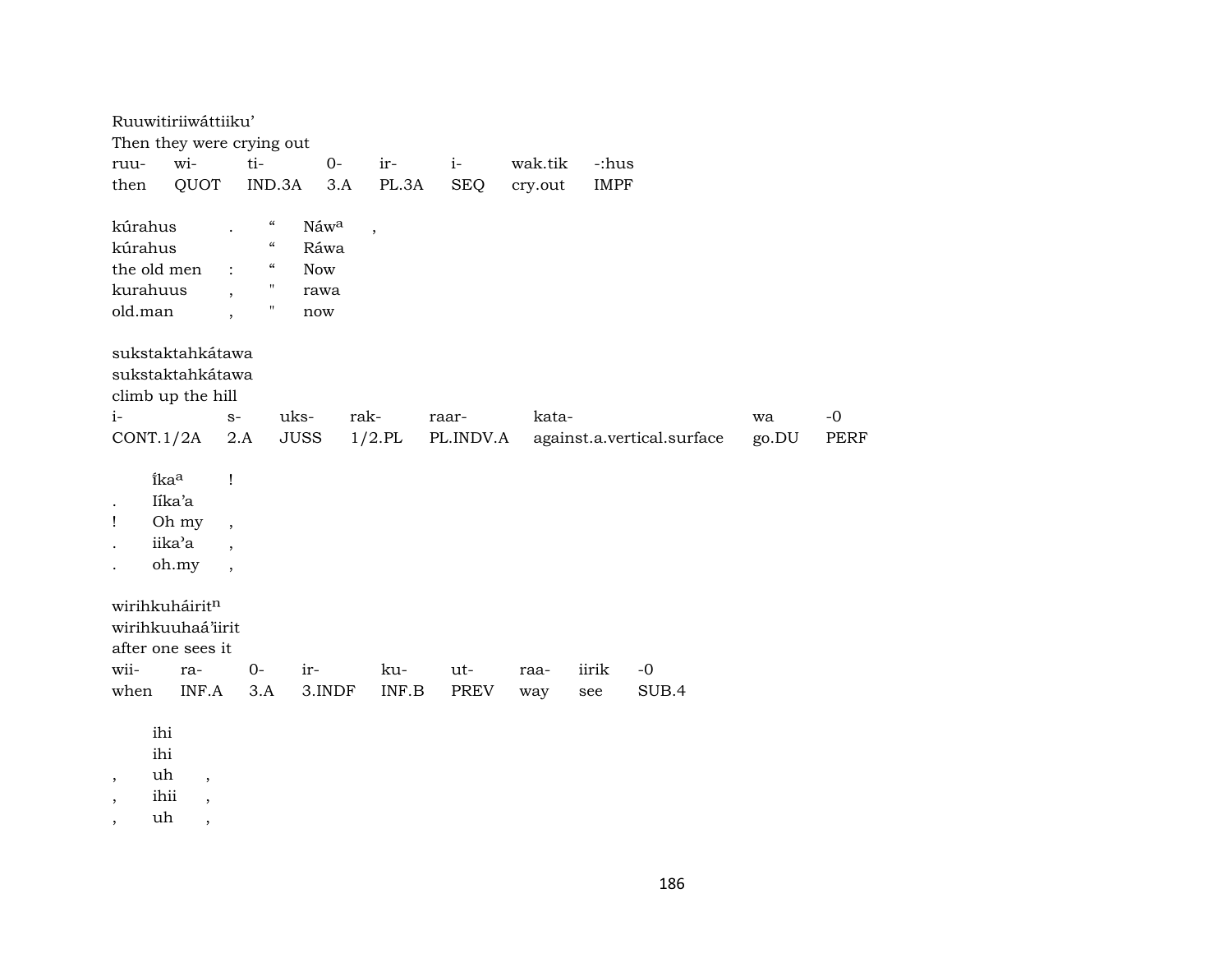|                       |                              | ihawatatarakákawašist <sup>a</sup> |       |             |             |                                                |             |            |
|-----------------------|------------------------------|------------------------------------|-------|-------------|-------------|------------------------------------------------|-------------|------------|
| i                     | hawá                         | tataraakaákawahcista               |       |             |             |                                                |             |            |
| and                   | also                         | we are going to eat                |       |             |             |                                                |             |            |
| $\mathbf{i}$          | haawa                        | ta-                                | $t-$  | $a-$        | rak-        | haakawahc                                      | -his        | -ta        |
| and                   | also                         | IND.1/2A                           | 1.A   | IN.PL.P     | $1/2$ .PL   | eat                                            | <b>PERF</b> | <b>INT</b> |
| $\pmb{\mathsf{H}}$    |                              |                                    |       |             |             |                                                |             |            |
| $\mathbf{H}$          |                              |                                    |       |             |             |                                                |             |            |
| п                     |                              |                                    |       |             |             |                                                |             |            |
| п                     |                              |                                    |       |             |             |                                                |             |            |
| п                     |                              |                                    |       |             |             |                                                |             |            |
|                       |                              |                                    |       |             |             |                                                |             |            |
|                       | Ahatakukawátaku              |                                    |       |             |             |                                                |             |            |
|                       | Ahattakukawátaaku'           |                                    |       |             |             |                                                |             |            |
|                       |                              | The group was getting out          |       |             |             |                                                |             |            |
| ar-                   | ra-                          | $O -$<br>aktaku-                   |       | kawatak     | -:hus       |                                                |             |            |
| EV                    | ABS                          | 3.A<br>group                       |       | get.out     | <b>IMPF</b> |                                                |             |            |
|                       | iriahuhúrarirar <sup>a</sup> |                                    |       |             |             |                                                |             |            |
|                       | irii'ahuuhúrariira           |                                    |       |             |             |                                                |             |            |
|                       |                              | where the land was nice            |       |             |             |                                                |             |            |
| irii-                 | ar-                          | $0-$<br>ra-                        | uur-  | huraar-     | hiir        | -a                                             |             |            |
| where                 | EV                           | <b>ABS</b><br>3.A                  | PREV  | earth       | be.good     | SUB.1                                          |             |            |
|                       |                              |                                    |       |             |             |                                                |             |            |
|                       | witihwakiahu                 |                                    |       |             |             | $\mathcal{C}\mathcal{C}$<br>,                  | Ah          |            |
|                       | Witihwakí'aahu'              |                                    |       |             |             | $\boldsymbol{\mathcal{C}}$                     | Aa          |            |
|                       | They were saying             |                                    |       |             |             | $\boldsymbol{\mathcal{C}}$                     | Ah          |            |
| wi-                   | ti-                          | $0-$<br>ir-                        |       | waki.a      | -:hus       | $\pmb{\mathsf{H}}$<br>$\overline{\phantom{a}}$ | aa          |            |
| QUOT                  | IND.3A                       | 3.A                                | PL.3A | say.PL.IMPF | <b>IMPF</b> | 11                                             | ah          |            |
|                       |                              |                                    |       |             |             |                                                |             |            |
|                       | åka <sup>a</sup>             | 1                                  |       |             |             |                                                |             |            |
|                       | aáka'a                       | $\ddot{\phantom{0}}$               |       |             |             |                                                |             |            |
| $^\mathrm{^{^\circ}}$ | oh my                        | Ţ                                  |       |             |             |                                                |             |            |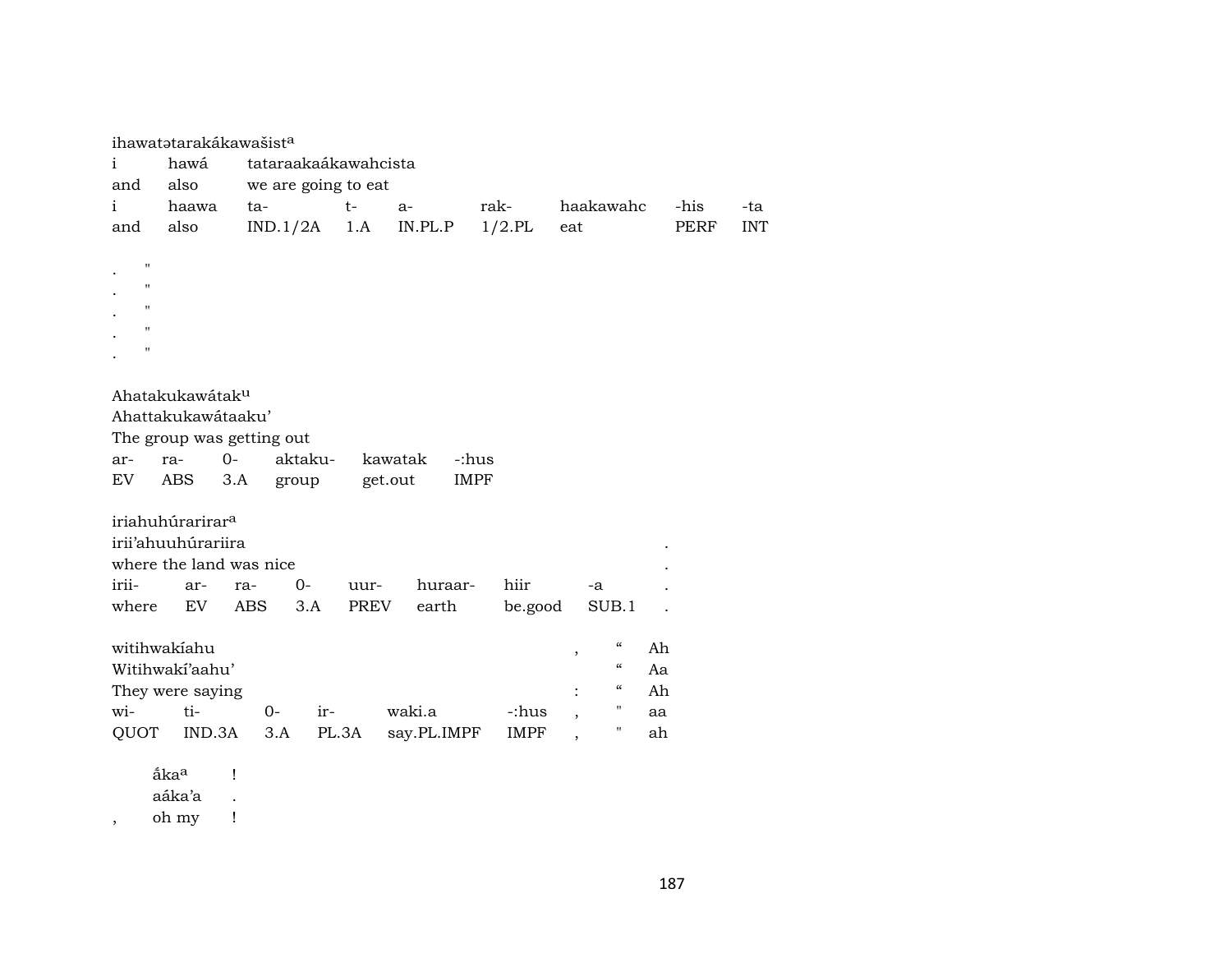aaka'a  $\overline{\phantom{a}}$ 

oh.my

 $\mathbb{R}^2$ 

irikakutarihúsuku Irikaakuutariihúsuuku' One does not do that iriikaaki- $O -i$ -:hus -uuku  $ut$ aar that NEG.IND.3A  $3.A$ **PREV IMPF IMPF HAB** do tíiriwirutar<sup>a</sup> tí'iriiwiruutaara  $\overline{1}$  $\mathbf{u}$ this that he has done tiiiriiwii- $0$ raut- $\mbox{-a}$ aar this that now ABS  $3.A$ **PREV** do  $SUB.1$  $\mathbf{H}$  $\overline{a}$ Hihpahatikárikatn Hihpahaatikárikat In the middle of the red grass pahaat hiiriika.ri -kat be.red **LOC** grass center naruwitiwihat<sup>n</sup> raaruuwítiwihat they were just seated wi $ti O$ wi.hak  $-0$ ruuraa-**OUOT** IND.3A be.sitting.PL just then  $3.A$ **PERF** Aharahkátawawa Ahaarahkátawaawaa' They came up the hills here and there  $0$ arra $a$ raarkatawaawa- $\mathbf{a}$ EV ABS  $3.A$ PREV.3A PL.INDV.A against.a.vertical.surface **DIST** come

píriks<sup>u</sup>

 $-0$ 

**PERF**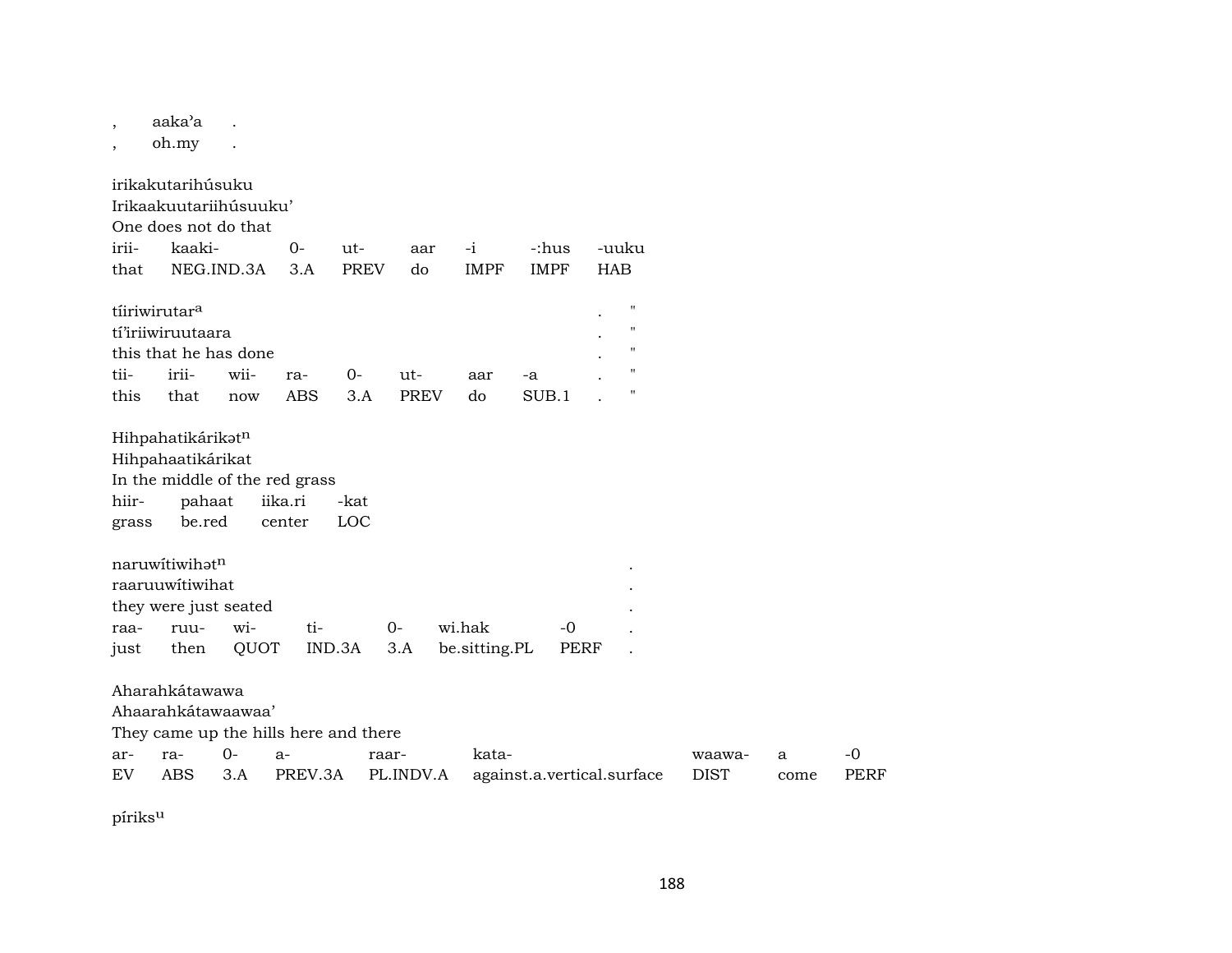| ahawaráruhatn<br>ahawaaraáruhat<br>the hills extending<br>$0-$<br>u.hak<br>$-0$<br>ra-<br>waa-<br>raar-<br>ar-<br>${\rm EV}$<br><b>ABS</b><br>3.A<br>hill<br>PL<br>extend.in.a.line<br>SUB.4<br>naruwitikitawáwar <sup>i</sup> t <sup>n</sup><br>Raaruuwitikitawaáwaarit                                                                                                       |                 |
|--------------------------------------------------------------------------------------------------------------------------------------------------------------------------------------------------------------------------------------------------------------------------------------------------------------------------------------------------------------------------------|-----------------|
|                                                                                                                                                                                                                                                                                                                                                                                |                 |
| They just stood in groups on top<br>wi-<br>arik<br>ti-<br>$0-$<br>kita-<br>$-0$<br>ruu-<br>waawa-<br>raa-<br>QUOT<br>IND.3A<br>3.A<br><b>DIST</b><br>be.standing<br><b>PERF</b><br>then<br>on.top<br>just                                                                                                                                                                      |                 |
| $\bullet$                                                                                                                                                                                                                                                                                                                                                                      |                 |
| Kukarawítiši<br>Kukarawitiici'<br>It was not at all<br>ti-<br>$i-$<br>$\mathbf 0$<br>$-0$<br>wi-<br>$0 -$<br>ir-<br>ku-<br>kara-<br>ut-<br><b>INDF</b><br>${\rm NEG}$<br>QUOT<br>IND.3A<br>3.A<br>3.INDF<br><b>PREV</b><br><b>SEQ</b><br><b>PERF</b><br>be                                                                                                                     |                 |
| iríahutahunihkúkaruwahu<br>irií'ahuutahu<br>rihkúkaaruuwahu<br>as it always was<br>when one throws it here and there<br>irii-<br>$0-$<br>-hus<br>$O -$<br>ukaa.ra.a<br>-hus<br>ar-<br>ut-<br>0<br>ir-<br>ku-<br>ra-<br>-a<br>ra-<br>a-<br>-wa<br>ABS 3.A<br>PREV be SUB.1 IMPF.SUB<br>PREV.3A 3.INDF INF.B<br>EV<br>INF.A<br>3.A<br>throw.up.in.the.air<br><b>DIST</b><br>then | <b>IMPF.SUB</b> |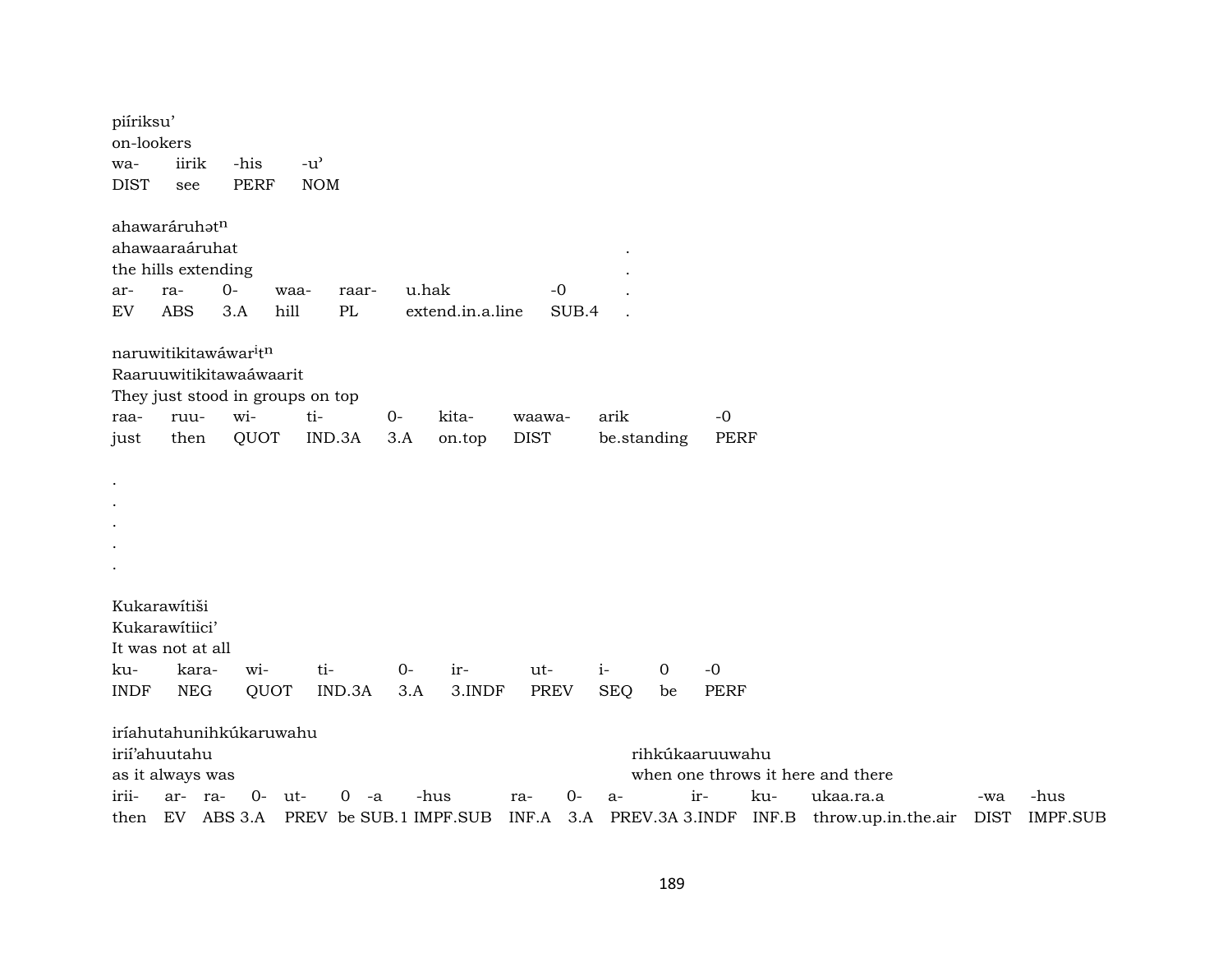| Aahíhwak <sup>i</sup> |           |     |      |               |             |      | "          | Náw <sup>a</sup> |
|-----------------------|-----------|-----|------|---------------|-------------|------|------------|------------------|
| A                     | ahíhwaki' |     |      |               |             |      | "          | Ráwa             |
| And                   | they said |     |      |               |             |      | $\epsilon$ | <b>Now</b>       |
| a                     | ar-       | ra- | $0-$ | $ir-$         | waki        | $-0$ |            | rawa             |
| and                   | EV        |     |      | ABS 3.A PL.3A | say.PL PERF |      |            | now              |

- náw<sup>a</sup>  $\cdot$
- ráwa

 $\bullet$  $\mathcal{L}$  $\sim$  $\bullet$  $\cdot$ 

- $\operatorname{now}$  $\, ,$
- rawa  $\cdot$
- $\operatorname{now}$  $\cdot$

| nikakutáhu |                     |     |             |          |       |       | ihi  |
|------------|---------------------|-----|-------------|----------|-------|-------|------|
|            | rikaakuutaáhu'      |     |             |          |       |       | Ihi  |
|            | that is not the way |     |             |          |       |       | Uh   |
| rii-       | kaaki-              | റ-  | $11t-$      | $\Omega$ | $-a$  | -:hus | ihii |
| that       | NEG.IND.3A          | 3.A | <b>PREV</b> | be       | SUB.1 | IMPF. | uh   |

nukakušíšiksu

ruukaakuuciíciksu'

 $\overline{\phantom{a}}$ 

he does not feel good about it  $\overline{\phantom{a}}$ 

| ruu- | kaaki-                            |  | aciks.uu |      |  |
|------|-----------------------------------|--|----------|------|--|
| then | NEG.IND.3A 3.A PREV SEO feel.fine |  |          | PERF |  |

pisisisiš<br/>írəs $^{\rm a}$ 

 $Pis$ sisiiciccírasa'

Hurry bring him

 $\sim$ 

 $\mathcal{L}^{\mathcal{L}}$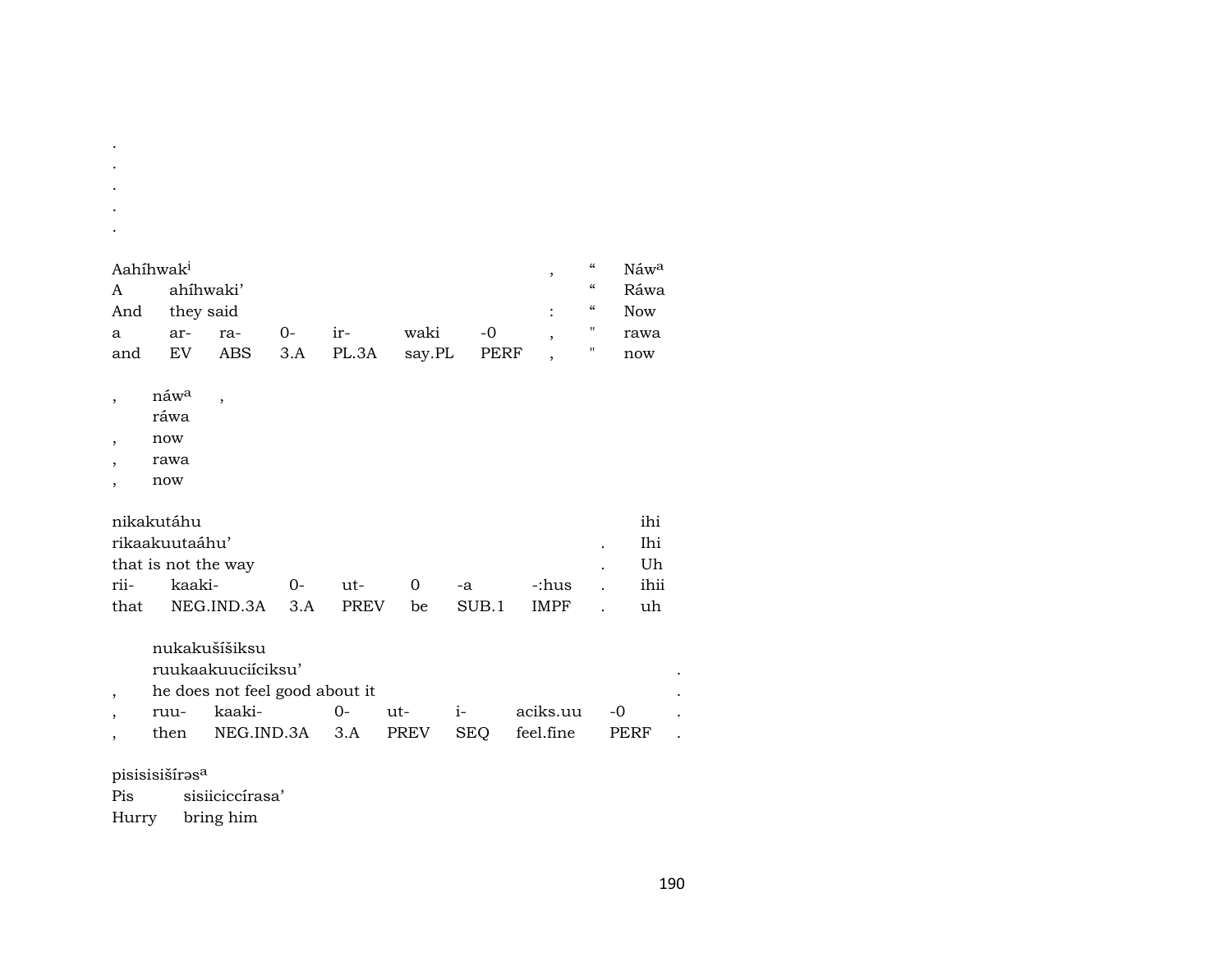| COM<br>DU<br>2.A<br>PREV.1/2A<br>PREV<br><b>SEQ</b><br>CONT.1/2A<br>hurry<br>come<br>$\mathbf{H}$<br>pisruksákawaaš<br>$\pmb{\mathsf{H}}$<br>Pis<br>ruksaákawa'ac<br>$\pmb{\mathsf{H}}$<br>let him eat<br>Ţ<br>Quickly<br>ı<br>$\pmb{\mathsf{H}}$<br>$\overline{a}$<br>wis<br>$0-$<br>uks-<br>haakawahc<br>ri-<br>$\blacksquare$<br>CONT.3A<br><b>JUSS</b><br>EX<br>quickly<br>3.A<br>eat<br>Arúsiahišihurat <sup>n</sup><br>ruusi'ahiicíhurat<br>A<br>they then went after him<br>And<br>si-<br>huur.ra.at<br>ruu-<br>0-<br>ir-<br>ut-<br>$i-$<br>-0<br>ar-<br>ra-<br>a<br>EV<br>then<br>DU<br><b>ABS</b><br>PL.3A<br>PREV<br><b>SEQ</b><br>3.A<br>go.to.get<br>PERF<br>and<br>asiahirūšíras <sup>a</sup><br>si'ahiiruucírasa'<br>a<br>they brought him<br>and<br>$si-$<br>$0-$<br>ir-<br>$ut-$<br>ciras-<br>$-0$<br>ar-<br>ra-<br>a-<br>a<br>a<br>DU<br><b>ABS</b><br>PREV.3A<br>PL.3A<br>COM<br><b>EV</b><br>3.A<br>PREV<br><b>PERF</b><br>and<br>come<br>Hiruakahkitawihíri<br>akaahkitawihiri'<br>Hiru<br>in the leading lodge<br>There<br>kita.wi<br>hiruu<br>akaar-<br>-hiri <sup>3</sup><br>dwelling<br>be.the.leader<br>LOC<br>there<br>nikuwitíhi<br>rikuwitíhi'<br>that is where it was<br>wi-<br>$0-$<br>ihii<br>riku-<br>ti-<br>$-0$<br>that.is<br>QUOT<br>IND.3A<br>be.in.a.place<br>3.A<br>PERF | wis | $si-$ | $i-$ | $S-$ | ir- | ut- | $i-$ | ciras- | a | $-0$        |
|----------------------------------------------------------------------------------------------------------------------------------------------------------------------------------------------------------------------------------------------------------------------------------------------------------------------------------------------------------------------------------------------------------------------------------------------------------------------------------------------------------------------------------------------------------------------------------------------------------------------------------------------------------------------------------------------------------------------------------------------------------------------------------------------------------------------------------------------------------------------------------------------------------------------------------------------------------------------------------------------------------------------------------------------------------------------------------------------------------------------------------------------------------------------------------------------------------------------------------------------------------------------------------------------------------------|-----|-------|------|------|-----|-----|------|--------|---|-------------|
|                                                                                                                                                                                                                                                                                                                                                                                                                                                                                                                                                                                                                                                                                                                                                                                                                                                                                                                                                                                                                                                                                                                                                                                                                                                                                                                |     |       |      |      |     |     |      |        |   | <b>PERF</b> |
|                                                                                                                                                                                                                                                                                                                                                                                                                                                                                                                                                                                                                                                                                                                                                                                                                                                                                                                                                                                                                                                                                                                                                                                                                                                                                                                |     |       |      |      |     |     |      |        |   |             |
|                                                                                                                                                                                                                                                                                                                                                                                                                                                                                                                                                                                                                                                                                                                                                                                                                                                                                                                                                                                                                                                                                                                                                                                                                                                                                                                |     |       |      |      |     |     |      |        |   |             |
|                                                                                                                                                                                                                                                                                                                                                                                                                                                                                                                                                                                                                                                                                                                                                                                                                                                                                                                                                                                                                                                                                                                                                                                                                                                                                                                |     |       |      |      |     |     |      |        |   |             |
|                                                                                                                                                                                                                                                                                                                                                                                                                                                                                                                                                                                                                                                                                                                                                                                                                                                                                                                                                                                                                                                                                                                                                                                                                                                                                                                |     |       |      |      |     |     |      |        |   |             |
|                                                                                                                                                                                                                                                                                                                                                                                                                                                                                                                                                                                                                                                                                                                                                                                                                                                                                                                                                                                                                                                                                                                                                                                                                                                                                                                |     |       |      |      |     |     |      |        |   |             |
|                                                                                                                                                                                                                                                                                                                                                                                                                                                                                                                                                                                                                                                                                                                                                                                                                                                                                                                                                                                                                                                                                                                                                                                                                                                                                                                |     |       |      |      |     |     |      |        |   |             |
|                                                                                                                                                                                                                                                                                                                                                                                                                                                                                                                                                                                                                                                                                                                                                                                                                                                                                                                                                                                                                                                                                                                                                                                                                                                                                                                |     |       |      |      |     |     |      |        |   |             |
|                                                                                                                                                                                                                                                                                                                                                                                                                                                                                                                                                                                                                                                                                                                                                                                                                                                                                                                                                                                                                                                                                                                                                                                                                                                                                                                |     |       |      |      |     |     |      |        |   |             |
|                                                                                                                                                                                                                                                                                                                                                                                                                                                                                                                                                                                                                                                                                                                                                                                                                                                                                                                                                                                                                                                                                                                                                                                                                                                                                                                |     |       |      |      |     |     |      |        |   |             |
|                                                                                                                                                                                                                                                                                                                                                                                                                                                                                                                                                                                                                                                                                                                                                                                                                                                                                                                                                                                                                                                                                                                                                                                                                                                                                                                |     |       |      |      |     |     |      |        |   |             |
|                                                                                                                                                                                                                                                                                                                                                                                                                                                                                                                                                                                                                                                                                                                                                                                                                                                                                                                                                                                                                                                                                                                                                                                                                                                                                                                |     |       |      |      |     |     |      |        |   |             |
|                                                                                                                                                                                                                                                                                                                                                                                                                                                                                                                                                                                                                                                                                                                                                                                                                                                                                                                                                                                                                                                                                                                                                                                                                                                                                                                |     |       |      |      |     |     |      |        |   |             |
|                                                                                                                                                                                                                                                                                                                                                                                                                                                                                                                                                                                                                                                                                                                                                                                                                                                                                                                                                                                                                                                                                                                                                                                                                                                                                                                |     |       |      |      |     |     |      |        |   |             |
|                                                                                                                                                                                                                                                                                                                                                                                                                                                                                                                                                                                                                                                                                                                                                                                                                                                                                                                                                                                                                                                                                                                                                                                                                                                                                                                |     |       |      |      |     |     |      |        |   |             |
|                                                                                                                                                                                                                                                                                                                                                                                                                                                                                                                                                                                                                                                                                                                                                                                                                                                                                                                                                                                                                                                                                                                                                                                                                                                                                                                |     |       |      |      |     |     |      |        |   |             |
|                                                                                                                                                                                                                                                                                                                                                                                                                                                                                                                                                                                                                                                                                                                                                                                                                                                                                                                                                                                                                                                                                                                                                                                                                                                                                                                |     |       |      |      |     |     |      |        |   |             |
|                                                                                                                                                                                                                                                                                                                                                                                                                                                                                                                                                                                                                                                                                                                                                                                                                                                                                                                                                                                                                                                                                                                                                                                                                                                                                                                |     |       |      |      |     |     |      |        |   |             |
|                                                                                                                                                                                                                                                                                                                                                                                                                                                                                                                                                                                                                                                                                                                                                                                                                                                                                                                                                                                                                                                                                                                                                                                                                                                                                                                |     |       |      |      |     |     |      |        |   |             |
|                                                                                                                                                                                                                                                                                                                                                                                                                                                                                                                                                                                                                                                                                                                                                                                                                                                                                                                                                                                                                                                                                                                                                                                                                                                                                                                |     |       |      |      |     |     |      |        |   |             |
|                                                                                                                                                                                                                                                                                                                                                                                                                                                                                                                                                                                                                                                                                                                                                                                                                                                                                                                                                                                                                                                                                                                                                                                                                                                                                                                |     |       |      |      |     |     |      |        |   |             |
|                                                                                                                                                                                                                                                                                                                                                                                                                                                                                                                                                                                                                                                                                                                                                                                                                                                                                                                                                                                                                                                                                                                                                                                                                                                                                                                |     |       |      |      |     |     |      |        |   |             |
|                                                                                                                                                                                                                                                                                                                                                                                                                                                                                                                                                                                                                                                                                                                                                                                                                                                                                                                                                                                                                                                                                                                                                                                                                                                                                                                |     |       |      |      |     |     |      |        |   |             |
|                                                                                                                                                                                                                                                                                                                                                                                                                                                                                                                                                                                                                                                                                                                                                                                                                                                                                                                                                                                                                                                                                                                                                                                                                                                                                                                |     |       |      |      |     |     |      |        |   |             |
|                                                                                                                                                                                                                                                                                                                                                                                                                                                                                                                                                                                                                                                                                                                                                                                                                                                                                                                                                                                                                                                                                                                                                                                                                                                                                                                |     |       |      |      |     |     |      |        |   |             |
|                                                                                                                                                                                                                                                                                                                                                                                                                                                                                                                                                                                                                                                                                                                                                                                                                                                                                                                                                                                                                                                                                                                                                                                                                                                                                                                |     |       |      |      |     |     |      |        |   |             |
|                                                                                                                                                                                                                                                                                                                                                                                                                                                                                                                                                                                                                                                                                                                                                                                                                                                                                                                                                                                                                                                                                                                                                                                                                                                                                                                |     |       |      |      |     |     |      |        |   |             |
|                                                                                                                                                                                                                                                                                                                                                                                                                                                                                                                                                                                                                                                                                                                                                                                                                                                                                                                                                                                                                                                                                                                                                                                                                                                                                                                |     |       |      |      |     |     |      |        |   |             |
|                                                                                                                                                                                                                                                                                                                                                                                                                                                                                                                                                                                                                                                                                                                                                                                                                                                                                                                                                                                                                                                                                                                                                                                                                                                                                                                |     |       |      |      |     |     |      |        |   |             |

ásiahihkus .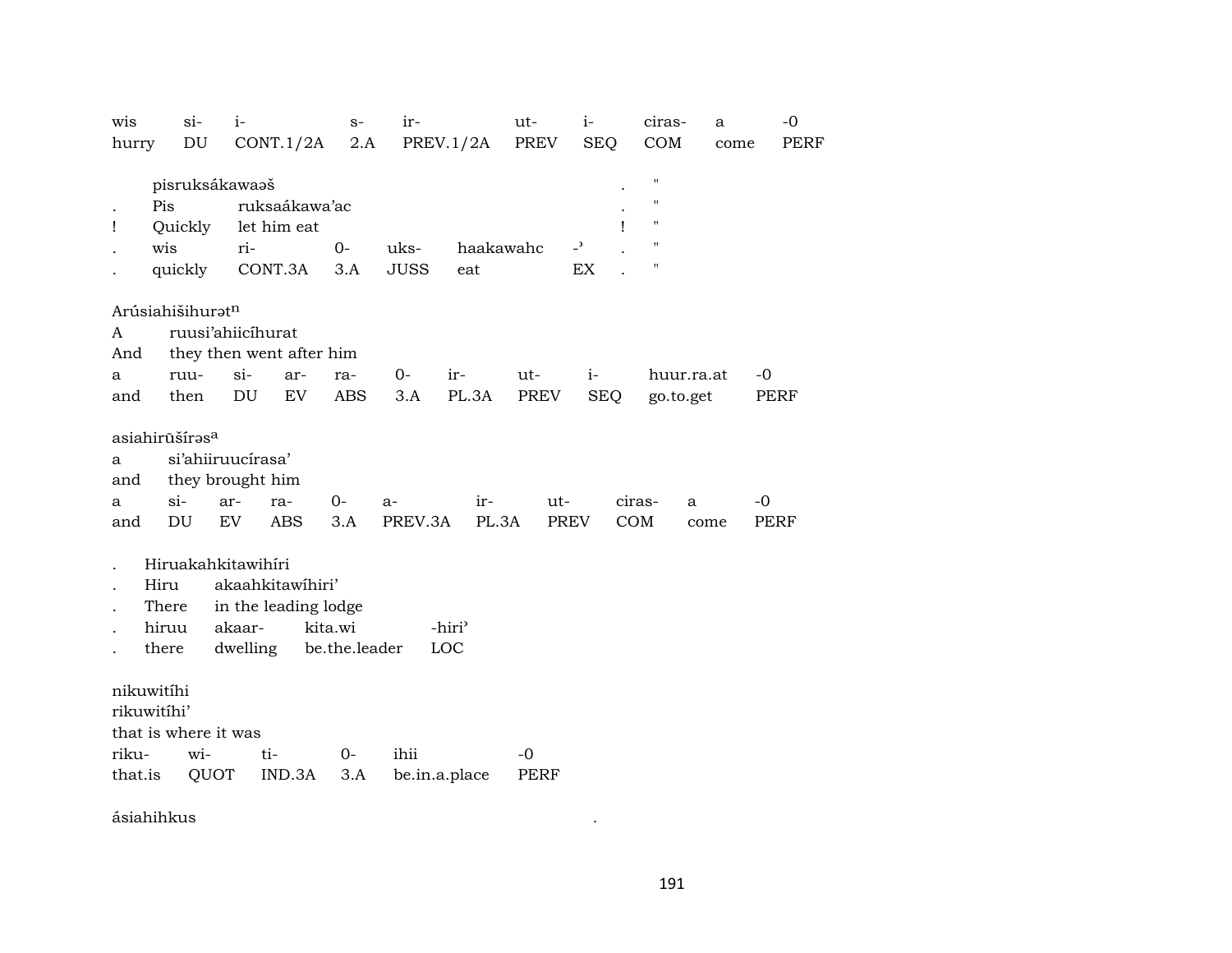| a                        |                         | si'ahíhkus               |                            |                          |               |              |                |             |            |                          |             |    |                |
|--------------------------|-------------------------|--------------------------|----------------------------|--------------------------|---------------|--------------|----------------|-------------|------------|--------------------------|-------------|----|----------------|
| and                      |                         |                          | they placed him            |                          |               |              |                |             |            |                          |             |    |                |
| a                        | $si-$                   | ar-                      | ra-                        | $0-$                     | ir-           | kus.k        | $-0$           |             |            |                          |             |    |                |
| and                      | DU                      | EV                       | <b>ABS</b>                 | 3.A                      | PL.3A         | put          | <b>PERF</b>    |             |            |                          |             |    |                |
|                          | Nikusiwititiráhkatakus  |                          |                            |                          |               |              |                |             |            |                          |             |    |                |
|                          | Rikusiwitiitiráhkatakus |                          |                            |                          |               |              |                |             |            |                          |             |    |                |
|                          |                         |                          | They set that one in front |                          |               |              |                |             |            |                          |             |    |                |
| riku-                    | $si-$                   |                          | wi-                        | ti-                      | 0-            | ir-          | ut-            |             | irahkata-  | kus.k                    | -0          |    |                |
| that.is                  | DU                      |                          | QUOT                       | IND.3A                   | 3.A           | PL.3A        | PREV           |             | in.front   | put                      | <b>PERF</b> |    |                |
|                          |                         |                          |                            |                          |               |              |                |             |            |                          |             |    |                |
|                          | Ahíhwaki                |                          |                            |                          |               |              |                | kúrahus     |            | $\overline{\phantom{a}}$ |             |    |                |
|                          | Ahíhwaki'               |                          |                            |                          |               |              |                | kúrahus     |            |                          |             |    |                |
|                          | They said               |                          |                            |                          |               |              |                | the old men |            | $\ddot{\cdot}$           |             |    |                |
|                          | ri-<br>ar-              |                          | $0-$                       | ir-                      |               | waki<br>$-0$ |                | kurahuus    |            | $\cdot$                  |             |    |                |
|                          | <b>EV</b>               | CONT.3A                  | 3.A                        | PL.3A                    |               | say.PL       | PERF           | old.man     |            | $\overline{\phantom{a}}$ |             |    |                |
| $\epsilon\epsilon$       | Náwa                    |                          |                            | pisruksákawaaš           |               |              |                |             |            |                          |             |    |                |
| $\epsilon\epsilon$       | Ráwa                    |                          | pis                        |                          | ruksaákawa'ac |              |                |             |            |                          |             |    |                |
| $\mathcal{C}\mathcal{C}$ | <b>Now</b>              |                          | quickly                    |                          | let him eat   |              |                |             |            |                          |             |    |                |
| н                        | rawa                    |                          | wis                        | ri-                      |               | $O -$        | uks-           | haakawahc   |            | $\overline{a}$           |             |    |                |
| н                        | $\operatorname{now}$    |                          | quickly                    | CONT.3A                  |               | 3.A          | <b>JUSS</b>    | eat         |            | EX                       |             |    |                |
|                          |                         |                          |                            |                          |               |              |                |             |            |                          |             |    |                |
|                          | Náwa                    |                          | ihi                        |                          |               |              |                |             |            |                          |             |    |                |
|                          | Ráwa                    |                          | ihi                        |                          |               |              |                |             |            |                          |             |    |                |
| Ţ                        | <b>Now</b>              | $\overline{\phantom{a}}$ | uh                         | $\,$                     |               |              |                |             |            |                          |             |    |                |
|                          | rawa                    | $\overline{\phantom{a}}$ | ihii                       | $\overline{\phantom{a}}$ |               |              |                |             |            |                          |             |    |                |
|                          | now                     | $\overline{ }$           | uh                         | $\overline{\phantom{a}}$ |               |              |                |             |            |                          |             |    |                |
|                          | kusiwakuirikúhuatn      |                          |                            |                          |               |              |                |             |            |                          |             |    |                |
|                          | kuusiwáku'              |                          |                            |                          |               |              | iriikúhuu'ut   |             |            |                          |             |    |                |
|                          | he will say             |                          |                            |                          |               |              | whatever it is |             |            |                          |             |    |                |
| kuus-                    |                         | $0-$                     | $i-$                       | waka'u                   | -0            | irii-        |                | kuur-       | ra-        | $0-$                     | ut-         | 0  | $\overline{a}$ |
|                          | POT.1/3A                | 3.A                      | <b>SEQ</b>                 | say                      | <b>PERF</b>   | what         | <b>DUB</b>     |             | <b>ABS</b> | 3.A                      | <b>PREV</b> | be | EX             |
|                          |                         |                          |                            |                          |               |              |                |             |            |                          |             |    |                |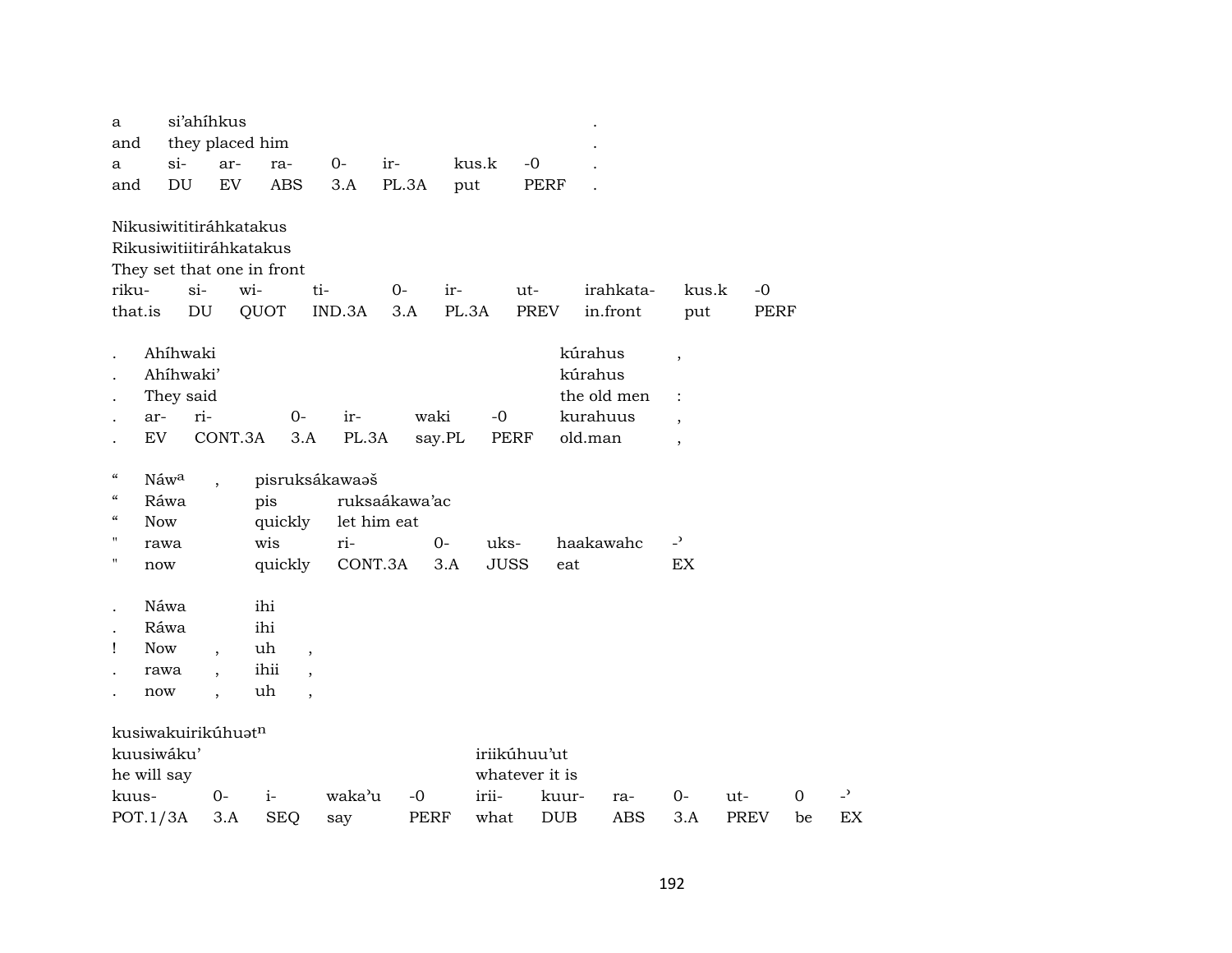|                                                                                     | nutírawiusíh <sup>i</sup> tn<br>Ruutiiraawi'uusíhit<br>11<br>$\pmb{\mathsf{H}}$<br>Then they were all quiet |                                                                               |                                                                      |                                                        |                                                                                        |              |            |             |                     |             |      |  |  |
|-------------------------------------------------------------------------------------|-------------------------------------------------------------------------------------------------------------|-------------------------------------------------------------------------------|----------------------------------------------------------------------|--------------------------------------------------------|----------------------------------------------------------------------------------------|--------------|------------|-------------|---------------------|-------------|------|--|--|
| "                                                                                   |                                                                                                             | ruu-                                                                          | ti-                                                                  | $0-$                                                   | ir-                                                                                    | awi.uusik    |            | -rik        | $-0$                |             |      |  |  |
| 11                                                                                  |                                                                                                             | then                                                                          | IND.3A                                                               | 3.A                                                    | PL.3A                                                                                  | become.still |            | <b>DIST</b> | PERF                |             |      |  |  |
|                                                                                     |                                                                                                             |                                                                               |                                                                      |                                                        |                                                                                        |              |            |             |                     |             |      |  |  |
| Ħ                                                                                   |                                                                                                             |                                                                               |                                                                      |                                                        |                                                                                        |              |            |             |                     |             |      |  |  |
|                                                                                     |                                                                                                             |                                                                               |                                                                      |                                                        |                                                                                        |              |            |             |                     |             |      |  |  |
|                                                                                     |                                                                                                             |                                                                               |                                                                      |                                                        |                                                                                        |              |            |             |                     |             |      |  |  |
|                                                                                     |                                                                                                             |                                                                               |                                                                      |                                                        |                                                                                        |              |            |             |                     |             |      |  |  |
|                                                                                     |                                                                                                             |                                                                               |                                                                      |                                                        |                                                                                        |              |            |             |                     |             |      |  |  |
| Tiaháku<br>Ti'ahaáku<br>This one sitting<br>tii-<br>this<br>hi<br>and               | ar-<br>EV                                                                                                   | ra-<br><b>ABS</b><br>hisiahiruhaharirú <sup>a</sup><br>si'ahiruuhahaariruú'a' | $0-$<br>3.A                                                          | kus<br>be.sitting<br>they brought a bowl to him        | $-0$<br>SUB.4                                                                          |              |            |             |                     |             |      |  |  |
| hi                                                                                  | $si-$                                                                                                       | ar-                                                                           | ra-                                                                  | $0-$                                                   | $a-$                                                                                   | ir-          | ut-        |             | raahaar.it-         | ruu-        | a    |  |  |
| and                                                                                 |                                                                                                             | EV                                                                            | <b>ABS</b>                                                           | 3.A                                                    | PREV.3A                                                                                | PL.3A        | <b>BEN</b> |             | bowl.of.cooked.food | <b>PORT</b> | come |  |  |
| DU<br>tápaharus<br>tápaharus<br>pemmican<br>tapaht<br>raruus<br>be.fine<br>be.furry |                                                                                                             |                                                                               | $\ddot{\phantom{0}}$<br>$\ddot{\phantom{a}}$<br>$\ddot{\phantom{a}}$ | åka <sup>a</sup><br>Aáka'a<br>Oh my<br>aaka'a<br>oh.my | $\mathbf{I}$<br>$\overline{\phantom{a}}$<br>$\overline{\phantom{a}}$<br>$\overline{ }$ |              |            |             |                     |             |      |  |  |
|                                                                                     |                                                                                                             |                                                                               |                                                                      |                                                        |                                                                                        |              |            |             |                     |             |      |  |  |
|                                                                                     |                                                                                                             | kuwitirarawaritn                                                              |                                                                      |                                                        |                                                                                        |              |            |             |                     |             |      |  |  |
|                                                                                     |                                                                                                             | kuwitiraarawarit                                                              |                                                                      |                                                        |                                                                                        |              |            |             |                     |             |      |  |  |
|                                                                                     |                                                                                                             | it seemed he threw it away                                                    |                                                                      |                                                        |                                                                                        |              |            |             |                     |             |      |  |  |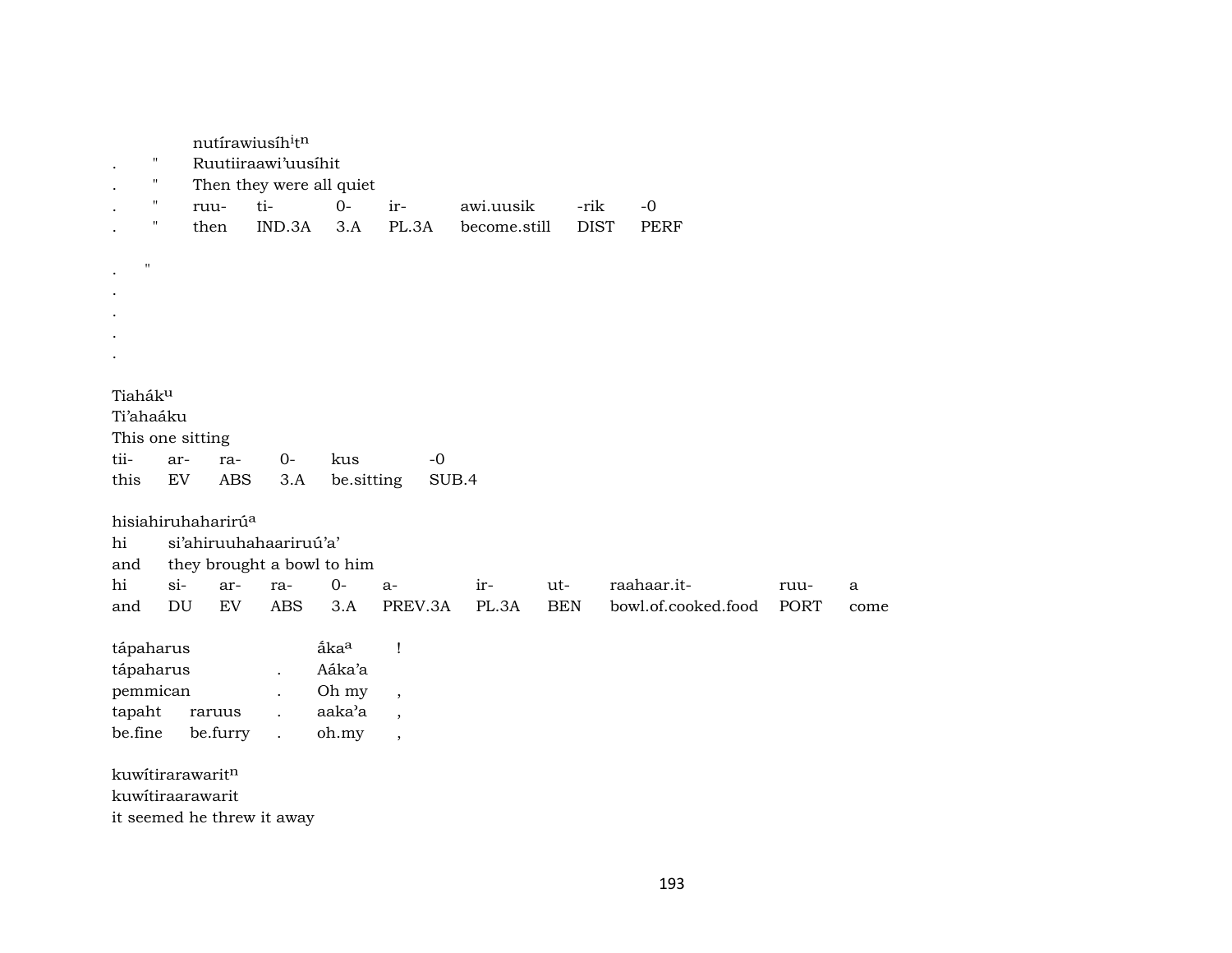| ku-<br><b>INDF</b>                                                                                                                                               | wi-<br>QUOT                                         | ti-                                                          | IND.3A                               | $O -$<br>3.A                                          | raar-       | 3PL.INAN.P           |              | a.warik<br>throw.away | $-0$<br>PERF                                   |                     |                      |             |                     |              |
|------------------------------------------------------------------------------------------------------------------------------------------------------------------|-----------------------------------------------------|--------------------------------------------------------------|--------------------------------------|-------------------------------------------------------|-------------|----------------------|--------------|-----------------------|------------------------------------------------|---------------------|----------------------|-------------|---------------------|--------------|
| hitaku<br>hiítaku<br>hii-<br>other                                                                                                                               | the other way<br>-taku<br>LOC                       | $\ddot{\phantom{a}}$<br>$\mathbf{r}$<br>$\ddot{\phantom{a}}$ | ar-<br>${\rm EV}$                    | Ahíhwak <sup>i</sup><br>Ahíhwaki'<br>They said<br>ri- | CONT.3A     | $0-$<br>3.A          | ir-<br>PL.3A | waki<br>say.PL        | $-0$                                           | PERF                |                      |             |                     |              |
| $\epsilon\epsilon$<br>$\, ,$<br>$\epsilon\epsilon$<br>$\boldsymbol{\mathcal{C}}$<br>$\ddot{\cdot}$<br>$\pmb{\mathsf{H}}$<br>$\,$<br>$\pmb{\mathsf{H}}$<br>$\, ,$ | tiir-<br><b>INFR</b>                                | Tihúhašaus<br>Tihuúhaca'us                                   | He must be hungry<br>ra-<br>ABS      | $0-$<br>3.A                                           | ut-<br>PREV | raca'us<br>be.hungry |              | $-0$<br>PERF          |                                                |                     |                      |             |                     |              |
| Ku<br>Some<br>ku<br><b>INDF</b>                                                                                                                                  | kuháwasišiksarasta<br>háwa<br>also<br>haawa<br>also |                                                              | $i-$<br>CONT.1/2A                    | siciksarástaa'<br>bring him food                      | $S-$<br>2.A | ir-<br>PREV.1/2A     |              | ut-<br><b>BEN</b>     | $i-$<br><b>SEQ</b>                             | uks-<br><b>JUSS</b> | aras-<br>cooked.food | ra-<br>PORT | $\mathbf a$<br>come | $-0$<br>PERF |
| $\bullet$<br>$\ddot{\phantom{0}}$<br>$\mathbf{H}$<br>$\mathbf{I}$<br>п<br>$\bullet$                                                                              |                                                     |                                                              |                                      |                                                       |             |                      |              |                       |                                                |                     |                      |             |                     |              |
| Kici<br>But<br>kici<br>but                                                                                                                                       | Kisihiwitikaríhuš<br>hi<br>and<br>hi<br>and         | wi-<br>QUOT                                                  | witikaríhac<br>he ate them up<br>ti- | IND.3A                                                | 0-<br>3.A   | karihac<br>consume   |              | $-0$<br><b>PERF</b>   | arúsa<br>aruúsa'<br>horses<br>aruusaa<br>horse |                     |                      |             |                     |              |

siahirətúwawarik<sup>i</sup>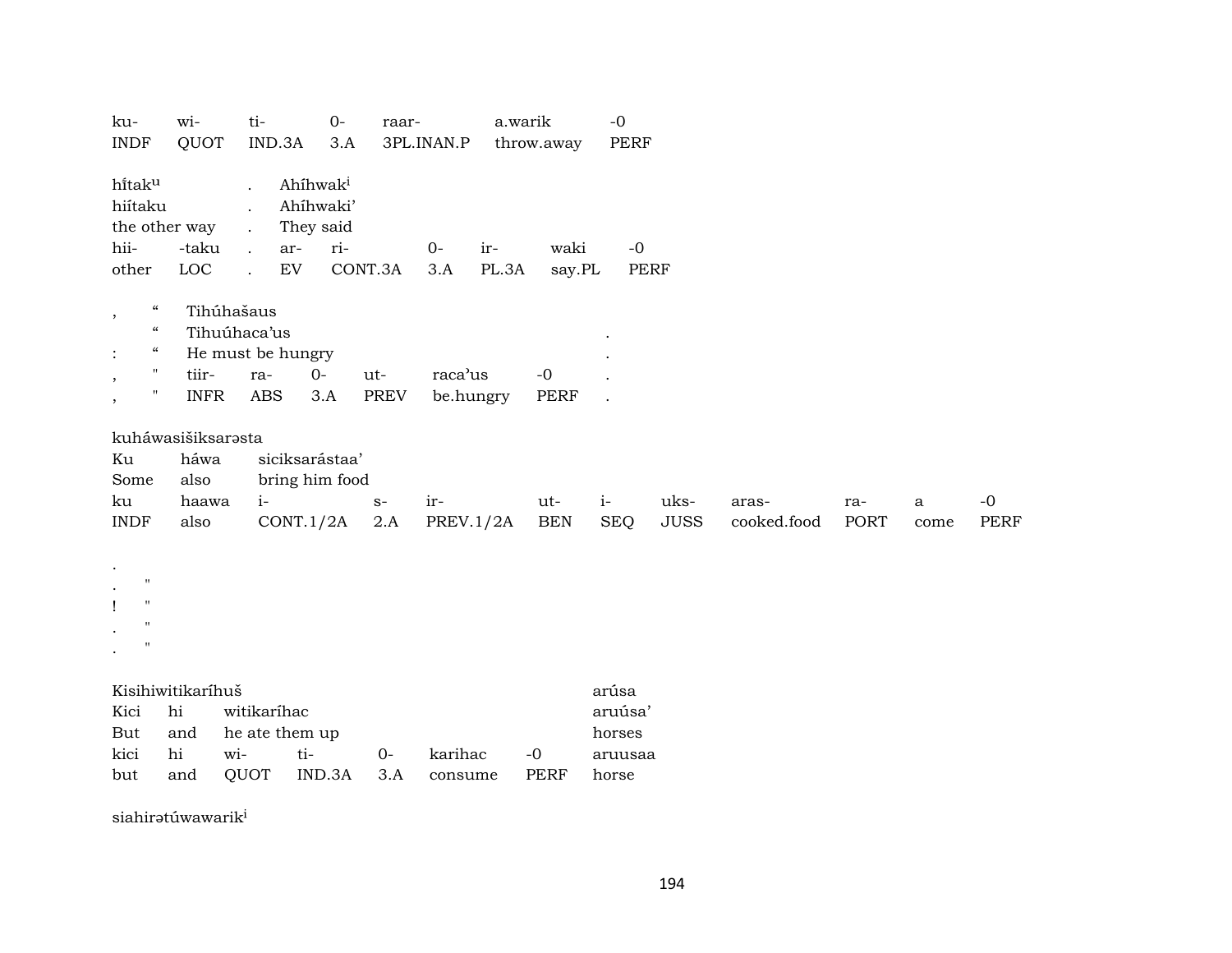|             | si'ahiirattuúwaawaariki             |                       |         |                 |                    |         |                                        |                                         |             |       |
|-------------|-------------------------------------|-----------------------|---------|-----------------|--------------------|---------|----------------------------------------|-----------------------------------------|-------------|-------|
|             | while they were herding them around |                       |         |                 |                    |         |                                        |                                         |             |       |
| $\sin$      | ar-<br>ra-                          | $0-$                  | ir-     | ak-             |                    | ruu-    | waa-                                   | waar                                    | -ik         | $-i$  |
| DU          | EV<br><b>ABS</b>                    | 3.A                   | PL.3A   | PL.AN.3P        |                    | PORT    | <b>DIST</b>                            | go.DU.A                                 | CAUS        | SUB.2 |
|             |                                     |                       |         |                 |                    |         |                                        |                                         |             |       |
|             | hiahawakásukta                      |                       |         |                 |                    | $\, ,$  | $\boldsymbol{\zeta}\boldsymbol{\zeta}$ |                                         |             |       |
| hi          | ahawaakásakta'                      |                       |         |                 |                    |         | $\boldsymbol{\zeta}\boldsymbol{\zeta}$ |                                         |             |       |
| and         | he spoke                            |                       |         |                 |                    |         | $\boldsymbol{\zeta}\boldsymbol{\zeta}$ |                                         |             |       |
| hi          | ra-<br>ar-                          | $0-$                  |         | waak.as.akta    | -0                 |         | 11                                     |                                         |             |       |
| and         | EV<br><b>ABS</b>                    | 3.A                   |         | be.heard.saying | <b>PERF</b>        |         | $\pmb{\mathsf{H}}$                     |                                         |             |       |
|             |                                     |                       |         |                 |                    |         |                                        |                                         |             |       |
|             | Šahikswitahatúhka <sup>a</sup>      |                       |         |                 |                    |         |                                        |                                         |             |       |
| Cáhiks      |                                     | witahatúhka'a'        |         |                 |                    |         |                                        |                                         |             |       |
| A person    |                                     | he comes on the trail |         |                 |                    |         |                                        |                                         |             |       |
| icaahiks    | wi-                                 | ti-                   | 0-      | a-              |                    | hatuur- | ka-                                    | a                                       | -0          |       |
| person      | QUOT                                | IND.3A                | 3.A     | PREV.3A         |                    | road    | in                                     | come                                    | <b>PERF</b> |       |
|             |                                     |                       |         |                 |                    |         |                                        |                                         |             |       |
|             | irirətarakatakúhu                   |                       |         |                 |                    |         |                                        |                                         |             |       |
|             | iriirataraakattakúhu                |                       |         |                 |                    |         |                                        |                                         |             |       |
| irii-       | where our group was coming          |                       |         |                 |                    |         |                                        |                                         |             |       |
|             | ra-                                 | $t-$<br>$a-$          |         | rak-            | aktaku-            | a       |                                        | -hus                                    |             |       |
| where       | <b>ABS</b>                          | 1.A                   | IN.PL.P | $1/2$ .PL       | group              |         | come                                   | <b>IMPF.SUB</b>                         |             |       |
| hiahakíkatn |                                     |                       |         |                 | $^{\prime\prime}$  |         |                                        |                                         |             |       |
| hi          | ahakíkat                            |                       |         |                 | $\pmb{\mathsf{H}}$ |         |                                        |                                         |             |       |
| and         | he is crying                        |                       |         |                 | $\pmb{\mathsf{H}}$ |         |                                        |                                         |             |       |
| hi          | ra-<br>ar-                          | $0-$                  | kikak   | -0              | $\pmb{\mathsf{H}}$ |         |                                        |                                         |             |       |
| and         | EV<br>ABS                           | 3.A                   |         | <b>PERF</b>     | $\pmb{\mathsf{H}}$ |         |                                        |                                         |             |       |
|             |                                     |                       | cry     |                 |                    |         |                                        |                                         |             |       |
|             | Hiruruwitiríwak <sup>i</sup>        |                       |         |                 |                    |         |                                        |                                         |             |       |
| Hiru        | witiriíwaki'                        |                       |         |                 |                    |         |                                        | $^\mathrm{,}$                           |             |       |
| Then        | they said                           |                       |         |                 |                    |         |                                        |                                         |             |       |
| hiruu       | wi-                                 | ti-                   | $0-$    | ir-             | $i-$               | waki    | -0                                     |                                         |             |       |
| then        | QUOT                                | IND.3A                | 3.A     | PL.3A           | <b>SEQ</b>         | say.PL  |                                        | $\overline{\phantom{a}}$<br><b>PERF</b> |             |       |
|             |                                     |                       |         |                 |                    |         |                                        | $\overline{\phantom{a}}$                |             |       |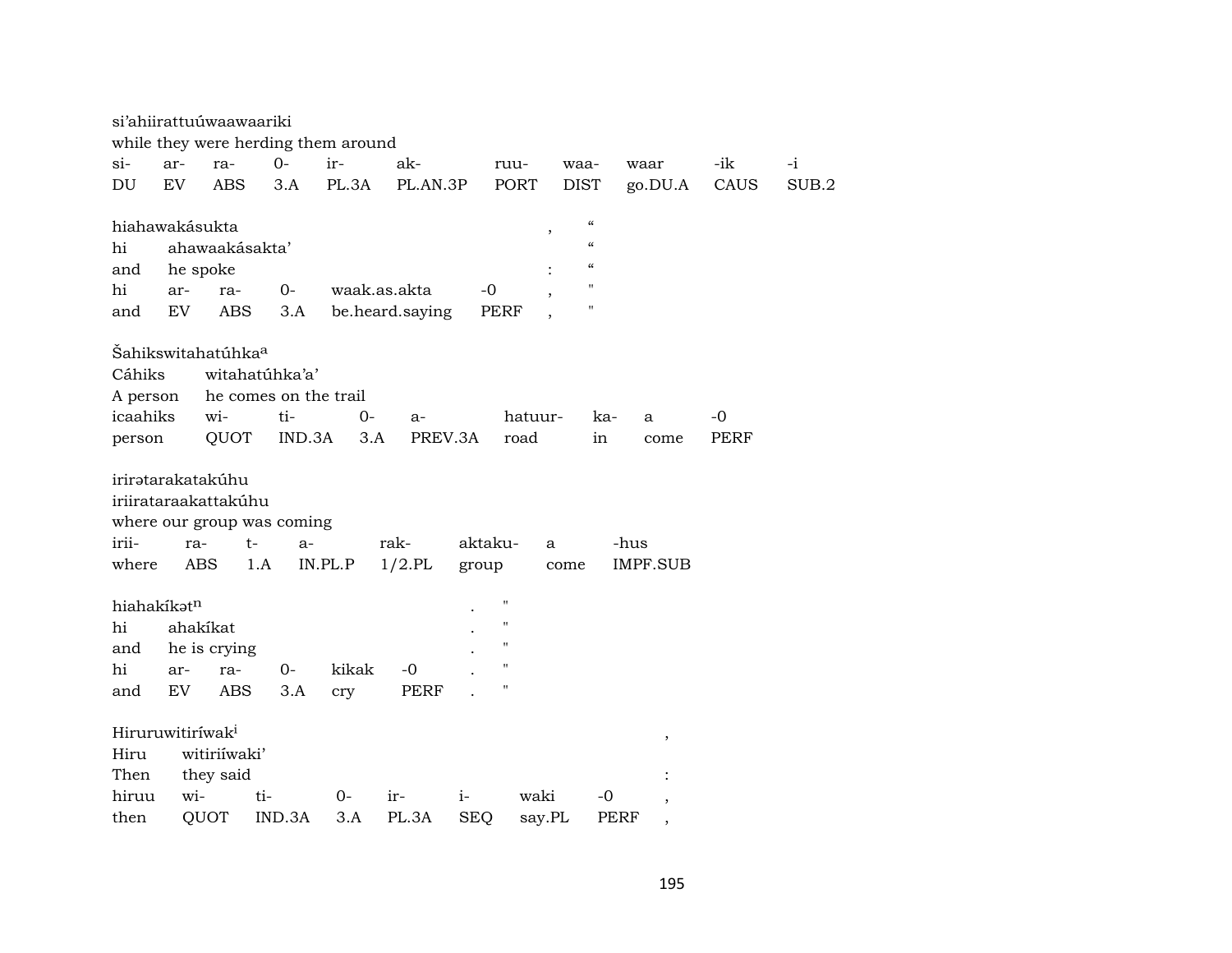" Iritakúraku " Íritaku raáku " There the one sitting<br>" irii- -taku ra- 0-" irii- -taku ra- 0- kus -0 " there LOC ABS 3.A be.sitting SUB.4 sikarisihurisakáwarit $^n$ sikariisiihuuricakáwarit don't let him out of your sight si- kara- i- s- i- uhuur.icaka.warik -0 DU NEG CONT.1/2A 2.A SEQ lose.track.of PERF . . . . sikarisihuráh^t<sup>n</sup> Sikariisiihuráhat Don't let him go si- kara- i- s- i- uhur.ra.hak -0 DU NEG CONT.1/2A 2.A SEQ keep.a.close.watch.over PERF . " . " . " . " . " Arusiwitirušíšikst<sup>a</sup>

A ruusiwitiiruuciíciksta

And then they were watching him closely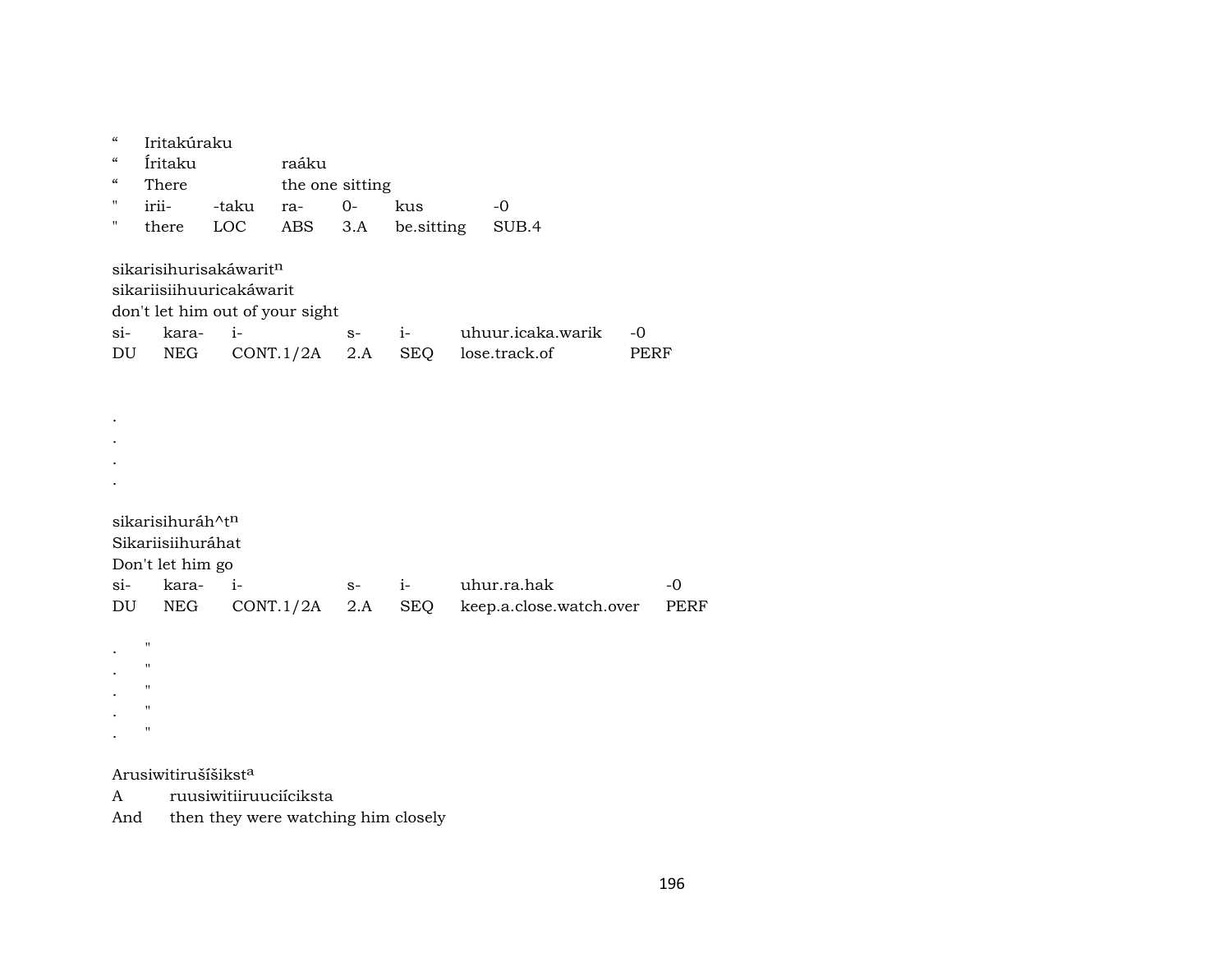| a                        | ruu-                        | $si-$     | wi-                                                 | ti-           | $0 -$       | ir-         | ar-                | ut-                        | $i-$                     | aciks.ta   | $-0$ |
|--------------------------|-----------------------------|-----------|-----------------------------------------------------|---------------|-------------|-------------|--------------------|----------------------------|--------------------------|------------|------|
| and                      | then                        | DU        | QUOT                                                | IND.3A        | 3.A         | PL.3A       | EV                 | PREV                       | <b>SEQ</b>               | watch.over | PERF |
|                          | nahkuksáwašpãk <sup>a</sup> |           |                                                     |               |             |             |                    |                            | $^\mathrm{^{^\circ}}$    |            |      |
|                          | raahkuksáwacpaaka           |           |                                                     |               |             |             |                    |                            |                          |            |      |
|                          | even when he would say      |           |                                                     |               |             |             |                    |                            |                          |            |      |
| ra-                      | $O -$                       | ar-       | ku-                                                 | uks-          | awahc-      | waak        | -a                 |                            | $\overline{\phantom{a}}$ |            |      |
| INF.A                    | 3.A                         | EV        | $\ensuremath{\mathsf{INF}}.\ensuremath{\mathsf{B}}$ | <b>JUSS</b>   | even.if     | say.SUB     |                    | SUB.1                      | $\cdot$                  |            |      |
| $\mathcal{C}\mathcal{C}$ | Kítawašítitn                |           |                                                     |               |             |             | $\pmb{\mathsf{H}}$ |                            |                          |            |      |
| $\epsilon\epsilon$       | Kiitawacítit                |           |                                                     |               |             |             | $\pmb{\mathsf{H}}$ |                            |                          |            |      |
| $\mathcal{C}\mathcal{C}$ | Let me go outside           |           |                                                     |               |             | 1           | $\pmb{\mathsf{H}}$ |                            |                          |            |      |
| П                        | kii-                        | $i-$      | $t-$                                                | awacitik      |             | $-0$        | $\pmb{\mathsf{H}}$ |                            |                          |            |      |
| "                        | <b>HORT</b>                 | CONT.1/2A |                                                     | go.out<br>1.A |             | PERF        | $\pmb{\mathsf{H}}$ |                            |                          |            |      |
|                          |                             |           |                                                     |               |             |             |                    |                            |                          |            |      |
|                          | Hiwitihwak <sup>i</sup>     |           |                                                     |               |             |             |                    | $\mathcal{C}\mathcal{C}$   |                          |            |      |
| Hi                       | witihwaki'                  |           |                                                     |               |             |             | ,                  | $\boldsymbol{\mathcal{C}}$ |                          |            |      |
| And                      | they said                   |           |                                                     |               |             |             |                    | $\boldsymbol{\mathcal{C}}$ |                          |            |      |
| hi                       | wi-                         | ti-       | $0-$                                                | ir-           | waki        | $-0$        |                    | $\pmb{\mathsf{H}}$         |                          |            |      |
| and                      | QUOT                        |           | IND.3A<br>3.A                                       | PL.3A         | say.PL      | <b>PERF</b> |                    | $\pmb{\mathsf{H}}$         |                          |            |      |
|                          |                             |           |                                                     |               |             |             |                    |                            |                          |            |      |
| Kakúri                   |                             |           |                                                     |               |             |             |                    |                            |                          |            |      |
| Kaakúri                  |                             |           |                                                     |               |             |             |                    |                            |                          |            |      |
| Not at all               |                             |           |                                                     |               |             |             |                    |                            |                          |            |      |
| kaaki-                   |                             | $0-$      | uur-                                                | hiir          | $-0$        |             |                    |                            |                          |            |      |
|                          | NEG.IND.3A                  | 3.A       | <b>PREV</b>                                         | be.good       | PERF        |             |                    |                            |                          |            |      |
|                          |                             |           |                                                     |               |             |             |                    |                            |                          |            |      |
| sukskáš <sup>u</sup>     |                             |           |                                                     |               |             | íritaku     |                    |                            | н                        |            |      |
|                          | Sukskaácu'                  |           |                                                     |               |             | íritaku     |                    |                            | $\pmb{\mathsf{H}}$       |            |      |
| Urinate                  |                             |           |                                                     |               |             | there       |                    |                            | $\mathbf{H}$             |            |      |
| $i-$                     |                             | $S-$      | uks-                                                | kaacuuh       | $-0$        | irii-       | -taku              |                            | 11                       |            |      |
|                          | CONT.1/2A                   | 2.A       | <b>JUSS</b>                                         | urinate       | <b>PERF</b> | there       | LOC                |                            | $\pmb{\mathsf{H}}$       |            |      |

Kuhararikitáwirut<sup>i</sup>t<sup>n</sup>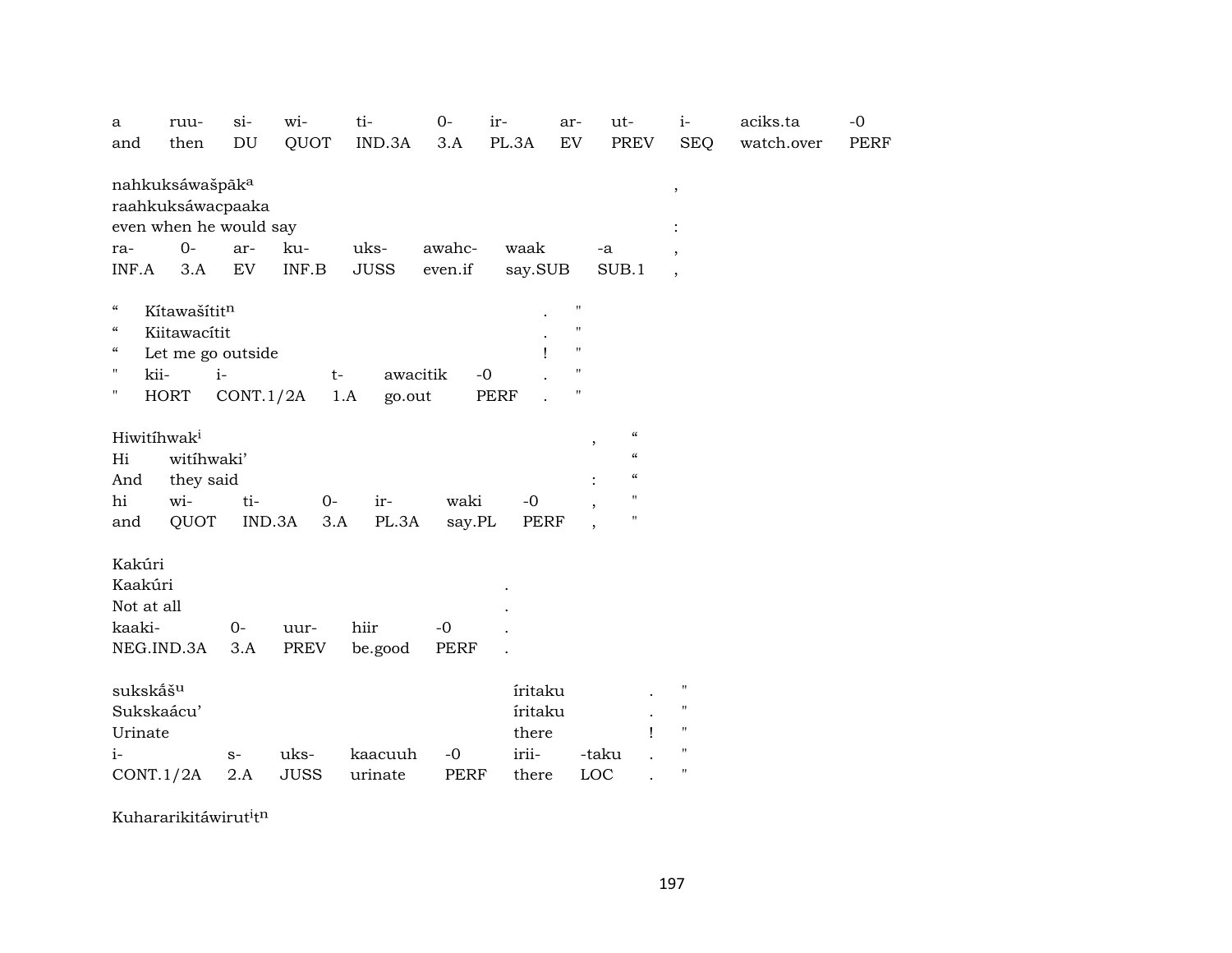|                          |                        | Kuhaaraarikitáwiiruutit             |                  |            |           |                |                       |             |                                         |         |      |    |
|--------------------------|------------------------|-------------------------------------|------------------|------------|-----------|----------------|-----------------------|-------------|-----------------------------------------|---------|------|----|
|                          |                        | Different ones would mount (horses) |                  |            |           |                |                       |             |                                         |         |      |    |
| kuur-                    | ra-                    | $0-$                                | ar-              | raar-      |           | ikita.wi.itik  | -ruu                  | $-0$        |                                         |         |      |    |
| DUB                      | <b>ABS</b>             | 3.A                                 | EV               | 3PL.INAN.P |           | mount          | <b>DIST</b>           | <b>PERF</b> |                                         |         |      |    |
|                          |                        |                                     |                  |            |           |                |                       |             |                                         |         |      |    |
| híkuhiruraš              |                        |                                     |                  |            |           |                |                       |             |                                         |         |      |    |
| hi                       | kúhiiruuras            |                                     |                  |            |           |                |                       |             |                                         |         |      |    |
| and                      | they ran               |                                     |                  |            |           |                |                       |             |                                         |         |      |    |
| hi                       | kuur-                  | ra-                                 | $O -$            | ir-        | ar-       | uur-           | $-0$<br>as-i          |             |                                         |         |      |    |
| and                      | <b>DUB</b>             | <b>ABS</b>                          | 3.A              | PL.3A      | EV        | <b>PREV</b>    | <b>PERF</b><br>run    |             |                                         |         |      |    |
| Hiruiri ahá <sup>a</sup> |                        |                                     |                  |            |           |                |                       |             |                                         |         |      |    |
| hiru                     | irii'ahaá'a            |                                     |                  |            |           |                |                       |             |                                         |         |      |    |
| there                    |                        | whence he came                      |                  |            |           |                |                       |             |                                         |         |      |    |
| hiruu                    | irii-                  | ar-                                 | ra-              | $0-$       | $a-$      | a              | $-0$                  |             |                                         |         |      |    |
| there                    | where                  | EV                                  | <b>ABS</b>       | 3.A        | PREV.3A   | come           | SUB.4                 |             |                                         |         |      |    |
|                          |                        |                                     |                  |            |           |                |                       |             |                                         |         |      |    |
|                          | hiirihiwihirurikúahi   |                                     |                  |            |           |                |                       |             |                                         |         |      |    |
| Hi                       | irihií                 |                                     | wihiru           |            | rikú'ahi' |                |                       |             |                                         |         |      |    |
| And                      | that                   |                                     | then             |            |           | he was the one |                       |             |                                         |         |      |    |
| hi                       | irii-                  | hii                                 | wii-             | hiruu      | riku-     | ar-            | ri-                   | $0-$        | $\mathbf 0$<br>$-0$                     |         |      |    |
| and                      | that                   | other                               | now              | then       | that.is   | EV             | CONT.3A               | 3.A         | <b>PERF</b><br>be                       |         |      |    |
|                          |                        |                                     |                  |            |           |                |                       |             |                                         |         |      |    |
| $\,$                     | irár <sup>i</sup>      |                                     |                  |            |           | $\, ,$         |                       |             |                                         |         |      |    |
|                          | iraári'                |                                     |                  |            |           |                |                       |             |                                         |         |      |    |
| $\overline{\phantom{a}}$ | brother                |                                     |                  |            |           | $\cdot$        |                       |             |                                         |         |      |    |
| $i-$<br>$\,$             |                        | -raar-                              |                  |            | -ri'      | $\overline{ }$ |                       |             |                                         |         |      |    |
| $\overline{\phantom{a}}$ | 3.POSS.A               |                                     | same.sex.sibling |            | 3.POSS.B  | $\cdot$        |                       |             |                                         |         |      |    |
|                          | tiirihiahirakakitaraha |                                     |                  |            |           |                |                       |             |                                         |         |      |    |
| ti'                      |                        |                                     |                  | irihií     |           |                | ahiirakaahkitawiraaha |             |                                         |         |      |    |
| he was                   |                        |                                     |                  | that       |           |                |                       |             | where they had him in the leading lodge |         |      |    |
| ti-                      | $0-$                   | 0                                   | $-0$             | irii-      | hii       | ra-<br>ar-     | $0-$                  | ir-         | akaar-                                  | kita.wi | raah | -a |
|                          |                        |                                     |                  |            |           |                |                       |             |                                         |         |      |    |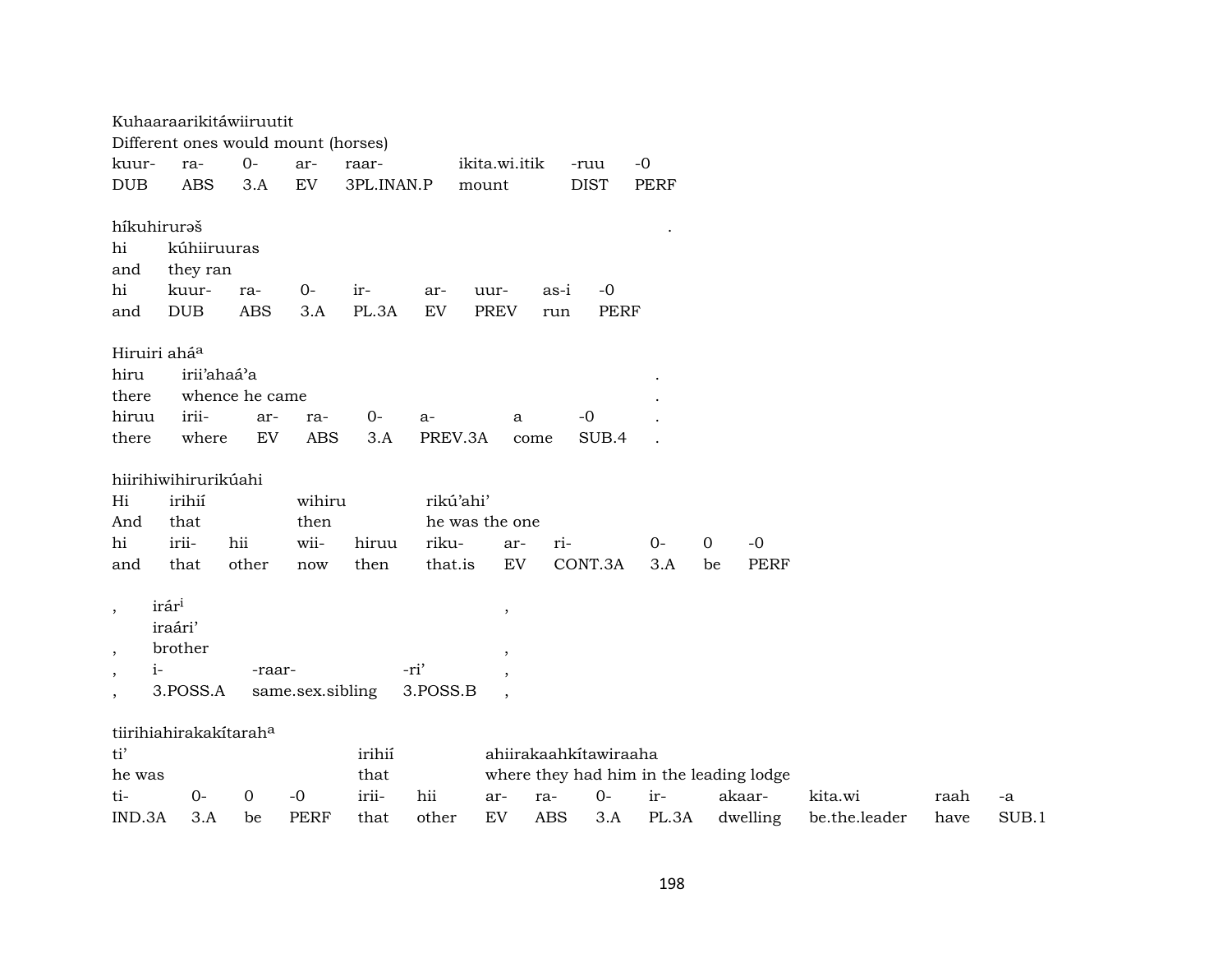| Hi<br>And<br>hi<br>and                    |                                                                                                                                                                                                                       | Hiahawakaráru <sup>a</sup><br>ar-<br>EV | ahaawakaraáru'a'<br>he called out<br>ra-<br><b>ABS</b> | $0-$<br>3.A | $a-$<br>PREV.3A                |             | wakaraar-<br>voice |                   | u.a<br>extend.this.way |           | -0<br>PERF   |  |  |  |
|-------------------------------------------|-----------------------------------------------------------------------------------------------------------------------------------------------------------------------------------------------------------------------|-----------------------------------------|--------------------------------------------------------|-------------|--------------------------------|-------------|--------------------|-------------------|------------------------|-----------|--------------|--|--|--|
| ,<br>,<br>,                               | $\boldsymbol{\zeta}\boldsymbol{\zeta}$<br>$\epsilon$<br>$\epsilon$<br>11<br>"                                                                                                                                         | There<br>irii-                          | Iratakuráku<br>Íritaku                                 | -taku       | raáku<br>the one<br>ra-<br>ABS | $0-$<br>3.A | kus                |                   | $-0$<br>SUB.4          |           |              |  |  |  |
| $\sin$<br>DU                              | LOC<br>there<br>be sitting<br>sikasušiuríkat <sup>n</sup><br>sikaasuci'uurikut<br>you must take hold of him<br>uurikuk<br>kaas-<br>ut-<br>$i-$<br>$-0$<br>$S-$<br>POT.2A<br><b>SEQ</b><br>hold<br>2.A<br>PREV<br>PERF |                                         |                                                        |             |                                |             |                    |                   |                        |           |              |  |  |  |
| ihahíra<br>Ihaahiiraa'<br>$ii-$<br>there  |                                                                                                                                                                                                                       | haa-<br>here                            | There he came with it<br>ar-<br>EV.                    | ra-<br>ABS  | 0-                             | a-<br>3.A   | PREV.3A            | ir-<br><b>OBV</b> | ra-<br><b>PORT</b>     | a<br>come | $-0$<br>PERF |  |  |  |
| ákitar <sup>u</sup><br>ákitaaru'<br>tribe |                                                                                                                                                                                                                       |                                         |                                                        |             |                                |             |                    |                   |                        |           |              |  |  |  |

 $\sim$  $\bullet$  $\mathcal{A}^{\pm}$ 

199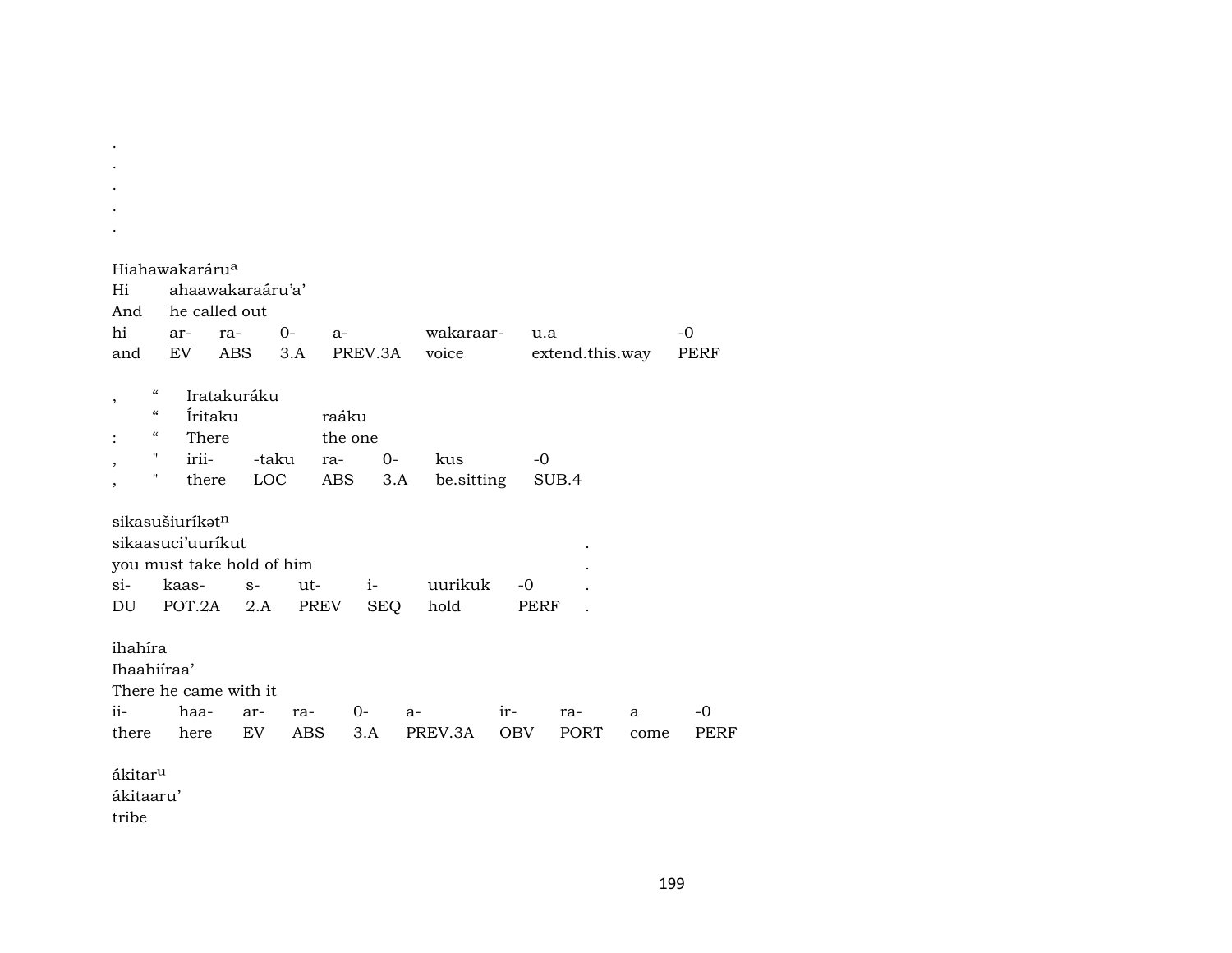| akitaar-<br>tribe                                                      | $-u'$<br><b>NOM</b>                                                            |                      |                  |                   |                                                 |                                            |                                        |                     |
|------------------------------------------------------------------------|--------------------------------------------------------------------------------|----------------------|------------------|-------------------|-------------------------------------------------|--------------------------------------------|----------------------------------------|---------------------|
| ra-<br>ABS                                                             | natakúrətah <sup>a</sup><br>racakuúhattaaha<br>the one we have<br>$O -$<br>3.A | aca-<br>IN.DU.P      | ku-<br>1.P       | ut-<br><b>BEN</b> | rak-<br>$1/2$ .PL                               | raah<br>have                               | -a<br>SUB.1                            | 11<br>11<br>11<br>" |
| Wírikuti<br>Wírikuti'<br>wii-<br>now                                   | He was the one<br>riku-<br>that.is                                             | ti-<br>IND.3A        | $0 -$<br>3.A     | 0<br>be           | $-0$<br><b>PERF</b>                             | ,<br>,<br>$\overline{ }$<br>$\overline{ }$ |                                        |                     |
| irár <sup>i</sup><br>iraári'<br>brother<br>$i-$<br>3.POSS.A            |                                                                                | -raar-               | same.sex.sibling | -ri'<br>3.POSS.B  | ,<br>$\overline{\phantom{a}}$<br>$\overline{ }$ | páruksti<br>be.holy                        | Paáruksti'<br>Holy Being<br>waarukstii |                     |
| tirahúšuhūr <sup>u</sup><br>tíraahu<br>this one coming<br>tii-<br>this | cuhuúru'<br>rainstorm<br>acuhuur<br>rain                                       | $-u^3$<br><b>NOM</b> |                  |                   |                                                 |                                            |                                        |                     |

Asiahihturíkatn

 $\langle \cdot \rangle$  $\bullet$  $\bullet$  $\langle \cdot \rangle$  $\langle \cdot \rangle$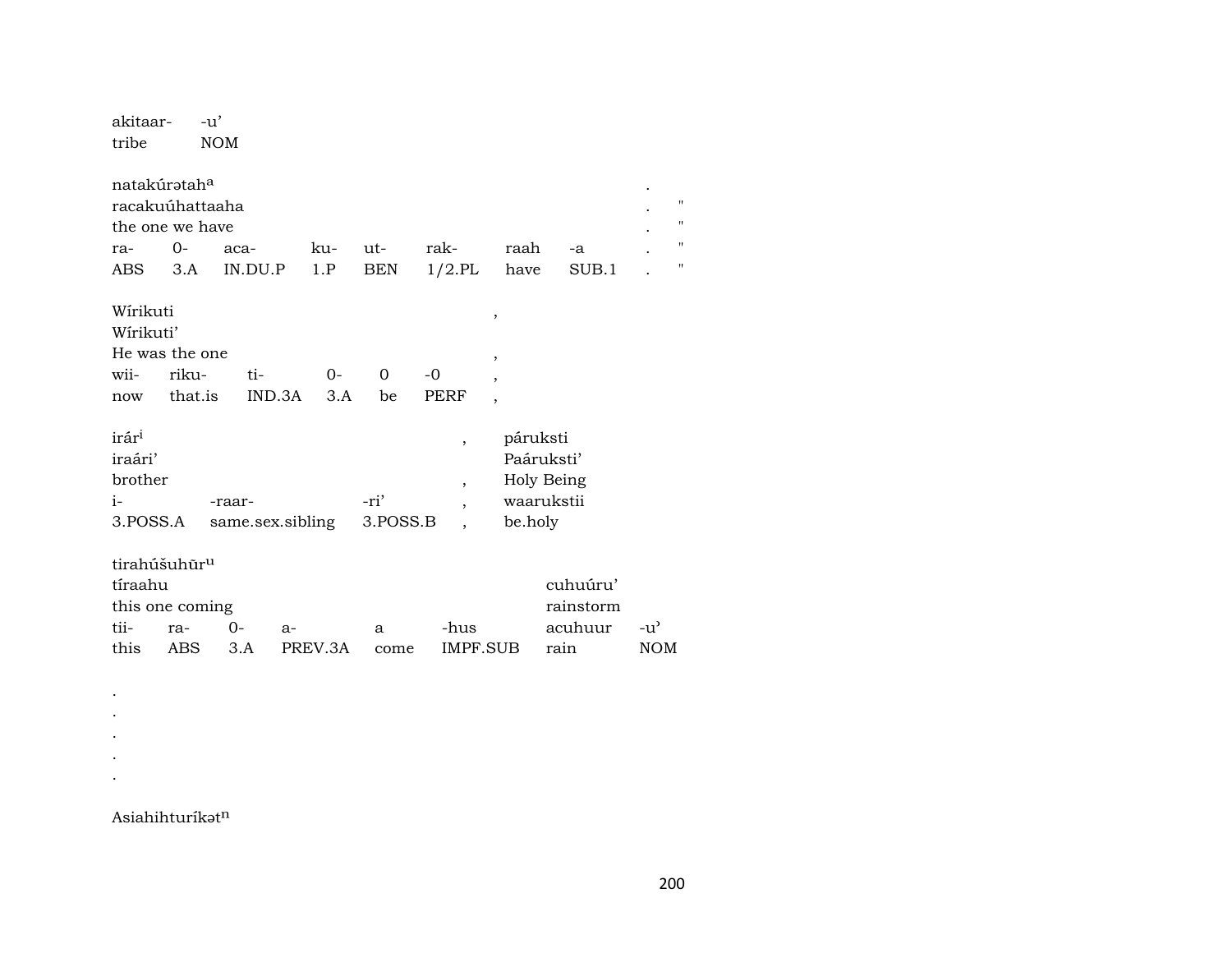| A          |                                      | si'ahiituuríkut   |                                 |            |             |             |               |                 |             |            |             |
|------------|--------------------------------------|-------------------|---------------------------------|------------|-------------|-------------|---------------|-----------------|-------------|------------|-------------|
| And        |                                      | they captured him |                                 |            |             |             |               |                 |             |            |             |
| a          | $\sin$                               | ar-               | ra-                             | $0-$       | ir-         | ut-         | uurikuk       | $-0$            |             |            |             |
| and        | DU                                   | EV                | <b>ABS</b>                      | 3.A        | PL.3A       | <b>PREV</b> | catch         | <b>PERF</b>     |             |            |             |
|            | awisiahitirit <sup>n</sup>           |                   |                                 |            |             |             |               |                 |             |            |             |
| a          |                                      | wisi'ahiitiirit   |                                 |            |             |             |               |                 |             |            |             |
| and        |                                      |                   | when they saw him               |            |             |             |               |                 |             |            |             |
| a          | wii-                                 | $si$ -            | ar-                             | ra-        | $0-$        | ir-         | ut-           | iirik           | $-0$        |            |             |
| and        | when                                 | DU                | EV                              | ABS        | 3.A         | PL.3A       | PREV          | see             | SUB.4       |            |             |
|            | kárawitasirašikskápak <sup>i</sup> s |                   |                                 |            |             |             |               |                 |             |            |             |
|            | kárawitasiraacikskápaakis            |                   |                                 |            |             |             |               |                 |             |            |             |
|            |                                      |                   | they did not feel sorry for him |            |             |             |               |                 |             |            |             |
| kara-      | wi-                                  | $ta-$             |                                 | $S-$       | $i-$        | raa-        |               | aciks.kaapaakis | $-0$        |            |             |
| <b>NEG</b> | QUOT                                 |                   | IND.1/2A                        | 2.A        | <b>SEQ</b>  | way         | feel.pity.for |                 | PERF        |            |             |
|            | hiruahúšia                           |                   |                                 |            |             |             |               |                 |             |            |             |
|            | Hiru                                 | ahúci'a           |                                 |            |             |             |               |                 |             |            |             |
|            | Then                                 | he did it:        |                                 |            |             |             |               |                 |             |            |             |
|            | hiruu                                | ar-               | ra-                             | $0-$       | ut-         | $i-$        | $-0$<br>aar   |                 |             |            |             |
|            | then                                 | EV                | <b>ABS</b>                      | 3.A        | <b>PREV</b> | <b>SEQ</b>  | do            | <b>PERF</b>     |             |            |             |
|            | hiruisíritahuksku                    |                   |                                 |            |             |             |               |                 |             |            |             |
| hiru       | $\mathbf{i}$                         |                   | síhiitahuksku                   |            |             |             |               |                 |             |            |             |
| then       | and                                  |                   | they sat holding him            |            |             |             |               |                 |             |            |             |
| hiruu      | $\mathbf{i}$                         | $\sin$            | ar-                             | ra-        | $0-$        | ir-         | ut-           | ahuk            | -his        | kus        | $-0$        |
| then       | and                                  | DU                | EV                              | <b>ABS</b> | 3.A         | PL.3A       | <b>PREV</b>   | hold            | <b>PERF</b> | be.sitting | <b>PERF</b> |
|            |                                      |                   |                                 |            |             |             |               |                 |             |            |             |

. . . .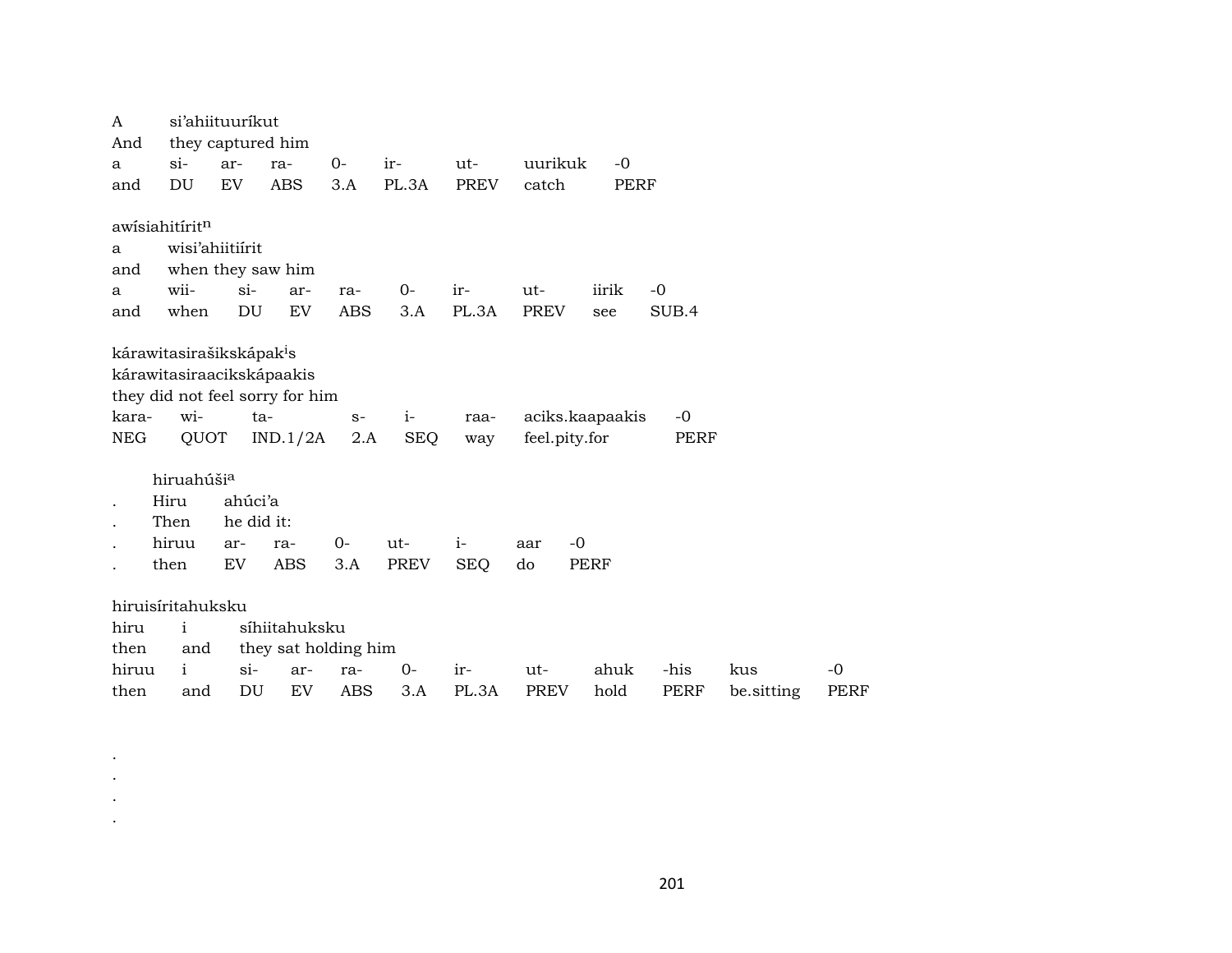|                   | síhitahuksk <sup>u</sup>    |                          |                  |              |                   |                          |                      |      |                          |              |
|-------------------|-----------------------------|--------------------------|------------------|--------------|-------------------|--------------------------|----------------------|------|--------------------------|--------------|
|                   | Síhiitahuksku               |                          |                  |              |                   |                          |                      |      |                          |              |
| $si-$             | They sat holding him        |                          | $O -$            |              |                   | ahuk                     | -his                 |      |                          |              |
| DU                | ar-<br>EV                   | ra-<br><b>ABS</b>        | 3.A              | ir-<br>PL.3A | ut-<br>PREV       | hold                     | PERF                 | kus  | be.sitting               | $-0$<br>PERF |
|                   |                             |                          |                  |              |                   |                          |                      |      |                          |              |
|                   | hiruahuší <sup>a</sup>      |                          |                  |              |                   |                          |                      |      | ,                        |              |
|                   | Hiru                        | ahúci'a                  |                  |              |                   |                          |                      |      |                          |              |
|                   | Then                        | he did it                |                  |              |                   |                          |                      |      |                          |              |
|                   | hiruu                       | ar-                      | ra-              | $0-$         | ut-               | $i-$                     | aar                  | $-0$ |                          |              |
|                   | then                        | EV                       | ABS              | 3.A          | PREV              | <b>SEQ</b>               | do                   | PERF |                          |              |
|                   |                             |                          |                  |              |                   |                          |                      |      |                          |              |
|                   | ásiahihkutit <sup>n</sup>   |                          |                  |              |                   |                          |                      |      |                          |              |
| a                 |                             | si'ahihkuútit            |                  |              |                   |                          |                      |      |                          |              |
| and               |                             | they killed him          |                  |              |                   |                          |                      |      |                          |              |
| a                 | $\sin$                      | ar-                      | ra-              | $0-$         | ir-               | kuut.ik                  | $-0$                 |      |                          |              |
| and               | DU                          | EV                       | ABS              | 3.A          | PL.3A             | kill                     | PERF                 |      |                          |              |
|                   |                             |                          |                  |              |                   |                          |                      |      |                          |              |
| Wirikutí          |                             |                          |                  |              |                   | $^\mathrm{,}$            |                      |      |                          |              |
| Wírikuti'         |                             |                          |                  |              |                   |                          |                      |      |                          |              |
|                   | Now he was the one<br>riku- |                          |                  |              | $\overline{0}$    | $^\mathrm{,}$            |                      |      |                          |              |
| wii-              | that.is                     | ti-                      |                  | 0-           | $-0$              |                          |                      |      |                          |              |
| now               |                             |                          | IND.3A           | 3.A          | be<br><b>PERF</b> | $\overline{\phantom{a}}$ |                      |      |                          |              |
| irár <sup>i</sup> |                             |                          |                  |              |                   |                          | škírihk <sup>i</sup> |      |                          |              |
| iraári'           |                             |                          |                  |              |                   | $\,$                     | Ckírihki             |      |                          |              |
| brother           |                             |                          |                  |              |                   |                          | Wolf                 |      |                          |              |
| $i-$              |                             | -raar-                   |                  |              | -ri'              | $\overline{\phantom{a}}$ | ickirir-             | -kis | $\, ,$                   |              |
|                   | 3.POSS.A                    |                          | same.sex.sibling |              | 3.POSS.B          | $\overline{\phantom{a}}$ | wolf                 | DIM  | $\overline{\phantom{a}}$ |              |
|                   |                             |                          |                  |              |                   |                          |                      |      | $\overline{\phantom{a}}$ |              |
| aki               |                             | $\overline{\phantom{a}}$ | irári            |              |                   |                          |                      |      | $\, ,$                   |              |
| aki               |                             |                          | iraári'          |              |                   |                          |                      |      |                          |              |
| and here          |                             | ,                        | brother          |              |                   |                          |                      |      | $\cdot$                  |              |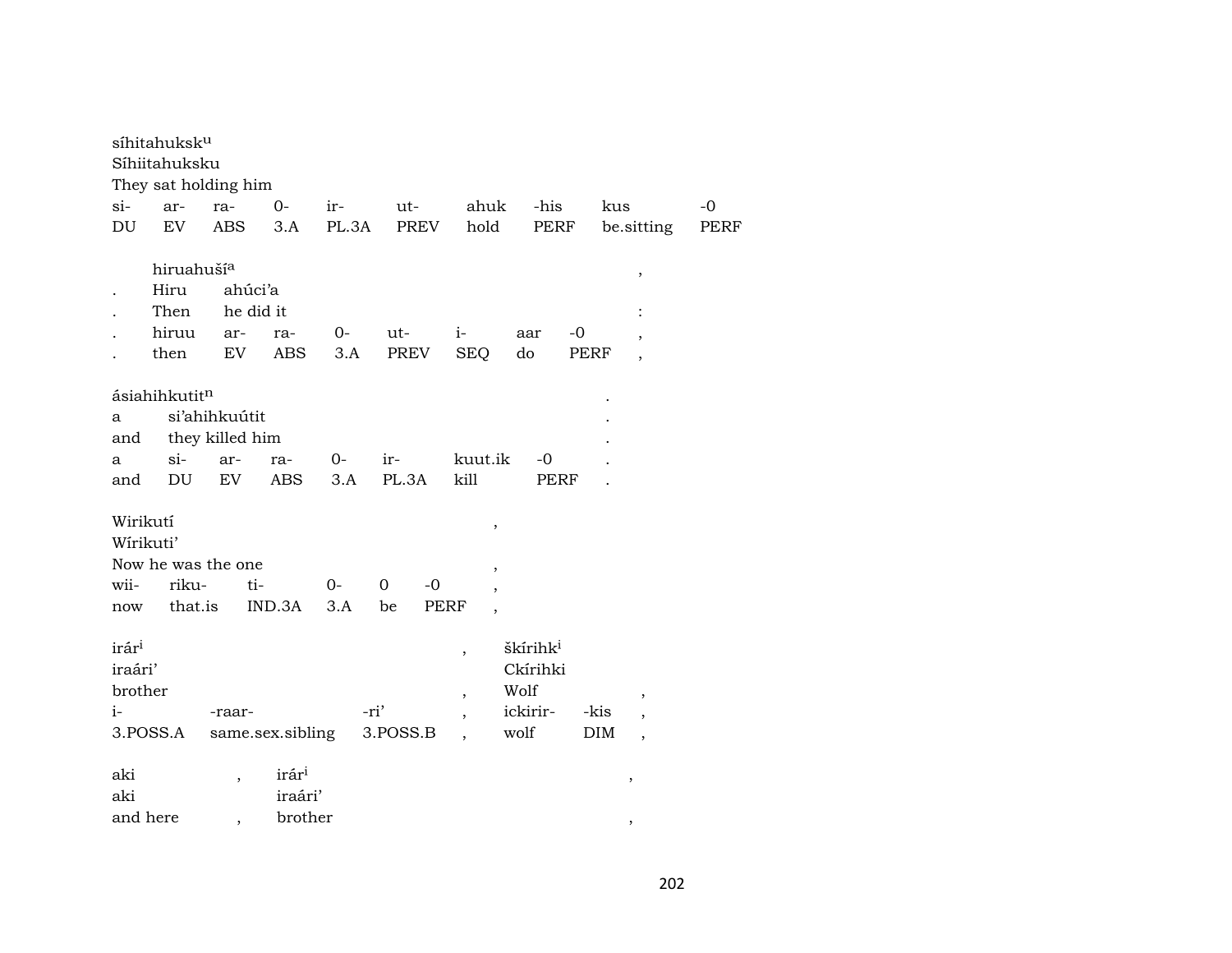| $a-$        | ki                       | $\overline{\phantom{a}}$ | $i-$       | -raar-         |                      |            | -ri'     |                                     | $^\mathrm{,}$            |                     |             |             |
|-------------|--------------------------|--------------------------|------------|----------------|----------------------|------------|----------|-------------------------------------|--------------------------|---------------------|-------------|-------------|
| and         | there                    |                          | 3.POSS.A   |                | same.sex.sibling     |            | 3.POSS.B |                                     | $\overline{\phantom{a}}$ |                     |             |             |
|             |                          |                          |            |                |                      |            |          |                                     |                          |                     |             |             |
|             | kuturakarúsiritn         |                          |            |                |                      |            |          |                                     |                          |                     |             |             |
| kutuú'u     |                          |                          |            |                | rakaruúsirit         |            |          |                                     |                          |                     |             |             |
| it seemed   |                          |                          |            |                | he picked up the bag |            |          |                                     |                          |                     |             |             |
| ku-         | ti-                      | $0-$                     | uu         | $\overline{a}$ | ra-                  | $O -$      | karuus-  | iriik                               |                          |                     |             | $-0$        |
| <b>INDF</b> | IND.3A                   | 3.A                      | be         | EX             | ABS                  | 3.A        | bag      |                                     |                          | pick.up.long.object |             | <b>PERF</b> |
|             |                          |                          |            |                |                      |            |          |                                     |                          |                     |             |             |
|             |                          |                          |            |                |                      |            |          |                                     |                          |                     |             |             |
|             |                          |                          |            |                |                      |            |          |                                     |                          |                     |             |             |
|             |                          |                          |            |                |                      |            |          |                                     |                          |                     |             |             |
|             |                          |                          |            |                |                      |            |          |                                     |                          |                     |             |             |
|             |                          |                          |            |                |                      |            |          |                                     |                          |                     |             |             |
|             |                          |                          |            |                |                      |            |          |                                     |                          |                     |             |             |
|             | Hiihawihirúaha           |                          |            |                |                      |            |          |                                     |                          |                     |             |             |
| Hi          | ihaá                     |                          | wihiru     |                | ahaá'                |            |          |                                     |                          |                     |             |             |
| And         | there                    |                          | then       |                | he came              |            |          |                                     |                          |                     |             |             |
| hi          | ii-                      | haa                      | wii-       | hiruu          | ar-                  | ra-        | $0-$     | a-                                  |                          | a                   | $-0$        |             |
| and         | then                     | here                     | now        | then           | EV                   | <b>ABS</b> | 3.A      | PREV.3A                             |                          | come                | <b>PERF</b> |             |
|             |                          |                          |            |                |                      |            |          |                                     |                          |                     |             |             |
| ahakítaraha |                          |                          |            |                |                      |            |          |                                     |                          |                     |             |             |
|             | ahaakítaaraaha           |                          |            |                |                      |            |          |                                     |                          |                     |             |             |
|             | what tribe he had        |                          |            |                |                      |            |          |                                     |                          |                     |             |             |
| ar-         | ra-                      | $0-$                     | akitaar-   | raah           | -a                   |            |          |                                     |                          |                     |             |             |
| EV          | <b>ABS</b>               | 3.A                      | tribe      | have           | SUB.1                |            |          |                                     |                          |                     |             |             |
|             |                          |                          |            |                |                      |            |          |                                     |                          |                     |             |             |
|             | kuhuhakárus <sup>u</sup> |                          |            |                |                      |            |          |                                     |                          |                     |             |             |
| Kúhuuha     |                          |                          |            |                |                      |            | káruusu' |                                     |                          |                     |             |             |
| He had it   |                          |                          |            |                |                      |            | the bag  |                                     |                          |                     |             |             |
| kuur-       | ra-                      | $0-$                     | ut-        | raah           | $-0$                 |            | karuus   | $-u$ <sup><math>\prime</math></sup> |                          |                     |             |             |
| <b>DUB</b>  | <b>ABS</b>               | 3.A                      | <b>BEN</b> | have           | <b>PERF</b>          | bag        |          | <b>NOM</b>                          |                          |                     |             |             |

Hiruahiší<sup>a</sup>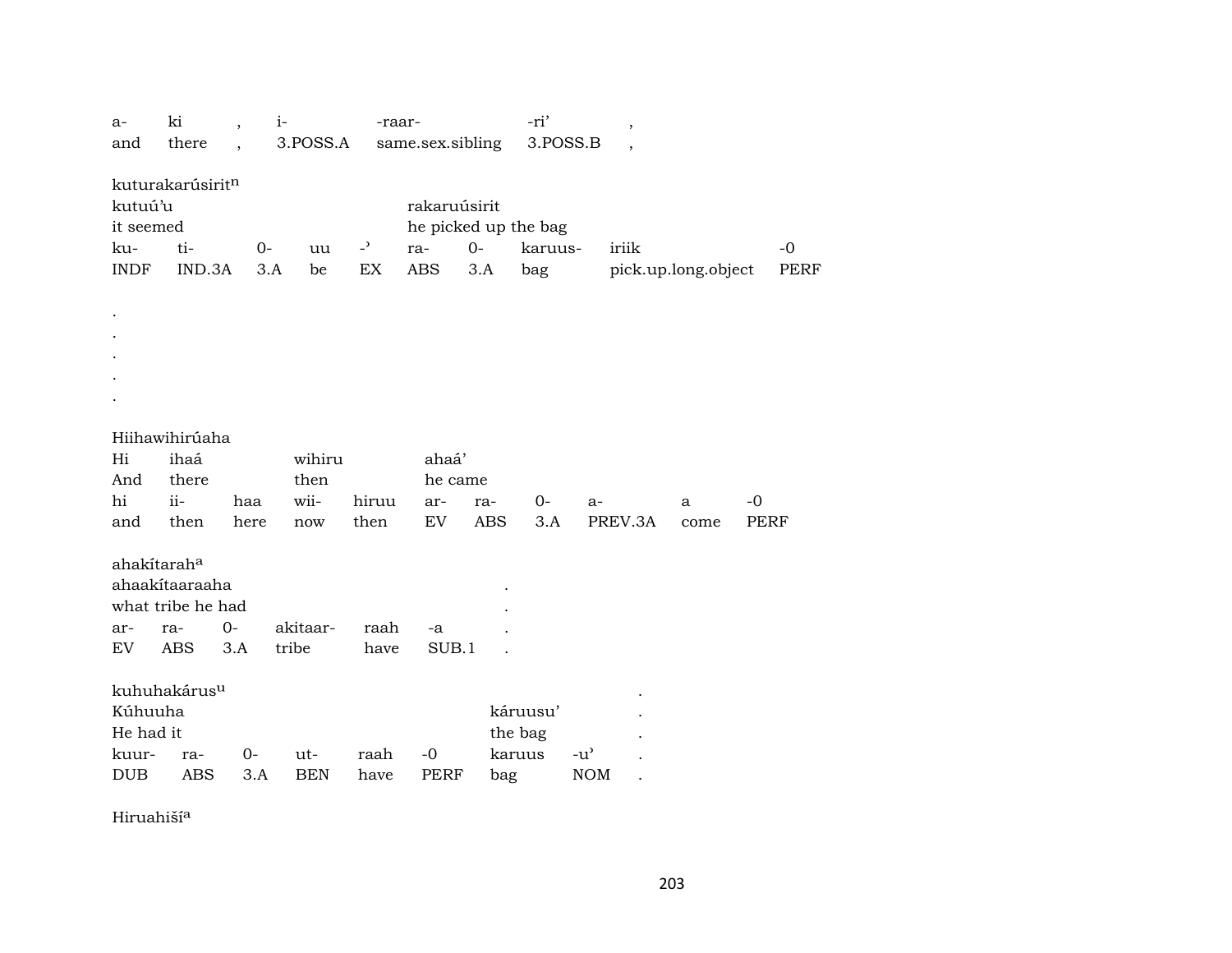| Hiru<br>Then | ahiíci'a<br>they did it    |            |                            |                               |             |             |               |                     |                          |             |      |             |
|--------------|----------------------------|------------|----------------------------|-------------------------------|-------------|-------------|---------------|---------------------|--------------------------|-------------|------|-------------|
| hiruu        | ar-                        | ra-        | $0-$                       | ir-                           | ut-         | $\it i$ -   | aar           | $-0$                | $\overline{\phantom{a}}$ |             |      |             |
| then         | $\mathop{\rm EV}\nolimits$ | <b>ABS</b> | 3.A                        | PL.3A                         | <b>PREV</b> | <b>SEQ</b>  | do            | <b>PERF</b>         | $\cdot$                  |             |      |             |
|              | nasihihšahúruwa            |            |                            |                               |             |             |               |                     |                          |             |      |             |
|              | raasi'ahihcahúruuwa        |            |                            |                               |             |             |               |                     |                          |             |      |             |
|              | they just combed his hair  |            |                            |                               |             |             |               |                     |                          |             |      |             |
| raa-         | $si$ -                     | ar-<br>ra- |                            | $O -$<br>ir-                  |             | uur-        | cahu.ruu.waar |                     | $-0$                     |             |      |             |
| just         | DU                         | EV         | $\mathbf{ABS}$             | 3.A                           | PL.3A       | PREV        |               | comb.someone's.hair | <b>PERF</b>              |             |      |             |
|              |                            |            |                            |                               |             |             |               |                     |                          |             |      |             |
|              |                            |            |                            |                               |             |             |               |                     |                          |             |      |             |
|              |                            |            |                            |                               |             |             |               |                     |                          |             |      |             |
|              |                            |            |                            |                               |             |             |               |                     |                          |             |      |             |
|              |                            |            |                            |                               |             |             |               |                     |                          |             |      |             |
|              |                            |            |                            |                               |             |             |               |                     |                          |             |      |             |
|              | kītusiahipaksiwáwaritn     |            |                            |                               |             |             |               |                     |                          |             |      |             |
| Kítuu'u'     |                            |            |                            | si'ahihpaksiwaáwaarit         |             |             |               |                     |                          |             |      |             |
| All          |                            |            |                            | they fixed up his head nicely |             |             |               |                     |                          |             |      |             |
| kituu        | $-u'$                      | $si-$      | ar-                        | ra-                           | $0-$        | ir-         | uur-          | paks-               | hi.wa.ar                 | -waa        | -ik  | $-0$        |
| all          | <b>NOM</b>                 | DU         | $\mathop{\rm EV}\nolimits$ | $\operatorname{ABS}$          | 3.A         | PL.3A       | <b>PREV</b>   | head                | be.good.DIST             | <b>DIST</b> | CAUS | <b>PERF</b> |
|              |                            |            |                            |                               |             |             |               |                     |                          |             |      |             |
| ki̇̃tu       |                            |            | Áhuta                      |                               |             |             |               |                     |                          |             |      |             |
| kítuu'u'     |                            |            | Ahuúta                     |                               |             |             |               |                     |                          |             |      |             |
| all          |                            |            | He did it                  |                               |             |             |               |                     |                          |             |      |             |
| kituu        | $-u'$                      | $\cdot$    | ar-                        | ri-                           | $0-$        | ut-         | aar           | $-0$                |                          |             |      |             |
| all          | <b>NOM</b>                 |            | EV                         | CONT.3A                       | 3.A         | <b>PREV</b> | do            | <b>PERF</b>         |                          |             |      |             |
| irikúhuta    |                            |            |                            |                               |             |             |               |                     |                          |             |      |             |
| iriikúhuuta  |                            |            |                            |                               |             |             |               |                     |                          |             |      |             |
|              | whatever he did            |            |                            |                               |             |             |               |                     |                          |             |      |             |
| irii-        | kuur-                      | ra-        | $O -$                      | ut-                           | aar         | $-0$        |               |                     |                          |             |      |             |
| what         | DUB                        | <b>ABS</b> | 3.A                        | <b>PREV</b>                   | do          | <b>PERF</b> |               |                     |                          |             |      |             |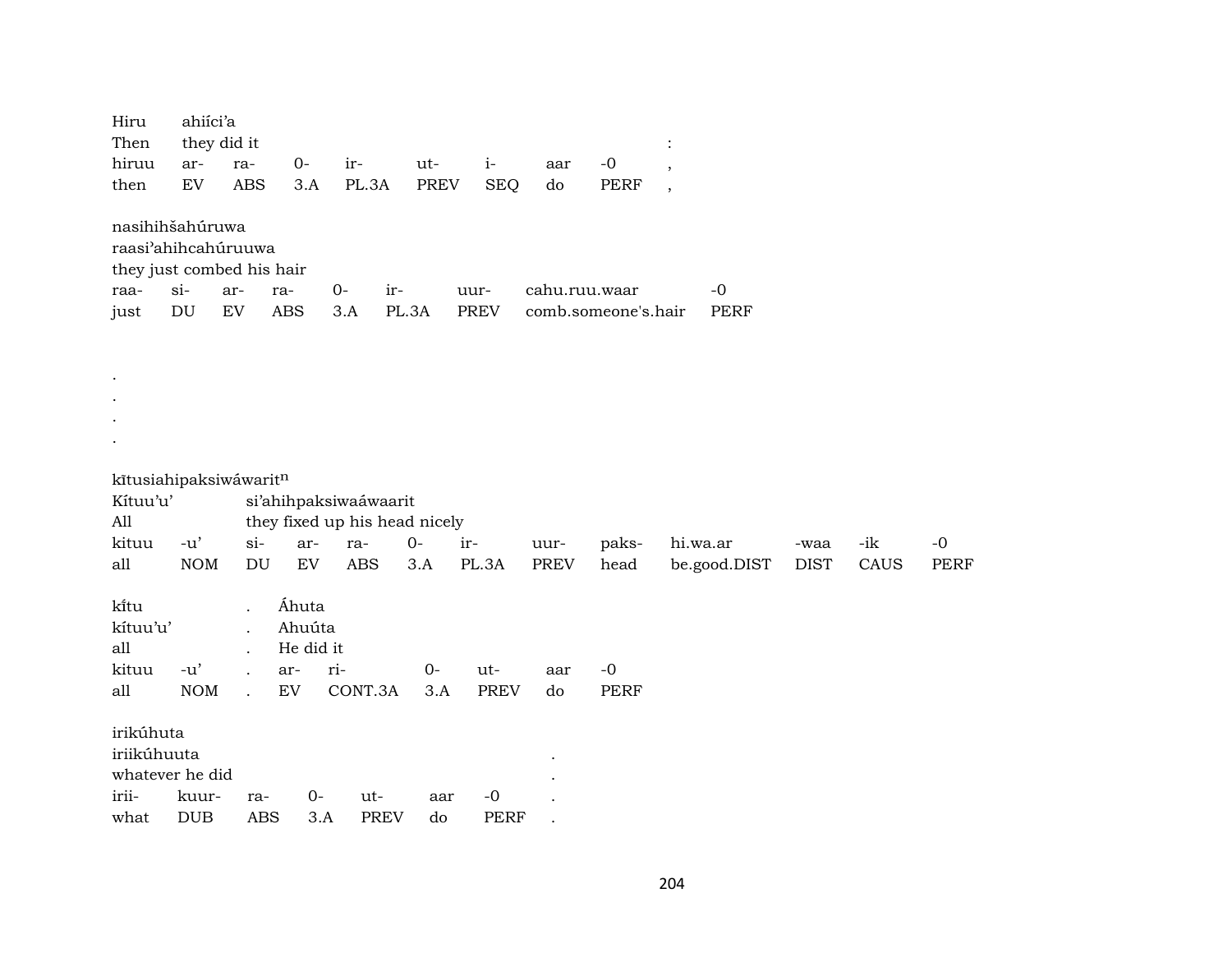| ahawáku<br>Ahawáku'<br>He said<br>ar-<br>ra-<br>ABS<br>${\rm EV}$                             | $O -$<br>$3.A$<br>say                               | waka'u<br>$-0$<br>PERF                | $\boldsymbol{\zeta}\boldsymbol{\zeta}$<br>$^\mathrm{,}$<br>$\mathcal{C}\mathcal{C}$<br>$\epsilon\epsilon$<br>$\pmb{\mathsf{H}}$<br>$\overline{\phantom{a}}$<br>н<br>$\, ,$ | Náwa<br>Ráwa<br><b>Now</b><br>rawa<br>$\operatorname{now}$ | $\overline{\phantom{a}}$                                  |                                                                                       |                 |                     |
|-----------------------------------------------------------------------------------------------|-----------------------------------------------------|---------------------------------------|----------------------------------------------------------------------------------------------------------------------------------------------------------------------------|------------------------------------------------------------|-----------------------------------------------------------|---------------------------------------------------------------------------------------|-----------------|---------------------|
| suhuraktahkátaw <sup>a</sup><br>suhuuraktahkátawa<br>climb hills at last<br>$i-$<br>CONT.1/2A | $S-$<br>2.A                                         | uhur-<br>rak-<br>finally<br>$1/2$ .PL | raar-                                                                                                                                                                      | PL.INDV.A                                                  | kata-                                                     | against.a.vertical.surface                                                            | waar<br>go.DU.A | $-0$<br><b>PERF</b> |
| П<br>$\pmb{\mathsf{H}}$<br>$\pmb{\mathsf{H}}$<br>$\pmb{\mathsf{H}}$<br>П                      |                                                     |                                       |                                                                                                                                                                            |                                                            |                                                           |                                                                                       |                 |                     |
| Ahawáku<br>Ahawáku'<br>He said<br>ar-<br>ra-<br>ABS<br>${\rm EV}$                             | $0-$<br>3.A<br>say                                  | waka'u<br>$-0$<br><b>PERF</b>         |                                                                                                                                                                            |                                                            |                                                           |                                                                                       |                 |                     |
| tirarikipáruksti<br>tiraáriki<br>this one<br>tii-<br>ra-<br>this<br>ABS                       | $0-$<br>3.A                                         | arik<br>be.standing                   | $-i$<br>SUB.2                                                                                                                                                              | Paáruksti'<br>Holy Being<br>waarukstii<br>be.holy          | ,<br>$\overline{\phantom{a}}$<br>$\overline{\phantom{a}}$ | $\epsilon\epsilon$<br>$\pmb{\zeta}\pmb{\zeta}$<br>$\pmb{\zeta}\pmb{\zeta}$<br>"<br>11 |                 |                     |
| Náwa<br>$\overline{\phantom{a}}$<br>Ráwa<br><b>Now</b>                                        | tiháras <sup>a</sup><br>tiháraasa<br>this one lying |                                       |                                                                                                                                                                            |                                                            |                                                           | ihi<br>ihi<br>uh<br>$\,$                                                              |                 |                     |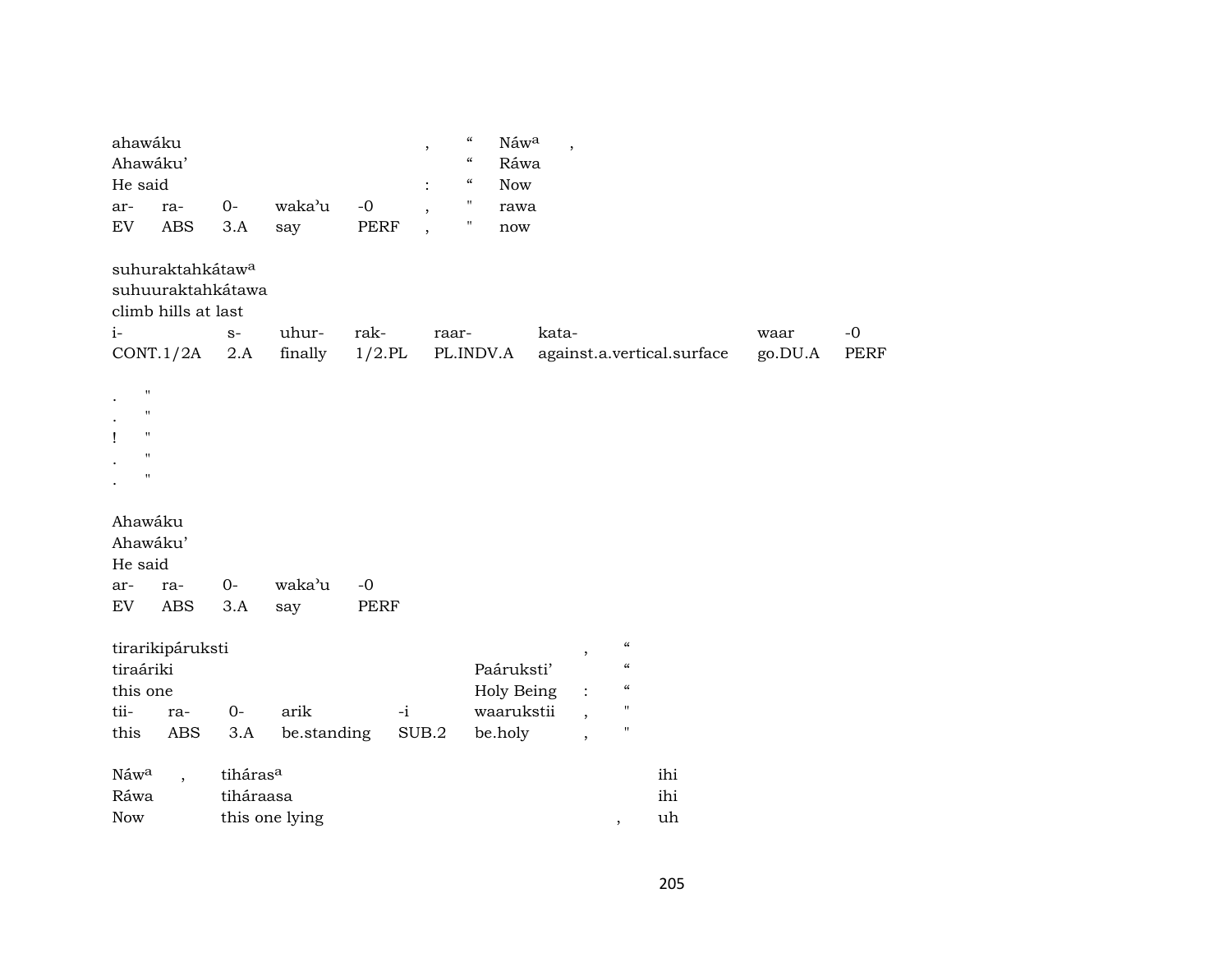| rawa  |                                                                                                                   | tii-                             | haa-                   | ra-         | $0-$          | sa       |      | -0                         | $\overline{\phantom{a}}$ | ihii     |       |
|-------|-------------------------------------------------------------------------------------------------------------------|----------------------------------|------------------------|-------------|---------------|----------|------|----------------------------|--------------------------|----------|-------|
| now   |                                                                                                                   | this                             | here                   | ABS         | 3.A           | be.lying |      | SUB.3                      |                          | uh       |       |
| ,     | tiharátaku<br>tihaarátaku<br>over here<br>tii-                                                                    | haa-                             |                        | $0-$        | ta            |          | kus  |                            | $-0$                     |          |       |
|       |                                                                                                                   |                                  | ra-                    |             |               |          |      |                            |                          |          |       |
|       | here                                                                                                              | here                             | ABS                    | 3.A         | be.hanging    |          |      | be.sitting                 | SUB.4                    |          |       |
| $si-$ | sisišuksirahkátaaš<br>siisicuksirahkáta'uc<br>lay him down in front<br>$i-$                                       |                                  | $S-$                   | ir-         |               | ut-      | uks- |                            | irahkata-                | uc       | $-0$  |
| DU    |                                                                                                                   | CONT.1/2A                        | 2.A                    | PREV.1/2A   |               | PREV     | AOR  |                            | in.front                 | lay.SG.P | PERF  |
|       | $\pmb{\mathsf{H}}$<br>п<br>A<br>$\pmb{\mathsf{H}}$<br>And<br>$\pmb{\mathsf{H}}$<br>a<br>$\pmb{\mathsf{H}}$<br>and | Aahawáku<br>he said<br>ar-<br>EV | ahawáku'<br>ra-<br>ABS | $0-$<br>3.A | waka'u<br>say | $-0$     | PERF |                            |                          |          |       |
|       | wiaharahkatawára                                                                                                  |                                  |                        |             |               |          |      |                            |                          |          |       |
|       | wi'aharahkátawara                                                                                                 |                                  |                        |             |               |          |      |                            |                          |          |       |
|       | after they had all climbed the hill                                                                               |                                  |                        |             |               |          |      |                            |                          |          |       |
| wii-  | ar-                                                                                                               | ra-                              | $0-$                   | raar-       |               | kata-    |      |                            |                          | war      | -a    |
| when  | EV                                                                                                                | ABS                              | 3.A                    |             | PL.INDV.A     |          |      | against.a.vertical.surface |                          | go.DU    | SUB.1 |
| ,     | $\epsilon\epsilon$<br>$\boldsymbol{\mathcal{C}}$<br>$\epsilon\epsilon$<br>11<br>11                                |                                  |                        |             |               |          |      |                            |                          |          |       |

Witukaruwahu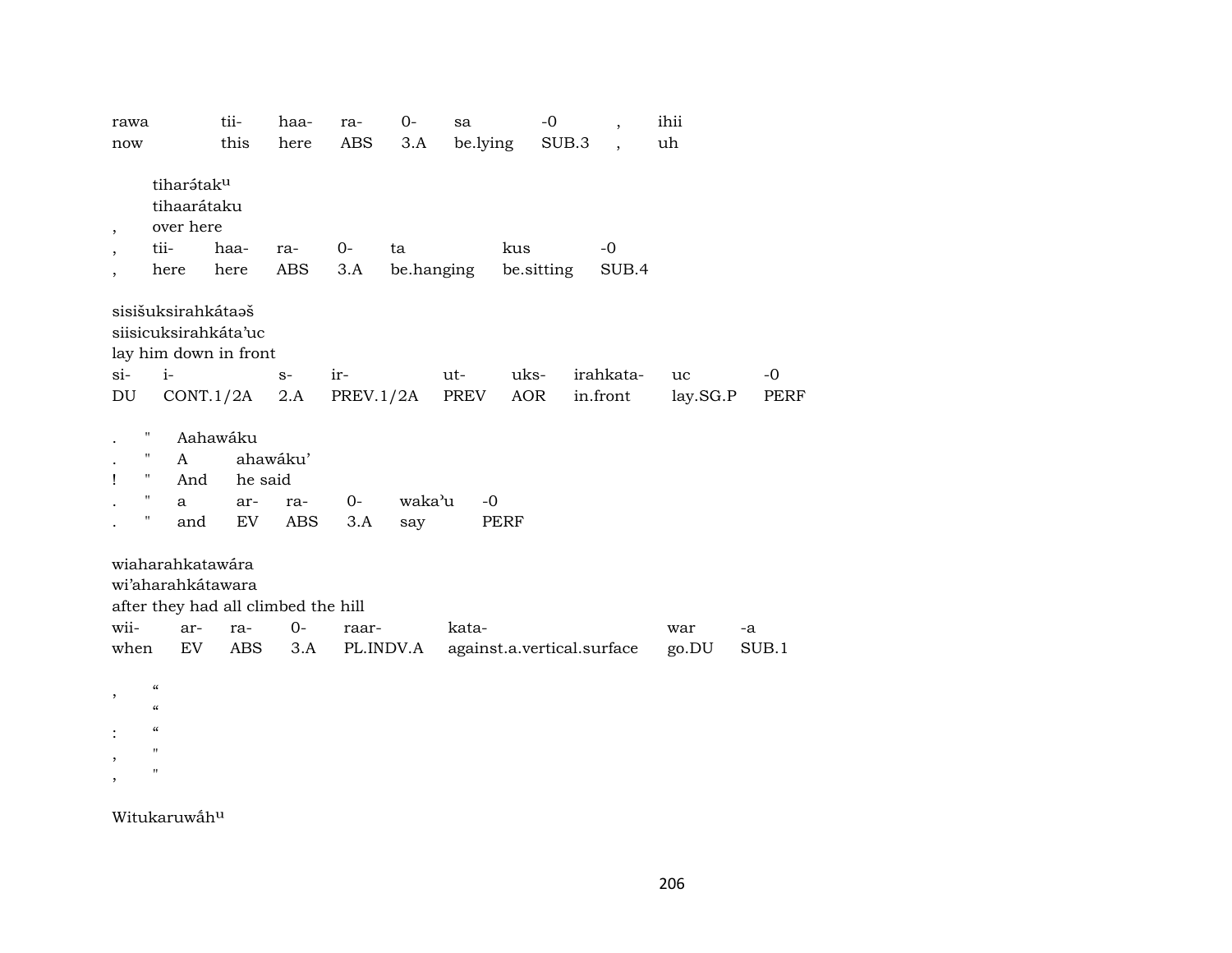|                                 | Wituukaaruuwaá'aahu'                |                          |                |             |           |       |                     |                 |                          |  |  |
|---------------------------------|-------------------------------------|--------------------------|----------------|-------------|-----------|-------|---------------------|-----------------|--------------------------|--|--|
| He is throwing it up repeatedly |                                     |                          |                |             |           |       |                     |                 |                          |  |  |
| wi-                             | ti-                                 | $0-$                     | $a-$           |             | ukaa.ra.a |       |                     | -waa            | -:hus                    |  |  |
| QUOT                            | IND.3A                              | 3.A                      |                | PREV.3A     |           |       | throw.up.in.the.air | <b>DIST</b>     | <b>IMPF</b>              |  |  |
|                                 |                                     |                          |                |             |           |       |                     |                 |                          |  |  |
| $\pmb{\mathsf{H}}$              |                                     |                          |                |             |           |       |                     |                 |                          |  |  |
| н                               |                                     |                          |                |             |           |       |                     |                 |                          |  |  |
| $\mathbf{H}$                    |                                     |                          |                |             |           |       |                     |                 |                          |  |  |
| п                               |                                     |                          |                |             |           |       |                     |                 |                          |  |  |
| н                               |                                     |                          |                |             |           |       |                     |                 |                          |  |  |
|                                 |                                     |                          |                |             |           |       |                     |                 |                          |  |  |
|                                 | Kīturawitíhwak <sup>i</sup>         |                          |                |             |           |       |                     |                 |                          |  |  |
| Kítuu'u'                        |                                     |                          | raawitíhwaki'  |             |           |       |                     |                 |                          |  |  |
| All                             |                                     |                          | they just said |             |           |       |                     |                 |                          |  |  |
| kituu                           | $-u'$                               | raa-                     | wi-            | ti-         |           | $0-$  | ir-                 | waki            | $-0$                     |  |  |
| all                             | <b>NOM</b>                          | just                     | QUOT           |             | IND.3A    | 3.A   | PL.3A               | say.PL          | PERF                     |  |  |
|                                 |                                     |                          |                |             |           |       |                     |                 |                          |  |  |
| $\epsilon$<br>$\, ,$            | åka <sup>a</sup>                    | $\mathbf{I}$             |                |             |           |       |                     |                 |                          |  |  |
| $\epsilon\epsilon$              | Aáka'a                              |                          |                |             |           |       |                     |                 |                          |  |  |
| $\epsilon$                      | Oh my                               | $\overline{\phantom{a}}$ |                |             |           |       |                     |                 |                          |  |  |
| 11                              | aaka'a                              | $\overline{\phantom{a}}$ |                |             |           |       |                     |                 |                          |  |  |
| 11                              | oh.my                               | $\overline{\phantom{a}}$ |                |             |           |       |                     |                 |                          |  |  |
|                                 |                                     |                          |                |             |           |       |                     |                 |                          |  |  |
| irihírutahu                     |                                     |                          |                |             |           |       |                     |                 | $\,$                     |  |  |
| irihiíruutahu                   |                                     |                          |                |             |           |       |                     |                 |                          |  |  |
|                                 | that being the way                  |                          |                |             |           |       |                     |                 | $\,$                     |  |  |
| irii-                           | hii-                                | ra-                      | $0-$           | ut-         | 0         | -a    | -hus                |                 | $\, ,$                   |  |  |
| that                            | other                               | <b>ABS</b>               | 3.A            | <b>PREV</b> | be        | SUB.1 |                     | <b>IMPF.SUB</b> | $\overline{\phantom{a}}$ |  |  |
|                                 |                                     |                          |                |             |           |       |                     |                 |                          |  |  |
| irihírutahu                     |                                     |                          |                |             |           |       |                     |                 | $\pmb{\mathsf{H}}$       |  |  |
|                                 |                                     |                          |                |             |           |       |                     |                 | "                        |  |  |
|                                 |                                     |                          |                |             |           |       |                     |                 | $\pmb{\mathsf{H}}$       |  |  |
|                                 |                                     | ra-                      |                | ut-         |           | -a    | -hus                |                 | $\pmb{\mathsf{H}}$       |  |  |
| that                            |                                     | <b>ABS</b>               | 3.A            | <b>PREV</b> | be        | SUB.1 |                     | <b>IMPF.SUB</b> | $\pmb{\mathsf{H}}$       |  |  |
| irihiíruutahu<br>irii-          | that being the way<br>hii-<br>other |                          | 0-             |             | 0         |       |                     |                 |                          |  |  |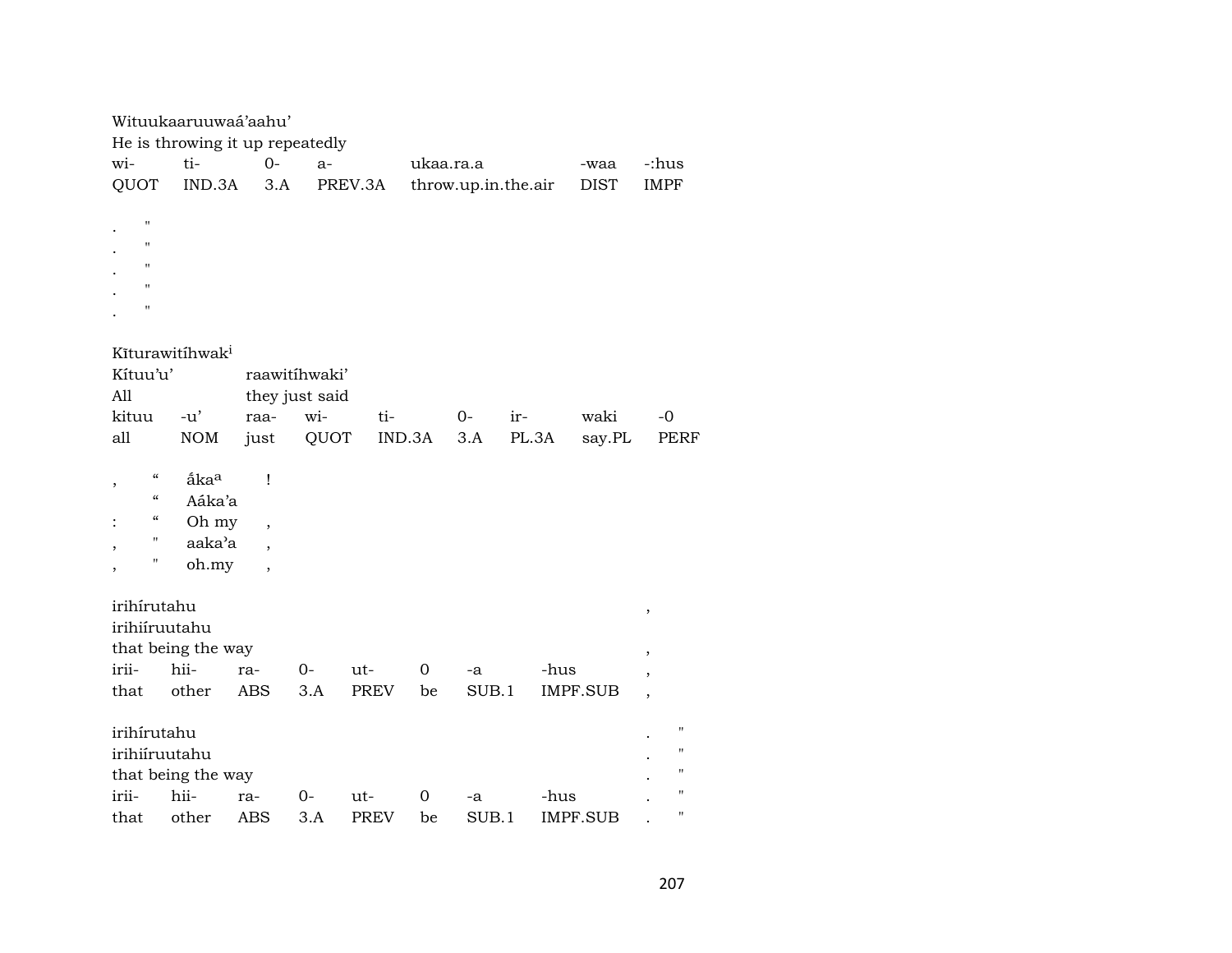|                          | Karawitíraki <sup>a</sup> | Karawitiraakii'a                          |                                         |                           |         |              |                  |               | hi<br>hi                               |            |
|--------------------------|---------------------------|-------------------------------------------|-----------------------------------------|---------------------------|---------|--------------|------------------|---------------|----------------------------------------|------------|
|                          |                           | It was not long                           |                                         |                           |         |              |                  |               | and                                    |            |
| kara-                    |                           | wi-                                       | ti-                                     |                           | 0-      | raakii       | -aar             | -0            | hi                                     |            |
| <b>NEG</b>               |                           | QUOT                                      |                                         | IND.3A                    | 3.A     | be.long      | <b>INCH</b>      | PERF          | and                                    |            |
|                          |                           |                                           | ahihkusihtawiráwa<br>ahihkusihtawiraáwa |                           |         |              |                  |               |                                        |            |
|                          |                           |                                           | the crowd went down                     |                           |         |              |                  |               |                                        |            |
| ar-<br>EV                | ra-<br>ABS                |                                           | $0-$<br>3.A                             | ir-<br>PL.3A              | kusiir- | group.to.run | tawiraa-<br>down | war<br>go.DU  | $-0$                                   | PERF       |
|                          |                           | Ahíhwak <sup>i</sup>                      |                                         |                           |         |              |                  | $\, ,$        | $\boldsymbol{\zeta}\boldsymbol{\zeta}$ | Náwa       |
|                          |                           | Ahíhwaki'                                 |                                         |                           |         |              |                  |               | $\boldsymbol{\zeta}\boldsymbol{\zeta}$ | Ráwa       |
|                          |                           | They said                                 |                                         |                           |         |              |                  |               | $\boldsymbol{\zeta}\boldsymbol{\zeta}$ | <b>Now</b> |
|                          | ar-                       | ri-                                       |                                         | $0-$                      | ir-     | waki         | $-0$             | $\cdot$       | 11                                     | rawa       |
|                          | EV.                       |                                           | CONT.3A                                 | 3.A                       | PL.3A   | say.PL       | PERF             |               | 11                                     | now        |
| $\overline{\phantom{a}}$ | taraha                    | táraha'<br>buffalos<br>tarahaa<br>buffalo |                                         |                           |         |              |                  |               |                                        |            |
|                          |                           | tihawiruritíhatn<br>tihawiruuriitiihat    |                                         |                           |         |              |                  |               |                                        |            |
|                          |                           |                                           |                                         | here now they are ranging |         |              |                  |               |                                        |            |
| tii-                     |                           | haa-                                      | wii-                                    | ra-                       | 0-      | uur-         | $i-$             | tiihak        |                                        | -0         |
| here                     |                           | here                                      | now                                     | ABS                       | 3.A     | PREV         | <b>SEQ</b>       | be.the.border |                                        | PERF       |
|                          | п                         |                                           |                                         |                           |         |              |                  |               |                                        |            |

. "

. "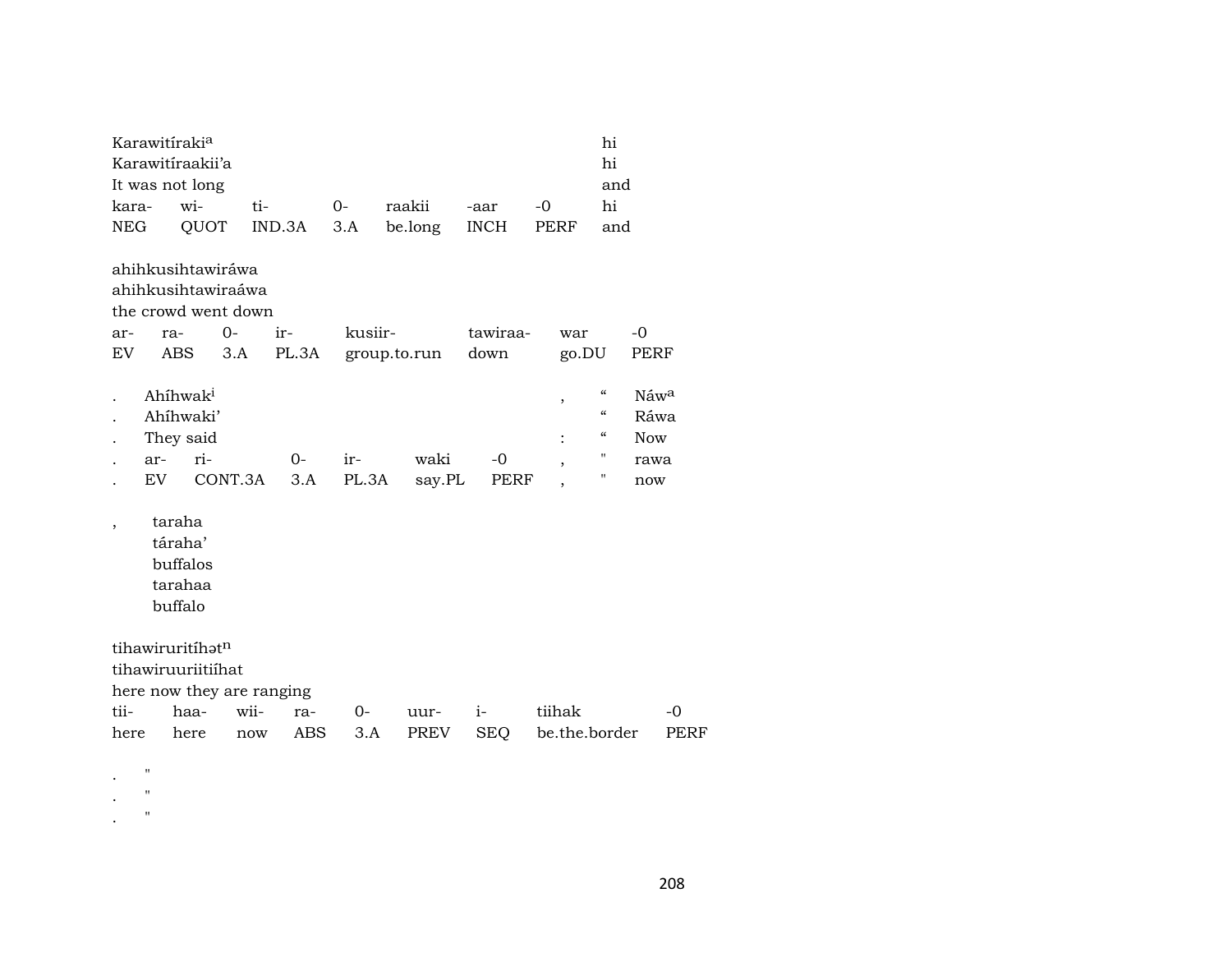$\boldsymbol{\mathsf{H}}$  $\cdot$ 

Airiruwiwitiríka iriruuwiwitiiríkaa'  $\mathbf{A}$ thereupon they brought it back And iriiwiiwitiruu- $O$ rikaa- $-0$  $\mathbf{a}$  $a$ ir- $\mathbf{a}$ then QUOT IND.3A  $3.A$ PREV.3A PL.3A **PORT** inside **PERF** and then now come Irár<sup>i</sup>  $\overline{\phantom{a}}$ Iraári' Brother  $i-$ -ri' -raar-3.POSS.A same.sex.sibling  $3.**P**OSS $.**B**$$ hiruwítihi witiihi' hiru it was the place there witihiruu ihii  $-0$ there QUOT IND.1/2A be.in.a.place/time **PERF** tiráwah^t<sup>n</sup> Náwa  $\mathbf{r}$  $\overline{\phantom{a}}$ Tiráwaahat Ráwa the Heavens **Now** tiira- $0$ ahak  $-0$ waarawa this **ABS**  $3.A$ **DIST** extend.in.a.line SUB.4 now  $\ddot{\phantom{a}}$ híruahušia hiru ahúci'a then he did it  $\ddot{\cdot}$  $-0$ hiruu  $0$ arraut $i$ aar  $\cdot$  $3.A$ PREV do then EV ABS SEQ PERF

tarahihkítu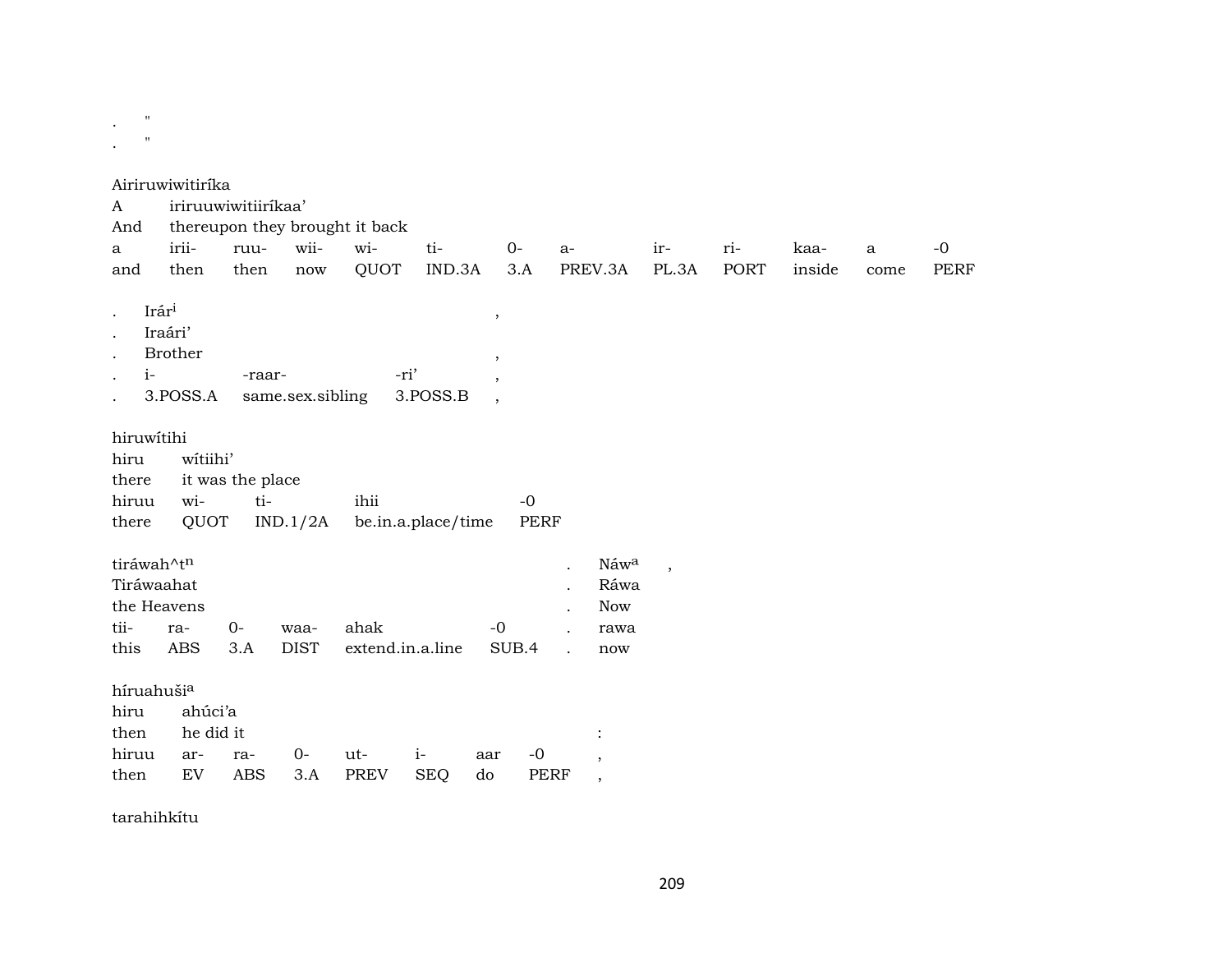|                                                                                                                                                                                                                                                                                                                                                               | tarahihkítuu'u'                                       |                                                           |                                    |                           |               |                          |             |       |  |
|---------------------------------------------------------------------------------------------------------------------------------------------------------------------------------------------------------------------------------------------------------------------------------------------------------------------------------------------------------------|-------------------------------------------------------|-----------------------------------------------------------|------------------------------------|---------------------------|---------------|--------------------------|-------------|-------|--|
|                                                                                                                                                                                                                                                                                                                                                               |                                                       | a whole buffalo carcass                                   |                                    |                           |               |                          |             |       |  |
| tarahaa                                                                                                                                                                                                                                                                                                                                                       |                                                       | iit-                                                      | kituu                              | $-u^{\prime}$             |               |                          |             |       |  |
| buffalo                                                                                                                                                                                                                                                                                                                                                       |                                                       | body                                                      | all                                | <b>NOM</b>                |               |                          |             |       |  |
| sikúhiru<br>sikuúhiru'<br>si-<br>DU                                                                                                                                                                                                                                                                                                                           | they made it<br>kuur-<br><b>DUB</b>                   | ra-<br><b>ABS</b>                                         | $O-$<br>3.A                        | ir-<br>PL.3A              | ra'uk<br>make | -0<br><b>PERF</b>        |             |       |  |
| akaar-                                                                                                                                                                                                                                                                                                                                                        | akahkitáwihir <sup>i</sup><br>Akaahkitawihiri'        | In the leading lodge<br>kita.wi<br>dwelling be.the.leader |                                    | -hiri <sup>3</sup><br>LOC |               |                          |             |       |  |
| si-                                                                                                                                                                                                                                                                                                                                                           | sikuhiríwišət <sup>n</sup><br>sikuuhiríwicat<br>kuur- | they took it there<br>ra-                                 | $0-$                               | ir-                       | ri-           | wic.at                   | -0          |       |  |
| DU                                                                                                                                                                                                                                                                                                                                                            |                                                       |                                                           | 3.A                                | PL.3A                     |               | arrive                   | <b>PERF</b> |       |  |
| PORT<br><b>DUB</b><br><b>ABS</b><br>$\mathcal{C}\mathcal{C}$<br>Ahawáku<br>Náwa<br>,<br>,<br>$\mathcal{C}$<br>Ahawáku'<br>Ráwa<br>$\mathcal{C}$<br>He said<br>Now<br>$\overline{\phantom{a}}$<br>н<br>waka'u<br>0-<br>-0<br>ar-<br>ra-<br>rawa<br>$\overline{\phantom{a}}$<br>$\overline{\phantom{a}}$<br>н<br><b>ABS</b><br>3.A<br>EV.<br>PERF<br>say<br>now |                                                       |                                                           |                                    |                           |               |                          |             |       |  |
|                                                                                                                                                                                                                                                                                                                                                               |                                                       |                                                           |                                    |                           |               | $\overline{\phantom{a}}$ |             |       |  |
|                                                                                                                                                                                                                                                                                                                                                               |                                                       | tirasuhakasúh^t <sup>n</sup>                              |                                    |                           |               |                          |             |       |  |
|                                                                                                                                                                                                                                                                                                                                                               |                                                       | tirasuuhaakasuúhat                                        |                                    |                           |               |                          |             |       |  |
| tii-                                                                                                                                                                                                                                                                                                                                                          | ra-                                                   |                                                           | these of you sitting around<br>ut- | rak-                      | as.uu.hak     |                          | -0          |       |  |
| this                                                                                                                                                                                                                                                                                                                                                          | ABS                                                   | $S-$<br>2.A                                               | <b>PREV</b>                        | $1/2$ .PL                 |               | be.sitting.around        |             | SUB.4 |  |
|                                                                                                                                                                                                                                                                                                                                                               |                                                       |                                                           |                                    |                           |               |                          |             |       |  |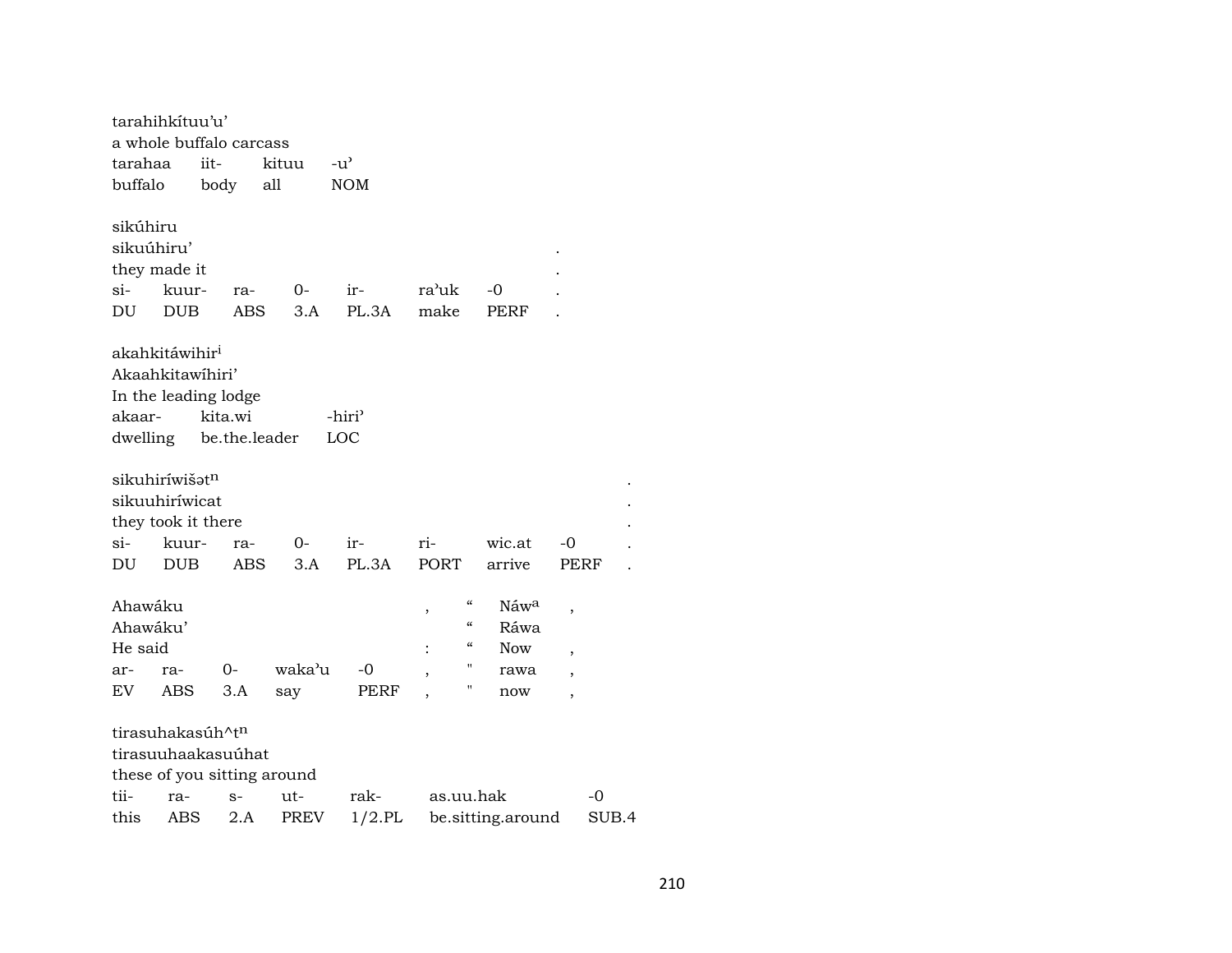| kúrahus<br>kúrahus<br>old men<br>kurahuus                                                         | $\ddot{\phantom{0}}$ | tii-           | tiharasatíras <sup>a</sup><br>tiháraasa<br>this one lying here<br>haa- | ra-                                         | $O -$                                                              | sa                 | $\, ,$<br>$-0$<br>,                |             |
|---------------------------------------------------------------------------------------------------|----------------------|----------------|------------------------------------------------------------------------|---------------------------------------------|--------------------------------------------------------------------|--------------------|------------------------------------|-------------|
| old.man                                                                                           |                      |                | this<br>here                                                           | <b>ABS</b>                                  | 3.A                                                                | be.lying           | SUB.3<br>$\overline{ }$            |             |
| tírasa<br>tíraasa<br>this one lying<br>tii-<br>this                                               | ra-<br>ABS           | $0-$<br>3.A    | sa<br>be.lying                                                         | $-0$<br>SUB.3                               | nahúrahk <sup>i</sup><br>rahúrahki<br>animal<br>rahuraar<br>animal | -kis<br><b>DIM</b> |                                    |             |
| tiahikuhkarusirík <sup>a</sup><br>ti'ahikuhkaruusírika<br>tii-<br>when                            | ar-<br>EV            | ri-<br>CONT.3A | when he picked up the bag from under me<br>$0 -$<br>3.A                | ku-<br>1.P                                  | uur-<br><b>PREV</b>                                                | karuus-<br>bag     | iriik<br>pick.up.long.object       | -a<br>SUB.1 |
| tiákitar <sup>u</sup><br>ti'<br>it was<br>ti-<br>IND.3A                                           | $0-$<br>3.A          | $\Omega$<br>be | $-0$<br><b>PERF</b>                                                    | ákitaaru'<br>the tribe<br>akitaar-<br>tribe | $-u'$<br><b>NOM</b>                                                |                    |                                    |             |
| nikurúkstiparar <sup>a</sup><br>rikurúkstipaaraara<br>the one that was hidden<br>riku-<br>that.is | ra-<br>ABS           | $0-$<br>3.A    | uks-<br><b>AOR</b>                                                     | ri-<br>PORT                                 | paar.aar<br>hide                                                   | -a<br>SUB.1        | Náwa<br>Ráwa<br>Now<br>rawa<br>now |             |

, hítiharas<sup>a</sup><br>hi tiha

tiháraasa

and this one lying here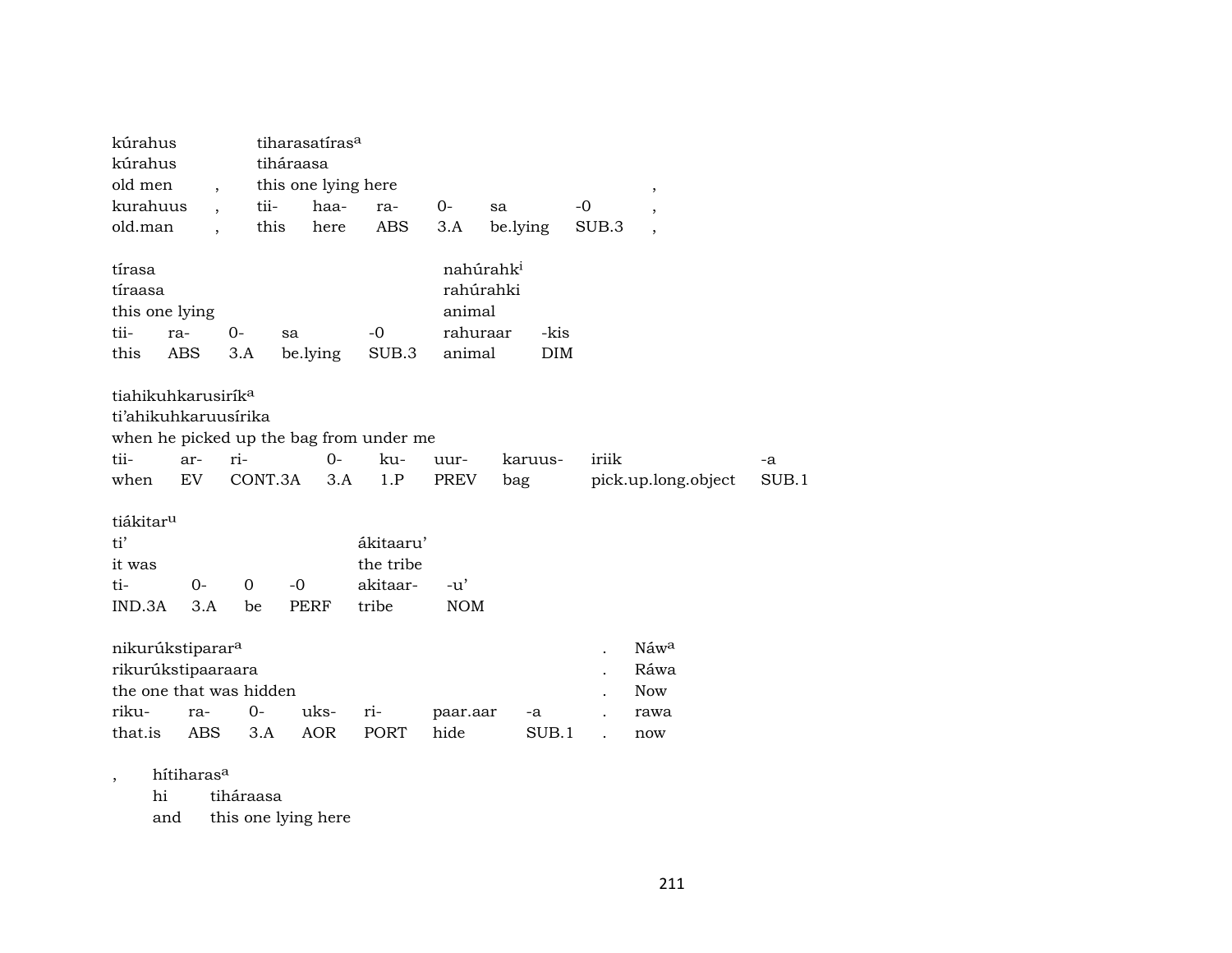|                                                 | hi                                                                | tii-   | haa-                                       | ra-                                                            | $O -$            | sa                            | -0                 |                 |                                                                                                      |                                                                   |            |
|-------------------------------------------------|-------------------------------------------------------------------|--------|--------------------------------------------|----------------------------------------------------------------|------------------|-------------------------------|--------------------|-----------------|------------------------------------------------------------------------------------------------------|-------------------------------------------------------------------|------------|
|                                                 | and                                                               | this   | here                                       | ABS                                                            | 3.A              | be.lying                      |                    | SUB.3           |                                                                                                      |                                                                   |            |
|                                                 | wirikurikitaw <sup>i</sup><br>wirikuriikítawi'                    |        | it is now the leading one                  |                                                                |                  |                               |                    |                 |                                                                                                      |                                                                   |            |
| wii-                                            | riku-                                                             |        | rii-                                       | 0-                                                             | kita.wi          |                               | -0                 |                 |                                                                                                      |                                                                   |            |
| now                                             | that.is                                                           |        | <b>ASSR</b>                                | 3.A                                                            | be.the.leader    |                               | PERF               |                 |                                                                                                      |                                                                   |            |
| wii-<br>now                                     | wirikutikitaw <sup>i</sup><br>Wirikutikítawi'<br>riku-<br>that.is |        | It is now the leading one<br>ti-<br>IND.3A | 0-<br>3.A                                                      | kita.wi          | be.the.leader                 | -0<br><b>PERF</b>  |                 | $\pmb{\mathsf{H}}$<br>$\pmb{\mathsf{H}}$<br>$\pmb{\mathsf{H}}$<br>$\mathbf{H}$<br>$\pmb{\mathsf{H}}$ |                                                                   |            |
| Aki<br>a-<br>and                                | Akikutuharáihk <sup>u</sup><br>And here<br>ki<br>there            |        | ku-<br><b>INDF</b>                         | kutuuhaará'ihku'<br>he was apparently meaning<br>ti-<br>IND.3A | $0-$<br>3.A      | $ut -$<br>PREV                | raa.ra'ihk<br>mean |                 | -:hus<br><b>IMPF</b>                                                                                 | ,<br>$\,$<br>$\overline{\phantom{a}}$<br>$\overline{\phantom{a}}$ |            |
| irár <sup>i</sup><br>iraári'<br>brother<br>$i-$ | 3.POSS.A                                                          | -raar- | same.sex.sibling                           |                                                                | -ri'<br>3.POSS.B | ,<br>$\overline{\phantom{a}}$ |                    |                 |                                                                                                      |                                                                   |            |
| tii-                                            | tiharatparíakitar <sup>u</sup><br>tihaarátpari<br>haa-            |        | this one of mine living here<br>ra-        | t-                                                             | warii            |                               | -hus               |                 | ákitaaru'<br>tribe<br>akitaar-                                                                       |                                                                   | -u'        |
| this                                            | here                                                              |        | ABS                                        | 1.A                                                            |                  | be.going.about.IMPF           |                    | <b>IMPF.SUB</b> | tribe                                                                                                |                                                                   | <b>NOM</b> |
|                                                 |                                                                   |        |                                            |                                                                |                  |                               |                    |                 |                                                                                                      |                                                                   |            |

.

212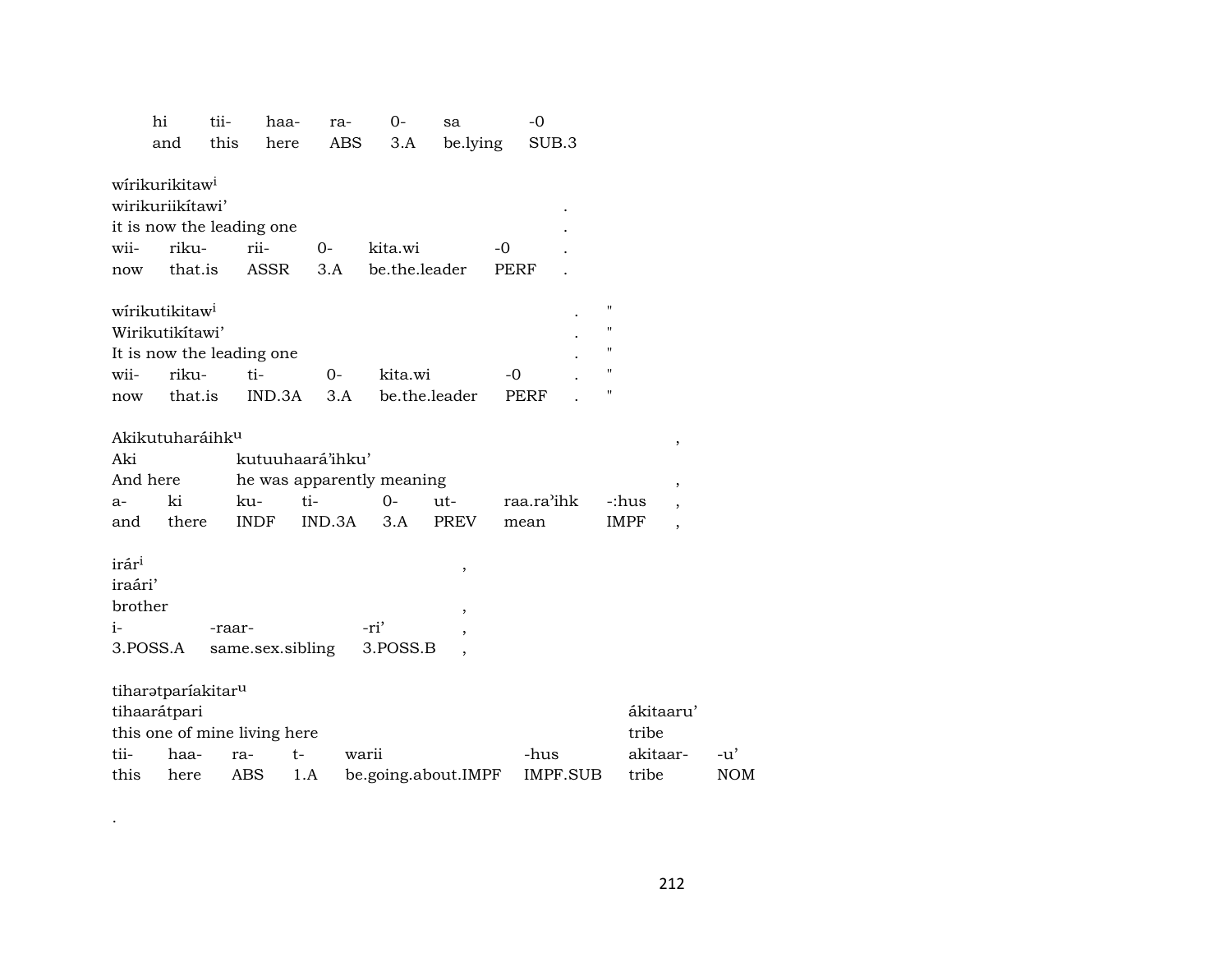- .
- .
- .

|                     | Tihatakúahikura <sup>u</sup> |                          |              |            |                    |       |             |                         |                  |
|---------------------|------------------------------|--------------------------|--------------|------------|--------------------|-------|-------------|-------------------------|------------------|
| Tihaátaku           |                              |                          | ahikúra'u    |            |                    |       |             |                         |                  |
| Here                |                              |                          |              |            | when He created me |       |             |                         |                  |
| tii-                | haa-                         | -taku                    | ar-          | ri-        |                    | $O -$ | ku-         | ra'uk                   | $-0$             |
| here                | here                         | LOC                      | EV           |            | CONT.3A            | 3.A   | 1.P         | make                    | SUB <sub>3</sub> |
|                     |                              |                          |              |            |                    |       |             |                         |                  |
| ákitar <sup>u</sup> |                              | $\overline{\phantom{a}}$ | $ati^s$      |            |                    |       |             |                         |                  |
| ákitaaru'           |                              |                          | Atí'as       |            |                    |       |             |                         |                  |
| tribe               |                              |                          |              | our Father |                    |       |             |                         |                  |
| akitaar-            | -u'                          |                          | ati-         |            | as                 |       |             |                         |                  |
| tribe               | <b>NOM</b>                   |                          | 1.POSS       |            | father             |       |             |                         |                  |
|                     |                              |                          |              |            |                    |       |             |                         |                  |
|                     | nikutuharáihk <sup>u</sup>   |                          |              |            |                    |       |             | $^\mathrm{^\mathrm{o}}$ |                  |
|                     | rikutuuhaará'ihku'           |                          |              |            |                    |       |             |                         |                  |
|                     | that is what he meant        |                          |              |            |                    |       |             |                         |                  |
| riku-               | ti-                          | $0-$                     | ut-          |            | raa.ra'ihk         |       | -:hus       |                         |                  |
|                     | that.is IND.3A               | 3.A                      | PREV         |            | mean               |       | <b>IMPF</b> |                         |                  |
|                     |                              |                          |              |            |                    |       |             |                         |                  |
| kutíkuruksta        |                              |                          |              |            |                    |       |             |                         |                  |
| Kutikuúruksta       |                              |                          |              |            |                    |       |             |                         |                  |
| He had mine         |                              |                          |              |            |                    |       |             |                         |                  |
| ku-                 | ti-                          | $0-$                     | ku-          | uur-       |                    | uks-  | raah        | -0                      |                  |
| INDF                | IND.3A                       | 3.A                      | 1.P          |            | POSS.P             | AOR   | have        | PERF                    |                  |
|                     |                              |                          |              |            |                    |       |             |                         |                  |
| ákitar <sup>u</sup> |                              | $\ddot{\phantom{a}}$     | Aahawáku     |            |                    |       |             |                         |                  |
| ákitaaru'           |                              | $\ddot{\phantom{0}}$     | $\mathbf{A}$ |            | ahawáku'           |       |             |                         |                  |
| tribe               |                              | $\ddot{\phantom{a}}$     | And he said  |            |                    |       |             |                         |                  |
| akitaar-            | $-u'$                        |                          | $\mathbf{a}$ | ar-        | ra-                | $O-$  | waka'u      |                         | -0               |
| tribe               | <b>NOM</b>                   | $\overline{a}$           | and          | EV         | <b>ABS</b>         | 3.A   | say         |                         | PERF             |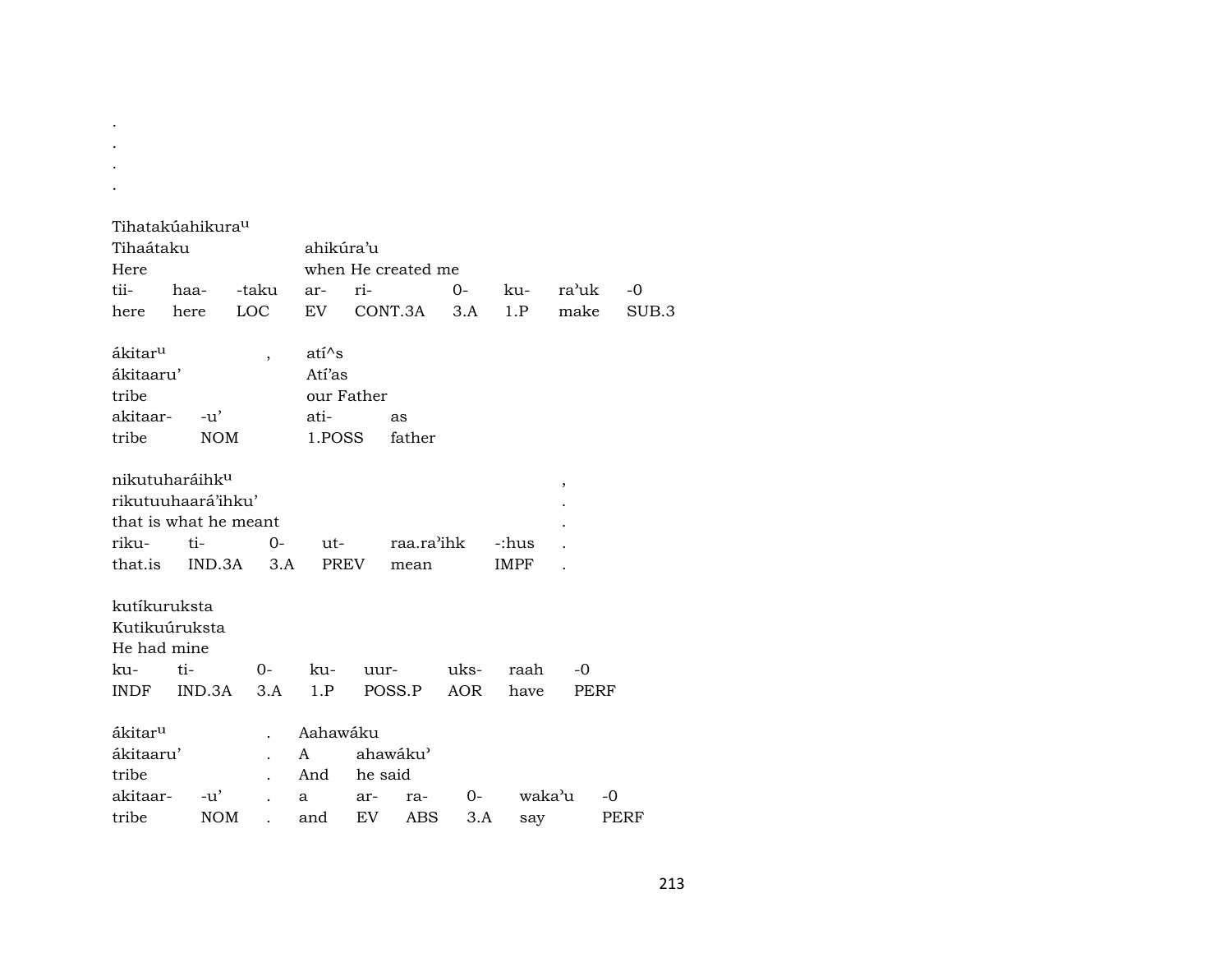| Páruksti                          |                |                          | "                        | Náw <sup>a</sup> | $\overline{\phantom{a}}$ |               |             |    |            |                       |                          |            |  |
|-----------------------------------|----------------|--------------------------|--------------------------|------------------|--------------------------|---------------|-------------|----|------------|-----------------------|--------------------------|------------|--|
| Paáruksti'                        |                |                          | $\mathcal{C}\mathcal{C}$ | Ráwa             |                          |               |             |    |            |                       |                          |            |  |
| Holy Being                        |                | $\ddot{\cdot}$           | $\mathcal{C}\mathcal{C}$ | <b>Now</b>       |                          |               |             |    |            |                       |                          |            |  |
| waarukstii                        |                |                          | п                        | rawa             |                          |               |             |    |            |                       |                          |            |  |
| be.holy                           |                | $\overline{\phantom{a}}$ | П                        | now              |                          |               |             |    |            |                       |                          |            |  |
|                                   |                |                          |                          |                  |                          |               |             |    |            |                       |                          |            |  |
| nikutútasta                       |                |                          |                          |                  |                          |               |             |    |            |                       |                          |            |  |
| rikutuútasta                      |                |                          |                          |                  |                          |               |             |    |            |                       |                          |            |  |
| this is the way it is going to be |                |                          |                          |                  |                          |               |             |    |            |                       | ,                        |            |  |
| riku-                             | ti-            |                          | $O -$                    | $ut -$           |                          | 0             | -as         |    |            | -ta                   | $\overline{\phantom{a}}$ |            |  |
| that.is                           | IND.3A         |                          | 3.A                      |                  | <b>PREV</b>              | be            | IMPF.IRR    |    |            | <b>INT</b>            | ,                        |            |  |
|                                   |                |                          |                          |                  |                          |               |             |    |            |                       |                          |            |  |
| kúrahus                           |                |                          | tihárəs <sup>a</sup>     |                  |                          |               |             |    |            |                       |                          |            |  |
| kúrahus                           |                |                          | tiháraasa                |                  |                          |               |             |    |            |                       |                          |            |  |
| old men                           | $\ddot{\cdot}$ |                          | this one lying here      |                  |                          |               |             |    |            |                       |                          |            |  |
| kurahuus                          |                |                          | tii-                     | haa-             |                          | ra-           | 0-          | sa |            |                       | $-0$                     |            |  |
| old.man                           |                |                          | this                     | here             |                          | ABS           | 3.A         |    | be.lying   |                       | SUB.3                    |            |  |
| nikutikitawišta                   |                |                          |                          |                  |                          |               |             |    |            |                       |                          |            |  |
| rikutikitawicta                   |                |                          |                          |                  |                          |               |             |    |            |                       |                          |            |  |
| it is the one to be leader        |                |                          |                          |                  |                          |               |             |    |            |                       |                          |            |  |
| riku-                             | ti-            |                          | 0-                       |                  | kita.wi                  |               | -his        |    | -ta        |                       | ,                        |            |  |
| that.is                           |                | IND.3A                   | 3.A                      |                  |                          | be.the.leader | <b>PERF</b> |    | <b>INT</b> |                       |                          |            |  |
|                                   |                |                          |                          |                  |                          |               |             |    |            |                       | ,                        |            |  |
| tihárasa                          |                |                          |                          |                  |                          |               |             |    |            | nahúrahk <sup>i</sup> |                          |            |  |
| tiháraasa                         |                |                          |                          |                  |                          |               |             |    |            | rahúrahki             |                          |            |  |
| this one lying                    |                |                          |                          |                  |                          |               |             |    |            | animal                |                          |            |  |
| tii-                              | haa-           | ra-                      | 0-                       |                  | sa                       |               | $-0$        |    |            | rahuraar              |                          | -kis       |  |
| this                              | here           | <b>ABS</b>               |                          | 3.A              |                          | be.lying      | SUB.3       |    |            | animal                |                          | <b>DIM</b> |  |
|                                   |                |                          |                          |                  |                          |               |             |    |            |                       |                          |            |  |
| Ákitar <sup>u</sup>               |                |                          |                          |                  |                          |               |             |    |            |                       |                          |            |  |
| ákitaaru'                         |                |                          |                          |                  |                          |               |             |    |            |                       |                          |            |  |
| the tribe                         |                |                          |                          |                  |                          |               |             |    |            |                       |                          |            |  |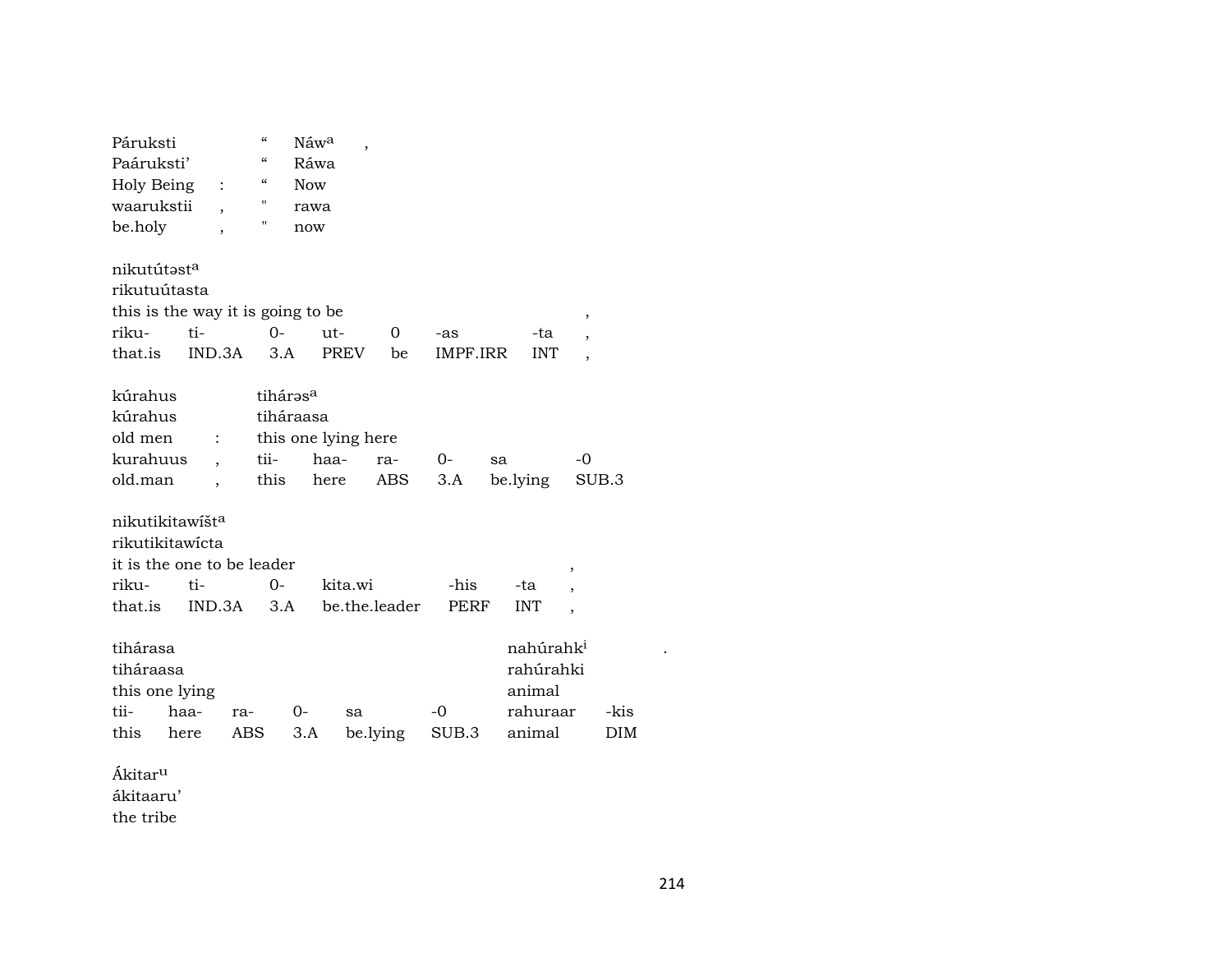| akitaar-<br>tribe                                                                 |                                                                                 | $-u'$<br><b>NOM</b>       |                                |                                                  |             |                                                      |               |                                  |                    |             |             |                     |               |
|-----------------------------------------------------------------------------------|---------------------------------------------------------------------------------|---------------------------|--------------------------------|--------------------------------------------------|-------------|------------------------------------------------------|---------------|----------------------------------|--------------------|-------------|-------------|---------------------|---------------|
| tii-<br>when                                                                      | tiwinikuririkstikúksas <sup>i</sup><br>tiwirikuriirikstikúksasi<br>wii-<br>when |                           | ri-<br>CONT.3A                 | when he ran away with ours (bag)<br>$O -$<br>3.A | ku-<br>1.P  | ri-                                                  | PHYS.POSS     | uur-<br>POSS.P                   | $i-$<br><b>SEQ</b> | uks-<br>AOR | ri-<br>PORT | kuks.as<br>run.away | $-i$<br>SUB.2 |
| hi                                                                                | Hitiháras <sup>a</sup><br>Hi<br>And<br>and                                      | tiháraasa<br>tii-<br>this | this one lying<br>haa-<br>here | ra-<br>ABS                                       | $0-$<br>3.A | sa<br>be.lying                                       | $-0$<br>SUB.3 |                                  |                    |             |             |                     |               |
|                                                                                   | nikurikítawišt <sup>a</sup><br>rikuriikítawicta                                 |                           |                                |                                                  |             |                                                      |               | škírihk <sup>i</sup><br>Ckírihki |                    |             |             |                     |               |
|                                                                                   |                                                                                 |                           | he is the one to be the leader |                                                  |             |                                                      |               | Wolf                             |                    |             |             |                     |               |
| riku-                                                                             | rii-                                                                            |                           | $O -$                          | kita.wi                                          |             | -his                                                 | -ta           | ickirir-                         | -kis               |             |             |                     |               |
| that.is                                                                           |                                                                                 | <b>ASSR</b>               | 3.A                            | be.the.leader                                    |             | <b>PERF</b>                                          | <b>INT</b>    | wolf                             | <b>DIM</b>         |             |             |                     |               |
| $\pmb{\Pi}$<br>$\mathbf{H}$<br>$\mathbf{H}$<br>$\mathbf{H}$<br>$\pmb{\mathsf{H}}$ |                                                                                 |                           |                                |                                                  |             |                                                      |               |                                  |                    |             |             |                     |               |
| Ahawáku                                                                           |                                                                                 |                           |                                |                                                  |             | $\mathcal{C}\mathcal{C}$<br>$\overline{\phantom{a}}$ | Náwa          | $\overline{\phantom{a}}$         |                    |             |             |                     |               |
| Ahawáku'                                                                          |                                                                                 |                           |                                |                                                  |             | $\boldsymbol{\mathcal{G}}$                           | Ráwa          |                                  |                    |             |             |                     |               |
| He said                                                                           |                                                                                 |                           |                                |                                                  |             | $\mathcal{C}\mathcal{C}$                             | <b>Now</b>    |                                  |                    |             |             |                     |               |
| ar-                                                                               | ra-                                                                             | $O -$                     | waka'u                         |                                                  | $-{\bf 0}$  | $\mathbf{H}$<br>,<br>$\pmb{\mathsf{H}}$              | rawa          |                                  |                    |             |             |                     |               |
| EV                                                                                | <b>ABS</b>                                                                      | 3.A                       | say                            |                                                  | PERF        | $\,$                                                 | now           |                                  |                    |             |             |                     |               |
|                                                                                   | nikutátiška                                                                     |                           |                                |                                                  |             | $\,$                                                 |               |                                  |                    |             |             |                     |               |

215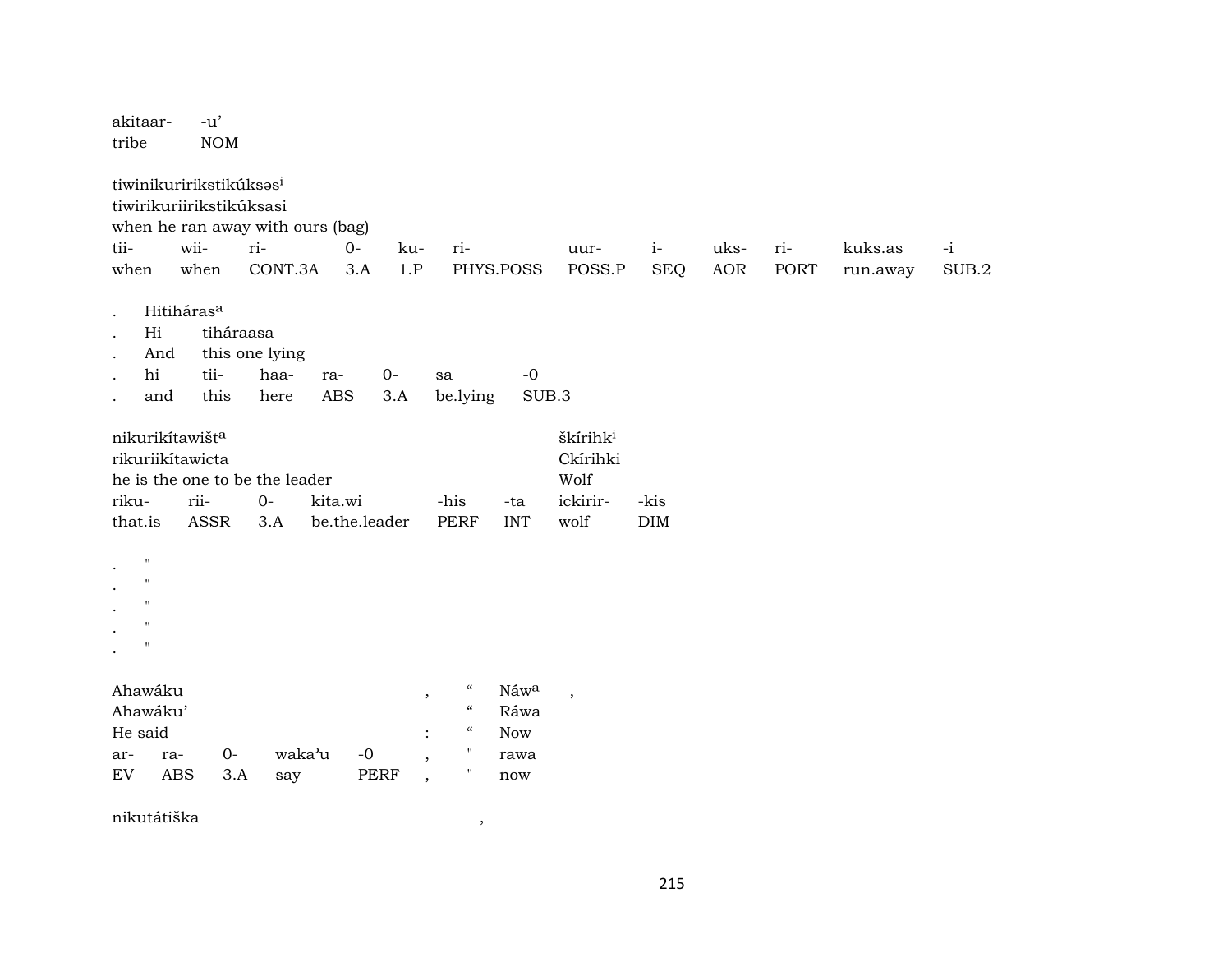| rikutáticka'            |                          |                |                  |        |              |      |              |                    |       |
|-------------------------|--------------------------|----------------|------------------|--------|--------------|------|--------------|--------------------|-------|
|                         | that is what I desire    |                |                  |        |              | $\,$ |              |                    |       |
| riku-                   | ta-                      |                | $t \qquad$       | wicka  | $-0$         |      |              |                    |       |
| that.is                 |                          | $IND.1/2A$ 1.A |                  | want   | PERF         |      |              |                    |       |
| nikutátišk <sup>a</sup> |                          |                |                  |        |              |      |              |                    |       |
| rikutáticka'            |                          |                |                  |        |              |      |              |                    |       |
|                         | that is what I desire    |                |                  |        |              |      |              |                    |       |
| riku-                   | ta-                      |                | $t \qquad$       | wicka  | $-0$         |      |              |                    |       |
| that.is                 |                          | IND.1/2A       | 1.A              | want   | PERF         |      |              |                    |       |
| nikurakúta              |                          |                |                  |        |              |      |              |                    |       |
| rikurakuúta             |                          |                |                  |        |              |      |              | $\pmb{\mathsf{H}}$ |       |
| for it to be            |                          |                |                  |        |              |      |              | $\pmb{\mathsf{H}}$ |       |
| riku-                   | ra-                      | $0-$           | ku-              | ut-    | $\mathbf{0}$ | -a   |              | $\mathbf H$        |       |
|                         | that.is INF.A            | 3.A            |                  | INF.B  | PREV<br>be   |      | SUB.1        | н                  |       |
| Hiruahúši <sup>a</sup>  |                          |                |                  |        |              |      |              |                    |       |
| Hiru                    | ahúci'a                  |                |                  |        |              |      |              |                    |       |
| Then                    | he did it                |                |                  |        |              |      |              |                    |       |
| hiruu                   | ar-                      | ra-            | $0-$             | ut-    | $i-$         | aar  | $-0$         |                    |       |
| then                    | EV                       | ABS            | 3.A              | PREV   | <b>SEQ</b>   | do   | PERF         |                    |       |
|                         | nikuhušuksarihúsuku      |                |                  |        |              |      |              |                    |       |
|                         | riikuuhucuksariihúsuuku' |                |                  |        |              |      |              |                    |       |
|                         | whatever he used to do   |                |                  |        |              |      |              |                    |       |
| rii-                    | kuur-                    | ra-            | $0-$             | ut-    | uks-         | aar  | $-i$ and $i$ | -:hus              | -uuku |
| that                    | <b>DUB</b>               | ABS            | 3.A              | PREV   | AOR          | do   | IMPF         | IMPF               | HAB   |
|                         |                          |                |                  |        |              |      |              |                    |       |
| $\epsilon\epsilon$      | Náw <sup>a</sup>         |                | náw <sup>a</sup> | $\, ,$ |              |      |              |                    |       |
| $\epsilon\epsilon$      | Ráwa                     |                | ráwa             |        |              |      |              |                    |       |
| "                       | Now                      |                | now              |        |              |      |              |                    |       |
| "                       | rawa                     |                | rawa             |        |              |      |              |                    |       |

. " now , now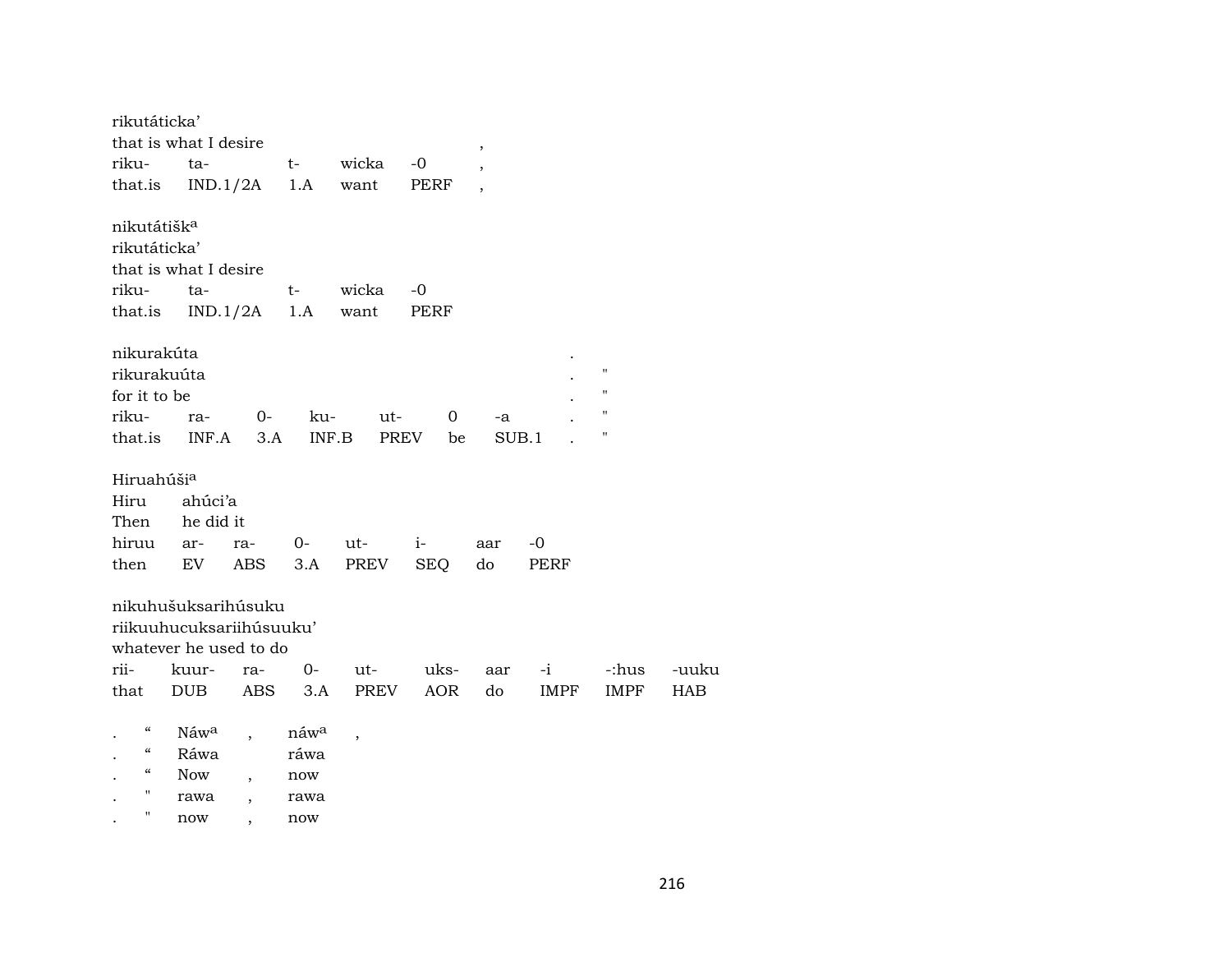| suhuráktahuk^tn<br>suhuuraáktahuukat<br>you'll go inside at last                                     |                  |         |                          |         |           |           |           |         |    |             |             |             |
|------------------------------------------------------------------------------------------------------|------------------|---------|--------------------------|---------|-----------|-----------|-----------|---------|----|-------------|-------------|-------------|
| $i-$                                                                                                 |                  | $S-$    | uhur-                    | rak-    |           | raar-     |           | huuk-   | at | $-0$        |             |             |
| CONT.1/2A                                                                                            |                  | 2.A     | finally                  |         | $1/2$ .PL | PL.INDV.A |           | into    | go | <b>PERF</b> |             |             |
| $\bar{\mathbf{H}}$<br>$\pmb{\mathsf{H}}$<br>$\mathbf{H}$<br>$\pmb{\mathsf{H}}$<br>$\pmb{\mathsf{H}}$ |                  |         |                          |         |           |           |           |         |    |             |             |             |
| Hiruahirahupusititn                                                                                  |                  |         |                          |         |           |           |           |         |    |             |             |             |
| Hiru                                                                                                 | ahirahuupuusítit |         |                          |         |           |           |           |         |    |             |             |             |
| Then                                                                                                 |                  |         | they began to enter      |         |           |           |           |         |    |             |             |             |
| hiruu                                                                                                | ar-              | ri-     |                          | $0-$    | raar-     |           | huuk-     | wuu     |    | -:hus       | -itik       |             |
| then                                                                                                 | EV               | CONT.3A |                          | 3.A     | PL.INDV.A |           | into      | go.IMPF |    | <b>IMPF</b> | <b>INCH</b> |             |
| $\, ,$                                                                                               |                  |         |                          |         |           |           |           |         |    |             |             |             |
| hiruruahirarupusítitn                                                                                |                  |         |                          |         |           |           |           |         |    |             |             |             |
| Hiru                                                                                                 |                  |         | ruu'ahiraruupuusítit     |         |           |           |           |         |    |             |             |             |
| Then                                                                                                 |                  |         | then they began entering |         |           |           |           |         |    |             |             |             |
| hiruu                                                                                                | ruu-             | ar-     | ri-                      |         | 0-        | raar-     |           | huuk-   |    | wuu         | -:hus       | -itik       |
| then                                                                                                 | then             | EV      |                          | CONT.3A | 3.A       |           | PL.INDV.A | into    |    | go.IMPF     | <b>IMPF</b> | <b>INCH</b> |
| kītu<br>kítuu'u'<br>all                                                                              |                  |         |                          |         |           |           |           |         |    |             |             |             |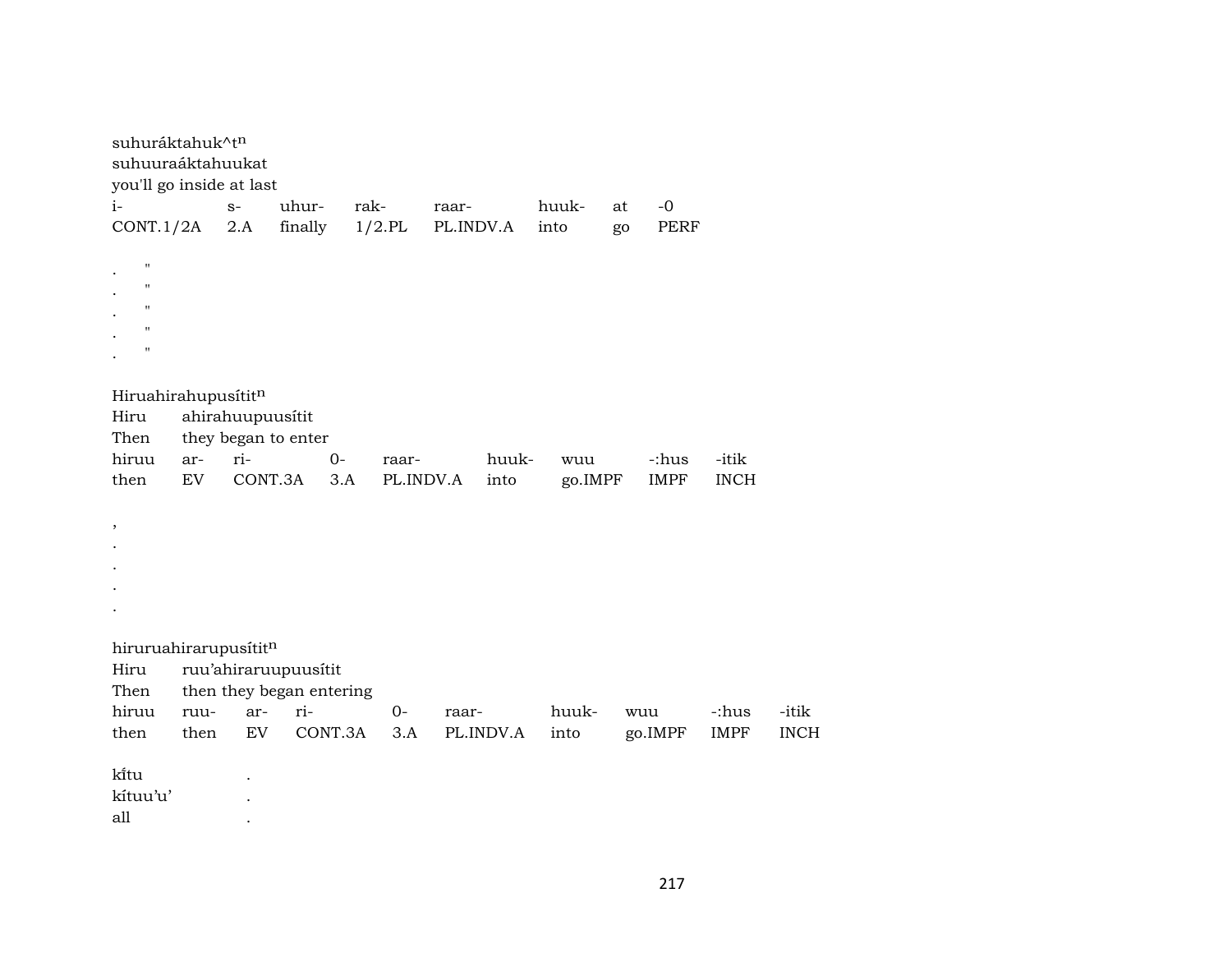## kituu -u' .  $\mathop{\mathrm{all}}$ NOM.

| Aahấhu                          |            |                        |                      |         |                 |               |               |             |       |          | áwit <sup>n</sup> |            |
|---------------------------------|------------|------------------------|----------------------|---------|-----------------|---------------|---------------|-------------|-------|----------|-------------------|------------|
| A                               | ahaá'aahu' |                        |                      |         |                 |               |               |             |       |          | Áwit              |            |
| And                             |            | they were coming       |                      |         |                 |               |               |             |       |          | First             |            |
| a                               | ar-        | ra-                    | $0-$                 | $a-$    |                 | a             |               | -:hus       |       |          | awit              |            |
| and                             | EV.        | ABS                    | 3.A                  | PREV.3A |                 | come          |               | <b>IMPF</b> |       |          | first             |            |
| iriahihkitáwa <sup>u</sup>      |            |                        |                      |         |                 |               |               |             |       |          |                   |            |
| irii'ahihkitáwi'u               |            |                        |                      |         |                 |               |               |             |       |          |                   |            |
| the leading ones                |            |                        |                      |         |                 |               |               |             |       |          |                   |            |
| irii-                           | ar-        | ra-                    | $O -$                | ir-     |                 | kita.wi       |               |             | -u    |          |                   |            |
| that                            | EV         | ABS                    | 3.A                  | PL.3A   |                 | be.the.leader |               |             | SUB.D |          |                   |            |
| naripákus <sup>u</sup>          |            |                        |                      |         |                 |               |               |             |       |          |                   |            |
| raaripákusu'                    |            |                        |                      |         |                 |               |               |             |       |          |                   |            |
| soldiers                        |            |                        |                      |         |                 |               |               |             |       |          |                   |            |
| raa-                            | ri.apak    |                        |                      | -hus    |                 |               | $-u^{\prime}$ |             |       |          |                   |            |
| way                             |            |                        | oppose.relinquishing |         | <b>IMPF.SUB</b> |               | <b>NOM</b>    |             |       |          |                   |            |
| ahárahúkət <sup>n</sup>         |            |                        |                      |         |                 |               |               |             |       | šúraki   |                   |            |
| ahaárahuukat                    |            |                        |                      |         |                 |               |               |             |       |          | Cuúraki           |            |
|                                 |            | they entered with them |                      |         |                 |               |               |             |       | The girl |                   |            |
| ar-                             | ra-        | $0-$                   | ra-                  | huuk-   |                 | at            | -0            |             |       | icuura   |                   | -kis       |
| EV.                             | <b>ABS</b> | 3.A                    | PORT                 | into    |                 | go            | PERF          |             |       | female   |                   | <b>DIM</b> |
| nuwitiwira <sup>a</sup> kúrahus |            |                        |                      |         |                 |               |               |             |       |          |                   |            |
| ruuwitiiwiira'at                |            |                        |                      |         |                 |               |               |             |       |          | Kúrahus           |            |
| then she followed               |            |                        |                      |         |                 |               |               |             |       |          | Old men           |            |
| ruu-                            | wi-        | ti-                    |                      | $0-$    | awiira-         |               | at            | -0          |       |          | kurahuus          |            |
| then                            | QUOT       |                        | IND.3A               | 3.A     | behind          |               | go            | PERF        |       |          | old.man           |            |

nuwitirarawira<sup>a</sup>

 $\sim 100$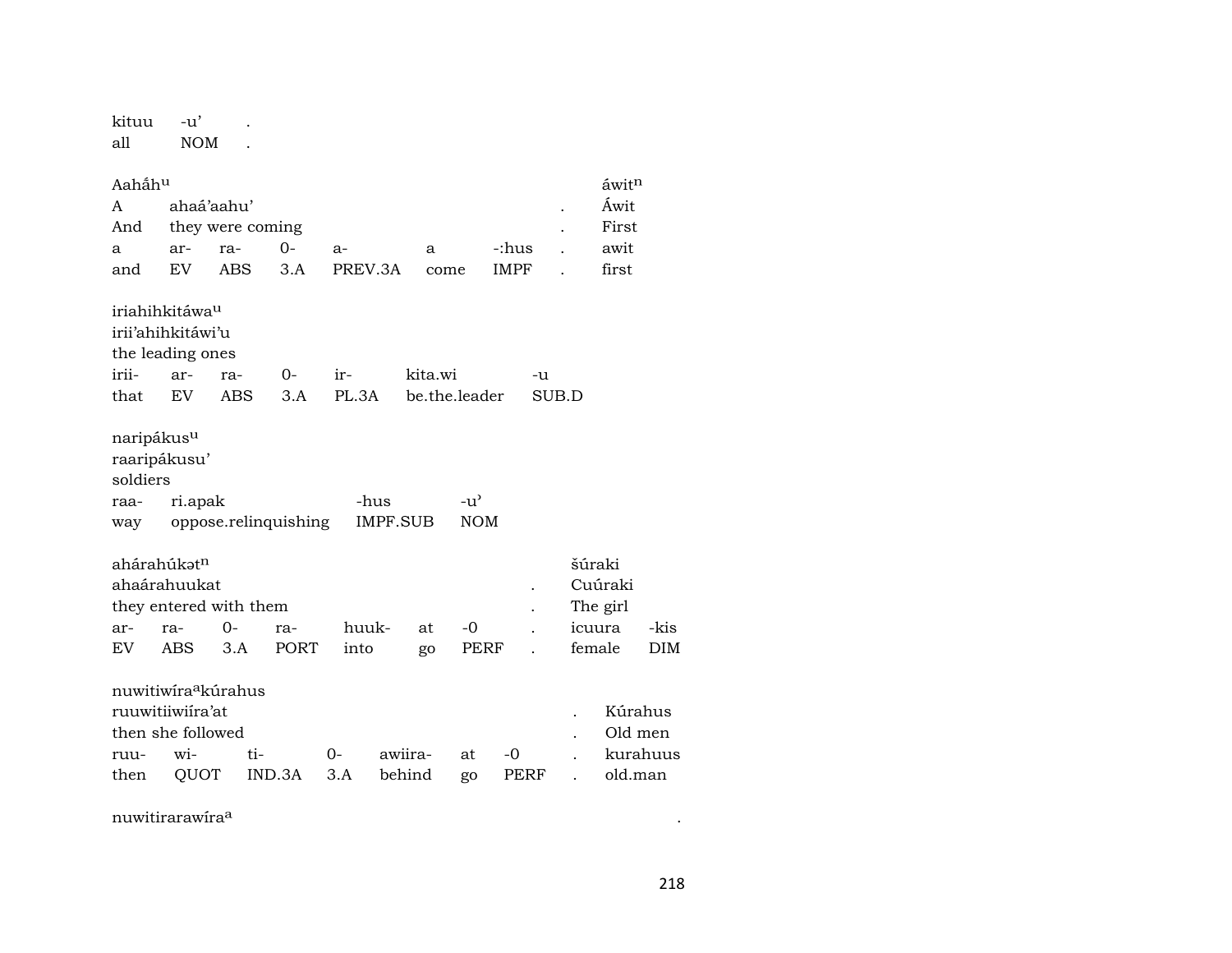|                       | ruuwitiraarawiira'at<br>then they followed   |     |                                |       |                 |                          |                         |             |             |    |      |  |
|-----------------------|----------------------------------------------|-----|--------------------------------|-------|-----------------|--------------------------|-------------------------|-------------|-------------|----|------|--|
| ruu-                  | wi-                                          | ti- |                                | $O -$ | raar-           |                          | awiira-                 | at          | $-0$        |    |      |  |
| then                  | QUOT                                         |     | IND.3A                         | 3.A   | PL.INDV.A       |                          | behind                  | go          | PERF        |    |      |  |
| Híratkat <sup>n</sup> |                                              |     |                                |       |                 |                          |                         |             |             |    |      |  |
| Hi                    | rátkat                                       |     |                                |       |                 |                          |                         |             |             |    |      |  |
| And                   | afterwards                                   |     |                                |       |                 |                          |                         |             |             |    |      |  |
| hi                    | rat-                                         |     | -kat                           |       |                 |                          |                         |             |             |    |      |  |
| and                   | afterwards                                   |     | LOC                            |       |                 |                          |                         |             |             |    |      |  |
|                       | hiahihaktárahukatn                           |     |                                |       |                 |                          |                         |             |             |    |      |  |
| hi                    |                                              |     | ahihaaktárahuukat              |       |                 |                          |                         |             |             |    |      |  |
| and                   |                                              |     | they carried the sticks inside |       |                 |                          |                         |             |             |    |      |  |
| hi                    | ar-                                          | ra- | $O -$                          | ir-   | haak-           |                          | raar-                   | ra-         | huuk-       | at | -0   |  |
| and                   | EV.                                          | ABS | 3.A                            | PL.3A | wood            |                          | PL                      | PORT        | into        | go | PERF |  |
| the javelins          | nuktahkáwariku<br>raktahkáwariku             |     |                                |       |                 | $\overline{\phantom{a}}$ | ki̇̃tu<br>kítuu'<br>all |             |             |    |      |  |
| rak-                  | raar-                                        |     | ka.warik                       | -hus  |                 | $\cdot$                  | kituu                   | -u'         |             |    |      |  |
| wood                  | PL                                           |     | put.into                       |       | <b>IMPF.SUB</b> |                          | all                     | <b>NOM</b>  |             |    |      |  |
| the javelins          | nuktahkáwarik <sup>u</sup><br>raktahkáwariku |     |                                |       |                 | hi<br>and                | híratkatn<br>rátkat     | afterwards  |             |    |      |  |
| rak-                  | raar-                                        |     | ka.warik                       | -hus  |                 | hi                       | rat-                    |             | -kat        |    |      |  |
| wood                  | PL                                           |     | put.into                       |       | IMPF.SUB        | and                      |                         | afterwards  | LOC         |    |      |  |
|                       | ahatakuhúsititn                              |     |                                |       |                 |                          |                         |             |             |    |      |  |
|                       | ahattakuuhúsitit                             |     |                                |       |                 |                          |                         |             |             |    |      |  |
|                       | the group began entering                     |     |                                |       |                 |                          |                         |             |             |    |      |  |
| ar-                   | ra-                                          | 0-  | $a-$                           |       | aktaku-         | a                        |                         | -:hus       | -itik       |    |      |  |
| EV                    | ABS                                          | 3.A | PREV.3A                        |       | group           |                          | come                    | <b>IMPF</b> | <b>INCH</b> |    |      |  |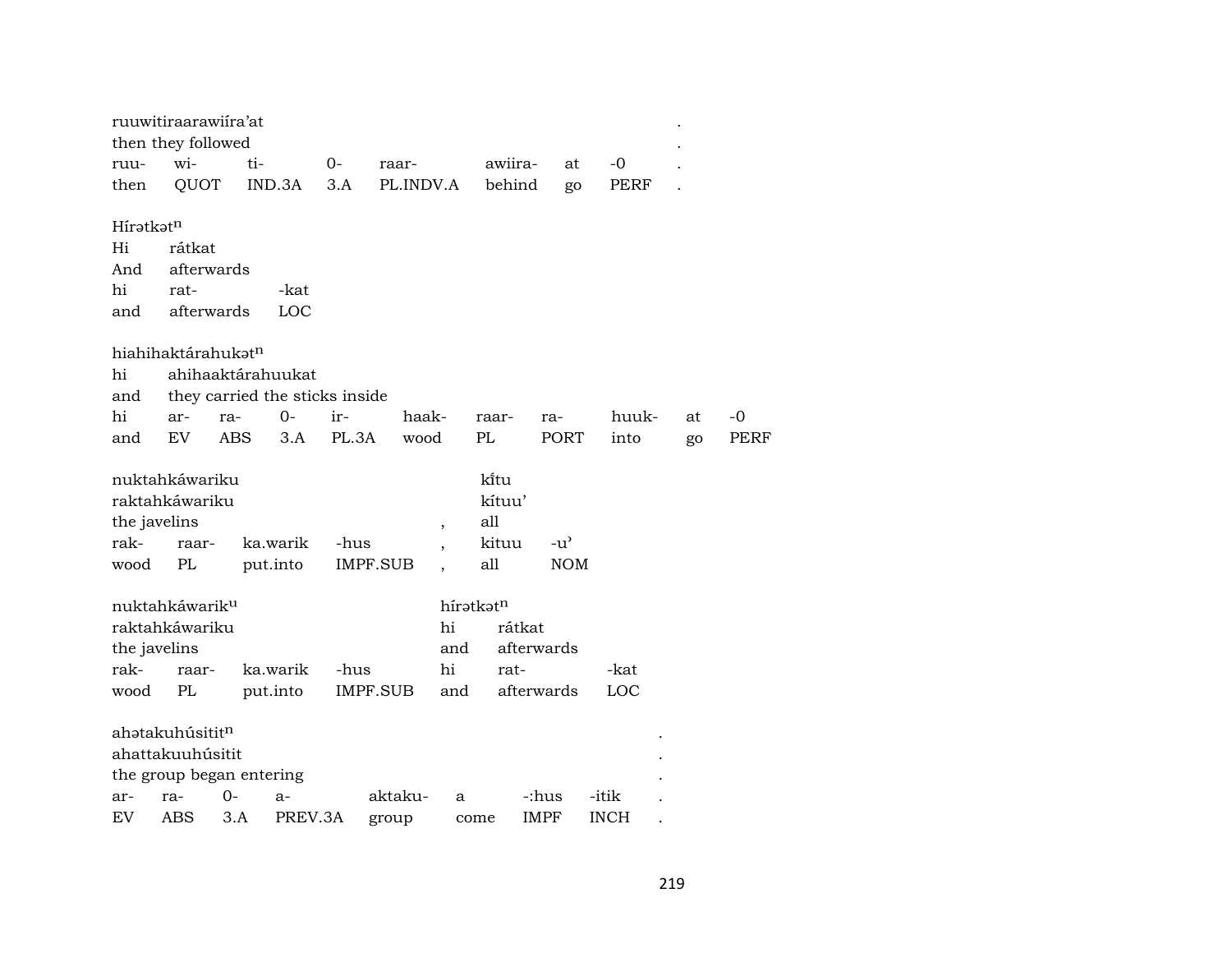| Hiruahušikárustarip <sup>u</sup> |                                                  |                            |            |                         |             |         |             |              |      |               |
|----------------------------------|--------------------------------------------------|----------------------------|------------|-------------------------|-------------|---------|-------------|--------------|------|---------------|
| Hiru                             |                                                  | ahucikárustariipu          |            |                         |             |         |             |              |      |               |
| Then                             |                                                  | he tied up the bag         |            |                         |             |         |             |              |      |               |
| hiruu                            | ar-                                              | ra-                        | $O -$      | ut-                     | $i-$        | karuus- |             | tariik.wuh   | $-0$ |               |
| then                             | ${\rm EV}$                                       | <b>ABS</b>                 | 3.A        | <b>PREV</b>             | <b>SEQ</b>  | bag     |             | tie          | PERF |               |
|                                  |                                                  |                            |            |                         |             |         |             |              |      |               |
|                                  |                                                  |                            |            |                         |             |         |             |              |      |               |
|                                  |                                                  |                            |            |                         |             |         |             |              |      |               |
|                                  |                                                  |                            |            |                         |             |         |             |              |      |               |
|                                  |                                                  |                            |            |                         |             |         |             |              |      |               |
|                                  |                                                  |                            |            |                         |             |         |             |              |      |               |
|                                  |                                                  |                            |            |                         |             |         |             |              |      |               |
| Hiruwitiahurahiwaritn            |                                                  |                            |            |                         |             |         |             |              |      |               |
| Hiru                             |                                                  | witi'ahuraahiwaarit        |            |                         |             |         |             |              |      |               |
| Then                             |                                                  | he fixed himself up nicely |            |                         |             |         |             |              |      |               |
| hiruu                            | witi-                                            | ar-                        | ra-        | $0-$                    | uur-        | raa-    |             | hi.wa.ar     | -ik  | $-0$          |
| then                             | <b>REFL</b>                                      | EV                         | <b>ABS</b> | 3.A                     | <b>PREV</b> | way     |             | be.good.DIST | CAUS | <b>PERF</b>   |
| robe                             | šahúk <sup>i</sup><br>Cahuúki<br>A robe<br>cahuu | -kis<br>DIM                |            |                         |             |         |             |              |      |               |
| witiwititn                       |                                                  |                            |            |                         |             |         |             |              |      |               |
| witiwitat                        |                                                  |                            |            |                         |             |         |             |              |      |               |
| he wore it                       |                                                  |                            |            |                         |             |         |             |              |      |               |
| wi-                              | ti-                                              | $O -$                      |            | witak                   |             |         | $-0$        |              |      |               |
| QUOT                             | IND.3A                                           | 3.A                        |            | wear.over.the.shoulders |             |         | <b>PERF</b> |              |      |               |
|                                  |                                                  |                            |            |                         |             |         |             |              |      |               |
| witutkišakirahkátarutn           |                                                  |                            |            |                         |             |         |             |              |      |               |
| Wítutkiica                       |                                                  |                            |            |                         |             |         |             |              |      | hiiráhkataaru |
| He had it around his neck        |                                                  |                            |            |                         |             |         |             |              |      | yellow grass  |